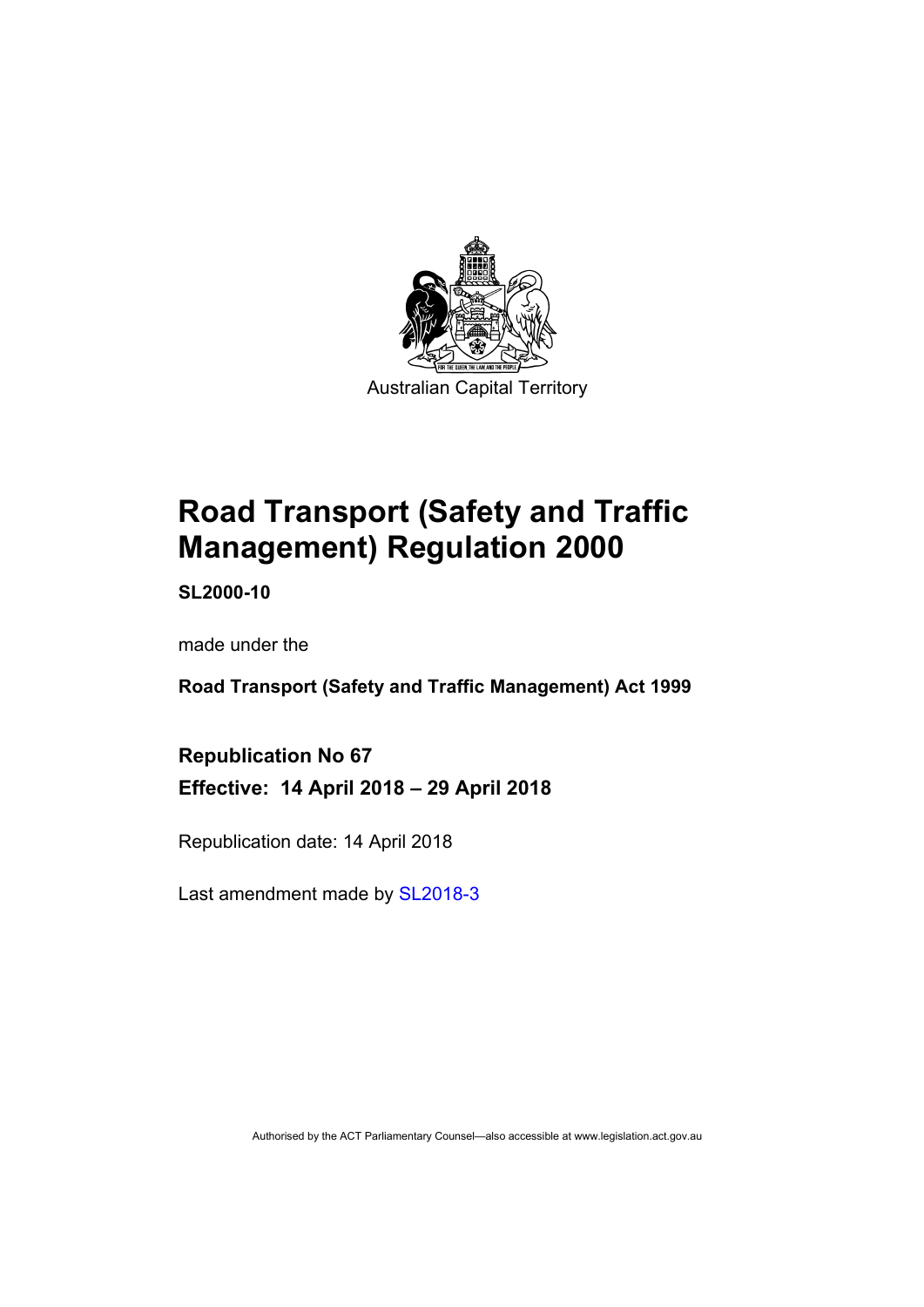#### **About this republication**

#### **The republished law**

This is a republication of the *Road Transport (Safety and Traffic Management) Regulation 2000*, made under the *Road Transport (Safety and Traffic Management) Act 1999* (including any amendment made under the *[Legislation Act 2001](http://www.legislation.act.gov.au/a/2001-14)*, part 11.3 (Editorial changes)) as in force on 14 April 2018*.* It also includes any commencement, amendment, repeal or expiry affecting this republished law to 14 April 2018.

The legislation history and amendment history of the republished law are set out in endnotes 3 and 4.

#### **Kinds of republications**

The Parliamentary Counsel's Office prepares 2 kinds of republications of ACT laws (see the ACT legislation register at [www.legislation.act.gov.au](http://www.legislation.act.gov.au/)):

- authorised republications to which the *[Legislation Act 2001](http://www.legislation.act.gov.au/a/2001-14)* applies
- unauthorised republications.

The status of this republication appears on the bottom of each page.

#### **Editorial changes**

The *[Legislation Act 2001](http://www.legislation.act.gov.au/a/2001-14)*, part 11.3 authorises the Parliamentary Counsel to make editorial amendments and other changes of a formal nature when preparing a law for republication. Editorial changes do not change the effect of the law, but have effect as if they had been made by an Act commencing on the republication date (see *[Legislation Act 2001](http://www.legislation.act.gov.au/a/2001-14)*, s 115 and s 117). The changes are made if the Parliamentary Counsel considers they are desirable to bring the law into line, or more closely into line, with current legislative drafting practice.

This republication does not include amendments made under part 11.3 (see endnote 1).

#### **Uncommenced provisions and amendments**

If a provision of the republished law has not commenced, the symbol  $|\mathbf{U}|$  appears immediately before the provision heading. Any uncommenced amendments that affect this republished law are accessible on the ACT legislation register [\(www.legislation.act.gov.au](http://www.legislation.act.gov.au/)). For more information, see the home page for this law on the register.

#### **Modifications**

If a provision of the republished law is affected by a current modification, the symbol  $\mathbf{M}$ appears immediately before the provision heading. The text of the modifying provision appears in the endnotes. For the legal status of modifications, see the *[Legislation Act 2001](http://www.legislation.act.gov.au/a/2001-14)*, section 95.

#### **Penalties**

At the republication date, the value of a penalty unit for an offence against this law is \$150 for an individual and \$750 for a corporation (see *[Legislation Act 2001](http://www.legislation.act.gov.au/a/2001-14)*, s 133).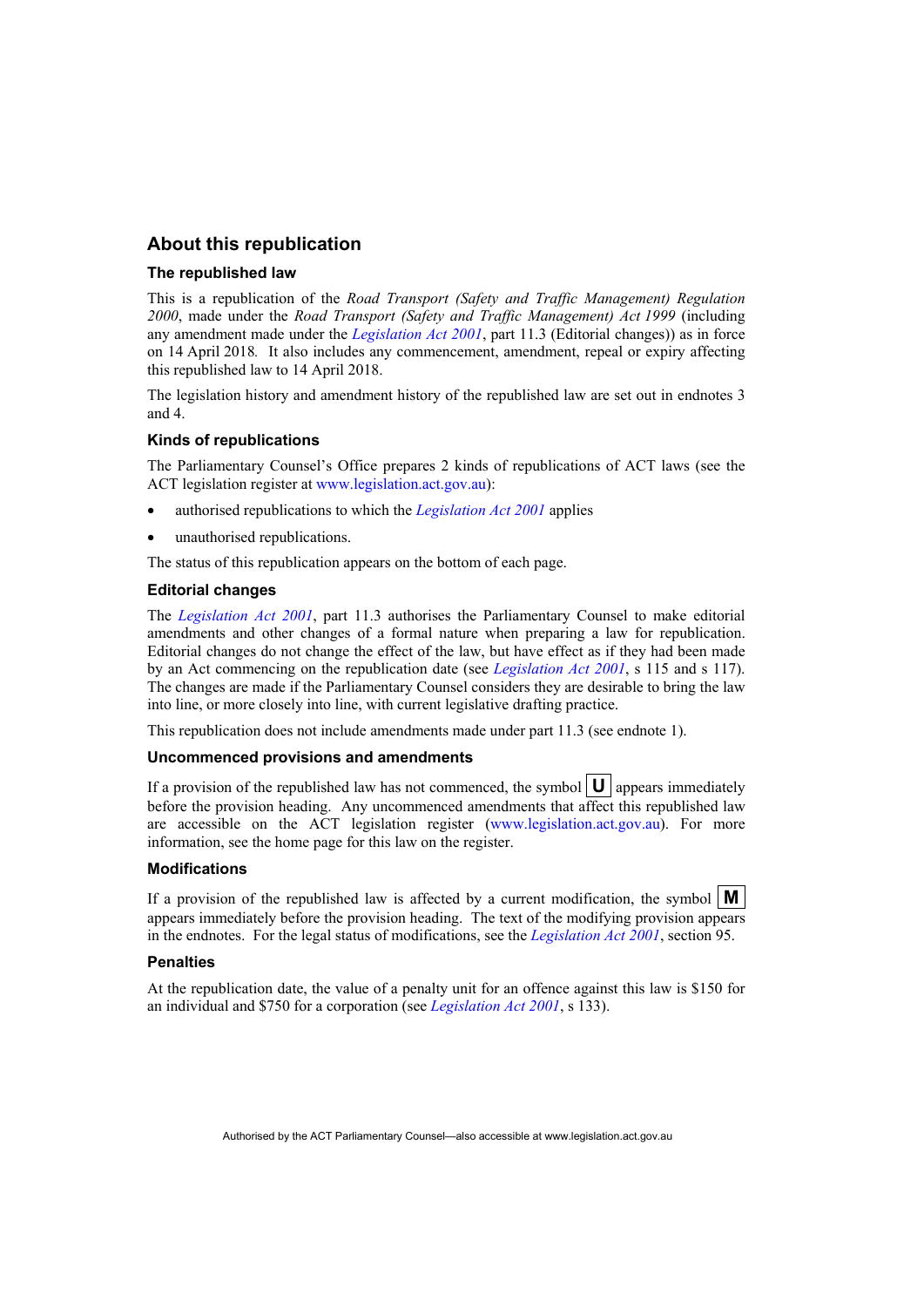

# **Road Transport (Safety and Traffic Management) Regulation 2000**

made under the

**Road Transport (Safety and Traffic Management) Act 1999** 

# **Contents**

Page

| <b>Chapter 1</b> | <b>Preliminary</b>                                           |            |
|------------------|--------------------------------------------------------------|------------|
|                  | Name of regulation                                           | 2          |
| 2                | Dictionary                                                   | 2          |
| 3                | Dictionary-application to Australian Road Rules              | 2          |
| 3A               | Road includes road related area                              | 2          |
| 3B               | Meaning of <i>park</i> and <i>stop</i>                       | 3          |
| 4                | <b>Notes</b>                                                 | 3          |
| 4A               | Offences against regulation—application of Criminal Code etc | 3          |
| 4B               | Offences against regulation are strict liability offences    | 4          |
| R <sub>67</sub>  | Road Transport (Safety and Traffic Management)               | contents 1 |
| 14/04/18         | Regulation 2000                                              |            |
|                  | Effective: 14/04/18-29/04/18                                 |            |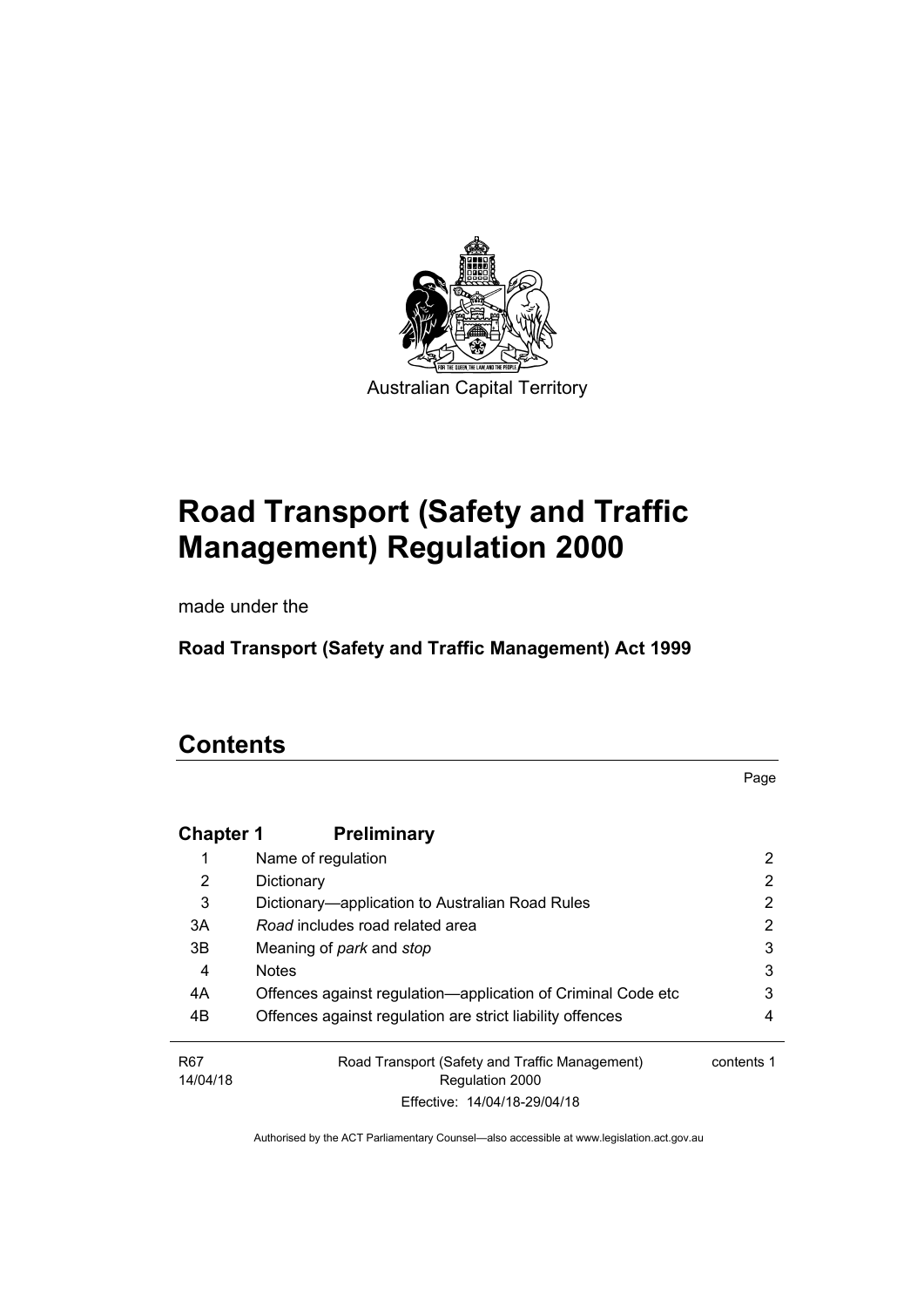| Contents |
|----------|
|----------|

| 4C               | General defence of accident or reasonable effort                                     | Page<br>4       |
|------------------|--------------------------------------------------------------------------------------|-----------------|
| <b>Chapter 2</b> | <b>Australian Road Rules</b>                                                         |                 |
| <b>Part 2.1</b>  | Incorporation into ACT law                                                           |                 |
| 5                | Meaning of Australian Road Rules                                                     | 5               |
| 6                | Incorporation of Australian Road Rules into ACT law                                  | 5               |
| <b>Part 2.2</b>  | <b>How the Australian Road Rules are</b><br>incorporated                             |                 |
| Division 2.2.1   | <b>General</b>                                                                       |                 |
| 7                | References to another law of this jurisdiction etc                                   | $\overline{2}$  |
| Division 2.2.2   | Other provisions for the Australian Road Rules                                       |                 |
| 8                | ARR r 10 (2)-penalties for offences                                                  | 3               |
| 8A               | ARR r 18-who is a pedestrian                                                         | 3               |
| 9                | ARR r 95—emergency stopping lane only signs                                          | 3               |
| 10               | ARR r 104-no truck signs                                                             | 4               |
| 11               | ARR r 151 (3) (b)—riding a motorbike or bicycle alongside more than<br>1 other rider | 4               |
| 11A              | ARR r 158 (2) (c)—other vehicles permitted to travel in bicycle lanes                | 4               |
| 12               | ARR r 158 (2) (c)—other vehicles permitted to travel in bus lanes                    | 4               |
| 12A              | ARR r 176-stopping on a clearway                                                     | 5               |
| 13               | ARR r 179 (1) (c)—stopping in a loading zone—goods and permit<br>vehicles            | 5               |
| 13A              | ARR r 179 (1) (c) and (2) (c)—stopping in loading zone—bookable<br>vehicles          | 6               |
| 13B              | ARR r 183-stopping in a bus zone                                                     | 7               |
| 13BA             | ARR r 189-double parking-motorbikes                                                  | 7               |
| 13C              | ARR r 195—stopping at or near a bus stop                                             | 7               |
| 14               | ARR r 199 (2)—stopping near postbox                                                  | 8               |
| 15               | ARR r 206 (2) (b), (c)—time extension for people with disabilities<br>permit         | 8               |
| 16               | ARR r 207 (2) (a)—fees for parking in pay parking spaces                             | 8               |
| 16A              | ARR r 213 (5)-making a motor vehicle secure-exception                                | 9               |
| contents 2       | Road Transport (Safety and Traffic Management)<br>Regulation 2000                    | R67<br>14/04/18 |

Effective: 14/04/18-29/04/18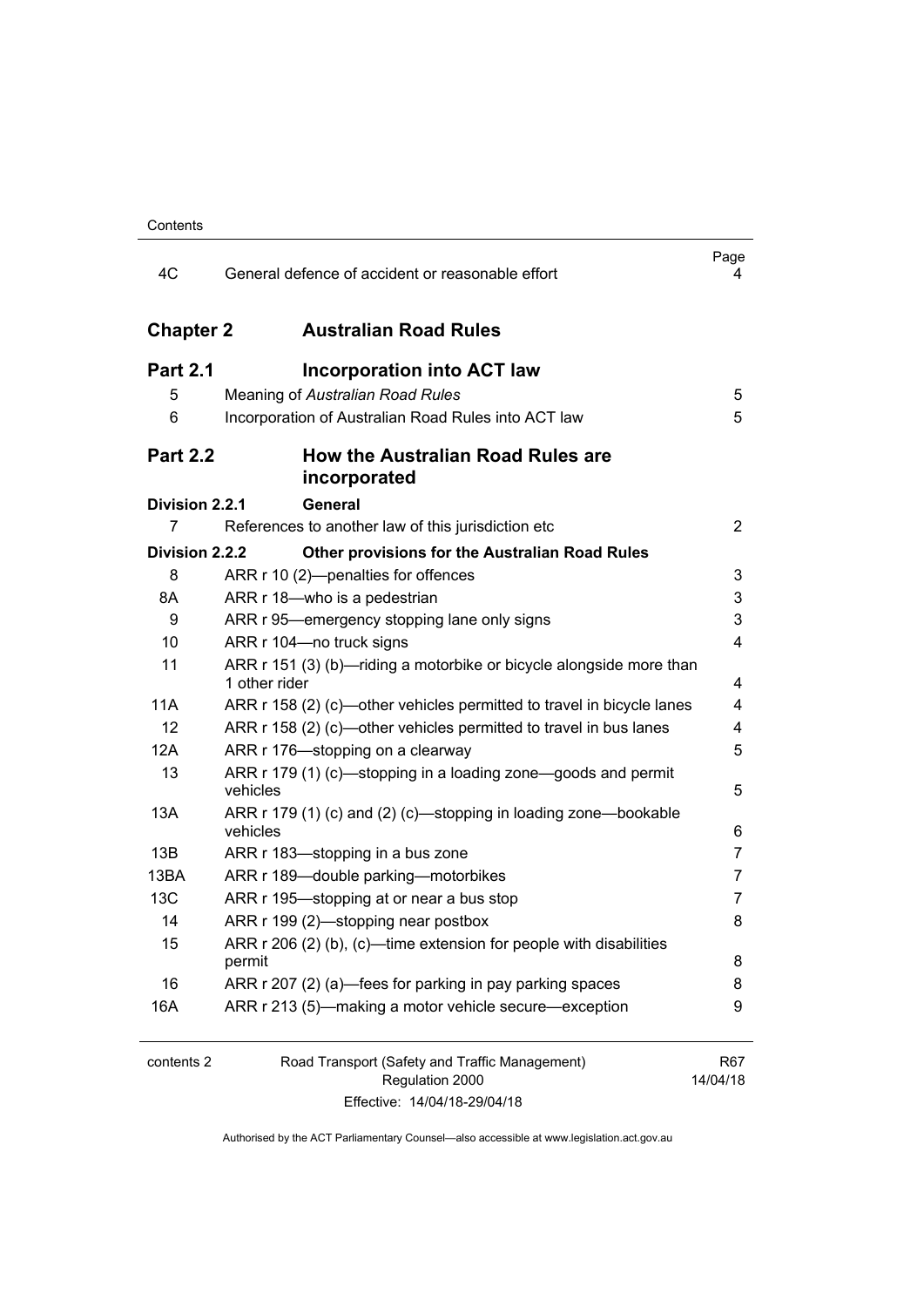| Contents |
|----------|
|----------|

|                 |                                                                                                         | Page              |
|-----------------|---------------------------------------------------------------------------------------------------------|-------------------|
| 17              | ARR r 215 (4)—lights required to be fitted to a vehicle                                                 | 9                 |
| 18              | ARR r 216 (3)—towing a vehicle at night or in hazardous weather                                         |                   |
|                 | conditions                                                                                              | 9                 |
| 19              | ARR r 220 (3)—using lights on vehicles that are stopped                                                 | 9                 |
| 20              | ARR r 221 (f)—using hazard warning lights on buses carrying children                                    | 10                |
| 21              | ARR r 222—using warning lights on buses carrying children                                               | 10                |
| 22              | ARR r 225-use of radar detectors                                                                        | 10                |
| 22A             | ARR r 236 (6)—hitchhiking, roadside commerce etc permitted                                              | 11                |
| 22B             | ARR r 238-pedestrians travelling along a road (except in or on a<br>wheeled recreational device or toy) | 11                |
| 23              | ARR r 244C-motorised scooters not to be used                                                            | $12 \overline{ }$ |
| 24              | ARR r 266 (7)—wearing of seatbelts by passengers under 16 years<br>old                                  | 12                |
| 26              | ARR r 270 (3)—wearing motorbike helmets                                                                 | 12                |
| 27              | ARR r 271 (6)-riding on motorbikes                                                                      | 12                |
| 27A             | ARR r 280 (2) (a)—other vehicles to which B light rules apply                                           | 13                |
| 28              | ARR r 287 (3), (4)—duties of participants in crashes                                                    | 13                |
| 29              | ARR r 289 (1) (g)—driving on nature strip                                                               | 14                |
| 30              | ARR r 298-driving with a person in or on trailer                                                        | 15                |
| 30A             | ARR r 299-television receivers and visual display units in motor<br>vehicles                            | 16                |
| 30B             | ARR r 300 (1) (c)—use of mobile phone                                                                   | 16                |
| 31              | ARR r 310 (3), (4)—exemption for road workers etc                                                       | 17                |
| 32              | ARR r 313-postal workers                                                                                | 18                |
| 33              | ARR dict-definitions for dictionary                                                                     | 18                |
| <b>Part 2.3</b> | <b>Additional ACT road rules</b>                                                                        |                   |
| Division 2.3.1  | Noise and other nuisances                                                                               |                   |
| 37              | Making unnecessary engine noise                                                                         | 22                |
| 38              | Emission of waste oil or grease                                                                         | 22                |
| Division 2.3.1A | <b>Bicycle riders</b>                                                                                   |                   |
| 38A             | Keeping safe lateral distance when passing bicycle rider                                                | 23                |
| 38B             | Exceptions for passing bicycle rider                                                                    | 24                |
| 38C             | Riding across road on crossing                                                                          | 25                |
|                 |                                                                                                         |                   |

| R67      | Road Transport (Safety and Traffic Management) | contents 3 |
|----------|------------------------------------------------|------------|
| 14/04/18 | Regulation 2000                                |            |
|          | Effective: 14/04/18-29/04/18                   |            |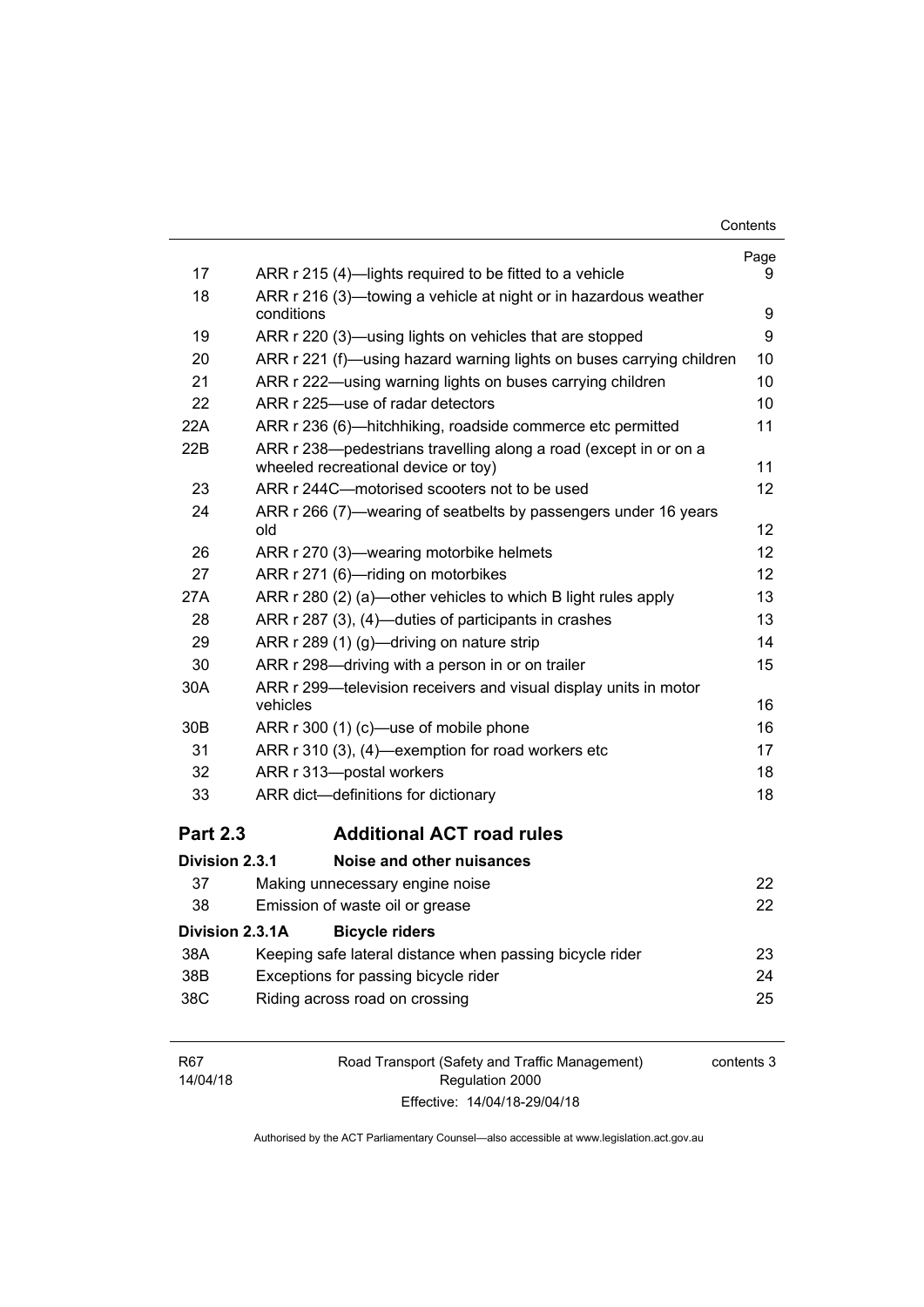#### **Contents**

| 38D             | Application of ARRs to riders crossing road on crossing                                           | Page<br>26           |
|-----------------|---------------------------------------------------------------------------------------------------|----------------------|
| Division 2.3.1B | People using personal mobility devices                                                            |                      |
| 38E             | Definitions-div 2.3.1B                                                                            | 27                   |
| 38F             | Person using personal mobility device must wear bicycle helmet                                    | 27                   |
| 38G             | Warning device on personal mobility device                                                        | 27                   |
| 38H             | Personal mobility device use at night                                                             | 27                   |
| 381             | Personal mobility device use on footpaths or shared paths                                         | 28                   |
| 38K             | Personal mobility device not to be used in bicycle lane on a road                                 | 29                   |
| 38L             | Personal mobility device used to cross road on crossing                                           | 29                   |
| 38M             | Personal mobility device use alongside more than 1 other person<br>using personal mobility device | 30                   |
| Division 2.3.2  | Driver and passenger safety                                                                       |                      |
| 39              | Safety of persons on trailers                                                                     | 30                   |
| 40              | Passengers in sidecars to be seated                                                               | 31                   |
| Division 2.3.3  | <b>Trailers and towing</b>                                                                        |                      |
| 41              | Number of vehicles that may be drawn                                                              | 32                   |
| 42              | Towing by vehicles under 4.5t                                                                     | 34                   |
| Division 2.3.4  | <b>Lights on vehicles</b>                                                                         |                      |
| 43              | Lights on motor vehicles generally                                                                | 36                   |
| Division 2.3.5  | <b>Metered parking</b>                                                                            |                      |
| 44              | Metered parking-parking in spaces                                                                 | 37                   |
| 44 A A          | Metered parking-parking in spaces-motorbikes                                                      | 38                   |
| 44A             | Metered parking-parking fees                                                                      | 38                   |
| 44B             | Metered parking-maximum length of stay                                                            | 39                   |
| 45              | Metered parking-exceptions to s 44A and s 44B                                                     | 39                   |
| 46              | Temporary closure of metered parking spaces                                                       | 40                   |
| 47              | Misuse of parking meters                                                                          | 41                   |
| 48              | Interfering with parking meters etc                                                               | 41                   |
| Division 2.3.6  | <b>Ticket parking</b>                                                                             |                      |
| 49              | Ticket parking-parking in spaces                                                                  | 41                   |
| 49AAA           | Ticket parking-parking in spaces-motorbikes                                                       | 42                   |
| 49A             | Ticket parking-display of tickets                                                                 | 43                   |
| 49AA            | Ticket parking-e-payment                                                                          | 45                   |
|                 | $P = 1T$ . $1/2T$                                                                                 | $\sim$ $\sim$ $\sim$ |

| contents 4 | Road Transport (Safety and Traffic Management) | R <sub>67</sub> |
|------------|------------------------------------------------|-----------------|
|            | Regulation 2000                                | 14/04/18        |
|            | Effective: 14/04/18-29/04/18                   |                 |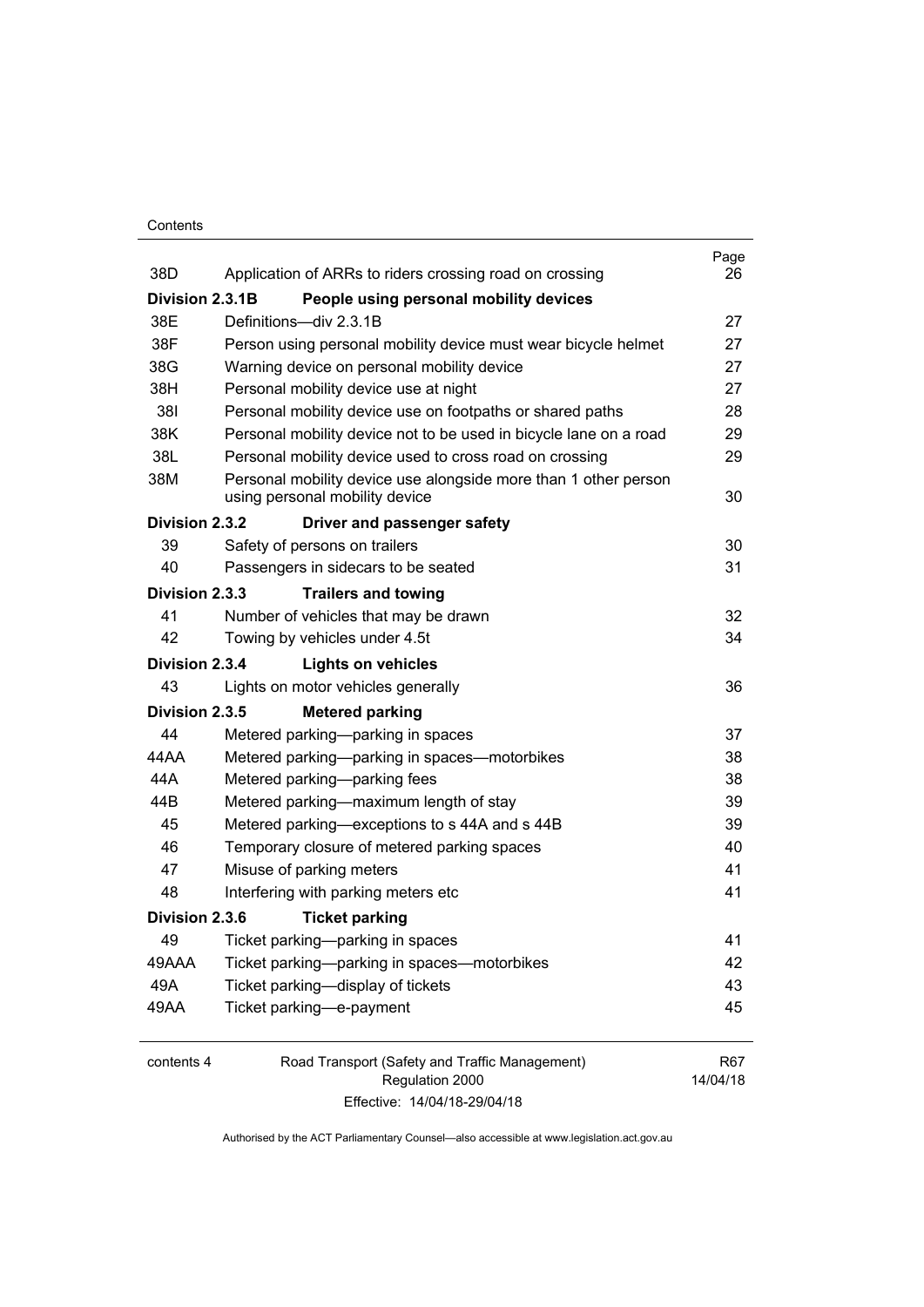| 49B                    | Ticket parking—maximum length of stay                                                                   | Page<br>45 |
|------------------------|---------------------------------------------------------------------------------------------------------|------------|
| 50                     | Ticket parking-exceptions to s 49A and s 49B                                                            | 46         |
| 51                     | Temporary closure of ticket parking spaces and areas                                                    | 47         |
| 52                     | Use of false or damaged parking tickets etc                                                             | 48         |
| 53                     | Misuse of parking ticket machines                                                                       | 48         |
| 54                     | Interfering with parking ticket machines etc                                                            | 49         |
| 55                     | Interfering with parking tickets                                                                        | 49         |
| Division 2.3.7         | Other ACT road rules about stopping and parking                                                         |            |
| 56                     | Unauthorised use of parking permits and mobility parking scheme<br>authorities                          | 50         |
| 56A                    | Interfering with parking permits and mobility parking scheme<br>authorities                             | 51         |
| 57A                    | Stopping public buses in bus zones and at bus stops                                                     | 51         |
| 58                     | Stopping in an emergency etc or to comply with another law                                              | 52         |
| Division 2.3.8         | <b>Other ACT road rules</b>                                                                             |            |
| 59                     | Approaching and passing stationary or slow moving emergency<br>vehicle etc                              | 53         |
| 60                     | Interrupting funeral processions etc                                                                    | 55         |
| 61                     | Driving on roads closed to traffic                                                                      | 55         |
| 62                     | Use of wheeled recreational devices and wheeled toys on roads                                           | 55         |
| <b>Part 2.4</b>        | <b>Other provisions</b>                                                                                 |            |
| 63                     | Devices that are prescribed traffic control devices—Act, dict, def<br>prescribed traffic control device | 56         |
| 64                     | Preventing prescribed traffic control devices being clearly visible                                     | 56         |
| 65                     | Use of do not overtake turning vehicle sign                                                             | 57         |
| 66                     | Approvals etc by road transport authority                                                               | 57         |
| 67                     | Exemption from requirement about riding on motorbikes                                                   | 58         |
| 68                     | Defence of complying with direction of police officer or authorised<br>person                           | 58         |
| 69                     | Exemption for driver of police vehicle—generally—Act, s 35                                              | 59         |
| 69A                    | Exemption for driver of police vehicle—training and assessment                                          | 60         |
| 70                     | Exemption for driver of emergency vehicles                                                              | 61         |
| 71                     | Stopping and parking exemption for police and emergency vehicles<br>and authorised people               | 62         |
| <b>R67</b><br>14/04/18 | Road Transport (Safety and Traffic Management)<br>Regulation 2000                                       | contents 5 |

Effective: 14/04/18-29/04/18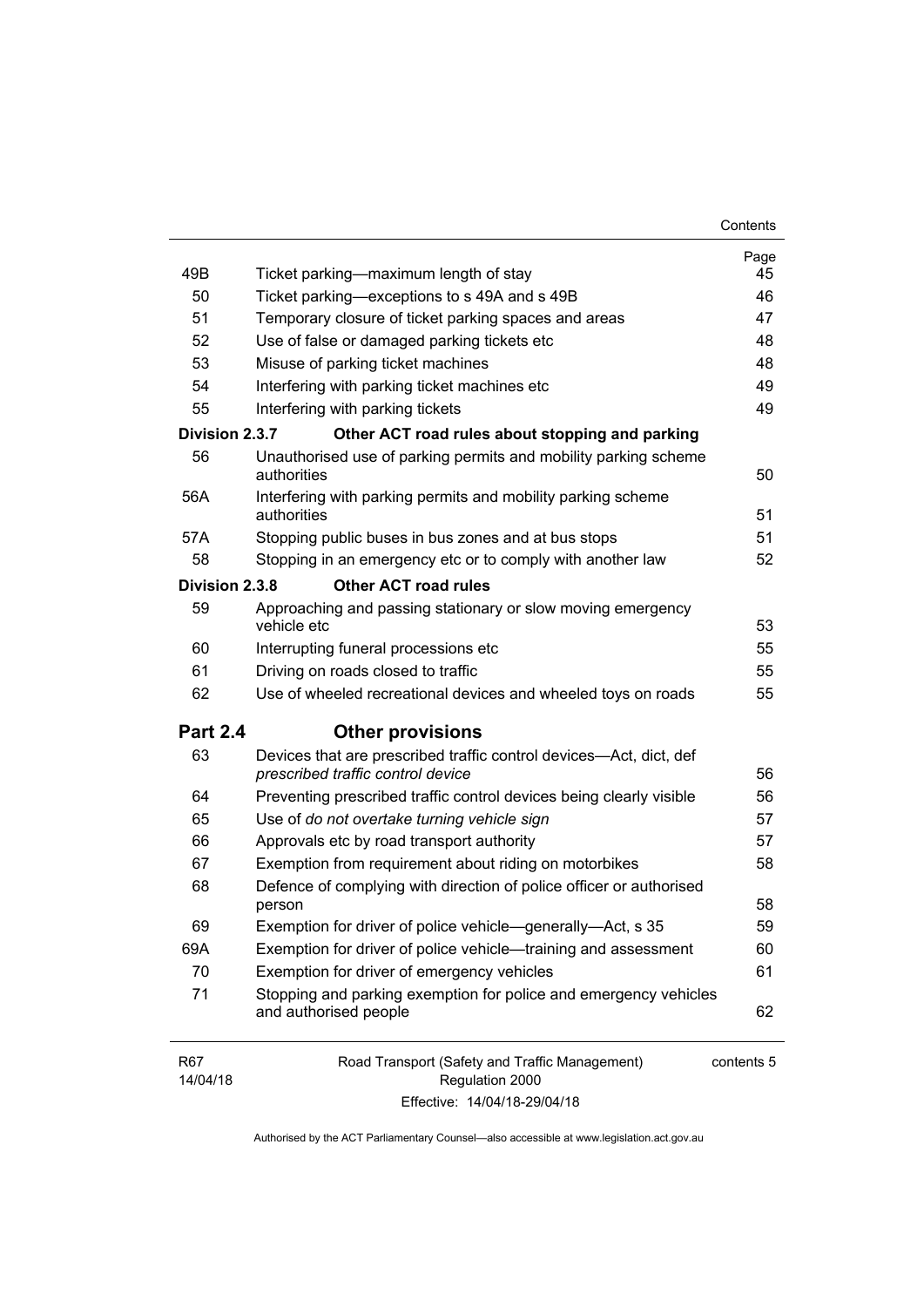#### **Contents**

| <b>Chapter 3</b> | <b>Parking</b>                                                            | Page |
|------------------|---------------------------------------------------------------------------|------|
|                  |                                                                           |      |
| <b>Part 3.1</b>  | <b>Parking schemes</b>                                                    |      |
| Division 3.1.1   | <b>Metered parking schemes</b>                                            |      |
| 72               | Metered parking schemes                                                   | 63   |
| 73               | Metered parking areas                                                     | 63   |
| 74               | Parking meters                                                            | 63   |
| 75               | Metered parking spaces                                                    | 64   |
| Division 3.1.2   | <b>Ticket parking schemes</b>                                             |      |
| 75A              | Parking authorities                                                       | 64   |
| 75B              | Parking authority guidelines                                              | 65   |
| 76               | Ticket parking schemes-road transport authority                           | 65   |
| <b>76AA</b>      | Approval of e-payment method                                              | 65   |
| 76A              | Ticket parking schemes-parking authorities                                | 66   |
| 77               | Ticket parking areas                                                      | 67   |
| 78               | Ticket parking spaces                                                     | 67   |
| 79               | <b>Ticket machines</b>                                                    | 67   |
| 80               | Parking tickets                                                           | 67   |
| 81               | Duration of parking tickets and e-payment parking period                  | 68   |
| Division 3.1.3   | Heavy vehicle parking                                                     |      |
| 82               | Definitions-div 3.1.3                                                     | 69   |
| 83               | References in div 3.1.3 to land adjoining residential land                | 69   |
| 84               | Vehicle parked partly on residential land                                 | 69   |
| 85               | Parking of certain vehicles on residential land prohibited                | 70   |
| 85A              | No more than 1 heavy vehicle on residential land                          | 70   |
| 85B              | Heavy vehicles to be parked away from residential land boundaries         | 71   |
| 86               | Parking of certain vehicles on land adjoining residential land prohibited | 71   |
| 87               | Parking of certain commercial vehicles on land with multi-unit housing    | 72   |
| 87A              | No offence if reasonable necessity etc                                    | 73   |
| 87B              | Heavy vehicle refrigeration units not to be operated on residential land  | 73   |
| 87C              | Prohibition on night operation of heavy vehicle                           | 73   |
| 88               | Daily infringement                                                        | 74   |

| contents 6 |  |
|------------|--|
|------------|--|

Road Transport (Safety and Traffic Management) Regulation 2000 Effective: 14/04/18-29/04/18

R67 14/04/18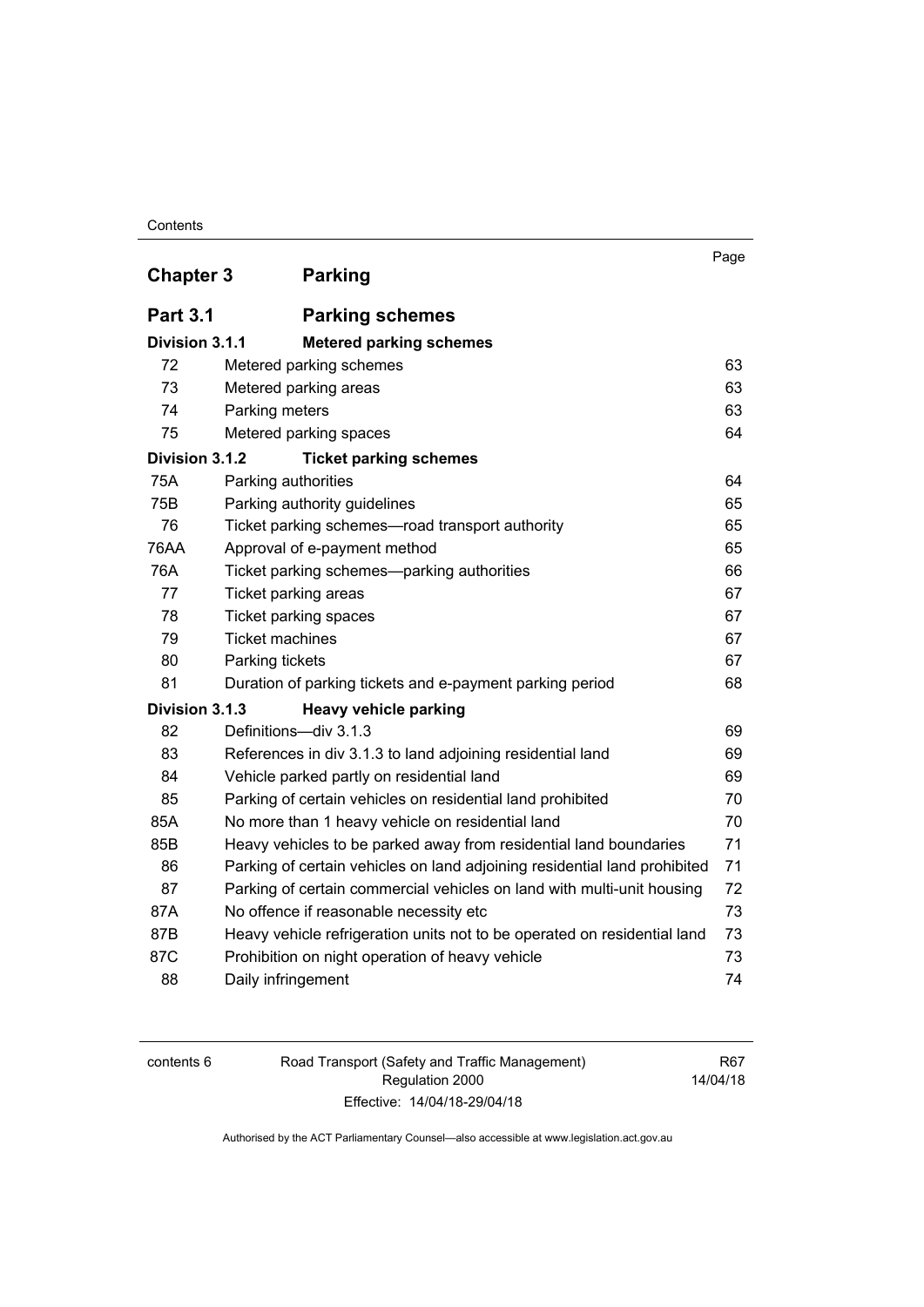|                        |                                                                                  | Contents   |
|------------------------|----------------------------------------------------------------------------------|------------|
|                        |                                                                                  | Page       |
| Division 3.1.3A        | Heavy vehicle parking-enforcement                                                |            |
| 89                     | Meaning of occupier-div 3.1.3A                                                   | 75         |
| 90                     | Power to enter premises                                                          | 75         |
| 91                     | Production of identity card                                                      | 76         |
| 92                     | Consent to entry                                                                 | 76         |
| 93                     | General powers on entry to premises                                              | 77         |
| 94                     | Damage etc to be minimised                                                       | 78         |
| 95                     | Compensation for exercise of enforcement powers                                  | 78         |
| Division 3.1.4         | <b>Miscellaneous</b>                                                             |            |
| 97A                    | Other powers to provide pay parking                                              | 79         |
| 98                     | Overlapping schemes                                                              | 79         |
| 98A                    | Income from ticket parking scheme                                                | 79         |
| 98B                    | Costs of ticket parking scheme                                                   | 80         |
| 99                     | Trailers not separately chargeable                                               | 80         |
| <b>Part 3.2</b>        | Parking permits and mobility parking scheme<br>authorities                       |            |
| 100                    | Parking permits                                                                  | 81         |
| 101                    | Mobility parking scheme authorities                                              | 82         |
| 101A                   | Parking permits and mobility parking scheme authorities—cancellation             | 83         |
| 101B                   | Parking permits and mobility parking scheme authorities-return when<br>cancelled | 84         |
| <b>Part 3.3</b>        | <b>Parking-other provisions</b>                                                  |            |
| 101C                   | Marking tyres by parking inspectors                                              | 85         |
| <b>Chapter 4</b>       | <b>Traffic offence detection devices</b>                                         |            |
| 102                    | Definitions-ch 4                                                                 | 86         |
| 103                    | Approved traffic offence detection devices                                       | 89         |
| 103A                   | Approval of police vehicle speedometers                                          | 89         |
| 103B                   | Average speed detection systems-Act, s 22AA, s 23B and s 24 (2)                  | 89         |
| 104                    | Major testing of laser speed measuring devices                                   | 93         |
| 104A                   | Major testing of other traffic offence detection devices                         | 94         |
| 104B                   | Certification and sealing of traffic offence detection devices                   | 96         |
| <b>R67</b><br>14/04/18 | Road Transport (Safety and Traffic Management)<br>Regulation 2000                | contents 7 |
|                        | Effective: 14/04/18-29/04/18                                                     |            |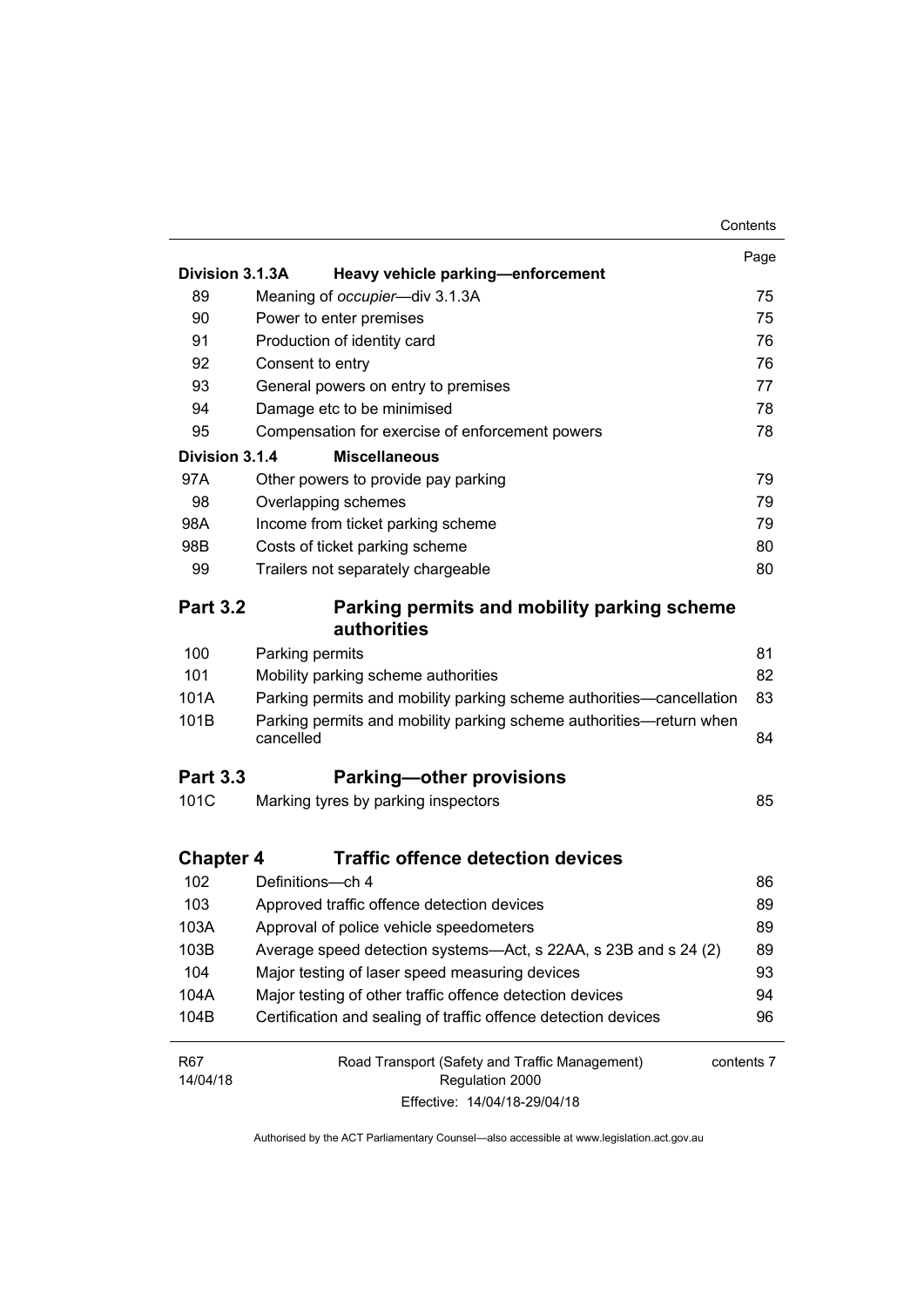#### **Contents**

|                                                                                                                                             | Page |
|---------------------------------------------------------------------------------------------------------------------------------------------|------|
| Use of certain digital camera detection devices                                                                                             | 96   |
| Use of certain laser speed measuring devices                                                                                                | 98   |
| Use of certain radar speed measuring devices                                                                                                | 99   |
| Approved people—testing and sealing                                                                                                         | 100  |
| Approved people-use                                                                                                                         | 100  |
| Recording of camera detection device image files—Act, s 23 (2) (c) (ii)                                                                     | 101  |
| Verification of camera detection device image files—Act,<br>s 23 (2) (c) (iii)                                                              | 102  |
| Meaning of codes etc on image taken by approved camera detection<br>device or approved average speed detection system—Act, s 24 (2) (a) 102 |      |
|                                                                                                                                             |      |

# **Chapter 5 [Miscellaneous](#page-123-0)**

| 109  | Additional police powers—removing parked cars      | 107 |
|------|----------------------------------------------------|-----|
| 110  | Prohibition on car minding                         | 107 |
| 111  | Removal of unattended vehicles—Act, s 32 (1) (c)   | 108 |
| 112  | Disposal of impounded vehicles—Act, s 10K          | 108 |
| 112A | Disposal of forfeited vehicles—Act, s 10K          | 110 |
| 113  | Responsible person to inspect driver licence       | 110 |
| 114  | Responsible person's consent                       | 110 |
| 115  | Standards for safe carriage of loads—Act, s 14 (2) | 110 |

# **Dictionary** [111](#page-127-0)

**[Endnotes](#page-138-0)**

|   | About the endnotes     | 121 |
|---|------------------------|-----|
| 2 | Abbreviation key       | 121 |
| 3 | Legislation history    | 122 |
| 4 | Amendment history      | 133 |
| 5 | Earlier republications | 154 |

| contents 8 | Road Transport (Safety and Traffic Management) | R67      |
|------------|------------------------------------------------|----------|
|            | Regulation 2000                                | 14/04/18 |
|            | Effective: 14/04/18-29/04/18                   |          |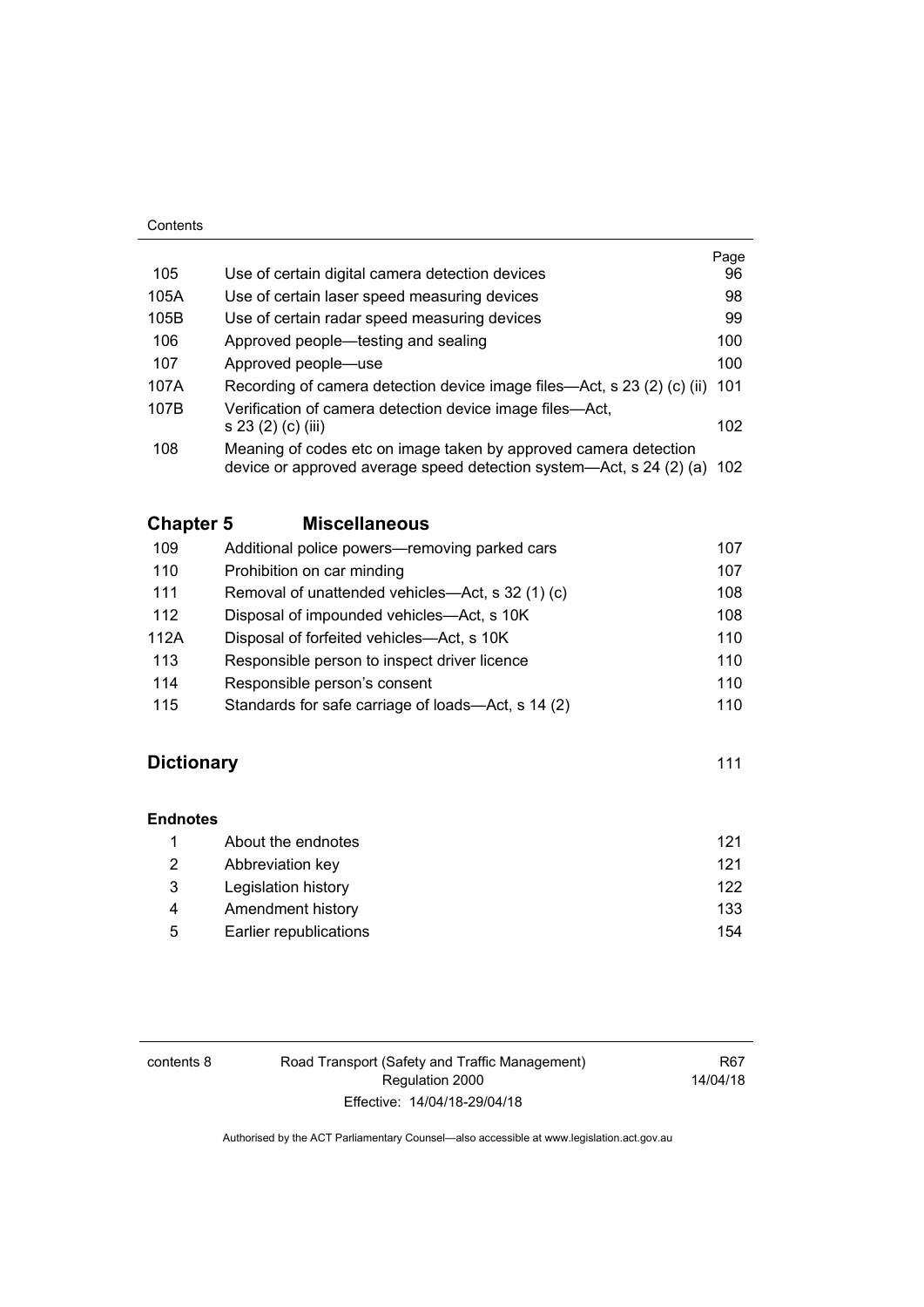

# **Road Transport (Safety and Traffic Management) Regulation 2000**

made under the

**[Road Transport \(Safety and Traffic Management\) Act 1999](http://www.legislation.act.gov.au/a/1999-80)**

R67 14/04/18

Ī

Road Transport (Safety and Traffic Management) Regulation 2000 Effective: 14/04/18-29/04/18

page 1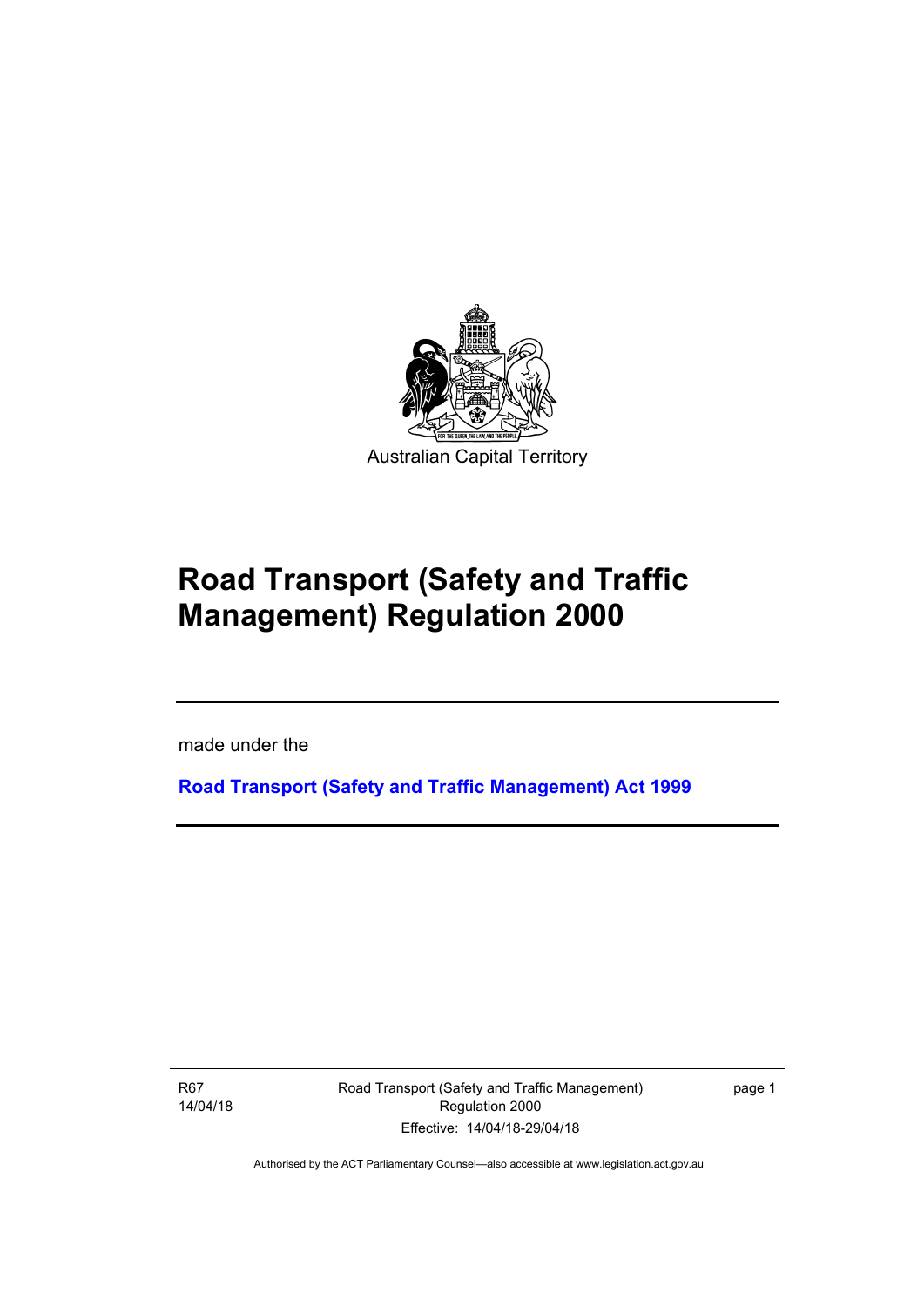# <span id="page-11-0"></span>**Chapter 1 Preliminary**

#### <span id="page-11-1"></span>**1 Name of regulation**

This regulation is the *Road Transport (Safety and Traffic Management) Regulation 2000*.

#### <span id="page-11-2"></span>**2 Dictionary**

The dictionary at the end of this regulation is part of the regulation.

*Note 1* The dictionary at the end of this regulation defines certain terms used in this regulation, and includes references (*signpost definitions*) to other terms defined elsewhere.

> For example, the signpost definition '*semitrailer*—see the *[Road](http://www.legislation.act.gov.au/sl/2000-12)  [Transport \(Vehicle Registration\) Regulation 2000](http://www.legislation.act.gov.au/sl/2000-12)*, dictionary.' means that the term 'semitrailer' is defined in that dictionary and the definition applies to this regulation.

*Note 2* A definition in the dictionary (including a signpost definition) applies to the entire regulation unless the definition, or another provision of the regulation, provides otherwise or the contrary intention otherwise appears (see [Legislation Act,](http://www.legislation.act.gov.au/a/2001-14) s 155 and s 156 (1)).

#### <span id="page-11-3"></span>**3 Dictionary—application to Australian Road Rules**

The definitions in the dictionary do not apply to the [Australian Road](http://www.legislation.act.gov.au//ni/db_37271/default.asp)  [Rules](http://www.legislation.act.gov.au//ni/db_37271/default.asp) unless this regulation provides otherwise.

*Note* See div 2.2.1, note 2 for the relevant provisions of this regulation.

#### <span id="page-11-4"></span>**3A** *Road* **includes road related area**

In this regulation:

*road* includes a road related area.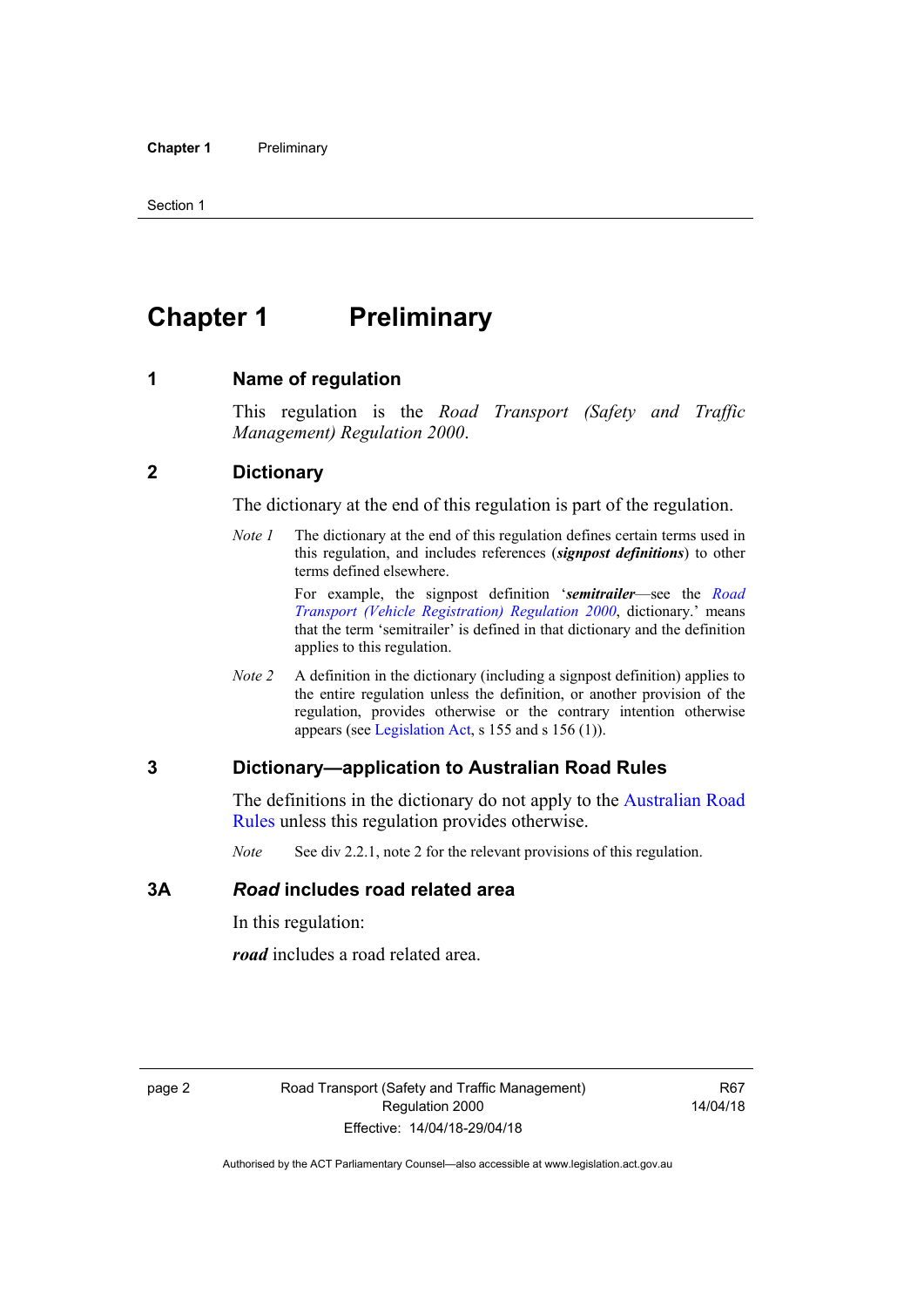# <span id="page-12-0"></span>**3B Meaning of** *park* **and** *stop*

In this regulation:

*park*, in relation to a driver, includes stop and allow the driver's vehicle to stay (whether or not the driver leaves the vehicle).

*stop*, for a driver, includes park, but does not include stop to reverse the driver's vehicle into a parking bay or other parking space.

#### <span id="page-12-1"></span>**4 Notes**

A note in this regulation is explanatory and is not part of this regulation.

*Note* See the [Legislation Act,](http://www.legislation.act.gov.au/a/2001-14) s 127 (1), (4) and (5) for the legal status of notes.

#### <span id="page-12-2"></span>**4A Offences against regulation—application of Criminal Code etc**

Other legislation applies in relation to offences against this regulation (including the [Australian Road Rules](http://www.legislation.act.gov.au//ni/db_37271/default.asp)).

*Note 1 Criminal Code* The [Criminal Code,](http://www.legislation.act.gov.au/a/2002-51) ch 2 applies to an offence against this regulation (see Code, pt 2.1).

> The chapter sets out the general principles of criminal responsibility (including burdens of proof and general defences), and defines terms used for offences to which the Code applies (eg *conduct*, *intention*, *recklessness* and *strict liability*).

#### *Note 2 Penalty units*

The [Legislation Act](http://www.legislation.act.gov.au/a/2001-14), s 133 deals with the meaning of offence penalties that are expressed in penalty units.

*Note 3* The [Australian Road Rules](http://www.legislation.act.gov.au//ni/db_37271/default.asp) are to be read with, and as if they formed part of, this regulation (see s 6).

R67 14/04/18 page 3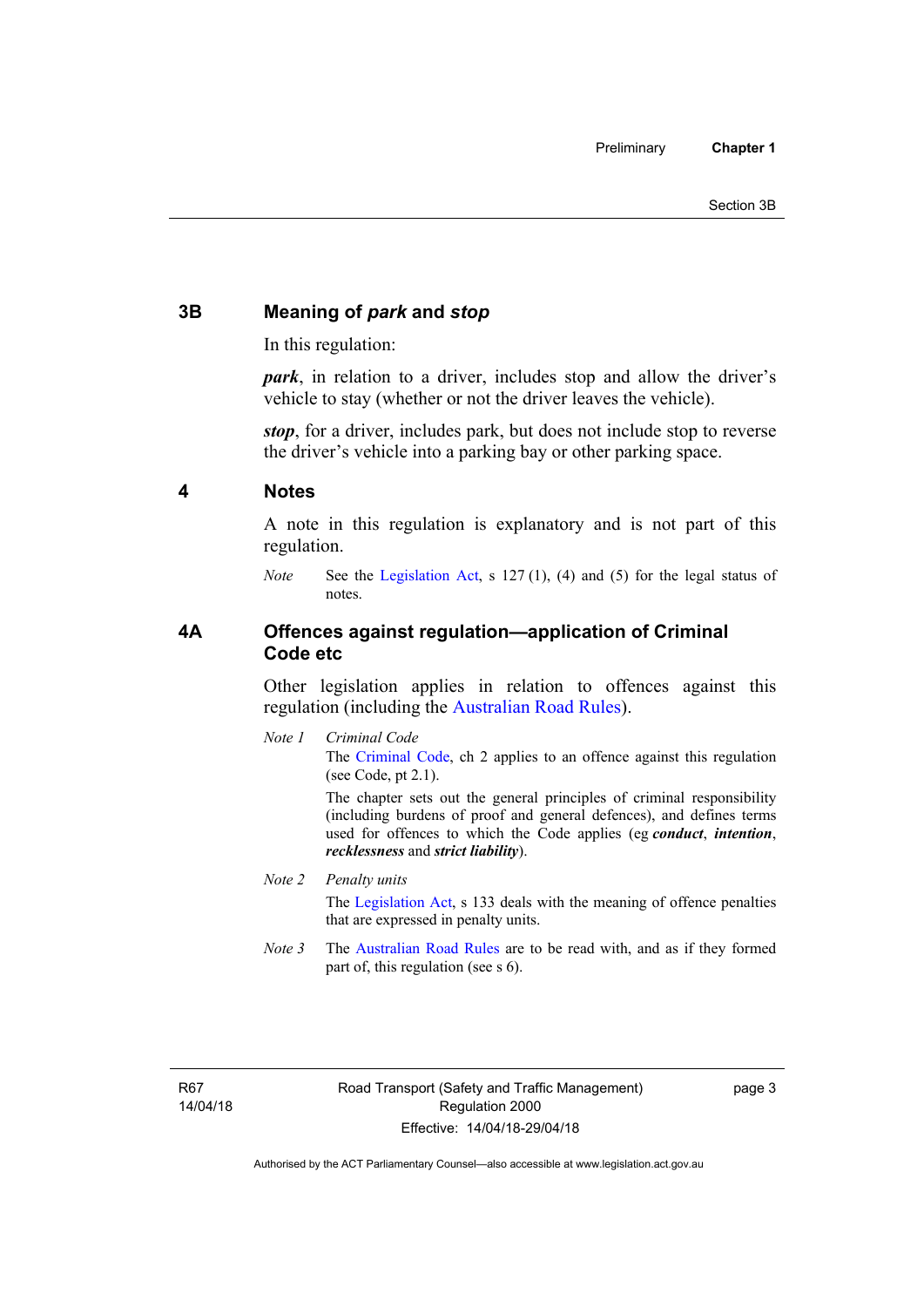#### **Chapter 1** Preliminary

#### Section 4B

#### <span id="page-13-0"></span>**4B Offences against regulation are strict liability offences**

An offence against this regulation (including the [Australian Road](http://www.legislation.act.gov.au//ni/db_37271/default.asp)  [Rules](http://www.legislation.act.gov.au//ni/db_37271/default.asp)) is a strict liability offence.

#### <span id="page-13-1"></span>**4C General defence of accident or reasonable effort**

Without limiting any other defence, it is a defence to an offence against this regulation (including the [Australian Road Rules\)](http://www.legislation.act.gov.au//ni/db_37271/default.asp) if the defendant proves that the offence—

- (a) was the result of an accident; or
- (b) could not have been avoided by any reasonable efforts by the defendant.

page 4 Road Transport (Safety and Traffic Management) Regulation 2000 Effective: 14/04/18-29/04/18

R67 14/04/18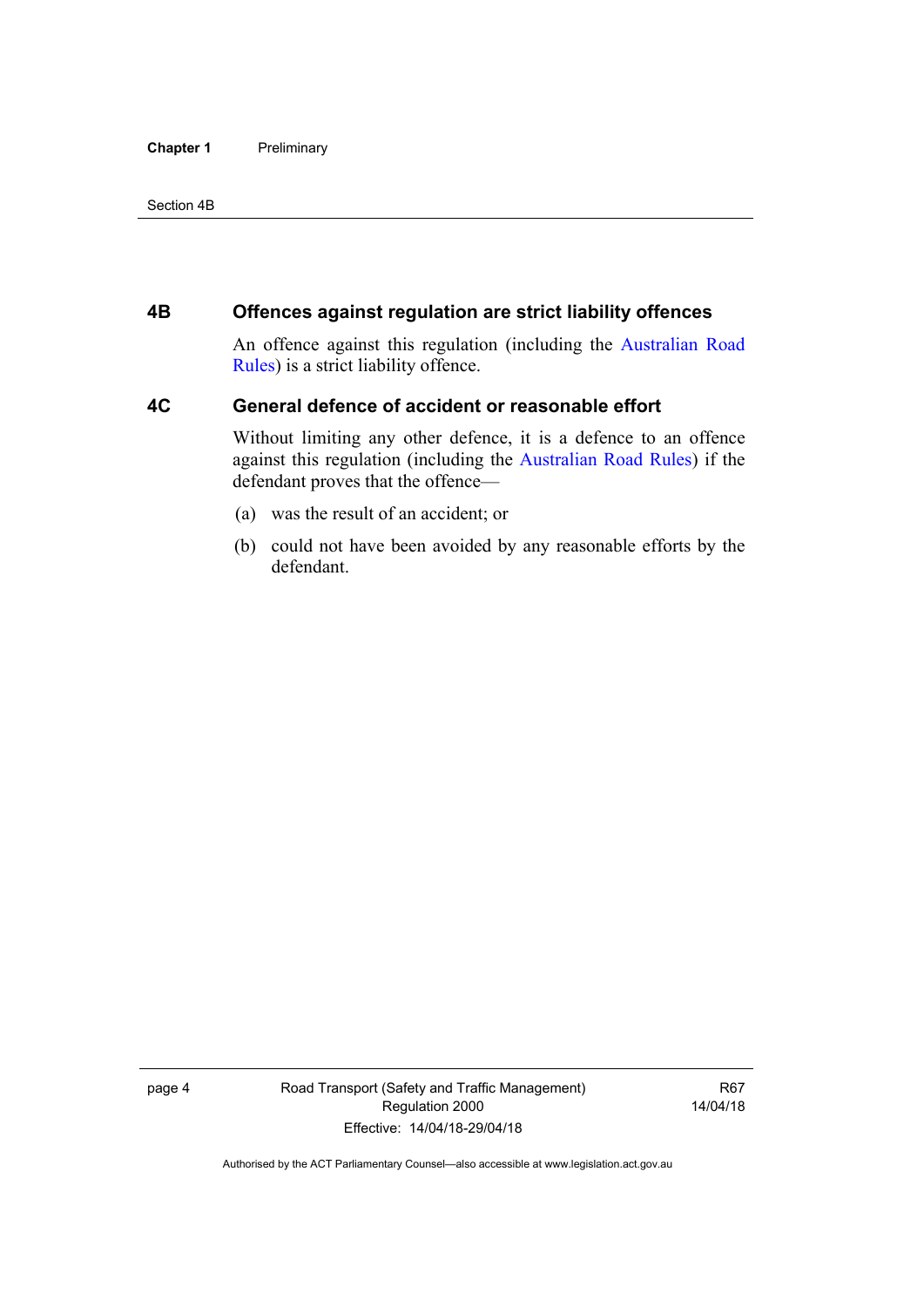# <span id="page-14-0"></span>**Chapter 2 Australian Road Rules**

# <span id="page-14-1"></span>**Part 2.1 Incorporation into ACT law**

#### <span id="page-14-2"></span>**5 Meaning of** *Australian Road Rules*

In this regulation:

*Australian Road Rules* means that part of the publication known as the [Australian Road Rules](http://www.legislation.act.gov.au//ni/db_37271/default.asp), ISBN 0 7240 8874 1 published by the National Transport Commission in February 2012 that consists of the rules approved by the Australian Transport Council under the *[National Transport Commission Act 2003](http://www.comlaw.gov.au/Series/C2004A01166)* (Cwlth).

*Note* The [Australian Road Rules](http://www.legislation.act.gov.au//ni/db_37271/default.asp) are accessible at [www.legislation.act.gov.au](http://www.legislation.act.gov.au/).

### <span id="page-14-3"></span>**6 Incorporation of Australian Road Rules into ACT law**

- (1) The [Australian Road Rules](http://www.legislation.act.gov.au//ni/db_37271/default.asp) (other than rule 2) are to be read with, and as if they formed part of, this regulation.
- (2) Subsection (1) has effect subject to this regulation.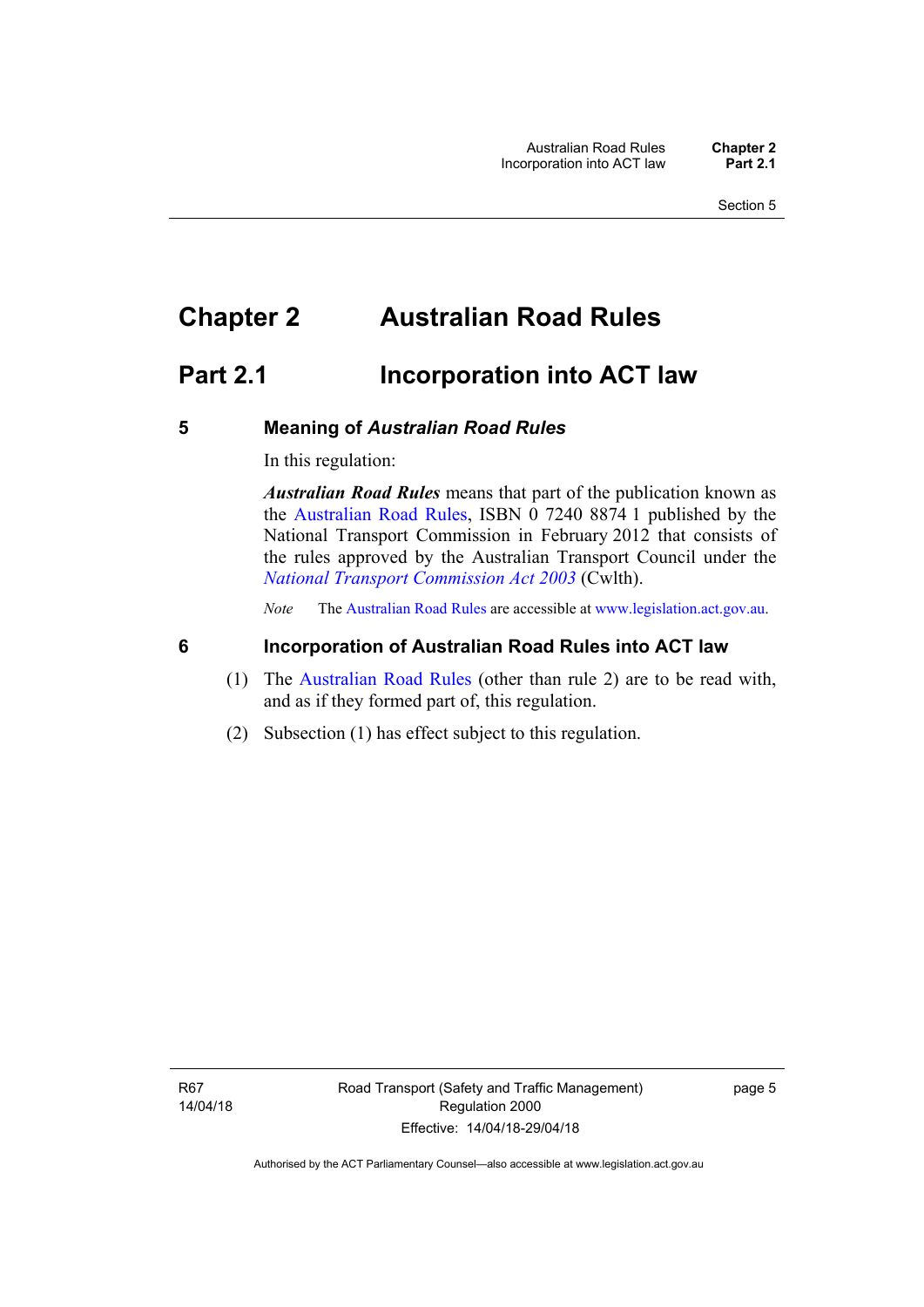# <span id="page-15-0"></span>**Part 2.2 How the Australian Road Rules are incorporated**

## <span id="page-15-1"></span>**Division 2.2.1 General**

*Note 1* The [Australian Road Rules](http://www.legislation.act.gov.au//ni/db_37271/default.asp) are not completely self-contained and need to be read with associated laws of each jurisdiction. Many of the rules provide for 'another law of this jurisdiction' to define terms used in the [Australian Road Rules](http://www.legislation.act.gov.au//ni/db_37271/default.asp) for application of the [Australian Road Rules](http://www.legislation.act.gov.au//ni/db_37271/default.asp) in the ACT, to permit things to be done in the ACT otherwise prohibited by the [Australian Road Rules](http://www.legislation.act.gov.au//ni/db_37271/default.asp) or to exempt persons in the ACT from complying with the [Australian Road Rules.](http://www.legislation.act.gov.au//ni/db_37271/default.asp)

*Note 2* The following table sets out the provisions of the [Australian Road Rules](http://www.legislation.act.gov.au//ni/db_37271/default.asp) for which provision is made by this part:

| column 1<br>item | column <sub>2</sub><br><b>ARR provision</b> | column 3<br>provision of this regulation |
|------------------|---------------------------------------------|------------------------------------------|
| 1                | 10(2)                                       | 8                                        |
| $\overline{2}$   | 18                                          | 8A                                       |
| 3                | 95                                          | 9                                        |
| $\overline{4}$   | 104                                         | 10                                       |
| 5                | 151(3)(b)                                   | 11                                       |
| 6                | 158 $(2)(c)$                                | 12                                       |
| 7                | 176                                         | 12A                                      |
| 8                | 179(1)(c)                                   | 13                                       |
| 9                | 179 $(1)(c)$ and $(2)(c)$                   | 13A                                      |
| 10               | 183                                         | 13B                                      |
| 11               | 189                                         | 13BA                                     |
| 12               | 195                                         | 13C                                      |
| 13               | 199(2)                                      | 14                                       |
|                  |                                             |                                          |

page 6 Road Transport (Safety and Traffic Management) Regulation 2000 Effective: 14/04/18-29/04/18

R67 14/04/18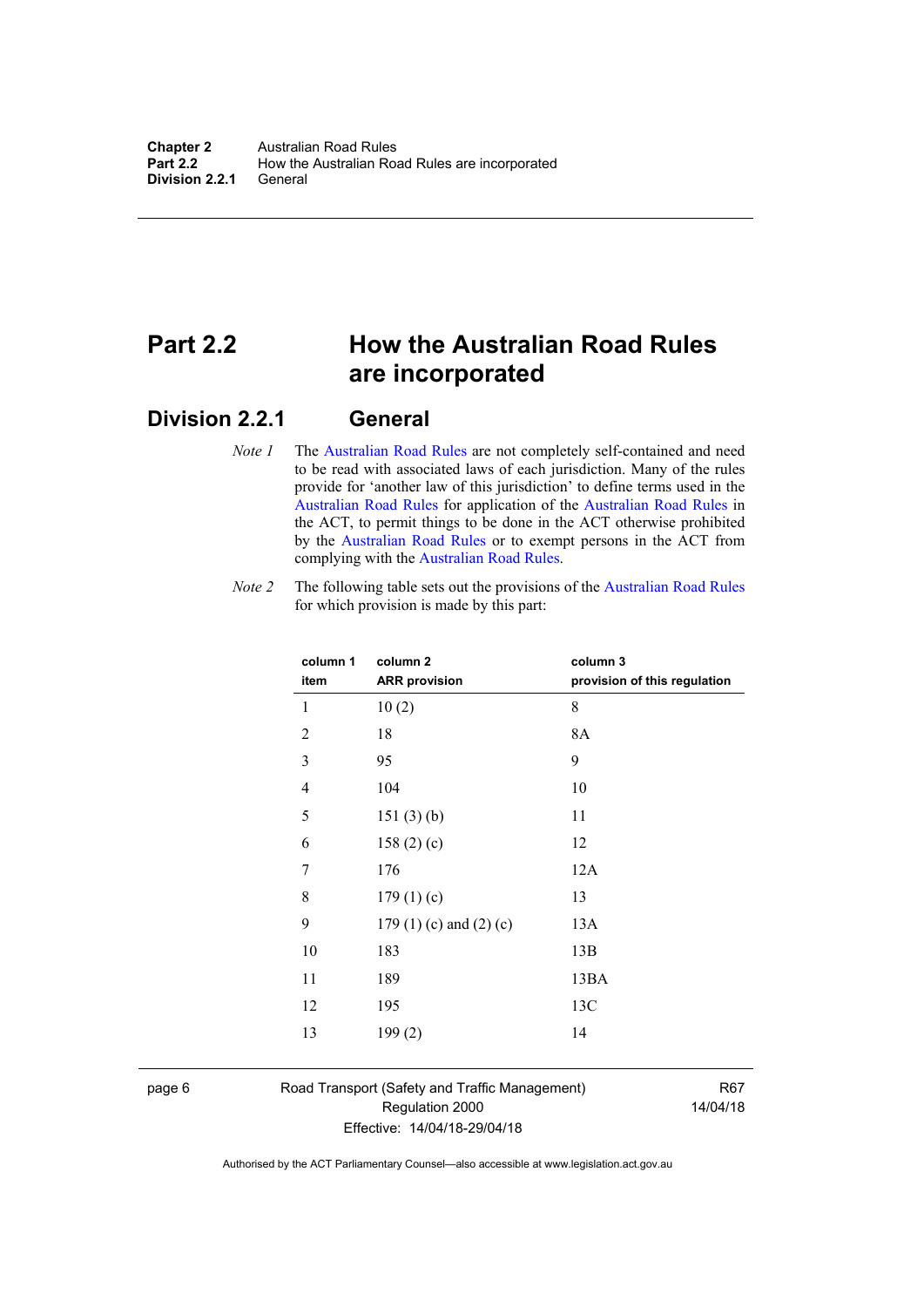| column 1<br>item | column <sub>2</sub><br><b>ARR provision</b> | column 3<br>provision of this regulation |
|------------------|---------------------------------------------|------------------------------------------|
| 14               | $206(2)$ (b) and (c)                        | 15                                       |
| 15               | 207(2)(a)                                   | 16                                       |
| 16               | 213(5)                                      | 16A                                      |
| 17               | 215(4)                                      | 17                                       |
| 18               | 216(3)                                      | 18                                       |
| 19               | 220(3)                                      | 19                                       |
| 20               | 221(f)                                      | 20                                       |
| 21               | 222                                         | 21                                       |
| 22               | 225                                         | 22                                       |
| 23               | 236(6)                                      | 22A                                      |
| 24               | 244C                                        | 23                                       |
| 25               | 266(7)                                      | 24                                       |
| 26               | 270(3)                                      | 26                                       |
| 27               | 271(6)                                      | 27                                       |
| 28               | 280(2)(a)                                   | 27A                                      |
| 29               | $287(3)$ (e) and (4)                        | 28                                       |
| 30               | 289(1)(g)                                   | 29                                       |
| 31               | 298                                         | 30                                       |
| 32               | 299                                         | 30A                                      |
| 33               | 300 $(1)(c)$                                | 30B                                      |
| 34               | $310(3)$ and $(4)$                          | 31                                       |
| 35               | 313                                         | 32                                       |
| 36               | dict, def bus                               | 33(1)                                    |
| 37               | dict, def approved bicycle<br><i>helmet</i> | 33(1)                                    |
| 38               | dict, def approved seatbelt                 | 33(1)                                    |

R67 14/04/18 Road Transport (Safety and Traffic Management) Regulation 2000 Effective: 14/04/18-29/04/18

page 7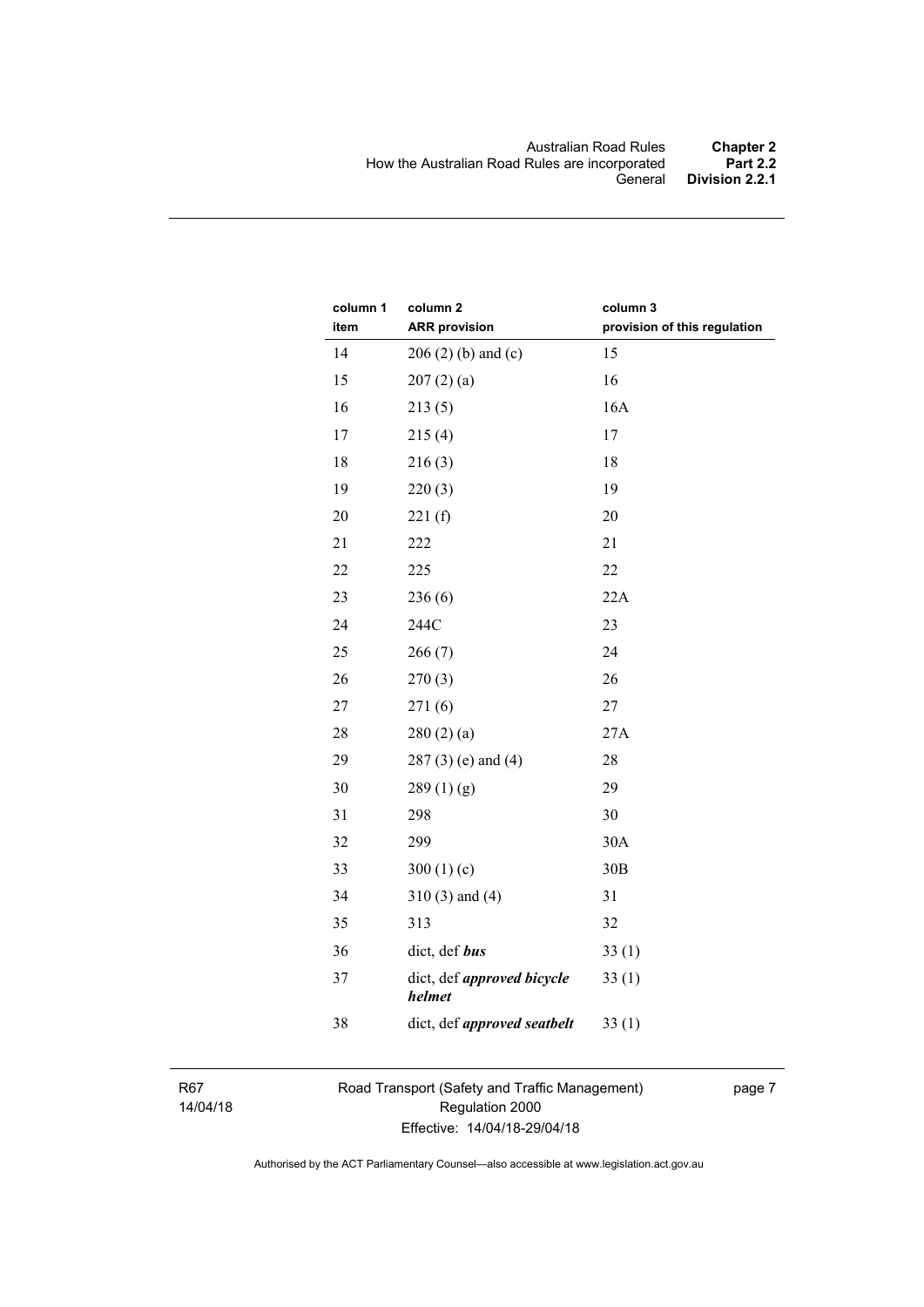| column 1<br>item | column <sub>2</sub><br><b>ARR provision</b>      | column 3<br>provision of this regulation |
|------------------|--------------------------------------------------|------------------------------------------|
| 39               | dict, def <i>authorised person</i>               | 33(1)                                    |
| 40               | dict, def emergency worker                       | 33(1)                                    |
| 41               | $dict, def$ $GVM$                                | 33(2)                                    |
| 42               | dict, def <i>hazard</i> warning<br>lights        | 33(3)                                    |
| 43               | dict, def <i>mechanical</i><br>signalling device | 33(1)                                    |
| 44               | dict, def oversize vehicle                       | 33(1)                                    |
| 45               | dict, def <i>police</i> officer                  | 33(1)                                    |
| 46               | dict, def <i>portable warning</i><br>triangle    | 33(4)                                    |
| 47               | dict, def <i>postal</i> worker                   | 33(1)                                    |
| 48               | dict, def <i>public</i> bus                      | 33(1)                                    |
| 49               | dict, def <i>taxi</i>                            | 33(1)                                    |
| 50               | dict, def wheeled<br>recreational vehicle        | 33(1)                                    |

*Note 3* The following table sets out other provisions of the Australian Road [Rules](http://www.legislation.act.gov.au//ni/db_37271/default.asp) for which provision is made by other territory laws (including provisions in other parts of this regulation):

| column 1<br>item | column <sub>2</sub><br><b>ARR</b> provision | column 3<br>other law                      |
|------------------|---------------------------------------------|--------------------------------------------|
|                  | 12(2)                                       | Road Transport (General) Act 1999,<br>s 12 |
| 2                | 13(2)                                       | Road Transport (General) Act 1999,<br>s 12 |
| 3                | $28(2)$ , n 3                               | this regulation, s 65                      |
| 4                | $32(2)$ , n 3                               | this regulation, s 65                      |
| 5                | 65                                          | this regulation, $s$ 38D $(1)$             |
|                  |                                             |                                            |

page 8 Road Transport (Safety and Traffic Management) Regulation 2000 Effective: 14/04/18-29/04/18

R67 14/04/18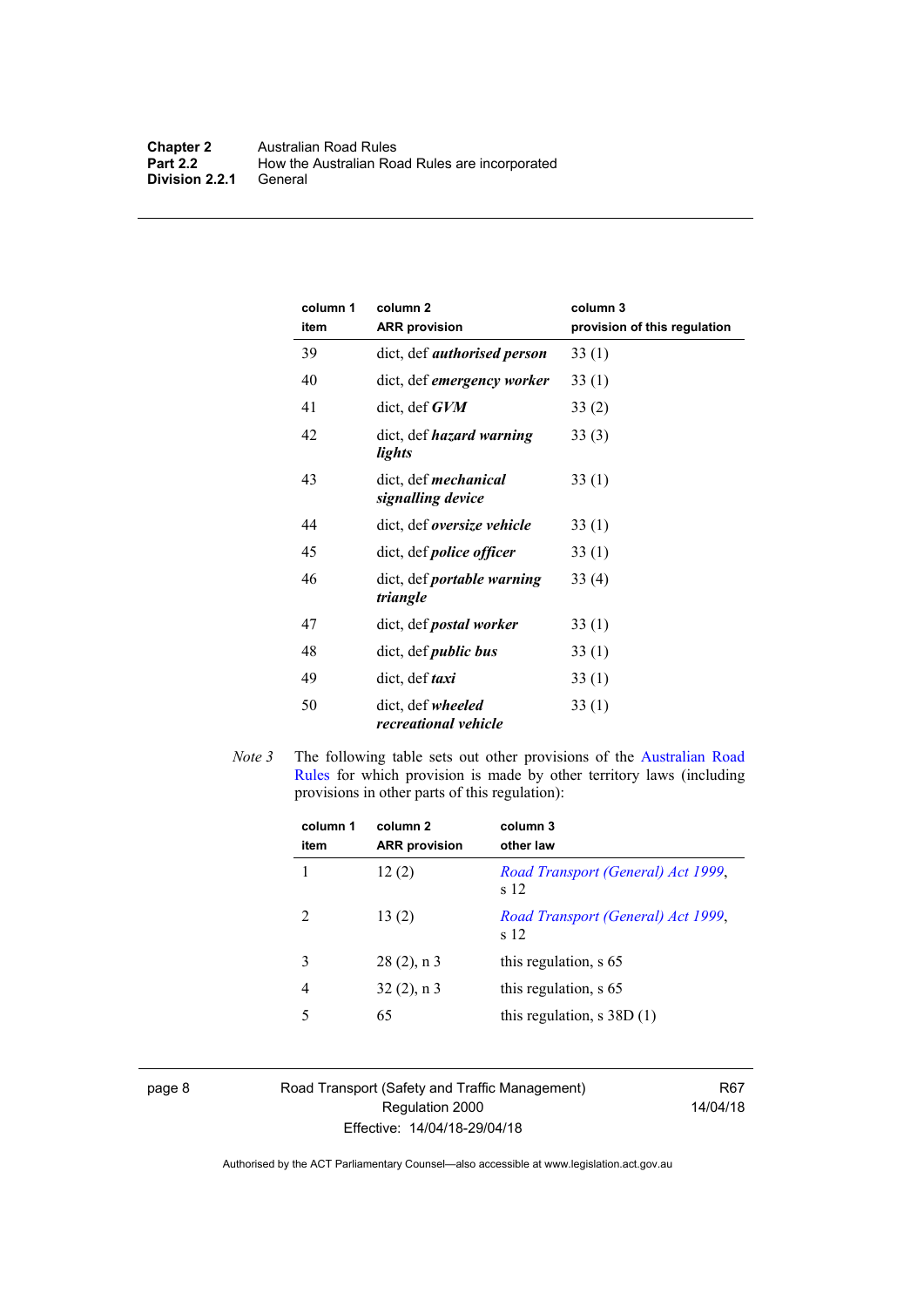Section 7

| column 1<br>item | column <sub>2</sub><br><b>ARR</b> provision                           | column 3<br>other law                                                     |
|------------------|-----------------------------------------------------------------------|---------------------------------------------------------------------------|
| 6                | 80                                                                    | this regulation, $s$ 38D $(2)$                                            |
| 7                | 81                                                                    | this regulation, $s$ 38D (3)                                              |
| 8                | 185(1)                                                                | this regulation, s 100                                                    |
| 9                | 248                                                                   | this regulation, $s$ 38D $(5)$                                            |
| 10               | 262                                                                   | this regulation, $s$ 38D (4)                                              |
| 11               | $287(1)$ , n 2                                                        | Road Transport (Safety and Traffic<br>Management) Act 1999, s 16          |
| 12               | 304                                                                   | <b>Road Transport (General)</b><br>Regulation 2000, s 6 and s 7           |
| 13               | 311(1)(c)                                                             | Heavy Vehicle National Law (ACT)                                          |
| 14               | 312(3)(c)                                                             | Road Transport (Safety and Traffic<br>Management) Act 1999, s 31 and s 32 |
| 15               | dict, def <i>parking</i><br>permit for<br>people with<br>disabilities | this regulation, s 101                                                    |
| 16               | dict, def <i>bicycle</i>                                              | Road Transport (General) Act 1999,<br>dict, def bicycle                   |

# <span id="page-18-0"></span>**7 References to another law of this jurisdiction etc**

- (1) In the [Australian Road Rules,](http://www.legislation.act.gov.au//ni/db_37271/default.asp) a reference to *another law of this jurisdiction* includes a reference to the Act.
	- *Note* A reference to an Act includes a reference to the statutory instruments made or in force under the Act, including any regulation (see [Legislation Act,](http://www.legislation.act.gov.au/a/2001-14) s 104).
- (2) In the [Australian Road Rules](http://www.legislation.act.gov.au//ni/db_37271/default.asp):

*law of this jurisdiction* means a territory law or a law applying as a territory law.

*this jurisdiction* means the Australian Capital Territory.

page 2 Road Transport (Safety and Traffic Management) Regulation 2000 Effective: 14/04/18-29/04/18

R67 14/04/18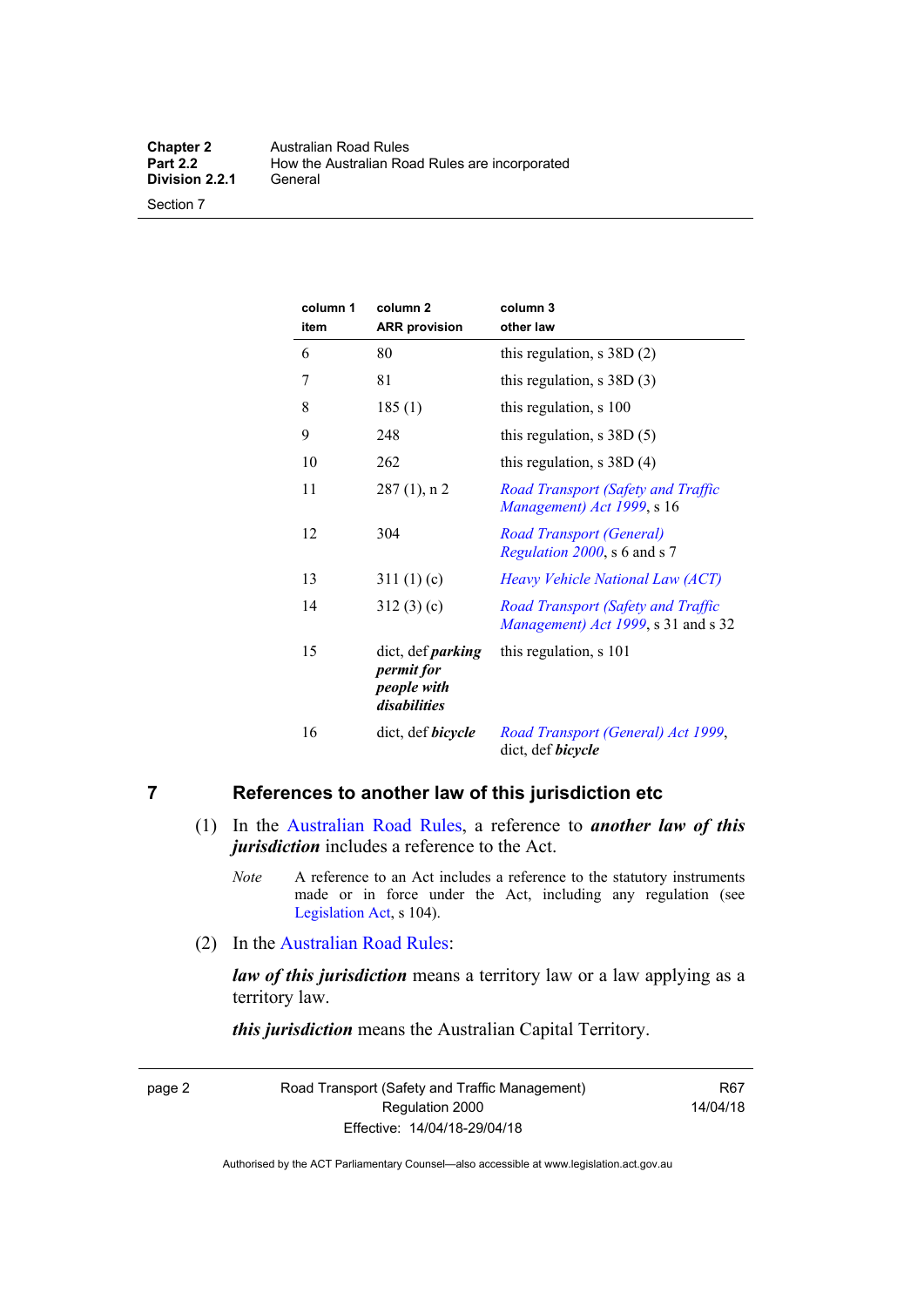# <span id="page-19-0"></span>**Division 2.2.2 Other provisions for the Australian Road Rules**

#### <span id="page-19-1"></span>**8 ARR r 10 (2)—penalties for offences**

For the [Australian Road Rules,](http://www.legislation.act.gov.au//ni/db_37271/default.asp) rule 10 (2), the penalty for an offence against the [Australian Road Rules](http://www.legislation.act.gov.au//ni/db_37271/default.asp) is a maximum penalty of 20 penalty units.

#### <span id="page-19-2"></span>**8A ARR r 18—who is a pedestrian**

Despite the [Australian Road Rules](http://www.legislation.act.gov.au//ni/db_37271/default.asp), rule 18, a *pedestrian* includes—

- (a) a person driving a motorised wheelchair that cannot travel at over 10 km/h (on level ground); and
- (b) a person in a non-motorised wheelchair; and
- (c) a person pushing a motorised or non-motorised wheelchair; and
- (d) a person in or on a wheeled recreational device or wheeled toy; and
- (e) a person in or on a personal mobility device.

#### <span id="page-19-3"></span>**9 ARR r 95—emergency stopping lane only signs**

For the [Australian Road Rules,](http://www.legislation.act.gov.au//ni/db_37271/default.asp) rule 95, the driver of a police vehicle or emergency vehicle is permitted to drive in an emergency stopping lane.

page 3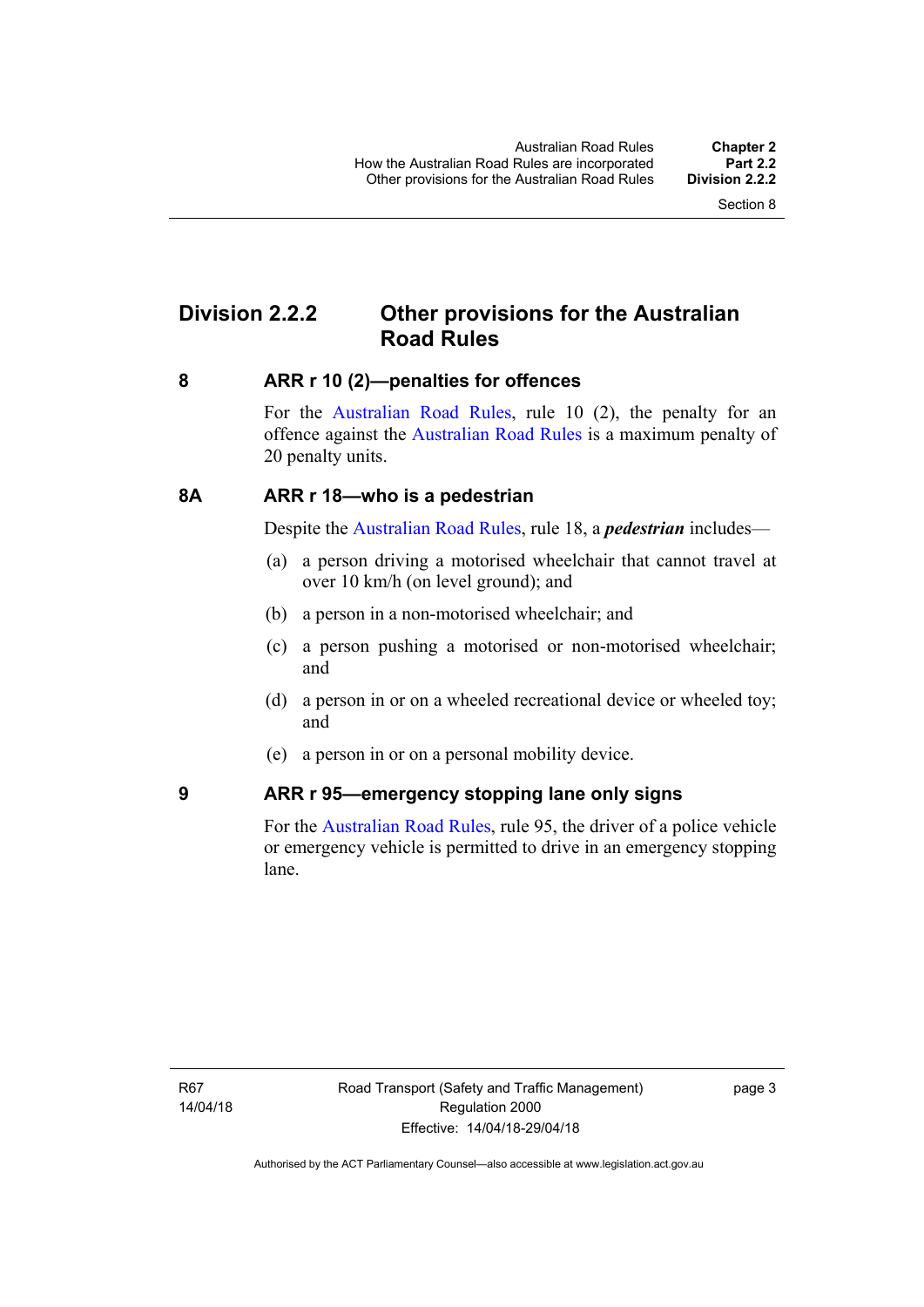<span id="page-20-0"></span>**10 ARR r 104—no truck signs**

Section 10

For the [Australian Road Rules](http://www.legislation.act.gov.au//ni/db_37271/default.asp), rule 104, a driver is permitted to drive the vehicle on a road (or a bridge, causeway, ramp or similar structure forming part of a road) past a *no trucks sign* mentioned in rule 104 (1), (2) or (3) if the destination of the driver's vehicle is a place on or reached from the road (or structure) and there is no alternative route by which to reach the destination.

#### <span id="page-20-1"></span>**11 ARR r 151 (3) (b)—riding a motorbike or bicycle alongside more than 1 other rider**

For the [Australian Road Rules](http://www.legislation.act.gov.au//ni/db_37271/default.asp), rule 151 (3) (b), the rider of a motorbike or bicycle is permitted to ride alongside more than 1 rider if each of the riders is taking part in an event approved by the road transport authority for this section.

#### <span id="page-20-2"></span>**11A ARR r 158 (2) (c)—other vehicles permitted to travel in bicycle lanes**

A driver of a rideshare vehicle or hire car may drive for up to 50m in a bicycle lane if—

- (a) the driver is dropping off, or picking up, passengers; and
- (b) there is not another law of this jurisdiction prohibiting the driver from driving in the bicycle lane.
- *Note* A similar provision applies to taxi drivers and bus drivers (see [ARR,](http://www.legislation.act.gov.au//ni/db_37271/default.asp) r 153 (3)).

## <span id="page-20-3"></span>**12 ARR r 158 (2) (c)—other vehicles permitted to travel in bus lanes**

The drivers of the following vehicles are permitted to drive in a bus lane:

- (a) taxis;
- (b) hire cars;

page 4 Road Transport (Safety and Traffic Management) Regulation 2000 Effective: 14/04/18-29/04/18

R67 14/04/18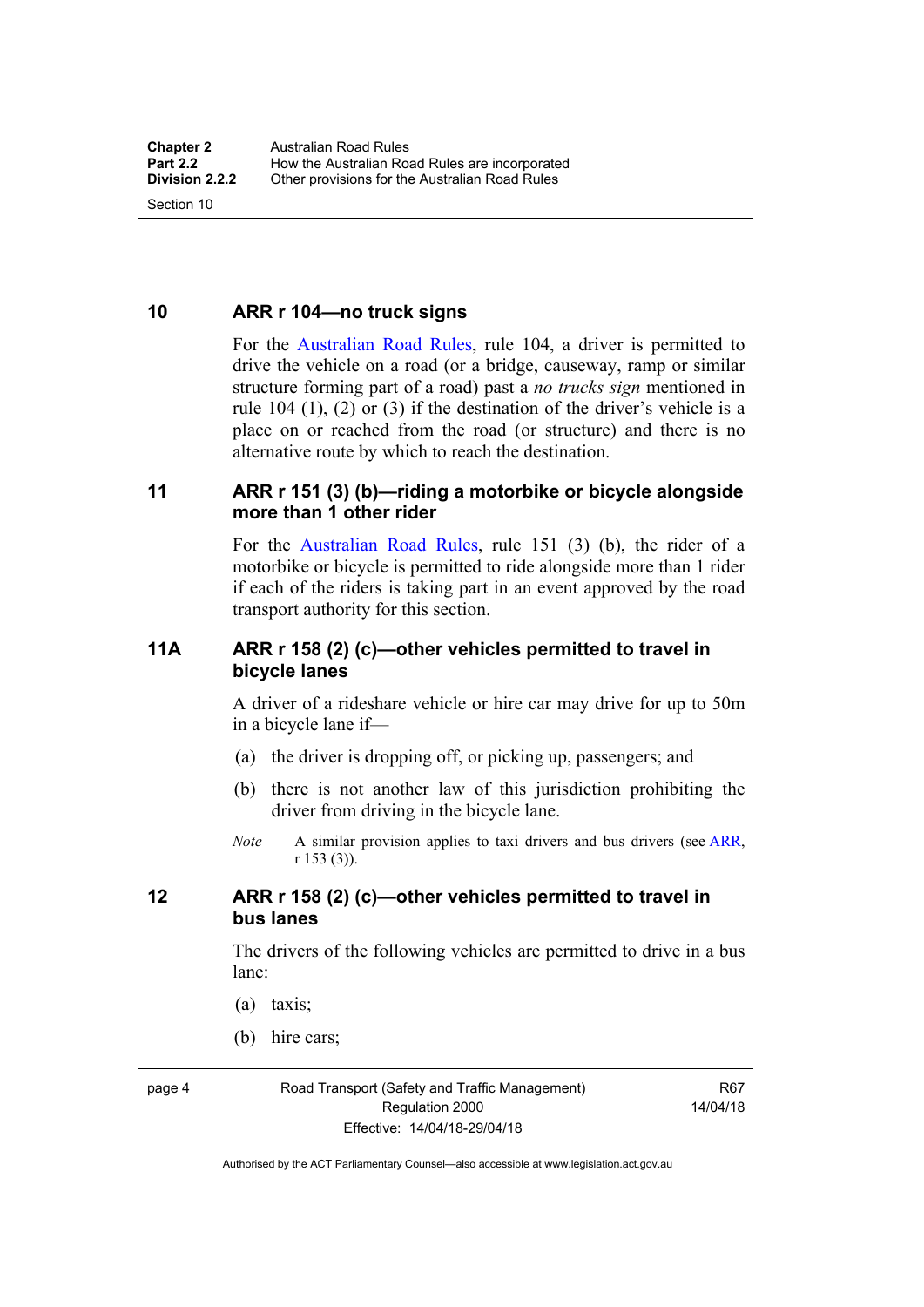- (c) demand responsive service vehicles;
- (d) motorbikes.
- *Note* Section 27A applies the B light rules to drivers of taxis, hire cars, demand responsive service vehicles and motorbikes.

#### <span id="page-21-0"></span>**12A ARR r 176—stopping on a clearway**

Despite the [Australian Road Rules,](http://www.legislation.act.gov.au//ni/db_37271/default.asp) rule 176 (1), a driver of a rideshare vehicle or hire car may stop on a length of road to which a clearway sign applies if—

- (a) the driver is dropping off, or picking up, passengers; and
- (b) there is not another law of this jurisdiction prohibiting the driver from stopping on a length of road to which a clearway sign applies.
- *Note* A similar provision applies to taxi drivers and bus drivers (see [ARR,](http://www.legislation.act.gov.au//ni/db_37271/default.asp) r 176 (2) and (3)).

#### <span id="page-21-1"></span>**13 ARR r 179 (1) (c)—stopping in a loading zone—goods and permit vehicles**

- (1) For the [Australian Road Rules](http://www.legislation.act.gov.au//ni/db_37271/default.asp), rule 179 (1) (c), the following vehicles are permitted to stop in a loading zone:
	- (a) a motor vehicle that is built mainly for the transport of goods if the vehicle is dropping off, or picking up, goods;
	- (b) a vehicle displaying a current loading zone permit if the vehicle is complying with the conditions of the permit.
- (2) In this section:

*loading zone permit* means a loading zone permit issued under section 100.

page 5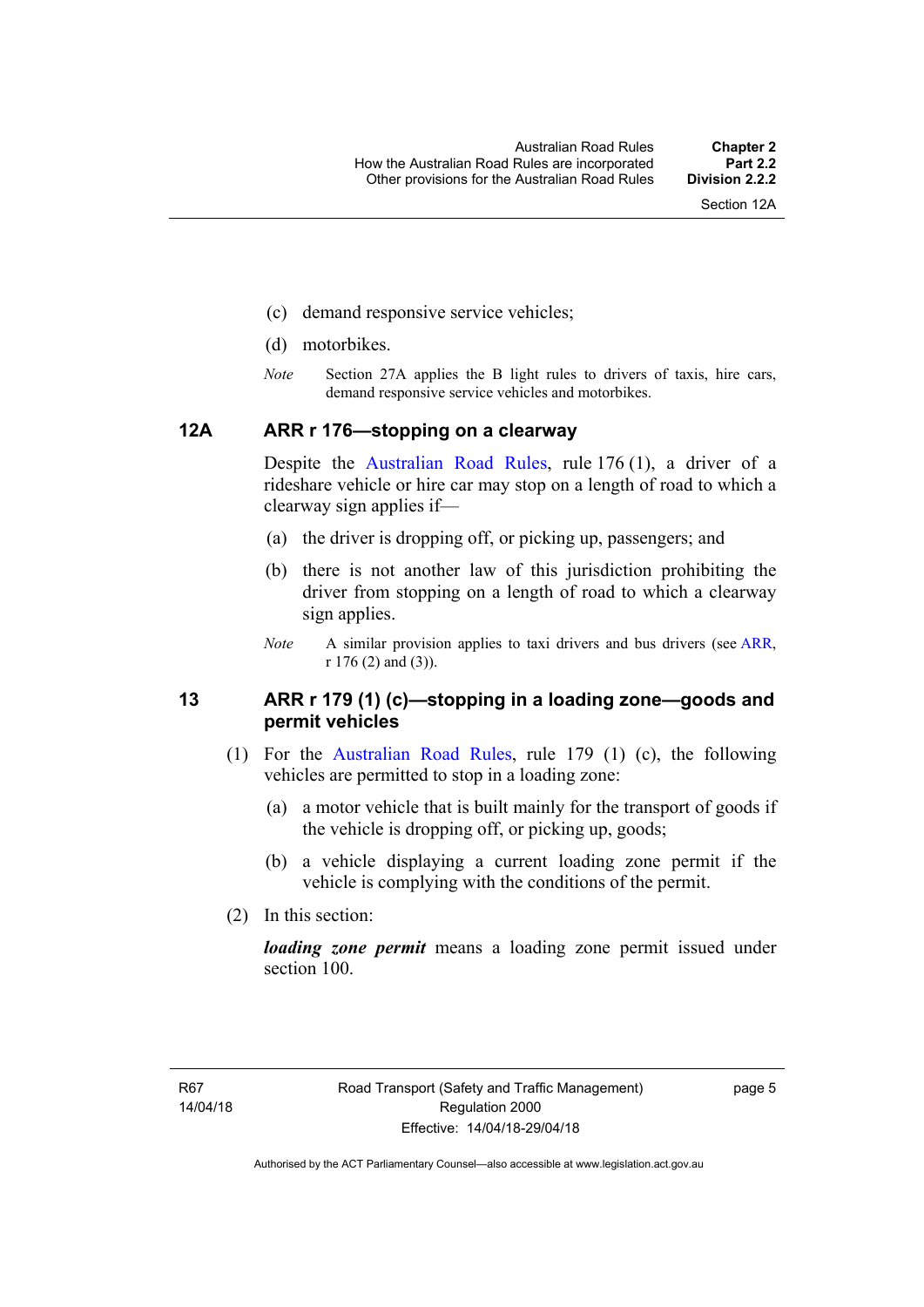Section 13A

<span id="page-22-0"></span>**13A ARR r 179 (1) (c) and (2) (c)—stopping in loading zone bookable vehicles** 

- (1) For the [Australian Road Rules,](http://www.legislation.act.gov.au//ni/db_37271/default.asp) rule 179 (1) (c), a bookable vehicle that is dropping off, or picking up, a passenger is permitted to stop in a loading zone if—
	- (a) the bookable vehicle driver does not leave the bookable vehicle unattended, other than to comply with a passenger assistance requirement; and
	- (b) the driver complies with subsection (2).
- (2) For the [Australian Road Rules,](http://www.legislation.act.gov.au//ni/db_37271/default.asp) rule 179 (2) (c), the driver must complete the dropping off, or picking up, of the passenger, and drive on—
	- (a) within 2 minutes; or
	- (b) if the driver is required to comply with a passenger assistance requirement—as soon as possible after the driver complies with the requirement.
- (3) In this section:

*bookable vehicle*—see the *[Road Transport \(Public Passenger](http://www.legislation.act.gov.au/a/2001-62)  [Services\) Act 2001](http://www.legislation.act.gov.au/a/2001-62)*, section 29.

*Note Bookable vehicle* means a taxi, rideshare vehicle or hire car.

*passenger assistance requirement* means a requirement under the *[Road Transport \(Public Passenger Services\) Regulation 2002](http://www.legislation.act.gov.au/sl/2002-3)*, section 132 (5) (which requires a wheelchair-accessible taxi driver to provide reasonable assistance in loading and unloading a wheelchair, or a person in a wheelchair, into or from the taxi).

*unattended*—a driver leaves a bookable vehicle *unattended* if the driver leaves the bookable vehicle so the driver is over 3m from the closest point of the bookable vehicle.

page 6 Road Transport (Safety and Traffic Management) Regulation 2000 Effective: 14/04/18-29/04/18

R67 14/04/18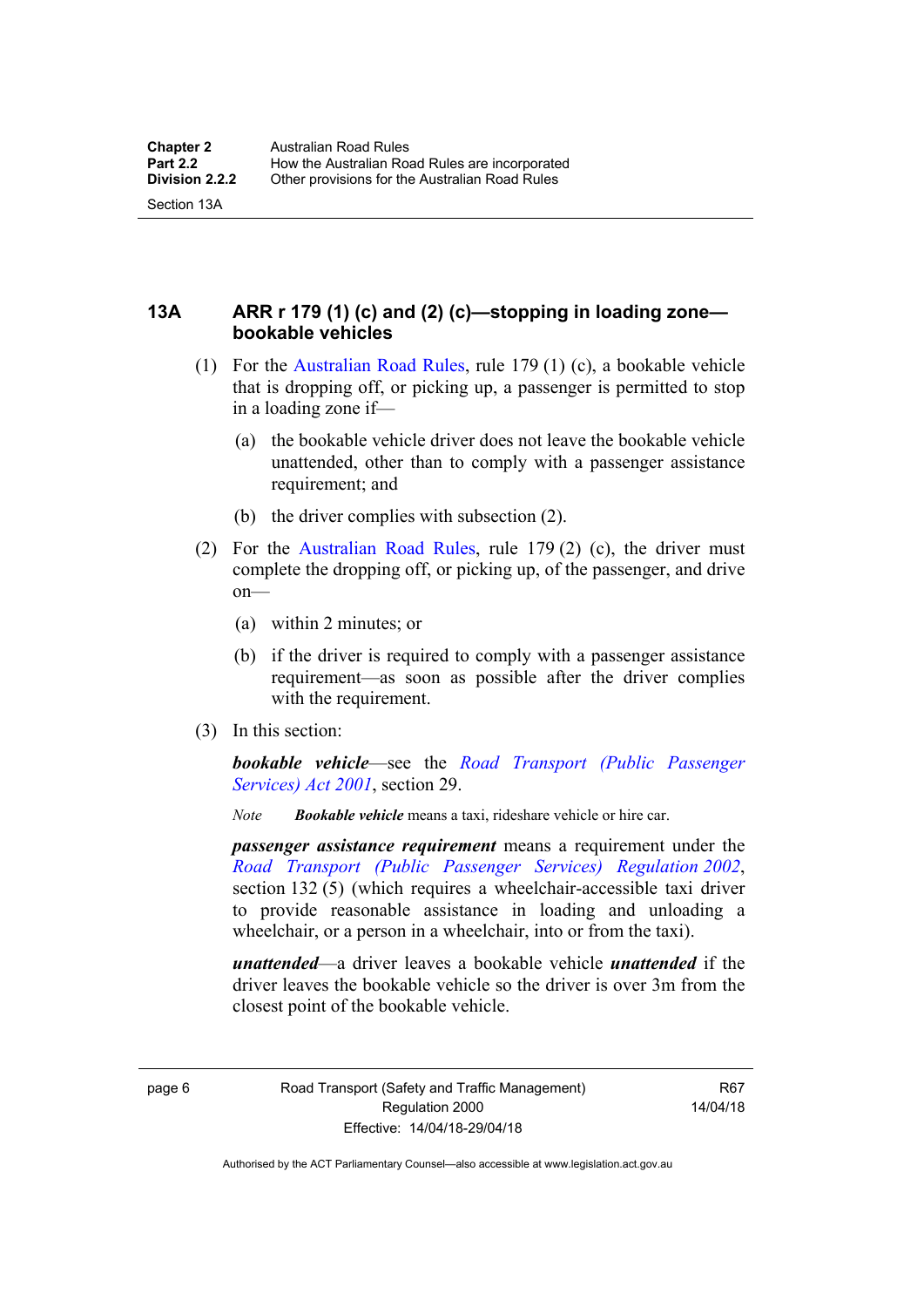### <span id="page-23-0"></span>**13B ARR r 183—stopping in a bus zone**

- (1) Despite the [Australian Road Rules](http://www.legislation.act.gov.au//ni/db_37271/default.asp), rule 183 (1), the driver of a demand responsive service vehicle may stop in a bus zone if—
	- (a) the driver is dropping off, or picking up, a passenger; and
	- (b) the vehicle is authorised to stop in the bus zone.
- (2) In this section:

*authorised to stop*, in a bus zone, for a DRS vehicle, means a bus zone that the demand responsive service vehicle is authorised to stop in under an authority under the *[Road Transport \(Public](http://www.legislation.act.gov.au/sl/2002-3)  [Passenger Services\) Regulation 2002](http://www.legislation.act.gov.au/sl/2002-3)*, section 305 (1) (DRS vehicles—bus stop and bus zone authorities).

#### <span id="page-23-1"></span>**13BA ARR r 189—double parking—motorbikes**

Despite the [Australian Road Rules,](http://www.legislation.act.gov.au//ni/db_37271/default.asp) rule 189 (1), the rider of a motorbike may stop on the road with part of the motorbike between another motorbike that is parked on the road and the centre of the road if both motorbikes are parked within the same parking bay.

## <span id="page-23-2"></span>**13C ARR r 195—stopping at or near a bus stop**

- (1) Despite the [Australian Road Rules](http://www.legislation.act.gov.au//ni/db_37271/default.asp), rule 195 (1), the driver of a demand responsive service vehicle may stop at a bus stop, or on the road, within 20m before a sign on the road that indicates the bus stop, and 10m after the sign, if—
	- (a) the driver stops at a place on a length of road, or in an area, to which a parking control sign applies and the driver is permitted to stop at that place under the [Australian Road Rules](http://www.legislation.act.gov.au//ni/db_37271/default.asp); or
	- (b) the driver is dropping off, or picking up, passengers and the vehicle is authorised to stop at the bus stop.

page 7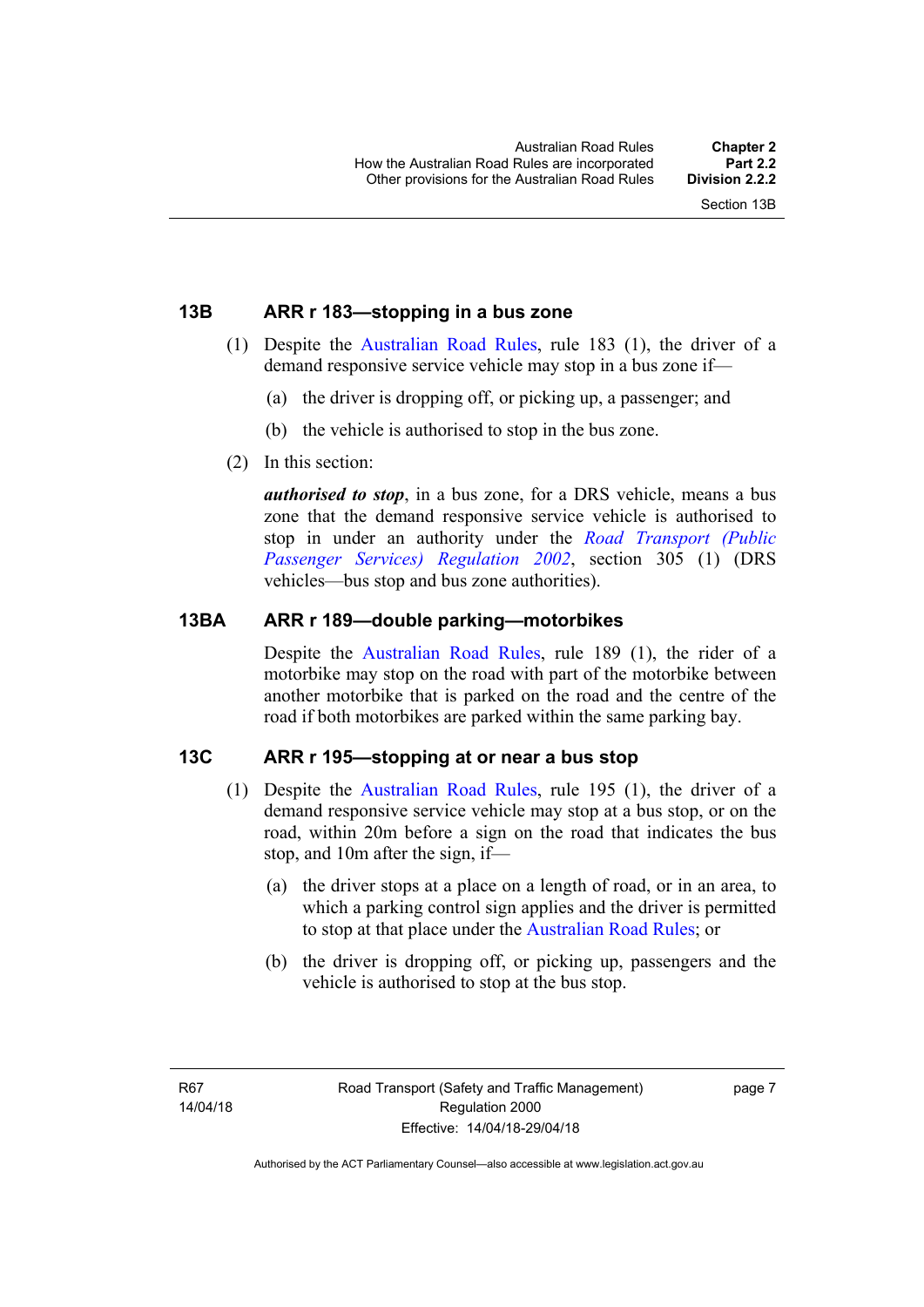(2) In this section:

*authorised to stop*, at a bus stop, for a DRS vehicle, means a bus stop that the demand responsive service vehicle is authorised to stop at under an authority under the *[Road Transport \(Public Passenger](http://www.legislation.act.gov.au/sl/2002-3)  [Services\) Regulation 2002](http://www.legislation.act.gov.au/sl/2002-3)*, section 305 (1) (DRS vehicles—bus stop and bus zone authorities).

### <span id="page-24-0"></span>**14 ARR r 199 (2)—stopping near postbox**

For the [Australian Road Rules,](http://www.legislation.act.gov.au//ni/db_37271/default.asp) rule 199 (2):

*public postbox* means a postbox erected, maintained or used by Australia Post.

#### <span id="page-24-1"></span>**15 ARR r 206 (2) (b), (c)—time extension for people with disabilities permit**

- (1) For the [Australian Road Rules](http://www.legislation.act.gov.au//ni/db_37271/default.asp), rule 206 (2) (b), a driver to whom the [Australian Road Rules](http://www.legislation.act.gov.au//ni/db_37271/default.asp), rule 206 applies may park for not longer than 2 hours on a length of road, or in an area, to which a *permissive parking sign* applies if the maximum period of parking allowed by the sign is not longer than 30 minutes.
- (2) For the [Australian Road Rules,](http://www.legislation.act.gov.au//ni/db_37271/default.asp) rule 206 (2) (c), a driver to whom the [Australian Road Rules,](http://www.legislation.act.gov.au//ni/db_37271/default.asp) rule 206 applies may park for an unlimited period on a length of road, or in an area, to which a *permissive parking sign* applies if the maximum period of parking allowed by the sign is longer than 30 minutes.

#### <span id="page-24-2"></span>**16 ARR r 207 (2) (a)—fees for parking in pay parking spaces**

 (1) For the [Australian Road Rules,](http://www.legislation.act.gov.au//ni/db_37271/default.asp) rule 207 (2) (a), if a *permissive parking sign* applies to a length of road or area that is (or is part of) a pay parking area, the relevant parking fee is payable for parking in a pay parking space on the road or in the area.

page 8 Road Transport (Safety and Traffic Management) Regulation 2000 Effective: 14/04/18-29/04/18

R67 14/04/18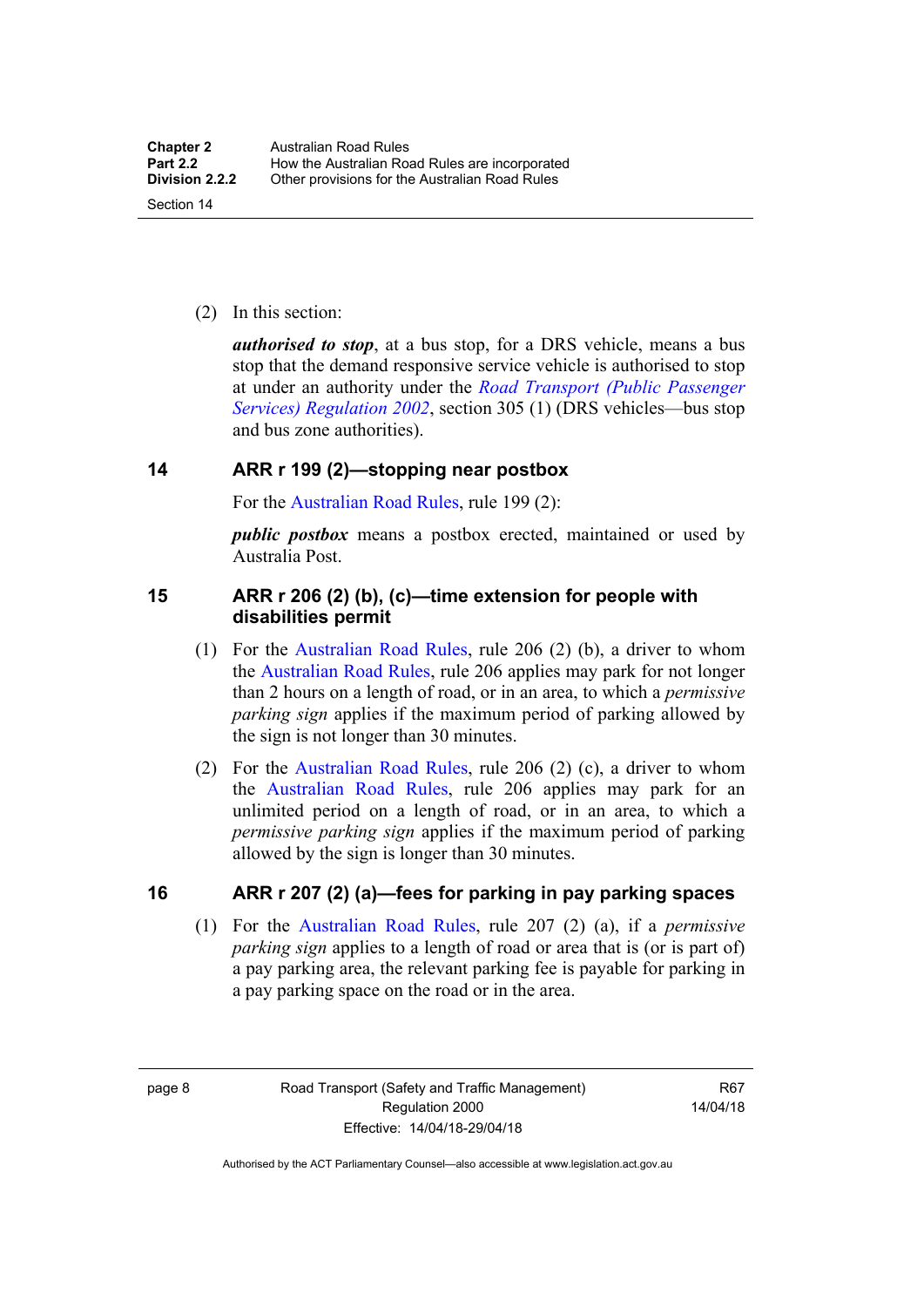- (2) For this section, the relevant parking fee does not become payable under subsection (1) until immediately after a vehicle is parked in the pay parking space concerned.
	- *Note* Pt 3.1 of this regulation makes provision for the administration of pay parking schemes (including the designation of pay parking areas by the erection of permissive parking signs and the fixing of fees).

#### <span id="page-25-0"></span>**16A ARR r 213 (5)—making a motor vehicle secure exception**

Every driver is exempt from the [Australian Road Rules](http://www.legislation.act.gov.au//ni/db_37271/default.asp), rule 213 (5).

## <span id="page-25-1"></span>**17 ARR r 215 (4)—lights required to be fitted to a vehicle**

For the [Australian Road Rules,](http://www.legislation.act.gov.au//ni/db_37271/default.asp) rule 215 (4), the lights required to be fitted to a vehicle are the lights required to be fitted to the vehicle under the *[Road Transport \(Vehicle Registration\) Regulation 2000](http://www.legislation.act.gov.au/sl/2000-12),*  schedule 1.

# <span id="page-25-2"></span>**18 ARR r 216 (3)—towing a vehicle at night or in hazardous weather conditions**

For the [Australian Road Rules](http://www.legislation.act.gov.au//ni/db_37271/default.asp), rule 216 (3):

*dangerous goods*—see the *[Dangerous Goods \(Road Transport\)](http://www.legislation.act.gov.au/a/2009-34)  [Act 2009](http://www.legislation.act.gov.au/a/2009-34)*, dictionary.

*placard load*—see the *[Dangerous Goods \(Road Transport\)](http://www.legislation.act.gov.au/a/2009-34)  [Act 2009](http://www.legislation.act.gov.au/a/2009-34)*, dictionary.

## <span id="page-25-3"></span>**19 ARR r 220 (3)—using lights on vehicles that are stopped**

For the [Australian Road Rules](http://www.legislation.act.gov.au//ni/db_37271/default.asp), rule 220 (3), a light of a kind required to be fitted to a vehicle is a light of that kind required to be fitted to the vehicle under the *[Road Transport \(Vehicle Registration\)](http://www.legislation.act.gov.au/sl/2000-12)  [Regulation 2000](http://www.legislation.act.gov.au/sl/2000-12)*, schedule 1.

R67 14/04/18 page 9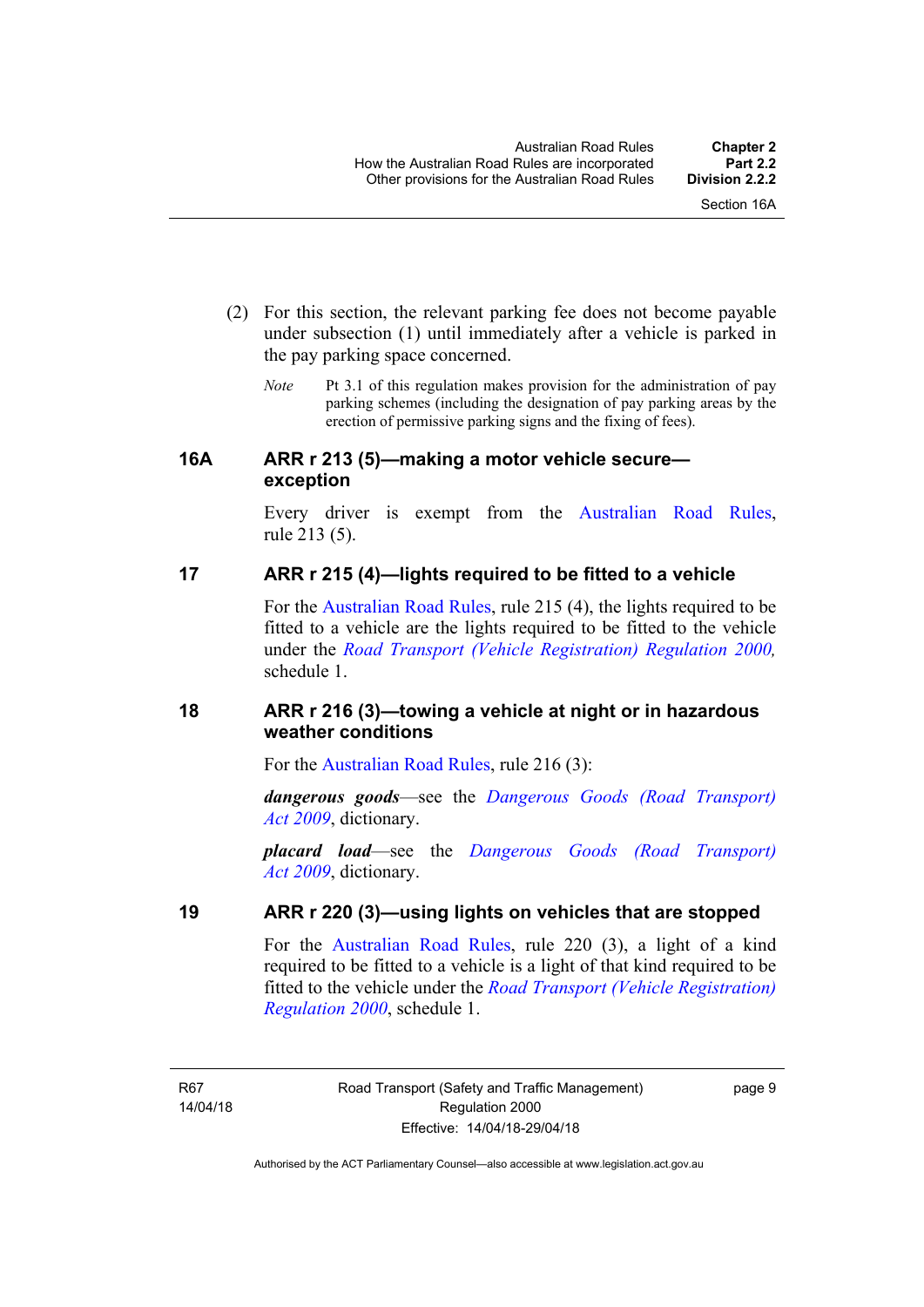Section 20

# <span id="page-26-0"></span>**20 ARR r 221 (f)—using hazard warning lights on buses carrying children**

- (1) This section applies to a bus that is carrying children and is fitted with hazard warning lights in accordance with the *[Road Transport](http://www.legislation.act.gov.au/sl/2000-12)  [\(Vehicle Registration\) Regulation 2000](http://www.legislation.act.gov.au/sl/2000-12)*, schedule 1, but is not fitted with any other warning lights in accordance with that schedule.
- (2) For the [Australian Road Rules](http://www.legislation.act.gov.au//ni/db_37271/default.asp), rule 221 (f), if the driver of the bus stops the bus to drop off or pick up a child, the driver is permitted to operate the hazard warning lights.

#### <span id="page-26-1"></span>**21 ARR r 222—using warning lights on buses carrying children**

- (1) This section applies to a bus that is carrying children and is fitted with warning lights (other than hazard warning lights) in accordance with the *[Road Transport \(Vehicle Registration\) Regulation 2000](http://www.legislation.act.gov.au/sl/2000-12)*, schedule 1.
- (2) For the [Australian Road Rules](http://www.legislation.act.gov.au//ni/db_37271/default.asp), rule 222, the driver of the bus must operate the warning lights by activating them.

## <span id="page-26-2"></span>**22 ARR r 225—use of radar detectors**

Every driver is exempt from rule 225 of the [Australian Road Rules.](http://www.legislation.act.gov.au//ni/db_37271/default.asp)

*Note* The [Australian Road Rules,](http://www.legislation.act.gov.au//ni/db_37271/default.asp) r 225 is superfluous in the ACT because the [Act](http://www.legislation.act.gov.au/a/1999-80/default.asp), s 9 (2) makes it an offence for a person to drive or park a motor vehicle on a road or road related area if a traffic offence evasion device is fitted to, applied to, or carried in the vehicle.

R67 14/04/18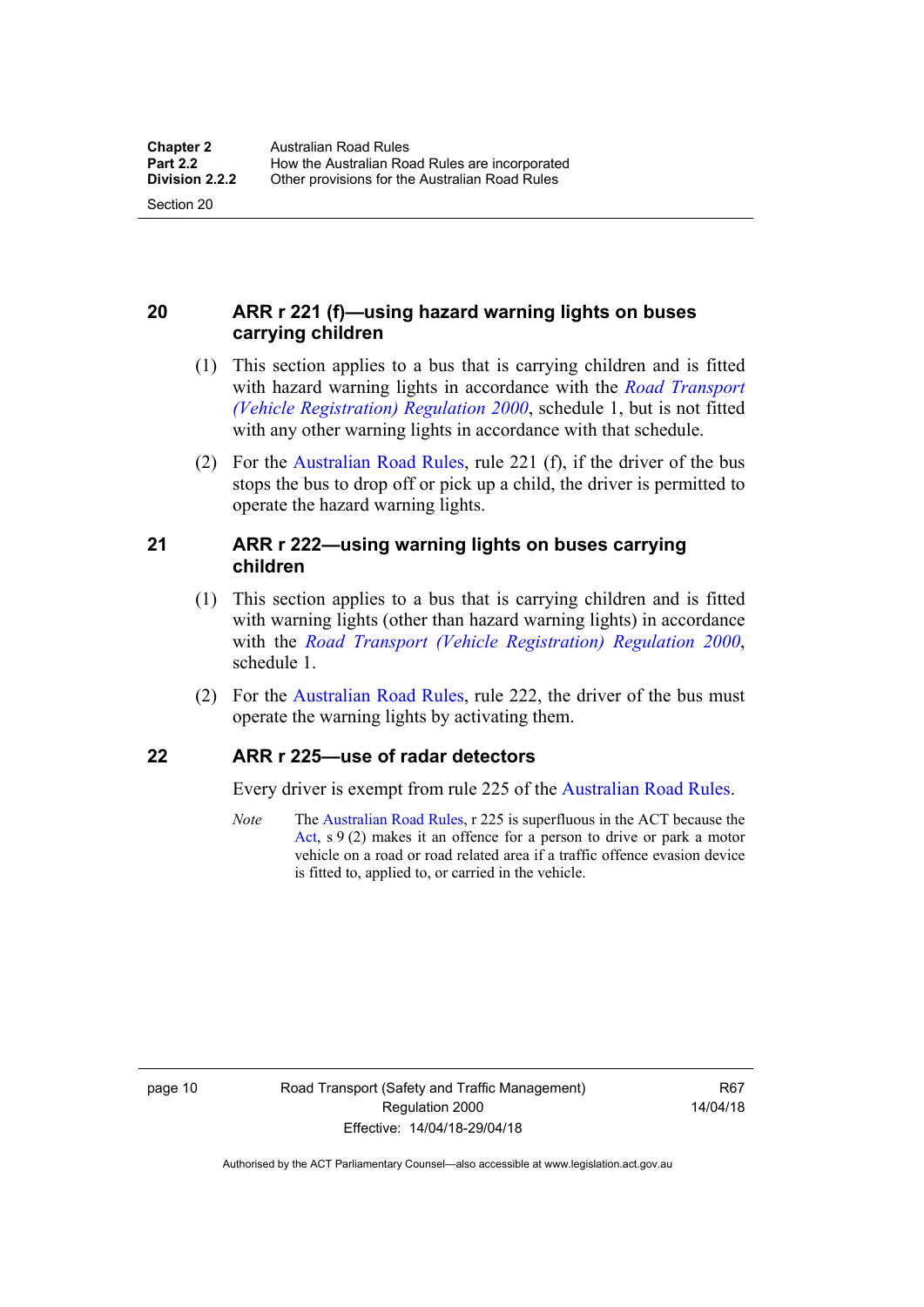## <span id="page-27-0"></span>**22A ARR r 236 (6)—hitchhiking, roadside commerce etc permitted**

- (1) For the [Australian Road Rules](http://www.legislation.act.gov.au//ni/db_37271/default.asp), rule 236 (6)—
	- (a) a pedestrian may stand on, or move onto, a road to—
		- (i) solicit contributions, employment or business from an occupant of a vehicle; or
		- (ii) hitchhike; or
		- (iii) display an advertisement; or
		- (iv) sell or offer articles for sale; or
		- (v) wash or clean, or offer to clean, the windscreen of a vehicle; and
	- (b) a person in a vehicle may buy, or offer to buy, an article or service from a person standing on a road.
- (2) In this section:

*pedestrian* does not include a person in or on a personal mobility device, wheeled recreational device or wheeled toy.

*road* includes any shoulder of the road, and any median strip, painted island or traffic island, but does not include any other roadrelated area.

*Note Median strip*, *painted island* and *traffic island* are defined in the [Australian Road Rules,](http://www.legislation.act.gov.au//ni/db_37271/default.asp) dictionary, *shoulder* is defined in [ARR](http://www.legislation.act.gov.au//ni/db_37271/default.asp), r 12, and *road-related area* is defined in the [ARR](http://www.legislation.act.gov.au//ni/db_37271/default.asp), r 13.

## <span id="page-27-1"></span>**22B ARR r 238—pedestrians travelling along a road (except in or on a wheeled recreational device or toy)**

Despite the [Australian Road Rules,](http://www.legislation.act.gov.au//ni/db_37271/default.asp) rule 238 (2) (ab), a person in or on a personal mobility device travelling along a road must not, when moving forward, face approaching traffic that is moving in the direction opposite to which the person is travelling.

page 11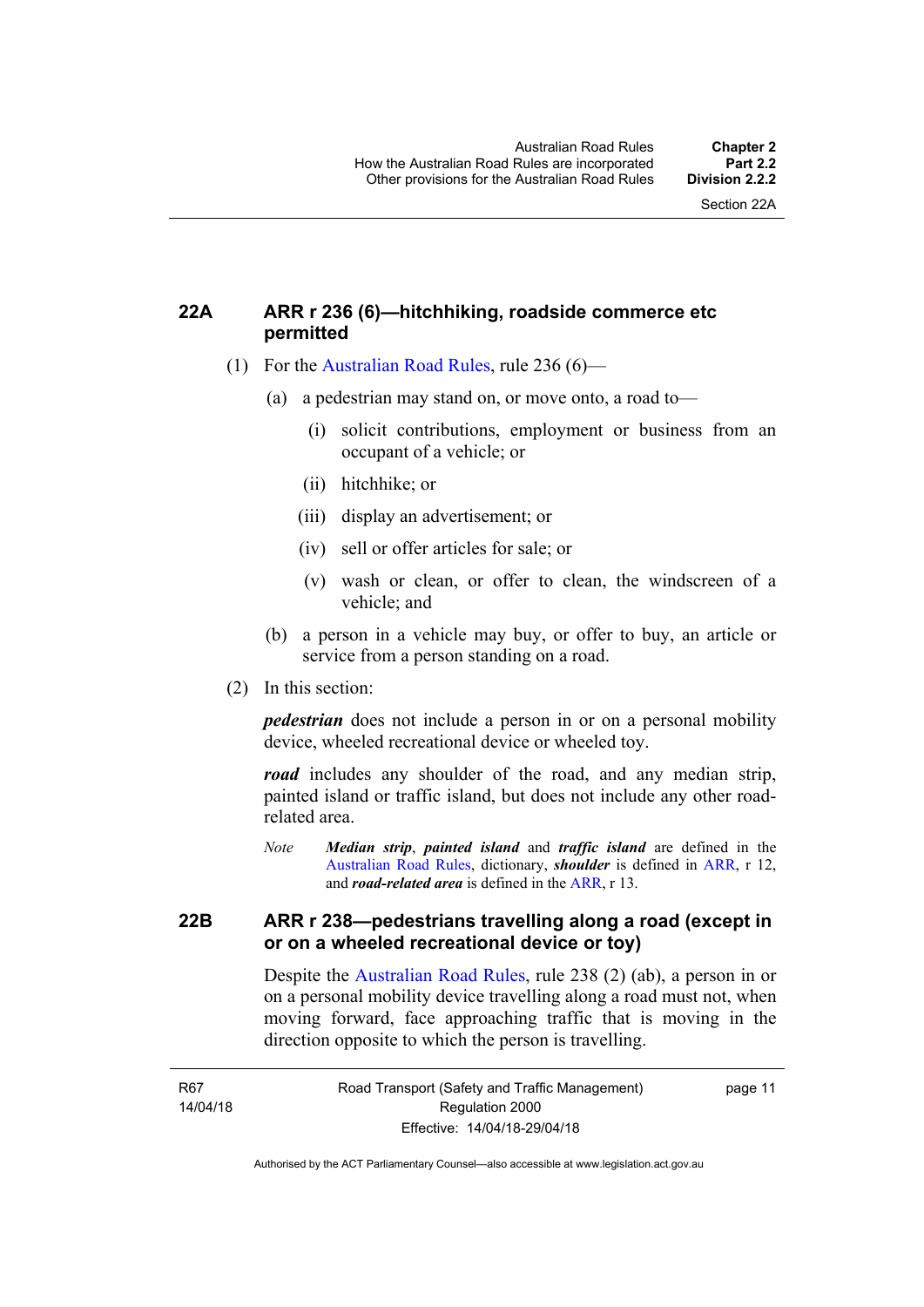#### <span id="page-28-0"></span>**23 ARR r 244C—motorised scooters not to be used**

For the [Australian Road Rules](http://www.legislation.act.gov.au//ni/db_37271/default.asp), rule 244C, a person must not use a motorised scooter on a road or road related area.

#### <span id="page-28-1"></span>**24 ARR r 266 (7)—wearing of seatbelts by passengers under 16 years old**

For the [Australian Road Rules,](http://www.legislation.act.gov.au//ni/db_37271/default.asp) rule 266 (7):

*approved booster seat* means a booster seat that is approved by the road transport authority under section 66 (1) (b) (Approvals etc by road transport authority).

*approved child restraint* means a child restraint that is approved by the road transport authority under section 66 (1) (c) (Approvals etc by road transport authority).

*approved child safety harness* means a child safety harness that is approved by the road transport authority under section 66 (1) (d) (Approvals etc by road transport authority).

#### <span id="page-28-2"></span>**26 ARR r 270 (3)—wearing motorbike helmets**

For the [Australian Road Rules,](http://www.legislation.act.gov.au//ni/db_37271/default.asp) rule 270 (3):

*approved motor bike helmet* means a protective helmet for motorbike riders that is approved by the road transport authority under section 66 (1) (e) (Approvals etc by road transport authority).

#### <span id="page-28-3"></span>**27 ARR r 271 (6)—riding on motorbikes**

For the [Australian Road Rules,](http://www.legislation.act.gov.au//ni/db_37271/default.asp) rule 271 (6):

 (a) the [Australian Road Rules](http://www.legislation.act.gov.au//ni/db_37271/default.asp), rule 271 (2) does not apply to a passenger on a motorbike to the extent that the passenger is exempt from the subrule under section 67 (Exemption from requirement about riding on motorbikes); and

page 12 Road Transport (Safety and Traffic Management) Regulation 2000 Effective: 14/04/18-29/04/18

R67 14/04/18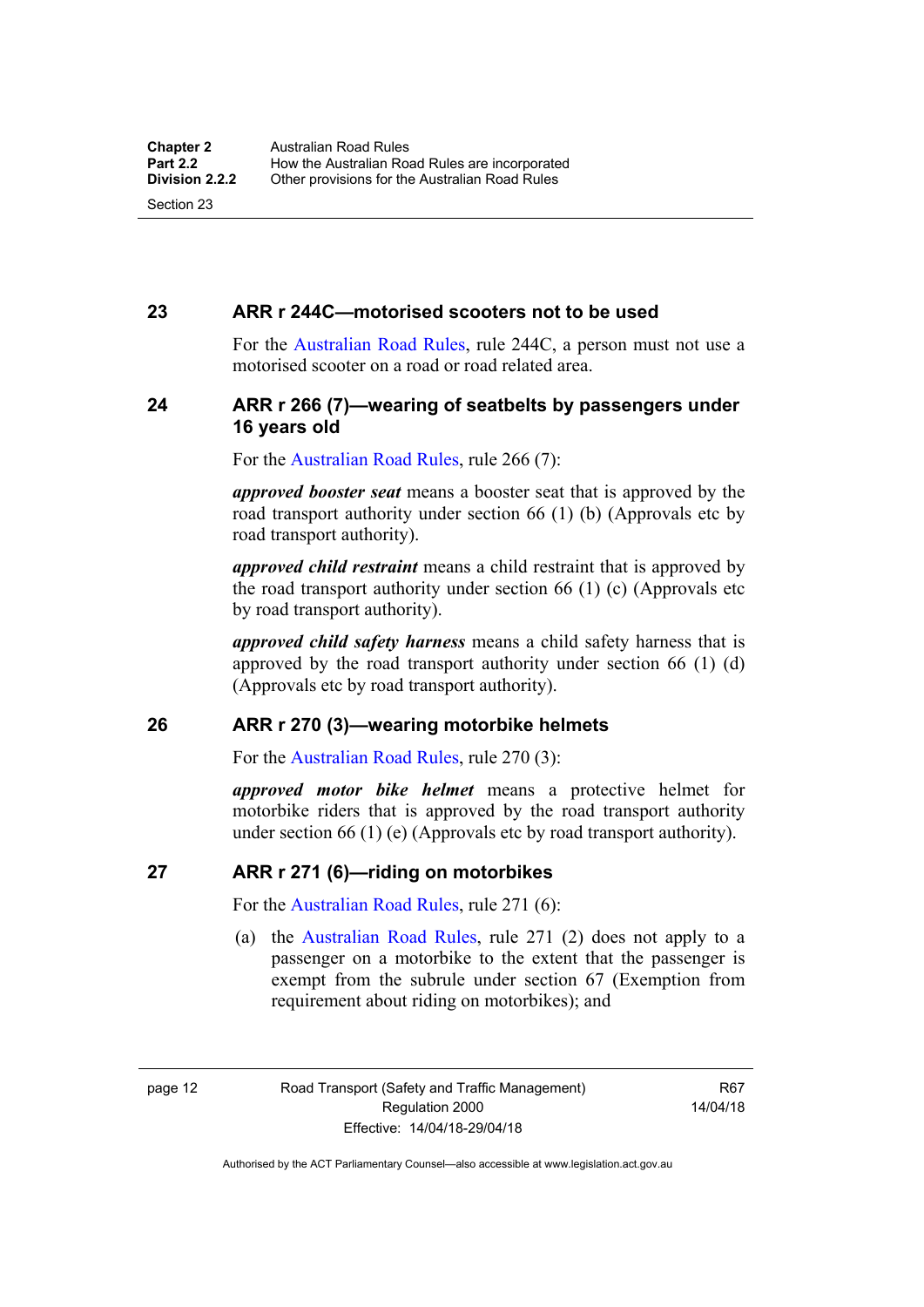(b) the [Australian Road Rules](http://www.legislation.act.gov.au//ni/db_37271/default.asp), rule 271 (3) does not apply to the rider of a motorbike in relation to a passenger to the extent that, under paragraph (a), rule 271 (2) does not apply to the passenger.

# <span id="page-29-0"></span>**27A ARR r 280 (2) (a)—other vehicles to which B light rules apply**

The following classes of vehicles are specified:

- (a) taxis;
- (b) hire cars;
- (c) demand responsive service vehicles;
- (d) motorbikes.
- *Note* This section applies the B light rules to drivers of taxis, hire cars, demand responsive service vehicles and riders of motorbikes who, under s 12, are allowed to drive in bus lanes.

#### <span id="page-29-1"></span>**28 ARR r 287 (3), (4)—duties of participants in crashes**

- (1) For the [Australian Road Rules,](http://www.legislation.act.gov.au//ni/db_37271/default.asp) rule 287 (3), a driver of a motor vehicle involved in a crash is taken to have given the driver's required particulars to a police officer if the driver supplies the particulars in accordance with the requirements of the crash reporting website.
- (2) For the [Australian Road Rules,](http://www.legislation.act.gov.au//ni/db_37271/default.asp) rule 287 (3) (e), every crash not mentioned in the [Australian Road Rules,](http://www.legislation.act.gov.au//ni/db_37271/default.asp) rule 287 (3) (a) to (d) must be reported to a police officer.
	- *Note* The [Australian Road Rules,](http://www.legislation.act.gov.au//ni/db_37271/default.asp) r 287 (3) (e) requires the driver (or the driver's representative) to give the driver's required particulars, within the required time, about a crash to a police officer if the crash is required to be reported to a police officer under another law of this jurisdiction.

page 13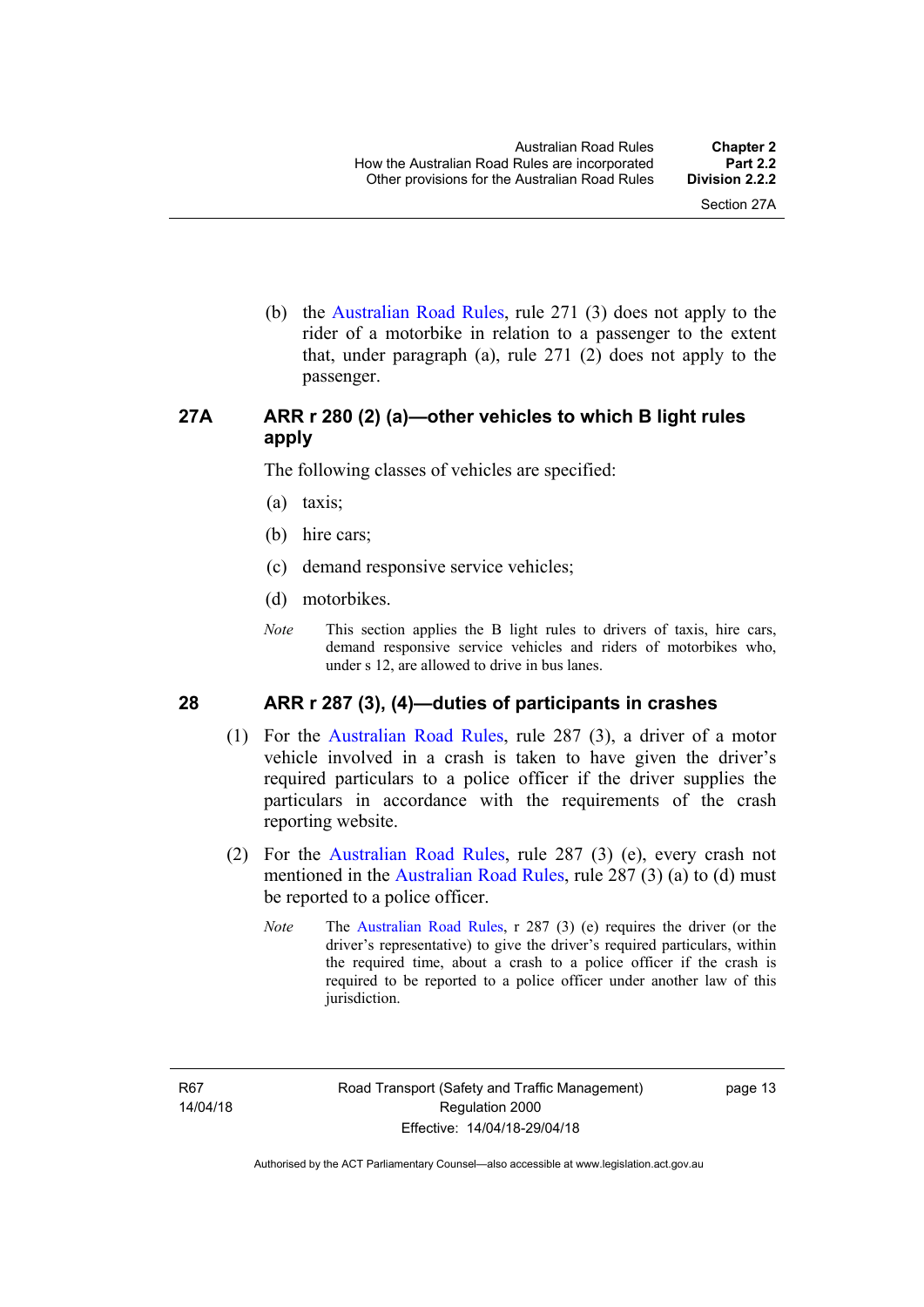- (3) For the [Australian Road Rules](http://www.legislation.act.gov.au//ni/db_37271/default.asp), rule 287 (4), definition of *required particulars*, information required to be given to a police officer about a crash includes an explanation of the circumstances of the crash.
- (4) In this section:

*crash reporting website* means the website operated by the Territory for the purpose of receiving information about crashes.

*Note* The crash reporting website can be accessed through the Canberra Connect website [\(www.canberraconnect.act.gov.au](http://www.canberraconnect.act.gov.au/)). The website can also be accessed through the website for police services in the ACT [\(www.afp.gov.au\)](http://www.afp.gov.au/).

# <span id="page-30-0"></span>**29 ARR r 289 (1) (g)—driving on nature strip**

For the [Australian Road Rules](http://www.legislation.act.gov.au//ni/db_37271/default.asp), rule 289 (1) (g), a driver may drive the driver's vehicle on a nature strip adjacent to a length of road in a built-up area if the vehicle—

- (a) is a motor vehicle (other than a ride-on lawnmower) that is built and used solely for cutting grass, or for purposes incidental to cutting grass; or
- (b) is a motor vehicle that is designed for cleaning footpaths and is being driven on the nature strip for the purpose of cleaning a footpath and is displaying an amber flashing light; or
- (c) is being used to transport goods or materials for use in (or for the purposes of) the construction or maintenance of roads by or on behalf of the Territory; or
- (d) is a postal vehicle that is  $-$ 
	- (i) a motorbike with an engine capacity of not more than 110mL; and
	- (ii) being driven at a speed of not more than 10km/h.

page 14 Road Transport (Safety and Traffic Management) Regulation 2000 Effective: 14/04/18-29/04/18

R67 14/04/18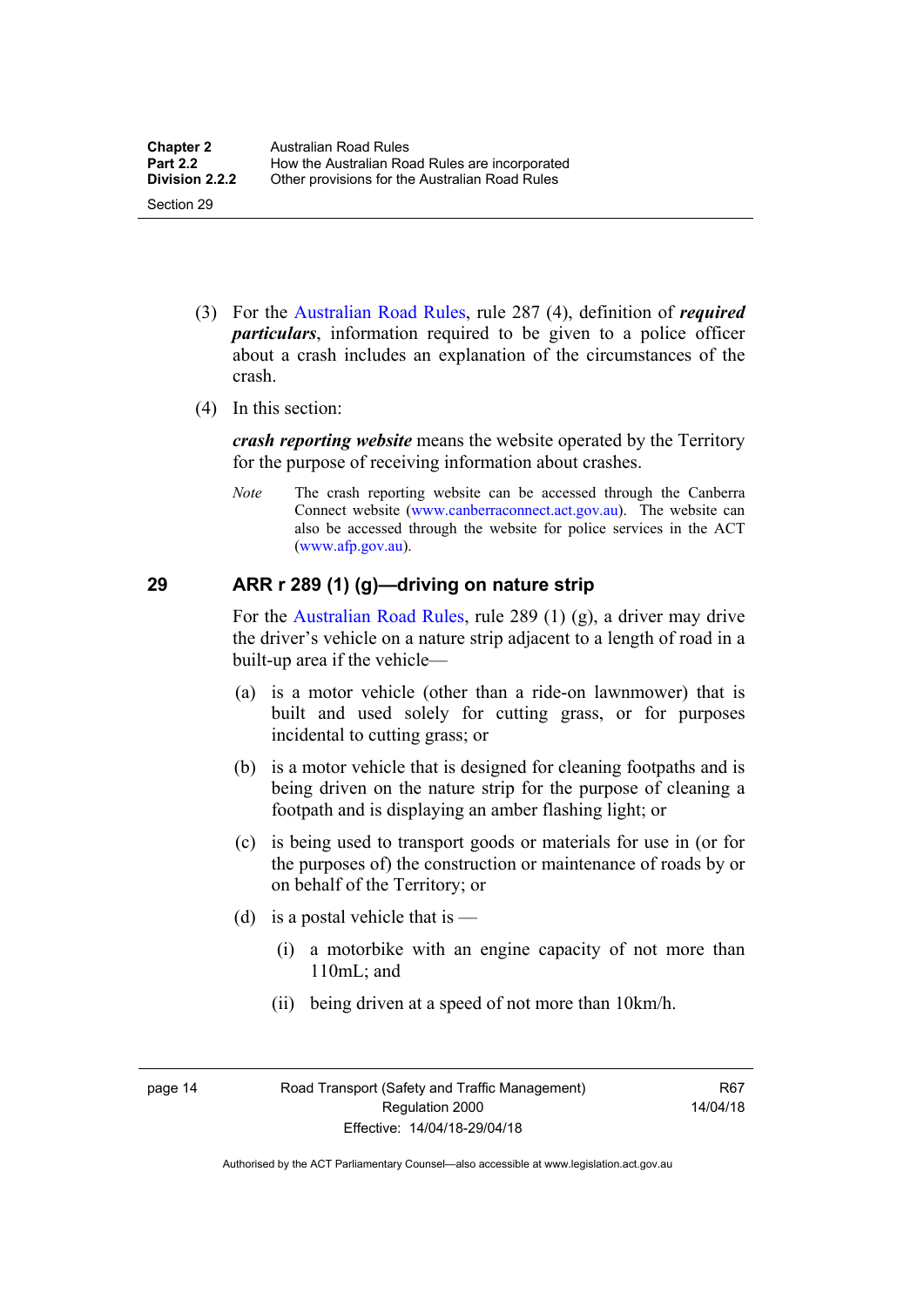(e) is being used by a person in the course of his or her duties as a person authorised under this regulation to use a traffic offence detection device.

#### <span id="page-31-0"></span>**30 ARR r 298—driving with a person in or on trailer**

- (1) For the [Australian Road Rules](http://www.legislation.act.gov.au//ni/db_37271/default.asp), rule 298, a trailer is exempt if—
	- (a) the trailer is being towed by a police vehicle or emergency vehicle; or
	- (b) the carriage of passengers is permitted in a part of the trailer and anyone in the trailer is in that part; or
	- (c) anyone who is in the trailer is engaged in the door-to-door delivery or collection of goods, or in the collection of waste or garbage, and the trailer is not travelling faster than 25 km/h; or
	- (d) in all the circumstances, there is no reasonable danger of anyone in the trailer falling from the trailer or being injured.
- (2) For this section, the carriage of passengers is permitted in a part of a trailer if the part is designed primarily for—
	- (a) the carriage of passengers; or
	- (b) the carriage of goods, but is enclosed.
- (3) In this section:

*enclosed*, for a part of a trailer, means enclosed by—

- (a) the structure of the trailer; or
- (b) a canopy, cage or other device fitted to the trailer that is of a kind approved by the road transport authority under section 66 (1) (f) (Approvals etc by road transport authority).

*in* includes on.

page 15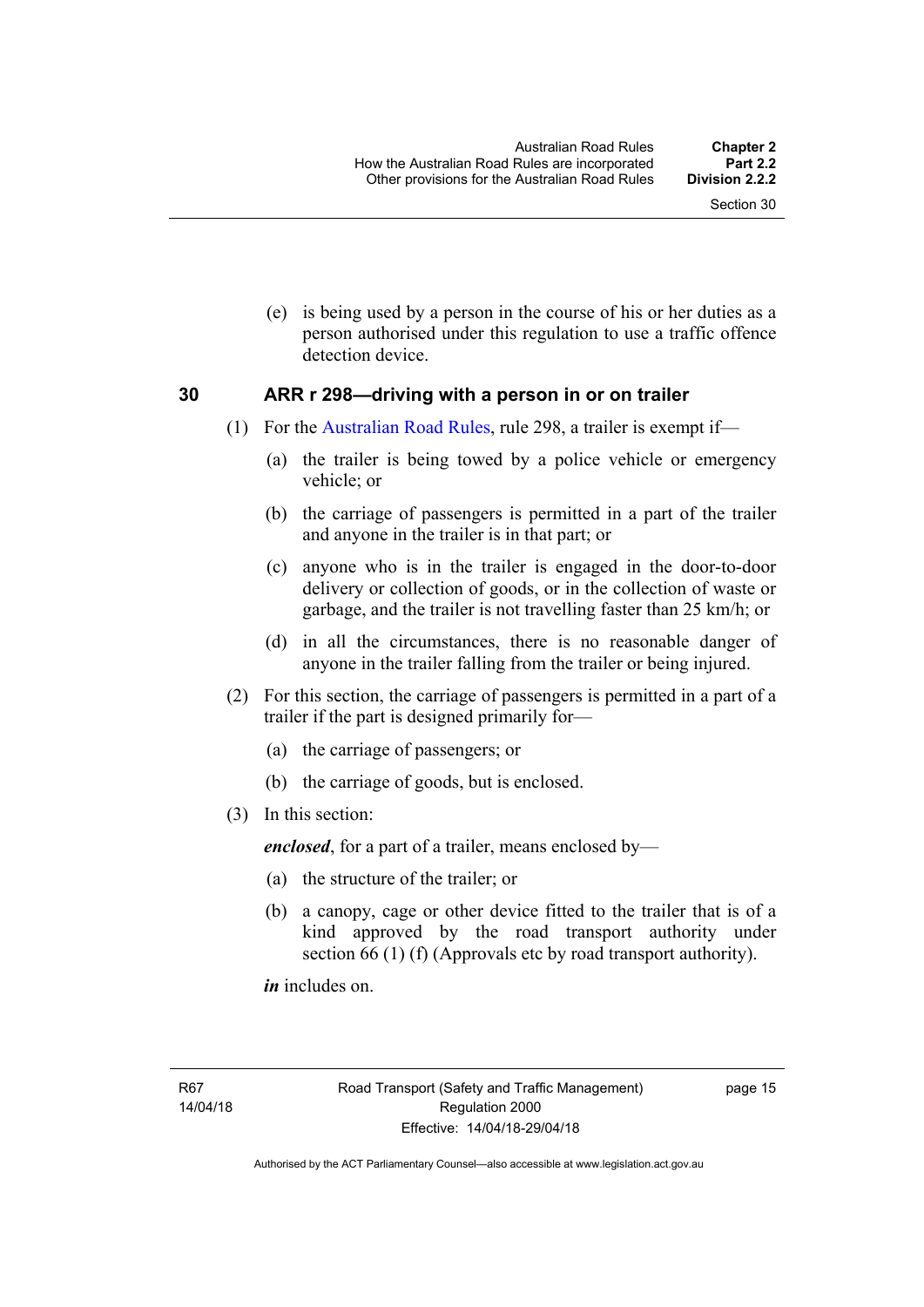Section 30A

<span id="page-32-0"></span>**30A ARR r 299—television receivers and visual display units in motor vehicles** 

- (1) For the [Australian Road Rules](http://www.legislation.act.gov.au//ni/db_37271/default.asp), rule 299 (2) (c), a driver and vehicle are exempt if the visual display unit is, or is part of, a driver's aid that is—
	- (a) an integrated part of the vehicle design; or
	- (b) secured in a mounting affixed to the vehicle while being used.
- (2) For subsection (1), a visual display unit is secured in a mounting affixed to the vehicle if, and only if—
	- (a) the mounting is commercially designed and manufactured for that purpose; and
	- (b) the visual display unit is secured in the mounting, and the mounting is affixed to the vehicle, in the manner intended by the manufacturer.
- (3) The [Australian Road Rules](http://www.legislation.act.gov.au//ni/db_37271/default.asp), rule 299 (2) (aa), rule 299 (2) (b) and rule 299 (3) do not apply.

## <span id="page-32-1"></span>**30B ARR r 300 (1) (c)—use of mobile phone**

- (1) For the [Australian Road Rules,](http://www.legislation.act.gov.au//ni/db_37271/default.asp) rule 300 (1) (c), a driver may use a mobile phone while the vehicle is moving, or is stationary but not parked, if—
	- (a) the phone is—
		- (i) being used to perform a navigational or intelligent highway and vehicle system function; and
		- (ii) secured in a mounting affixed to the vehicle; or
	- (b) each of the following apply:
		- (i) the phone is being used to stream, play or listen to music or audio files;

page 16 Road Transport (Safety and Traffic Management) Regulation 2000 Effective: 14/04/18-29/04/18

R67 14/04/18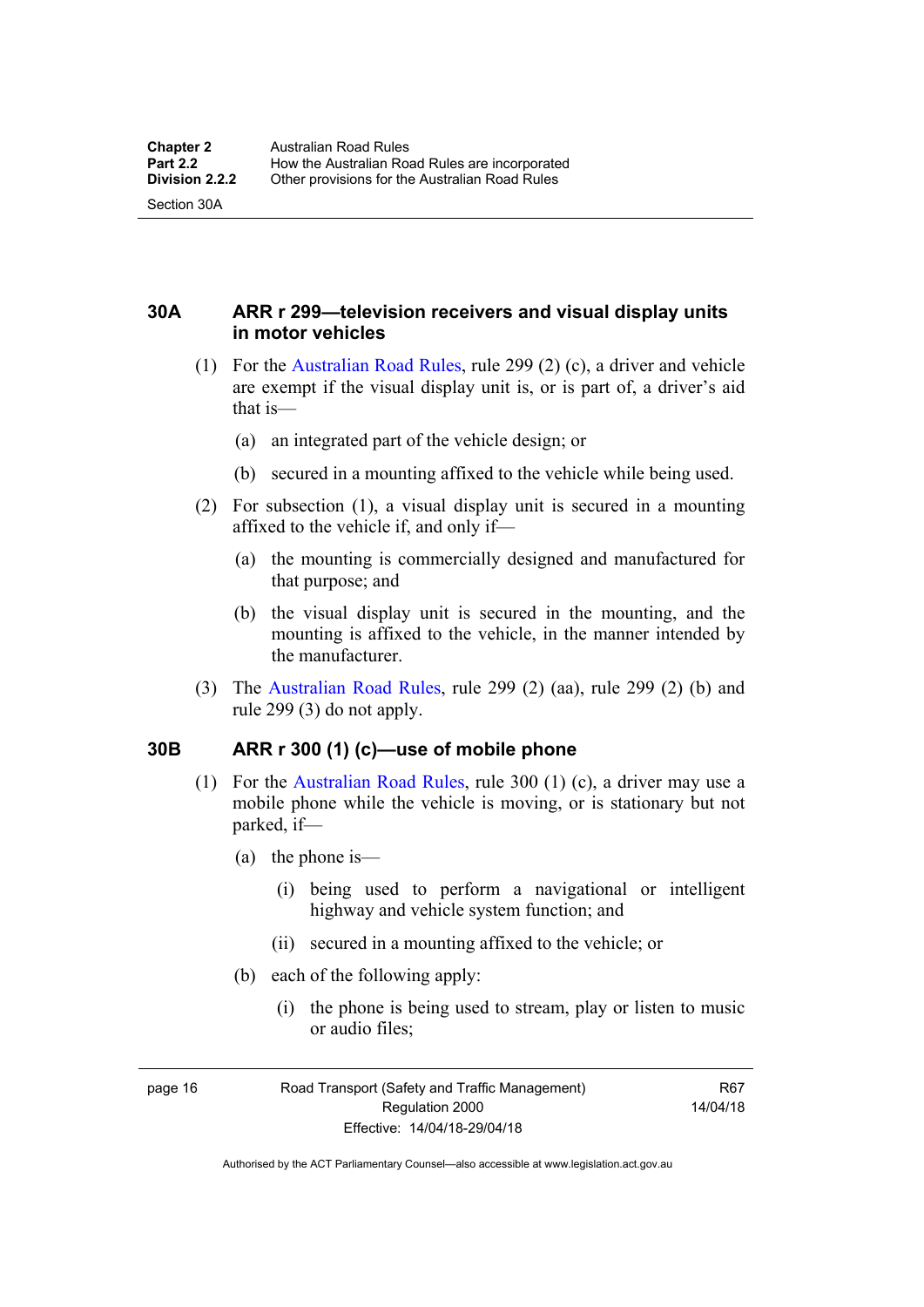- (ii) the phone is not being held by the driver;
- (iii) the use of the phone does not require the driver, at any time while using it, to press anything on the body of the phone or to otherwise manipulate any part of the body of the phone.
- (2) For subsection (1), a mobile phone is secured in a mounting affixed to the vehicle if, and only if—
	- (a) the mounting is commercially designed and manufactured for that purpose; and
	- (b) the mobile phone is secured in the mounting, and the mounting is affixed to the vehicle, in the manner intended by the manufacturer.
- (3) In this section:

*mobile phone* includes any other wireless hand-held device designed or capable of being used for telecommunication other than a CB radio or any other 2-way radio.

#### **Example—other hand-held devices**

iPad or other tablet computer

*Note* An example is part of the regulation, is not exhaustive and may extend, but does not limit, the meaning of the provision in which it appears (see [Legislation Act,](http://www.legislation.act.gov.au/a/2001-14) s 126 and s 132).

## <span id="page-33-0"></span>**31 ARR r 310 (3), (4)—exemption for road workers etc**

- (1) For the [Australian Road Rules](http://www.legislation.act.gov.au//ni/db_37271/default.asp), rule 310 (3) (b), the road transport authority may authorise a person to engage in speed zoning tests.
- (2) For the [Australian Road Rules](http://www.legislation.act.gov.au//ni/db_37271/default.asp), rule 310 (4), definition of *roadworks*, the road transport authority may authorise—
	- (a) installation or maintenance work on, above or below a road; or
	- (b) installation or maintenance of a traffic control device; or

R67 14/04/18 page 17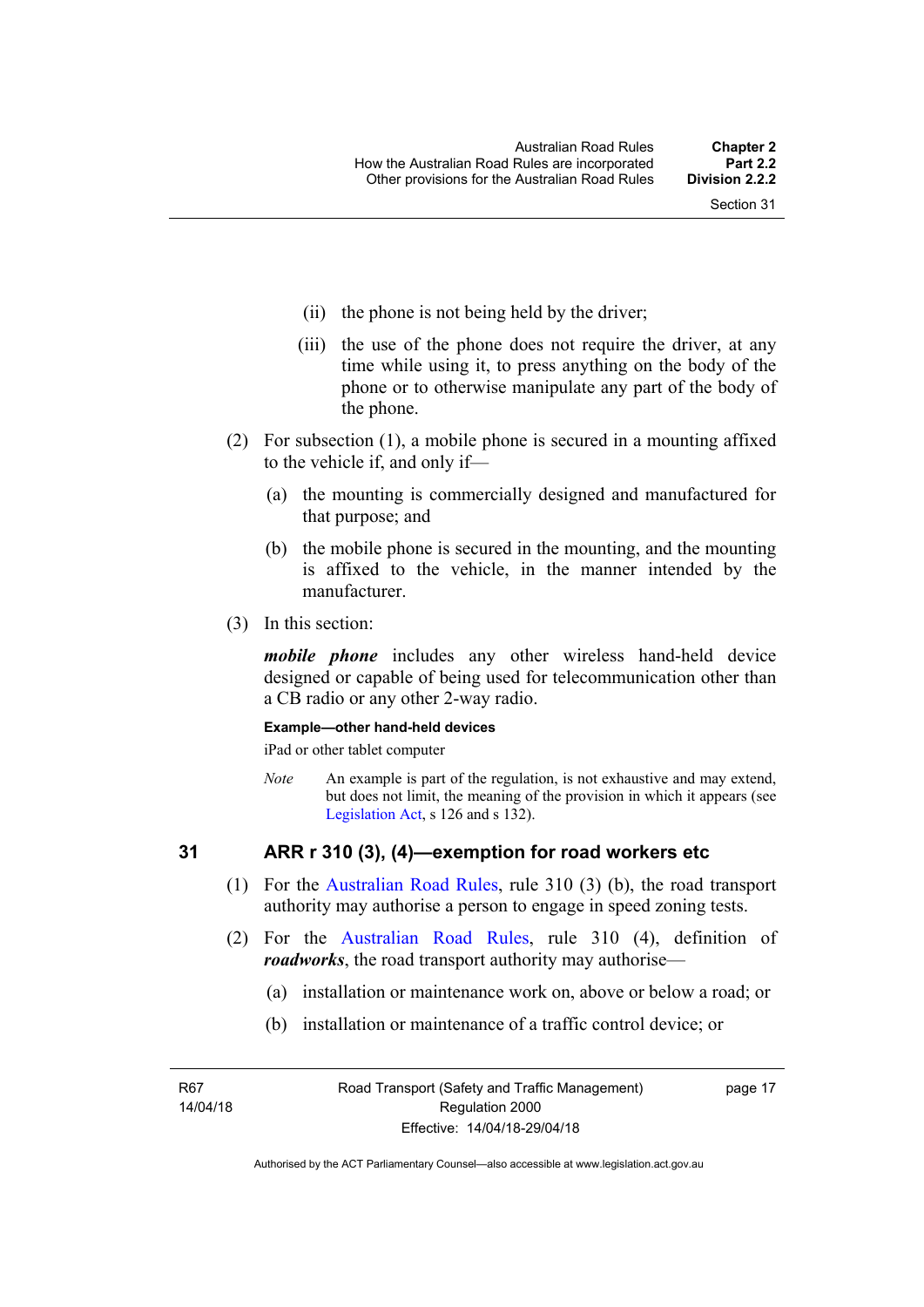- (c) a traffic survey.
- (3) This section is additional to, and does not limit, any other power of the road transport authority or anyone else under a territory law to authorise something mentioned in this section.
	- *Note* Under the Act, the road transport authority can authorise a person to install or display (or to interfere with, change or remove) a prescribed traffic control device.

#### <span id="page-34-0"></span>**32 ARR r 313—postal workers**

For the [Australian Road Rules,](http://www.legislation.act.gov.au//ni/db_37271/default.asp) rule 313—

- (a) the [Australian Road Rules,](http://www.legislation.act.gov.au//ni/db_37271/default.asp) rule 186 (Stopping in a mail zone) does not apply to the driver of a postal vehicle; and
- (b) the [Australian Road Rules](http://www.legislation.act.gov.au//ni/db_37271/default.asp), rule 288 (Driving on a path) does not apply to the driver of a postal vehicle if—
	- (i) the vehicle is a motorbike with an engine capacity of not more than 110mL; and
	- (ii) the vehicle is being driven at a speed of not more than 10km/h.

#### <span id="page-34-1"></span>**33 ARR dict—definitions for dictionary**

(1) For the [Australian Road Rules,](http://www.legislation.act.gov.au//ni/db_37271/default.asp) dictionary:

*approved bicycle helmet* means a protective helmet for bicycle riders that is approved by the road transport authority under section 66 (1) (a) (Approvals etc by road transport authority).

*approved seatbelt* means a seatbelt that complies with ADR 4 or ADR 68.

*authorised person,* for a provision of the [Australian Road Rules](http://www.legislation.act.gov.au//ni/db_37271/default.asp), means a person who is appointed as, or prescribed to be, an authorised person under the *[Road Transport \(General\) Act 1999](http://www.legislation.act.gov.au/a/1999-77)* for the [Australian Road Rules](http://www.legislation.act.gov.au//ni/db_37271/default.asp) or the provision.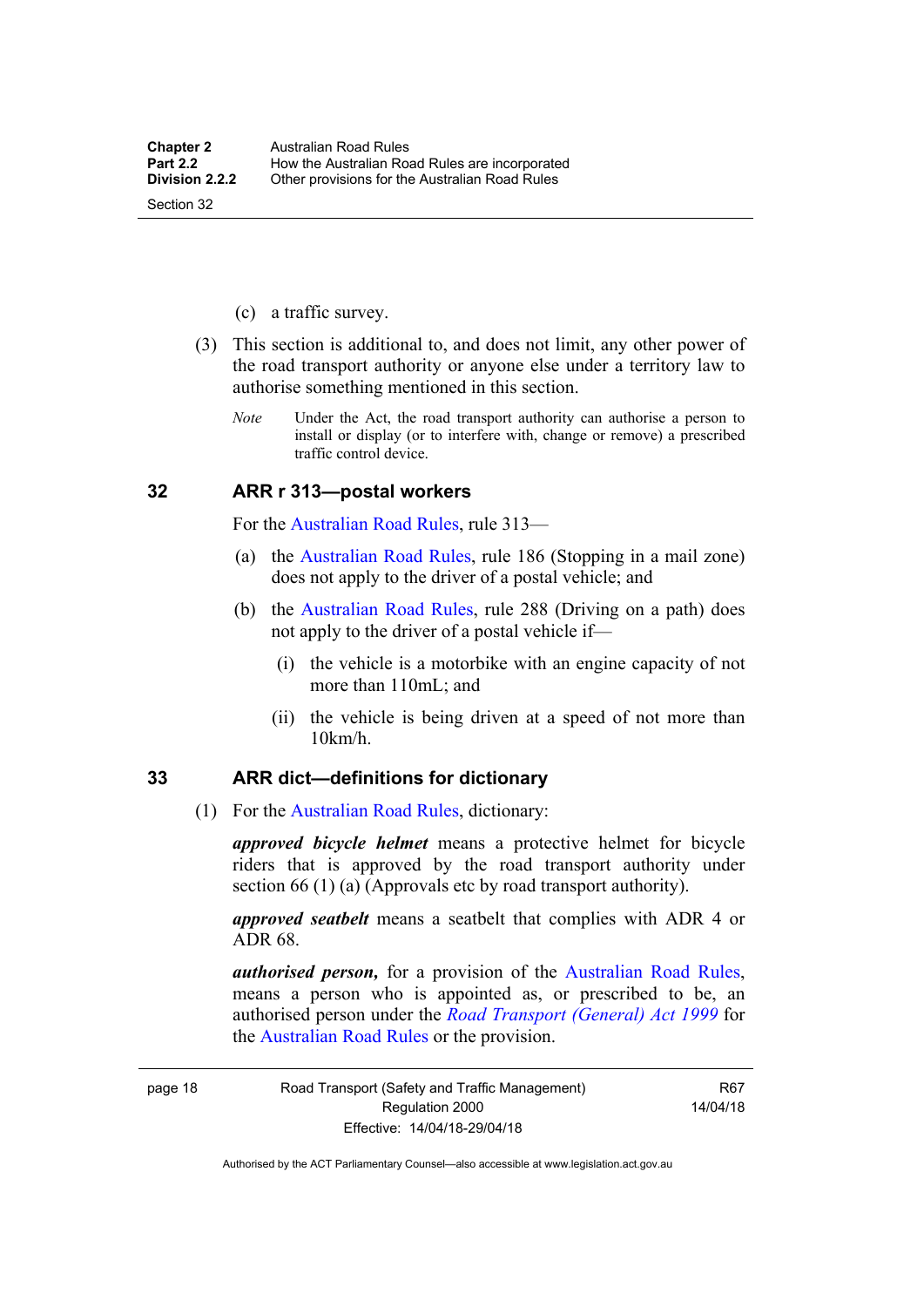*bus* means a motor vehicle built mainly to carry people that seats over 12 adults (including the driver), but does not include a light rail vehicle.

*emergency worker* means—

- (a) a member of the ambulance service rendering or providing transport for sick or injured people; or
- (b) a member of the ambulance service, the fire and rescue service, the rural fire service or the SES providing transport in an emergency; or
- (c) a person who is declared by the road transport authority under section 66 (1) (g) (Approvals etc by road transport authority) to be an emergency worker.

*mechanical signalling device*, in relation to a vehicle, means a device that—

- (a) is fitted to the vehicle; and
- (b) is a mechanical signalling device or turn signal that complies with the *[Road Transport \(Vehicle Registration\)](http://www.legislation.act.gov.au/sl/2000-12)  [Regulation 2000](http://www.legislation.act.gov.au/sl/2000-12)*, schedule 1.

*oversize vehicle* means a vehicle with a dimension that, including the dimension of any load, exceeds a relevant dimension limit under—

- (a) the *[Heavy Vehicle National Law \(ACT\)](http://www.legislation.act.gov.au/a/db_49155/default.asp)*; or
- (b) the *[Road Transport \(Vehicle Registration\) Regulation 2000](http://www.legislation.act.gov.au/sl/2000-12)*.
- *Note* A reference to an Act includes a reference to the statutory instruments made or in force under the Act, including any regulation (see [Legislation Act,](http://www.legislation.act.gov.au/a/2001-14) s 104).

*police officer*—see the [Legislation Act](http://www.legislation.act.gov.au/a/2001-14), dictionary, part 1.

*postal worker* means an employee of Australia Post or anyone else engaged by Australia Post to deliver post.

R67 14/04/18 page 19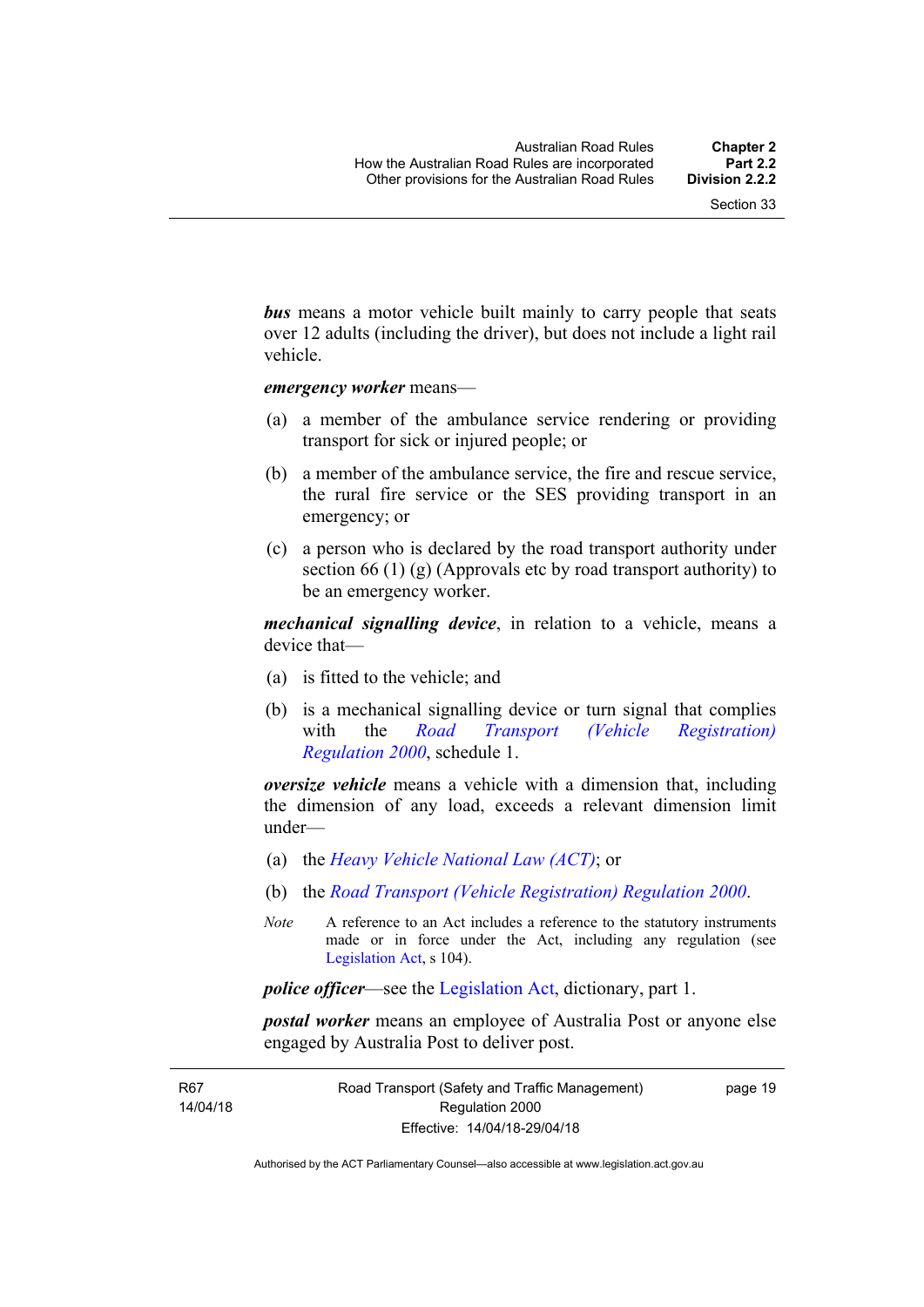Section 33

*public bus*—see the *[Road Transport \(Public Passenger Services\)](http://www.legislation.act.gov.au/a/2001-62)  [Act 2001](http://www.legislation.act.gov.au/a/2001-62)*, dictionary.

#### *taxi*—

- (a) see the *[Road Transport \(Public Passenger Services\) Act 2001](http://www.legislation.act.gov.au/a/2001-62)*, section 45 (Meaning of *taxi*); and
- (b) except in the [Australian Road Rules,](http://www.legislation.act.gov.au//ni/db_37271/default.asp) rule 182 (which is about stopping in taxi zones), includes a hire car.

*wheeled recreational device* means a wheeled device, built to transport a person, propelled by human power or gravity, and ordinarily used for recreation or play, and—

- (a) includes rollerblades, rollerskates, a skateboard, scooter (including a motorised scooter, whether or not the motor is operating), unicycle or similar wheeled device; but
- (b) does not include a golf buggy, pram, stroller or trolley, personal mobility device or other motor-assisted device (other than a motorised scooter, whether or not the motor is operating), a bicycle, wheelchair or wheeled toy.
- (2) For the [Australian Road Rules](http://www.legislation.act.gov.au//ni/db_37271/default.asp), dictionary, definition of *GVM*, paragraph (b):

*vehicle registration authority* means:

- (a) the road transport authority; or
- (b) the corresponding authority of another jurisdiction.
- (3) For the [Australian Road Rules](http://www.legislation.act.gov.au//ni/db_37271/default.asp), dictionary, definition of *hazard warning lights*:

*another law of this jurisdiction* means the *[Road Transport \(Vehicle](http://www.legislation.act.gov.au/sl/2000-12)  [Registration\) Regulation 2000](http://www.legislation.act.gov.au/sl/2000-12)*, schedule 1.

page 20 Road Transport (Safety and Traffic Management) Regulation 2000 Effective: 14/04/18-29/04/18

R67 14/04/18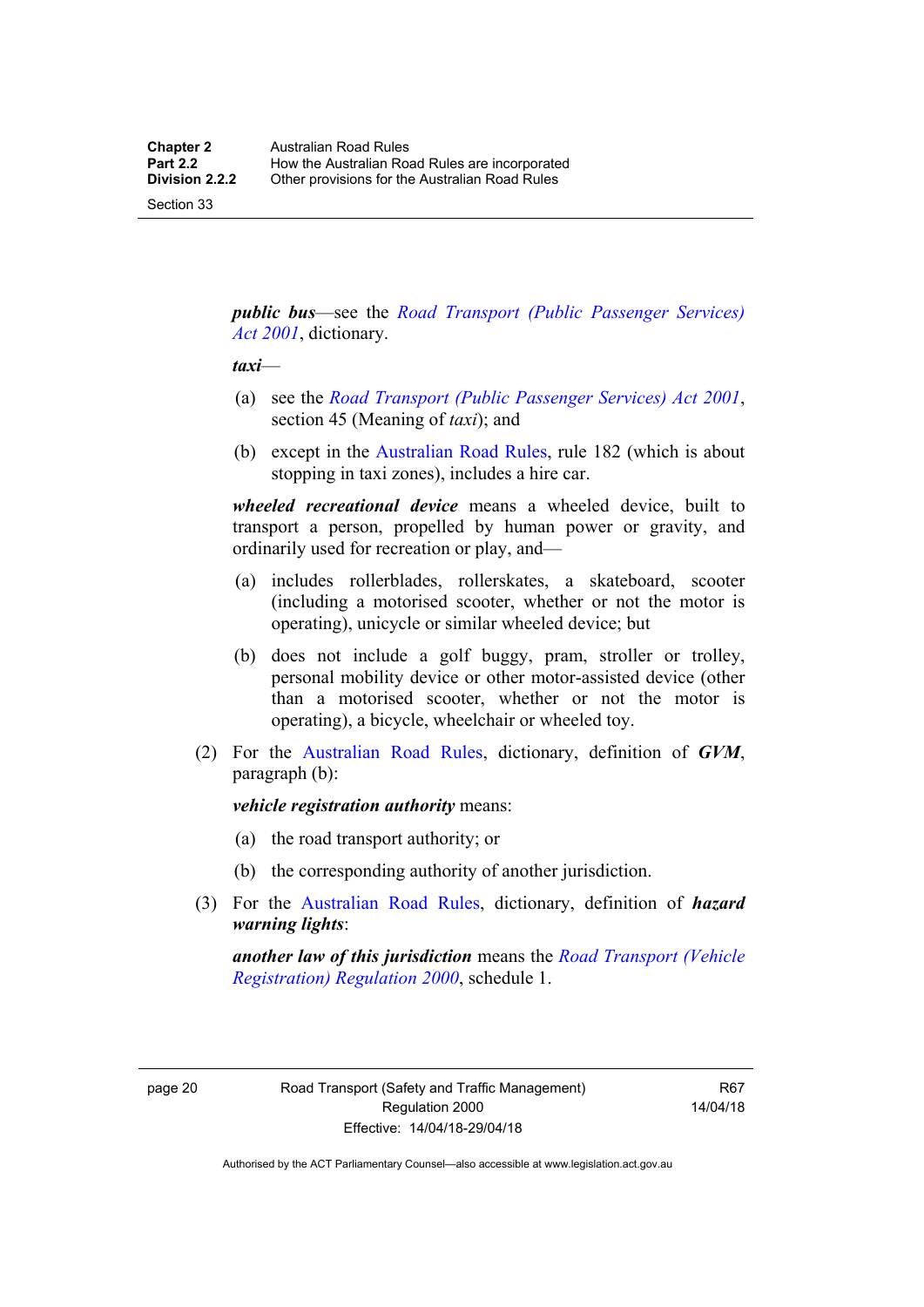- (4) For the [Australian Road Rules](http://www.legislation.act.gov.au//ni/db_37271/default.asp), dictionary, definition of *portable warning triangle*, a portable warning triangle is approved if it—
	- (a) is in the form of an equilateral triangle; and
	- (b) has a minimum height of 300mm; and
	- (c) has, on the front and back, red reflecting sheeting or material, or 9 red reflectors arranged in a triangular shape, causing a red reflection that would be clearly visible to a driver at night when the upper beam of light from any headlight on the vehicle (complying with the relevant provisions to the *[Road](http://www.legislation.act.gov.au/sl/2000-12)  [Transport \(Vehicle Registration\) Regulation 2000](http://www.legislation.act.gov.au/sl/2000-12)*), schedule 1 is projected directly onto the sign from a distance of 200m; and
	- (d) is of a robust and durable construction, capable of being readily erected to stand in an upright position and capable of remaining unaffected (to any material degree) by any reasonable force of wind or variation in weather conditions.
- (5) In this section:

*ADR* (or *Australian Design Rule*)—see the *[Road Transport](http://www.legislation.act.gov.au/sl/2000-12)  [\(Vehicle Registration\) Regulation 2000](http://www.legislation.act.gov.au/sl/2000-12)*, schedule 1, section 1.11 and section 1.13

*Note* The *[Road Transport \(Vehicle Registration\) Regulation 2000](http://www.legislation.act.gov.au/sl/2000-12)* defines *ADR* as a national standard under the *[Motor Vehicle Standards](http://www.comlaw.gov.au/Series/C2004A03813)  [Act 1989](http://www.comlaw.gov.au/Series/C2004A03813)* (Cwlth).

R67 14/04/18 page 21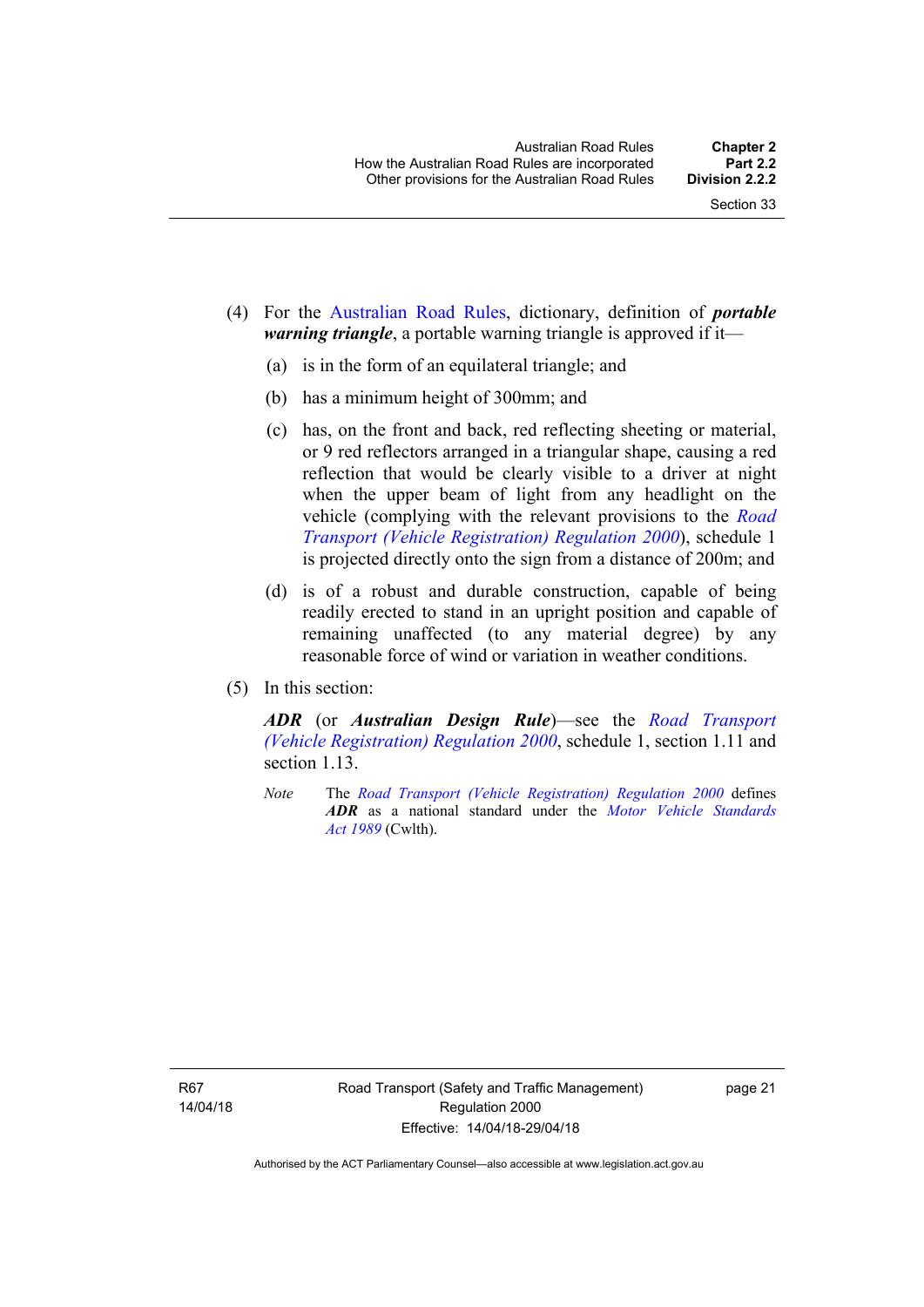**Chapter 2 Australian Road Rules**<br>**Part 2.3 Additional ACT road rules Part 2.3 Additional ACT road rules**<br>**Division 2.3.1** Noise and other nuisances **Division 2.3.1** Noise and other nuisances

Section 37

# **Part 2.3 Additional ACT road rules**

*Note* The [Australian Road Rules](http://www.legislation.act.gov.au//ni/db_37271/default.asp) are not completely self-contained and need to be read with associated laws of each jurisdiction. This part sets out some of the associated laws that are particular to the ACT. Provisions of Acts and other regulations included in the road transport legislation contain other provisions that are particular to the ACT.

## **Division 2.3.1 Noise and other nuisances**

### **37 Making unnecessary engine noise**

The driver of a motor vehicle on a road must not make unnecessary noise by turning on, running or failing to turn off the vehicle's engine.

Maximum penalty: 20 penalty units.

*Note* Under the [Australian Road Rules,](http://www.legislation.act.gov.au//ni/db_37271/default.asp) r 291 it is an offence to start or drive a vehicle in a way that makes unnecessary noise or smoke.

### **38 Emission of waste oil or grease**

 (1) A person must not use a motor vehicle or trailer on a road unless adequate precautions have been taken to prevent waste oil or grease from the machinery or from any other part of the vehicle from dropping onto the roadway.

Maximum penalty: 20 penalty units.

- *Note* The [Australian Road Rules,](http://www.legislation.act.gov.au//ni/db_37271/default.asp) r 293 requires the driver of a vehicle to remove oil or grease that falls from the vehicle in certain circumstances.
- (2) Without limiting the liability of anyone else, the responsible person for a motor vehicle or trailer must take reasonable steps to prevent a contravention of subsection (1) in relation to the vehicle.

Maximum penalty: 20 penalty units.

page 22 Road Transport (Safety and Traffic Management) Regulation 2000 Effective: 14/04/18-29/04/18

R67 14/04/18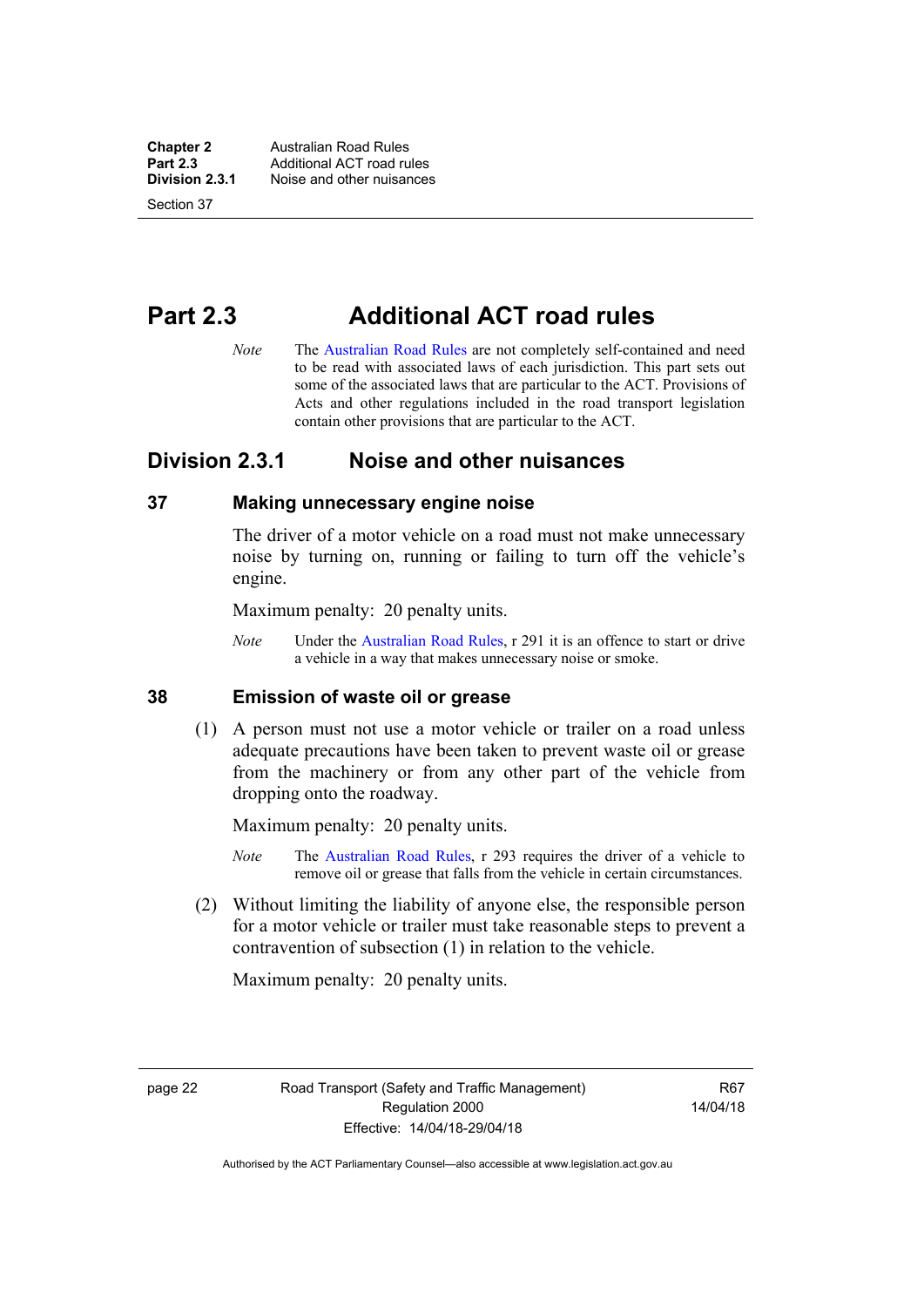## **Division 2.3.1A Bicycle riders**

### **38A Keeping safe lateral distance when passing bicycle rider**

- (1) The driver of a motor vehicle passing the rider of a bicycle that is travelling in the same direction as the driver must pass the bicycle at a sufficient distance from—
	- (a) the bicycle; or
	- (b) if the rider is riding alongside another rider—the bicycle furthest to the right.

Maximum penalty: 20 penalty units.

- *Note* The [Australian Road Rules](http://www.legislation.act.gov.au//ni/db_37271/default.asp), r 129 requires the rider of a bicycle on a road, other than a multi-lane road, to ride as near as practicable to the far left side of the road.
- (2) This section does not apply to a driver of a light rail vehicle.
- (3) For this section—
	- (a) a driver passes a bicycle at a *sufficient distance from the*  **bicycle** if the driver passes at a lateral distance from the bicycle of—
		- (i) if the applicable speed limit at the point the driver passes the bicycle is not more than 60km/h—at least 1m; or
		- (ii) if the applicable speed limit at the point the driver passes the bicycle is more than 60km/h—at least 1.5m; and
	- (b) the *lateral distance* between a motor vehicle passing a bicycle and the bicycle is the distance between—
		- (i) the most distant point to the left—
			- (A) on the driver's vehicle; or
			- (B) on any projection from the vehicle (whether or not attached to the vehicle); and

R67 14/04/18 page 23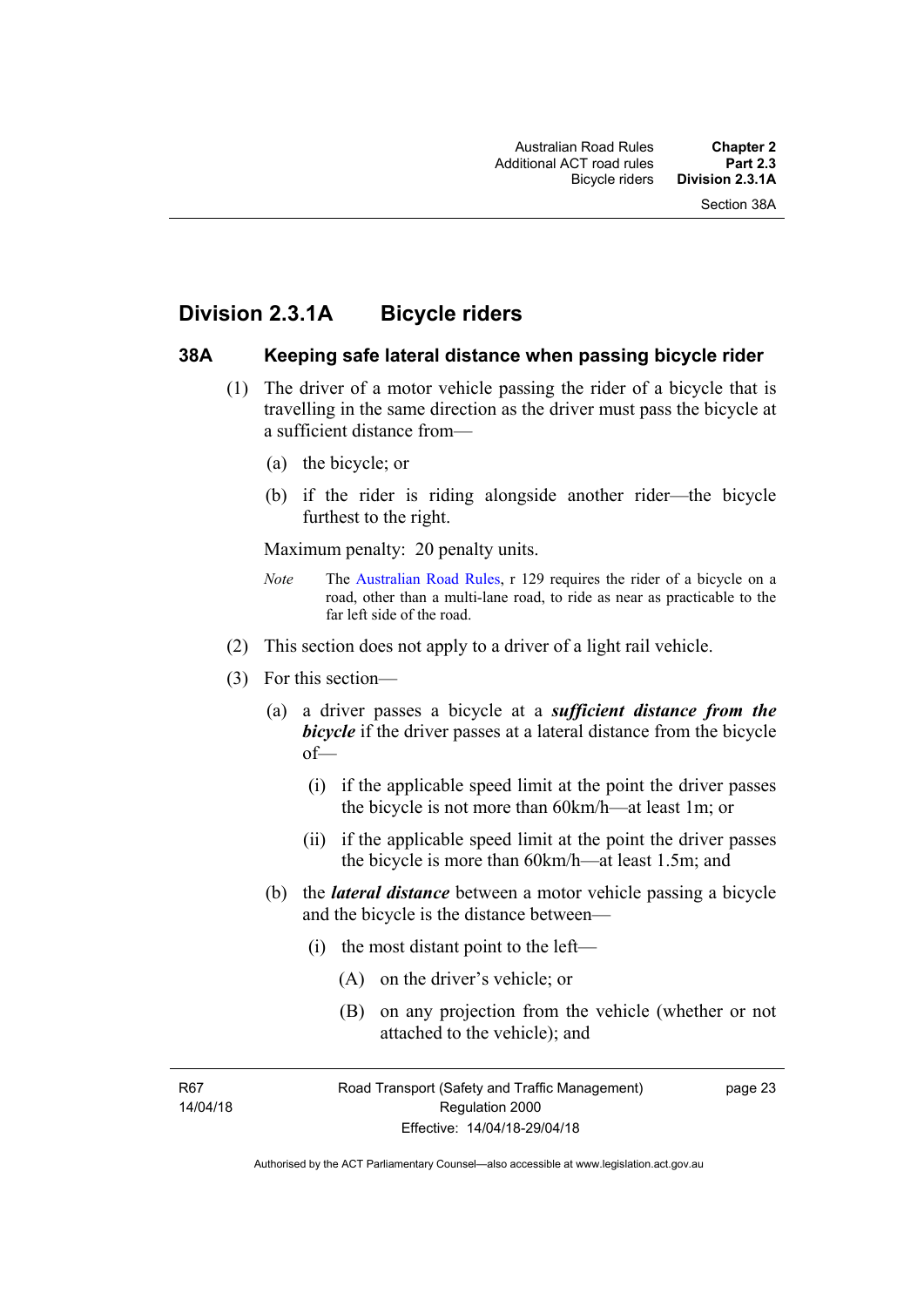- (ii) the most distant point to the right—
	- (A) on the bicycle (or any part of the bicycle); or
	- (B) on a rider of the bicycle; or
	- (C) on any bicycle trailer towed by the bicycle; or
	- (D) on any passenger in or on any bicycle trailer.

#### **Examples—part of a bicycle**

basket, pannier bags

#### **Example—not part of a bicycle**

a flag or stick, whether or not flexible, attached to the bicycle, that projects sideways from the bicycle

*Note* An example is part of the regulation, is not exhaustive and may extend, but does not limit, the meaning of the provision in which it appears (see [Legislation Act](http://www.legislation.act.gov.au/a/2001-14), s 126 and s 132).

### **38B Exceptions for passing bicycle rider**

- (1) The driver of a motor vehicle passing the rider of a bicycle that is travelling in the same direction as the driver may make a permitted manoeuvre to pass the rider if—
	- (a) the driver has a clear view of any approaching traffic; and
	- (b) the permitted manoeuvre is necessary to comply with section 38A; and
	- (c) the driver can do so safely.
- (2) In this section:

#### *permitted manoeuvre* means—

 (a) if the driver is driving on a two-way road without a dividing line or median strip—drive to the right of the centre of the road; or

page 24 Road Transport (Safety and Traffic Management) Regulation 2000 Effective: 14/04/18-29/04/18

R67 14/04/18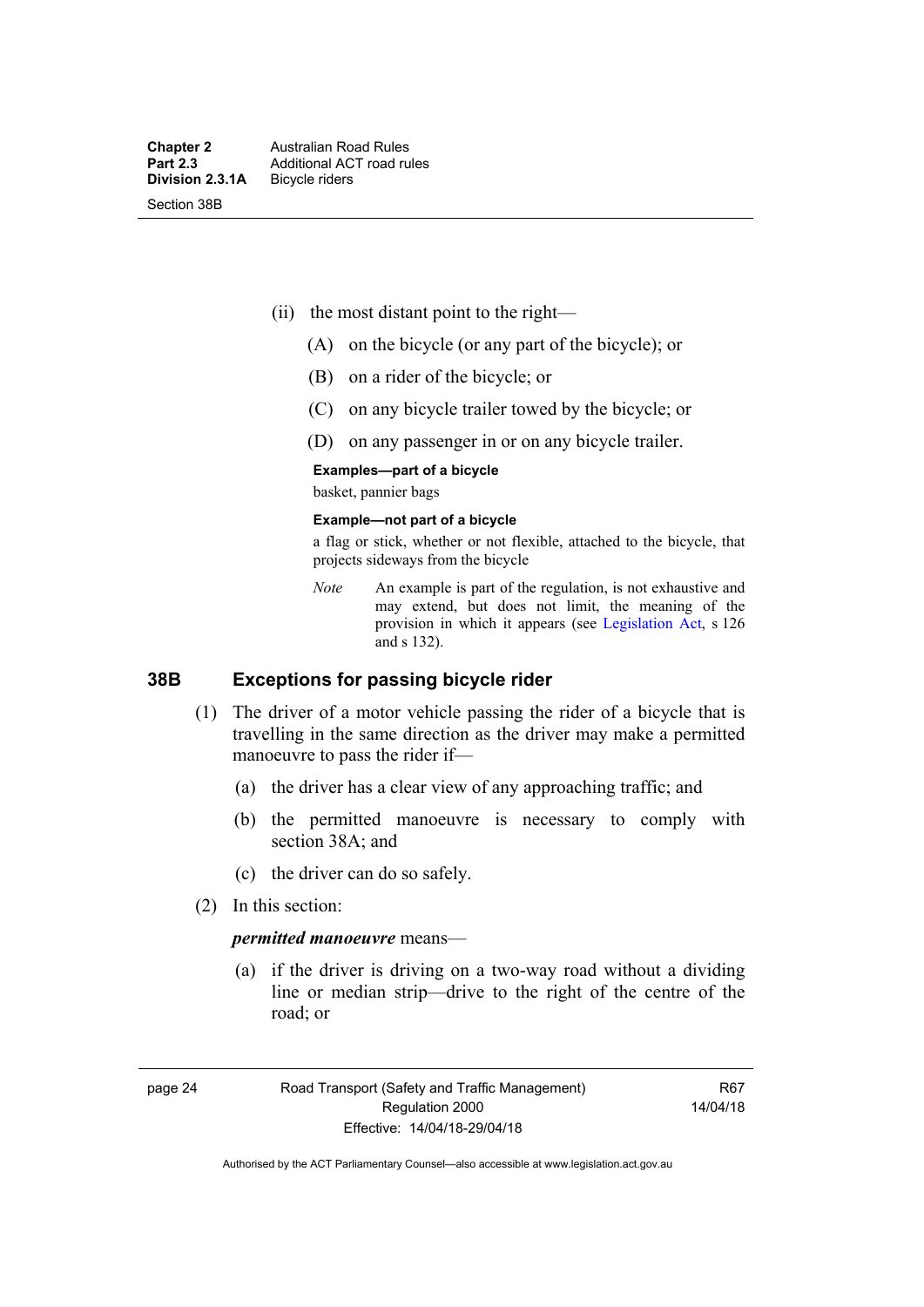- (b) if the driver is driving on a road with a dividing line—drive to the right of the dividing line; or
- (c) drive on a dividing strip that is at the same level as the road; or
- (d) drive on or over a single continuous line; or
- (e) drive on or over 2 parallel lines; or
- (f) drive along a side, or surrounding, of a painted island.
- *Note* See the [Australian Road Rules,](http://www.legislation.act.gov.au//ni/db_37271/default.asp) r 46 or r 48 for the requirement to give left or right change of direction signal.

### **38C Riding across road on crossing**

- (1) The rider of a bicycle may ride across a road, or part of a road, on the following (a *crossing*) if the rider complies with this section:
	- (a) a children's crossing; or
	- (b) a marked foot crossing; or
	- (c) a pedestrian crossing.
- (2) The rider of the bicycle may only ride across a road, or part of a road, on a crossing if—
	- (a) the rider approaches the crossing no faster than 10km/h; and
	- (b) before riding on the crossing, the rider looks for approaching traffic and is prepared to stop; and
	- (c) the rider rides no faster than 10km/h on the crossing; and
	- (d) the rider gives way to pedestrians on the crossing; and
	- (e) the rider keeps to the left of any oncoming bicycle or pedestrian; and
	- (f) on a marked foot crossing with bicycle crossing lights—the crossing is showing a green bicycle crossing light; and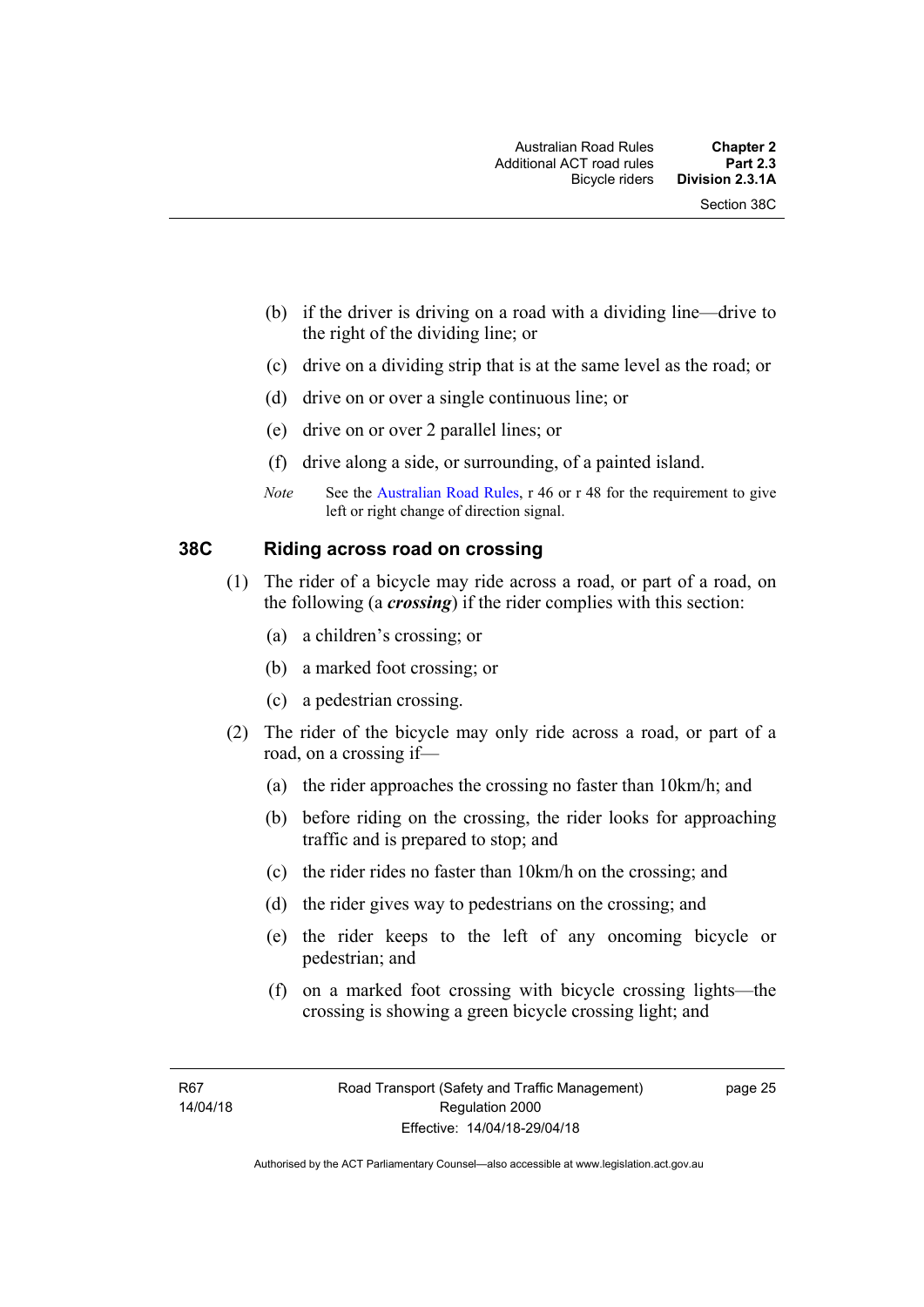(g) on a marked foot crossing without bicycle crossing lights—the crossing is showing a green pedestrian crossing light.

Maximum penalty: 20 penalty units.

*Note* See the [Australian Road Rules](http://www.legislation.act.gov.au//ni/db_37271/default.asp), r 260 and r 262 for the circumstances in which a rider of a bicycle is allowed to cross a road at bicycle crossing lights.

### **38D Application of ARRs to riders crossing road on crossing**

- (1) The [Australian Road Rules,](http://www.legislation.act.gov.au//ni/db_37271/default.asp) rule 65 (Giving way at a marked foot crossing (except at an intersection) with a flashing yellow traffic light) applies as if a reference to a pedestrian on the crossing also includes a reference to a rider of a bicycle on the crossing.
- (2) The [Australian Road Rules](http://www.legislation.act.gov.au//ni/db_37271/default.asp), rule 80 (Stopping at a children's crossing) applies as if a reference to a pedestrian on the crossing also includes a reference to a rider of a bicycle on the crossing.
- (3) The [Australian Road Rules,](http://www.legislation.act.gov.au//ni/db_37271/default.asp) rule 81 (Giving way at a pedestrian crossing) applies as if a reference to a pedestrian on the crossing also includes a reference to a rider of a bicycle on the crossing.
- (4) The [Australian Road Rules](http://www.legislation.act.gov.au//ni/db_37271/default.asp), rule 262 (Proceeding when bicycle crossing lights change to yellow or red) applies to a rider of a bicycle crossing a marked foot crossing without bicycle lights when the crossing shows a green pedestrian crossing light as if a reference to a bicycle crossing light were a reference to a pedestrian crossing light.
- (5) The [Australian Road Rules](http://www.legislation.act.gov.au//ni/db_37271/default.asp), rule 248 (No riding across a road on a crossing) does not apply.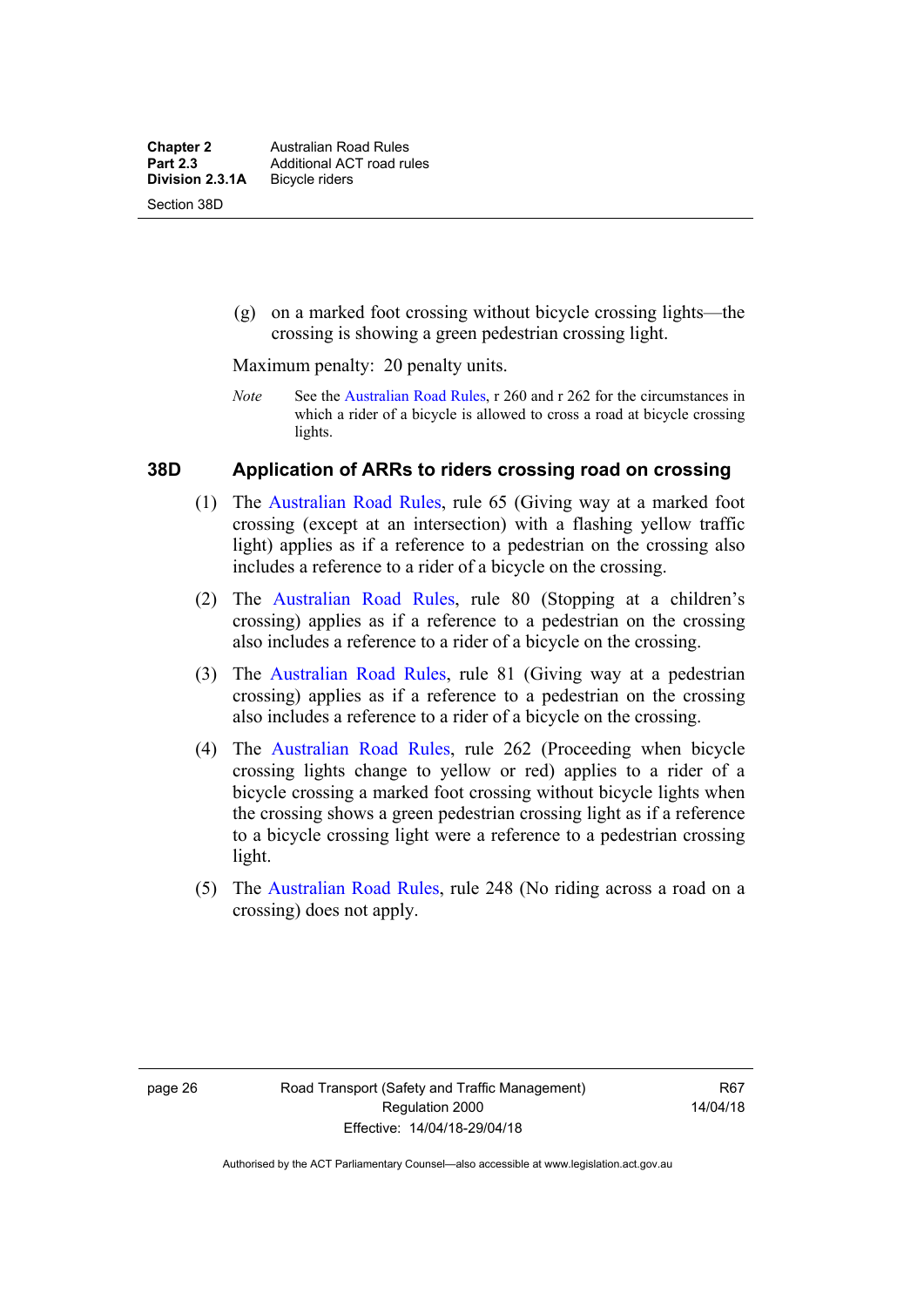# **Division 2.3.1B People using personal mobility devices**

### **38E Definitions—div 2.3.1B**

In this division:

*footpath*—see the [Australian Road Rules](http://www.legislation.act.gov.au//ni/db_37271/default.asp), dictionary.

*shared path*—see the [Australian Road Rules](http://www.legislation.act.gov.au//ni/db_37271/default.asp), rule 242 (2).

*use*, a personal mobility device, means travel in or on the personal mobility device.

### **38F Person using personal mobility device must wear bicycle helmet**

A person using a personal mobility device must wear an approved bicycle helmet securely fitted and fastened on the user's head.

Maximum penalty: 20 penalty units.

*Note Approved bicycle helmet*—see s 33 (1).

### **38G Warning device on personal mobility device**

A person must not use a personal mobility device if the personal mobility device is not fitted with a bell, horn or similar warning device that is in working order.

Maximum penalty: 20 penalty units.

### **38H Personal mobility device use at night**

A person commits an offence if—

(a) the person uses a personal mobility device at night or in hazardous weather conditions causing reduced visibility; and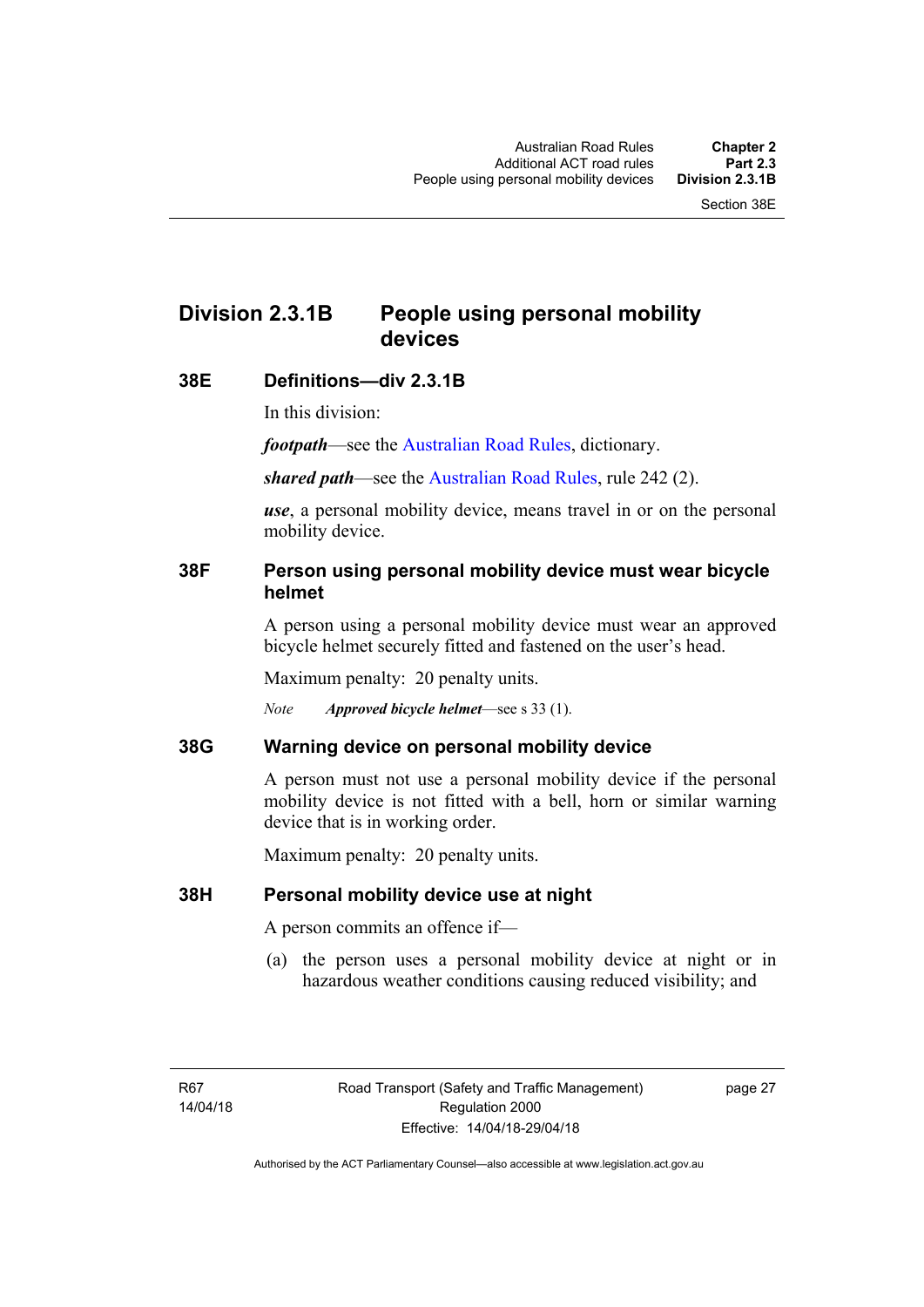- (b) the person fails to display, on themself or the personal mobility device—
	- (i) a flashing or steady white light that is clearly visible for at least 200m from the front of the personal mobility device; or
	- (ii) a flashing or steady red light that is clearly visible for at least 200m from the rear of the personal mobility device; or
	- (iii) a red reflector that is clearly visible for at least 50m from the rear of the personal mobility device when light is projected onto it by a vehicle's headlight on low-beam.

Maximum penalty: 20 penalty units.

### **38I Personal mobility device use on footpaths or shared paths**

- (1) A person commits an offence if—
	- (a) the person uses a personal mobility device on a footpath or shared path; and
	- (b) the person fails to—
		- (i) keep to the left of the footpath or shared path; or
		- (ii) give way to another pedestrian (except another pedestrian using a personal mobility device) who is on the footpath or shared path.

Maximum penalty: 20 penalty units.

 (2) Subsection (1) (b) (i) does not apply if it is not practicable to travel on the left of the footpath or shared path.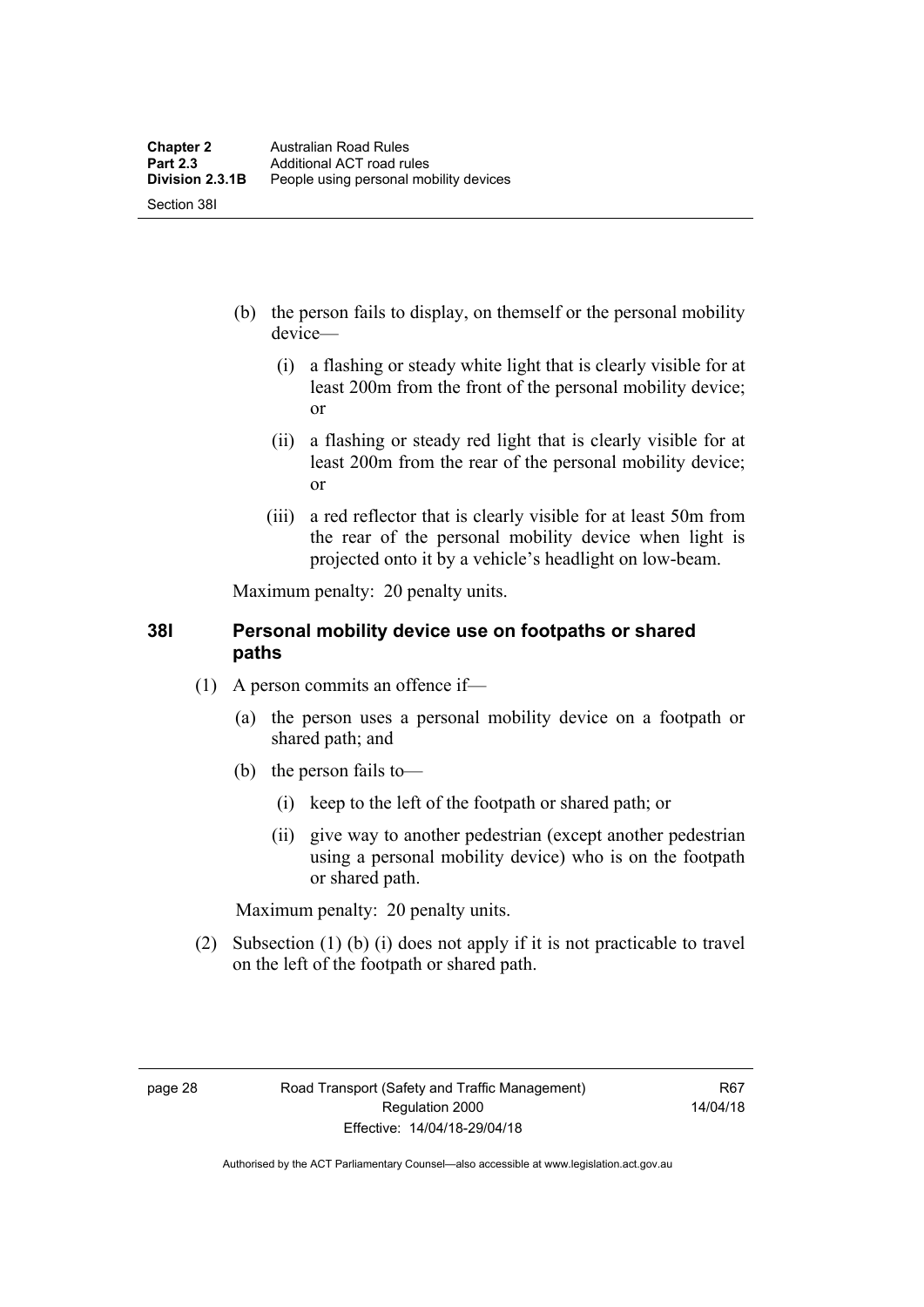## **38K Personal mobility device not to be used in bicycle lane on a road**

 (1) A person must not use a personal mobility device in a bicycle lane on a length of road.

Maximum penalty: 20 penalty units.

- (2) Subsection (1) does not apply if—
	- (a) there is no footpath, nature strip or shared path adjacent to the road (an *adjacent area*); or
	- (b) it is impracticable to travel on the adjacent area.

### **38L Personal mobility device used to cross road on crossing**

- (1) A person using a personal mobility device to cross a road, or part of a road, on a crossing commits an offence if the person—
	- (a) approaches the crossing faster than 10km/h; or
	- (b) fails to look for approaching traffic and has not prepared to stop before starting to cross at the crossing; or
	- (c) travels faster than 10km/h on the crossing; or
	- (d) fails to give way to other pedestrians on the crossing; or
	- (e) fails to keep to the left of any oncoming bicycle or other pedestrian; or
	- (f) on a marked foot crossing—starts to cross the road if the crossing is not showing a green pedestrian crossing light.

Maximum penalty: 20 penalty units.

(2) In this section:

*crossing* means any of the following:

(a) a children's crossing;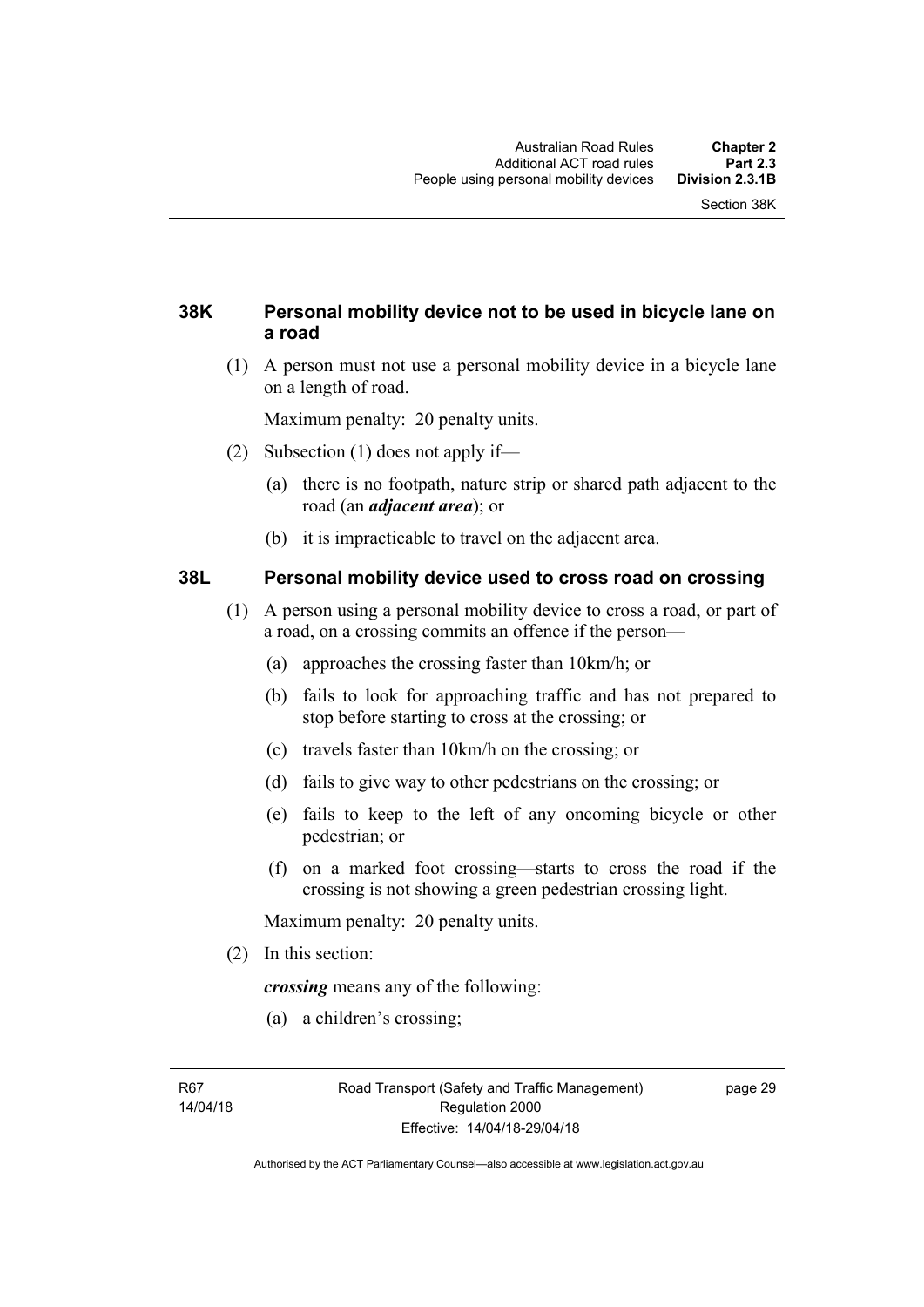- (b) a marked foot crossing;
- (c) a pedestrian crossing.

### **38M Personal mobility device use alongside more than 1 other person using personal mobility device**

 (1) A person must not use a personal mobility device on a road or crossing alongside 2 or more other people using personal mobility devices.

Maximum penalty: 20 penalty units.

- (2) Subsection (1) does not apply if the person is overtaking the other people.
	- *Note* The defendant has an evidential burden in relation to the matters mentioned in subsection (2) (see [Criminal Code,](http://www.legislation.act.gov.au/a/2002-51) s 58).
- (3) In this section:

*crossing*—see section 38L (2).

*line of traffic*—see the [Australian Road Rules,](http://www.legislation.act.gov.au//ni/db_37271/default.asp) dictionary.

*marked lane*—see the [Australian Road Rules](http://www.legislation.act.gov.au//ni/db_37271/default.asp), dictionary.

*road* does not include a road-related area, but includes a bicycle path, footpath, shared path and a shoulder of a road.

## **Division 2.3.2 Driver and passenger safety**

#### **39 Safety of persons on trailers**

 (1) A person must not travel on a road in or on any part of a trailer that is not a part designed primarily for the carriage of passengers or goods.

Maximum penalty: 20 penalty units.

page 30 Road Transport (Safety and Traffic Management) Regulation 2000 Effective: 14/04/18-29/04/18

R67 14/04/18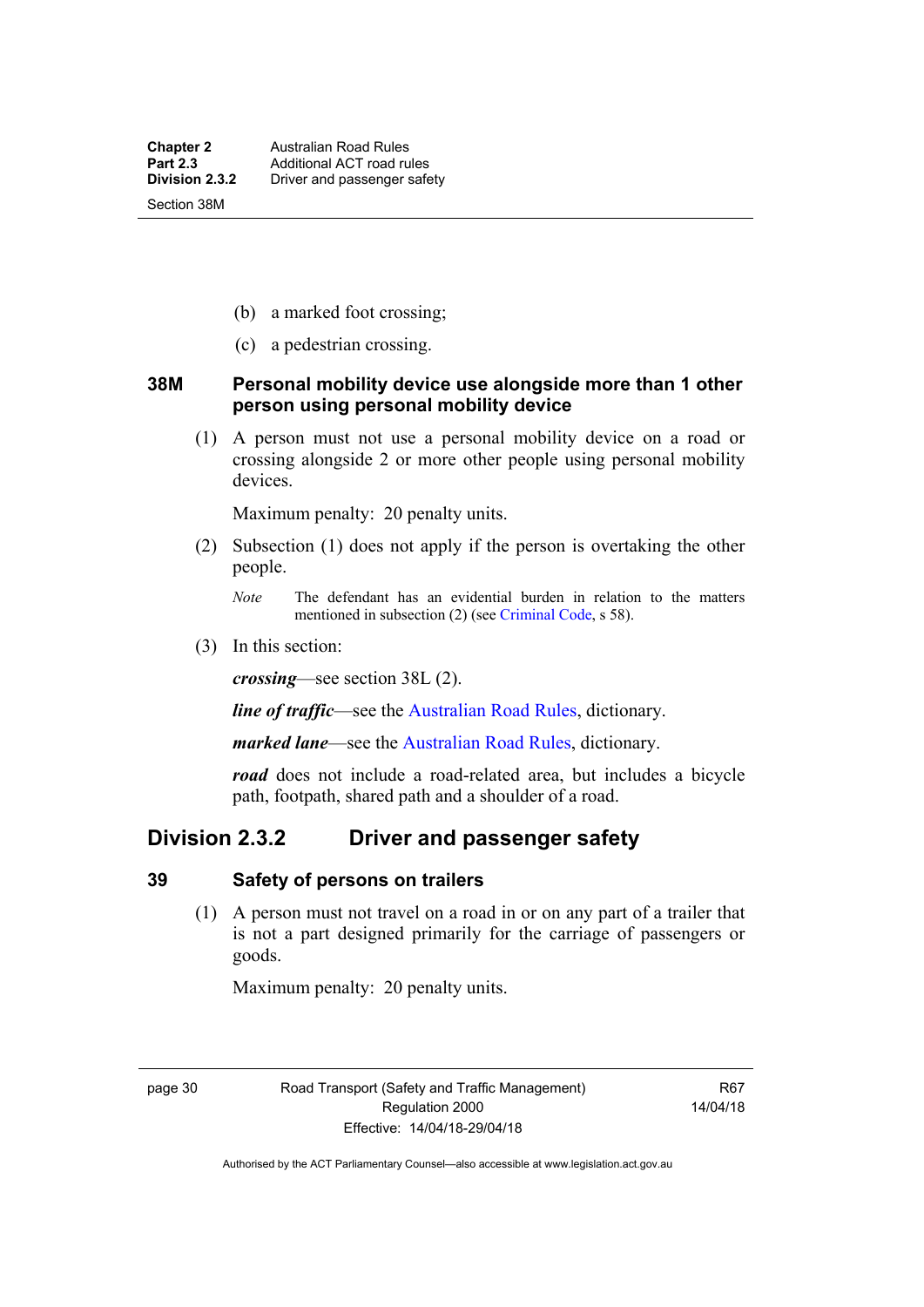(2) A person must not travel on a road in or on any part of a trailer that is a part designed primarily for the carriage of goods if the part is not enclosed.

Maximum penalty: 20 penalty units.

- (3) This section does not apply to a person—
	- (a) who is in or on a police vehicle or emergency vehicle; or
	- (b) engaged in the door-to-door delivery or collection of goods, or in the collection of waste or garbage, in or on a trailer that is not travelling faster than 25km/h; or
	- (c) if, in all the circumstances, there is a no reasonable danger of the person falling or being thrown from the trailer, or being injured, because the person is travelling in a way prohibited by this section.
- (4) In this section:

*enclosed*, for a part of a trailer, means enclosed by—

- (a) the structure of the trailer; or
- (b) a canopy, cage or other device fitted to the trailer that is of a kind approved by the road transport authority under section 66 (1) (f) (Approvals etc by road transport authority).
- *Note* The [Australian Road Rules](http://www.legislation.act.gov.au//ni/db_37271/default.asp), r 298 prohibits a driver from driving a motor vehicle towing a trailer with a person in or on the trailer, unless the trailer is exempt from the rule under another law of this jurisdiction. Section 30 provides the exemption from the rule.

### **40 Passengers in sidecars to be seated**

 (1) A passenger in a sidecar attached to a motorbike that is moving, or is stationary but not parked, on a road must sit in a place in the sidecar designed for use by a passenger.

Maximum penalty: 20 penalty units.

R67 14/04/18 page 31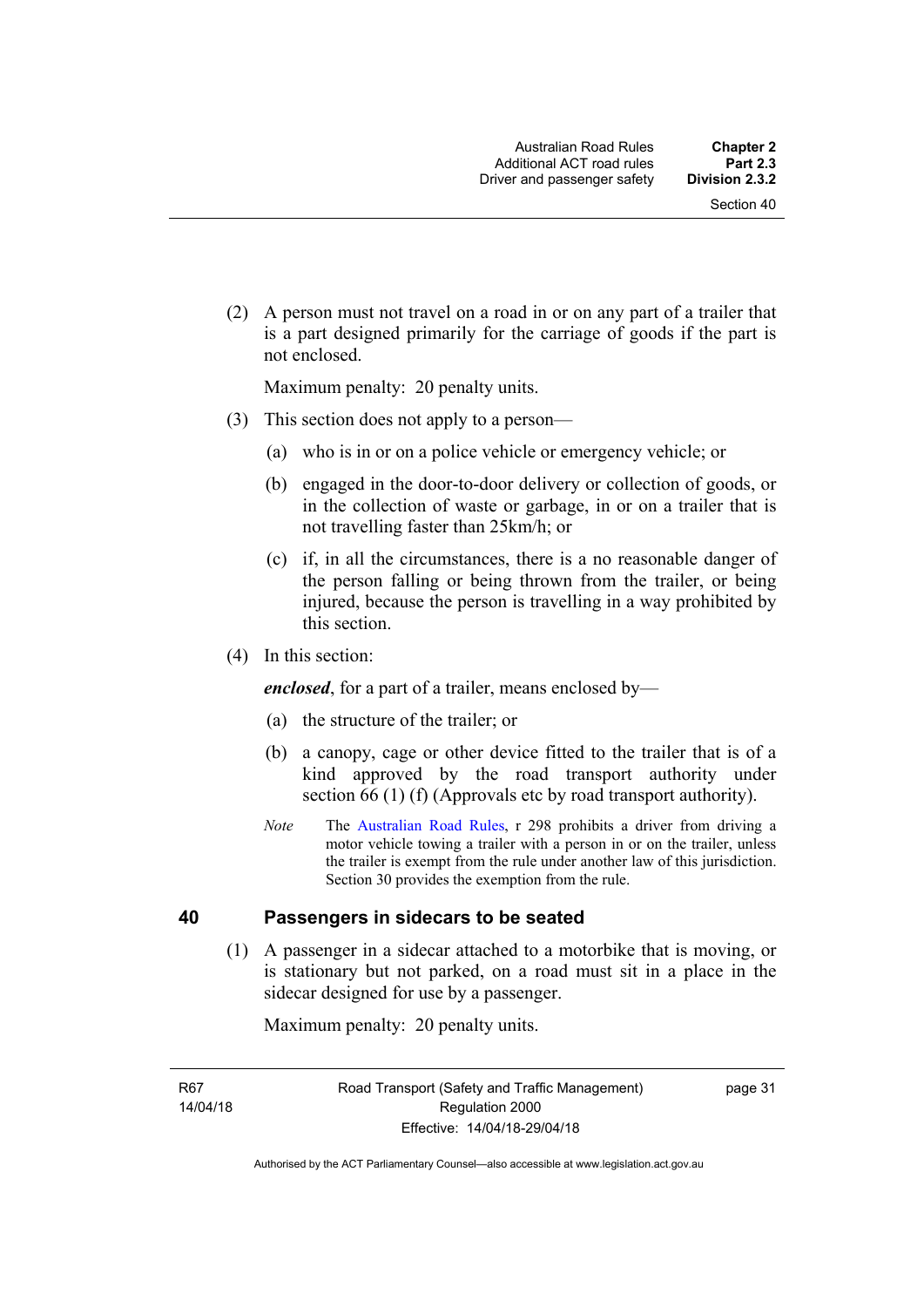(2) The rider of a motorbike must not ride with a passenger in a sidecar unless the passenger complies with subsection (1).

Maximum penalty: 20 penalty units.

## **Division 2.3.3 Trailers and towing**

*Note* The following rules of the [Australian Road Rules](http://www.legislation.act.gov.au//ni/db_37271/default.asp) apply to the towing of vehicles:

- r 216 (which is about the lights that must be used when towing a vehicle at night or in hazardous weather conditions)
- r 254 (which is about the towing of bicycles)
- $r 257$  (which is about riding with a person on a bicycle trailer)
- r 292 (which is about towing a vehicle with an insecure or overhanging load)
- r 294 (which is about keeping control of a motor vehicle or trailer being towed)
- r 295 (which is about towing another vehicle with a towline)
- r 298 (which is about driving with a person in a trailer)
- r 312 (which provides certain exemptions for tow truck drivers).

### **41 Number of vehicles that may be drawn**

 (1) The driver of an articulated vehicle must not tow any other vehicle on a road.

Maximum penalty: 20 penalty units.

 (2) The driver of a motor vehicle must not tow more than 1 other vehicle on a road.

Maximum penalty: 20 penalty units.

 (3) The road transport authority may exempt a vehicle or person from subsection  $(1)$  or  $(2)$ .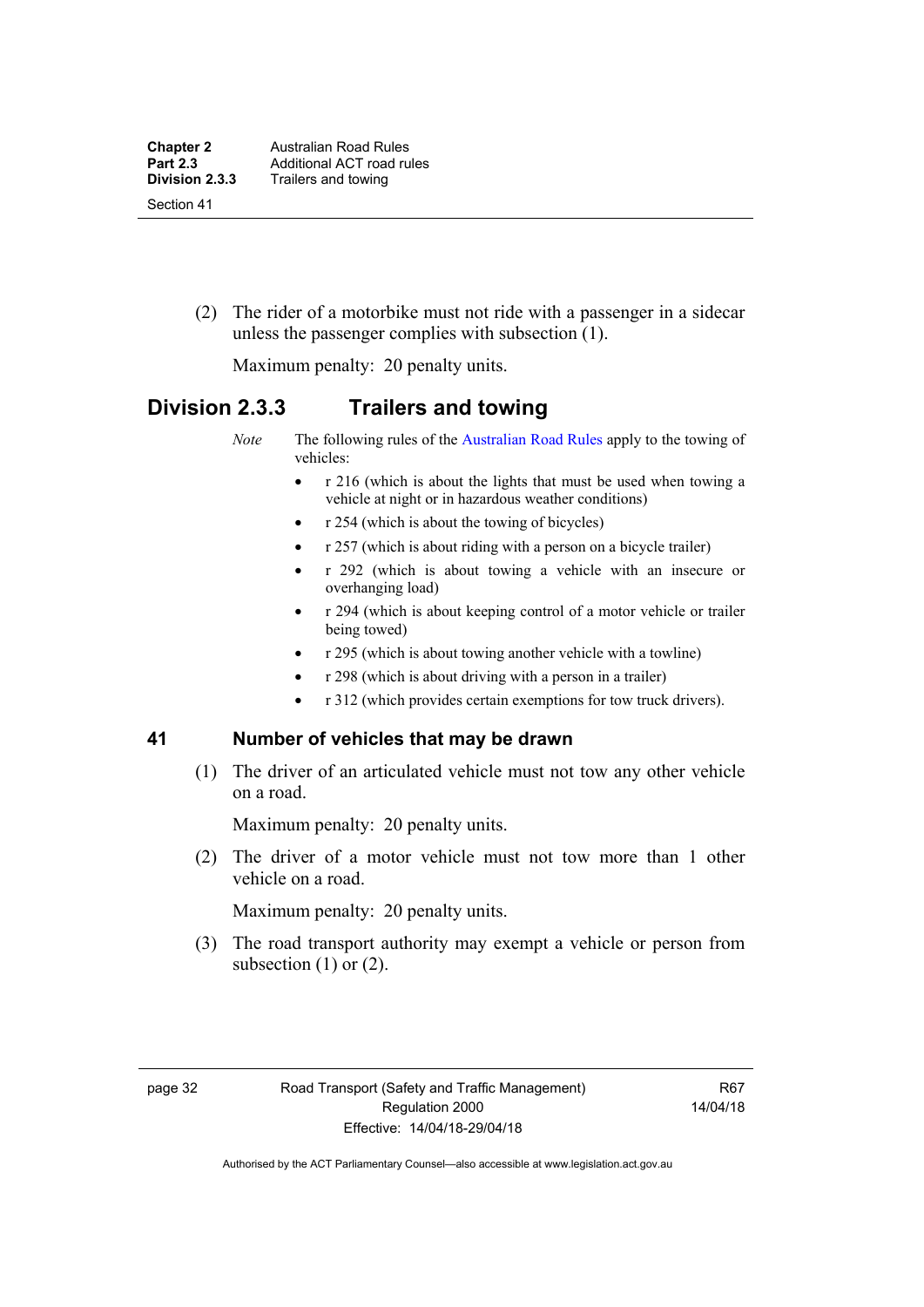- (4) Subsection (2) does not apply in relation to a tow truck that is towing an articulated vehicle (other than a B-double or road train) if—
	- (a) the articulated vehicle has broken down on a road and it is necessary for it to be towed away; or
	- (b) the articulated vehicle has been involved in a crash on a road and it is necessary for it to be towed away.
- (5) Subsection (2) does not apply to a motor vehicle that is towing another vehicle using a lift and tow trailer if—
	- (a) the other vehicle is partly supported by the lift and tow trailer; and
	- (b) the vehicle is not towed at faster than 60 km/h; and
	- (c) the combined weight of the towed vehicle and the lift and tow trailer is not more than the unladen weight of the towing vehicle.
- (6) Subsection (2) does not apply to—
	- (a) a tractor-harvester-cutting head trailer combination; or
	- (b) a tractor with multiple implements attached, if the implements are normally used as a single unit when performing agricultural operations; or
	- (c) a tractor and implement combination towing a fuel trailer or laser tower; or
	- (d) an articulated low-loader consisting of a prime mover towing a converter dolly and a semitrailer; or
	- (e) a B-double, dog trailer or road train; or
	- (f) a light rail vehicle.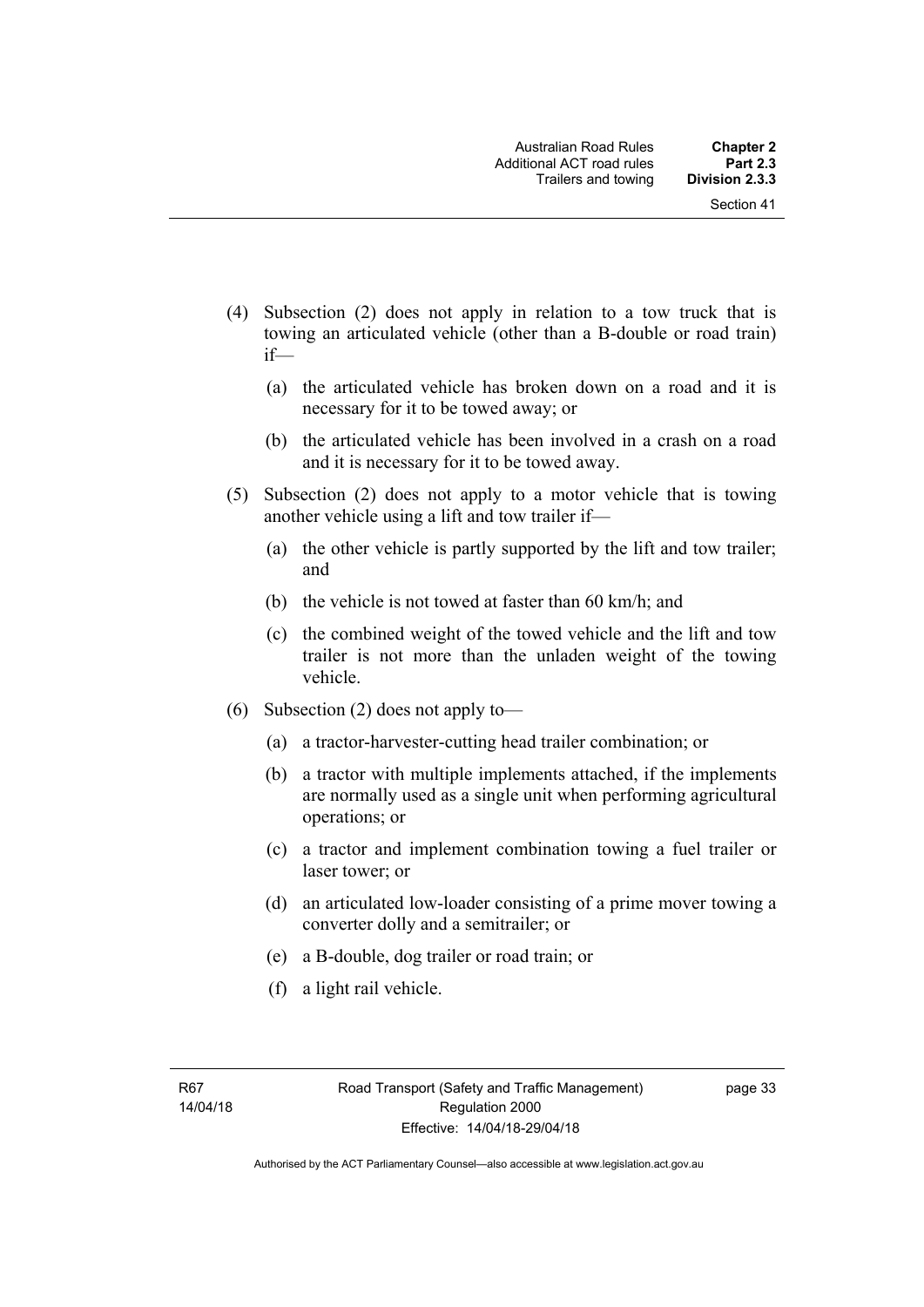(7) In this section:

*articulated vehicle* means a motor vehicle, other than a light rail vehicle, with—

- (a) 2 rigid sections, each of which has wheels; and
- (b) the rear section pivoted on, and part of the rear section (other than a pole, drawbar or similar device, or an accessory of the motor vehicle) superimposed on, the front section.

### **42 Towing by vehicles under 4.5t**

- (1) The driver of a motor vehicle (the *towing vehicle*) must not tow another vehicle (the *towed vehicle*) on a road if the laden weight of the towed vehicle is more than—
	- (a) the capacity of the towing attachment fitted to the towing vehicle; or
	- (b) the maximum laden weight for the towed vehicle.

Maximum penalty: 20 penalty units.

- (2) Subsection (1) does not apply to the driver if the towing vehicle has a GVM over 4.5t.
- (3) The road transport authority may exempt a vehicle or person from subsection (1).
- (4) In this section:

*maximum laden weight*, for the towed vehicle, means—

 (a) the maximum laden weight for a towed vehicle specified by the manufacturer of the towing vehicle in relation to the towing vehicle; or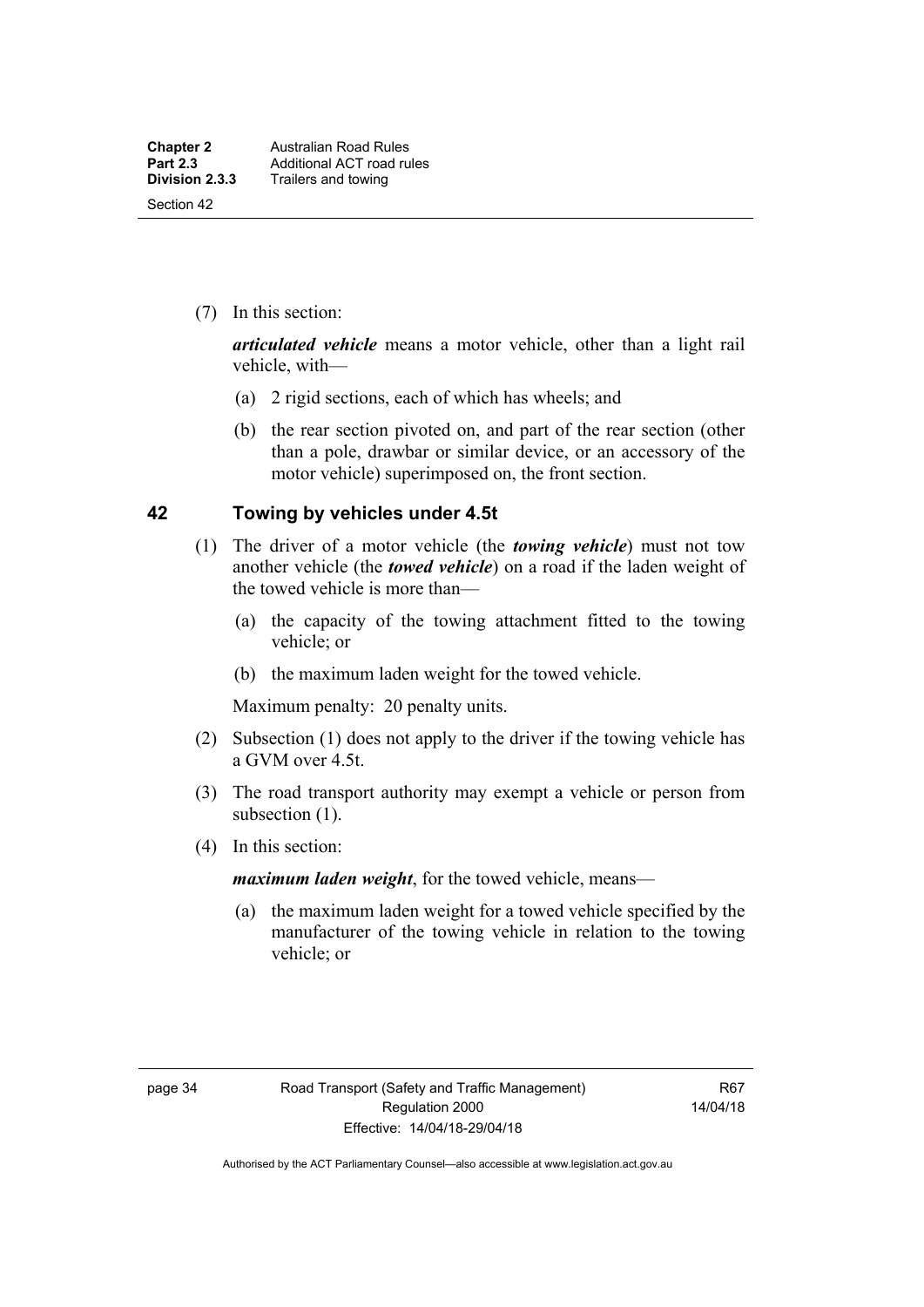- (b) if there is no such specification by the manufacturer, the manufacturer of the vehicle cannot be identified or the specification is not appropriate because the towing vehicle has been modified—
	- (i) 1.5 times the unladen weight of the towing vehicle if the towed vehicle is fitted with a braking system that is working properly; or
	- (ii) the unladen weight of the towing vehicle in any other case.

## **Division 2.3.4 Lights on vehicles**

- *Note* The following rules of the [Australian Road Rules](http://www.legislation.act.gov.au//ni/db_37271/default.asp) apply to lights on vehicles:
	- r 215 (which is about using lights when driving at night or in hazardous weather conditions)
	- r 216 (which is about the lights that must be used when towing a vehicle at night or in hazardous weather conditions)
	- r 217 (which is about using rear fog lights)
	- r 218 (which is about using headlights on high-beam)
	- r 219 (which is about not using lights to dazzle other road users)
	- r 220 (which is about the use of lights on a vehicle that is stopped)
	- r 221 (which is about using hazard warning lights)
	- r 222 (which is about the use of warning lights on buses carrying children)
	- r 223 (which is about using lights when riding an animal-drawn vehicle at night or in hazardous weather conditions)
	- r 259 (which is about using lights when riding a bicycle at night).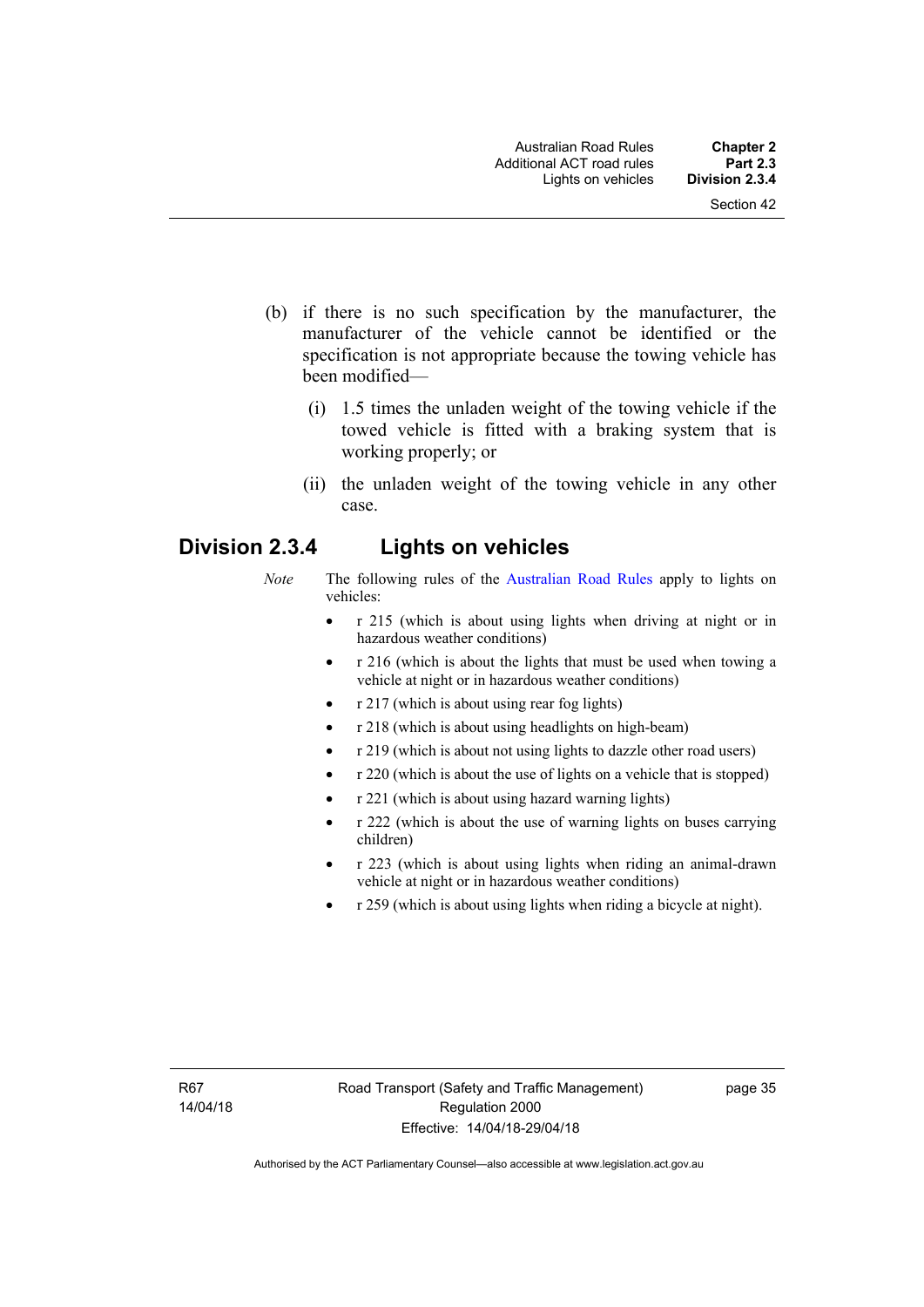Section 43

**43 Lights on motor vehicles generally**

- (1) The driver of a motor vehicle fitted with a spotlight or searchlight must not operate the light, or allow it to be operated, on a road unless—
	- (a) the vehicle is stationary, the light is operated only for examining or making adjustments or repairs to a vehicle, and light from it is not projected further than 6m; or
	- (b) the light is operated for the temporary purpose of reading or looking for a notice, sign, house number or something similar; or
	- (c) the vehicle is a police vehicle; or
	- (d) the vehicle is being used by the Territory, the Commonwealth or any public authority.

Maximum penalty: 20 penalty units.

- (2) The driver of a motor vehicle fitted with an additional headlight permitted to be fitted under the *[Road Transport \(Vehicle](http://www.legislation.act.gov.au/sl/2000-12)  [Registration\) Regulation 2000](http://www.legislation.act.gov.au/sl/2000-12)*, schedule 1 must not operate the headlight, or allow it to be operated, if—
	- (a) the vehicle is being driven on a length of road in a built-up area; or
	- (b) the driver is driving less than—
		- (i) 200m behind a vehicle travelling in the same direction as the driver; or
		- (ii) 200m from an oncoming vehicle.

Maximum penalty: 20 penalty units.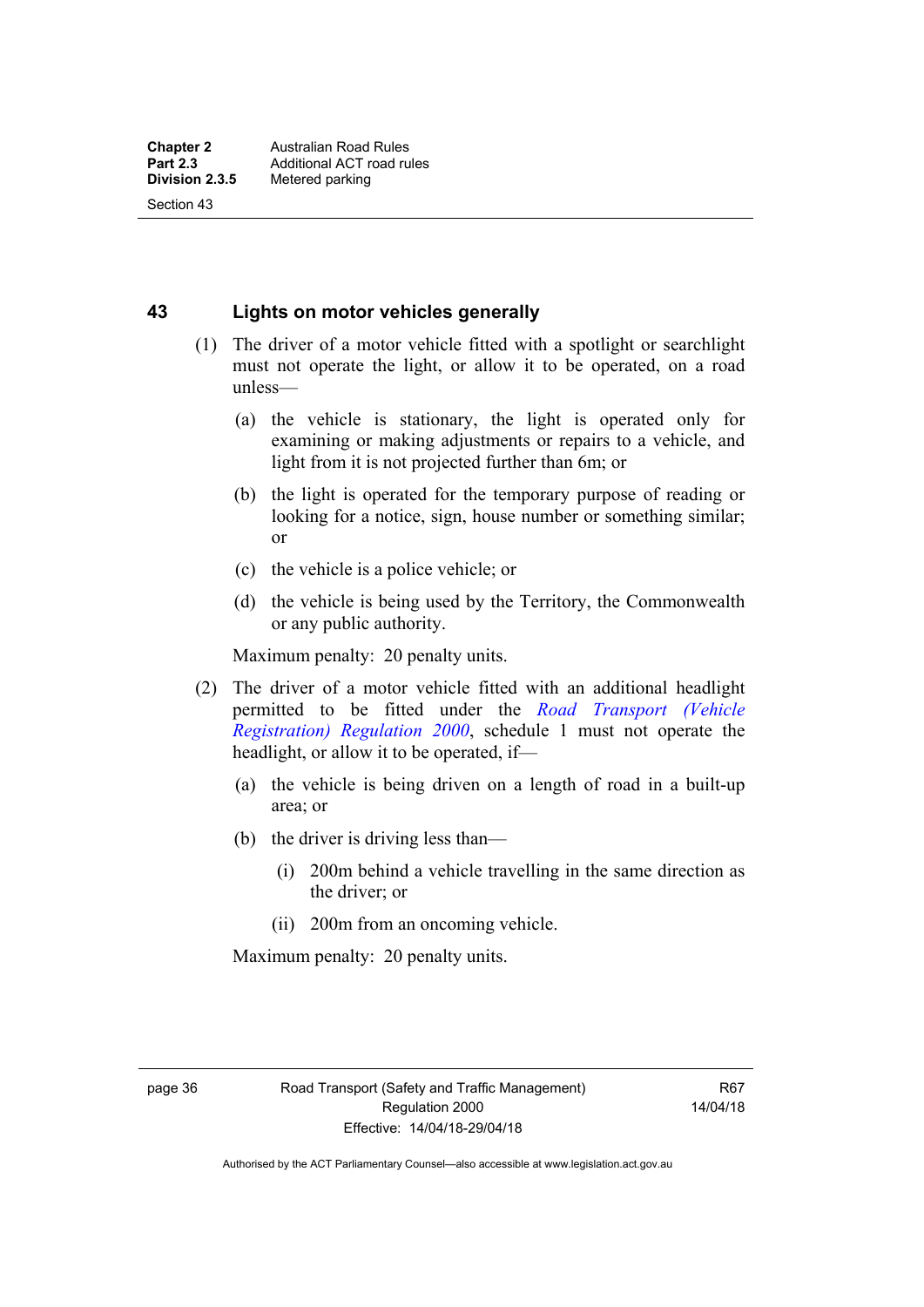# **Division 2.3.5 Metered parking**

- *Note* The rules of the [Australian Road Rules](http://www.legislation.act.gov.au//ni/db_37271/default.asp) that apply to the parking of vehicles include the following:
	- $r 189$  (which is about double parking)
	- r 203 (which is about stopping in a parking area for people with disabilities)
	- r 205 (which is about parking for longer than indicated)
	- r 207 (which is about parking where fees are payable)
	- r 208 (which is about parallel parking on a road, except in a median strip parking area)
	- r 209 (which is about parallel parking in a median strip parking area)
	- r 210 (which is about angle parking)
	- r 211 (which is about parking in parking bays).

### **44 Metered parking—parking in spaces**

- (1) A driver commits an offence if—
	- (a) the driver parks in a metered parking area; and
	- (b) the driver's vehicle is not parked in a metered parking space.

Maximum penalty: 20 penalty units.

 (2) A driver must not park the driver's vehicle in a metered parking space if another vehicle is parked in the space.

Maximum penalty: 20 penalty units.

- (3) Subsection (2) does not apply to the rider of a motorbike if the other vehicle is also a motorbike.
- (4) A driver who parks in a metered parking space must position the driver's vehicle completely within the space.

Maximum penalty: 20 penalty units.

R67 14/04/18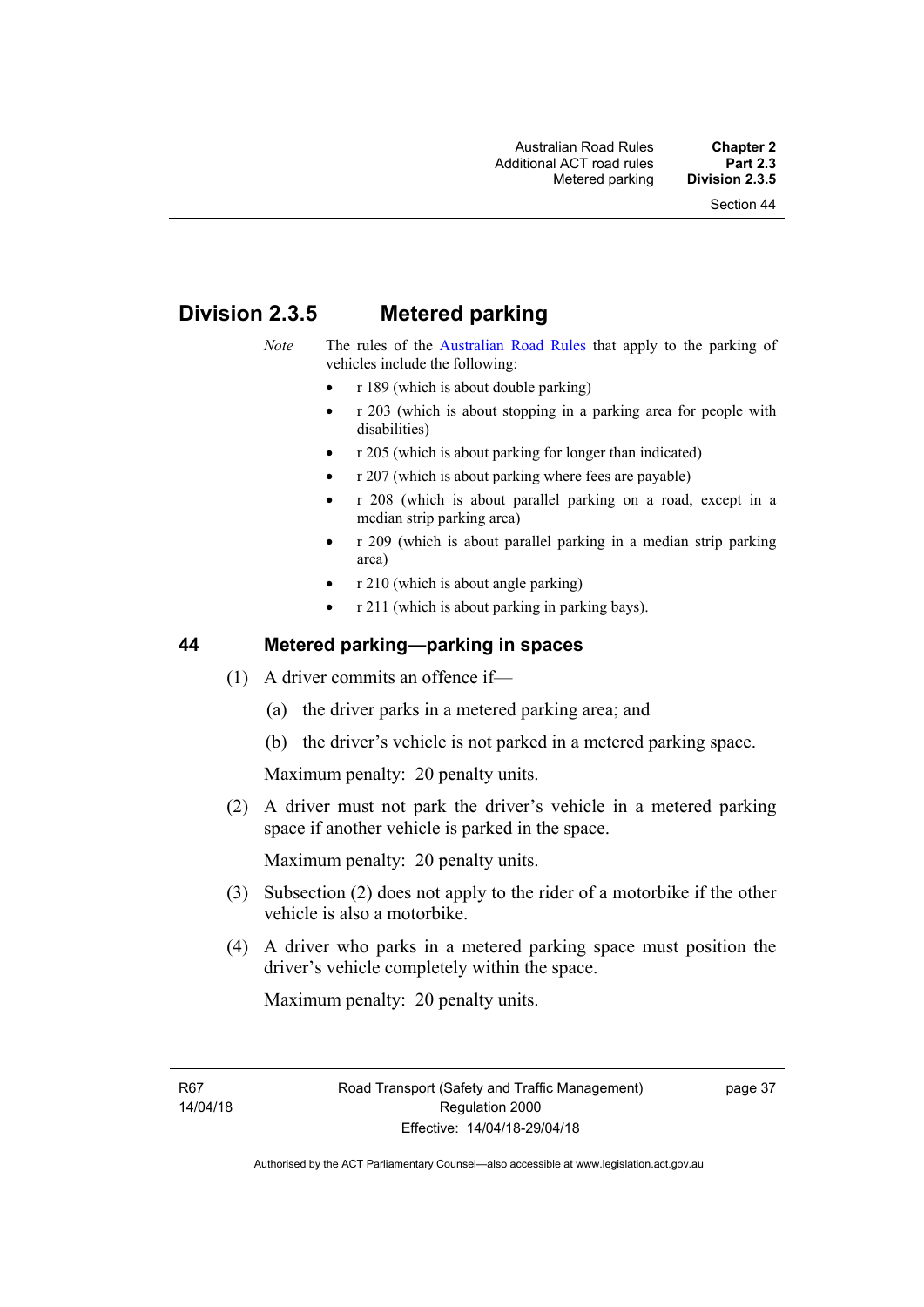Section 44AA

### **44AA Metered parking—parking in spaces—motorbikes**

- (1) The rider of a motorbike commits an offence if—
	- (a) the rider parks the motorbike in a metered parking space; and
	- (b) there are more than 2 other motorbikes already parked in the space.

Maximum penalty: 20 penalty units.

- (2) The rider of a motorbike commits an offence if—
	- (a) the rider parks the motorbike in a metered parking space; and
	- (b) another motorbike is already parked in the space; and
	- (c) the rider parks the motorbike in a position that unreasonably obstructs the path of the other motorbike out of the space.

Maximum penalty: 20 penalty units.

### **44A Metered parking—parking fees**

(1) A driver must not park in a metered parking space without paying the relevant parking fee for the space.

Maximum penalty: 20 penalty units.

- (2) A driver does not commit an offence against subsection (1) if—
	- (a) the relevant parking fee for the metered parking space is paid immediately after the driver parks the driver's vehicle in the metered parking space; or
	- (b) the parking meter for the metered parking space indicates that the period for which parking in the space has been paid for has not expired; or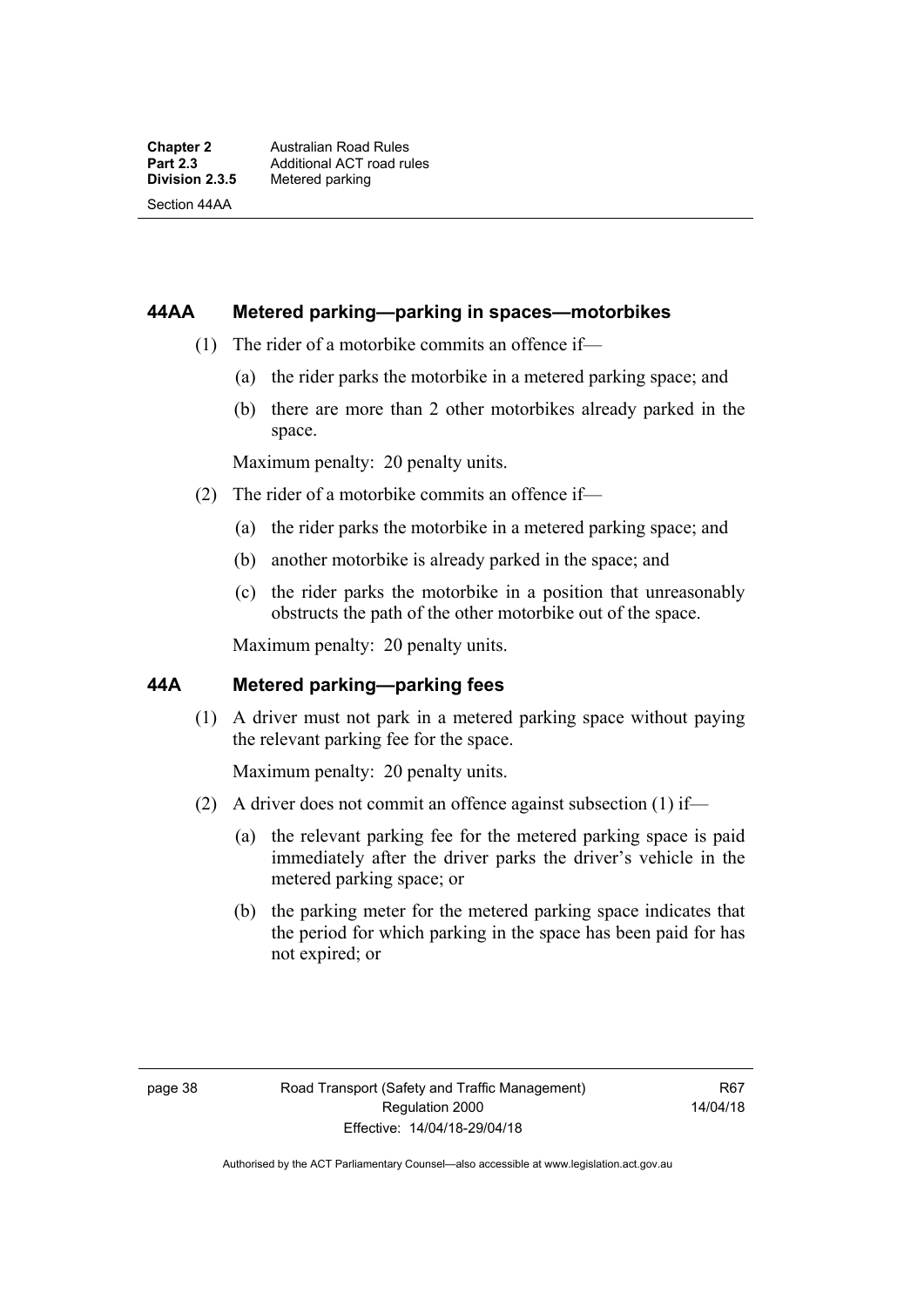- (c) the parking meter for the metered parking space—
	- (i) is not working; or
	- (ii) is covered with a parking meter hood bearing the words 'out of order time limit applies'.

*Note* For other exceptions to s (1), see s 45.

### **44B Metered parking—maximum length of stay**

 (1) A driver must not allow the driver's vehicle to remain parked in a metered parking space if the parking meter for the space indicates that the period for which parking in the space has been paid for has expired.

Maximum penalty: 20 penalty units.

*Note* For exceptions to s (1), see s 45.

 (2) A driver must not allow the driver's vehicle to remain parked in a metered parking space for longer than the period (if any) indicated on the metered parking signs applying to the space as the maximum period for which a vehicle may be parked in the space.

Maximum penalty: 20 penalty units.

*Note* For exceptions to s (2), see s 45.

## **45 Metered parking—exceptions to s 44A and s 44B**

Section 44A (Metered parking—parking fees) and section 44B (Metered parking—maximum length of stay) do not apply to—

 (a) a driver for any period the driver's vehicle is parked in a metered parking space outside the controlled parking hours for the space; or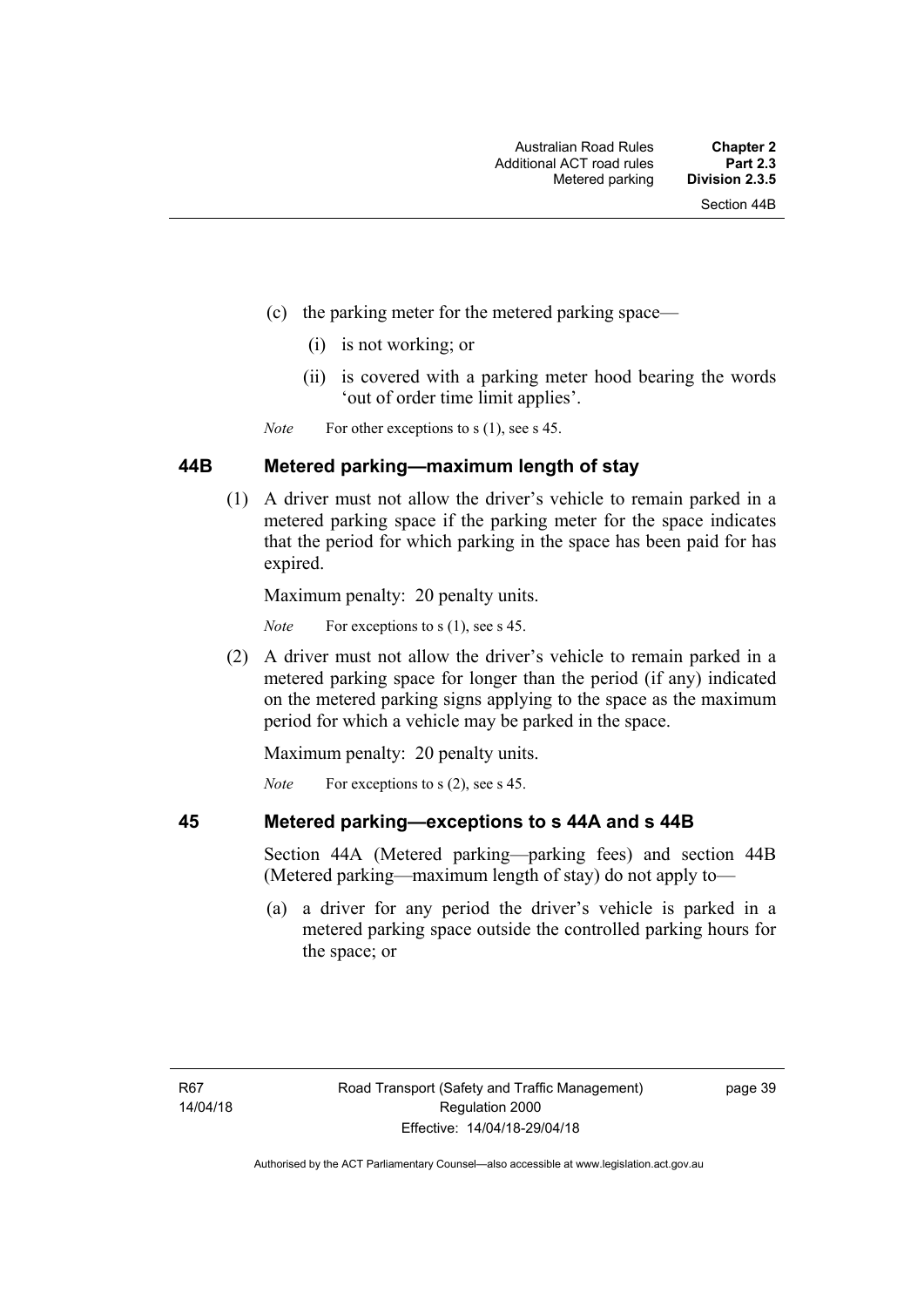- (b) a driver if—
	- (i) the driver's vehicle is parked in a metered parking space; and
	- (ii) the driver displays in or on the vehicle a current mobility parking scheme authority; and
	- (iii) the driver complies with the conditions (if any) of the authority; or
- (c) a driver if—
	- (i) the driver's vehicle is parked in a metered parking space designated by a *permit zone sign* for use by the holder of a stated kind of parking permit; and
	- (ii) the driver displays in or on the vehicle a current parking permit of that kind; and
	- (iii) the driver complies with the conditions (if any) of the permit.

### **46 Temporary closure of metered parking spaces**

- (1) If the road transport authority decides that the use of a metered parking space should be temporarily discontinued, the authority may close the space by—
	- (a) installing a sign, at or near the space, that displays words to the effect that the space is closed; or
	- (b) covering the parking meter applying to the space with a parking meter hood bearing the words 'no parking'.
- (2) A driver must not park in a metered parking space that has been closed under subsection (1).

Maximum penalty: 20 penalty units.

page 40 Road Transport (Safety and Traffic Management) Regulation 2000 Effective: 14/04/18-29/04/18

R67 14/04/18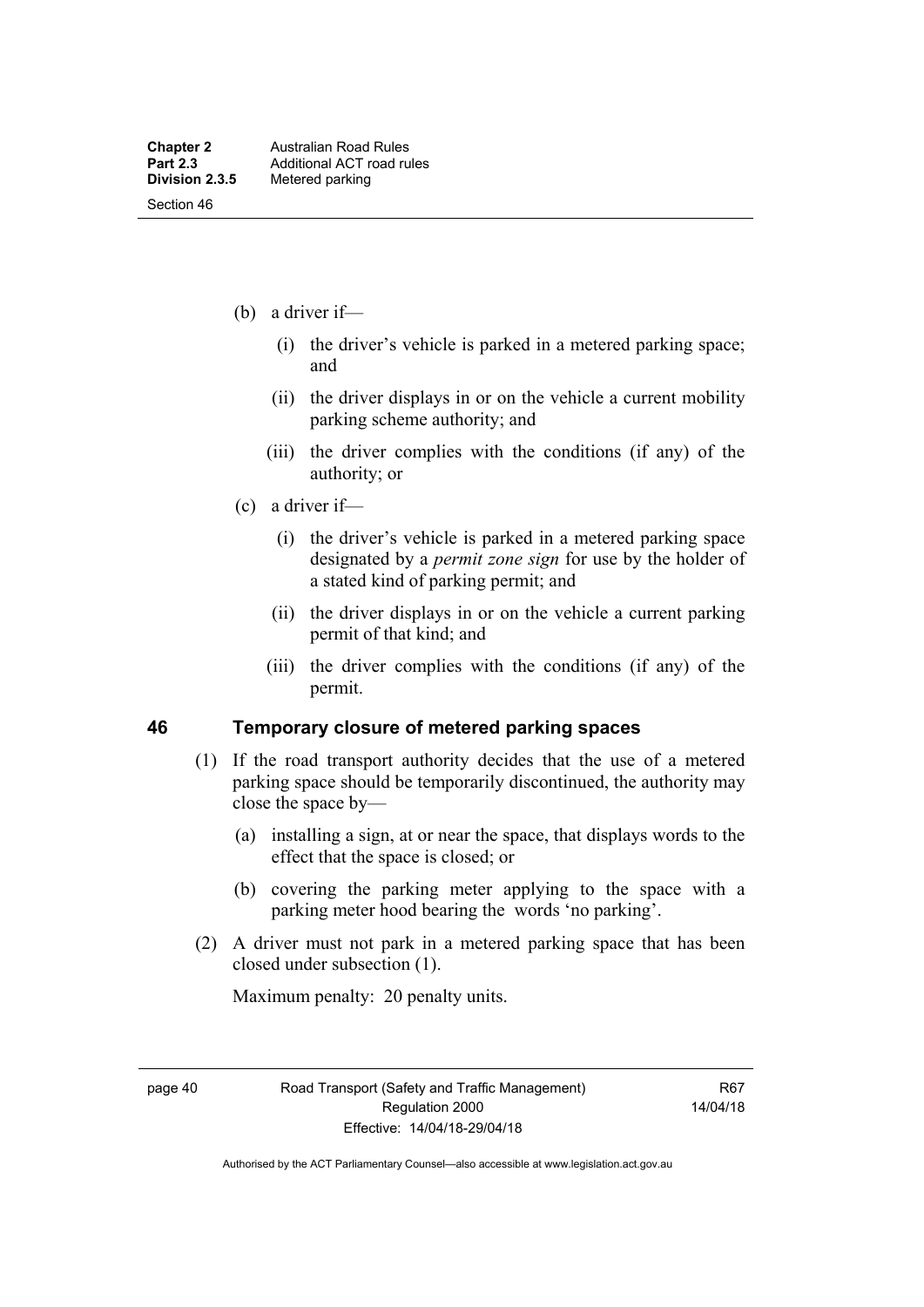(3) In this section:

*sign* includes a board, device, plate, screen, words or anything else, whether or not installed with or on a traffic sign.

### **47 Misuse of parking meters**

A person must not—

- (a) insert in a parking meter anything other than coins appropriate for the meter; or
- (b) attach anything (for example, advertising material) to a parking meter.

Maximum penalty: 20 penalty units.

*Note* An example is part of the regulation, is not exhaustive and may extend, but does not limit, the meaning of the provision in which it appears (see [Legislation Act,](http://www.legislation.act.gov.au/a/2001-14) s 126 and s 132).

### **48 Interfering with parking meters etc**

A person must not—

- (a) do anything that interferes with (or is likely to interfere with) the proper working of a parking meter; or
- (b) fraudulently operate a parking meter.

Maximum penalty: 20 penalty units.

## **Division 2.3.6 Ticket parking**

### **49 Ticket parking—parking in spaces**

- (1) A driver commits an offence if—
	- (a) the driver parks in a ticket parking area; and

page 41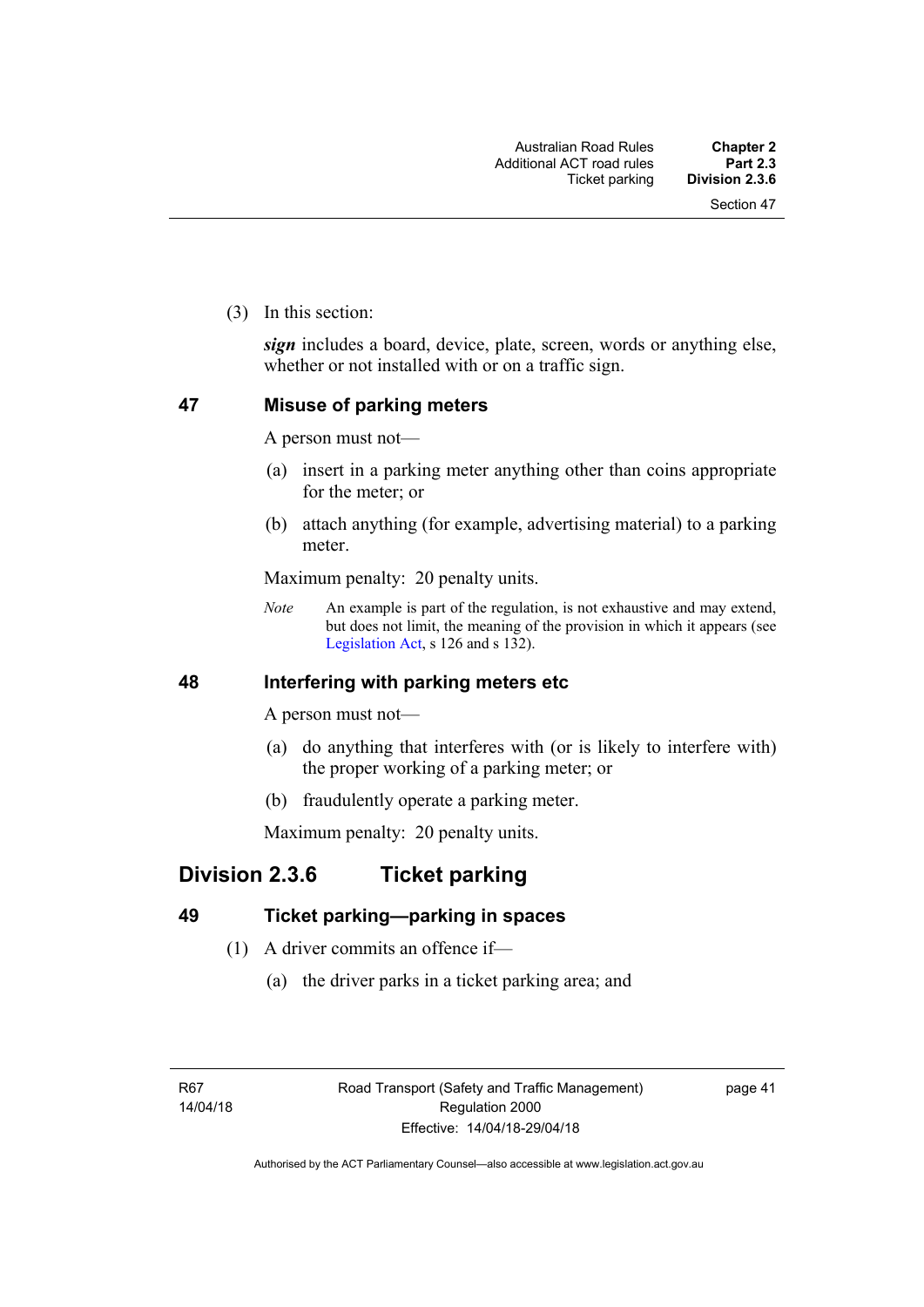(b) the driver's vehicle is not parked in a ticket parking space.

Maximum penalty: 20 penalty units.

- (2) However, the driver does not commit an offence against subsection (1) if the driver parks in a metered parking space within a ticket parking area and the driver complies with the provisions of division 2.3.5 (Metered parking) in relation to parking in the space.
- (3) A driver must not park the driver's vehicle in a ticket parking space if another vehicle is parked in the space.

Maximum penalty: 20 penalty units.

- (4) Subsection (3) does not apply to the rider of a motorbike if the other vehicle is also a motorbike.
- (5) A driver who parks in a ticket parking space must position the driver's vehicle completely within the space.

Maximum penalty: 20 penalty units.

### **49AAA Ticket parking—parking in spaces—motorbikes**

- (1) The rider of a motorbike commits an offence if—
	- (a) the rider parks the motorbike in a ticket parking space; and
	- (b) there are more than 2 other motorbikes already parked in the space.

Maximum penalty: 20 penalty units.

- (2) The rider of a motorbike commits an offence if—
	- (a) the rider parks the motorbike in a ticket parking space; and
	- (b) another motorbike is already parked in the space; and
	- (c) the rider parks the motorbike in a position that unreasonably obstructs the path of the other motorbike out of the space.

Maximum penalty: 20 penalty units.

page 42 Road Transport (Safety and Traffic Management) Regulation 2000 Effective: 14/04/18-29/04/18

R67 14/04/18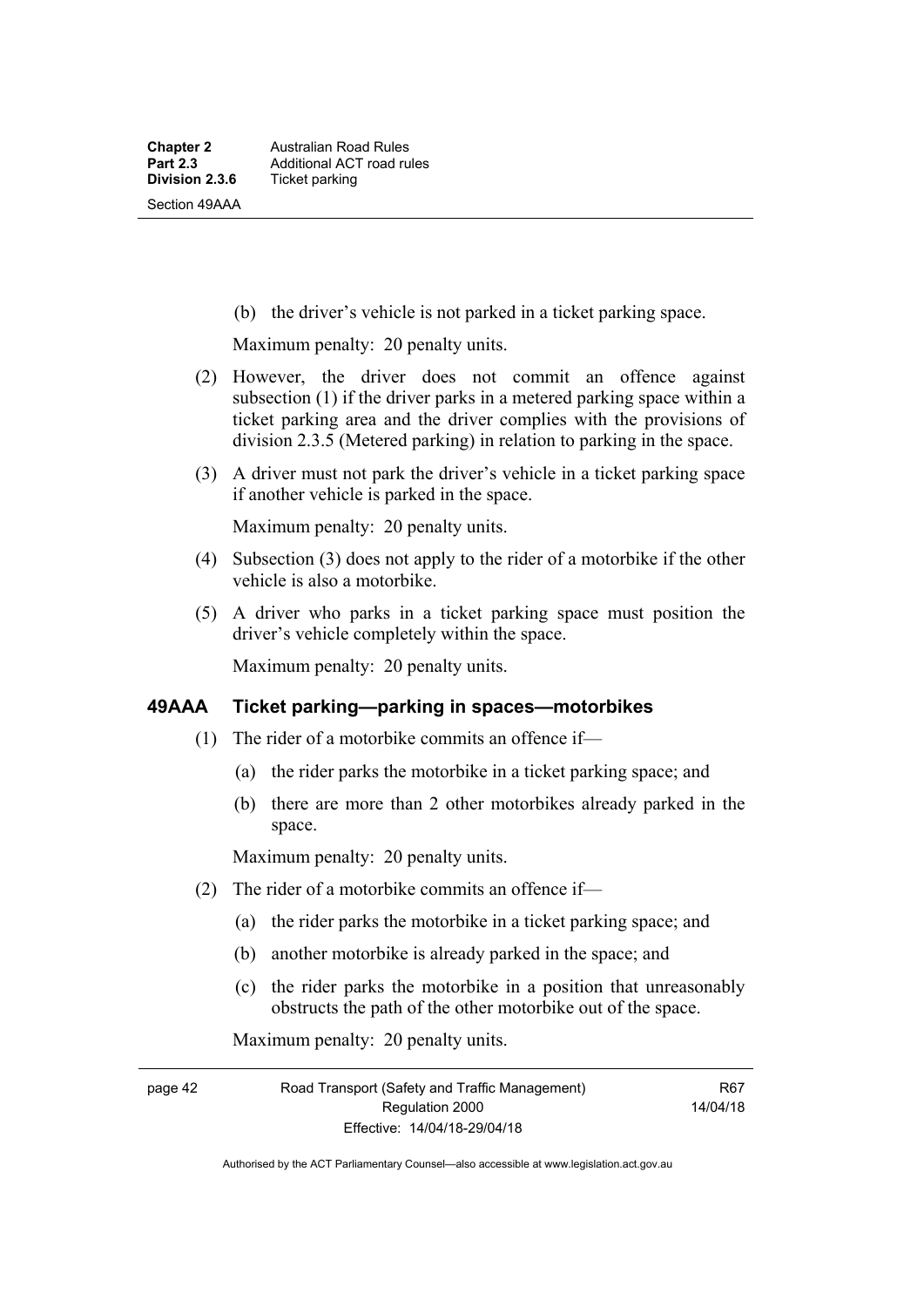### **49A Ticket parking—display of tickets**

- (1) A driver may park the driver's vehicle in a ticket parking area only if—
	- (a) for an RTA multi-stay ticket parking area—
		- (i) a current parking ticket for the area is correctly displayed in or on the vehicle; or
		- (ii) a current part-day parking ticket for another RTA multi-stay ticket parking area is correctly displayed in or on the vehicle; or
		- (iii) a current equivalent all-day parking ticket for another RTA multi-stay ticket parking area is correctly displayed in or on the vehicle; or
	- (b) for any other ticket parking area—a current parking ticket for the area is correctly displayed in or on the vehicle.

Maximum penalty: 20 penalty units.

#### **Examples of ticket parking areas for par (b)**

- 1 a ticket parking area set up by the road transport authority in which parking up to a maximum of 4 hours is permitted by the ticket parking signs applying to the area
- 2 a ticket parking area set up by a parking authority
- *Note 1* Ticket parking areas may be set up by the road transport authority or a parking authority (see s 75A-s 76A).
- *Note 2* An example is part of the regulation, is not exhaustive and may extend, but does not limit, the meaning of the provision in which it appears (see [Legislation Act,](http://www.legislation.act.gov.au/a/2001-14) s 126 and s 132).
- (2) Subsection (1) (a) does not apply to a driver if, immediately after parking in the ticket parking area, the driver—
	- (a) obtains a parking ticket for the ticket parking area and the ticket is correctly displayed in or on the driver's vehicle; or

R67 14/04/18 page 43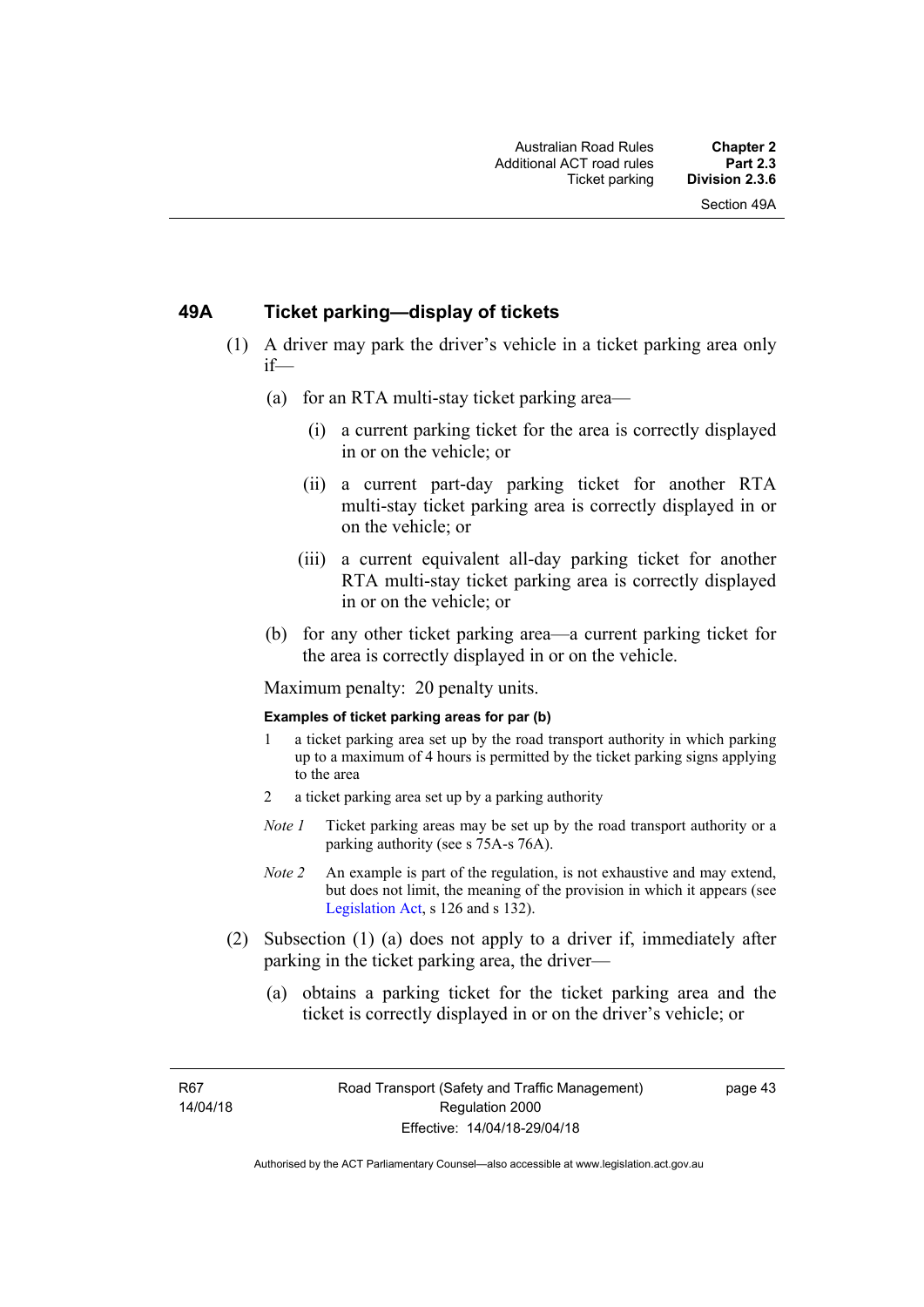- (b) correctly displays in or on the driver's vehicle a parking ticket mentioned in subsection (1) (a) (ii) or (iii).
- (3) Subsection (1) (b) does not apply to a driver if, immediately after parking in the ticket parking area, the driver obtains a parking ticket for the ticket parking area and the ticket is correctly displayed in or on the driver's vehicle.
- (4) It is a defence to the prosecution of a driver for an offence against subsection (1) if the driver proves that—
	- (a) a parking ticket was displayed in accordance with the subsection; and
	- (b) the driver took reasonable steps to ensure that the ticket remained correctly displayed while the driver's vehicle was parked in the ticket parking area.
	- *Note* For other exceptions to s (1), see s 49AA and s 50.
- (5) In this section:

*all-day parking ticket*, for a ticket parking area, means a parking ticket for which the relevant parking fee for parking all-day in the area has been paid.

*correctly displayed*—a parking ticket is *correctly displayed* in or on a vehicle if the ticket is displayed—

- (a) in or on the front left-hand side of the vehicle or, if the ticket requires the driver to display the ticket in or on a part of the vehicle, in or on that part of the vehicle; and
- (b) in a way that its expiry date (and, for a parking ticket other than an all-day parking ticket, its expiry time) and the ticket parking area for which it is issued, are clearly visible from outside the vehicle.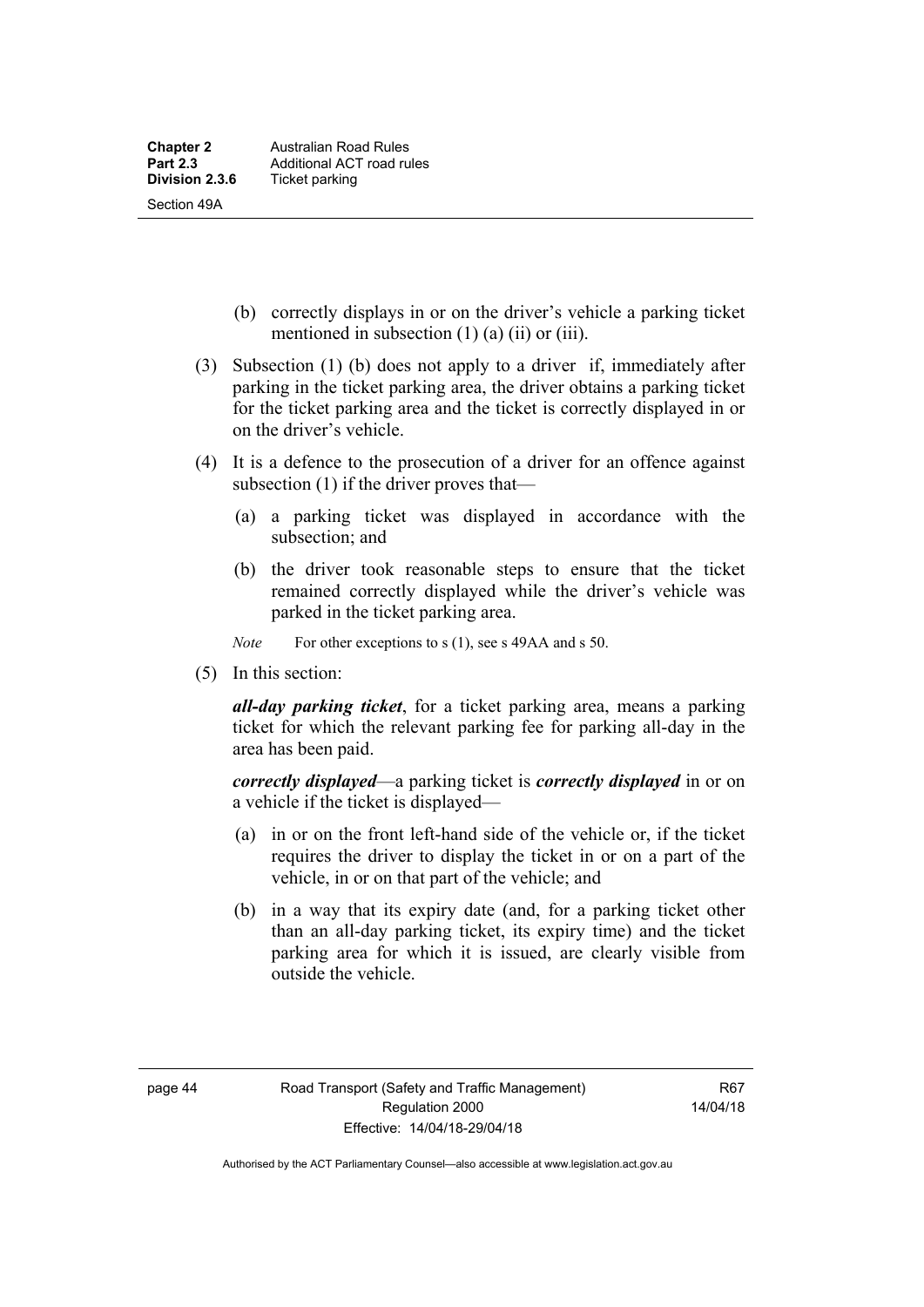*equivalent*, for a multi-stay ticket parking area, means another ticket parking area for which the relevant parking fee for an all-day parking ticket for the area is the same or higher.

*part-day parking ticket* means a parking ticket that is not an all-day parking ticket.

*RTA multi-stay ticket parking area* means a ticket parking area set aside under section 76 (2) (a) (Ticket parking schemes—road transport authority) where all-day parking is permitted by the ticket parking signs applying to the area.

### **49AA Ticket parking—e-payment**

- (1) Section 49A (1) does not apply to a driver if—
	- (a) the driver's vehicle is parked in a parking space in a ticket parking area; and
	- (b) the driver has paid for the parking space using an approved e-payment method.
- (2) In this section:

#### *approved e-payment method*—see section 76AA.

#### **49B Ticket parking—maximum length of stay**

(1) A driver must not allow the driver's vehicle to remain parked in a ticket parking area after the expiry of a parking ticket displayed in or on the vehicle.

Maximum penalty: 20 penalty units.

- *Note 1* For when a parking ticket expires, see s 81 (1).
- *Note 2* For exceptions to s (1), see s 50.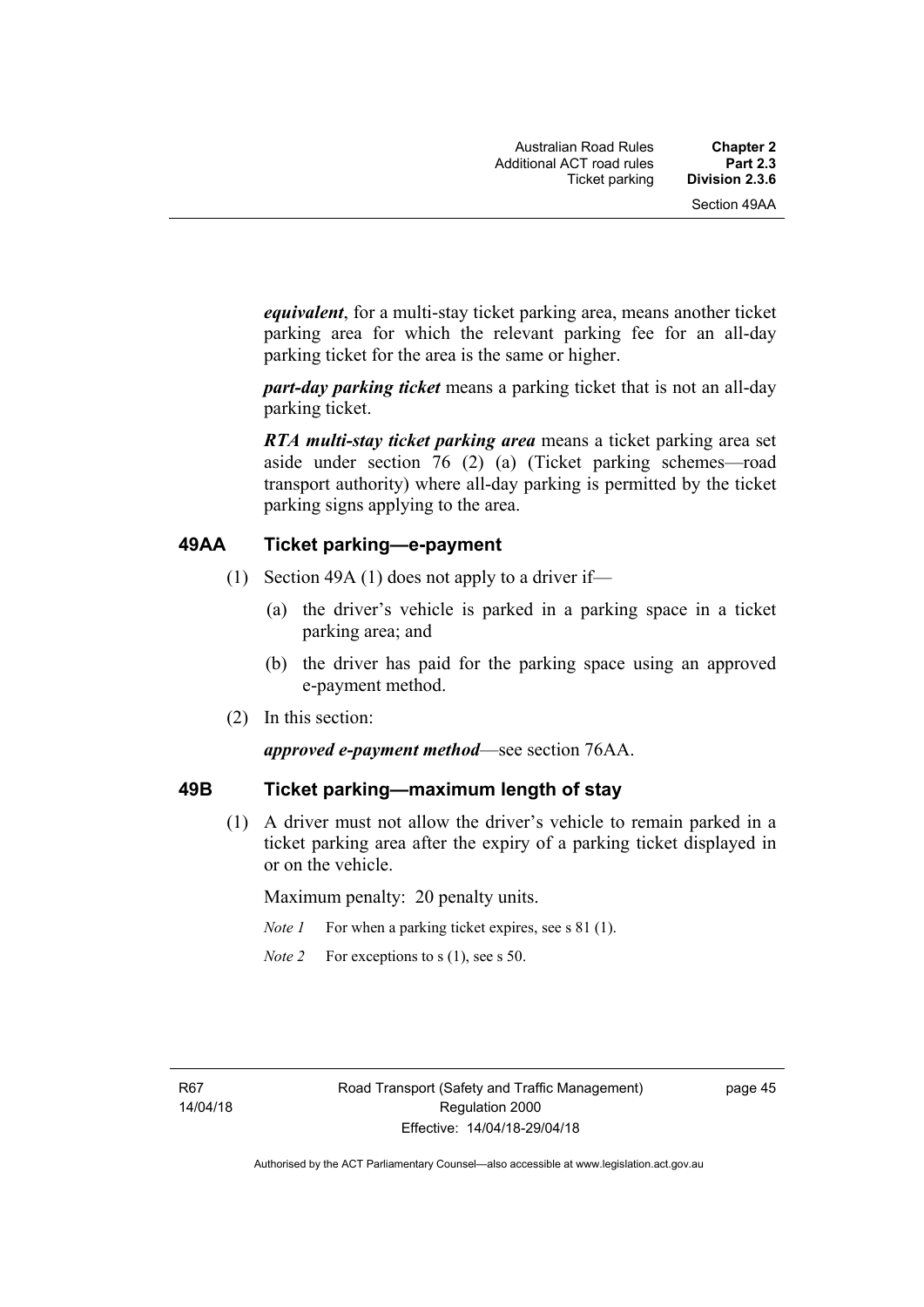(2) A driver who has used an approved e-payment method to pay for a parking space must not allow the driver's vehicle to remain parked in the parking space after the e-payment parking period for which parking in the space has been paid for ends.

Maximum penalty: 20 penalty units.

*Note 1* For when an e-payment ticket parking period ends, see s 81 (2).

*Note 2* For exceptions to s (2), see s 50.

 (3) A driver must not allow the driver's vehicle to remain parked in a ticket parking area for longer than the period (if any) indicated on the ticket parking signs applying to the area as the maximum period for which a vehicle may be parked in the area.

Maximum penalty: 20 penalty units.

*Note* For exceptions to s (3), see s 50.

### **50 Ticket parking—exceptions to s 49A and s 49B**

Section 49A (Ticket parking—display of tickets) and section 49B (Ticket parking—maximum length of stay) do not apply to—

- (a) a driver if the driver parks the driver's vehicle in a metered parking space within a ticket parking area and the driver complies with the provisions of division 2.3.5 (Metered parking) in relation to parking in the space; or
- (b) a driver for any period the driver's vehicle is parked in a ticket parking space outside the controlled parking hours for the space; or
- (c) a driver if—
	- (i) the driver's vehicle is parked in a ticket parking space; and
	- (ii) the driver displays in or on the vehicle a current mobility parking scheme authority; and

page 46 Road Transport (Safety and Traffic Management) Regulation 2000 Effective: 14/04/18-29/04/18

R67 14/04/18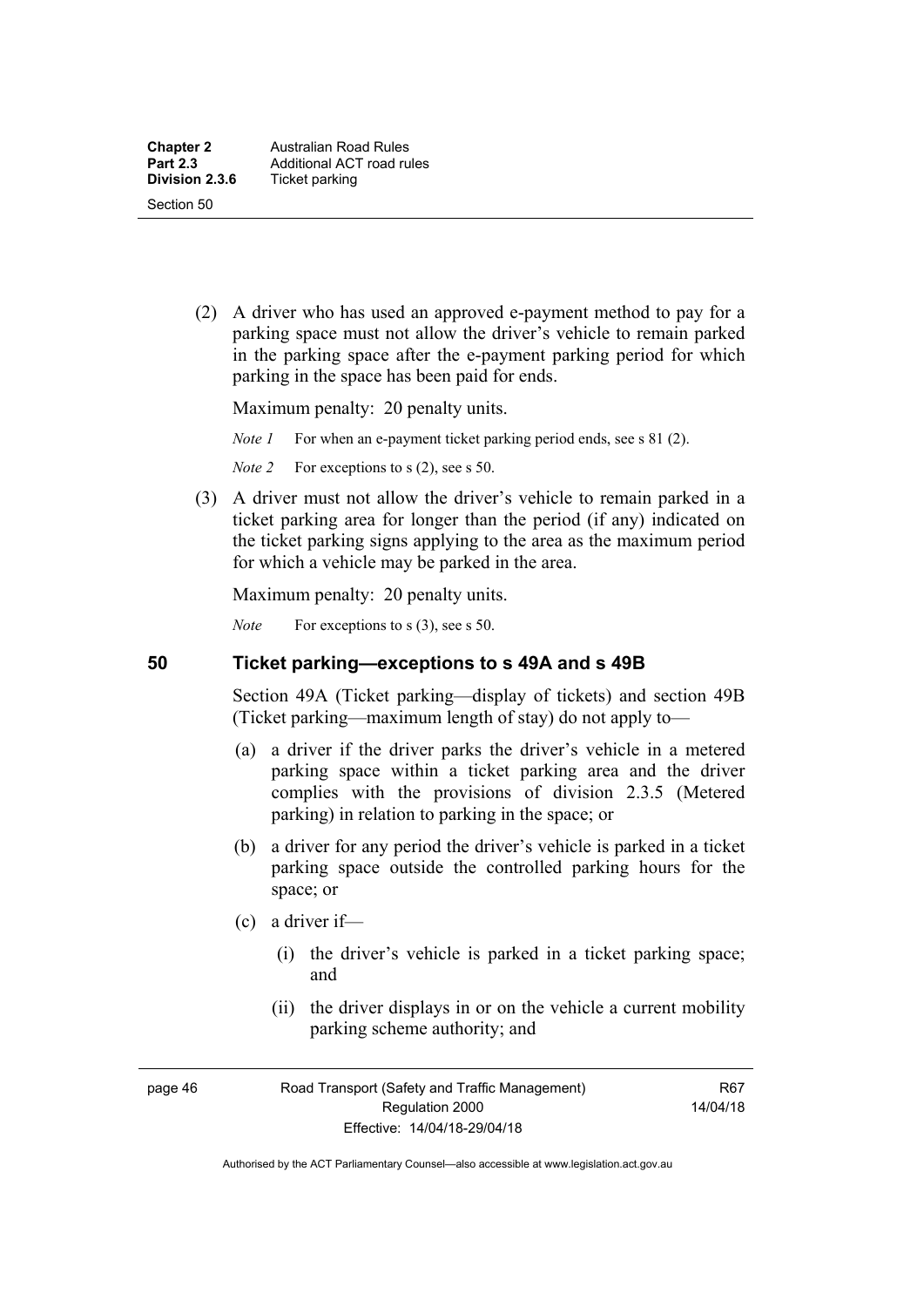- (iii) the driver complies with the conditions (if any) of the authority; or
- (d) a driver if—
	- (i) the driver's vehicle is parked in a ticket parking space, or on a length of road in a ticket parking area, designated by a *permit zone sign* for use by the holder of a stated kind of parking permit; and
	- (ii) the driver displays in or on the vehicle a current parking permit of that kind; and
	- (iii) the driver complies with the conditions (if any) of the permit.

### **51 Temporary closure of ticket parking spaces and areas**

- (1) If the road transport authority decides that the use of a ticket parking area, or ticket parking space, should be temporarily discontinued, the authority may close the area or space by—
	- (a) for the closure of a ticket parking area—installing a sign, at or near each traffic sign applying to the area, that displays words to the effect that the area is closed; or
	- (b) for the closure of a ticket parking space—installing a sign, at or near the space, that displays words to that effect.
- (2) If a parking authority decides that the use of a ticket parking area, or ticket parking space, within its area of operations should be temporarily discontinued, the authority may close the area or space  $b$ v—
	- (a) for the closure of a ticket parking area—installing a sign, at or near each traffic sign applying to the area, that displays words to the effect that the area is closed; or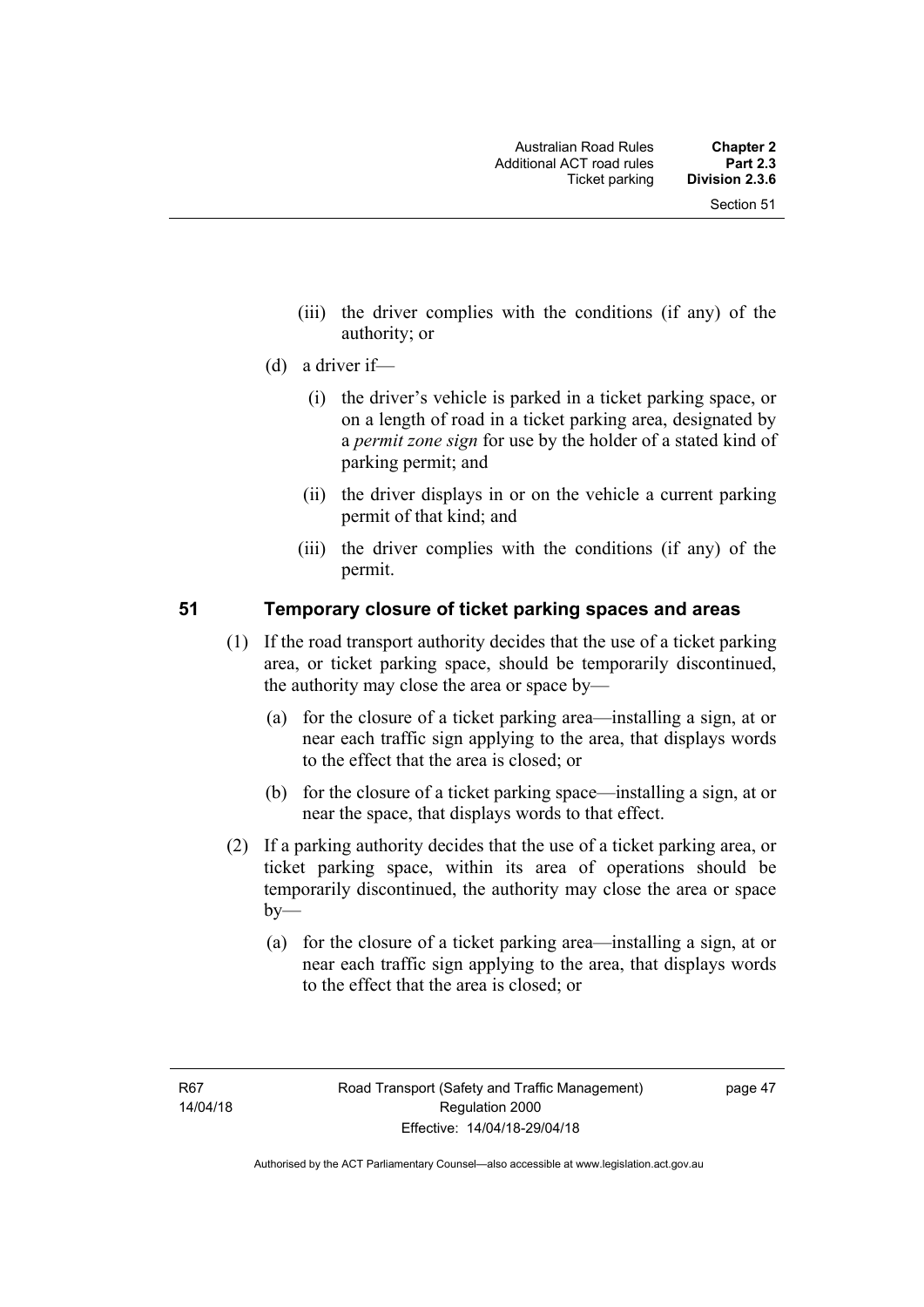- (b) for the closure of a ticket parking space—installing a sign, at or near the space, that displays words to that effect.
- *Note* Section 75A provides for the road transport authority to declare parking authorities and s 76A provides for the operation of ticket parking schemes by parking authorities.
- (3) A driver must not park in a ticket parking area or ticket parking space that has been closed under subsection (1) or (2).

Maximum penalty: 20 penalty units.

(4) In this section:

*sign* includes a board, device, plate, screen, words or anything else, whether or not installed with or on a traffic sign.

### **52 Use of false or damaged parking tickets etc**

- (1) This section applies in relation to a vehicle that is parked in a ticket parking space within a ticket parking area.
- (2) A person must not display in or on the vehicle—
	- (a) anything resembling a parking ticket that falsely suggests that the relevant parking fee for parking in the space has been paid; or
	- (b) a parking ticket that has been changed, damaged or defaced.

Maximum penalty: 20 penalty units.

 (3) Subsection (2) does not apply if the parking ticket was not changed, damaged or defaced in a material particular.

### **53 Misuse of parking ticket machines**

A person must not—

(a) insert in a parking ticket machine anything other than coins, or another means of payment, appropriate for the machine; or

page 48 Road Transport (Safety and Traffic Management) Regulation 2000 Effective: 14/04/18-29/04/18

R67 14/04/18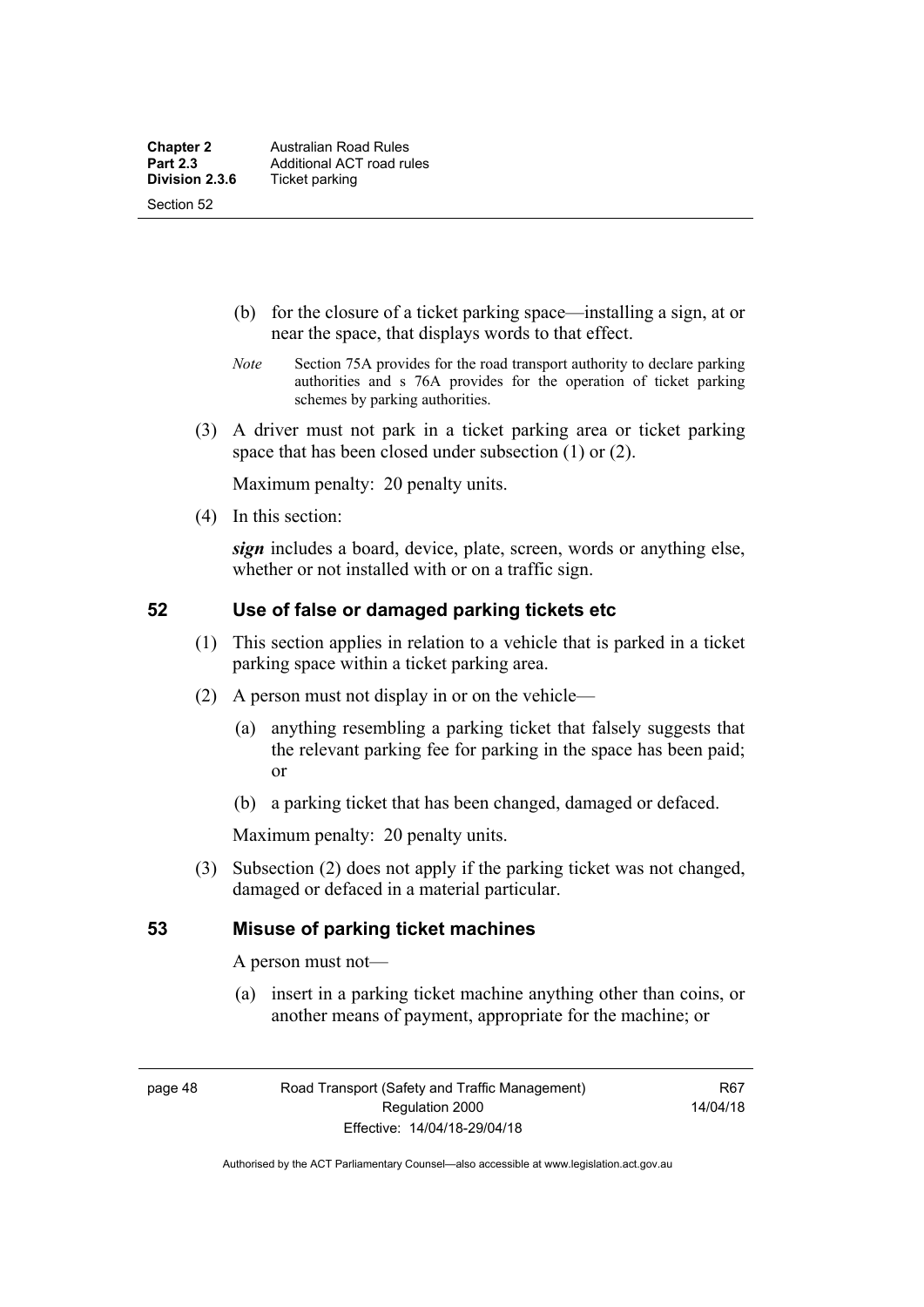(b) attach anything (for example, advertising material) to a parking ticket machine.

Maximum penalty: 20 penalty units.

*Note* An example is part of the regulation, is not exhaustive and may extend, but does not limit, the meaning of the provision in which it appears (see [Legislation Act,](http://www.legislation.act.gov.au/a/2001-14) s 126 and s 132).

### **54 Interfering with parking ticket machines etc**

A person must not—

- (a) do anything that interferes with (or is likely to interfere with) the proper working of a parking ticket machine; or
- (b) fraudulently operate a parking ticket machine.

Maximum penalty: 20 penalty units.

### **55 Interfering with parking tickets**

A person commits an offence if—

- (a) the person removes, changes, damages, defaces or otherwise interferes with a parking ticket that is in or on a vehicle; and
- (b) the vehicle is parked in a ticket parking area; and
- (c) the person is not—
	- (i) the driver of the vehicle; or
	- (ii) the responsible person for the vehicle.

Maximum penalty: 20 penalty units.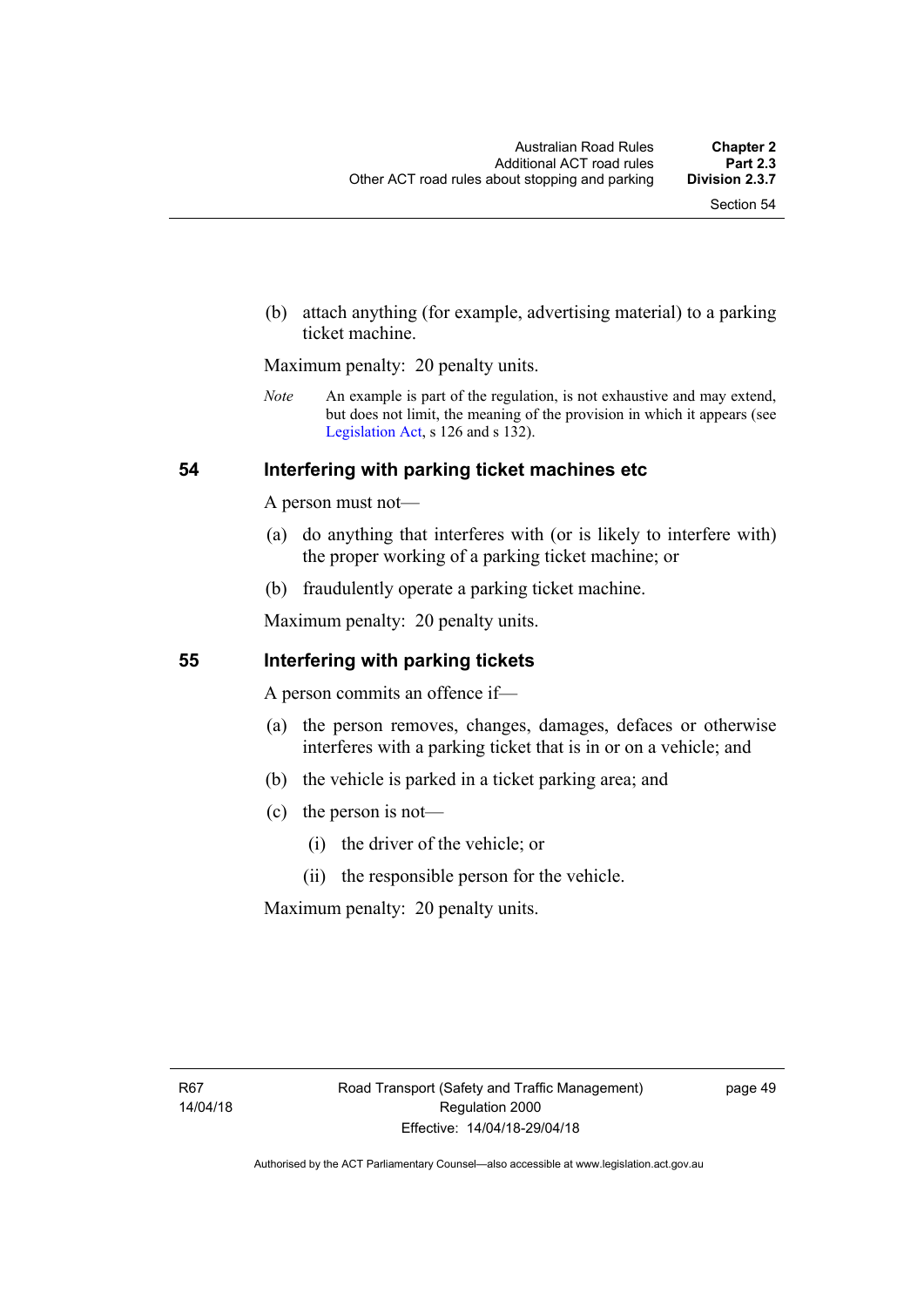Section 56

# **Division 2.3.7 Other ACT road rules about stopping and parking**

*Note* The [Australian Road Rules](http://www.legislation.act.gov.au//ni/db_37271/default.asp) contains rules about the stopping and parking of vehicles, including the following:

- r 189 (which is about double parking)
- r 203 (which is about stopping in a parking area for people with disabilities)
- r 205 (which is about parking for longer than indicated)
- r 207 (which is about parking where fees are payable)
- r 208 (which is about parallel parking on a road, except in a median strip parking area)
- r 209 (which is about parallel parking in a median strip parking area)
- r 210 (which is about angle parking)
- r 211 (which is about parking in parking bays).

### **56 Unauthorised use of parking permits and mobility parking scheme authorities**

 (1) A driver must not display a parking permit in or on the driver's vehicle if the driver is not entitled to do so under the conditions of the permit.

Maximum penalty: 20 penalty units.

 (2) A driver must not display a mobility parking scheme authority in or on the driver's vehicle if the driver is not entitled to do so under the conditions of the authority.

Maximum penalty: 20 penalty units.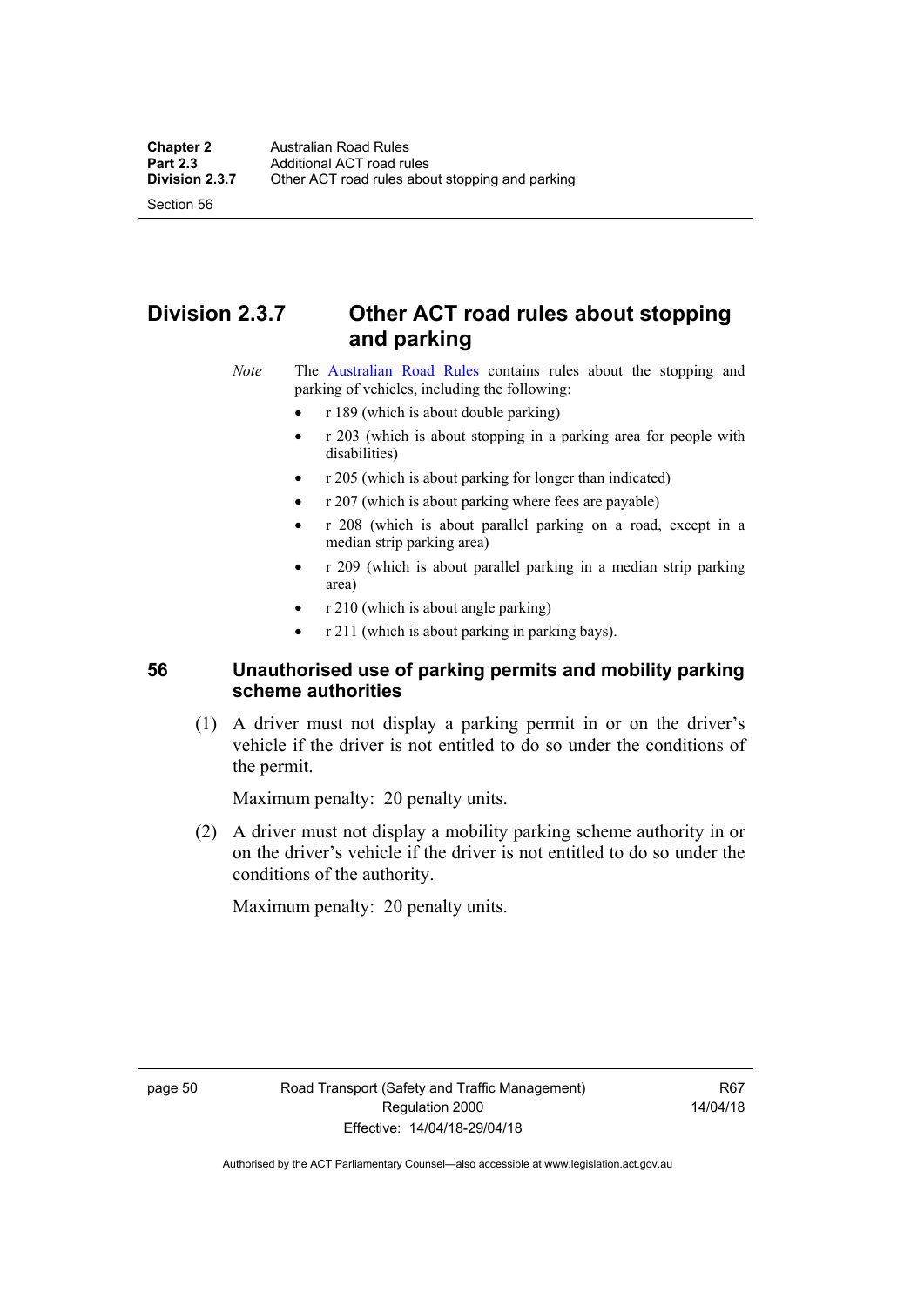## **56A Interfering with parking permits and mobility parking scheme authorities**

A person commits an offence if—

- (a) the person removes, changes, damages, defaces or otherwise interferes with a parking permit or mobility parking scheme authority that is in or on a vehicle; and
- (b) the person is not—
	- (i) the driver of the vehicle; or
	- (ii) the responsible person for the vehicle; or
	- (iii) the person to whom the permit or authority was issued.

Maximum penalty: 20 penalty units.

### **57A Stopping public buses in bus zones and at bus stops**

- (1) The driver of a public bus must not stop in a bus zone unless the driver—
	- (a) is dropping off, or picking up, passengers; or
	- (b) is stopping for a regular route service.

Maximum penalty: 20 penalty units.

- (2) Subsection (1) does not apply to the driver of a public bus that is not permitted to stop in the bus zone by information on or with the *bus zone sign* applying to the bus zone.
	- *Note* The driver would contravene the [Australian Road Rules,](http://www.legislation.act.gov.au//ni/db_37271/default.asp) r 183.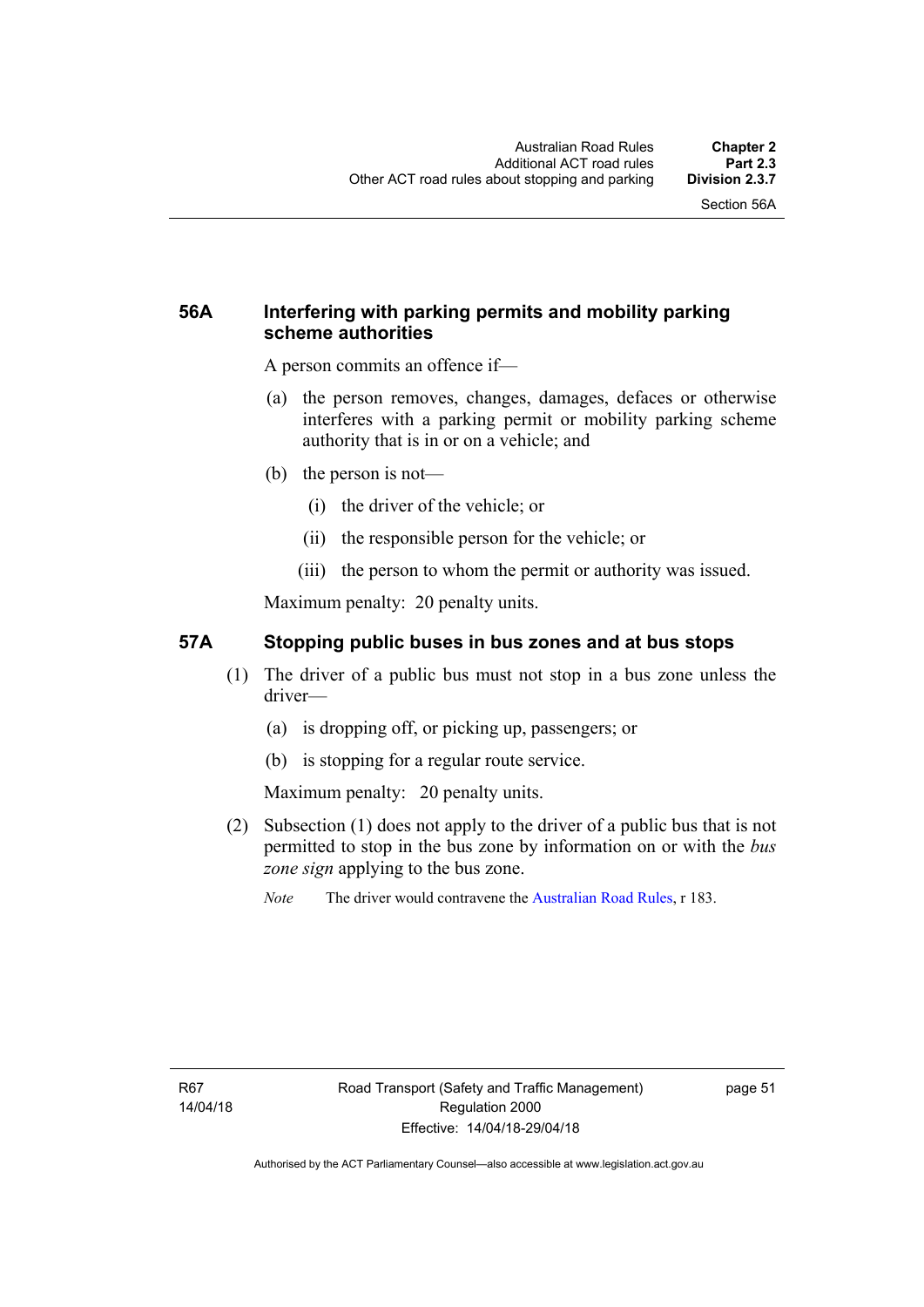- (3) The driver of a public bus must not stop at a bus stop, or on the road, within 20m before a sign on the road that indicates the bus stop, and 10m after the sign, unless the driver—
	- (a) stops at a place on a length of road, or in an area, to which a parking control sign applies and the driver is permitted to stop at that place under the [Australian Road Rules;](http://www.legislation.act.gov.au//ni/db_37271/default.asp) or
	- (b) is dropping off, or picking up, passengers; or
	- (c) is stopping for a regular route service.

Maximum penalty: 20 penalty units.

(4) In this section:

*bus stop***—see the Australian Road Rules**, rule 195.

*bus zone***—see the Australian Road Rules**, rule 183.

*bus zone sign*—see the [Australian Road Rules,](http://www.legislation.act.gov.au//ni/db_37271/default.asp) schedule 2, schedule 3, rule 314, rule 315 and rule 316.

*regular route service*—see the *[Road Transport \(Public Passenger](http://www.legislation.act.gov.au/a/2001-62)  [Services\) Act 2001](http://www.legislation.act.gov.au/a/2001-62)*, section 12 (What is a regular route service?).

### **58 Stopping in an emergency etc or to comply with another law**

(1) In this section:

*stopping or parking provision of this chapter* means a provision of the following divisions:

- (a) division 2.3.5 (Metered parking);
- (b) division 2.3.6 (Ticket parking);
- (c) division 2.3.7 (Other ACT road rules about stopping and parking).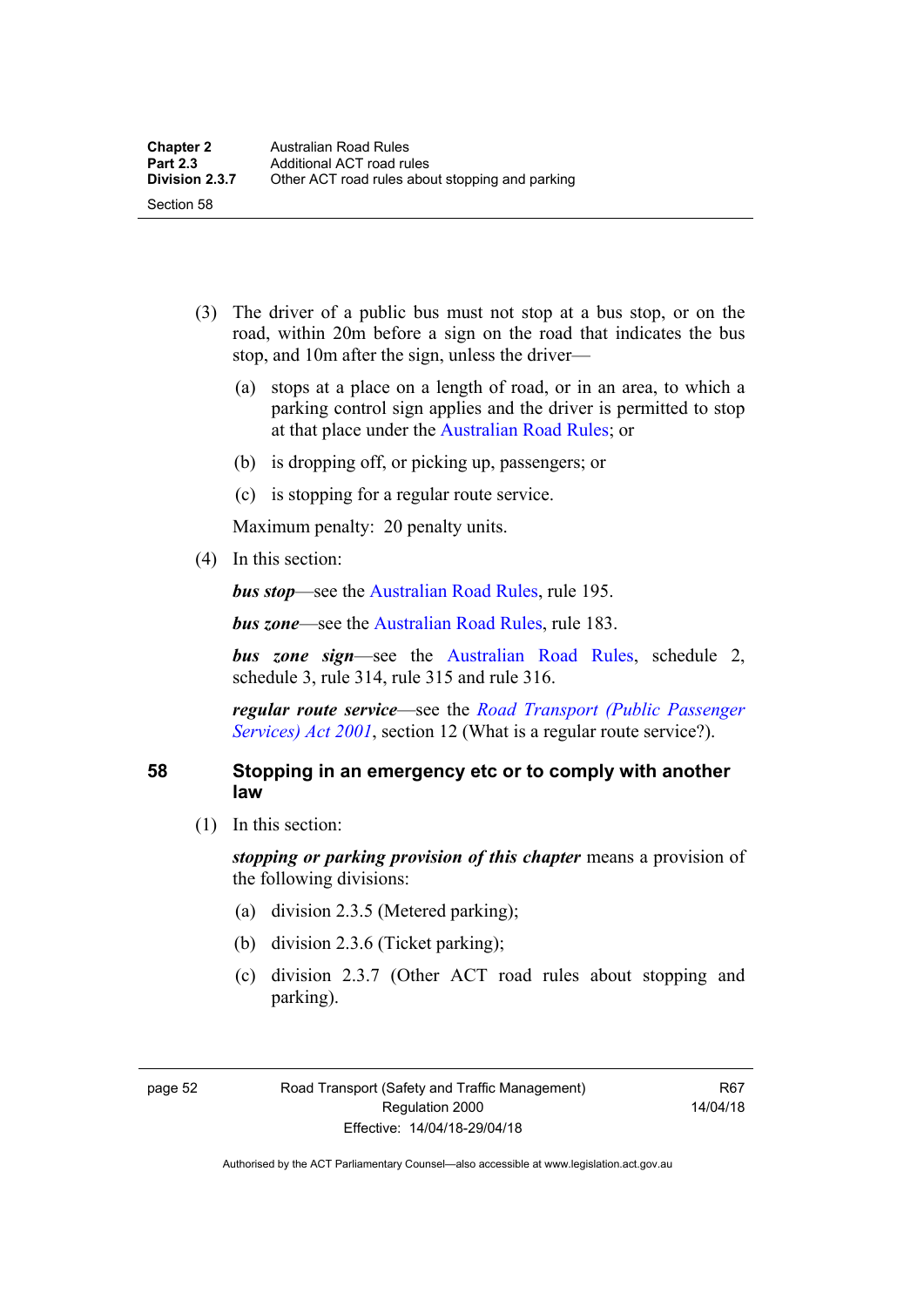- (2) A stopping or parking provision of this chapter does not apply to a driver if—
	- (a) the driver stops at a particular place, or in a particular way, to avoid a collision, and the driver stops for no longer than is necessary to avoid the collision; or
	- (b) the driver stops at a particular place, or in a particular way, because the driver's vehicle is disabled, and the driver stops for no longer than is necessary for the vehicle to be moved safely to a place where the driver is permitted to park the vehicle under the [Australian Road Rules](http://www.legislation.act.gov.au//ni/db_37271/default.asp) and a stopping or parking provision of this chapter; or
	- (c) the driver stops at a particular place, or in a particular way, to deal with a medical or other emergency, and the driver stops for no longer than is necessary in the circumstances; or
	- (d) the driver stops at a particular place, or in a particular way, because the condition of the driver, a passenger, or the driver's vehicle makes it necessary for the driver to stop in the interests of safety, and the driver stops for no longer than is necessary in the circumstances; or
	- (e) the driver stops at a particular place, or in a particular way, to comply with a provision of the [Australian Road Rules](http://www.legislation.act.gov.au//ni/db_37271/default.asp) or a provision of another law, and the driver stops for no longer than is necessary to comply with the provision.

## **Division 2.3.8 Other ACT road rules**

### **59 Approaching and passing stationary or slow moving emergency vehicle etc**

- (1) This section applies if a police vehicle or an emergency vehicle is—
	- (a) on a road; and
	- (b) stationary or moving slowly; and

R67 14/04/18 Road Transport (Safety and Traffic Management) Regulation 2000 Effective: 14/04/18-29/04/18

page 53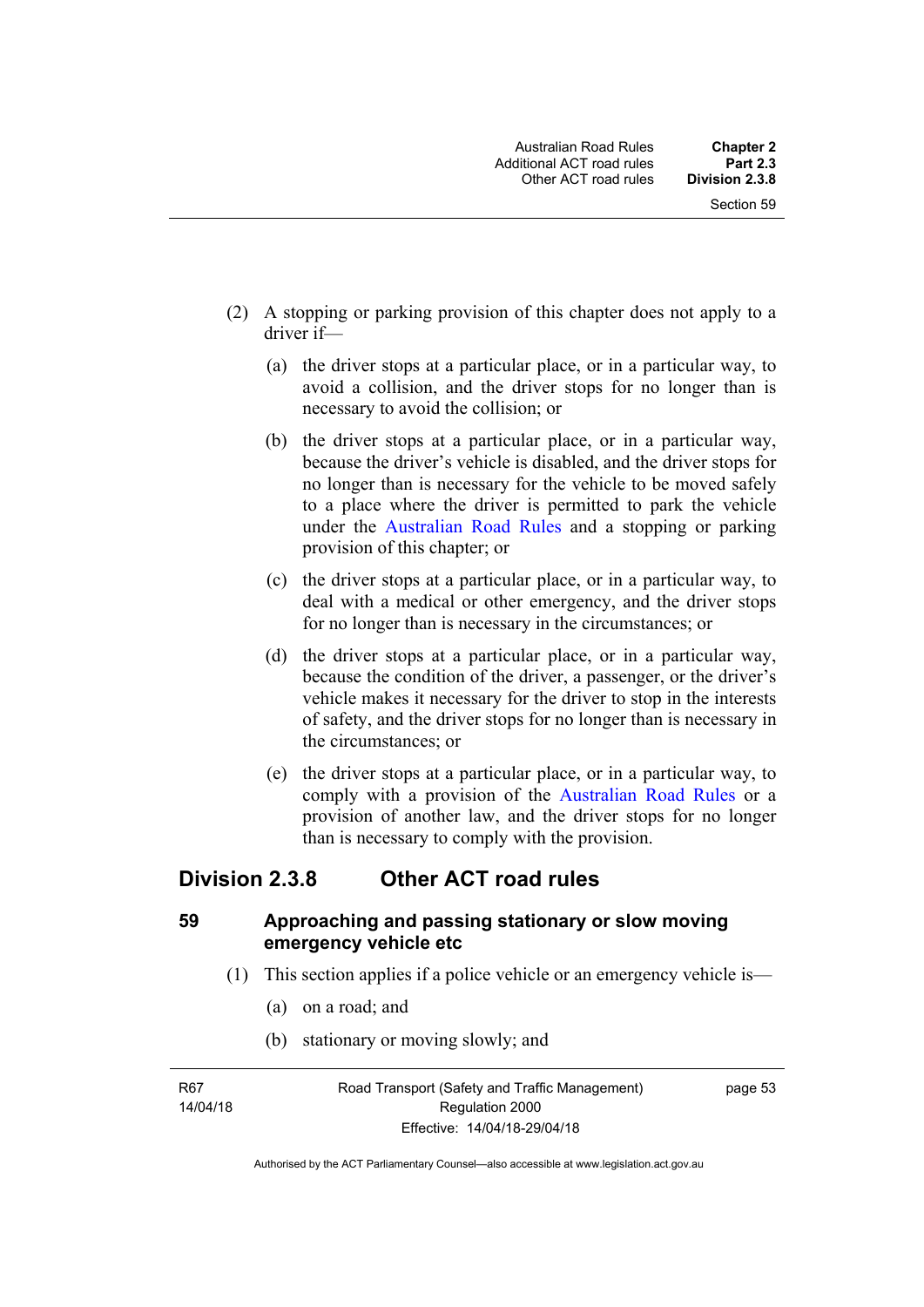- (c) displaying flashing red or blue lights (whether or not it is also displaying other lights or sounding an alarm).
- (2) A driver of a vehicle on the road must—
	- (a) approach the police vehicle or emergency vehicle at a speed at which the driver can, if necessary, stop safely before reaching the vehicle; and
	- (b) give way to any police officer or emergency worker on foot near the police vehicle or emergency vehicle; and
	- (c) pass the police vehicle or emergency vehicle at a speed of not more than—
		- (i) 40km/h; or
		- (ii) if the applicable speed limit at the point the driver passes the police vehicle or emergency vehicle is less than 40km/h—the speed limit; and
	- (d) after passing the police vehicle or emergency vehicle, drive at a speed at which the driver can, if necessary, stop safely, until the driver is a sufficient distance past the vehicle that the increase in speed does not risk the safety of any police officer or emergency worker on foot near the vehicle.

Maximum penalty: 20 penalty units.

 (3) Subsection (2) does not apply if the driver is driving on a road that is divided by a median strip and the police vehicle or emergency vehicle is on the other side of the road and beyond the median strip.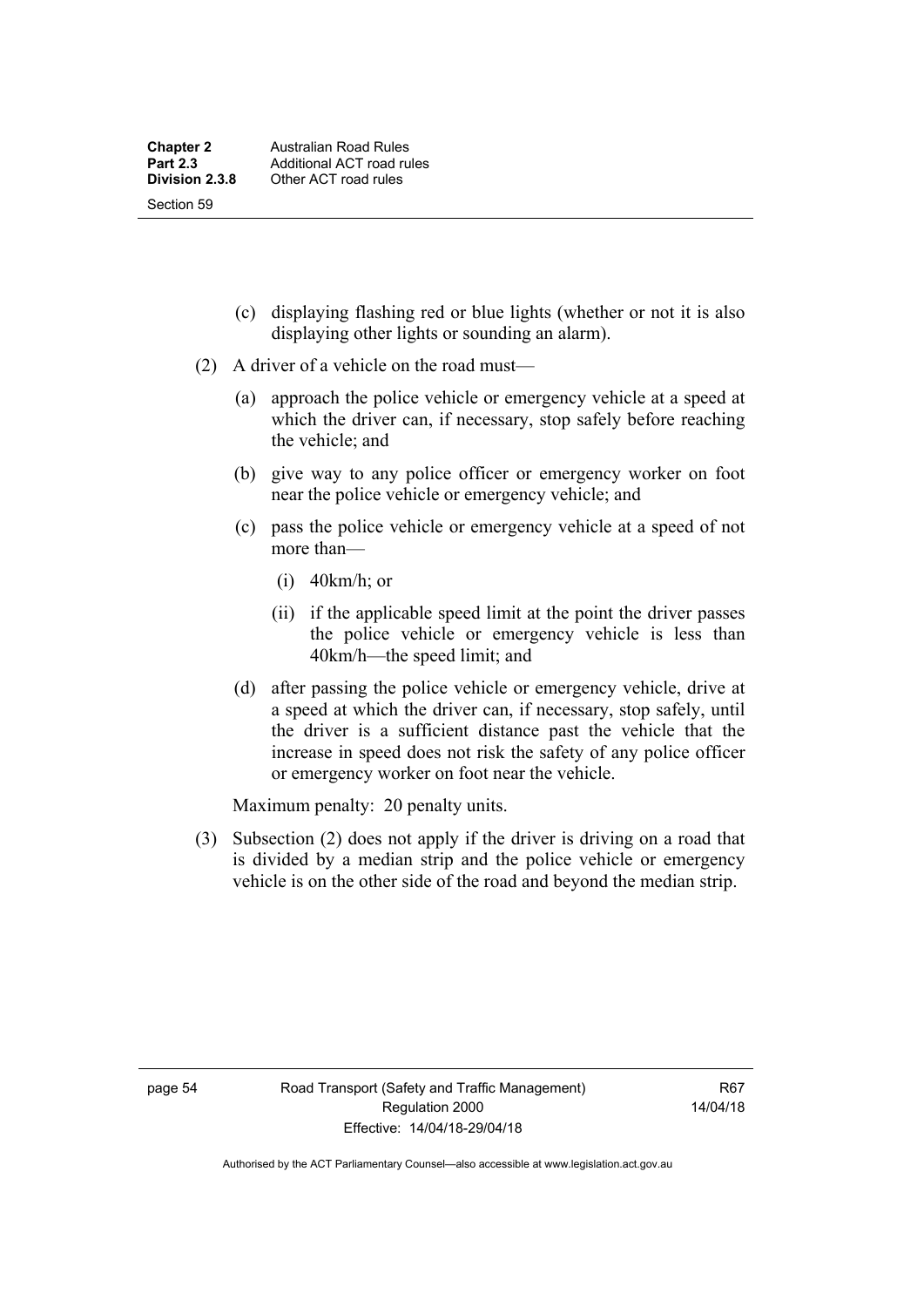### **60 Interrupting funeral processions etc**

A driver must not interfere with, or interrupt, the free passage of—

- (a) a funeral procession or any other lawful procession; or
- (b) any vehicle or person forming part of a procession mentioned in paragraph (a).

Maximum penalty: 20 penalty units.

### **61 Driving on roads closed to traffic**

A person must not drive a vehicle on a road that is closed to traffic under the [Act](http://www.legislation.act.gov.au/a/1999-80/default.asp), section 30.

Maximum penalty: 20 penalty units.

### **62 Use of wheeled recreational devices and wheeled toys on roads**

 (1) A person must not travel in or on a wheeled recreational device or wheeled toy on a road while it is attached to another vehicle.

Maximum penalty: 20 penalty units.

 (2) A person travelling in or on a wheeled recreational device or wheeled toy on a road must not permit it to be drawn by another vehicle.

Maximum penalty: 20 penalty units.

 (3) A person must not travel in or on a wheeled recreational device or wheeled toy on a road if anyone travelling in or on it is completely or partly assisted in propelling it by means other than human power or gravity.

Maximum penalty: 20 penalty units.

R67 14/04/18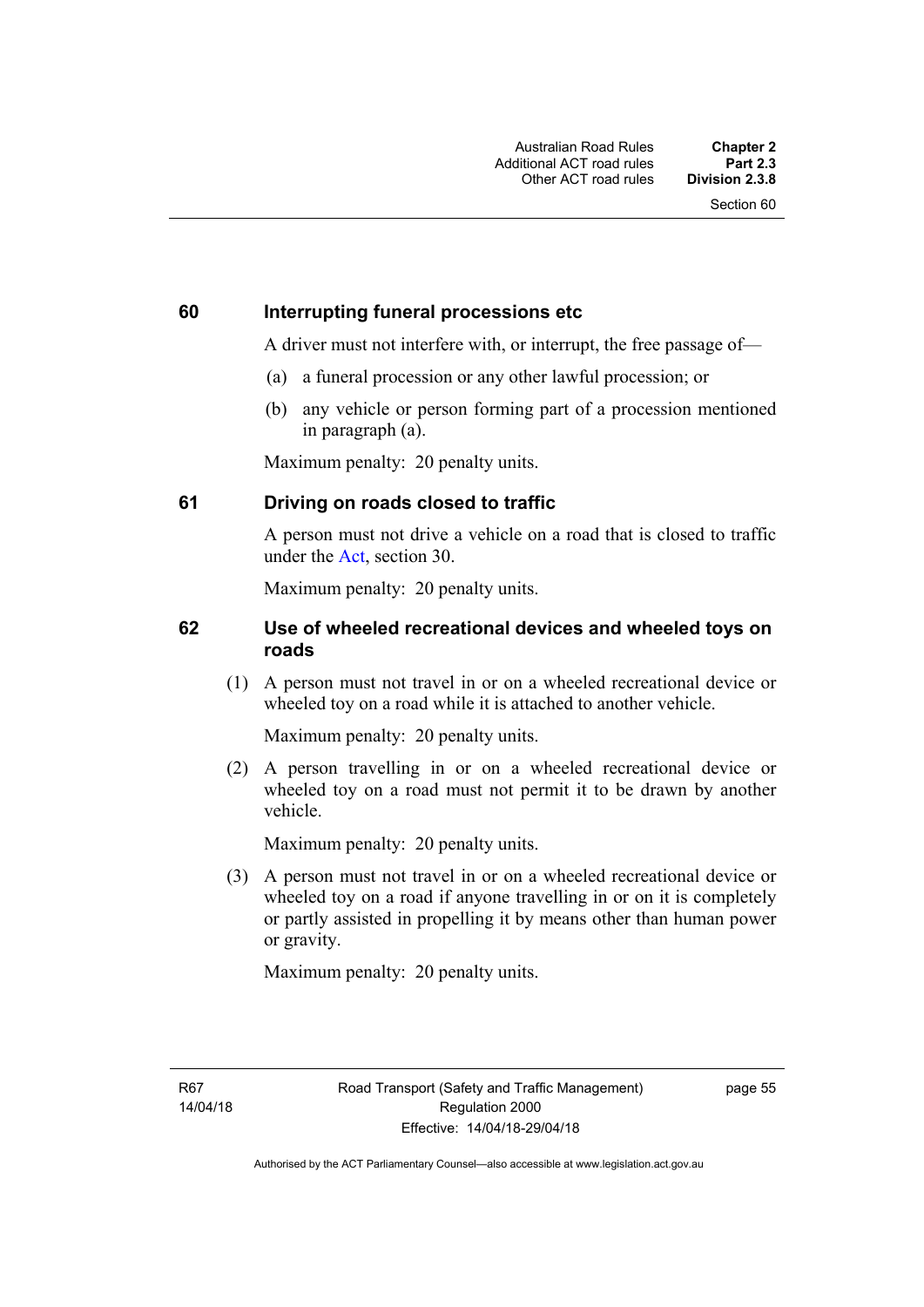# **Part 2.4 Other provisions**

#### **63 Devices that are prescribed traffic control devices—Act, dict, def** *prescribed traffic control device*

The following things are prescribed traffic control devices:

- (a) any traffic control device that has effect for the [Australian](http://www.legislation.act.gov.au//ni/db_37271/default.asp)  [Road Rules](http://www.legislation.act.gov.au//ni/db_37271/default.asp) under the [Australian Road Rules](http://www.legislation.act.gov.au//ni/db_37271/default.asp), rule 315;
- (b) any traffic-related item that has effect for the [Australian Road](http://www.legislation.act.gov.au//ni/db_37271/default.asp)  [Rules](http://www.legislation.act.gov.au//ni/db_37271/default.asp) under the [Australian Road Rules,](http://www.legislation.act.gov.au//ni/db_37271/default.asp) rule 319;
- (c) any pay parking device, pay parking sign and parking meter hood;
- (d) any device, plate, screen, words or anything else on or with anything mentioned in paragraph (a), (b) or (c).

#### **64 Preventing prescribed traffic control devices being clearly visible**

 (1) A person must not (except with the approval of the road transport authority) place anything in a position that prevents, or is likely to prevent, a prescribed traffic control device from being clearly visible to the road users to whom it is intended to apply.

Maximum penalty: 20 penalty units.

*Note* The [Act](http://www.legislation.act.gov.au/a/1999-80/default.asp), s 19 (1) also makes it an offence for a person to install or display (or interfere, change or remove) a prescribed traffic control device without appropriate authority.

page 56 Road Transport (Safety and Traffic Management) Regulation 2000 Effective: 14/04/18-29/04/18

R<sub>67</sub> 14/04/18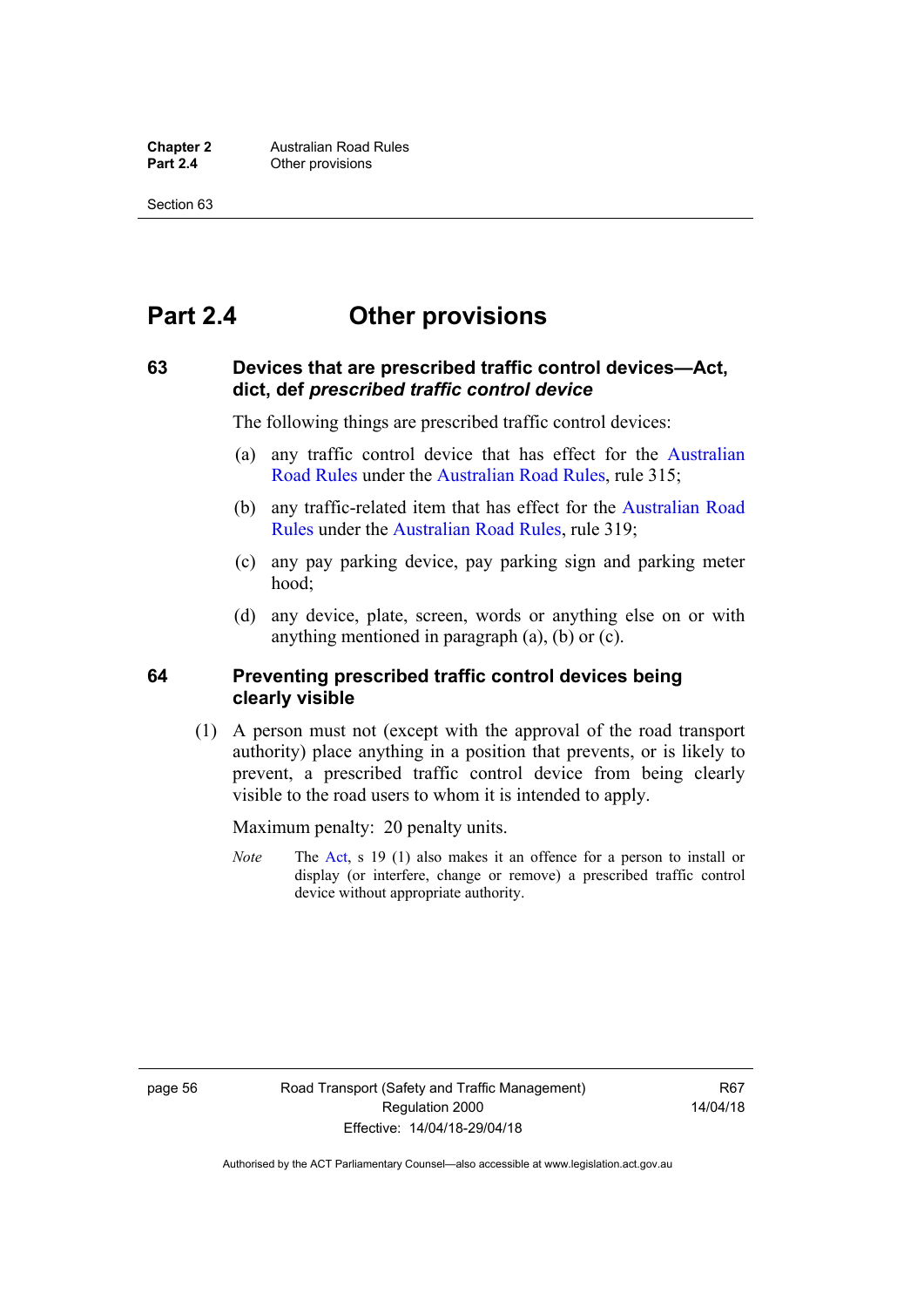- (2) The road transport authority, a police officer or an authorised person—
	- (a) may, orally or in writing, direct a person who has contravened subsection (1) by placing something to remove the thing within a stated reasonable time; or
	- (b) may remove the thing.
- (3) If a person is given a direction under subsection (2) (a), the person must comply with the direction.

Maximum penalty: 20 penalty units.

#### **65 Use of** *do not overtake turning vehicle sign*

A person must not drive a motor vehicle or combination displaying a *do not overtake turning vehicle sign* unless the motor vehicle or combination, together with any load or projection, is at least 7.5m long.

Maximum penalty: 20 penalty units.

#### **66 Approvals etc by road transport authority**

- (1) For the [Australian Road Rules](http://www.legislation.act.gov.au//ni/db_37271/default.asp) and this regulation, the road transport authority may—
	- (a) approve a protective helmet for bicycle riders as an approved bicycle helmet; or
	- (b) approve a booster seat as an approved booster seat; or
	- (c) approve a child restraint as an approved child restraint; or
	- (d) approve a child safety harness as an approved child safety harness; or
	- (e) approve a protective helmet for motorbike riders as an approved motorbike helmet; or

page 57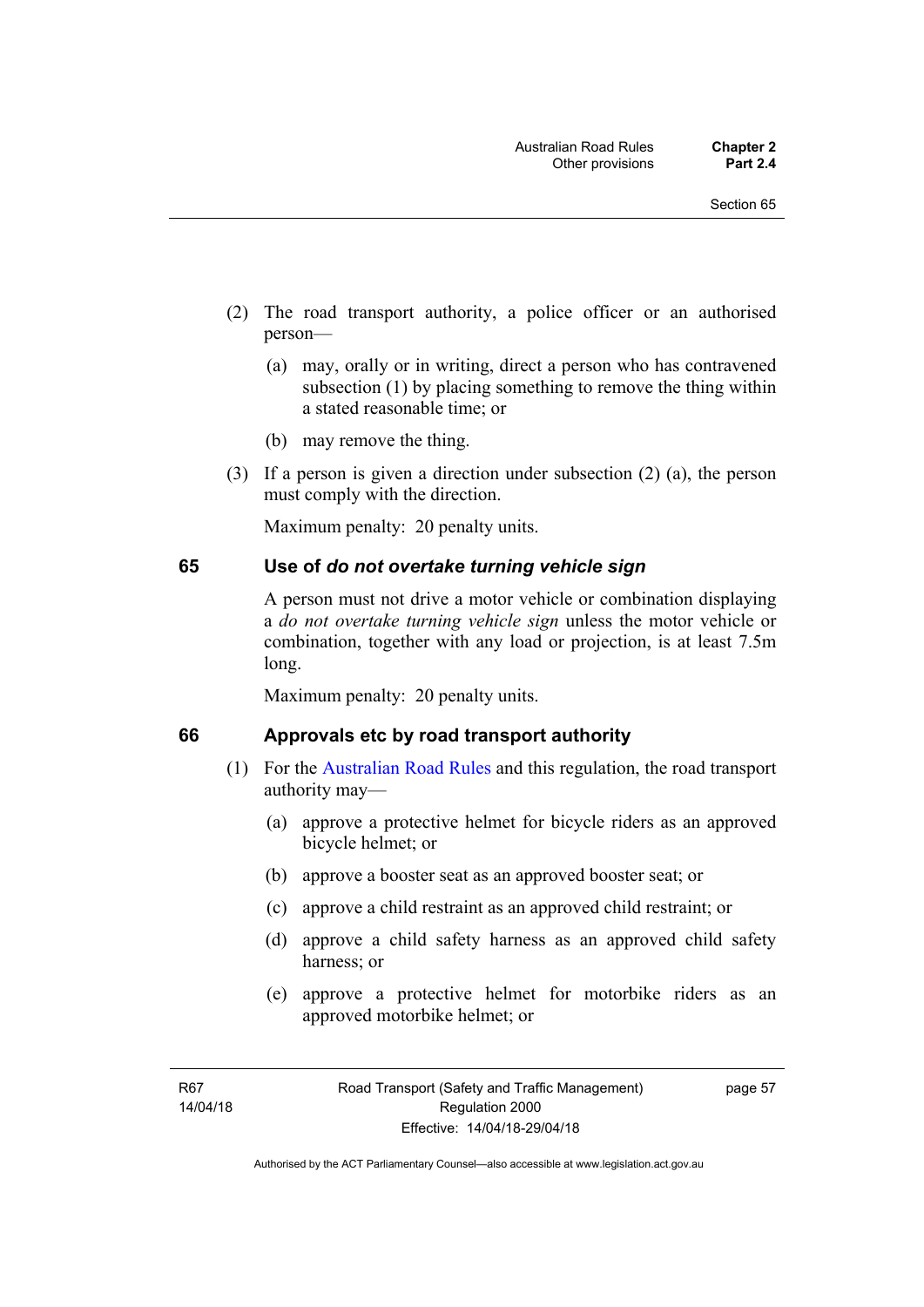- (f) approve a canopy, cage or other device fitted to a vehicle; or
- (g) declare a person to be an emergency worker.
- *Note* Power to make a statutory instrument (including an approval or declaration) includes power to make different provision in relation to different matters or different classes of matters, and to make an instrument that applies differently by reference to stated exceptions or factors (see [Legislation Act](http://www.legislation.act.gov.au/a/2001-14), s 48).
- (2) An approval or declaration is a disallowable instrument.
	- *Note* A disallowable instrument must be notified, and presented to the Legislative Assembly, under the [Legislation Act.](http://www.legislation.act.gov.au/a/2001-14)

#### **67 Exemption from requirement about riding on motorbikes**

The road transport authority may, for the purpose of allowing a sporting or similar event to be filmed, exempt a person from the [Australian Road Rules](http://www.legislation.act.gov.au//ni/db_37271/default.asp), rule 271 (2) to the extent that it requires the person to face forward while being carried as a passenger on a motorbike.

#### **68 Defence of complying with direction of police officer or authorised person**

- (1) It is a defence to a prosecution of a person for an offence against a provision of this chapter if, at the time of the offence, the person was obeying a direction given to the person under the [Australian](http://www.legislation.act.gov.au//ni/db_37271/default.asp)  [Road Rules,](http://www.legislation.act.gov.au//ni/db_37271/default.asp) rule 304 (1).
- (2) To remove any doubt, it is declared that a person must obey a direction given to the person under the [Australian Road Rules](http://www.legislation.act.gov.au//ni/db_37271/default.asp), rule 304 (1), whether or not the person may contravene a provision of this chapter by obeying the direction.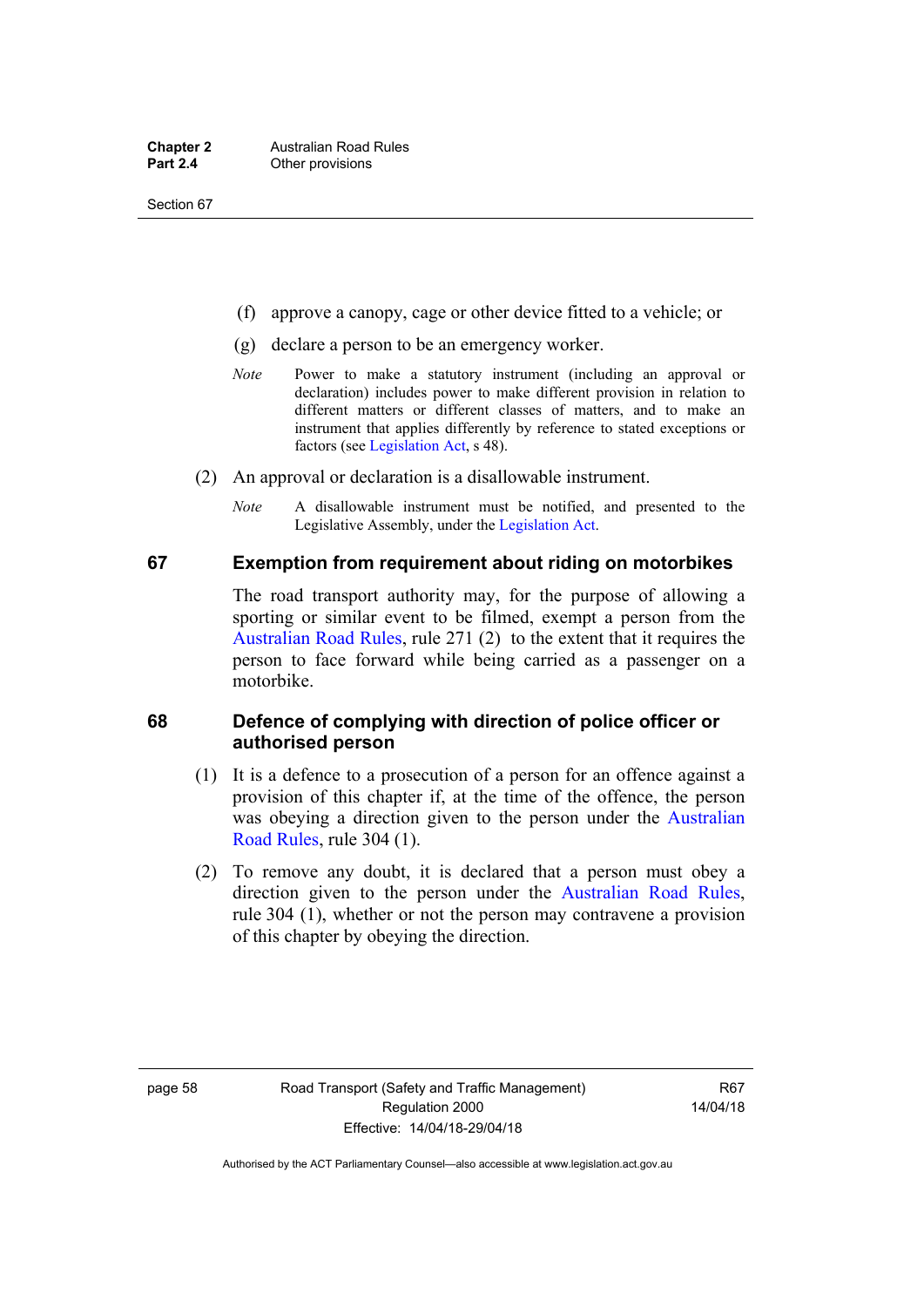#### **69 Exemption for driver of police vehicle—generally—Act, s 35**

- (1) An exemption provision does not apply to the driver of a police vehicle if—
	- (a) in the circumstances—
		- (i) the driver is taking reasonable care; and
		- (ii) it is reasonable that the provision should not apply, having regard to the road and traffic conditions at the time; and
	- (b) if the vehicle is a motor vehicle that is moving—the vehicle is displaying a blue or red flashing light or sounding an alarm.
	- *Note* This section also applies to a rider of a police motorbike (see *[Road](http://www.legislation.act.gov.au/a/1999-77)  [Transport \(General\) Act 1999](http://www.legislation.act.gov.au/a/1999-77)*, dict defs *drive*, *driver*, *ride* and *vehicle*).
- (2) Subsection (1) (b) does not apply to the driver if, in the circumstances, it is reasonable—
	- (a) not to display the light or sound the alarm; or
	- (b) for the vehicle not to be fitted or equipped with a blue or red flashing light or an alarm.
- (3) In this section:

*exemption provision* means—

- (a) the [Act](http://www.legislation.act.gov.au/a/1999-80/default.asp), section 5B (Burnouts and other prohibited conduct); or
- (b) the [Act](http://www.legislation.act.gov.au/a/1999-80/default.asp), section 7 (Furious, reckless or dangerous driving), to the extent the section relates to furious or dangerous driving; or
- (c) part 2.1 (Incorporation into ACT law); or
- (d) part 2.2 (How the [Australian Road Rules](http://www.legislation.act.gov.au//ni/db_37271/default.asp) are incorporated); or
- (e) part 2.3 (Additional ACT road rules).

R67 14/04/18 page 59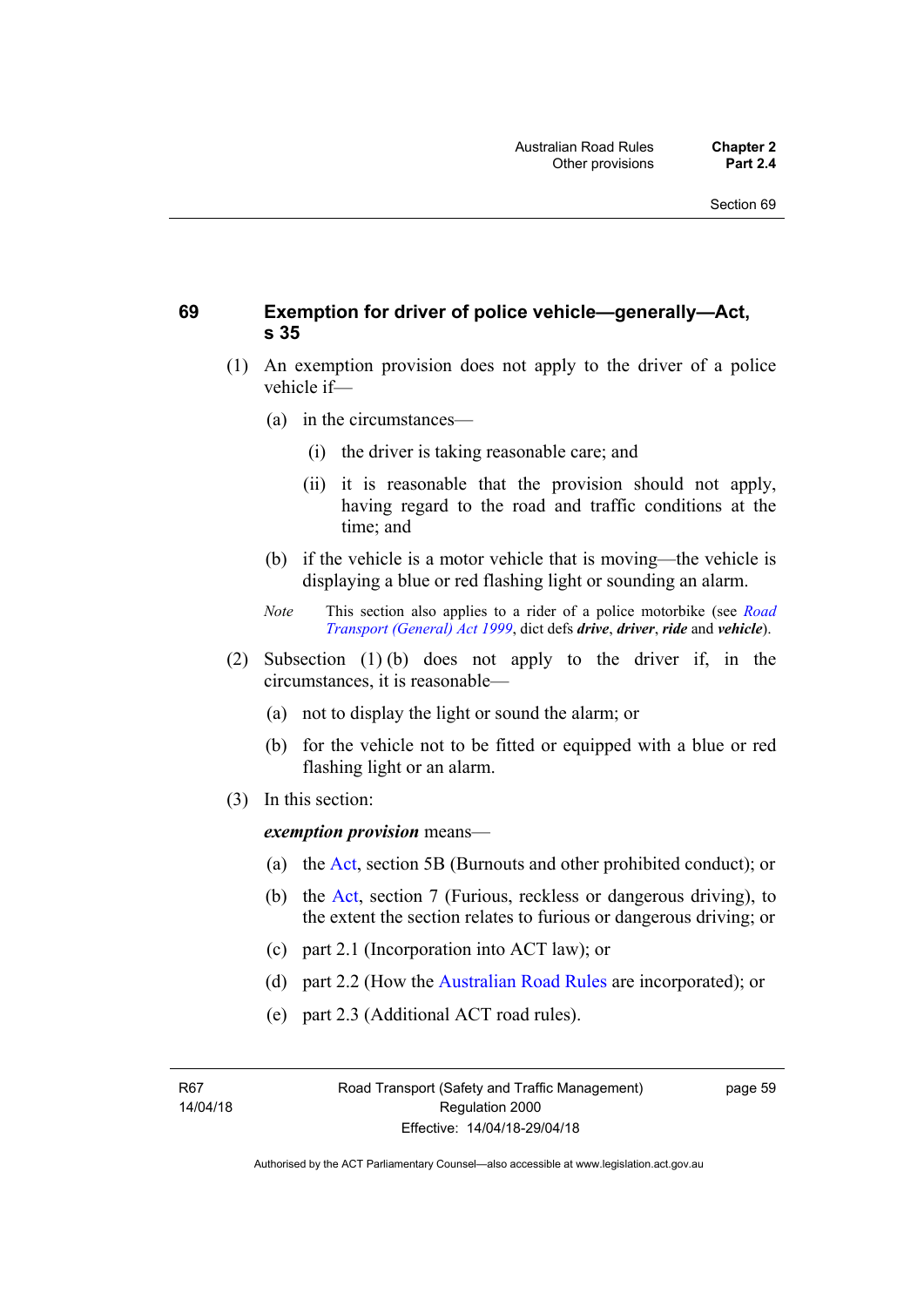## **69A Exemption for driver of police vehicle—training and assessment**

- (1) An exemption provision does not apply to the driver of a police vehicle if—
	- (a) the driver is doing police driver training or police driver assessment; and
	- (b) in the circumstances—
		- (i) the driver is taking reasonable care; and
		- (ii) it is reasonable that the provision should not apply, having regard to the road and traffic conditions at the time; and
	- (c) if the vehicle is a motor vehicle that is moving—the vehicle is displaying a blue or red flashing light or sounding an alarm.
	- *Note* This section also applies to a rider of a police motorbike (see *[Road](http://www.legislation.act.gov.au/a/1999-77)  [Transport \(General\) Act 1999](http://www.legislation.act.gov.au/a/1999-77)*, dict defs *drive*, *driver*, *ride* and *vehicle*).
- (2) Subsection (1) (c) does not apply to the driver if, in the circumstances, it is reasonable—
	- (a) not to display the light or sound the alarm; or
	- (b) for the vehicle not to be fitted or equipped with a blue or red flashing light or an alarm.
- (3) In this section:

*AFP* means the Australian Federal Police.

#### *exemption provision* means—

- (a) the [Act,](http://www.legislation.act.gov.au/a/1999-80/default.asp) section 5B (Burnouts and other prohibited conduct); or
- (b) the [Act](http://www.legislation.act.gov.au/a/1999-80/default.asp), section 7 (Furious, reckless or dangerous driving), to the extent the section relates to furious or dangerous driving; or
- (c) part 2.1 (Incorporation into ACT law); or

page 60 Road Transport (Safety and Traffic Management) Regulation 2000 Effective: 14/04/18-29/04/18

R67 14/04/18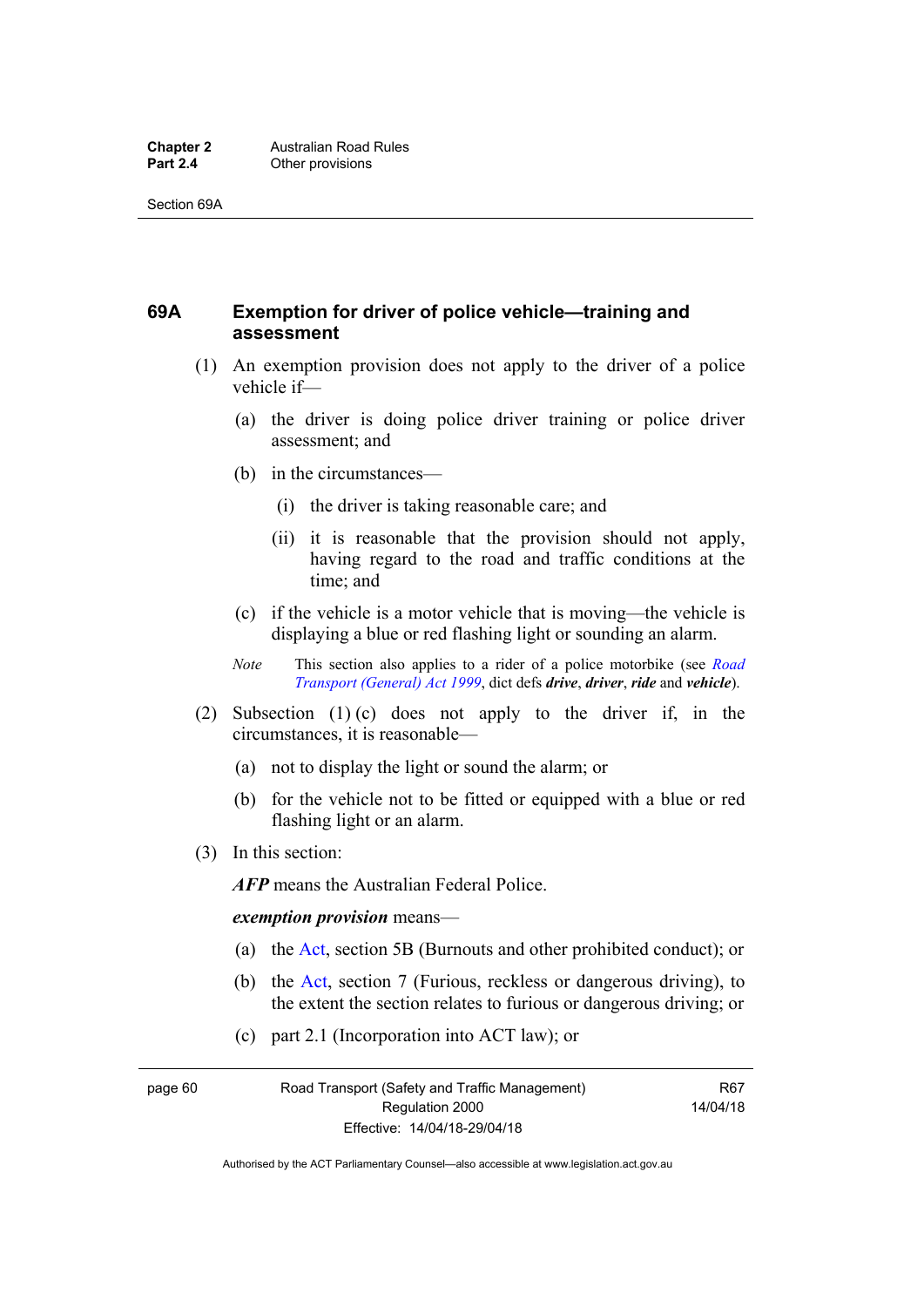- (d) part 2.2 (How the [Australian Road Rules](http://www.legislation.act.gov.au//ni/db_37271/default.asp) are incorporated); or
- (e) part 2.3 (Additional ACT road rules).

*police driver assessment* means an assessment conducted by an AFP employee or contractor of a police officer's ability to drive a police vehicle in the exercise of the police officer's functions as a police officer.

*police driver training* means training provided by the AFP, or an AFP contractor, that teaches a police officer how to drive a police vehicle for the purpose of the exercise of the police officer's functions as a police officer.

*police officer* includes a person who is training to become a police officer.

#### **70 Exemption for driver of emergency vehicles**

A provision of this chapter does not apply to the driver of an emergency vehicle if—

- (a) in the circumstances—
	- (i) the driver is taking reasonable care; and
	- (ii) it is reasonable that the provision should not apply; and
- (b) if the vehicle is a motor vehicle that is moving—the vehicle is displaying a blue or red flashing light or sounding an alarm.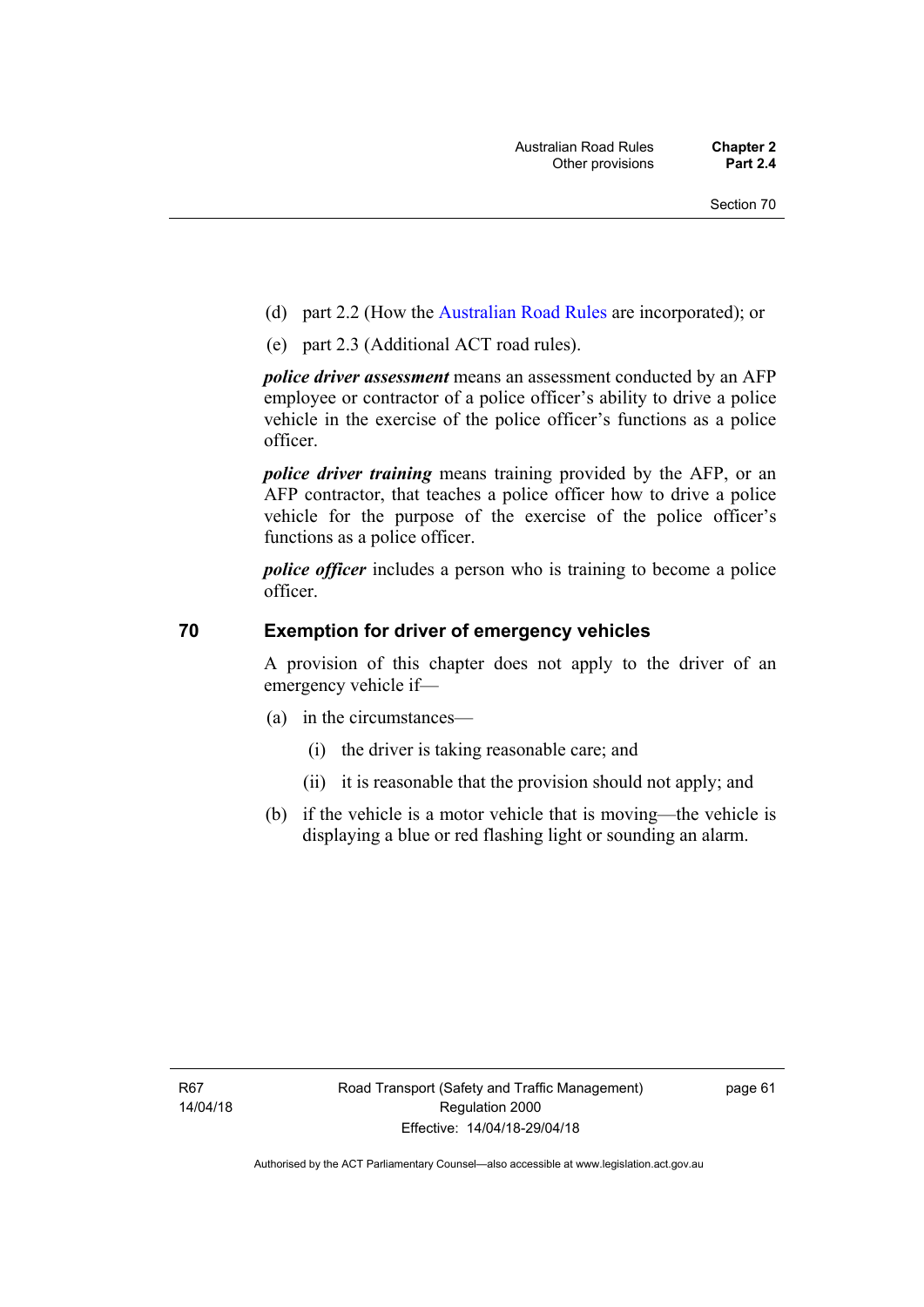## **71 Stopping and parking exemption for police and emergency vehicles and authorised people**

(1) In this section:

#### *stopping or parking provision of this chapter*—see section 58 (1).

- (2) A stopping or parking provision of this chapter does not apply to the driver of a police vehicle or emergency vehicle if, in the circumstances—
	- (a) the driver is taking reasonable care; and
	- (b) it is reasonable that the provision should not apply.
- (3) A stopping or parking provision of this chapter does not apply to an authorised person who is driving a vehicle in the course of the person's duty as an authorised person if, in the circumstances—
	- (a) the person is taking reasonable care; and
	- (b) it is reasonable that the provision should not apply.

page 62 Road Transport (Safety and Traffic Management) Regulation 2000 Effective: 14/04/18-29/04/18

R67 14/04/18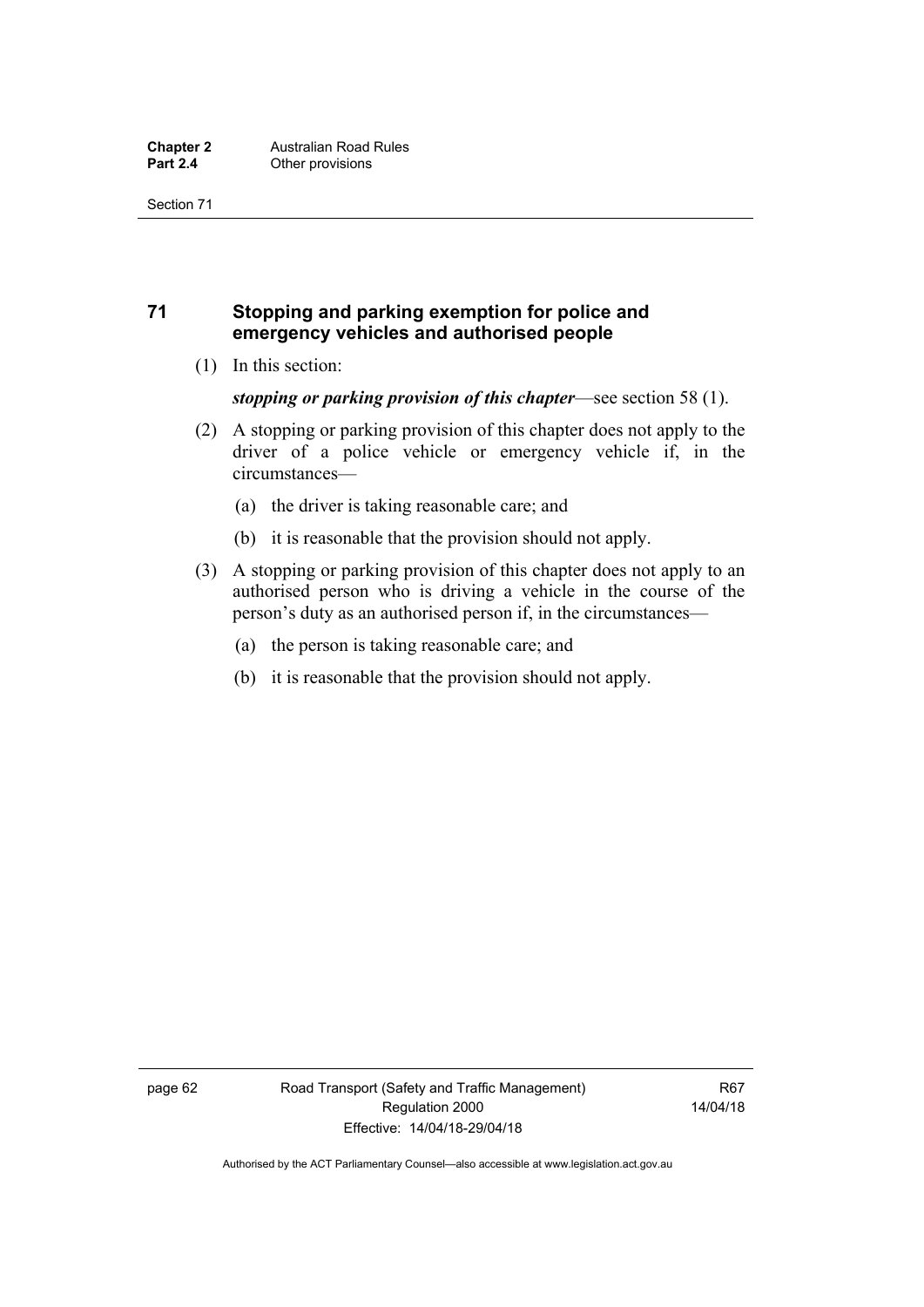# **Chapter 3 Parking**

# **Part 3.1 Parking schemes**

# **Division 3.1.1 Metered parking schemes**

## **72 Metered parking schemes**

- (1) The road transport authority may establish and operate metered parking schemes for any length of road or area.
- (2) For a metered parking scheme, the road transport authority—
	- (a) may set aside metered parking spaces; and
	- (b) may install parking meters for the payment of fees for metered parking spaces.

## **73 Metered parking areas**

- (1) The road transport authority may set aside a length of road or area as a metered parking area.
- (2) A metered parking area must be designated by metered parking signs.

## **74 Parking meters**

- (1) A parking meter must be installed at the space to which it applies or, if a parking meter applies to 2 or more spaces, close to the spaces.
- (2) The parking meter applying to a metered parking space must show or be capable of showing the fees fixed for the space under this division.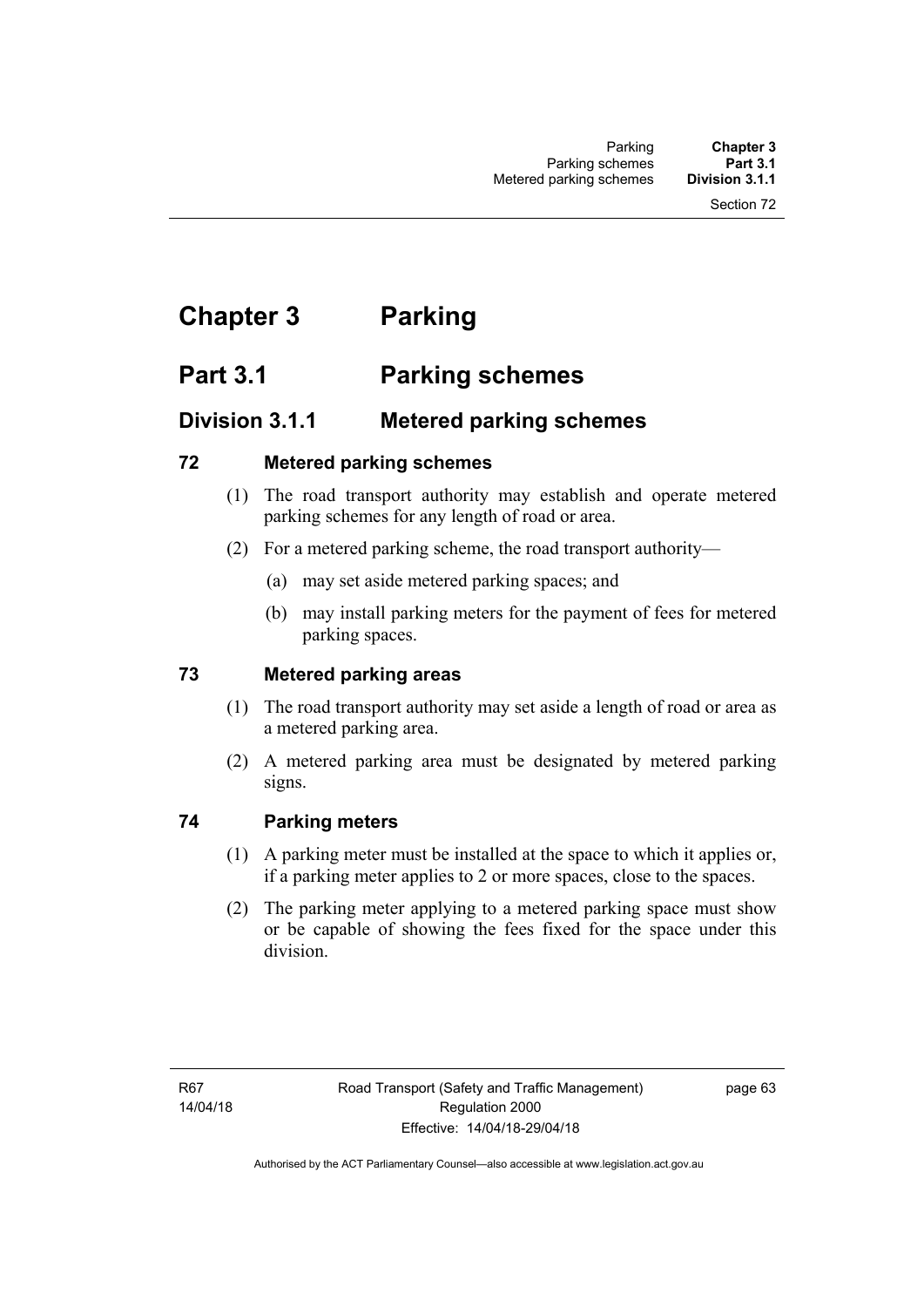- (3) A parking meter must clearly show, or be capable of clearly showing, whether the relevant parking fee for the parking of a vehicle in the metered parking space or spaces to which it applies has been paid.
- (4) A multi-space parking meter must also identify each metered parking space by its number.

#### **75 Metered parking spaces**

- (1) A metered parking space must be designated by a road marking.
- (2) For a metered parking space to which a multi-space parking meter applies, the number for the space and an arrow indicating the direction of the meter must be marked in or adjacent to the space.

## **Division 3.1.2 Ticket parking schemes**

*Note* The [Australian Road Rules](http://www.legislation.act.gov.au//ni/db_37271/default.asp), r 207 (2) provides that a driver who parks in a ticket parking area must pay the fee and obey the instructions on the ticket. See also s 16.

#### **75A Parking authorities**

- (1) A person may apply to the road transport authority to be a parking authority for a stated area.
- (2) The road transport authority may declare the person to be a parking authority for a stated area (the *area of operations*).
	- *Note* The power to make the declaration includes the power to amend or repeal it (see [Legislation Act,](http://www.legislation.act.gov.au/a/2001-14) s 46).
- (3) The declaration is a disallowable instrument.
	- *Note* A disallowable instrument must be notified, and presented to the Legislative Assembly, under the [Legislation Act.](http://www.legislation.act.gov.au/a/2001-14)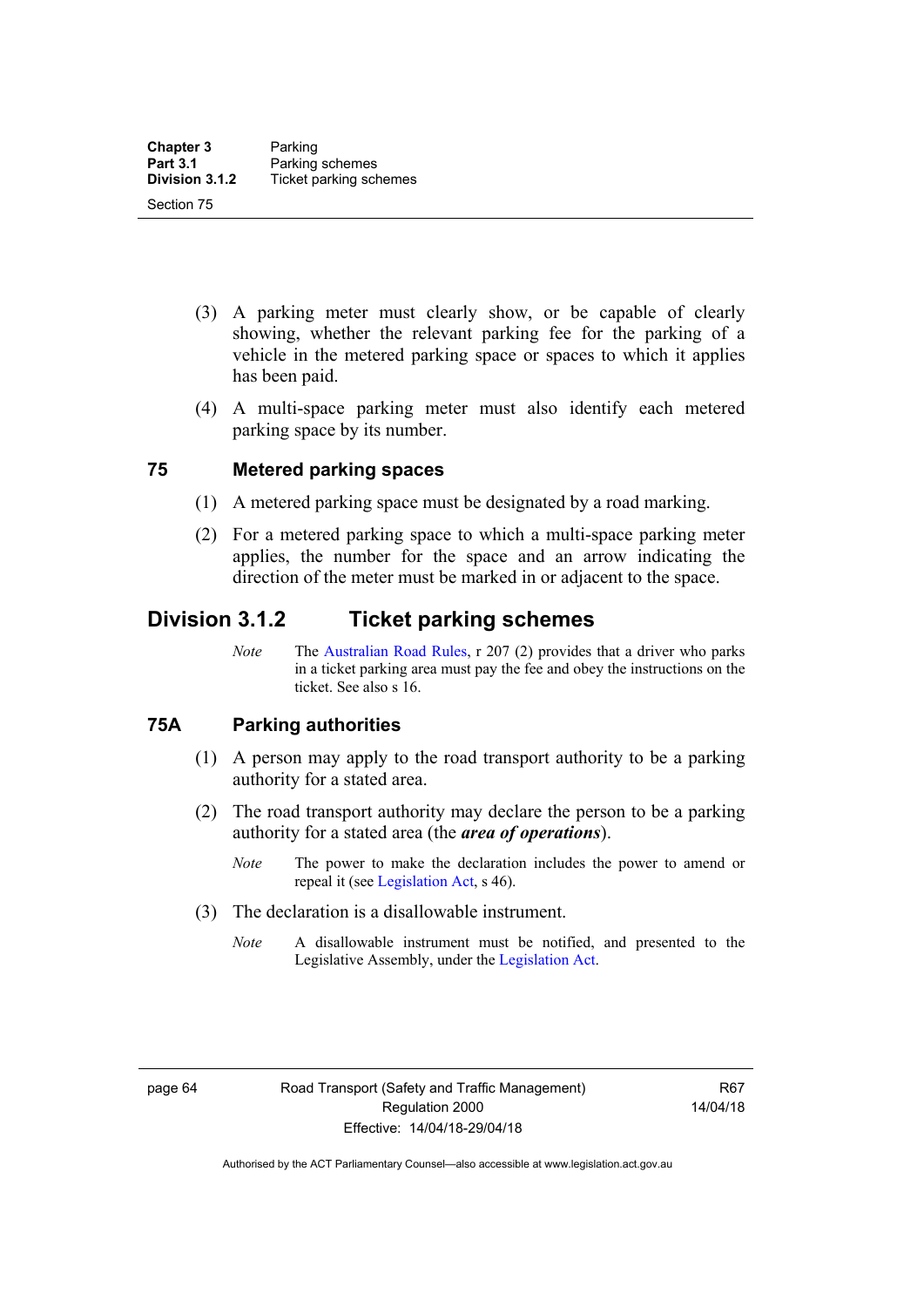#### **75B Parking authority guidelines**

- (1) The road transport authority must establish guidelines for section 76A (the *parking authority guidelines*).
- (2) The parking authority guidelines are a disallowable instrument.

- (3) A parking authority is not entitled to provide, or charge for, parking in a ticket parking area if the parking authority does not comply with the parking authority guidelines.
- (4) A parking authority is taken to comply with the parking authority guidelines until the contrary is proved.

#### **76 Ticket parking schemes—road transport authority**

- (1) The road transport authority may establish and operate a ticket parking scheme for any length of road or area.
- (2) For a ticket parking scheme, the road transport authority—
	- (a) may set aside a length of road or area as a ticket parking area; and
	- (b) may adopt the ways of, and schemes for, payment of the fees the authority considers appropriate; and
	- (c) may install pay parking devices.

#### **76AA Approval of e-payment method**

(1) The road transport authority may approve an e-payment method (an *approved e-payment method*) for a driver of a vehicle to pay for the use of a parking space in a ticket parking area.

*Note* A disallowable instrument must be notified, and presented to the Legislative Assembly, under the [Legislation Act.](http://www.legislation.act.gov.au/a/2001-14)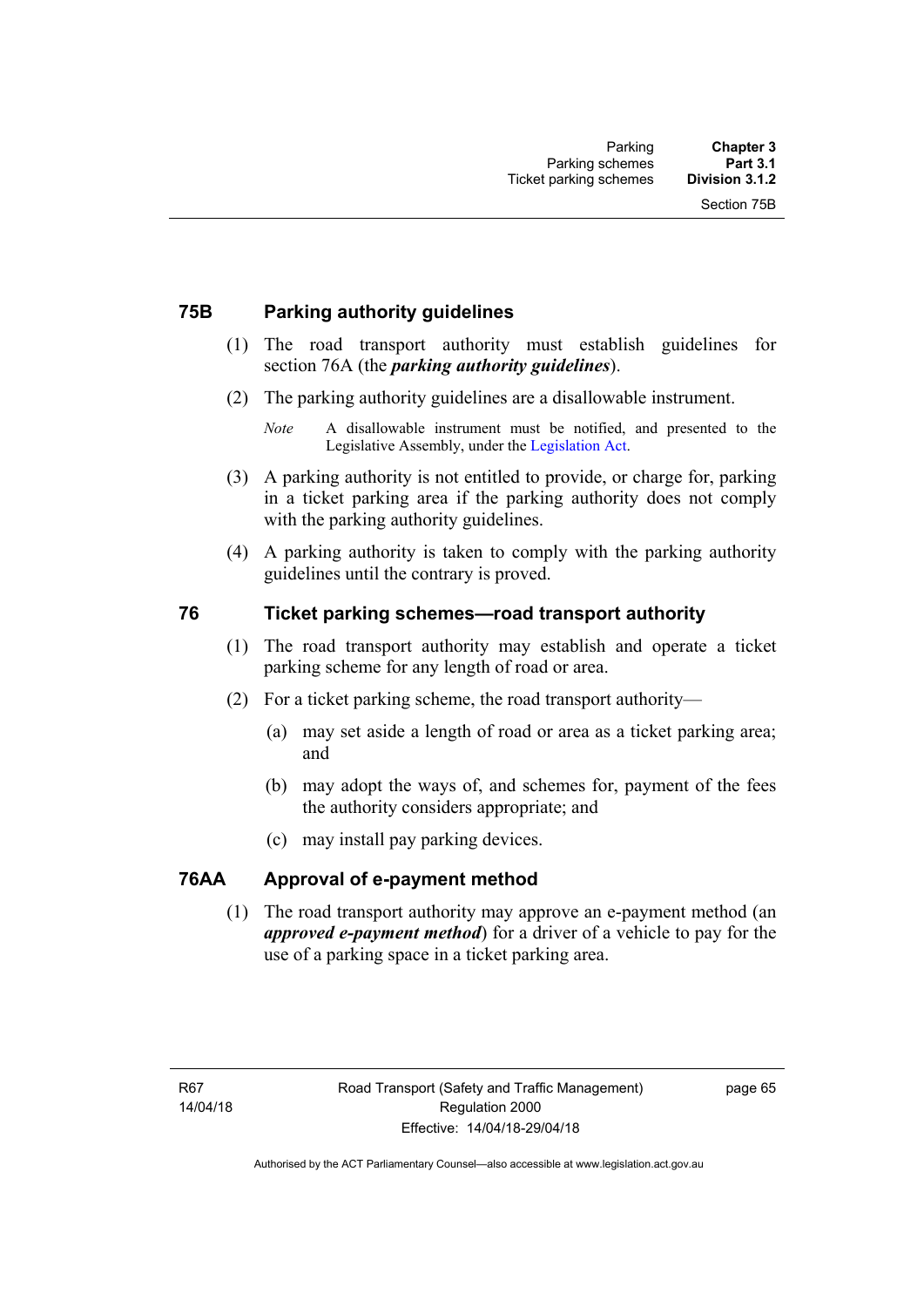- (2) The road transport authority may not approve an e-payment method unless satisfied that the system supporting the method is capable of—
	- (a) giving the road transport authority contemporary information about fees paid for parking spaces in ticket parking areas; and
	- (b) keeping a record of each transaction; and
	- (c) giving a person using the method an electronic receipt for the transaction.
- (3) An approval is a notifiable instrument.

*Note* A notifiable instrument must be notified under the [Legislation Act](http://www.legislation.act.gov.au/a/2001-14).

(4) In this section:

*e-payment method* means a method for payment using an electronic device.

#### **76A Ticket parking schemes—parking authorities**

- (1) A parking authority may, in accordance with the parking authority guidelines, establish and operate a ticket parking scheme for any length of road or area within its area of operations.
- (2) For a ticket parking scheme, the parking authority may, in accordance with the parking authority guidelines—
	- (a) set aside a length of road or area within its area of operations as a ticket parking area; and
	- (b) fix fees for the parking of vehicles in the area; and
	- (c) adopt the ways of, and schemes for, payment of the fees the authority considers appropriate; and
	- (d) install pay parking devices.
	- *Note* Section 75A provides for the road transport authority to declare parking authorities and s 75B provides for parking authority guidelines.

page 66 Road Transport (Safety and Traffic Management) Regulation 2000 Effective: 14/04/18-29/04/18

R67 14/04/18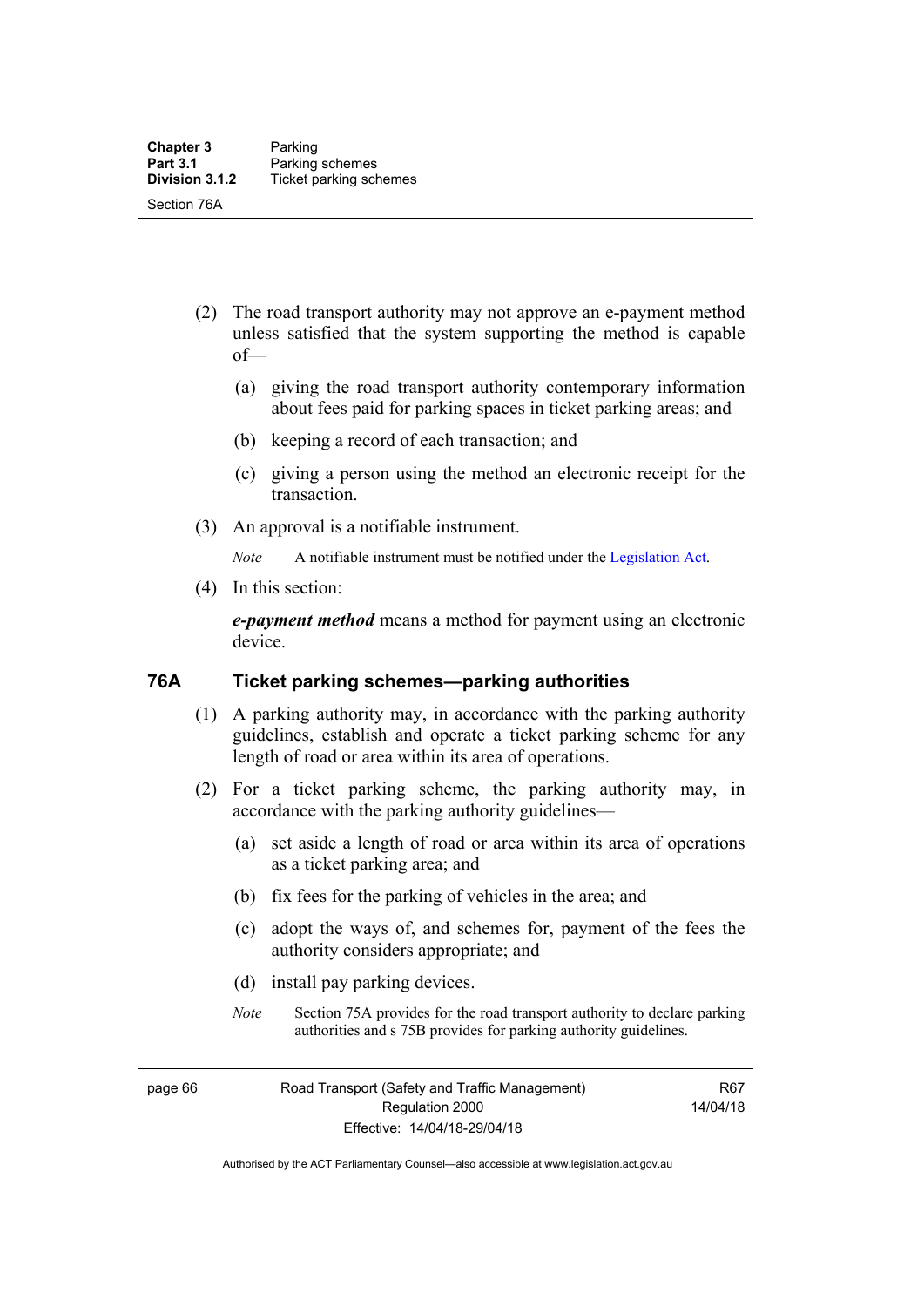## **77 Ticket parking areas**

- (1) A ticket parking area must be designated by ticket parking signs.
- (2) A ticket parking area is taken to include only such lengths of road and areas to which ticket parking signs apply as are lawfully available, apart from this division, for the parking of vehicles.

#### **78 Ticket parking spaces**

A ticket parking area may be divided into ticket parking spaces, of a size suitable for parking a single vehicle, by a road marking.

#### **79 Ticket machines**

The ticket machine for a ticket parking area must show or be capable of showing the fees fixed for the area under this division.

#### **80 Parking tickets**

- (1) The following information must be printed on a parking ticket:
	- (a) the expiry date (expressed as the day of the month, the month and the year);
	- (b) for a parking ticket other than an RTA periodic ticket—the expiry time (expressed in hours and minutes);
	- (c) the name of the authority issuing the ticket;
	- (d) an indication of the ticket parking area where or for which the ticket is issued;
	- (e) the fee paid for the issue of the ticket or, for an RTA periodic ticket (except a ticket issued at a concessional price), the daily value of the ticket;
	- (f) a serial number;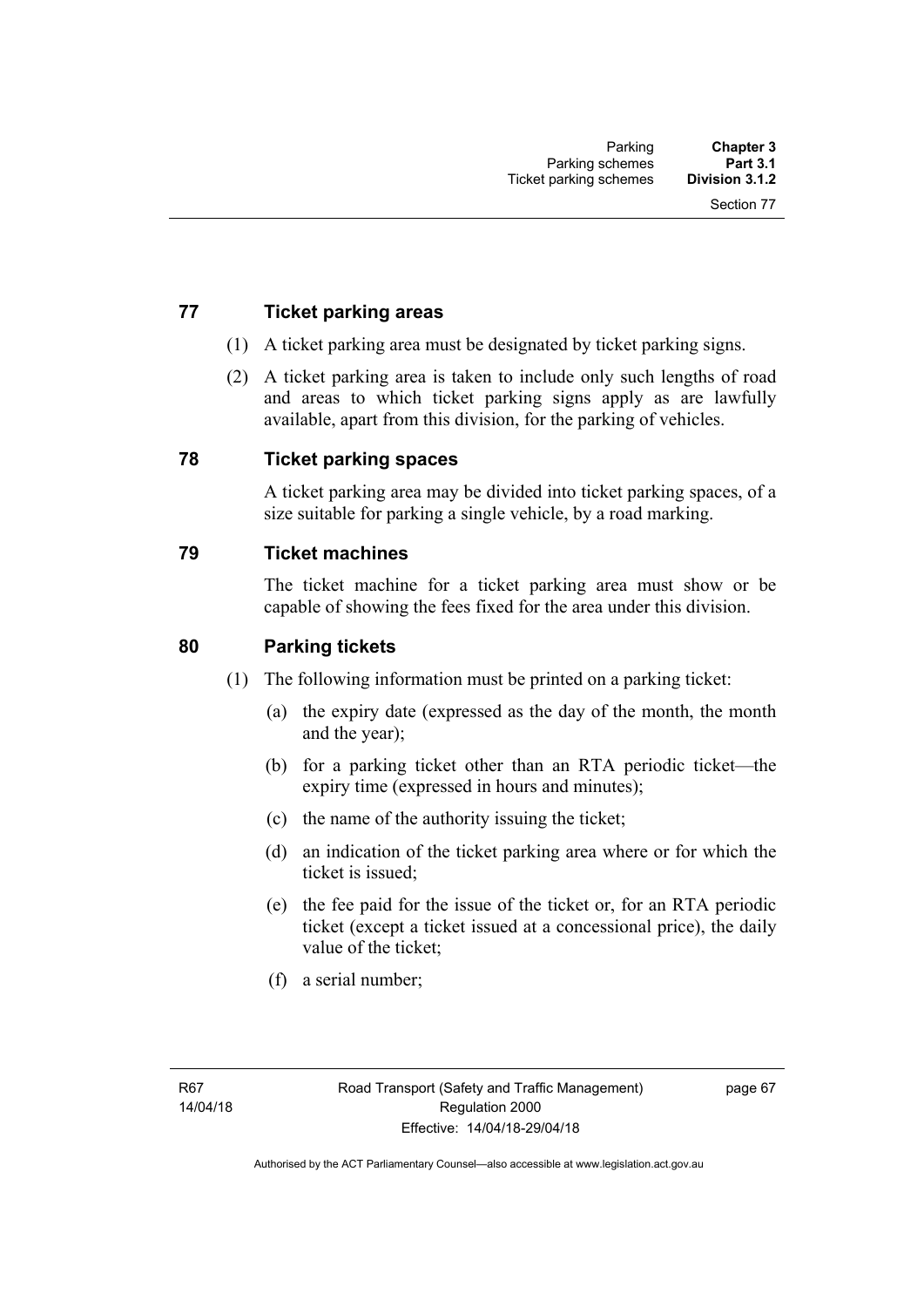Section 81

(g) instructions for use of the ticket.

#### **Examples for par (d)**

- 1 a code for the ticket parking area where the ticket is issued
- 2 the number of the parking ticket machine which issued the ticket
- 3 for an RTA periodic ticket—the daily value of the ticket or the area where the ticket may be used
- *Note* An example is part of the regulation, is not exhaustive and may extend, but does not limit, the meaning of the provision in which it appears (see [Legislation Act,](http://www.legislation.act.gov.au/a/2001-14) s 126 and s 132).
- (2) A parking ticket must be legible and of a size and design that enables it to be easily displayed in or on a vehicle.
- (3) In this section:

*RTA periodic ticket*, for a ticket parking area, means a ticket issued by the road transport authority that is valid for parking in the area for a stated period of not less than 1 week.

#### **81 Duration of parking tickets and e-payment parking period**

- (1) A parking ticket takes effect when it is issued and expires at the expiry time stated on the ticket.
- (2) An e-payment parking period begins when the parking period is initiated by a device in accordance with an approved e-payment method and ends when the period for which payment is made in accordance with the approved e-payment method ends.

page 68 Road Transport (Safety and Traffic Management) Regulation 2000 Effective: 14/04/18-29/04/18

R67 14/04/18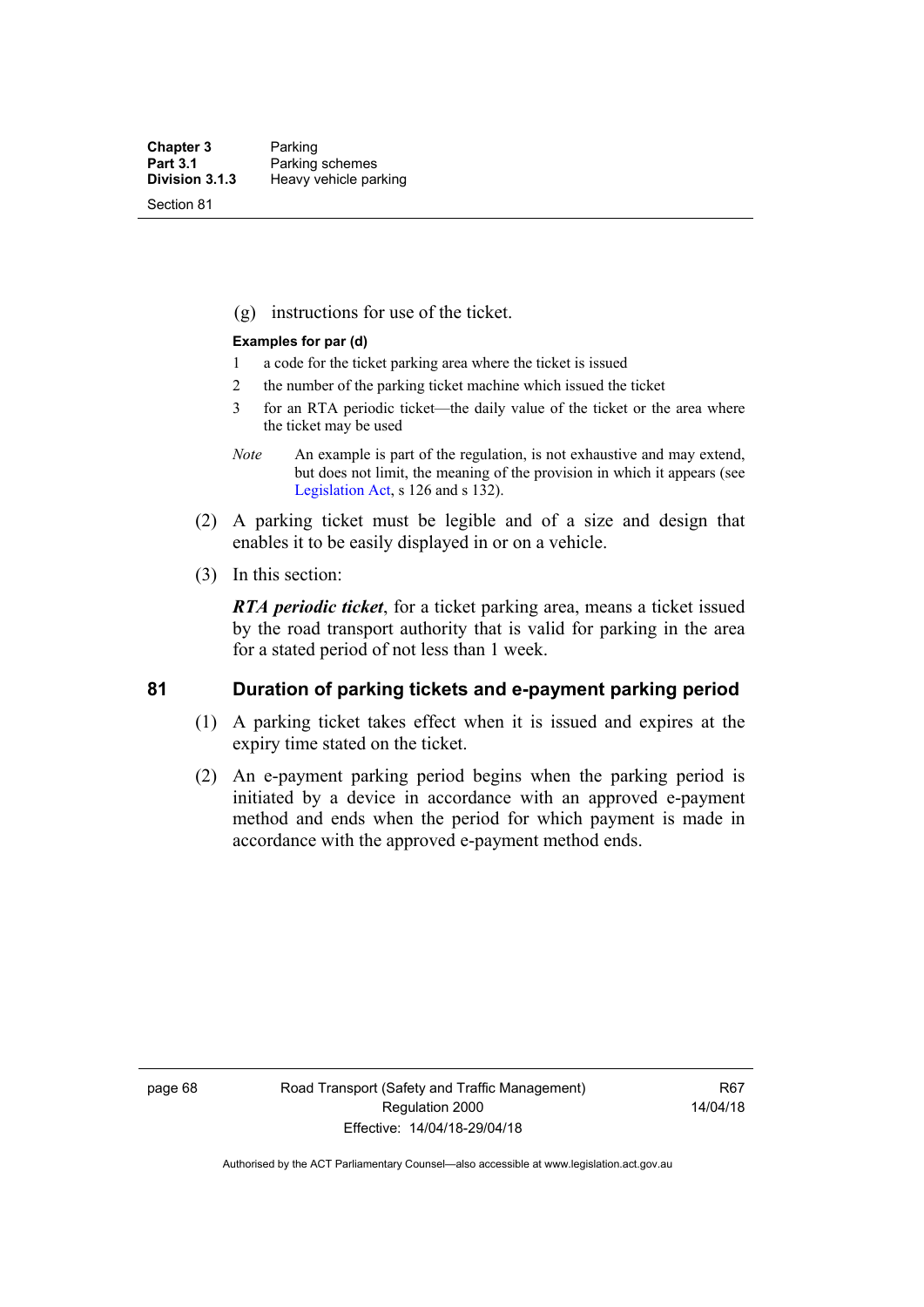# **Division 3.1.3 Heavy vehicle parking**

#### **82 Definitions—div 3.1.3**

In this division:

#### *heavy vehicle*—

- (a) means a vehicle (whether loaded or unloaded) that—
	- (i) is longer than 7.5m; and
	- (ii) has a GVM over 4.5t; and
	- (iii) is used for commercial purposes; but
- (b) does not include a light rail vehicle.

*land adjoining residential land*—see section 83.

*residential land* means land leased for residential purposes.

*stock truck* means a vehicle that has a GVM over 4.5t and is built or used to transport livestock.

## **83 References in div 3.1.3 to land adjoining residential land**

A reference in this division to *land adjoining residential land* includes a reference to land that would, apart from an intervening road, adjoin that land.

#### **84 Vehicle parked partly on residential land**

For this division, a vehicle that is parked partly on residential land, and partly on adjoining land that is not residential land, is taken not to be parked on residential land.

R67 14/04/18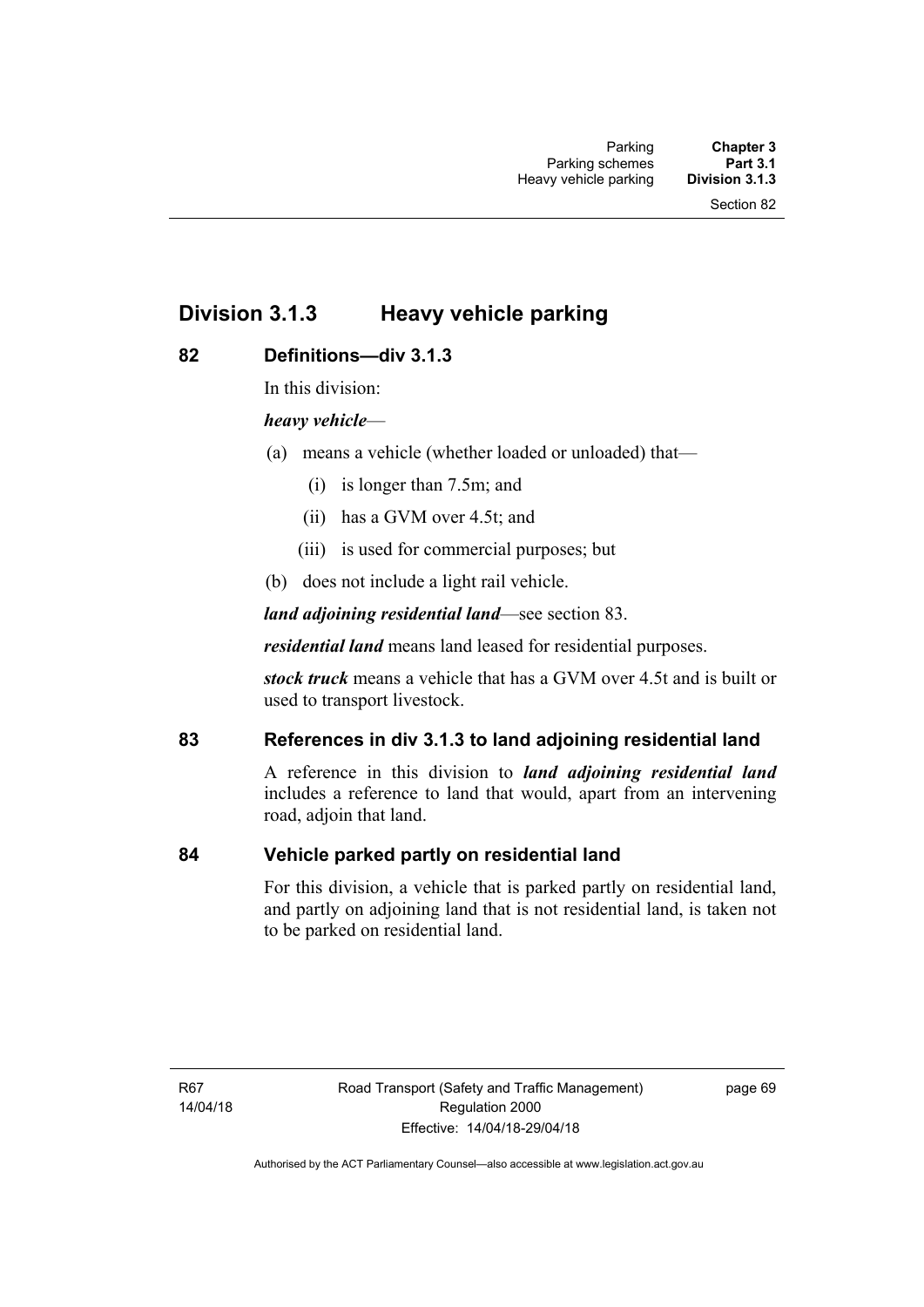#### **85 Parking of certain vehicles on residential land prohibited**

- (1) This section applies to a vehicle, whether loaded or unloaded, that is—
	- (a) a stock truck; or
	- (b) a semitrailer with the load space permanently enclosed by rigid construction or with sides enclosed by nonrigid material and a rigid roof; or
	- (c) higher than 3.6m and used for commercial purposes.
- (2) A person must not park a vehicle to which this section applies on residential land.

Maximum penalty: 20 penalty units.

#### **85A No more than 1 heavy vehicle on residential land**

- (1) A person commits an offence if—
	- (a) the person parks 2 or more heavy vehicles on residential land; or
	- (b) the person parks a heavy vehicle on residential land and there is already another heavy vehicle parked on the land.

Maximum penalty: 20 penalty units.

- (2) Subsection (1) does not apply if—
	- (a) only 2 heavy vehicles are parked on the residential land; and
	- (b) 1 vehicle is plant that is parked on the other vehicle; and
	- (c) no part of either vehicle is higher than 3.6m from the ground.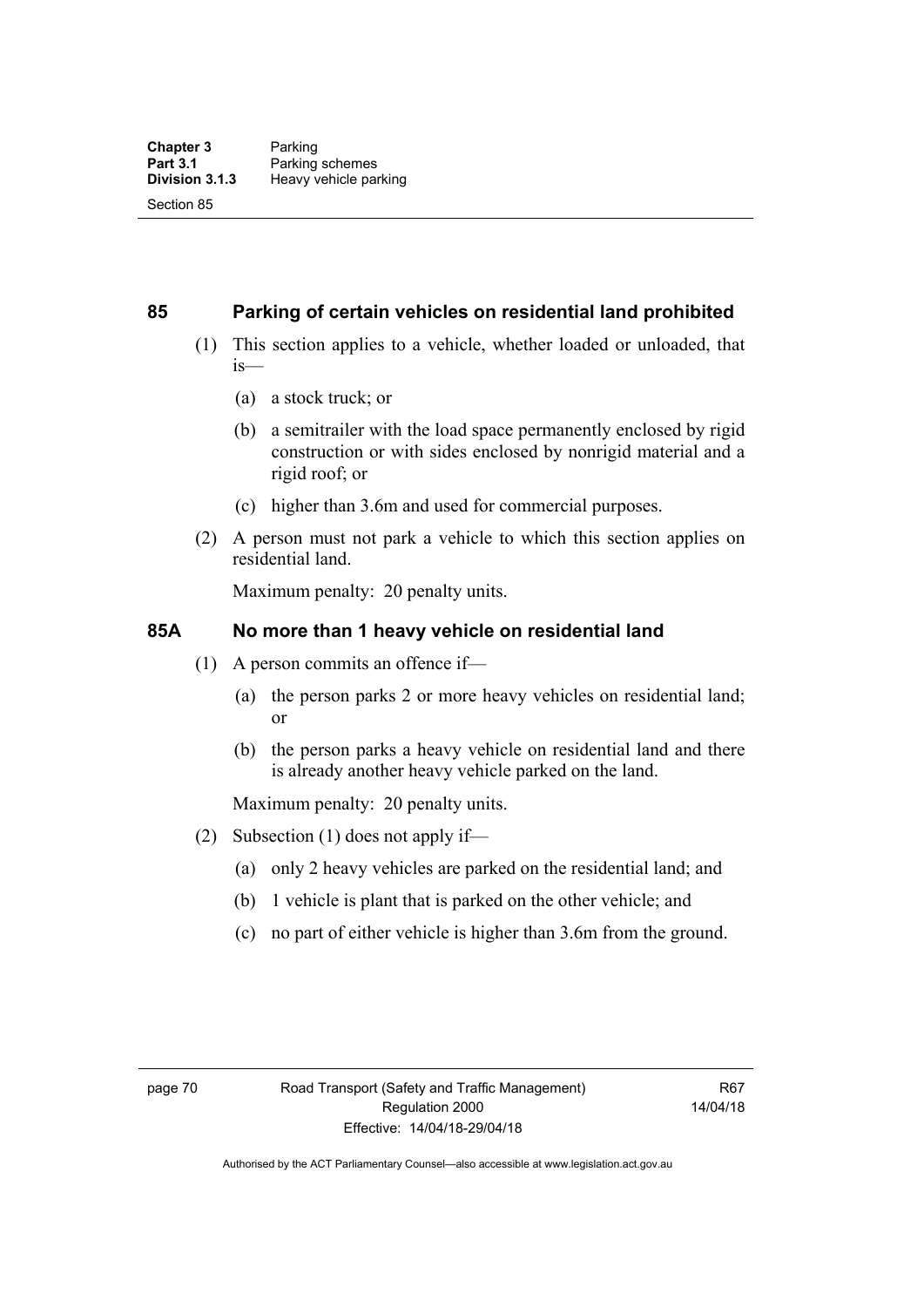(3) In this section:

*plant* means a motor vehicle that consists solely of-

- (a) a machine or implement that cannot carry a load, other than tools and accessories usually carried in or on the vehicle; or
- (b) a crane, forklift truck or bobcat; or
- (c) a bobcat and excavation equipment.

#### **85B Heavy vehicles to be parked away from residential land boundaries**

- (1) A person commits an offence if—
	- (a) the person parks a heavy vehicle on residential land; and
	- (b) any part of the vehicle when parked is—
		- (i) in front of the setback line of the front boundary of the land; or
		- (ii) less than 1.5m from any other boundary.

Maximum penalty: 20 penalty units.

(2) In this section:

*setback*, in relation to land—see the territory plan, part 13 (Definitions).

#### **86 Parking of certain vehicles on land adjoining residential land prohibited**

- (1) This section applies to—
	- (a) a vehicle or combination, whether loaded or unloaded, that is longer than 7.5m; and
	- (b) a vehicle, whether loaded or unloaded, with a GVM over 4.5t.

page 71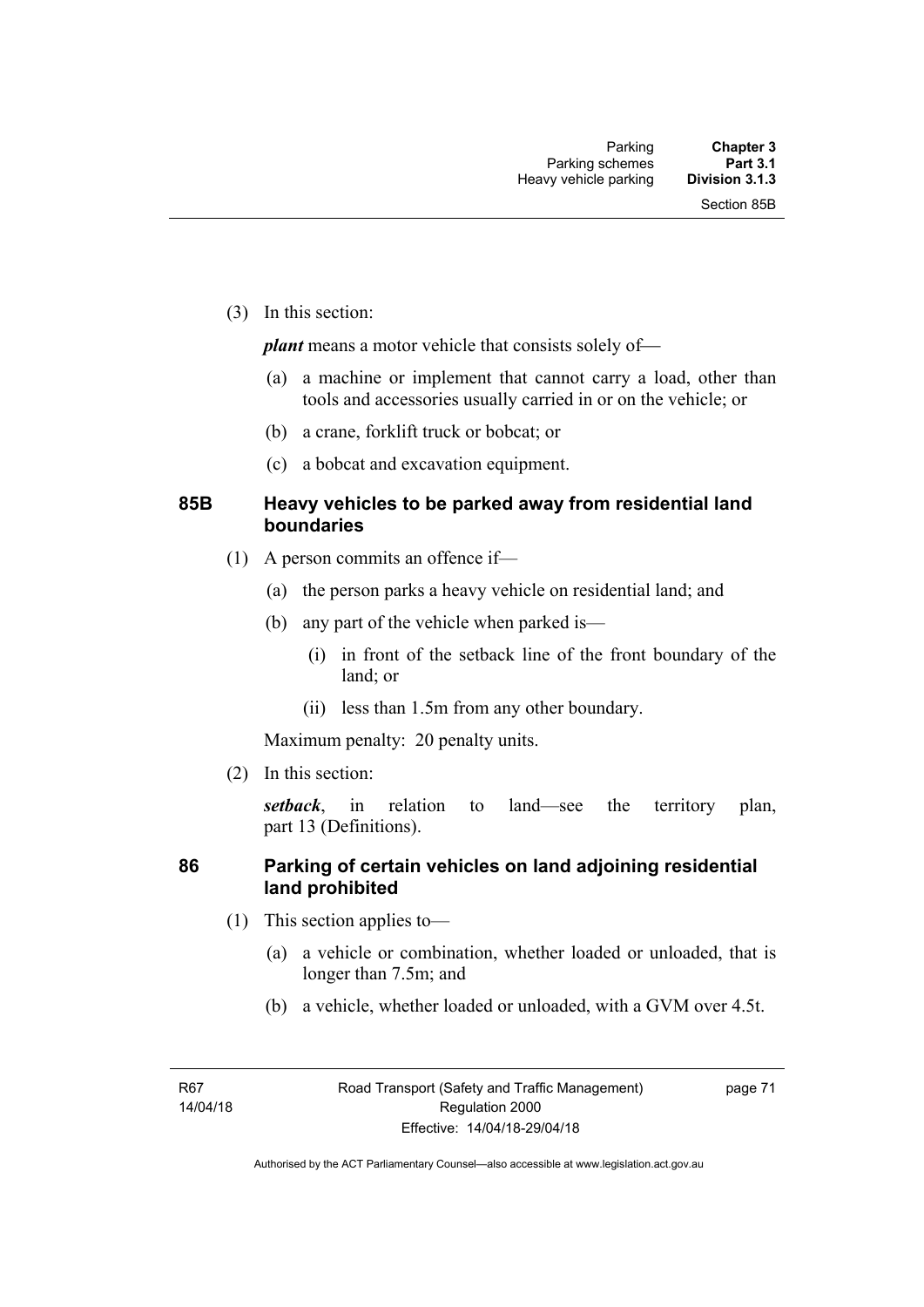(2) A person must not park a vehicle or combination to which this section applies on land adjoining residential land for more than 1 hour.

Maximum penalty: 20 penalty units.

 (3) Subsection (2) does not apply to the vehicle or combination if the land where it is parked is residential land or land leased for commercial purposes.

#### **87 Parking of certain commercial vehicles on land with multi-unit housing**

- (1) This section applies to a vehicle, whether loaded or unloaded, that is used for commercial purposes and is longer than 6m, higher than 2.6m or has a GVM over 3.75t.
- (2) A person must not park a vehicle to which this section applies on residential land with multi-unit housing.

Maximum penalty: 20 penalty units.

- (3) For this section, residential land has multi-unit housing if the land has more than 1 dwelling on it.
- (4) In this section:

*dwelling—*see the territory plan.

*Note* The territory plan defines *dwelling* as meaning 'a building or part of a building used as a self contained residence which must include food preparation facilities, a bath or shower, and a closet pan and wash basin'.

page 72 Road Transport (Safety and Traffic Management) Regulation 2000 Effective: 14/04/18-29/04/18

R67 14/04/18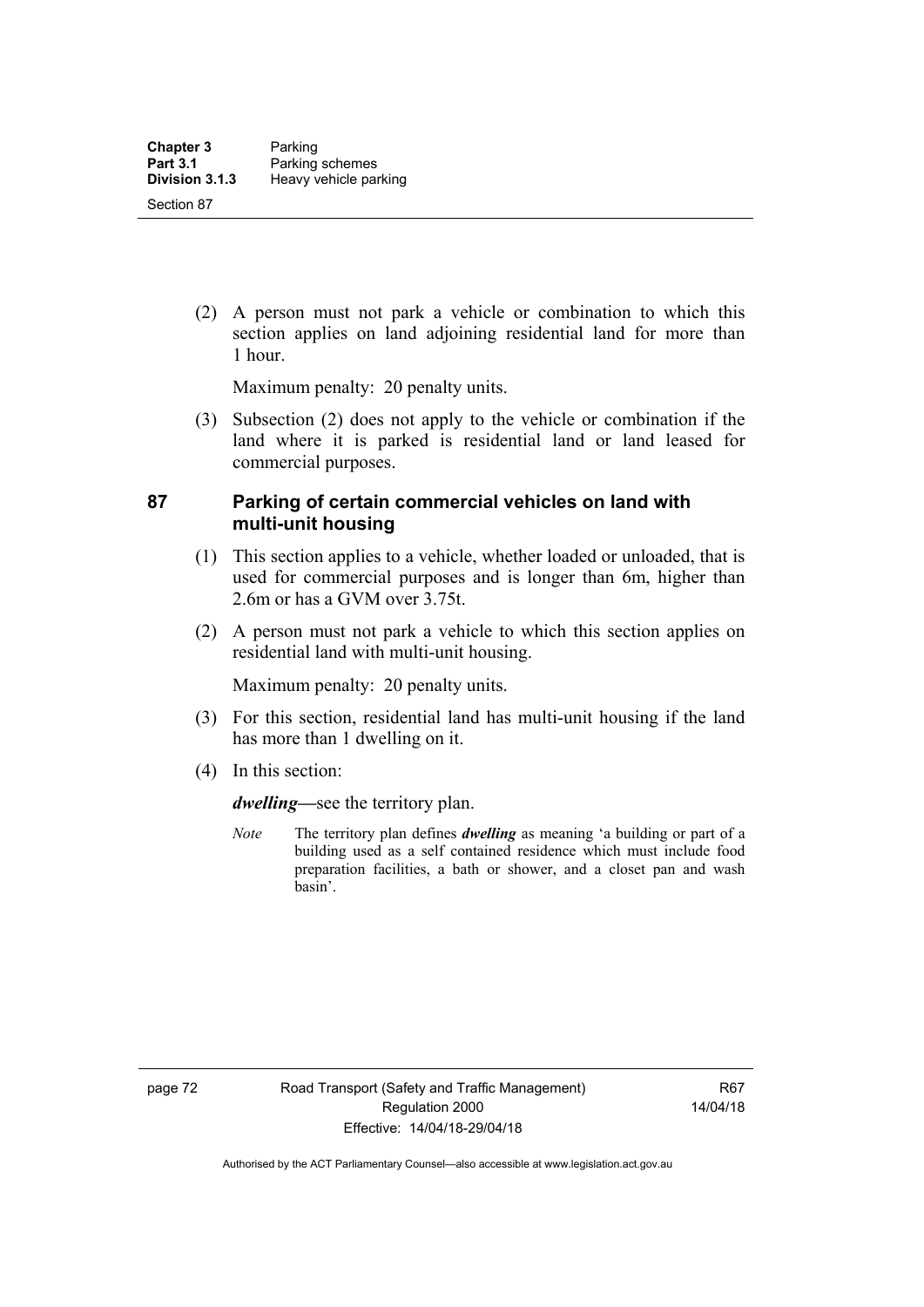#### **87A No offence if reasonable necessity etc**

A person does not commit an offence against section 85, section 85A, section 85B, section 86 or section 87 if—

- (a) either of the following applies:
	- (i) it was reasonably necessary to park the vehicle on the land to avoid contravening the Act or another territory law;
	- (ii) the vehicle was parked on the land to deliver or collect goods or passengers, or to provide services; and
- (b) the vehicle was on the land no longer than was reasonable.

#### **87B Heavy vehicle refrigeration units not to be operated on residential land**

A person commits an offence if—

- (a) the person parks a heavy vehicle that has a refrigeration unit on residential land; and
- (b) the refrigeration unit is running at any time while the vehicle is parked on the land.

Maximum penalty: 20 penalty units.

#### **87C Prohibition on night operation of heavy vehicle**

 (1) A person, other than an existing operator, commits an offence if the person operates a heavy vehicle parked on residential land at any time between 10 pm and 6 am.

Maximum penalty: 20 penalty units.

R67 14/04/18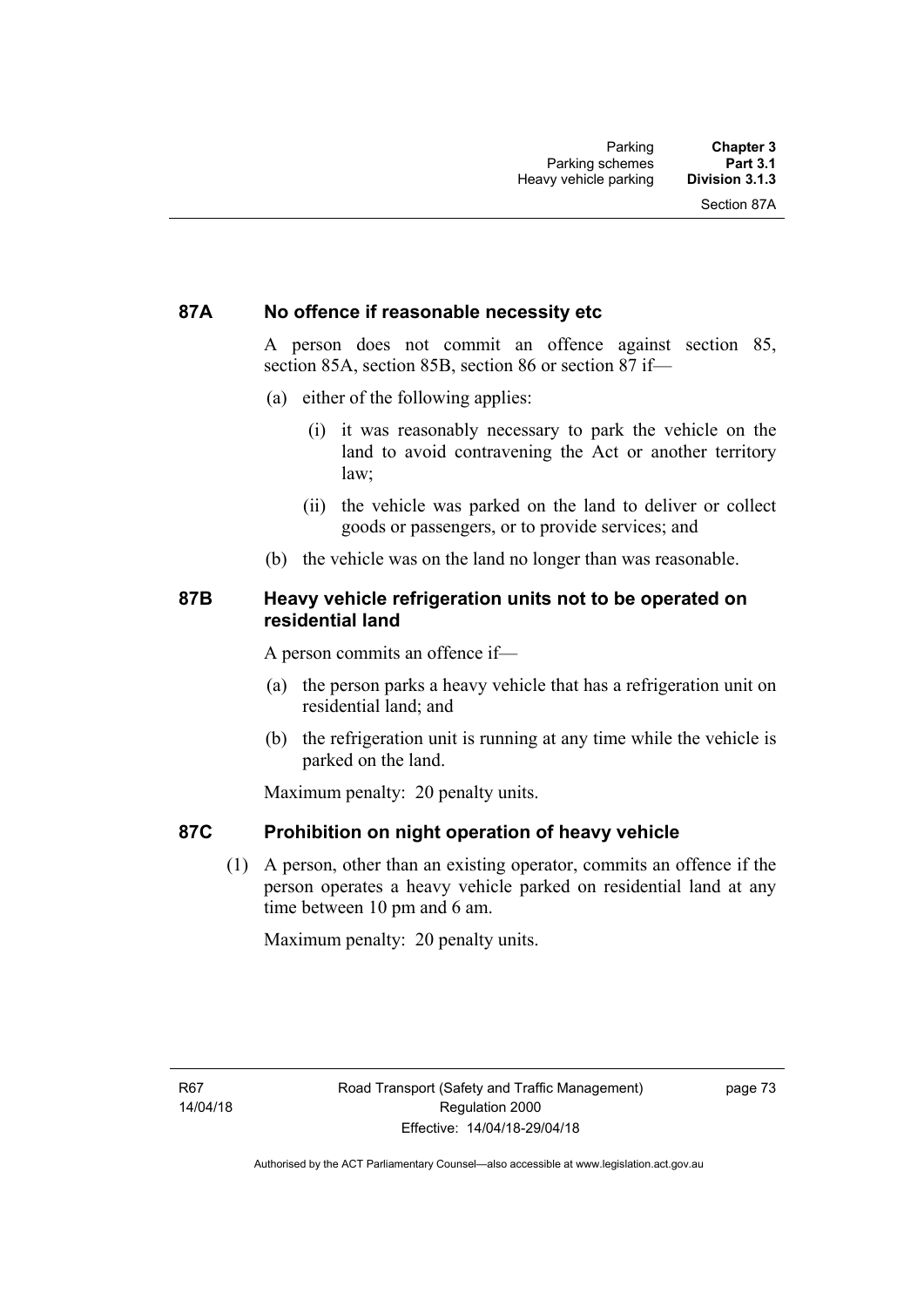(2) An existing operator commits an offence if the operator operates a heavy vehicle parked on residential land at any time between midnight and 5.30 am.

Maximum penalty: 20 penalty units.

(3) In this section:

*existing operator* means the holder of an existing operator's certificate issued under the *[Motor Traffic Act 1936](http://www.legislation.act.gov.au/a/1936-45)*, section 150R that is still in force.

#### **88 Daily infringement**

A person who contravenes any of the following sections commits a separate offence for each day during any part of which the contravention continues:

- (a) section 85 (Parking of certain vehicles on residential land prohibited);
- (b) section 85A (No more than 1 heavy vehicle on residential land);
- (c) section 85B (Heavy vehicles to be parked away from residential land boundaries);
- (d) section 86 (Parking of certain vehicles on land adjoining residential land prohibited);
- (e) section 87 (Parking of certain commercial vehicles on land with multi-unit housing);
- (f) section 87B (Heavy vehicle refrigeration units not to be operated on residential land).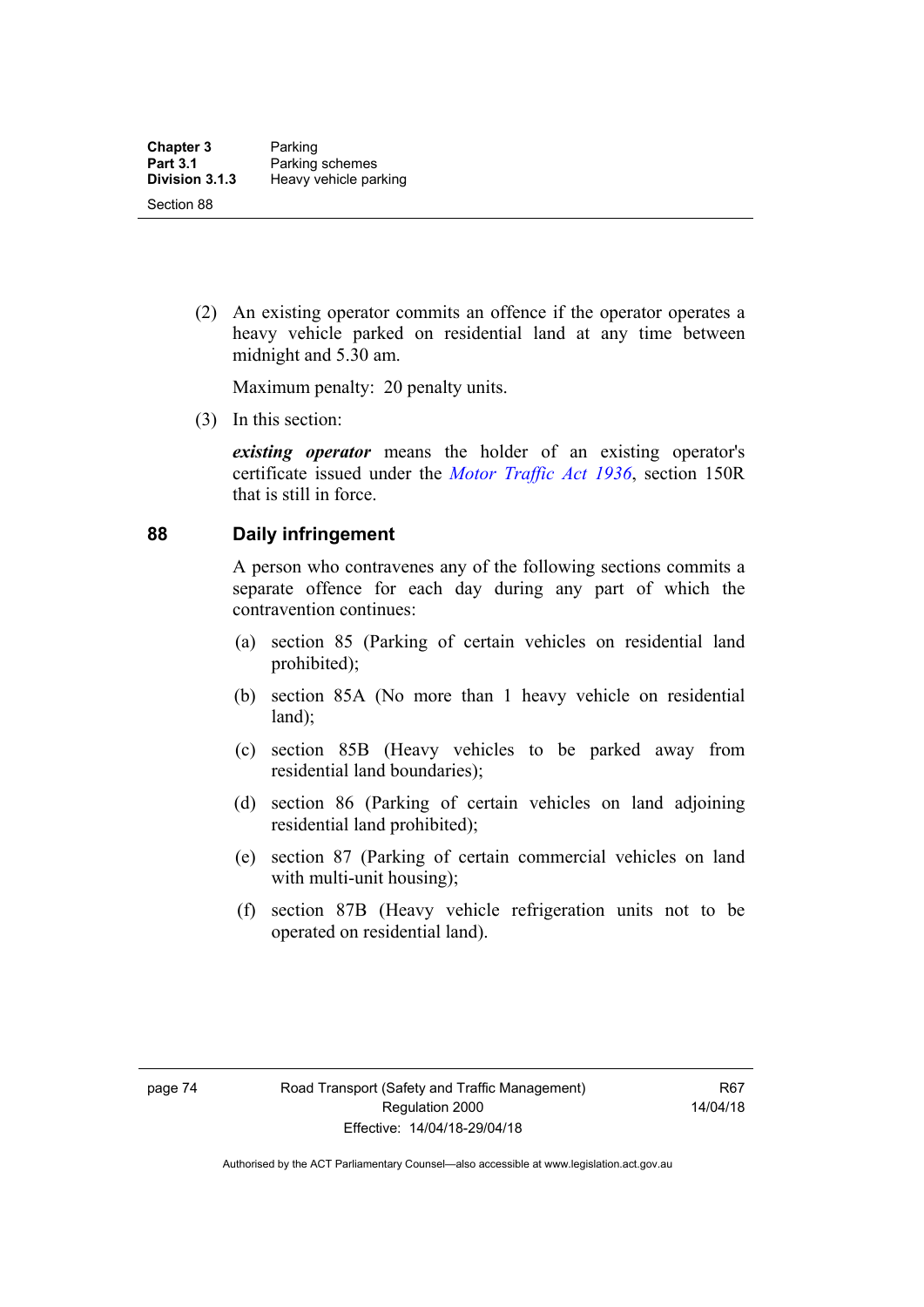# **Division 3.1.3A Heavy vehicle parking—enforcement**

#### **89 Meaning of** *occupier***—div 3.1.3A**

In this division:

*occupier*, of premises, includes—

- (a) a person believed on reasonable grounds to be an occupier of the premises; and
- (b) a person apparently in charge of the premises.

#### **90 Power to enter premises**

- (1) For division 3.1.3 (Heavy vehicle parking), an authorised person may—
	- (a) enter premises with the occupier's consent; or
	- (b) enter premises if the authorised person believes on reasonable grounds that—
		- (i) a heavy vehicle is parked on the premises in contravention of that division; and
		- (ii) it is necessary to enter the premises to inspect, take measurements, or record identification particulars about the vehicle.
- (2) An authorised person may, without the consent of the occupier of premises, enter land around the premises to ask for consent to enter the premises.
- (3) An authorised person may enter premises under this section––
	- (a) for a contravention of section 87B or section 87C––at any time; and
	- (b) in any other case––between 8 am and 8 pm.

page 75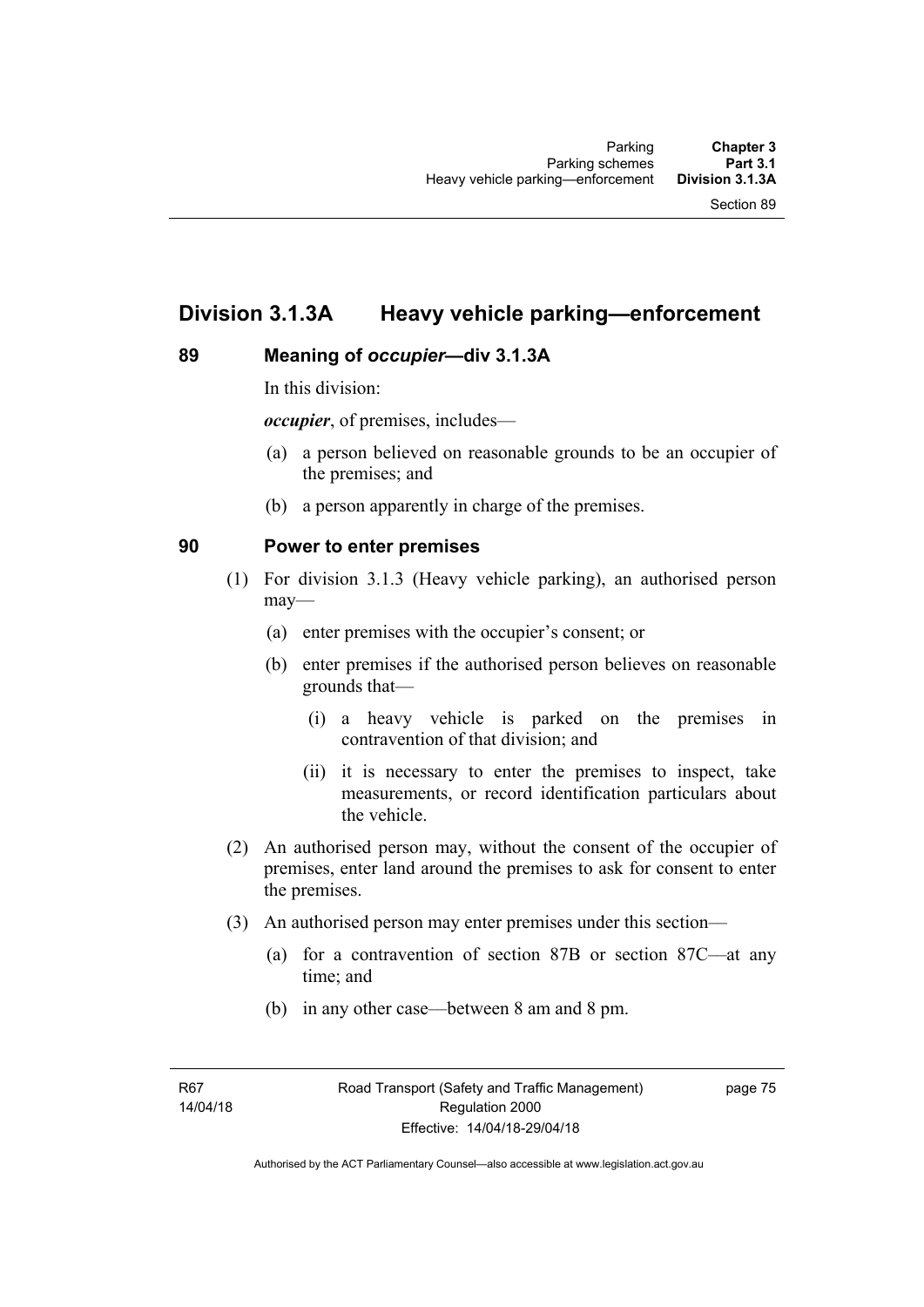## **91 Production of identity card**

An authorised person must not remain at premises entered under this division if the authorised person does not produce his or her identity card when asked by the occupier.

*Note* Identity cards for authorised people are provided for in the *[Road](http://www.legislation.act.gov.au/a/1999-77)  [Transport \(General\) Act 1999](http://www.legislation.act.gov.au/a/1999-77)*, s 20.

#### **92 Consent to entry**

- (1) When seeking the consent of an occupier of premises to enter premises under section 90 (1) (a), an authorised person must—
	- (a) produce his or her identity card; and
	- (b) tell the occupier—
		- (i) the purpose of the entry; and
		- (ii) that consent may be refused.
- (2) If the occupier consents, the authorised person must ask the occupier to sign a written acknowledgment (an *acknowledgment of consent*)—
	- (a) that the occupier was told—
		- (i) the purpose of the entry; and
		- (ii) that consent may be refused; and
	- (b) that the occupier consented to the entry; and
	- (c) stating the time and date when consent was given.
- (3) If the occupier signs an acknowledgment of consent, the authorised person must immediately give a copy to the occupier.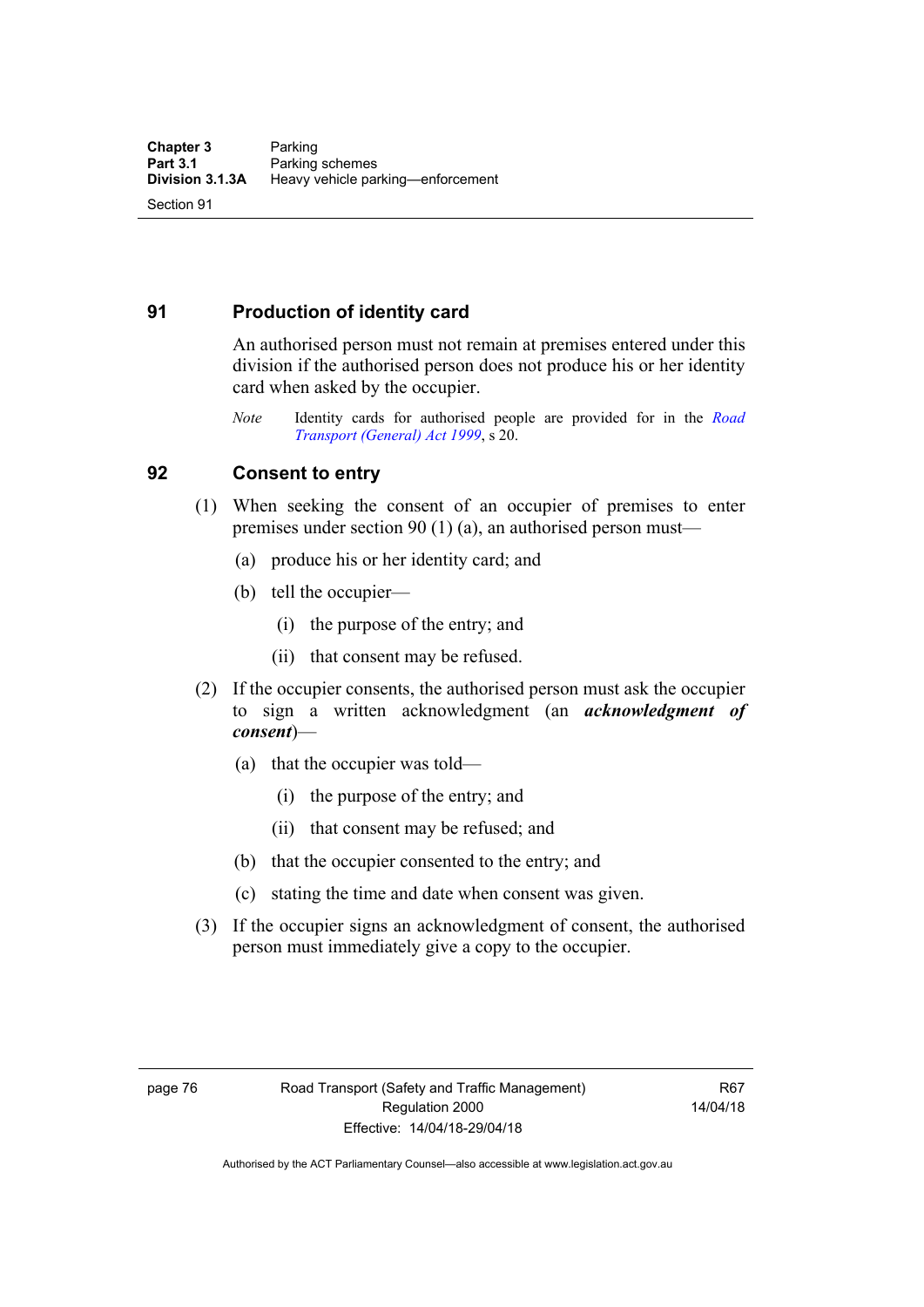- (4) A court must find that the occupier did not consent to entry to the premises by the authorised person under this division if—
	- (a) the question arises in a proceeding in the court whether the occupier consented to the entry; and
	- (b) an acknowledgment of consent is not produced in evidence; and
	- (c) it is not proved that the occupier consented to the entry.

#### **93 General powers on entry to premises**

- (1) An authorised person who enters premises under this division may, for division 3.1.3 (Heavy vehicle parking) and this division, do 1 or more of the following in relation to a heavy vehicle on the premises:
	- (a) inspect the vehicle (including for its identification particulars);
	- (b) take measurements;
	- (c) take photographs, films, or audio, video or other recordings;
	- (d) require the occupier, or anyone at the premises to—
		- (i) give the authorised person information; or
		- (ii) produce documents to the authorised person; or
		- (iii) give the authorised person reasonable help to exercise a power under this division.
	- *Note* The [Legislation Act,](http://www.legislation.act.gov.au/a/2001-14) s 170 and s 171 deal with the application of the privilege against self incrimination and client legal privilege.
- (2) A person must take all reasonable steps to comply with a requirement made of the person under subsection (1) (d).

Maximum penalty: 20 penalty units.

R67 14/04/18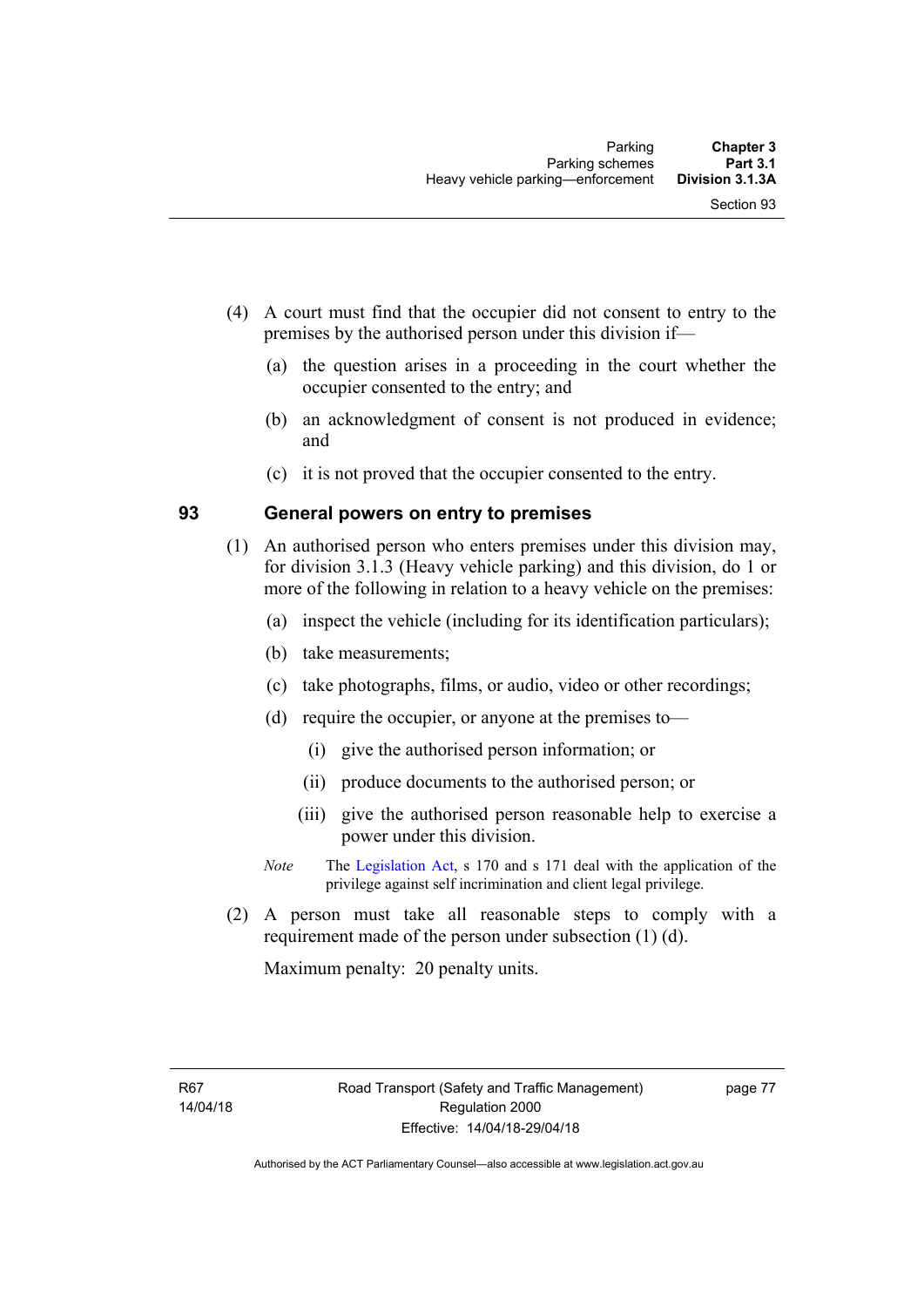Section 94

#### **94 Damage etc to be minimised**

- (1) In the exercise, or purported exercise, of a function under this division, an authorised person must take all reasonable steps to ensure that the authorised person, and any person assisting the authorised person, causes as little inconvenience, detriment and damage as practicable.
- (2) If an authorised person, or a person assisting an authorised person, damages anything in the exercise or purported exercise of a function under this division, the authorised person must give written notice of the particulars of the damage to the person the authorised person believes on reasonable grounds is the owner of the thing.
- (3) If the damage happens at premises entered under this division in the absence of the occupier, the notice may be given by leaving it, secured conspicuously, at the premises.

#### **95 Compensation for exercise of enforcement powers**

- (1) A person may claim compensation from the Territory if the person suffers loss or expense because of the exercise, or purported exercise, of a function under this division by an authorised person or a person assisting an authorised person.
- (2) Compensation may be claimed and ordered in a proceeding for—
	- (a) compensation brought in a court of competent jurisdiction; or
	- (b) an offence against this regulation brought against the person making the claim for compensation.
- (3) A court may order the payment of reasonable compensation for the loss or expense only if satisfied that it is just to make the order in the circumstances of the particular case.
- (4) A regulation may prescribe matters that may, must or must not be taken into account by the court in considering whether it is just to make the order.

page 78 Road Transport (Safety and Traffic Management) Regulation 2000 Effective: 14/04/18-29/04/18

R67 14/04/18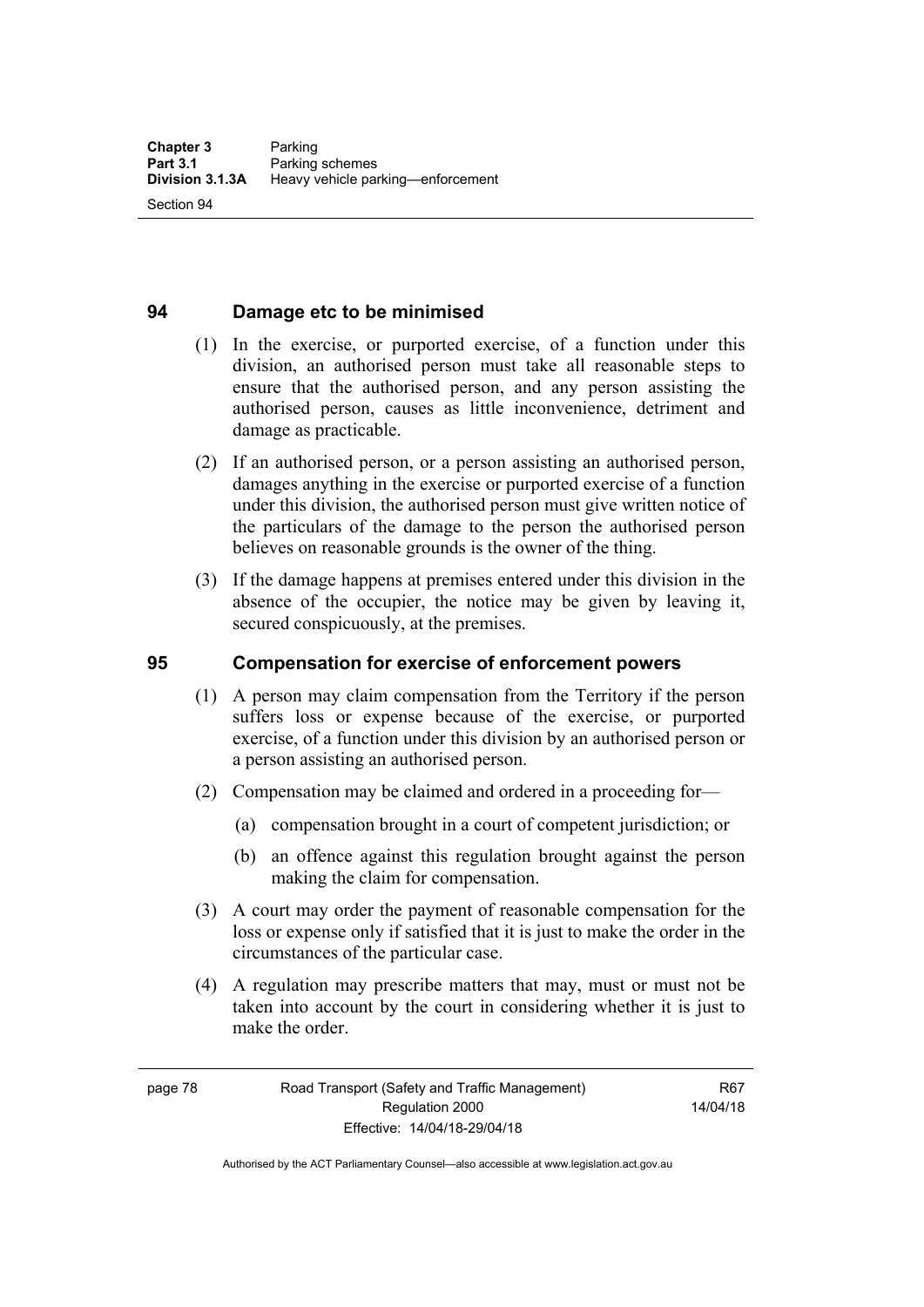# **Division 3.1.4 Miscellaneous**

#### **97A Other powers to provide pay parking**

- (1) This part does not affect any other power of a parking authority to provide for parking on land within its area of operations.
- (2) A parking authority may exercise a power under this part in relation to land that it does not own only with the consent of the owner of the land.
- (3) Consent may be given subject to conditions, including conditions about the length and withdrawal of the consent.
- (4) Subject to the conditions of the consent, the consent may be withdrawn only after reasonable notice.
- (5) In this section:

*owner*, of land, includes lessee of land.

#### **98 Overlapping schemes**

- (1) This part does not prevent the road transport authority or a parking authority from establishing and operating a pay parking scheme on the same length of road, or in the same area, where it is operating a different pay parking scheme.
- (2) The road transport authority or a parking authority may not recover the fee fixed for the parking of a vehicle in a metered space or ticket parking area if any other applicable parking fee has been paid for parking the vehicle in the space or area.

#### **98A Income from ticket parking scheme**

- (1) All fees collected by a parking authority from the operation of a ticket parking scheme belong to the parking authority.
- (2) Any surplus arising from the operation of a ticket parking scheme may be applied at the discretion of the parking authority.

page 79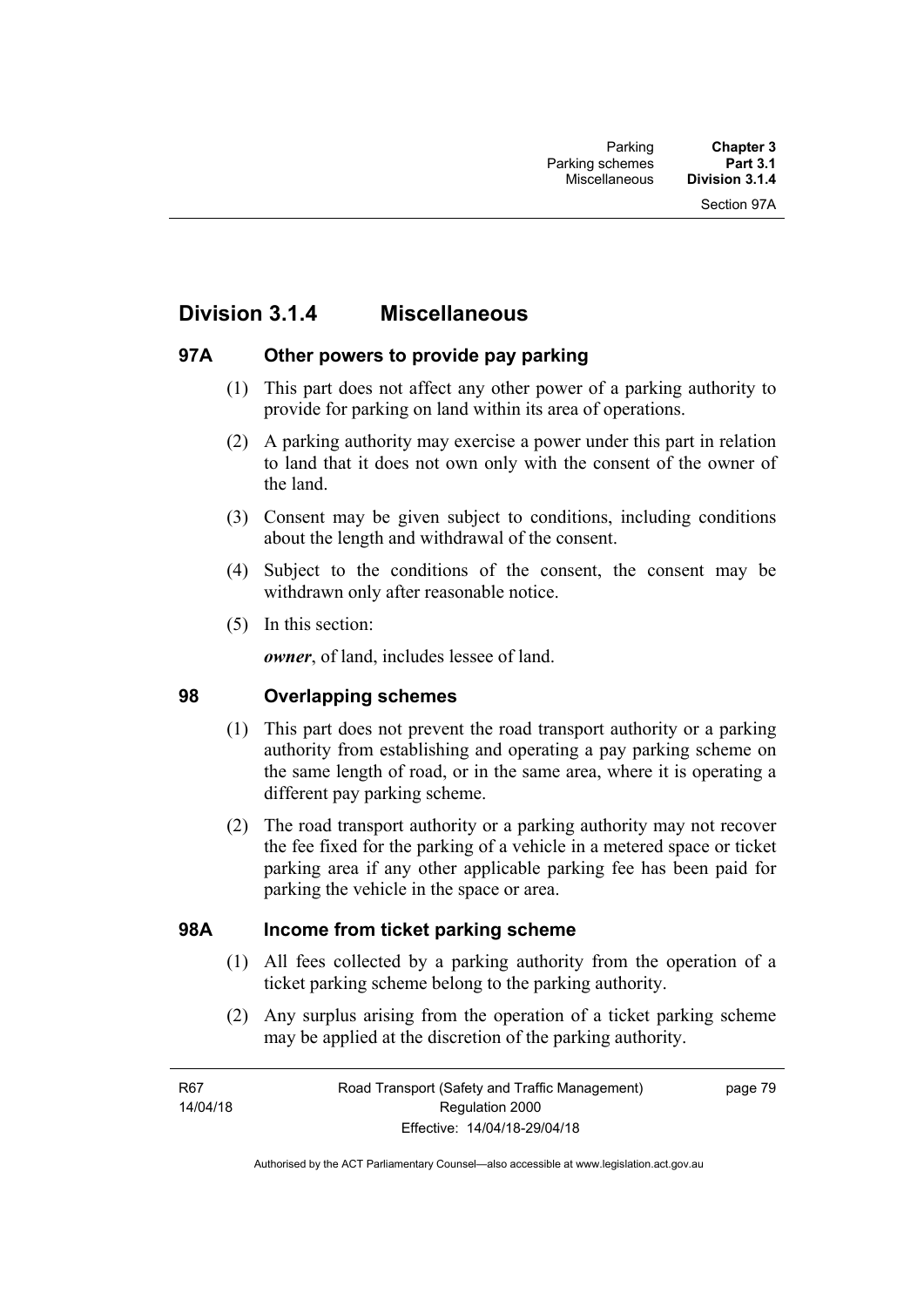## **98B Costs of ticket parking scheme**

The costs of administering a ticket parking scheme operated by a parking authority under section 76A are to be borne by the parking authority.

#### **99 Trailers not separately chargeable**

A separate parking fee is not required to be paid for a trailer towed by another vehicle.

page 80 Road Transport (Safety and Traffic Management) Regulation 2000 Effective: 14/04/18-29/04/18

R67 14/04/18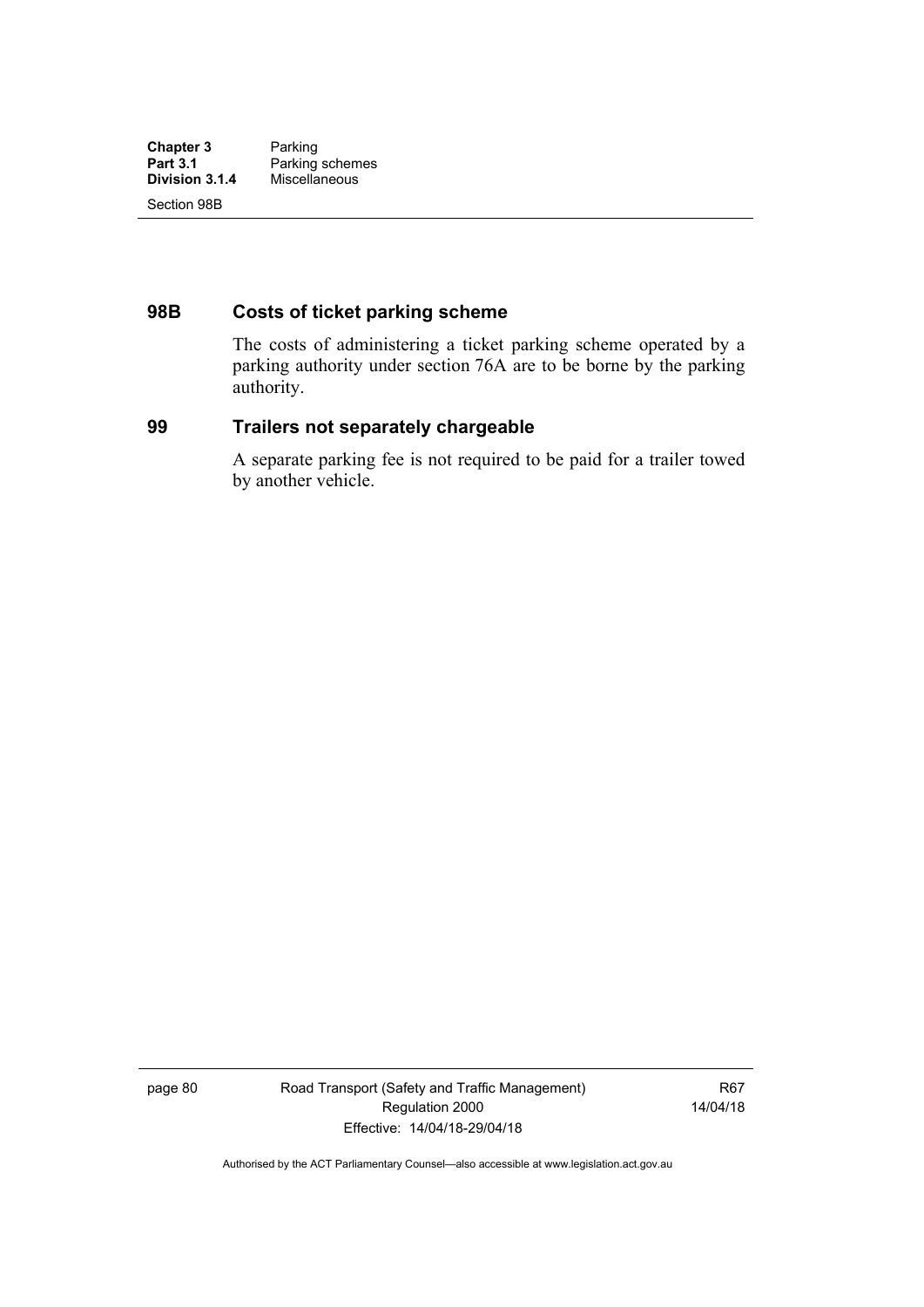# **Part 3.2 Parking permits and mobility parking scheme authorities**

#### **100 Parking permits**

- (1) The road transport authority may issue a permit (a *parking permit*) of a kind mentioned in subsection (2) authorising the parking of a vehicle, without charge, on a length of road or in an area designated by a *permit zone sign* for use by holders of that kind of parking permit.
- (2) The parking permit may be of 1 or more of the following kinds:
	- (a) a business parking permit;
	- (b) a commuter parking permit;
	- (c) a loading zone permit;
	- (d) a resident parking permit;
	- (e) a resident's visitor parking permit;
	- (f) a special event parking permit;
	- (g) any other kind declared by the road transport authority for this section.
- (3) The parking permit may be issued subject to conditions.
- (4) The parking permit—
	- (a) must state when it expires; and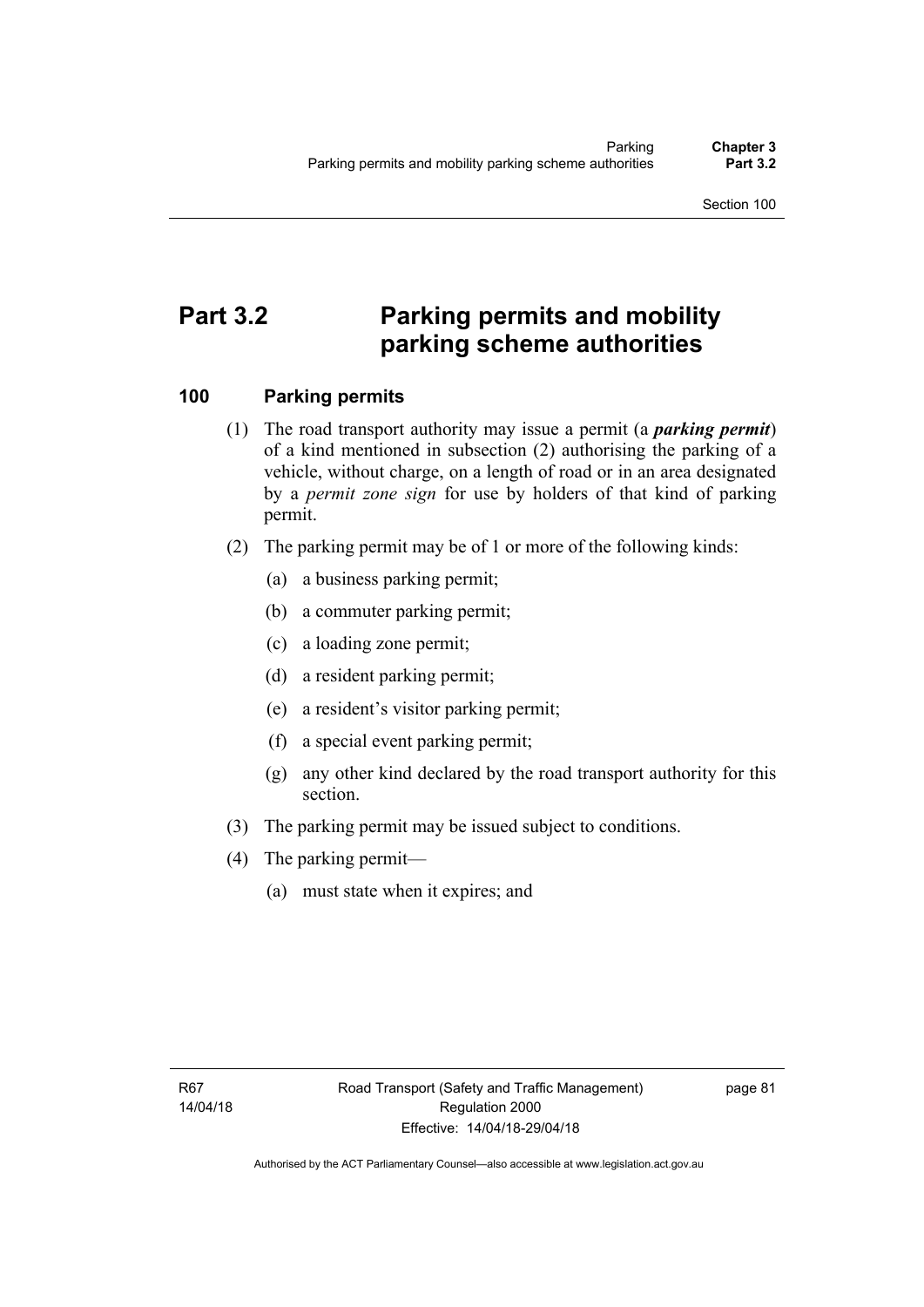(b) may state anything else that the road transport authority considers appropriate.

#### **Examples for par (b)**

- 1 the length of road or area to which the permit applies
- 2 any conditions to which the permit is subject
- 3 the maximum period which a vehicle may be parked in a designated area under the permit
- 4 the name or address of the person to whom it is issued
- *Note* An example is part of the regulation, is not exhaustive and may extend, but does not limit, the meaning of the provision in which it appears (see [Legislation Act,](http://www.legislation.act.gov.au/a/2001-14) s 126 and s 132).
- (5) The holder of a permit may surrender the permit by returning it to the road transport authority.
- (6) A declaration under subsection  $(2)$   $(g)$  is a notifiable instrument.

*Note* A notifiable instrument must be notified under the [Legislation Act](http://www.legislation.act.gov.au/a/2001-14).

#### **101 Mobility parking scheme authorities**

- (1) The road transport authority may issue a mobility parking scheme authority—
	- (a) for use by a person with a disability; or
	- (b) for use by an entity for the transport of people with disabilities.
- (2) A mobility parking scheme authority may be issued subject to conditions.
- (3) A mobility parking scheme authority—
	- (a) must include a people with disabilities symbol; and
	- (b) must state when it expires; and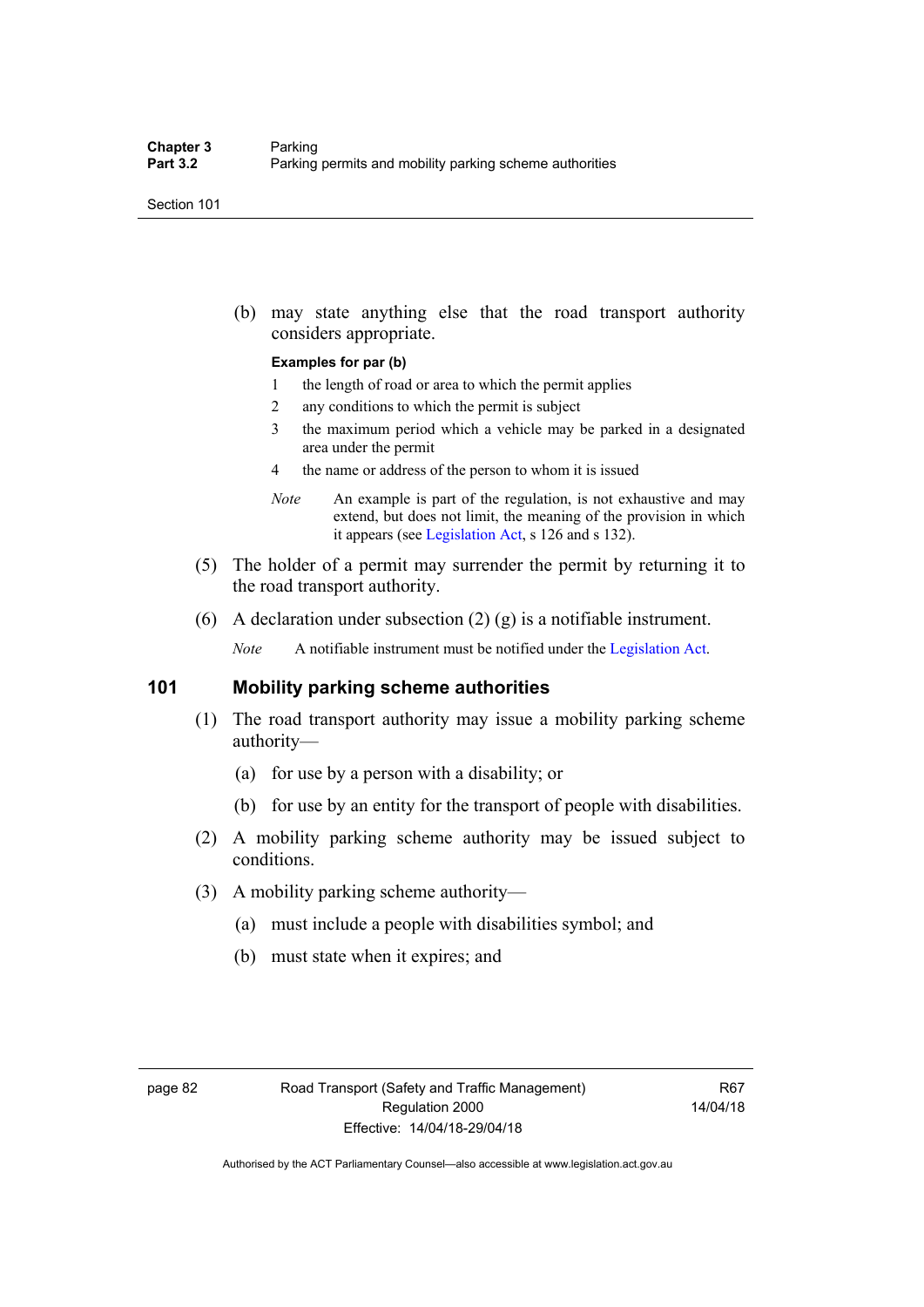- (c) may state anything else that the road transport authority considers appropriate.
- *Note 1 People with disabilities symbol* is defined in the [ARR,](http://www.legislation.act.gov.au//ni/db_37271/default.asp) dict.
- *Note 2* For parking by mobility parking scheme authority holders, see s 15 and [ARR,](http://www.legislation.act.gov.au//ni/db_37271/default.asp) r 206.

#### **101A Parking permits and mobility parking scheme authorities—cancellation**

- (1) This section applies if the road transport authority proposes to cancel (the *proposed action*) a parking permit or mobility parking scheme authority.
- (2) The road transport authority must give the person to whom the parking permit or mobility parking scheme authority was issued a written notice stating—
	- (a) the proposed action; and
	- (b) an explanation for the proposed action; and
	- (c) that the person may, within 14 days after the day the person receives the notice, give a written response to the authority about the notice.
- (3) In deciding whether to take the proposed action, the road transport authority must consider any response given to the authority in accordance with the notice.
- (4) The road transport authority must give the person written notice of the authority's decision.
- (5) If the road transport authority decides to take the proposed action, the authority's decision takes effect the day after the day when notice of the decision is given to the person or, if the notice states a later date of effect, that date.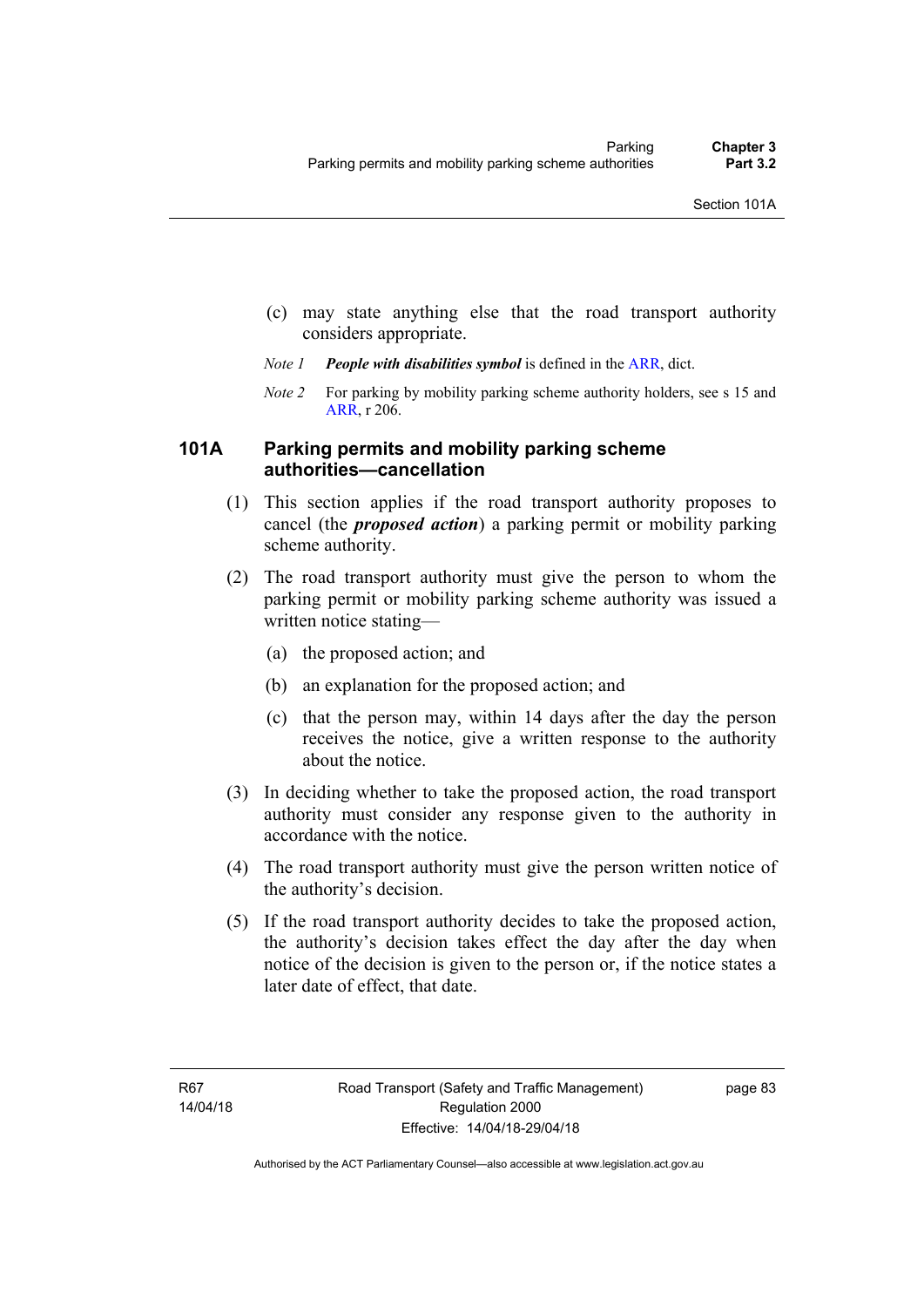## **101B Parking permits and mobility parking scheme authorities—return when cancelled**

If a parking permit or mobility parking scheme authority is cancelled under section 101A, the person to whom the parking permit or mobility parking scheme authority was issued must return the permit or authority to the road transport authority as soon as practicable but no later than 21 days after the date of effect of the cancellation of the permit or authority.

Maximum penalty: 20 penalty units.

page 84 Road Transport (Safety and Traffic Management) Regulation 2000 Effective: 14/04/18-29/04/18

R67 14/04/18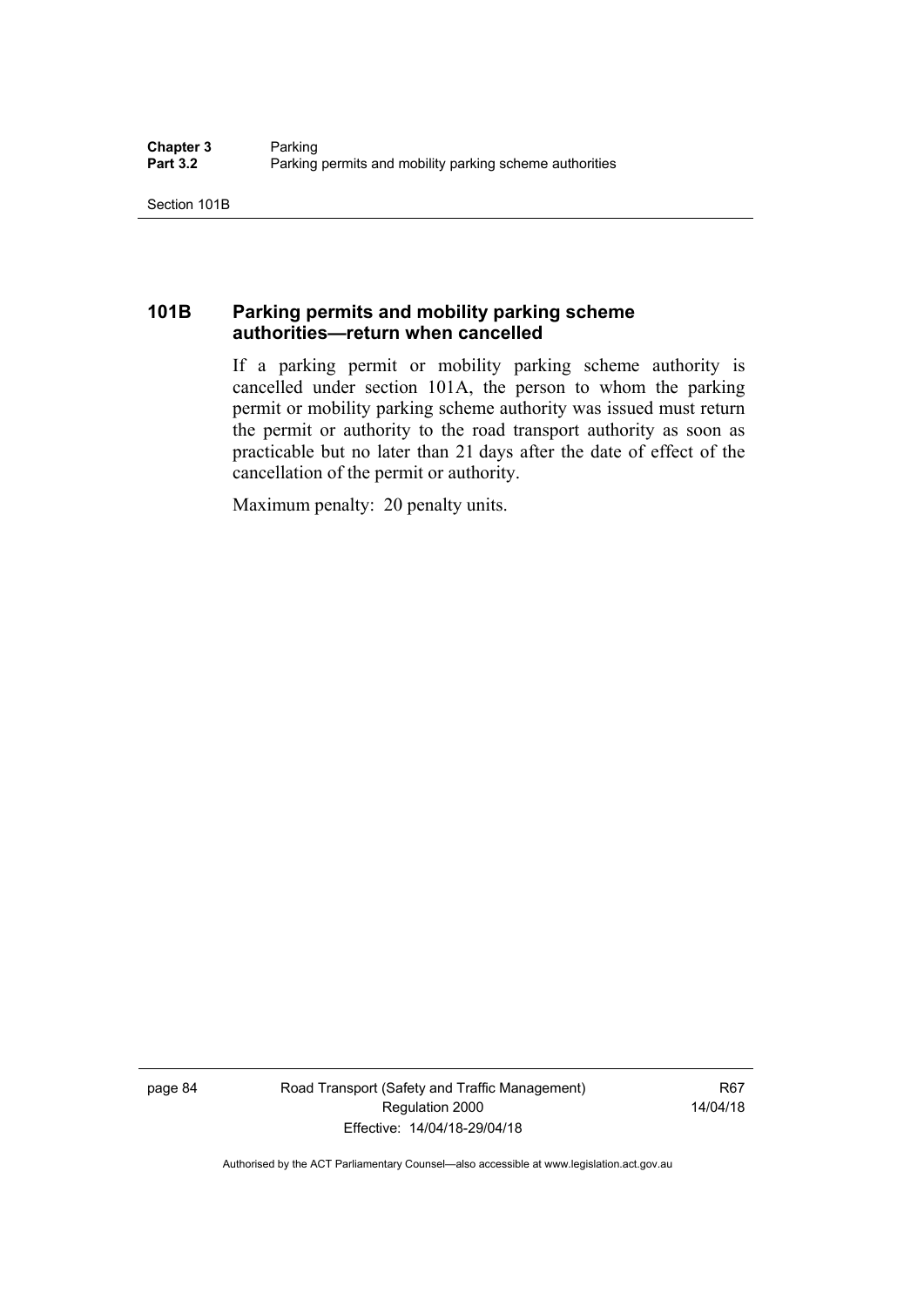# **Part 3.3 Parking—other provisions**

#### **101C Marking tyres by parking inspectors**

A police officer or authorised person may mark the tyres on a vehicle using crayon, chalk or a similar substance as far as is reasonably necessary for the purpose of enforcing a provision of an Act relating to the regulation or prohibition of the parking of vehicles.

*Note* A reference to an Act includes a reference to the statutory instruments made or in force under the Act, including a regulation (see [Legislation](http://www.legislation.act.gov.au/a/2001-14)  [Act,](http://www.legislation.act.gov.au/a/2001-14) s 104).

R67 14/04/18 Road Transport (Safety and Traffic Management) Regulation 2000 Effective: 14/04/18-29/04/18

page 85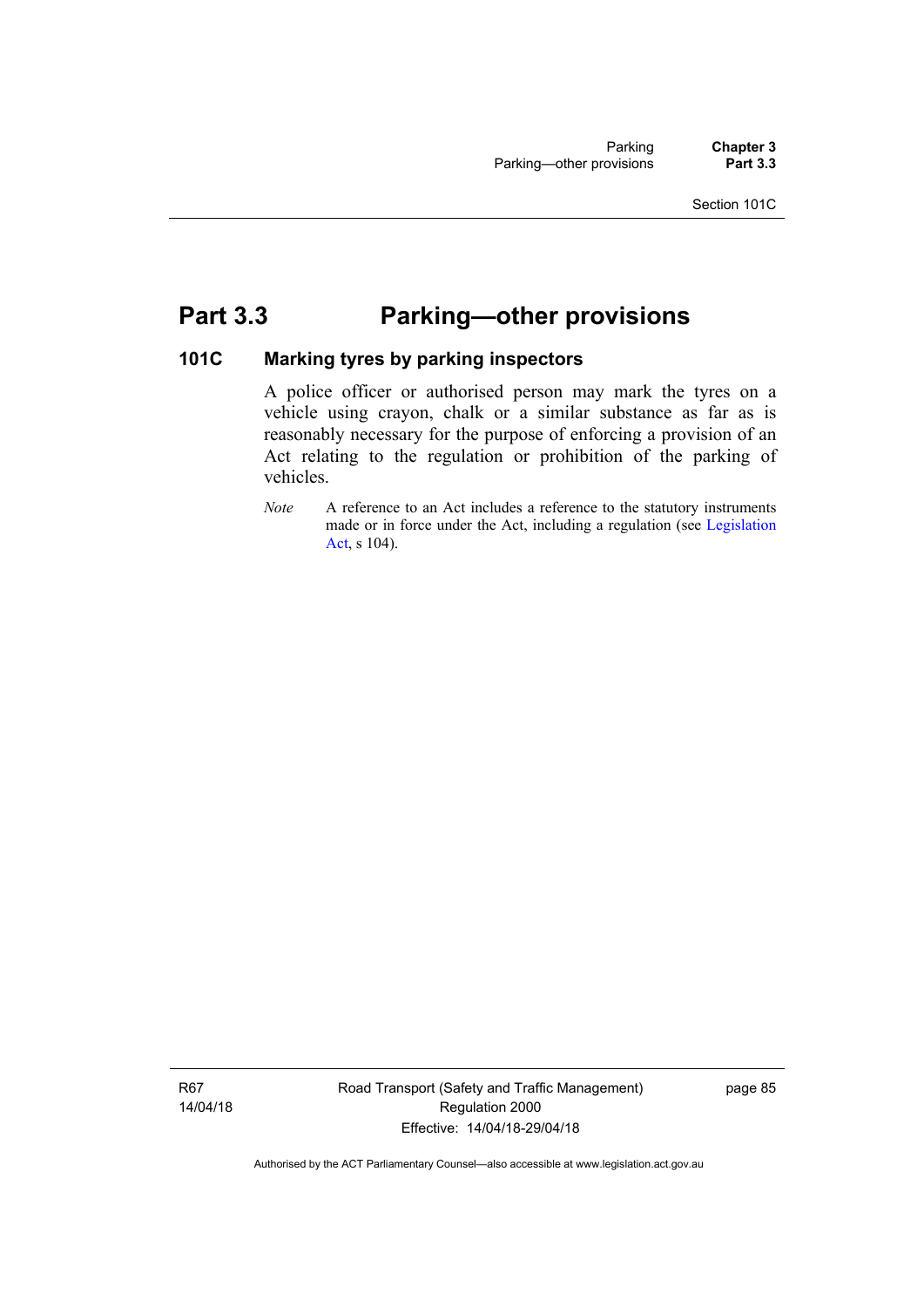# **Chapter 4 Traffic offence detection devices**

#### **102 Definitions—ch 4**

In this chapter:

*approved police speedometer* means a speedometer approved under section 103A (Approval of police vehicle speedometers).

*digital camera detection device* means a camera detection device known as—

- (a) Gatsometer Digital Radar Camera System (DRCS) that includes, as a component, a radar speed measuring device; or
- (b) LaserCam 2000 that includes, as a component, a laser speed measuring device; or
- (c) LaserCam NT that includes, as a component, a laser speed measuring device; or
- (d) VITRONIC PoliScan SPEED M1 HP that includes, as a component, a laser speed measuring device; or
- (e) VITRONIC PoliScan FM1 that includes, as a component, a laser speed measuring device.

*fixed camera detection device* means a camera detection device known as—

- (a) Centaur 2000 that includes, as a component, a piezo strip speed measuring device; or
- (b) Gatsometer Digital Radar Camera System (DRCS) that includes, as a component, a radar speed measuring device; or
- (c) Gatsometer Traffic Camera Digital (GTC-D) that includes, as a component, a loop detector speed measuring device; or

page 86 Road Transport (Safety and Traffic Management) Regulation 2000 Effective: 14/04/18-29/04/18

R67 14/04/18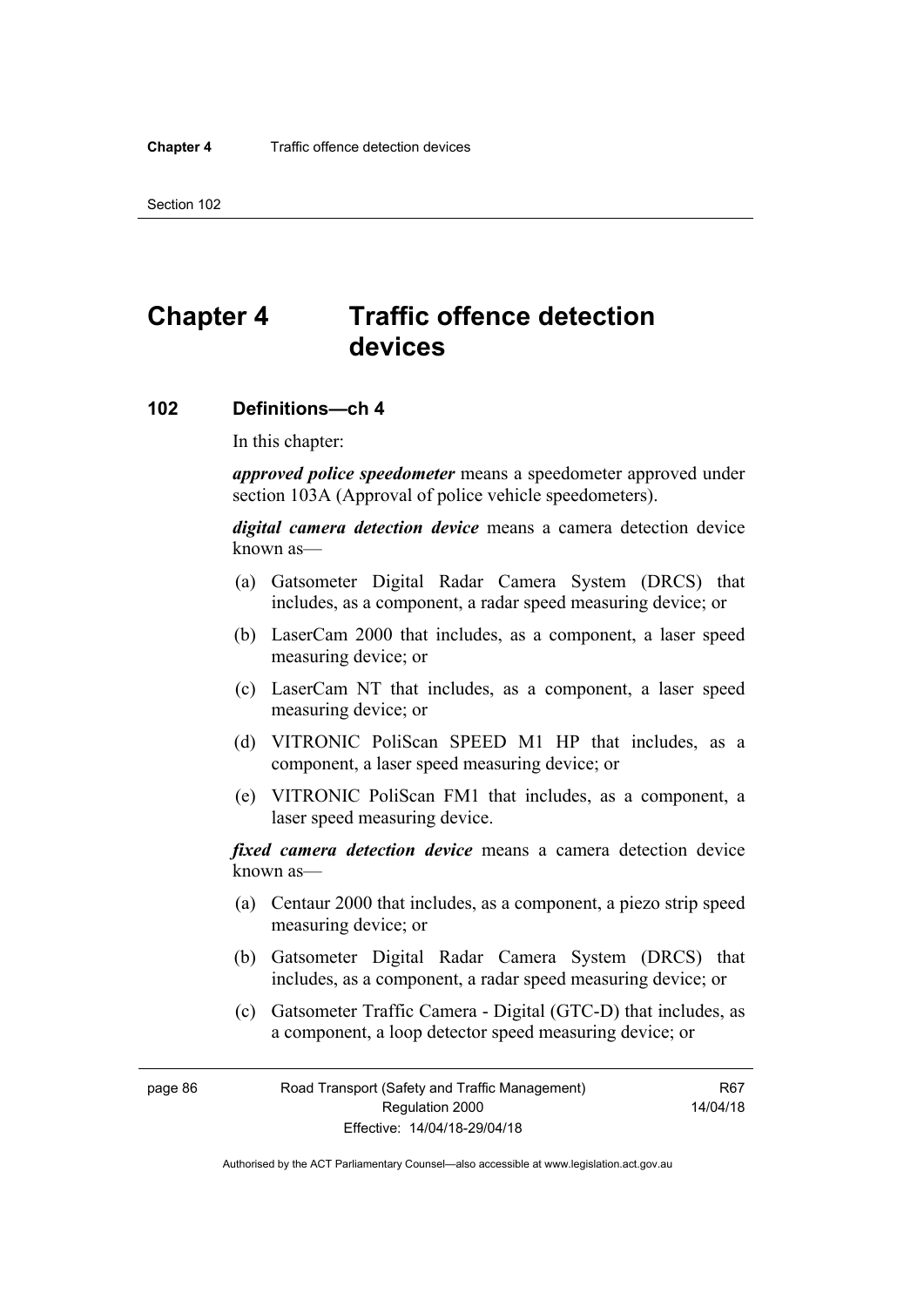- (d) Gatsometer Traffic Camera (GTC-GS11) that includes, as a component, a loop detector speed measuring device; or
- (e) Gatsometer Traffic Camera (T-series) (GT20) that includes, as a component, a radar speed measuring device or a loop detector speed measuring device; or
- (f) Gatsometer Multi Camera System (MCS) that includes, as a component, a loop detector speed measuring device.

*laser speed measuring device* means a speed measuring device known as—

- (a) Laser Technology Inc. LTI 20-20 Marksman (or Laser Technology Inc. LTI 20/20 Marksman); or
- (b) Laser Technology Inc. LTI 20-20 UltraLyte (or Laser Technology Inc. LTI 20/20 UltraLyte); or
- (c) Laser Technology Inc. LTI 20-20 UltraLyte LR (or Laser Technology Inc. LTI 20/20 UltraLyte LR); or
- (d) Laser Technology Inc. LTI 20-20 UltraLyte Compact (or Laser Technology Inc. LTI 20/20 UltraLyte Compact); or
- (e) Laser Technology Inc. LTI 20-20 SE (or Laser Technology Inc LTI 20/20 SE); or
- (f) Laser Technology Inc. LTI 20-20 TruSpeed (or Laser Technology Inc. LTI 20/20 TruSpeed); or
- (g) VITRONIC PoliScan SPEED M1 HP; or
- (h) VITRONIC PoliScan FM1.

*loop detector speed measuring device* means a speed measuring device known as the Gatsometer Loop Detector (GLD4-2S).

*piezo strip speed measuring device* means a speed measuring device known as Truvelo M4 MPC.

R67 14/04/18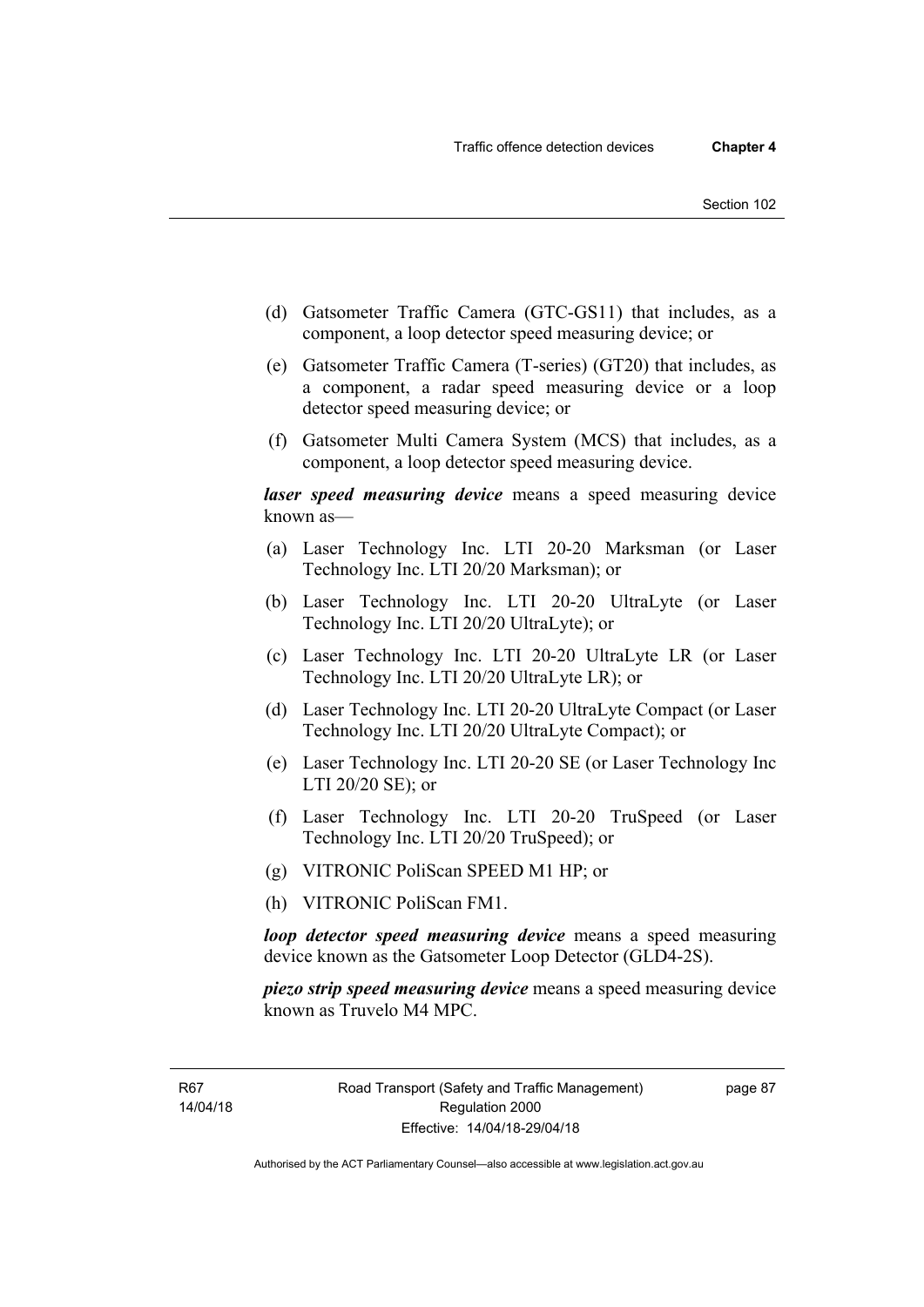*radar speed measuring device* means a speed measuring device known as—

- (a) Applied Concepts Inc. Stalker Dual; or
- (b) Gatsometer RT3 tracking radar; or
- (c) Gatsometer RT4 tracking radar; or
- (d) Gatsometer Radar 24; or
- (e) Kustom Signals, Inc. Silver Eagle; or
- (f) Kustom Signals, Inc. Silver Eagle II; or
- (g) Kustom Signals, Inc. Raptor RP-1.

*security checksum*, for an electronic file, means the number (whether numerals or numerals and letters) produced by the application of an algorithm to the contents of an electronic file or a copy of the file.

*testing authority* means—

- (a) a department of electrical or electronic engineering at a university in Australia; or
- (b) the National Measurement Institute under the *[National](http://www.comlaw.gov.au/Series/C2004A07405)  [Measurement Act 1960](http://www.comlaw.gov.au/Series/C2004A07405)* (Cwlth); or
- (c) an entity that is accredited by the National Association of Testing Authorities to test traffic offence detection devices; or
- (d) Technical Services, Australian Federal Police, Canberra; or
- (e) for an approved police speedometer—an entity approved in writing by the chief police officer to test approved police speedometers.
- *Note* An entity includes an individual, see the [Legislation Act](http://www.legislation.act.gov.au/a/2001-14), dict, pt 1, def of *entity*.

page 88 Road Transport (Safety and Traffic Management) Regulation 2000 Effective: 14/04/18-29/04/18

R67 14/04/18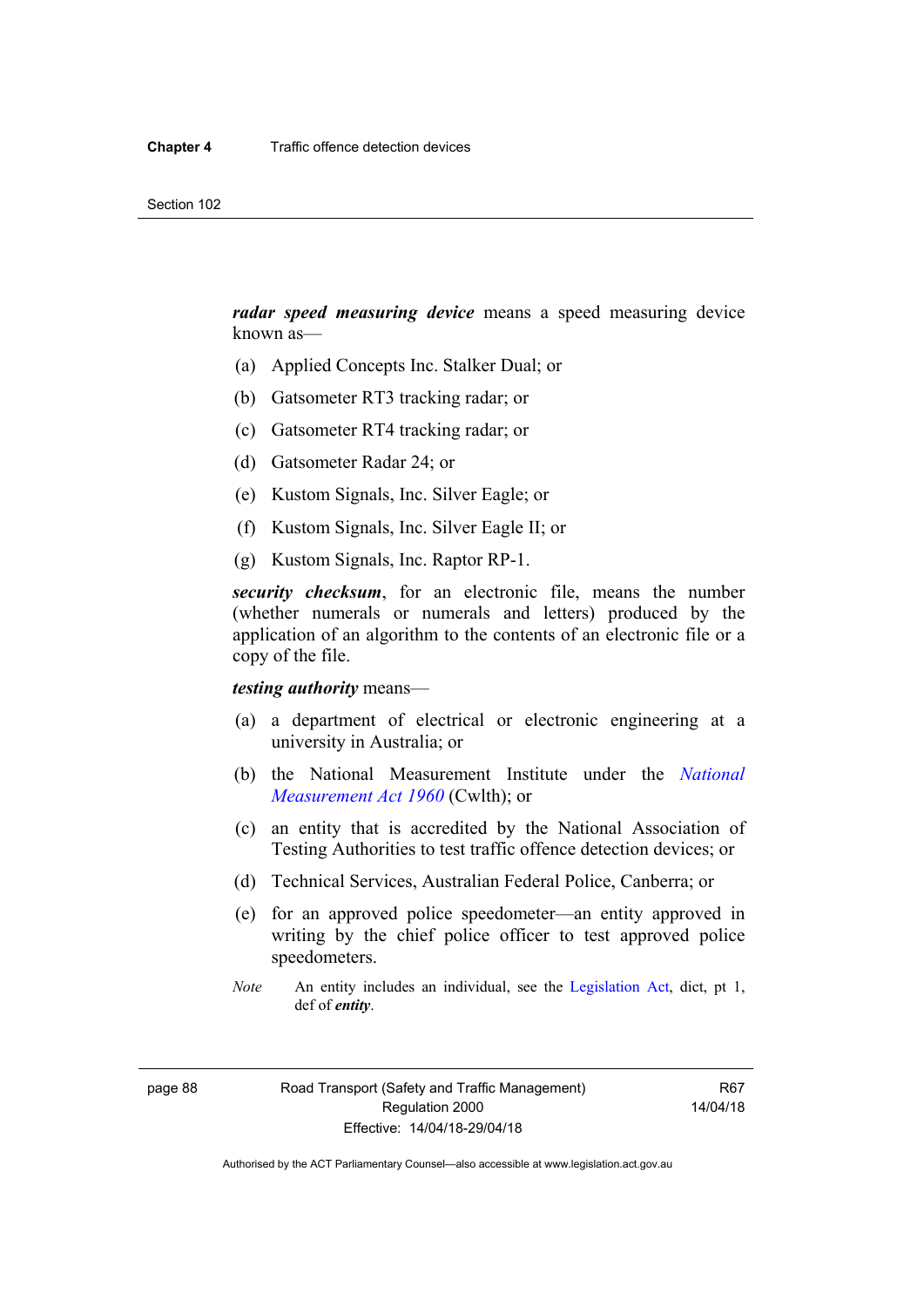#### **103 Approved traffic offence detection devices**

- (1) For the [Act,](http://www.legislation.act.gov.au/a/1999-80/default.asp) dictionary, definition of *approved camera detection device*, each digital camera detection device and fixed camera detection device is approved.
- (2) For the [Act,](http://www.legislation.act.gov.au/a/1999-80/default.asp) dictionary, definition of *approved speed measuring device*, each laser speed measuring device, loop detector speed measuring device, piezo strip speed measuring device, radar speed measuring device and approved police speedometer is approved.
- (3) For the [Act](http://www.legislation.act.gov.au/a/1999-80/default.asp), dictionary, definition of *approved average speed detection system*, the P482 dual-camera automatic number plate recognition system manufactured by PIPS Technology Ltd, that is used with SpeedPoints matching software, is approved.

#### **103A Approval of police vehicle speedometers**

- (1) For section 102, definition of *approved police speedometer*, the chief police officer may approve a kind of speedometer that is fitted to a motor vehicle driven by a police officer for measuring the speed at which vehicles are being driven.
- (2) An approval is a notifiable instrument.

*Note* A notifiable instrument must be notified under the [Legislation Act](http://www.legislation.act.gov.au/a/2001-14).

#### **103B Average speed detection systems—Act, s 22AA, s 23B and s 24 (2)**

- (1) For the [Act,](http://www.legislation.act.gov.au/a/1999-80/default.asp) section 22AA, definition of *average speed limit*, the average speed limit for the road between 2 detection points mentioned in an item in table 103B, column 2 is the speed mentioned in column 6 for the item.
- (2) For the [Act](http://www.legislation.act.gov.au/a/1999-80/default.asp), section 22AA, definition of *detection point*, the points mentioned in table 103B, column 2 are prescribed.

R67 14/04/18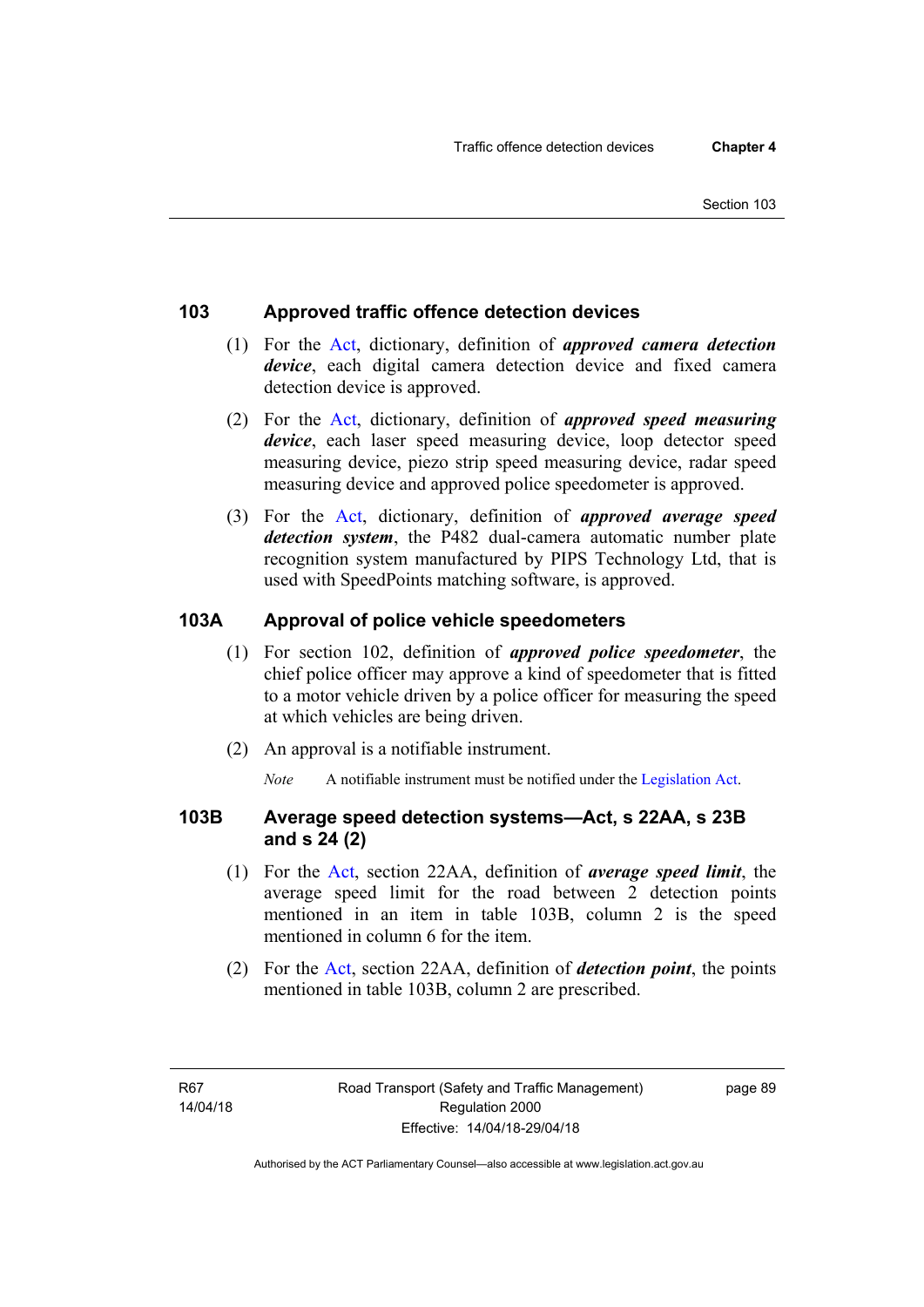- (3) For the [Act](http://www.legislation.act.gov.au/a/1999-80/default.asp), section 22AA, definition of *shortest practicable distance*, the distance mentioned in an item in table 103B, column 3 is the shortest practicable distance between the 2 detection points mentioned in column 2 for the item.
- (4) For the [Act,](http://www.legislation.act.gov.au/a/1999-80/default.asp) section 23B (a), definition of *shortest practicable route*, the route mentioned in an item in table 103B, column 4 is the route used to work out the shortest practicable distance mentioned in column 3 for the item.
- (5) For the [Act](http://www.legislation.act.gov.au/a/1999-80/default.asp), section 23B (b), the minimum time that a vehicle's driver could take to drive the vehicle on the route mentioned in an item in table 103B, column 4 is the time mentioned in column 5 for the item.
- (6) In this section:

*ACT Standard Grid Coordinates*—see the *[Surveyors](http://www.legislation.act.gov.au/di/2010-267/default.asp)  [\(Surveyor-General\) Practice Directions 2010 \(No 2\)](http://www.legislation.act.gov.au/di/2010-267/default.asp)* (DI2010-267), schedule 2.

*AHD*—see the *[Surveyors \(Surveyor-General\) Practice Directions](http://www.legislation.act.gov.au/di/2010-267/default.asp)  [2010 \(No 2\)](http://www.legislation.act.gov.au/di/2010-267/default.asp)* (DI2010-267), direction 5 (Definitions).

page 90 Road Transport (Safety and Traffic Management) Regulation 2000 Effective: 14/04/18-29/04/18

R67 14/04/18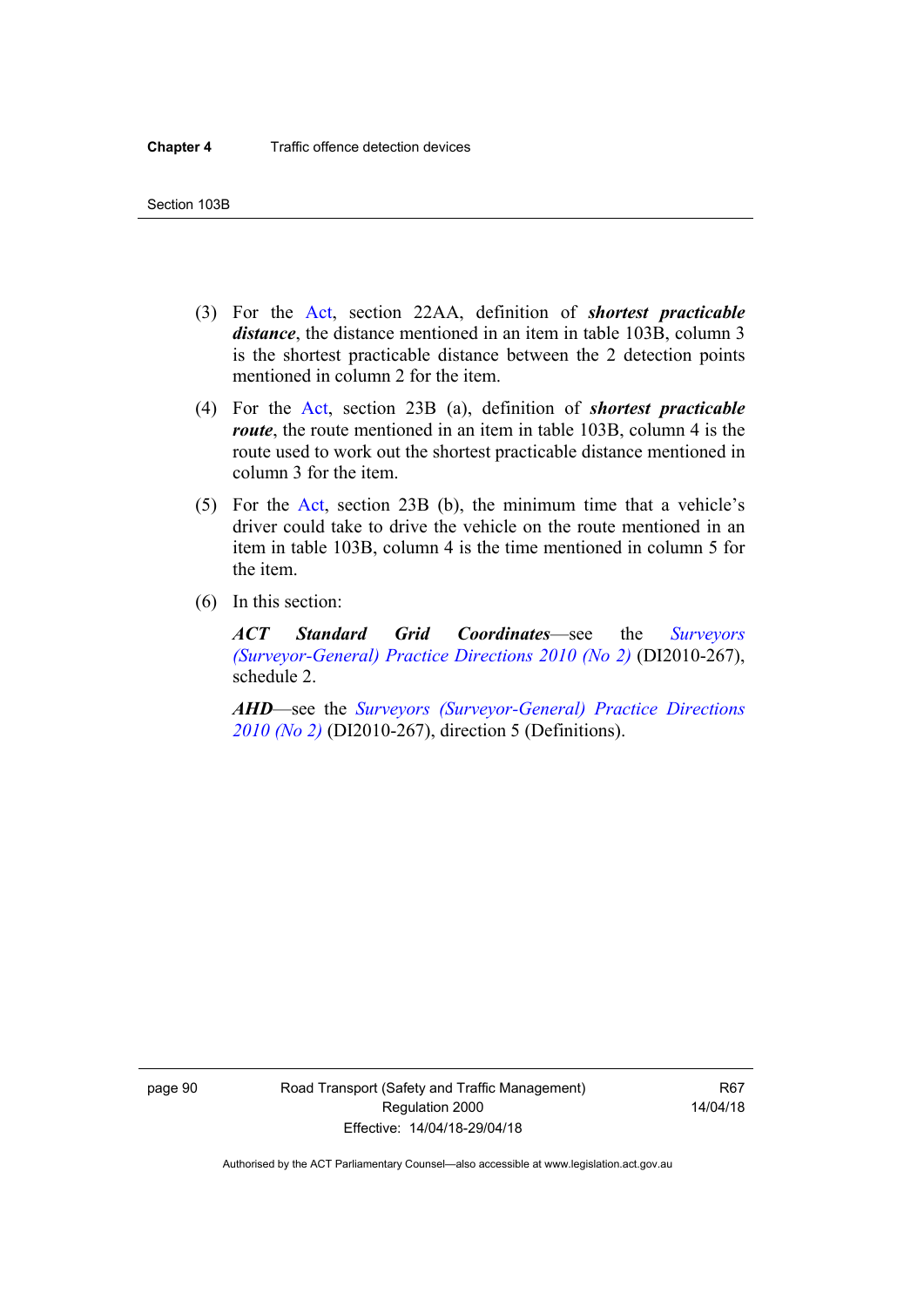| Table 103B       |                                                                                                                                                                                                                            |                                                 |                                                                                                                                                                                                             |                                          |                                       |
|------------------|----------------------------------------------------------------------------------------------------------------------------------------------------------------------------------------------------------------------------|-------------------------------------------------|-------------------------------------------------------------------------------------------------------------------------------------------------------------------------------------------------------------|------------------------------------------|---------------------------------------|
| column 1<br>item | column <sub>2</sub><br>detection<br>points                                                                                                                                                                                 | column 3<br>shortest<br>practicable<br>distance | column 4<br>shortest<br>practicable<br>route                                                                                                                                                                | column 5<br>minimum<br>time<br>(seconds) | column 6<br>average<br>speed<br>limit |
| $\mathbf{1}$     | <b>ACT</b> Standard<br>Grid<br>Coordinates<br>208876.18<br>East,<br>596541.65<br>North, AHD<br>629.88 Level<br><b>ACT</b> Standard<br>Grid<br>Coordinates<br>211361.44<br>East.<br>596864.50<br>North, AHD<br>644.45 Level | 2.7081km<br>(westbound)                         | Hindmarsh<br>Drive<br>(westbound),<br>starting west<br>of the<br>intersection of<br>Dalrymple<br>Street and<br>Mugga Lane<br>and ending<br>north-east of<br>Tyagarah<br><b>Street</b>                       | 121.8645<br>(westbound)                  | 80km/h                                |
| $\overline{2}$   | <b>ACT</b> Standard<br>Grid<br>Coordinates<br>208912.50<br>East,<br>596591.35<br>North, AHD<br>629 42 Level<br><b>ACT</b> Standard<br>Grid<br>Coordinates<br>211418.53<br>East.<br>596883.22<br>North, AHD<br>641.25 Level | 2.7146km<br>(eastbound)                         | Hindmarsh<br>Drive<br>(eastbound),<br>starting<br>north-east of<br><b>Palmer Street</b><br>near Tyagarah<br>Street and<br>ending west of<br>the<br>intersection of<br>Dalrymple<br>Street and<br>Mugga Lane | 122.157<br>(eastbound)                   | 80km/h                                |

R67 14/04/18 Road Transport (Safety and Traffic Management) Regulation 2000 Effective: 14/04/18-29/04/18

page 91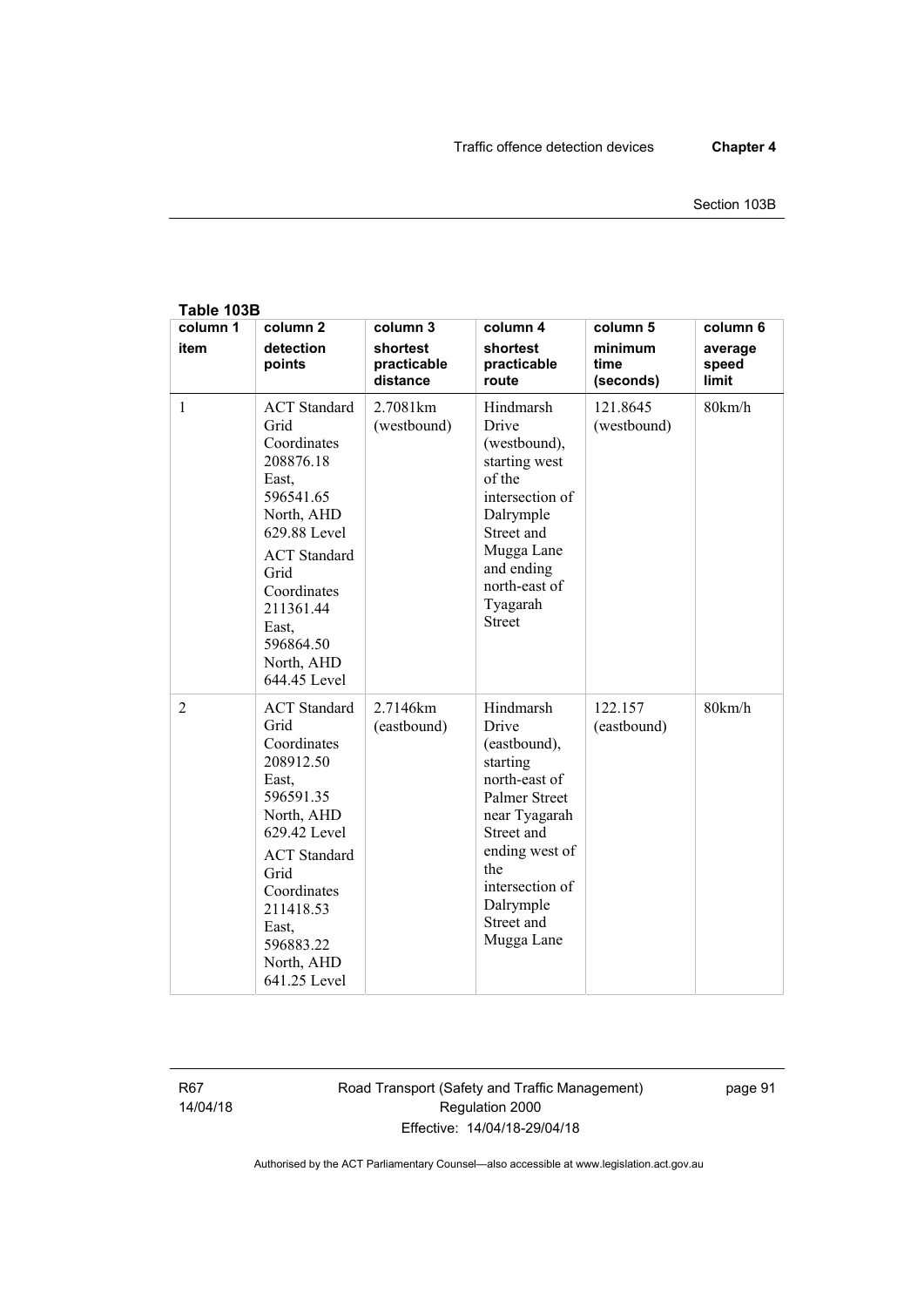## Section 103B

| column 1<br>item | column <sub>2</sub><br>detection<br>points                                                                                                                                                                                 | column 3<br>shortest<br>practicable<br>distance | column 4<br>shortest<br>practicable<br>route                                                                                                                                                                                                            | column 5<br>minimum<br>time<br>(seconds) | column 6<br>average<br>speed<br>limit |
|------------------|----------------------------------------------------------------------------------------------------------------------------------------------------------------------------------------------------------------------------|-------------------------------------------------|---------------------------------------------------------------------------------------------------------------------------------------------------------------------------------------------------------------------------------------------------------|------------------------------------------|---------------------------------------|
| 3                | <b>ACT</b> Standard<br>Grid<br>Coordinates<br>207503.18<br>East.<br>593617.84<br>North, AHD<br>629.92 Level<br><b>ACT</b> Standard<br>Grid<br>Coordinates<br>205843.16<br>East.<br>591218.80<br>North, AHD<br>581.95 Level | 3.3226km<br>(southbound)                        | <b>Athllon Drive</b><br>(southbound),<br>starting south<br>of the<br>intersection of<br><b>Beasley Street</b><br>and Athllon<br>Drive and<br>ending<br>north-east of<br>the<br>intersection of<br><b>Drakeford</b><br>Drive and<br><b>Athllon Drive</b> | 149.517<br>(southbound)                  | 80km/h                                |
| $\overline{4}$   | <b>ACT</b> Standard<br>Grid<br>Coordinates<br>205879.90<br>East,<br>591244.94<br>North, AHD<br>582.25 Level<br><b>ACT</b> Standard<br>Grid<br>Coordinates<br>207485.15<br>East,<br>593666.74<br>North, AHD<br>629.42 Level | 3.3022km<br>(northbound)                        | <b>Athllon Drive</b><br>(northbound),<br>starting<br>north-east of<br>the<br>intersection of<br>Drakeford<br>Drive and<br><b>Athllon Drive</b><br>and ending<br>south of the<br>intersection of<br><b>Beasley Street</b><br>and Athllon<br>Drive        | 148.599<br>(northbound)                  | 80km/h                                |

page 92 Road Transport (Safety and Traffic Management) Regulation 2000 Effective: 14/04/18-29/04/18

R67 14/04/18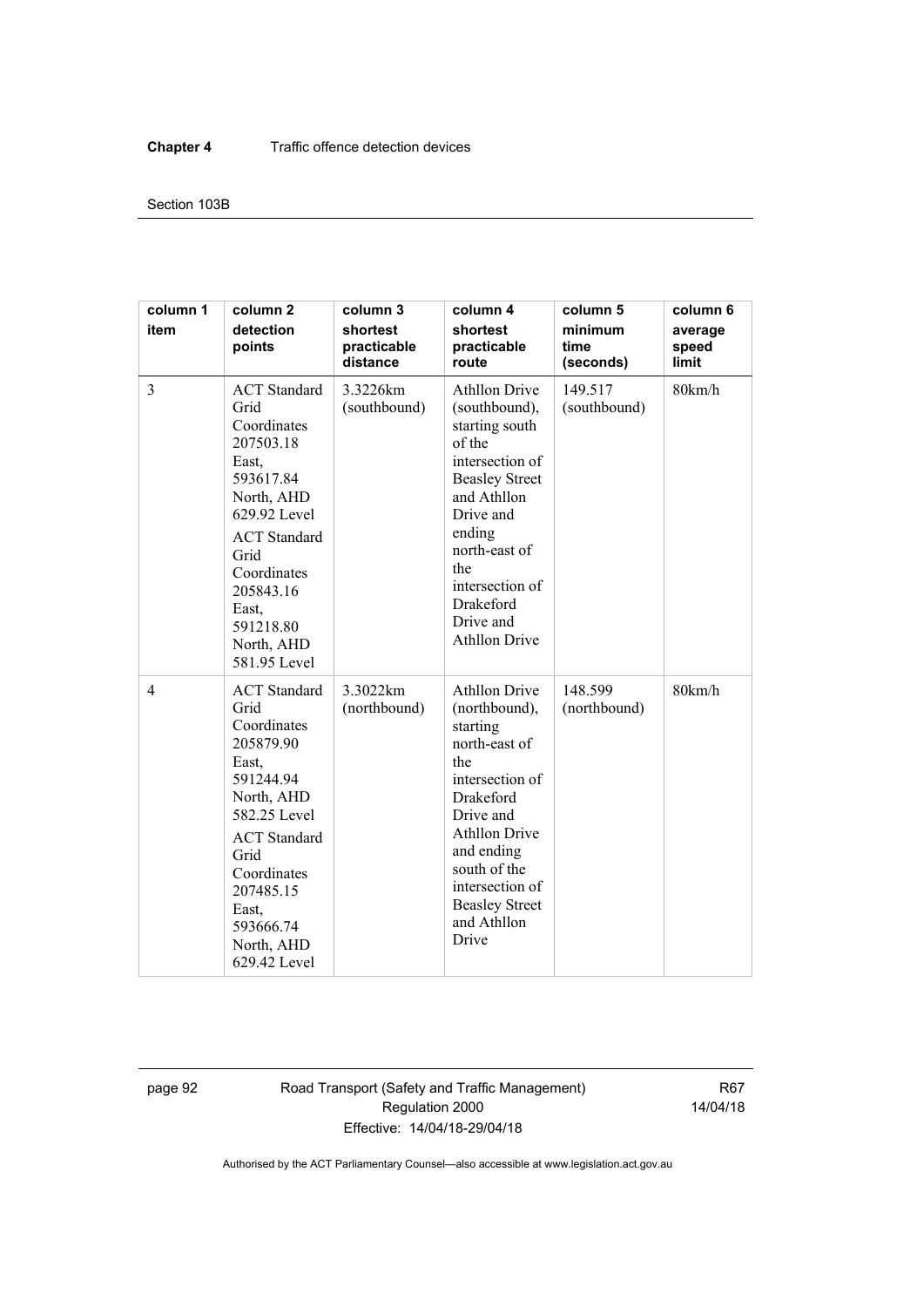## **104 Major testing of laser speed measuring devices**

- (1) The following devices must be tested in accordance with this section at least once every 12 months:
	- (a) a laser speed measuring device;
	- (b) the laser speed measuring device component of a digital camera detection device.
- (2) The test must be carried out—
	- (a) by a person approved under section 106 (Approved people testing and sealing); and
	- (b) in accordance with Australian Standard AS 4691.1-2003, as in force on the commencement of this paragraph.
		- *Note 1* The text of an applied, adopted or incorporated law or instrument, whether applied as in force from time to time or at a particular time, is taken to be a notifiable instrument if the operation of the [Legislation Act,](http://www.legislation.act.gov.au/a/2001-14) s 47 (5) or (6) is not disapplied (see s 47 (7)).
		- *Note 2* A notifiable instrument must be notified under the [Legislation](http://www.legislation.act.gov.au/a/2001-14)  [Act.](http://www.legislation.act.gov.au/a/2001-14)
- (3) The [Legislation Act,](http://www.legislation.act.gov.au/a/2001-14) section 47 (5) does not apply in relation to subsection (2) (b).
- (4) The test must show whether the device—
	- (a) is operating in accordance with the manufacturer's specifications; and
	- (b) is accurate within a tolerance of 2km/h.
- (5) For this section, it is sufficient for the laser speed measuring device component of a digital camera detection device to be tested separately from the other components of the device, and it is not necessary for the other components to be tested.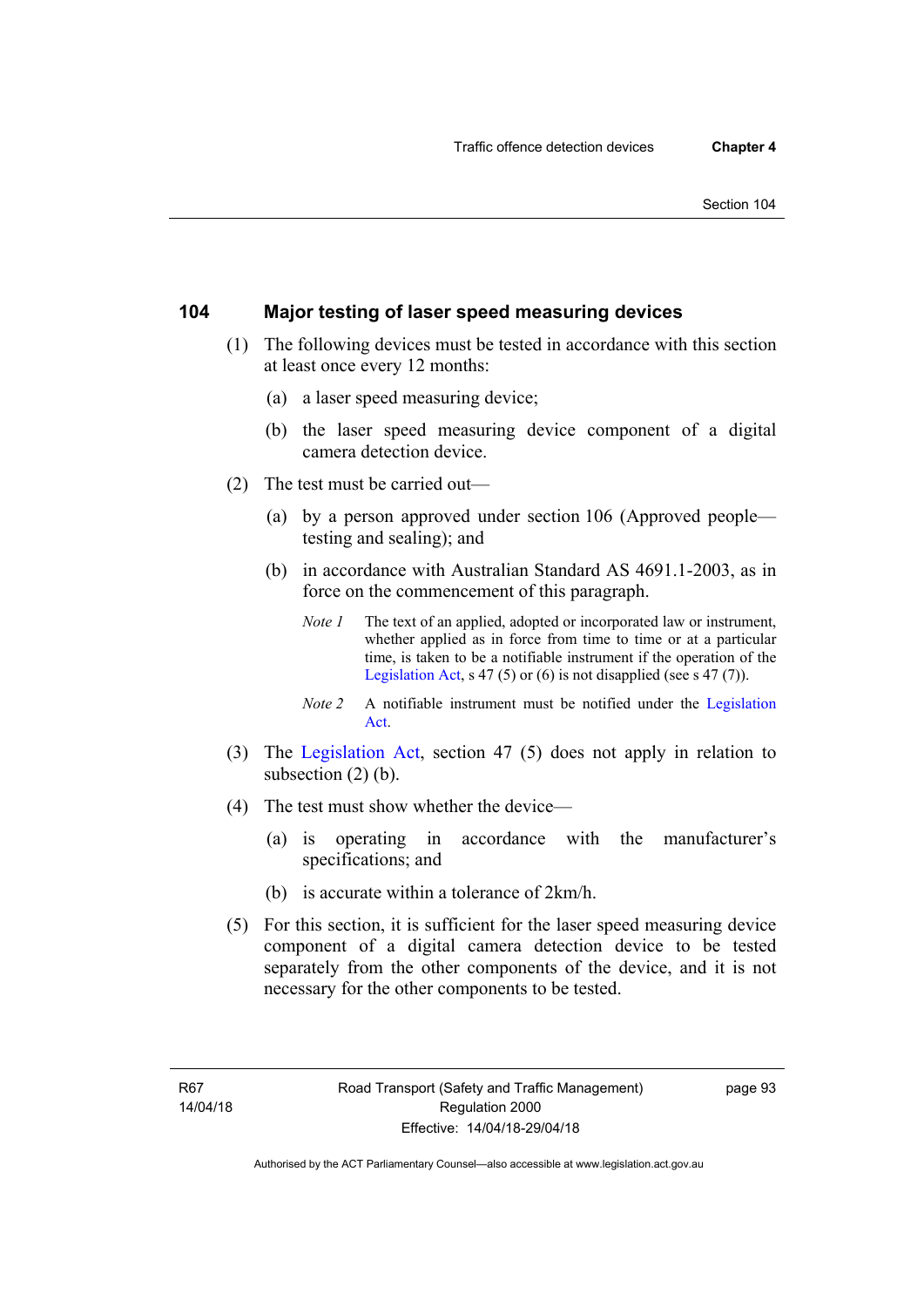## **104A Major testing of other traffic offence detection devices**

- (1) The following devices must be tested in accordance with this section:
	- (a) a radar speed measuring device that is not a component of a fixed camera detection device or a digital camera detection device;
	- (b) a radar speed measuring device component of a fixed camera detection device or a digital camera detection device;
	- (c) an approved police speedometer;
	- (d) the loop detector speed measuring device component of a fixed camera detection device;
	- (e) the piezo strip speed measuring device component of a fixed camera detection device;
	- (f) an approved average speed detection system.
- (2) The devices mentioned in subsection (1) must be tested at least once every 12 months.
- (3) The test must be carried out by a person approved under section 106 (Approved people—testing and sealing).
- (4) The test of a radar speed measuring device that is not a component of a fixed camera detection device, or a digital camera detection device, must show whether the device is operating in accordance with Australian Standard AS 2898.1-2, as in force on the commencement of this subsection.
	- *Note 1* AS 2898.1-2 may be purchased at [www.standards.org.au](http://www.standards.org.au/Pages/default.aspx)*.*
	- *Note 2* The text of an applied, adopted or incorporated law or instrument, whether applied as in force from time to time or at a particular time, is taken to be a notifiable instrument if the operation of the [Legislation](http://www.legislation.act.gov.au/a/2001-14)  [Act](http://www.legislation.act.gov.au/a/2001-14), s 47 (5) or (6) is not disapplied (see s 47 (7)).
	- *Note 3* A notifiable instrument must be notified under the [Legislation Act](http://www.legislation.act.gov.au/a/2001-14).

page 94 Road Transport (Safety and Traffic Management) Regulation 2000 Effective: 14/04/18-29/04/18

R67 14/04/18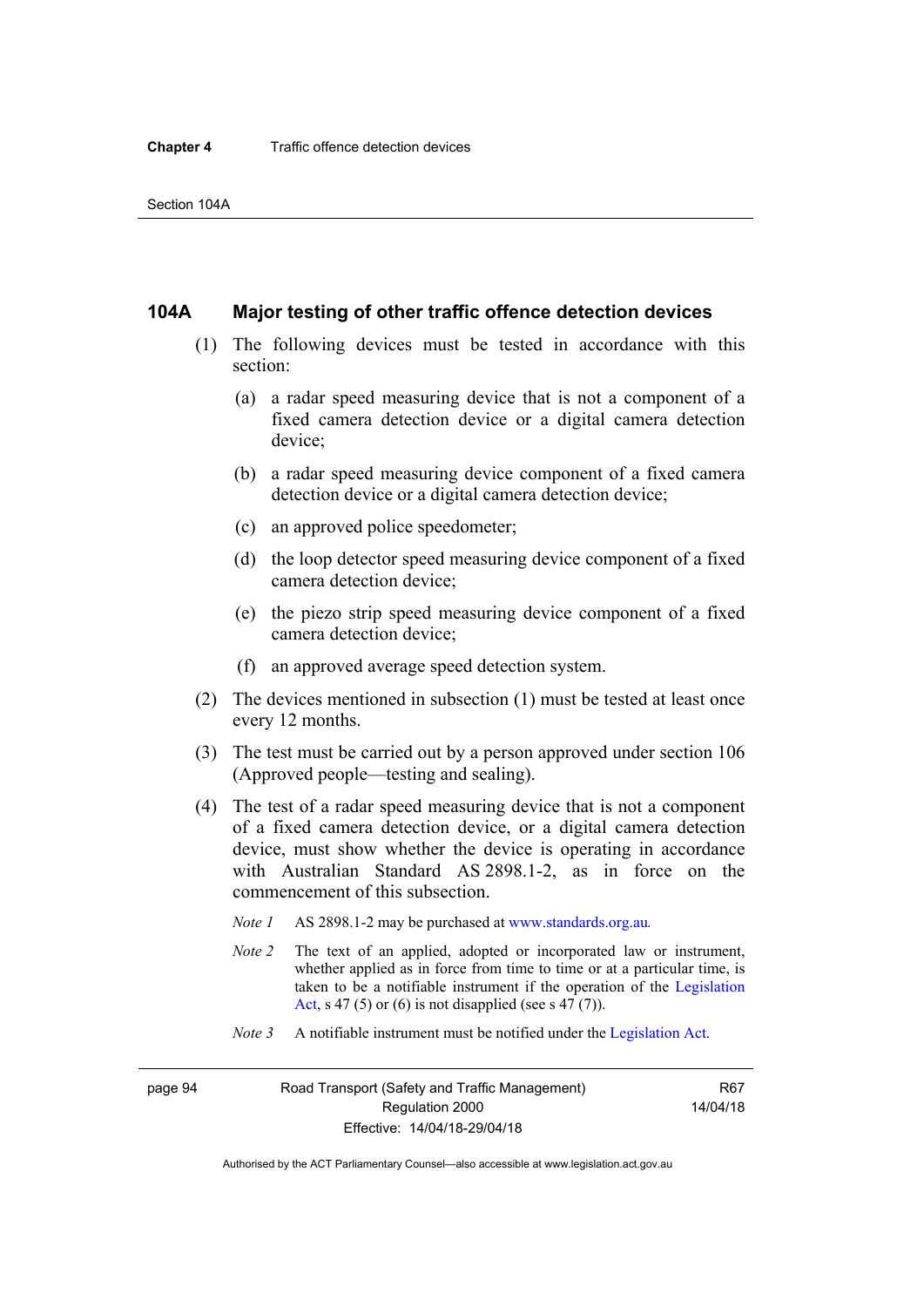- 
- (5) The [Legislation Act,](http://www.legislation.act.gov.au/a/2001-14) section 47 (5) does not apply in relation to AS 2898.1-2 under subsection (4).
- (6) The test of the radar speed measuring device component of a fixed camera detection device, or a digital camera detection device, must show whether the device—
	- (a) is operating in accordance with the manufacturer's specifications; and
	- (b) for speeds of 100km/h and under—is accurate within a tolerance of 2km/h; and
	- (c) for speeds over 100km/h—is accurate within a tolerance of 2%.
- (7) The test of an approved police speedometer must show whether the device is accurate within a tolerance of 2km/h.
- (8) The test of the loop detector speed measuring device component of a fixed camera detection device must show whether the speed measuring device—
	- (a) for speeds of 100km/h and under—is accurate within a tolerance of 2km/h; and
	- (b) for speeds over 100km/h—is accurate within a tolerance of 2%.
- (9) The test of the piezo strip speed measuring device component of a fixed camera detection device must show whether the speed measuring device—
	- (a) is operating in accordance with the manufacturer's specifications; and
	- (b) is accurate within a tolerance of 2km/h.

page 95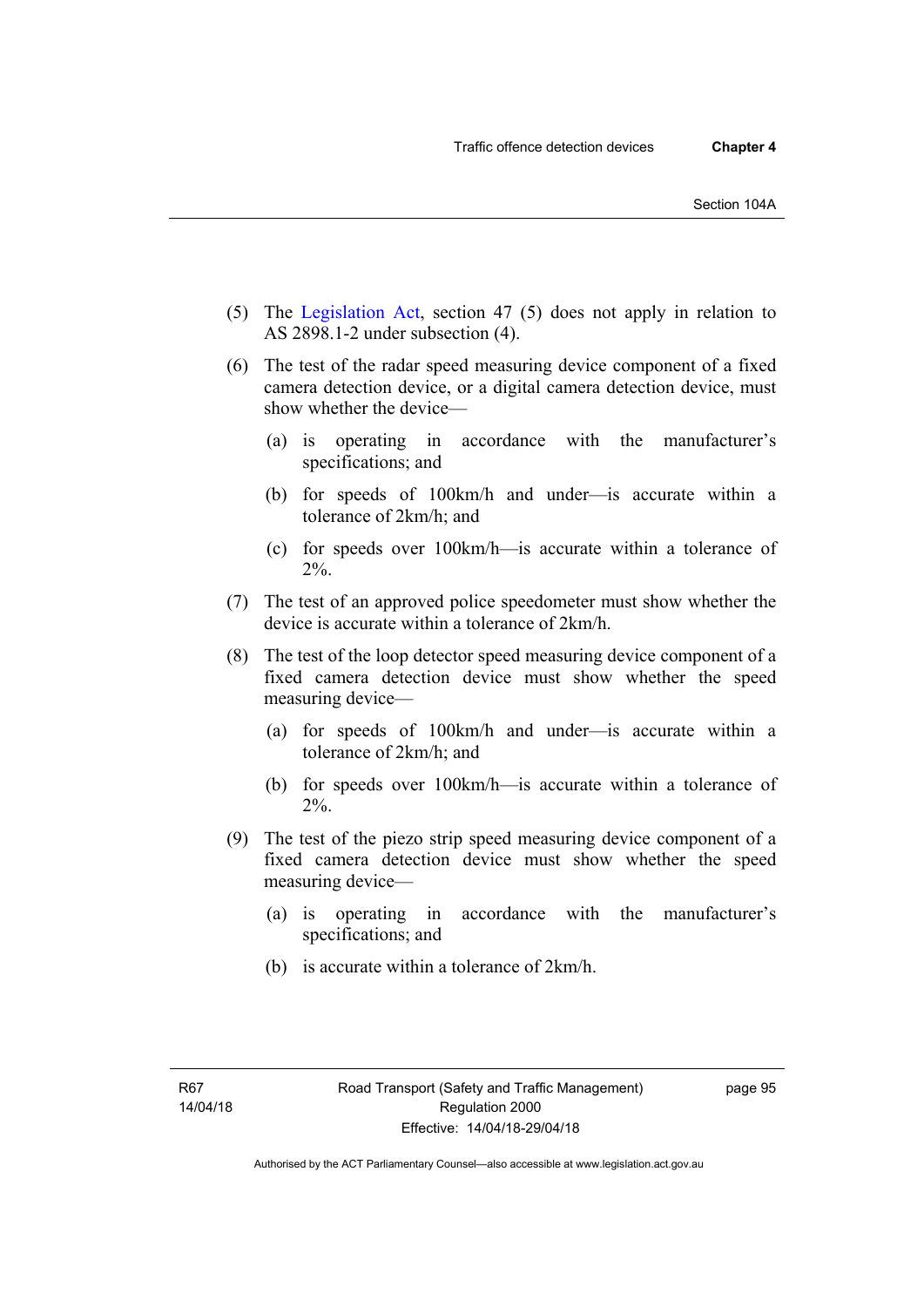- (10) The test of an approved average speed detection system that takes images of vehicles at 2 detection points must show whether the device—
	- (a) is operating in accordance with the manufacturer's specifications; and
	- (b) for the measurement of the time that elapses between vehicles passing the first and second detection points—is accurate within a tolerance of 2%.

## **104B Certification and sealing of traffic offence detection devices**

- (1) This section applies if a test of a traffic offence detection device under section 104 or section 104A establishes—
	- (a) a matter mentioned in section 104A (4) or (7) in relation to the device; or
	- (b) the matters mentioned in section 104 (4) or section 104A (9) in relation to the device.
- (2) The person who carried out the test must—
	- (a) sign a certificate to that effect; and
	- (b) if a seal on the device has been damaged or removed—seal the device.

## **105 Use of certain digital camera detection devices**

(1) This section applies to the operation of a digital camera detection device that is located in a vehicle that can be moved from place to place to detect traffic offences.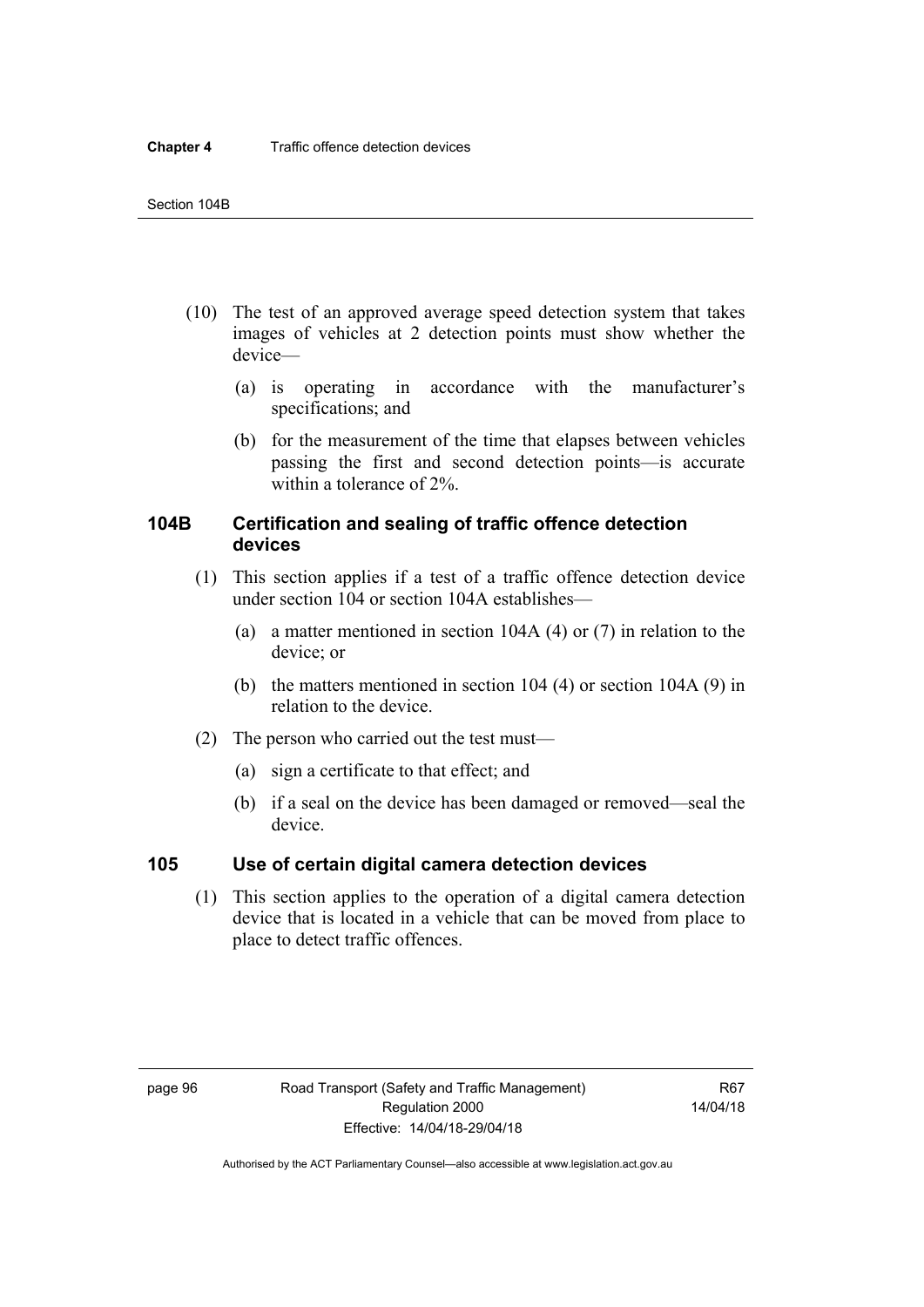- (2) The operator of a digital camera detection device that includes as a component a radar speed measuring device must ensure that the following operations are done in accordance with the manufacturer's instructions for the device:
	- (a) aligning the vehicle in which the device is located with the road;
	- (b) activating the device;
	- (c) operating the device.
- (3) The operator of a digital camera detection device that includes as a component a laser speed measuring device must ensure that the following operations are done in accordance with the manufacturer's instructions for the device:
	- (a) testing the laser speed measuring component of the device at the beginning and end of each shift of the operator by carrying out the following checks:
		- (i) an instrument confidence check;
		- (ii) a calibration verification check;
		- (iii) a scope alignment check;
	- (b) activating the device;
	- (c) operating the device.
- (4) However, subsection (3) (a) (ii) and (iii) do not apply in relation to the operation of—
	- (a) a VITRONIC PoliScan SPEED M1 HP device; or
	- (b) a VITRONIC PoliScan FM1 device.

page 97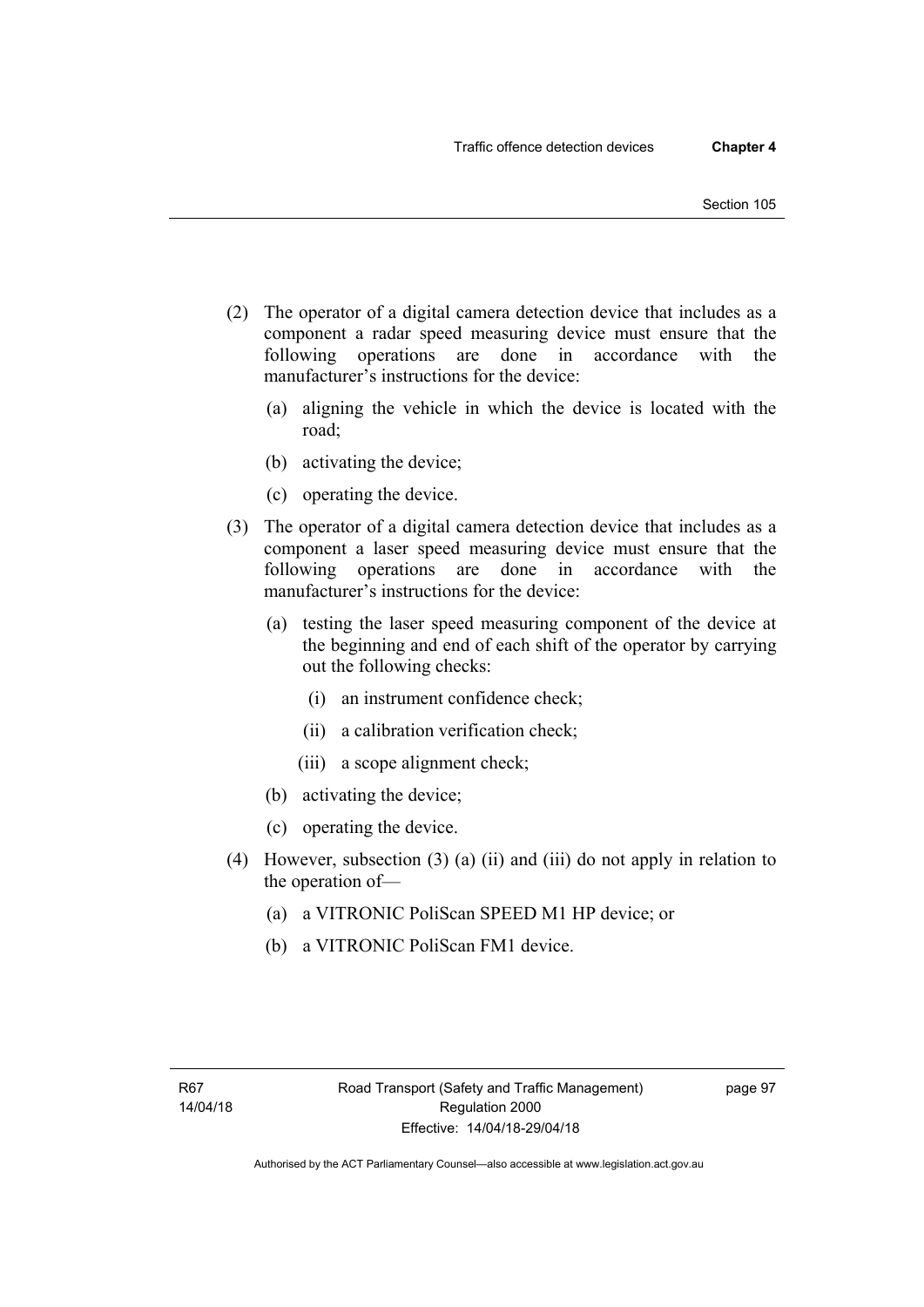- (5) To remove any doubt, if a device mentioned in subsection (3) is used at more than 1 place during a shift of the operator, the operator is not required to carry out the checks mentioned in subsection (3) (a) each time the device is activated at a different place.
- (6) If the requirements set out in this section are met, the device may operate unattended.
- (7) If a device is used by 2 or more operators, who are working together during a shift, the requirements set out in this section may be carried out by different operators.
- (8) In this section:

*operator* means a person approved to use a traffic offence detection device under section 107 (Approved people—use).

## **105A Use of certain laser speed measuring devices**

- (1) This section applies to a laser speed measuring device, other than a device mentioned in section 105 (Use of certain digital camera detection devices).
- (2) The operator of the laser speed measuring device must ensure that the following operations are done in accordance with the manufacturer's instructions for the device:
	- (a) testing the device at the beginning and end of each shift of the operator by carrying out the following checks:
		- (i) an instrument confidence check;
		- (ii) a calibration verification check;
		- (iii) a scope alignment check;
	- (b) activating the device;
	- (c) operating the device.

page 98 Road Transport (Safety and Traffic Management) Regulation 2000 Effective: 14/04/18-29/04/18

R67 14/04/18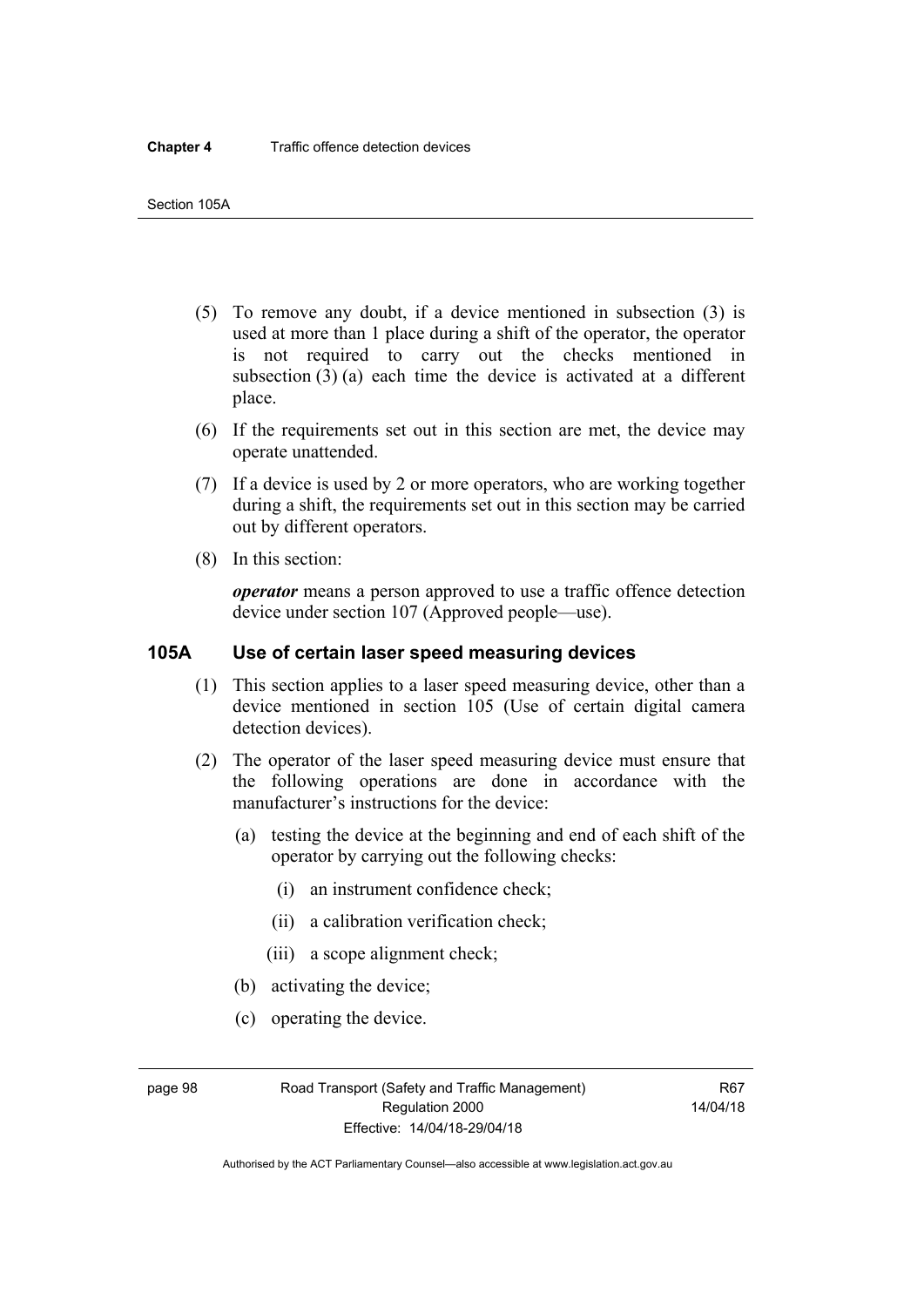- (3) To remove any doubt, if the device is used at more than 1 place during a shift of the operator, the operator is not required to carry out the checks mentioned in subsection (1) (a) each time the device is activated at a different place.
- (4) If the device is used by 2 or more operators who are working together during the shift, the tests mentioned in subsection (1) (a) and (d) may be carried out by different operators.
- (5) In this section:

*operator* means a person approved to use a traffic offence detection device under section 107 (Approved people—use).

## **105B Use of certain radar speed measuring devices**

- (1) This section applies to a radar speed measuring device, other than a device that is a component of—
	- (a) a digital camera detection device; or
	- (b) a fixed camera detection device.
- (2) The radar speed measuring device must be used by an operator in accordance with the manufacturer's instructions for the device.
- (3) The operator must test the device—
	- (a) at the beginning of each shift of the operator against an approved police speedometer; and
	- (b) at the end of each shift of the operator against the speedometer mentioned in paragraph (a); and
	- (c) if the operator's shift is longer than 9 hours—9 hours after the beginning of the shift against the speedometer mentioned in paragraph (a).
- (4) After each test, the device must be found to be accurate within a tolerance of 2 km/h.

page 99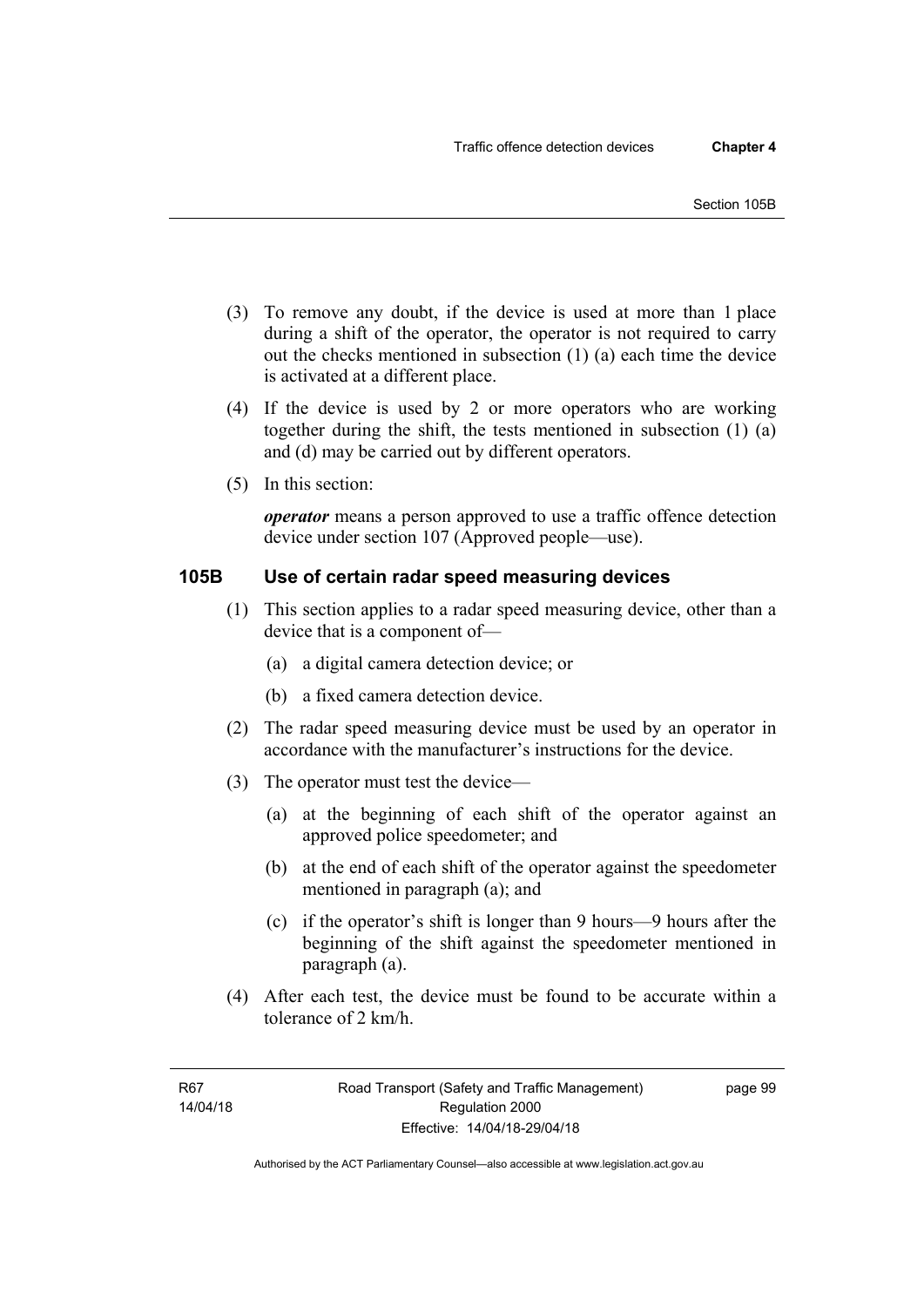- (5) To remove any doubt, if the device is used at more than 1 place during a shift of the operator, the operator is not required to carry out the checks mentioned in subsection (3) (a) each time the device is activated at a different place.
- (6) If the device is used by 2 or more operators who are working together during the shift, the tests mentioned in subsection (3) may be carried out by different operators.
- (7) In this section:

*operator* means a person approved to use a traffic offence detection device under section 107 (Approved people—use).

## **106 Approved people—testing and sealing**

Each person employed by a testing authority to test and seal traffic offence detection devices is approved to test and seal traffic offence detection devices.

## **107 Approved people—use**

- (1) Each police officer is approved to use any traffic offence detection device (other than a fixed camera detection device).
- (2) The road transport authority may approve a person who is not a police officer to use digital camera detection devices.
- (3) The road transport authority may only approve a person under subsection (2) if the authority is satisfied that the person has appropriate qualifications to operate, or experience in the operation of, digital camera detection devices.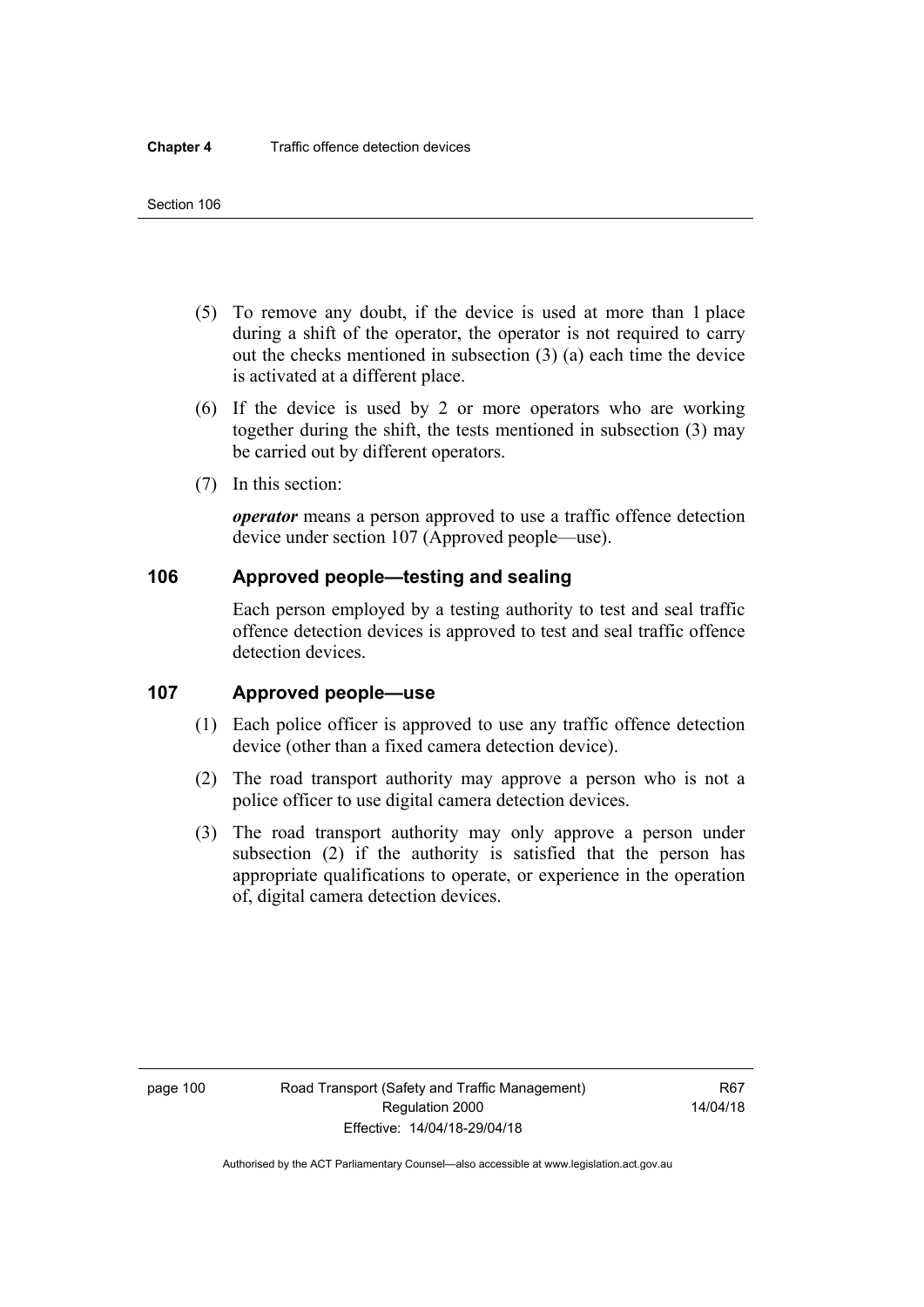## **107A Recording of camera detection device image files—Act, s 23 (2) (c) (ii)**

 (1) An electronic file created by a camera detection device must be recorded on a storage medium for electronic data (the *recording medium*).

*Note Camera detection device*—see the [Act](http://www.legislation.act.gov.au/a/1999-80/default.asp), s 23.

- (2) The recording medium for a camera detection device may be—
	- (a) attached directly to, or located with, the device; or
	- (b) at a place other than the place where the device is located.

## **Example—par (b)**

If a motor vehicle goes through a red traffic light and an image of the vehicle is taken by a fixed camera detection device, the electronic file created by the device in relation to the offence is sent along a wire or optical fibre, or across a wireless network, to a recording device in a building in another suburb and is stored at that building on a recording medium.

- *Note* An example is part of the regulation, is not exhaustive and may extend, but does not limit, the meaning of the provision in which it appears (see [Legislation Act,](http://www.legislation.act.gov.au/a/2001-14) s 126 and s 132).
- (3) If the recording medium for a camera detection device is at a place other than the place where the device is located—
	- (a) the device must produce a security checksum for each electronic file created by the device; and
	- (b) the device must encrypt the security checksum and the file; and
	- (c) the security checksum and the encrypted file must be recorded as soon as practicable on a recording medium.
- (4) However, subsection (3) does not prevent other security measures being taken in relation to a security checksum or an electronic file before it is recorded on the recording medium.

page 101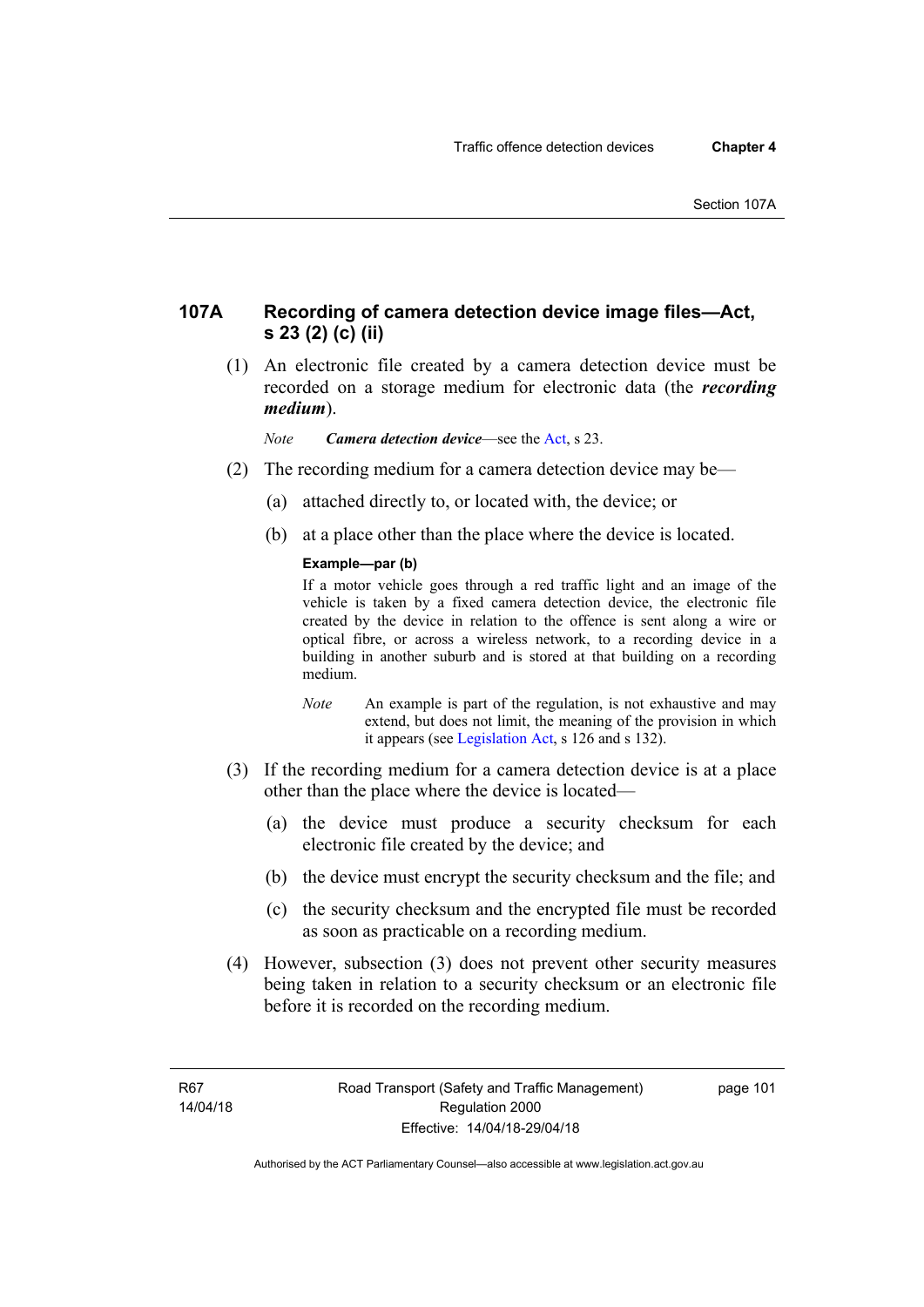## **107B Verification of camera detection device image files—Act, s 23 (2) (c) (iii)**

- (1) This section applies if an electronic file that contains an image of a vehicle taken by a camera detection device is recorded on a recording medium that is at a place other than the place where the device is located.
- (2) Before the image of the vehicle is produced from the file, the accuracy of the file must be verified by using a computer to—
	- (a) recalculate the security checksum for the file; and
	- (b) confirm that the security checksum produced by the recalculation is identical to the checksum produced by the device for the file.

## **108 Meaning of codes etc on image taken by approved camera detection device or approved average speed detection system—Act, s 24 (2) (a)**

- (1) This section defines the meaning of codes and other information indicated on an image of a vehicle taken by an approved camera detection device or approved average speed detection system.
	- *Note* Information etc that is indicated on an image includes information etc accompanying or reasonably associated with the image (see [Act](http://www.legislation.act.gov.au/a/1999-80/default.asp), dict, def of *indicated on*).
- (2) It is not necessary that all the codes and other information mentioned in this section be indicated on an image but if they do appear they have the meaning given in this section.
- (3) The characters (whether numbers, letters or both) in the field immediately after 'Device' is the code for—
	- (a) the laser speed measuring device component of the digital camera detection device that took the image; or

page 102 Road Transport (Safety and Traffic Management) Regulation 2000 Effective: 14/04/18-29/04/18

R67 14/04/18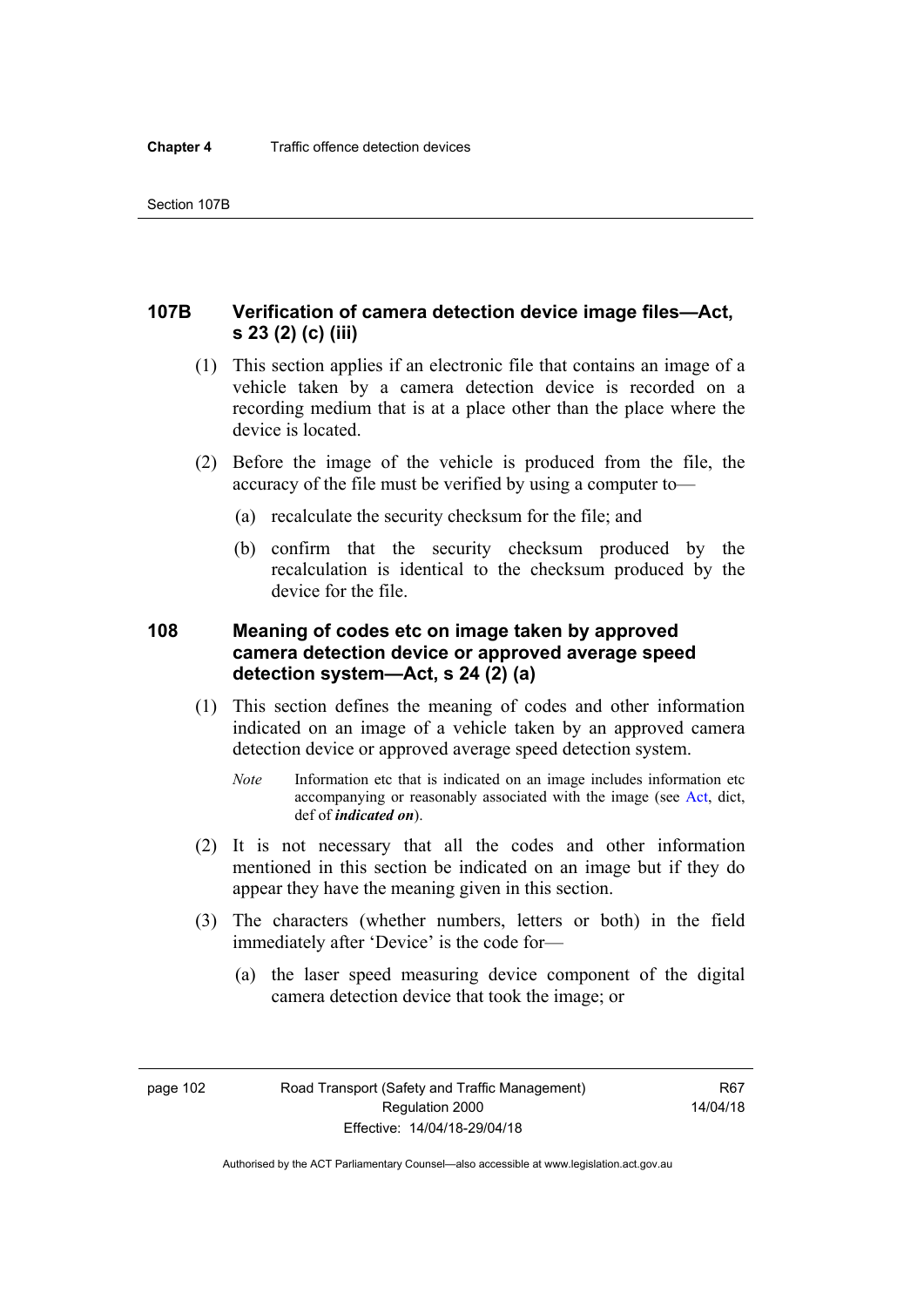- (b) the radar speed measuring device component of the digital camera detection device, or fixed camera detection device, that took the image; or
- (c) the piezo strip speed measuring device component of the fixed camera detection device that took the image; or
- (d) the loop detector speed measuring device component of the fixed camera detection device that took the image; or
- (e) the automatic number plate recognition camera component of the average speed detection system that took the image.

#### **Example**

'Device: 012409' indicates that the code for the laser speed measuring device component of the digital detection device, or piezo strip speed measuring device component of the fixed camera detection device, that took the image, is 012409.

 (4) The characters in the field immediately after 'Date' is the date when the image was taken, with the first 2 numbers indicating the day of the month, followed by an abbreviation for the month and the year.

#### **Example**

'Date: 15/11/00' indicates that the image was taken on 15 November 2000.

 (5) The numbers in the field immediately after 'Time' is the time when the image was taken, stated in the 24-hour clock system.

#### **Examples**

- 1 'Time: 11.07.00.23' indicates that the image was taken at 0.23 seconds after 11.07 am.
- 2 'Time: 13:53:10:07' indicates that the image was taken at 10.07 seconds after 1.53 pm.

page 103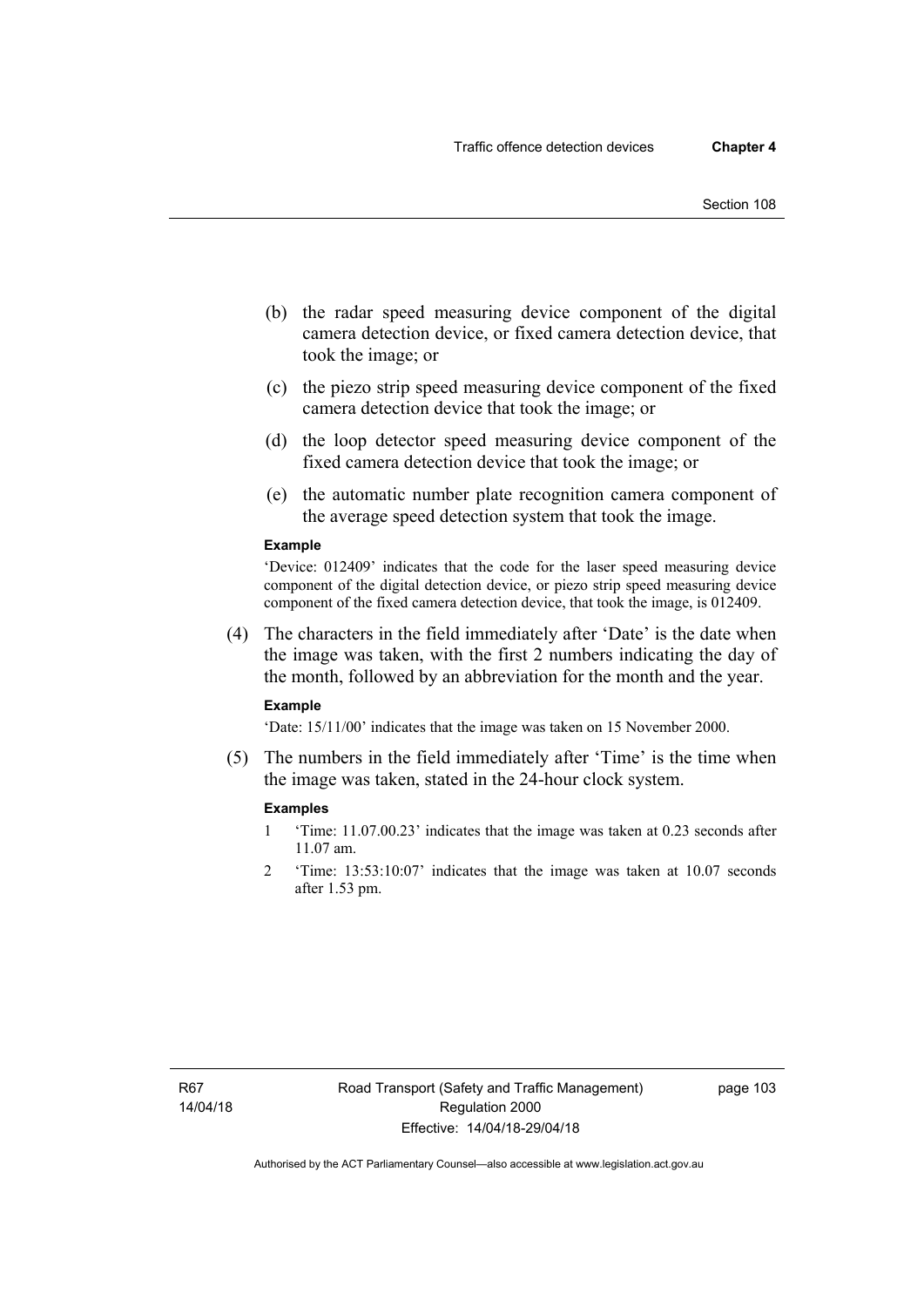- (6) The letter in the field immediately after 'Direction' or 'Dir' indicates—
	- (a) for an image taken by a digital camera detection device whether the general direction in which the vehicle was travelling was away from or towards the device, with 'A' indicating away from the device and 'T' indicating towards the device; or
	- (b) for an image taken by a fixed camera detection device—the general direction in which the vehicle was travelling when the image was taken, with 'N' indicating north, 's' indicating south, 'E' indicating east and 'W' indicating west.

#### **Example for par (a)**

'Direction: A' indicates that when the image was taken the vehicle was generally travelling away from the digital camera detection device that took the image.

#### **Example for par (b)**

'Direction: N' indicates that when the image was taken the vehicle was travelling in the general direction of north.

 (7) The characters in the field immediately after 'Lane' is the code for the lane in which the vehicle was travelling when the image was taken, with the following codes having the stated meaning:

'L1' or '1': means the lane next to the centre of the road

'L2' or '2': means the lane immediately to the left of L1 (or 1)

'L3' or '3': means the lane immediately to the left of L2 (or 2)

'L4' or '4': means the lane immediately to the left of L3 (or 3).

### **Example**

'Lane: L1' indicates that the vehicle was travelling in the lane next to the centre of the road when the image was taken.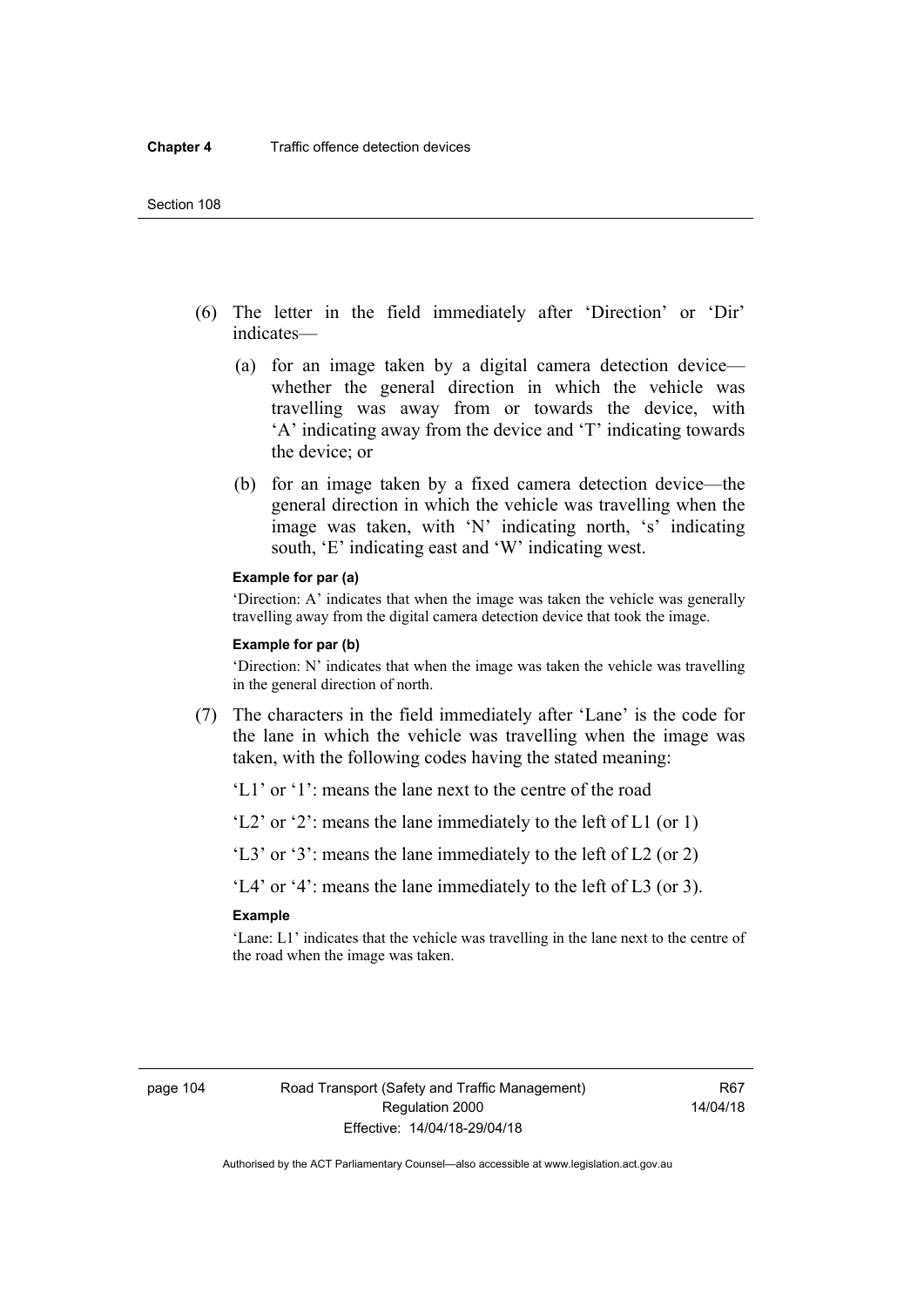(8) The number in the field immediately after 'Red time' is the time in seconds and part seconds (stated as a fraction) that a red traffic light or red traffic arrow facing the driver of the vehicle had been showing before the driver entered the intersection concerned.

### **Example**

'Red time: 1.50' indicates that the red traffic light or red traffic arrow facing the driver of the vehicle had been showing for 1.5 seconds before the driver entered the intersection concerned.

 (9) The number in the field immediately after 'Speed li', which may be described as 'Speed limit', is the speed limit applying to the driver of the vehicle for the length of road where the driver was driving when the image was taken.

### **Example**

'Speed li: 60'or 'Speed limit 60' indicates that the speed limit applying to the driver of the vehicle for the length of road where the driver was driving when the image was taken is 60 km/h.

 (10) The number in the field immediately after 'Speed' is the speed in kilometres per hour at which the driver of the vehicle was driving when the image was taken.

### **Example**

'Speed: 82' indicates that the driver of the vehicle was driving at 82 km/h when the image was taken.

 (11) The characters (whether numbers, letters or both) in the field immediately after 'Operator' is the code for the person responsible for the use of the device when the image was taken.

### **Example**

'Operator: op002' indicates that the code for the person responsible for the device when the image was taken is operator 002.

page 105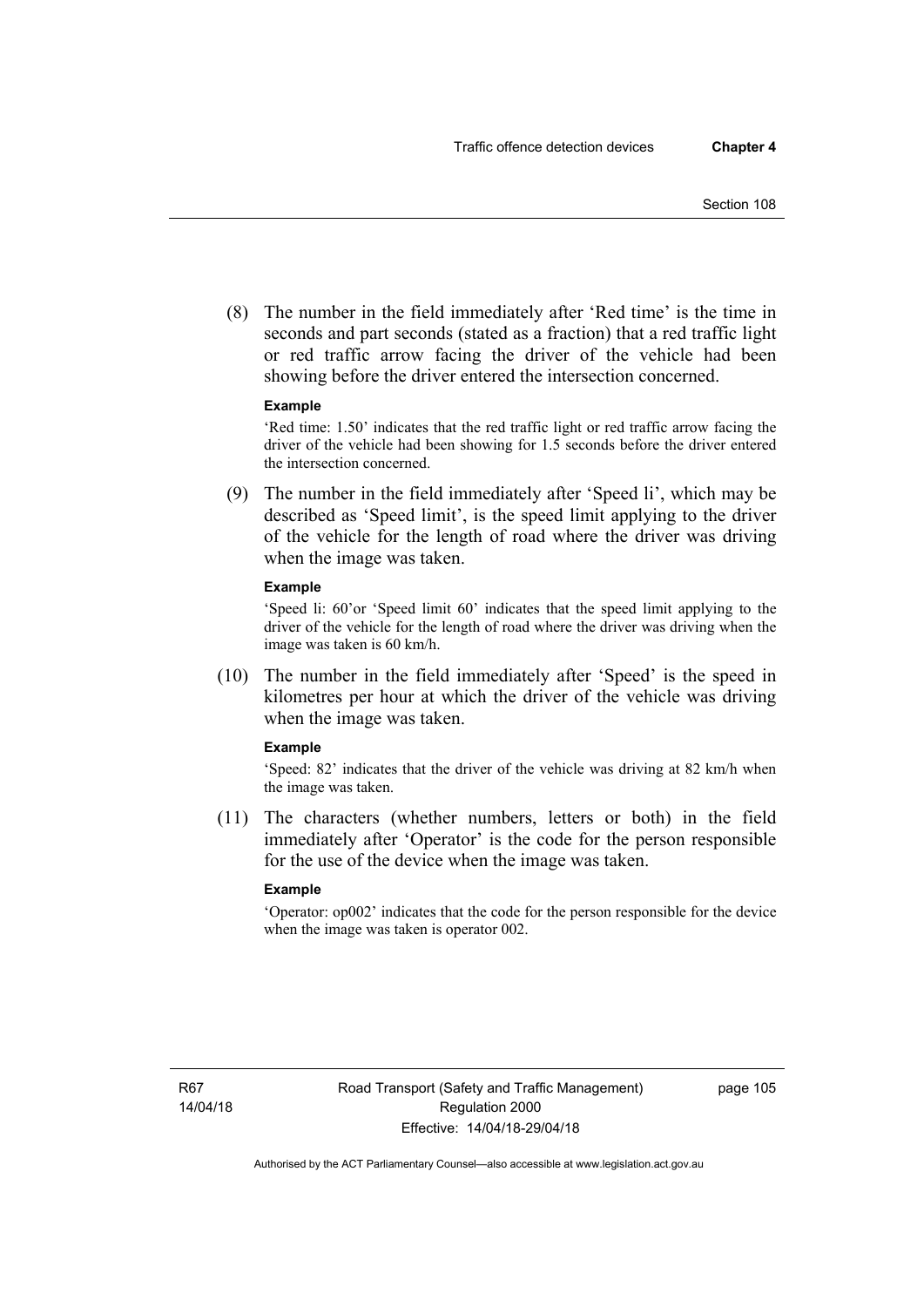(12) The characters (whether numbers, letters or both) in the field immediately after 'Disk' is the code for the recording medium used to record the image of the vehicle.

### **Example**

'Disk: WD0022' indicates that the code for the device used to record the image was WD0022.

*Note* An example is part of the regulation, is not exhaustive and may extend, but does not limit, the meaning of the provision in which it appears (see [Legislation Act,](http://www.legislation.act.gov.au/a/2001-14) s 126 and s 132).

page 106 Road Transport (Safety and Traffic Management) Regulation 2000 Effective: 14/04/18-29/04/18

R67 14/04/18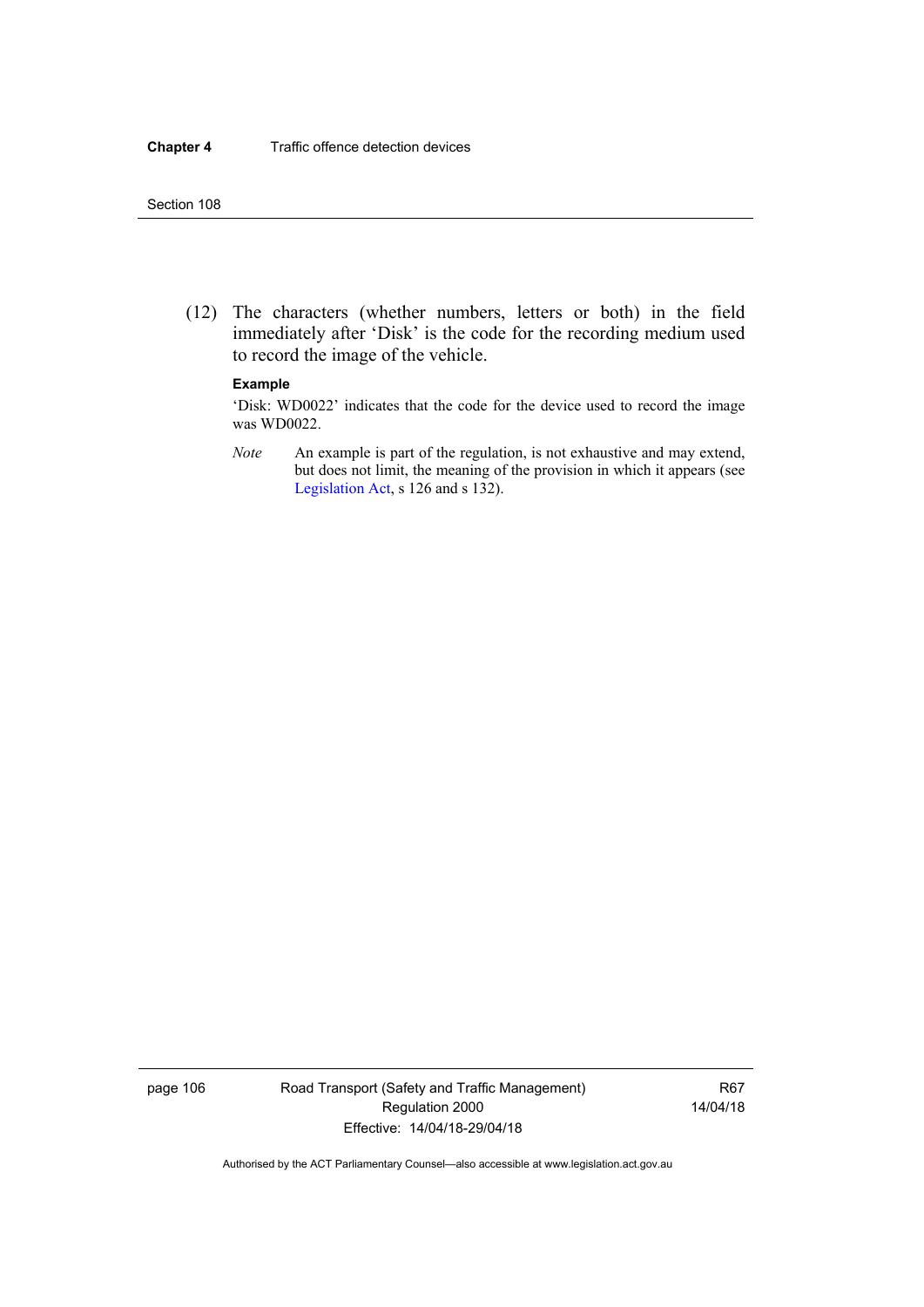# **Chapter 5 Miscellaneous**

## **109 Additional police powers—removing parked cars**

A police officer may, during a temporary obstruction or danger to traffic or in an emergency, direct the responsible person for or driver of a vehicle parked in any part of a pay parking area to remove the vehicle or, if no-one appears to be in charge of the vehicle, remove the vehicle.

## **110 Prohibition on car minding**

- (1) The chief police officer may, by written notice given to a person, prohibit the person from—
	- (a) parking, minding, caring for, or taking charge of any motor vehicle or trailer (other than a motor vehicle or trailer of which the person is the driver) on a road; or
	- (b) offering his or her services for any such purpose.
- (2) A person who is given a notice under subsection (1) must comply with the notice.

Maximum penalty: 20 penalty units.

- (3) This section does not authorise the chief police officer to prohibit the proprietor of a parking station or parking area—
	- (a) from parking, minding, caring for, or taking charge of a motor vehicle or trailer in or on the parking station or parking area; or
	- (b) from offering the proprietor's services for that purpose—
		- (i) whether by the display or publication of an advertisement in relation to the parking station or parking area or otherwise; and

page 107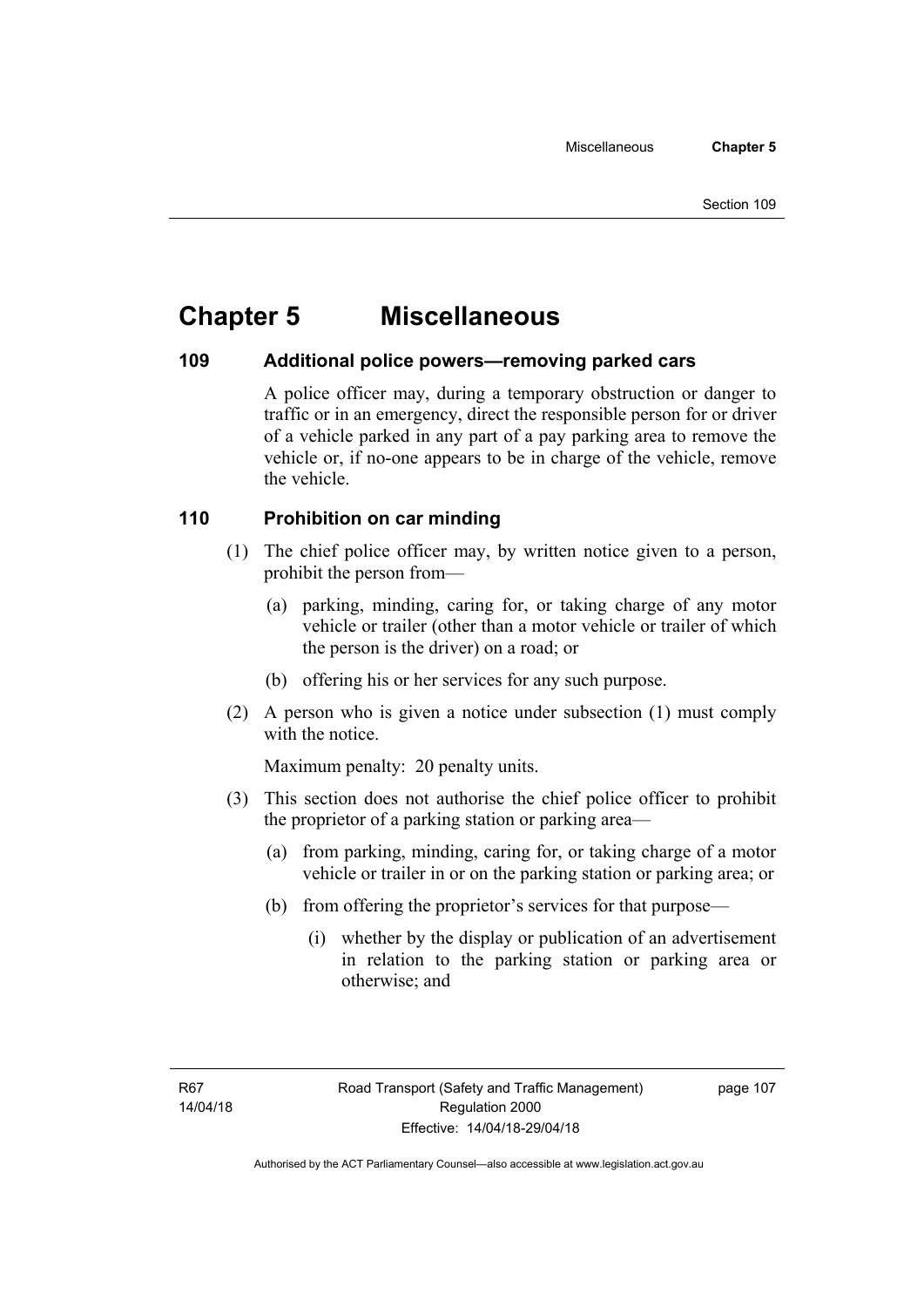(ii) whether the services are performed or offered to be performed by the proprietor or by an employee or agent of the proprietor.

## **111 Removal of unattended vehicles—Act, s 32 (1) (c)**

A police officer or authorised person may move an unattended vehicle from a road or road related area to a retention area if the vehicle is in—

- (a) a bus lane; or
- (b) a length of road to which a *clearway sign* applies; or
- (c) a transit lane.

## **112 Disposal of impounded vehicles—Act, s 10K**

- (1) This section applies to a vehicle impounded under the following provisions of the [Act:](http://www.legislation.act.gov.au/a/1999-80/default.asp)
	- (a) section 10A (Impounding of vehicles used for menacing driving on court order before conviction etc);
	- (b) section 10B (Impounding or forfeiture of vehicles on conviction etc for certain offences);
	- (c) section 10C (Powers of police officers to seize and impound vehicles used in committing certain offences).
- (2) If a person has not applied to the chief police officer for the release of the vehicle at the end of the period of impoundment, the chief police officer must, by notice served on the registered operator of the vehicle and every person who has a registered interest in the vehicle, warn them that the vehicle may be offered for sale if the vehicle is not removed from the place of impoundment within 28 days after the day of service of the notice.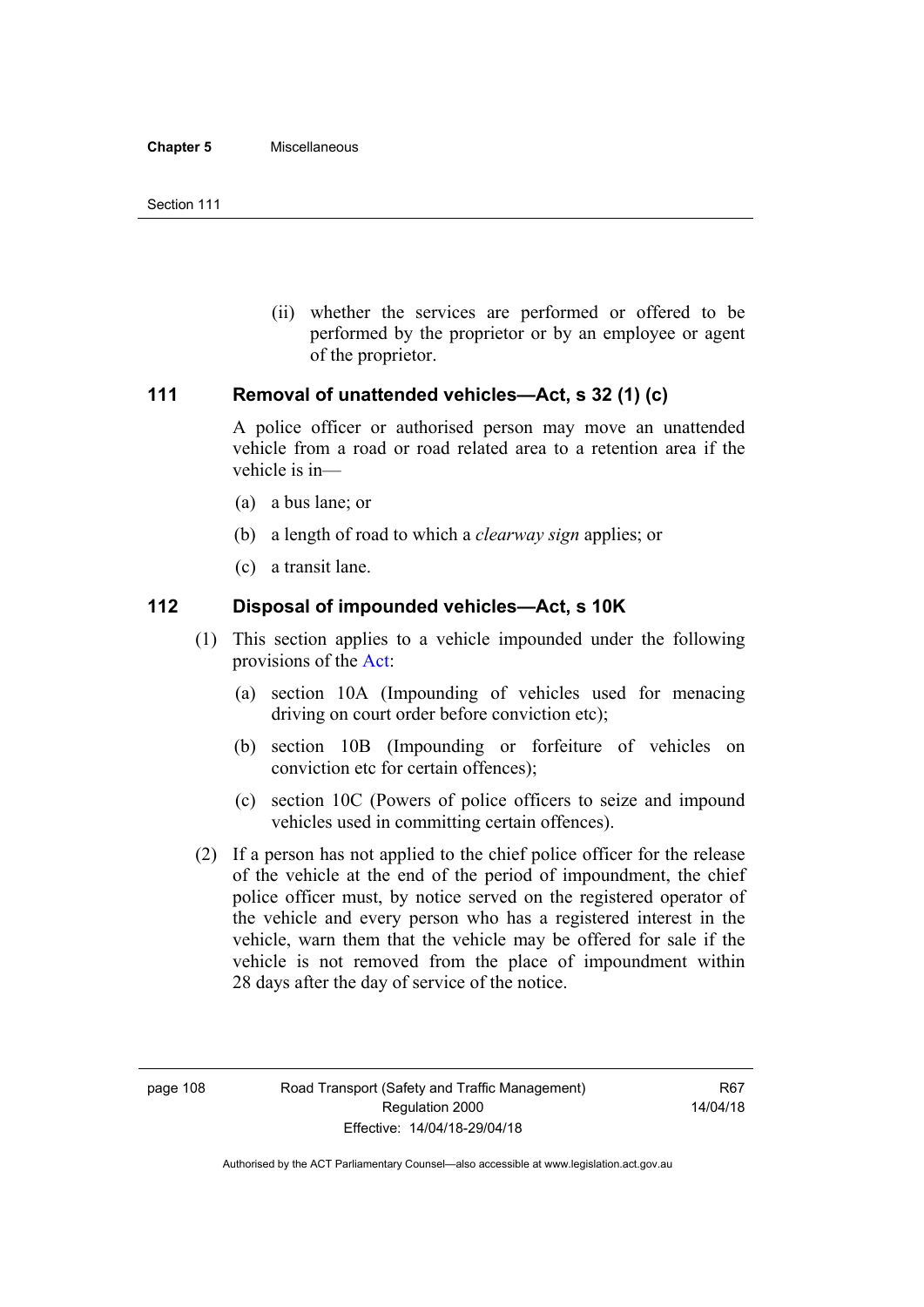- (3) The vehicle may be offered for sale, by public auction or public tender, if the vehicle is not removed within 28 days after service of the notice or, if more than 1 notice is served under subsection (2), the later of the notices.
- (4) A person may apply to the chief police officer for payment to the person of the balance of the proceeds of sale of a vehicle within 1 year after the vehicle is sold in accordance with subsection (3).
- (5) The balance of the proceeds of sale may be paid to the person if the person satisfies the chief police officer that—
	- (a) the person was lawfully entitled to possession of the vehicle immediately before its sale; and
	- (b) there was a reasonable excuse for the person's failure to obtain release of the vehicle before it was sold.
- (6) In this section:

*balance of the proceeds of sale*, of a vehicle, means the proceeds of the sale of the vehicle less—

- (a) any fee or other amount payable under the *[Road Transport](http://www.legislation.act.gov.au/a/1999-77)  [\(General\) Act 1999](http://www.legislation.act.gov.au/a/1999-77)* for the seizure, impounding and storage of the vehicle; and
- (b) the reasonable costs of or incidental to the sale.
- (7) An interest mentioned in subsection (6), definition of *balance of proceeds of sale* paragraph (a) or (b) is a statutory interest of a kind to which the *[Personal Property Securities Act 2009](http://www.comlaw.gov.au/Series/C2009A00130)* (Cwlth), section 73 (2) applies.

page 109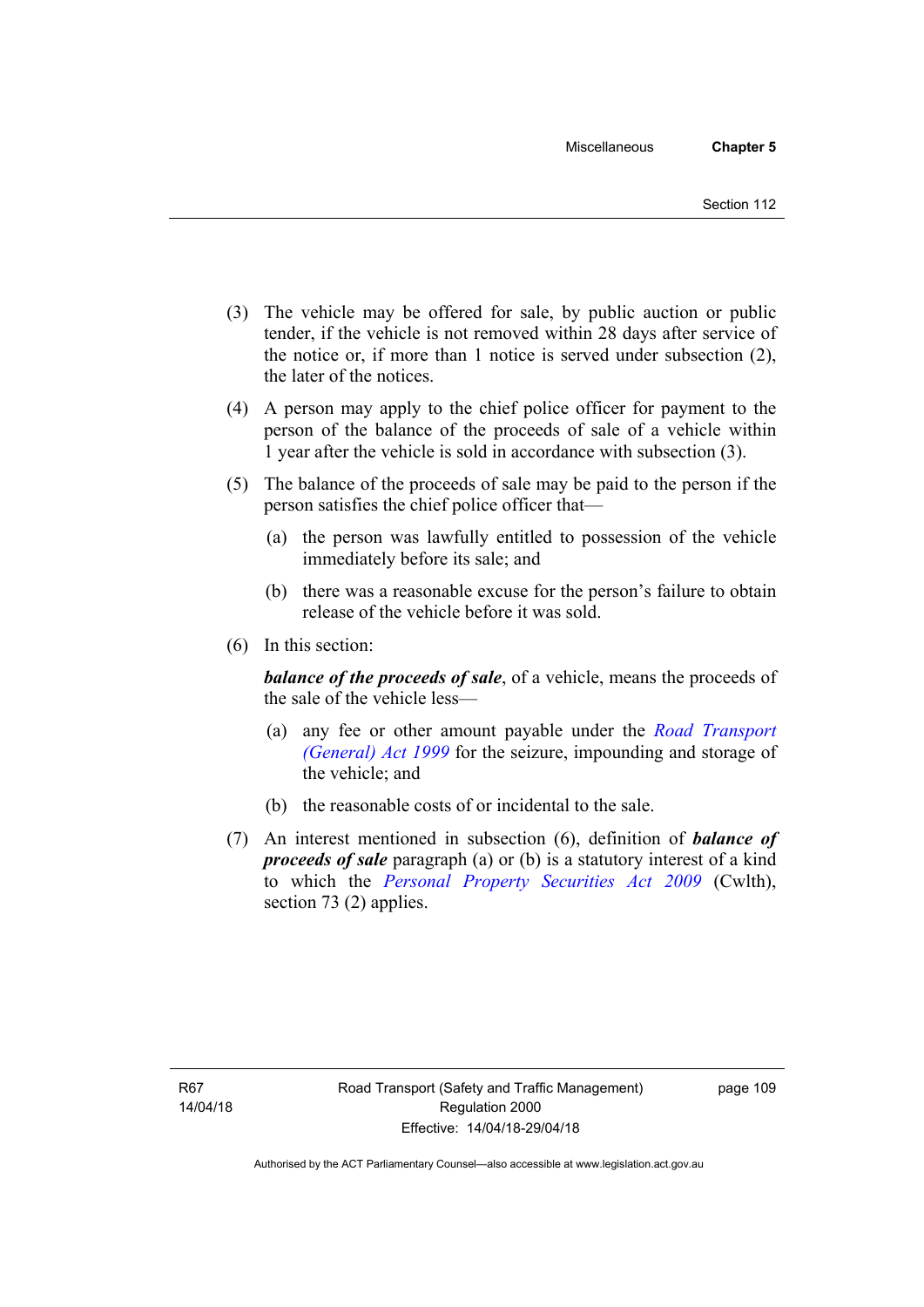## **112A Disposal of forfeited vehicles—Act, s 10K**

A vehicle that has been forfeited to the Territory under the [Act](http://www.legislation.act.gov.au/a/1999-80/default.asp), section 10B (Impounding or forfeiture of vehicles on conviction etc for certain offences) may be offered for sale by public auction or public tender.

## **113 Responsible person to inspect driver licence**

(1) Before permitting someone else to drive a motor vehicle, the responsible person for, or the person in charge of, the vehicle must require the person to produce his or her Australian driver licence or external driver licence and must inspect the licence.

Maximum penalty: 20 penalty units.

 (2) It is a defence to a prosecution of a person for an offence against subsection (1) if the person proves that the person had taken reasonable steps (other than those mentioned in the subsection) to ensure the person permitted to drive the motor vehicle was the holder of a current Australian driver licence or external driver **licence** 

## **114 Responsible person's consent**

The person in charge of a motor vehicle or trailer on a road must not, without reasonable excuse, permit anyone to use the vehicle without the consent of the responsible person for the vehicle.

Maximum penalty: 20 penalty units.

## **115 Standards for safe carriage of loads—Act, s 14 (2)**

The prescribed standards are the performance standards in the *[Load](http://www.ntc.gov.au/viewpage.aspx?documentid=862)  [Restraint Guide—Guidelines and Performance Standards for the](http://www.ntc.gov.au/viewpage.aspx?documentid=862)  [Safe Carriage of Loads on Road Vehicles](http://www.ntc.gov.au/viewpage.aspx?documentid=862)*, 2nd ed (2004) published by the National Transport Commission.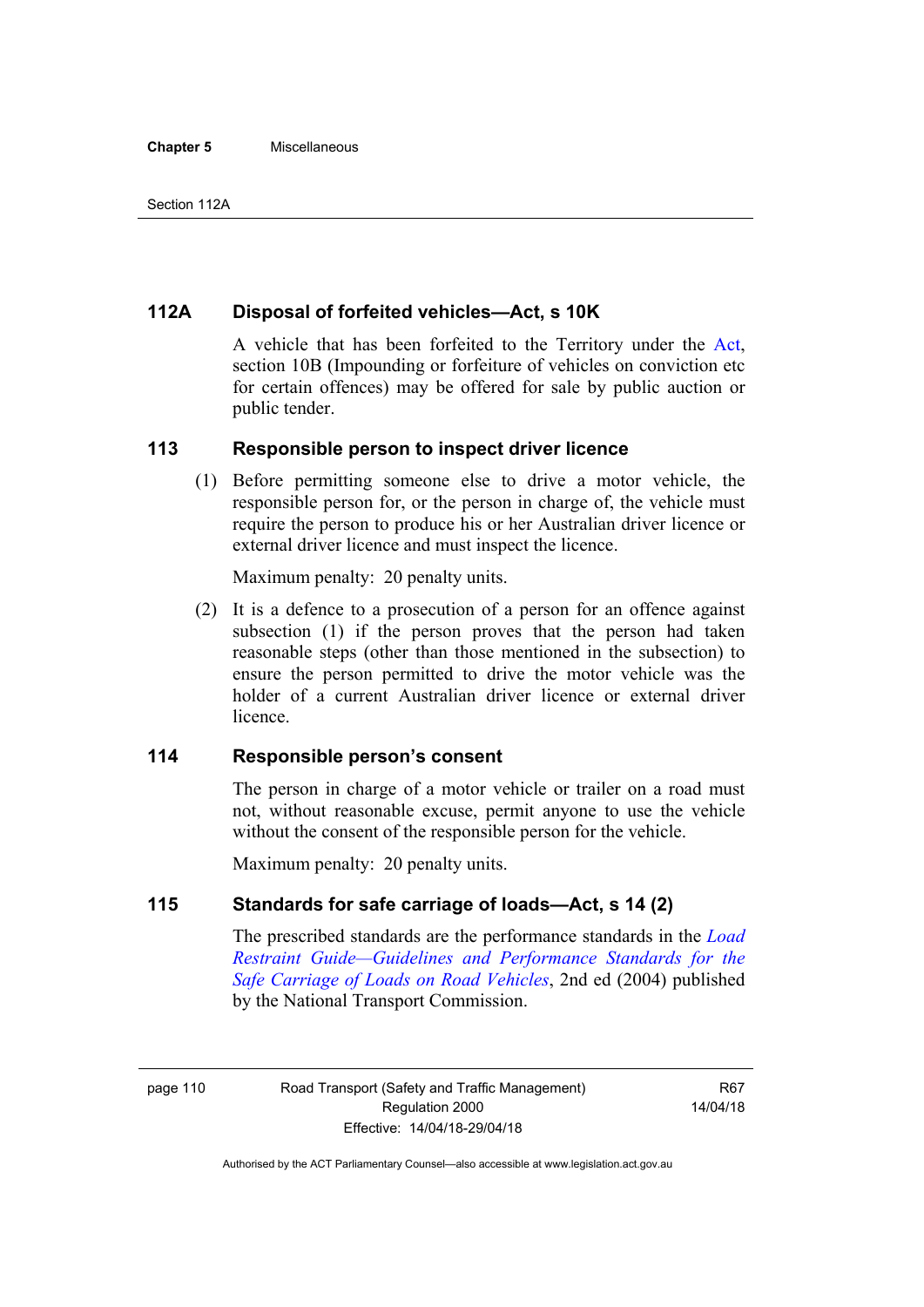# **Dictionary**

(see s 3)

*Note 1* The [Legislation Act](http://www.legislation.act.gov.au/a/2001-14) contains definitions and other provisions relevant to this regulation.

*Note 2* For example, the [Legislation Act,](http://www.legislation.act.gov.au/a/2001-14) dict, pt 1, defines the following terms:

- ambulance service
- chief police officer
- contravene
- exercise
- fire and rescue service
- police officer
- rural fire service
- SES
- territory plan
- the Territory.
- *Note* 3 Terms used in this regulation have the same meaning that they have in the *[Road Transport \(Safety and Traffic Management\) Act 1999](http://www.legislation.act.gov.au/a/1999-80)* (see [Legislation Act,](http://www.legislation.act.gov.au/a/2001-14) s 148.) For example, the following terms are defined in the *[Road Transport \(Safety and Traffic Management\) Act 1999](http://www.legislation.act.gov.au/a/1999-80)*, dict:
	- authorised person
	- camera detection device (see s 23)
	- indicated on
	- registered interest
	- road related area
	- speed measuring device
	- traffic offence detection device.
- *Note 4* The *[Road Transport \(General\) Act 1999](http://www.legislation.act.gov.au/a/1999-77)* contains definitions relevant to this Regulation. For example, the following terms are defined in the *[Road Transport \(General\) Act 1999](http://www.legislation.act.gov.au/a/1999-77)*, dictionary:
	- another jurisdiction
	- bicycle
	- combination

R67 14/04/18 Road Transport (Safety and Traffic Management) Regulation 2000 Effective: 14/04/18-29/04/18

page 111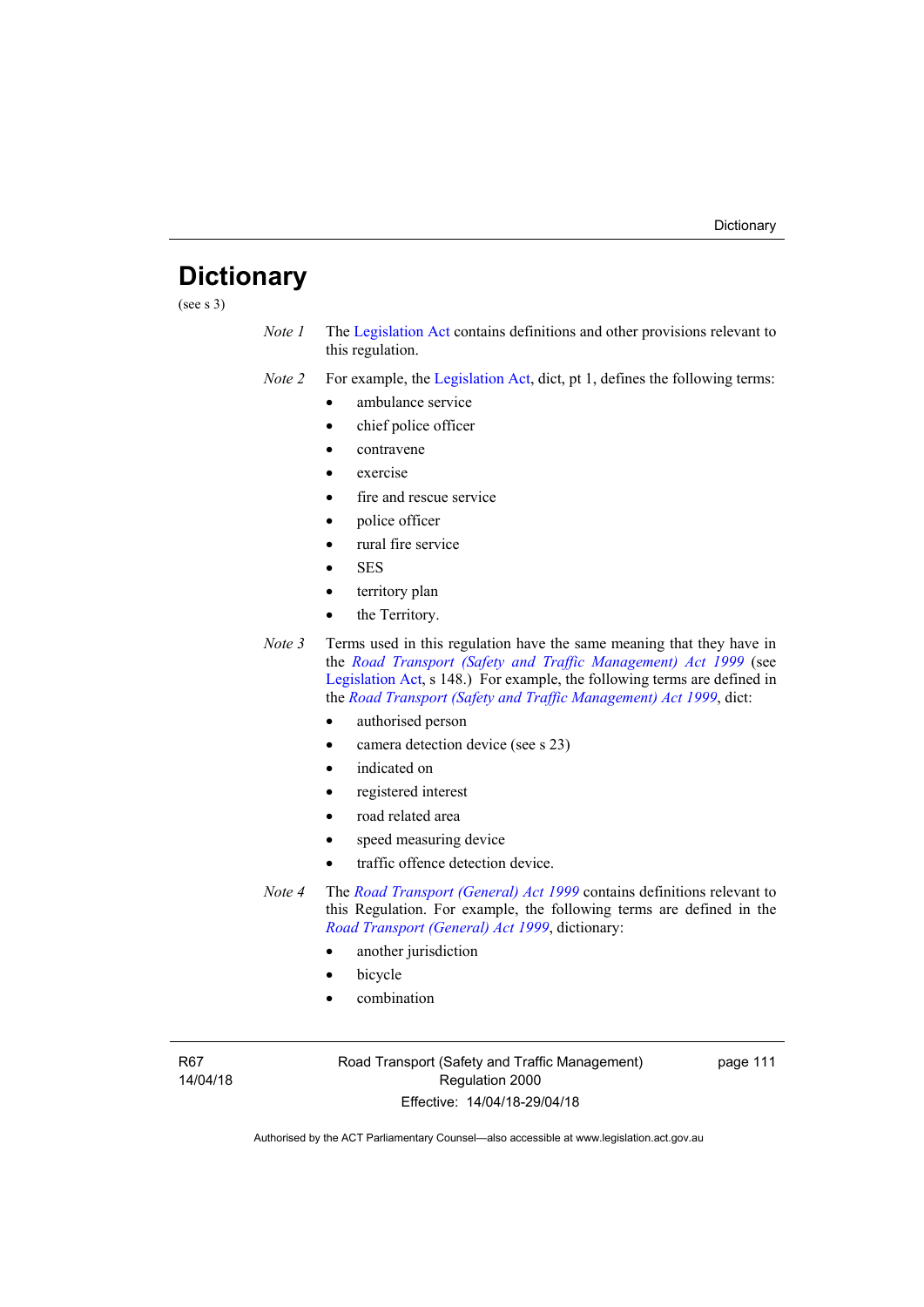#### **Dictionary**

- driver
- jurisdiction
- light rail vehicle
- motor vehicle
- National Transport Commission
- $\bullet$  ride
- road transport authority (or authority) (see s 16)
- road transport legislation (see s 6)
- personal mobility device
- taxi
- trailer
- use (in relation to a vehicle).

*approved child restraint* means a child restraint approved by the road transport authority under section 66 (1) (c).

*approved e-payment method*—see section 76AA.

*approved police speedometer*, for chapter 4 (Traffic offence detection devices)—see section 102.

*area*—see the [Australian Road Rules,](http://www.legislation.act.gov.au//ni/db_37271/default.asp) dictionary.

*area of operations*, for a parking authority, means the area of operations declared for the parking authority under section 75A.

*ARR* means [Australian Road Rules](http://www.legislation.act.gov.au//ni/db_37271/default.asp).

*Australian driver licence*—see the *[Road Transport \(Driver](http://www.legislation.act.gov.au/a/1999-78)  [Licensing\) Act 1999](http://www.legislation.act.gov.au/a/1999-78)*, dictionary.

*Australian Road Rules*—see section 5.

*axle group*—see the *[Road Transport \(Vehicle Registration\)](http://www.legislation.act.gov.au/sl/2000-12)  [Regulation 2000](http://www.legislation.act.gov.au/sl/2000-12)*, dictionary.

*B-double*—see the *[Road Transport \(Vehicle Registration\)](http://www.legislation.act.gov.au/sl/2000-12)  [Regulation 2000](http://www.legislation.act.gov.au/sl/2000-12)*, dictionary.

page 112 Road Transport (Safety and Traffic Management) Regulation 2000 Effective: 14/04/18-29/04/18

R67 14/04/18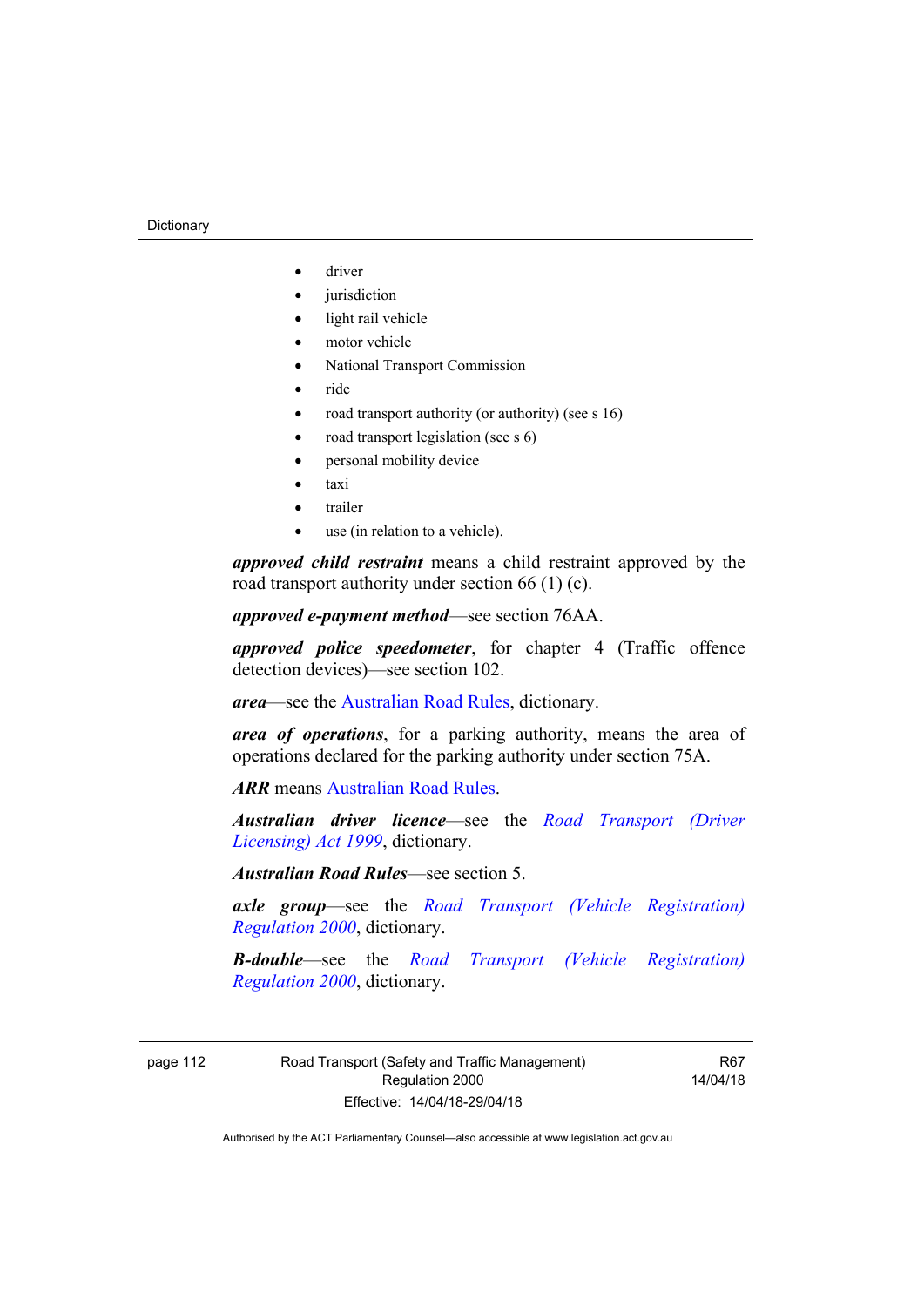**built-up area**, in relation to a length of road—see the Australian [Road Rules,](http://www.legislation.act.gov.au//ni/db_37271/default.asp) dictionary.

*bus*—see the [Australian Road Rules](http://www.legislation.act.gov.au//ni/db_37271/default.asp), dictionary.

*bus lane*—see the [Australian Road Rules](http://www.legislation.act.gov.au//ni/db_37271/default.asp), rule 154.

*camera detection device*—see the [Act,](http://www.legislation.act.gov.au/a/1999-80/default.asp) section 23 (1) (Use of camera detection devices).

*centre of the road*—see the [Australian Road Rules](http://www.legislation.act.gov.au//ni/db_37271/default.asp), dictionary.

*children's crossing*—see the [Australian Road Rules](http://www.legislation.act.gov.au//ni/db_37271/default.asp), rule 80 (6).

*clearway sign*—see the [Australian Road Rules,](http://www.legislation.act.gov.au//ni/db_37271/default.asp) schedule 2, rule 314, rule 315 and rule 316.

*controlled parking hours*, in relation to a pay parking space, means the periods (as indicated by information on or with traffic signs applying to the space) when a vehicle may not be parked in the space unless the relevant parking fee has been paid.

*converter dolly*—see the *[Road Transport \(Vehicle Registration\)](http://www.legislation.act.gov.au/sl/2000-12)  [Regulation 2000](http://www.legislation.act.gov.au/sl/2000-12)*, dictionary.

*crash*—see the [Australian Road Rules](http://www.legislation.act.gov.au//ni/db_37271/default.asp), dictionary.

*demand responsive service vehicle*—see the *[Road Transport](http://www.legislation.act.gov.au/a/2001-62)  [\(Public Passenger Services\) Act 2001](http://www.legislation.act.gov.au/a/2001-62)*, section 81.

*digital camera detection device*, for chapter 4 (Traffic offence detection devices)—see section 102.

*dog trailer*—see the *[Road Transport \(Vehicle Registration\)](http://www.legislation.act.gov.au/sl/2000-12)  [Regulation 2000](http://www.legislation.act.gov.au/sl/2000-12)*, dictionary.

*do not overtake turning vehicle sign*—see the [Australian Road](http://www.legislation.act.gov.au//ni/db_37271/default.asp)  [Rules](http://www.legislation.act.gov.au//ni/db_37271/default.asp), schedule 4, rule 319 and rule 320.

*drawbar*—see the *[Road Transport \(Vehicle Registration\)](http://www.legislation.act.gov.au/sl/2000-12)  [Regulation 2000](http://www.legislation.act.gov.au/sl/2000-12)*, dictionary.

R67 14/04/18 Road Transport (Safety and Traffic Management) Regulation 2000 Effective: 14/04/18-29/04/18

page 113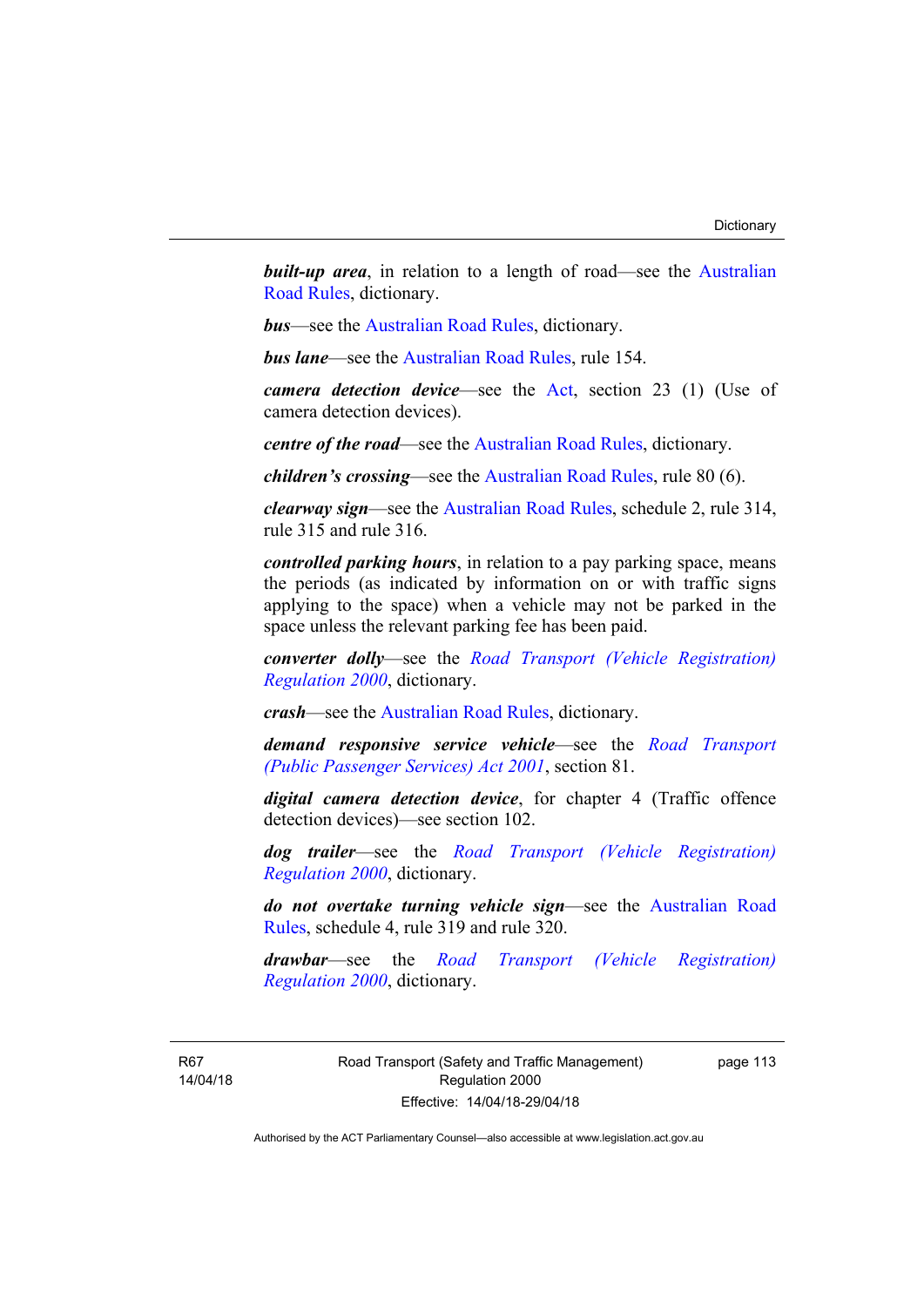*driver's vehicle*, for a driver*—*see the [Australian Road Rules](http://www.legislation.act.gov.au//ni/db_37271/default.asp), dictionary.

*emergency stopping lane—see the [Australian Road Rules](http://www.legislation.act.gov.au//ni/db_37271/default.asp), rule 95.* 

*emergency vehicle* means any vehicle driven by a person who is—

- (a) an emergency worker; and
- (b) driving the vehicle in the course of his or her duties as an emergency worker.

*emergency worker*—see section 33 (1).

*external driver licence*—see the *[Road Transport \(Driver Licensing\)](http://www.legislation.act.gov.au/a/1999-78)  [Act 1999](http://www.legislation.act.gov.au/a/1999-78)*, dictionary.

*fixed camera detection device*, for chapter 4 (Traffic offence detection devices)—see section 102.

*footpath*, for division 2.3.1B (People using personal mobility devices)—see section 38E.

*give way*—see the [Australian Road Rules,](http://www.legislation.act.gov.au//ni/db_37271/default.asp) dictionary.

*GVM*—see the *[Road Transport \(Vehicle Registration\) Act 1999](http://www.legislation.act.gov.au/a/1999-81)*, dictionary.

*heavy vehicle*, for division 3.1.3 (Heavy vehicle parking)—see section 82.

*hire car*—see the *[Road Transport \(Public Passenger Services\)](http://www.legislation.act.gov.au/a/2001-62)  [Act 2001](http://www.legislation.act.gov.au/a/2001-62)*, section 67.

*implement*—see the *[Road Transport \(Vehicle Registration\)](http://www.legislation.act.gov.au/sl/2000-12)  [Regulation 2000](http://www.legislation.act.gov.au/sl/2000-12)*, dictionary.

*land adjoining residential land*, for division 3.1.3 (Heavy vehicle parking)—see section 82.

*laser speed measuring device*, for chapter 4 (Traffic offence detection devices)—see section 102.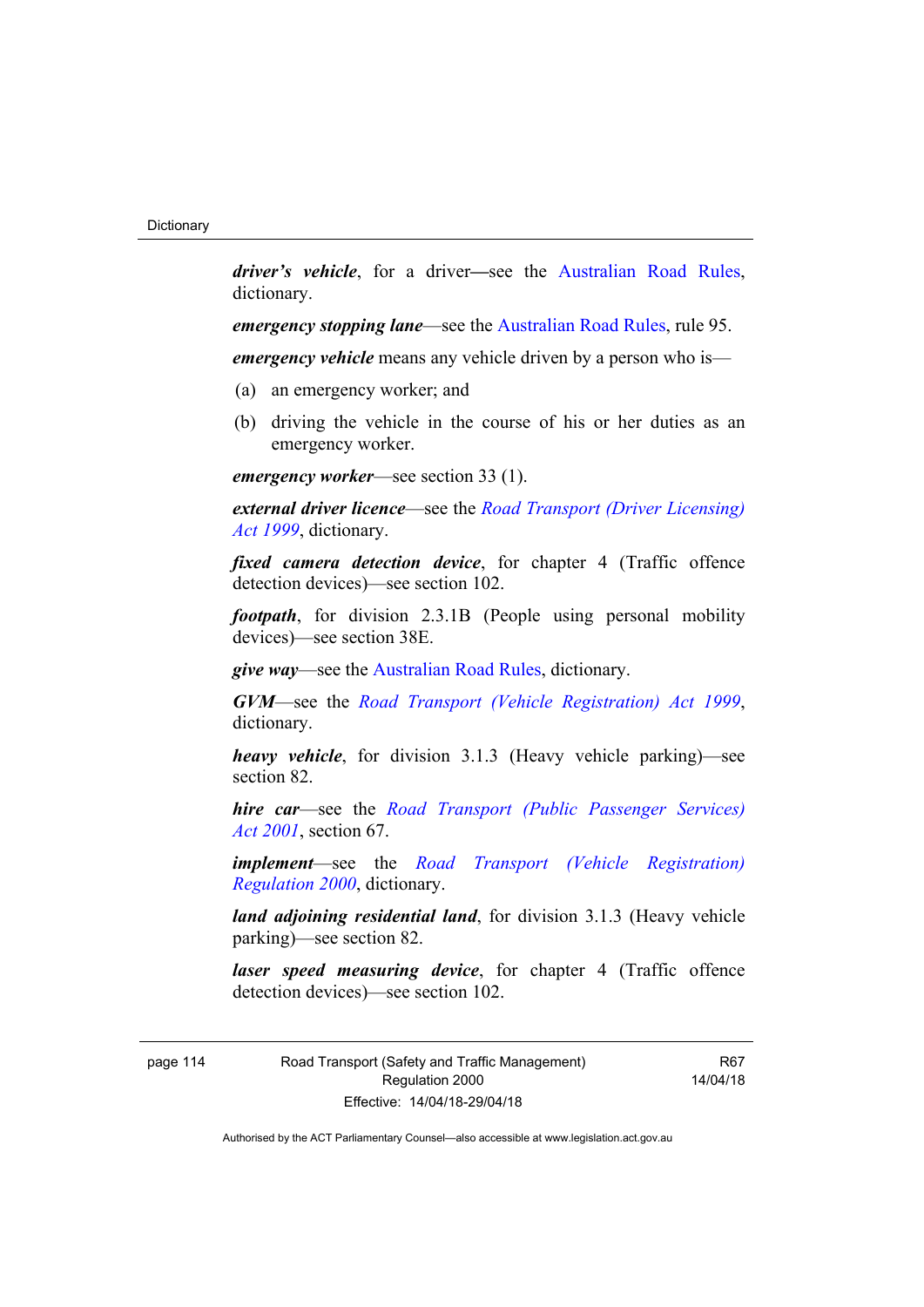*length*, of road—see the [Australian Road Rules](http://www.legislation.act.gov.au//ni/db_37271/default.asp), dictionary.

*lift and tow trailer* means a trailer consisting of an axle group and a drawbar designed to support 1 axle group of a vehicle under tow.

*loading zone*—see the [Australian Road Rules,](http://www.legislation.act.gov.au//ni/db_37271/default.asp) rule 179.

*marked foot crossing*—see the [Australian Road Rules,](http://www.legislation.act.gov.au//ni/db_37271/default.asp) dictionary.

*metered parking area* means a length of road or area that is set aside as a metered parking area in accordance with section 73.

*metered parking scheme* means a metered parking scheme under division 3.1.1.

*metered parking sign* means a *permissive parking sign* with the word 'meter' on or with the sign.

*metered parking space* means an area that is a metered parking space mentioned in section 75.

*mobility parking scheme authority* means an authority issued under section 101.

*motorbike*—see the [Australian Road Rules,](http://www.legislation.act.gov.au//ni/db_37271/default.asp) dictionary, definition of *motor bike*.

*multi-space parking meter* means a parking meter that applies to 2 or more metered parking spaces.

*nature strip*—see the [Australian Road Rules](http://www.legislation.act.gov.au//ni/db_37271/default.asp), dictionary.

*night*—see the [Australian Road Rules,](http://www.legislation.act.gov.au//ni/db_37271/default.asp) dictionary.

*no parking sign*—see the [Australian Road Rules](http://www.legislation.act.gov.au//ni/db_37271/default.asp), schedule 2, schedule 3, rule 314, rule 315 and rule 316.

*no trucks sign*—see the [Australian Road Rules,](http://www.legislation.act.gov.au//ni/db_37271/default.asp) schedule 2, rule 314, rule 315 and rule 316.

*oncoming vehicle*, for a driver—see the [Australian Road Rules](http://www.legislation.act.gov.au//ni/db_37271/default.asp), dictionary.

R67 14/04/18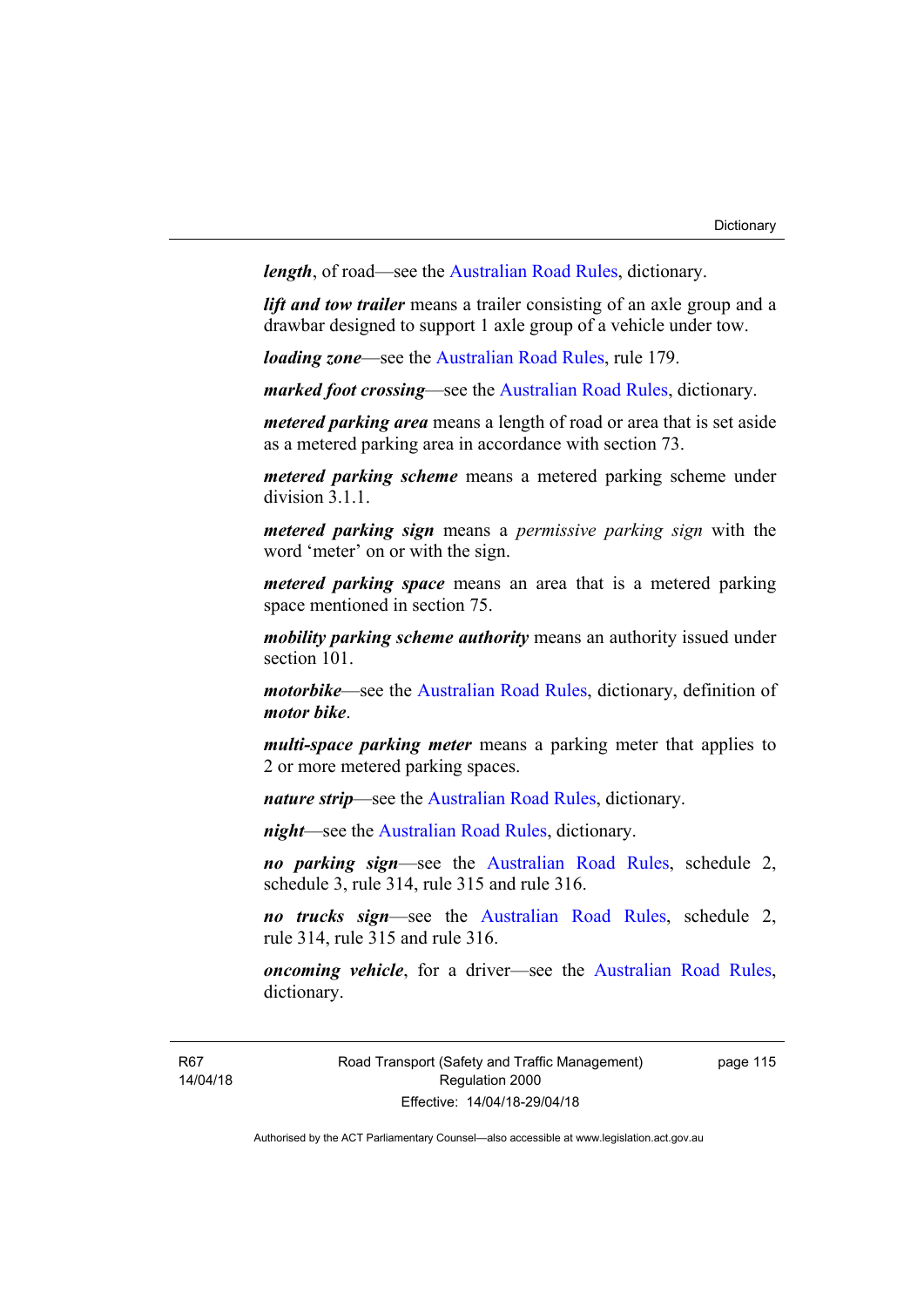*park*—see section 3B.

*parking authority* means a person declared to be a parking authority under section 75A.

*parking authority guidelines*—see section 75B (1).

*parking bay*—see the [Australian Road Rules,](http://www.legislation.act.gov.au//ni/db_37271/default.asp) dictionary.

*parking control sign*—see the [Australian Road Rules](http://www.legislation.act.gov.au//ni/db_37271/default.asp), dictionary.

*parking meter* means a device designed to indicate, or capable of indicating, whether the relevant parking fee for the parking of a vehicle in a metered parking space has been paid, and includes the stand on which the device is erected.

*parking meter hood* means a hood or other cover designed to be fitted to a parking meter and to cover the part of the meter that would normally display a sign with the word 'expired' when the meter is not in operation.

*parking permit* means a parking permit issued under section 100.

*parking ticket* means a ticket issued by the road transport authority or a parking authority (by means of a parking ticket machine) for display in or on a vehicle as evidence of the prepayment of a parking fee.

*parking ticket machine* means a device designed to issue parking tickets, and includes the stand on which the device is erected.

*pay parking area* means a metered parking area or ticket parking area.

*pay parking device* means a parking meter or parking ticket machine.

*pay parking scheme* means a metered parking scheme or ticket parking scheme.

*pay parking sign* means a metered parking sign or ticket parking sign.

| page 116 | Road Transport (Safety and Traffic Management) |  |  |  |  |
|----------|------------------------------------------------|--|--|--|--|
|          | Regulation 2000                                |  |  |  |  |
|          | Effective: 14/04/18-29/04/18                   |  |  |  |  |

R67 14/04/18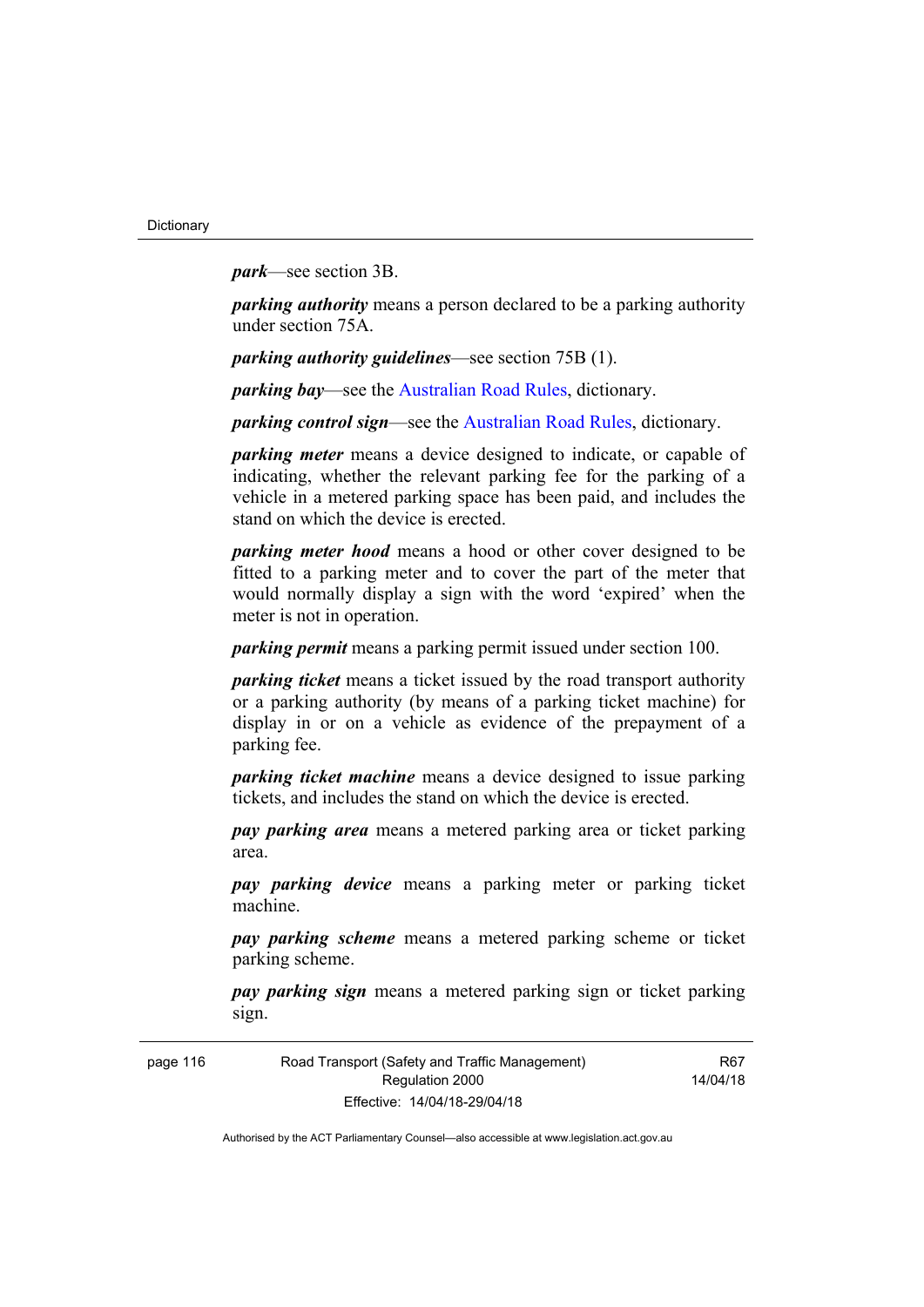*pay parking space* means a metered parking space or ticket parking space.

*pedestrian*—see section 8A.

*pedestrian crossing*—see the [Australian Road Rules](http://www.legislation.act.gov.au//ni/db_37271/default.asp), rule 81 (3).

*permissive parking sign*—see the [Australian Road Rules](http://www.legislation.act.gov.au//ni/db_37271/default.asp), schedule 2, schedule 3, rule 314, rule 315 and rule 316.

*person with a disability* means a person—

- (a) who cannot walk because of permanent or temporary loss of the use of 1 or both legs or another permanent medical or physical condition; or
- (b) whose physical condition is detrimentally affected by walking 100m; or
- (c) who needs to use a walking frame, crutches, callipers, a scooter, a wheelchair or a similar mobility aid.

*piezo strip speed measuring device*, for chapter 4 (Traffic offence detection devices)—see section 102.

*police vehicle* means any vehicle driven by a person who is—

- (a) a police officer; and
- (b) driving the vehicle in the course of his or her duties as a police officer.

*postal vehicle*—see the [Australian Road Rules,](http://www.legislation.act.gov.au//ni/db_37271/default.asp) dictionary.

*premises* includes land.

*prime mover*—see the *[Road Transport \(Vehicle Registration\)](http://www.legislation.act.gov.au/sl/2000-12)  [Regulation 2000](http://www.legislation.act.gov.au/sl/2000-12)*, dictionary.

*public bus*—see the *[Road Transport \(Public Passenger Services\)](http://www.legislation.act.gov.au/a/2001-62)  [Act 2001](http://www.legislation.act.gov.au/a/2001-62)*, dictionary.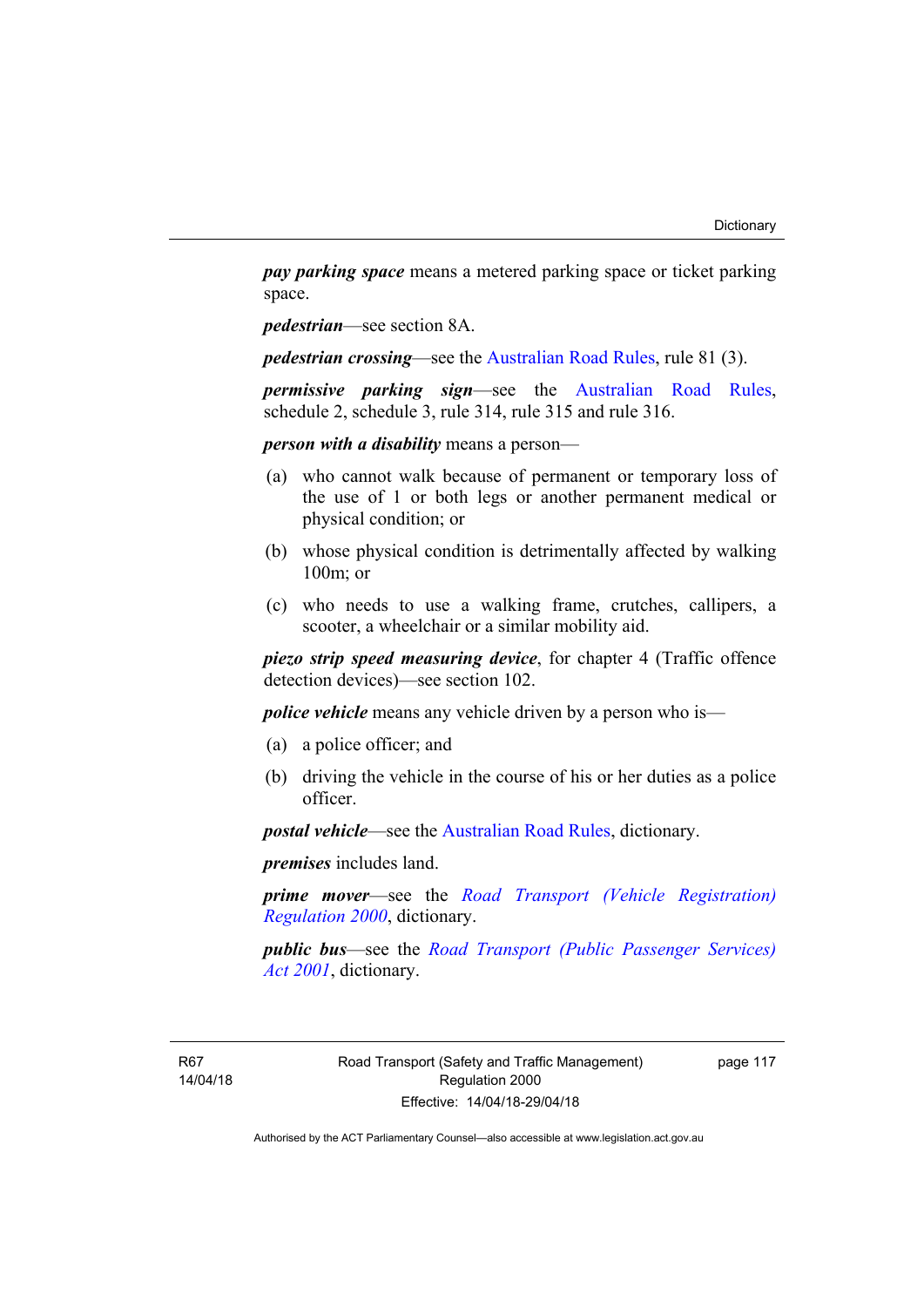*radar speed measuring device*, for chapter 4 (Traffic offence detection devices)—see section 102.

*recording medium*, for chapter 4 (Traffic offence detection devices)—see section 107B (1).

*red traffic arrow*—see the [Australian Road Rules,](http://www.legislation.act.gov.au//ni/db_37271/default.asp) dictionary.

*red traffic light*—see the [Australian Road Rules,](http://www.legislation.act.gov.au//ni/db_37271/default.asp) dictionary.

*registered operator*—see the *[Road Transport \(Vehicle Registration\)](http://www.legislation.act.gov.au/a/1999-81)  [Act 1999](http://www.legislation.act.gov.au/a/1999-81)*, dictionary.

*relevant parking fee*, for parking a vehicle in a pay parking space, means the fee for parking the vehicle in the space, for the day and time when the vehicle is parked in the space, as indicated on or with the parking meter or parking ticket machine applying to the space.

*residential land*, for division 3.1.3 (Heavy vehicle parking)—see section 82.

*rider*—see the [Australian Road Rules,](http://www.legislation.act.gov.au//ni/db_37271/default.asp) rule 17.

*rideshare vehicle*—see the *[Road Transport \(Public Passenger](http://www.legislation.act.gov.au/a/2001-62)  [Services\) Act 2001](http://www.legislation.act.gov.au/a/2001-62)*, section 60A.

*road*—see section 3A.

*road marking*—see the [Australian Road Rules](http://www.legislation.act.gov.au//ni/db_37271/default.asp), dictionary.

*road train*—see the *[Road Transport \(Vehicle Registration\)](http://www.legislation.act.gov.au/sl/2000-12)  [Regulation 2000](http://www.legislation.act.gov.au/sl/2000-12)*, dictionary.

*road user*—see the [Australian Road Rules,](http://www.legislation.act.gov.au//ni/db_37271/default.asp) rule 14.

*security checksum*, for chapter 4 (Traffic offence detection devices)—see section 102.

*semitrailer*—see the *[Road Transport \(Vehicle Registration\)](http://www.legislation.act.gov.au/sl/2000-12)  [Regulation 2000](http://www.legislation.act.gov.au/sl/2000-12)*, dictionary.

*shared path*, for division 2.3.1B (People using personal mobility devices)—see section 38E.

page 118 Road Transport (Safety and Traffic Management) Regulation 2000 Effective: 14/04/18-29/04/18

R67 14/04/18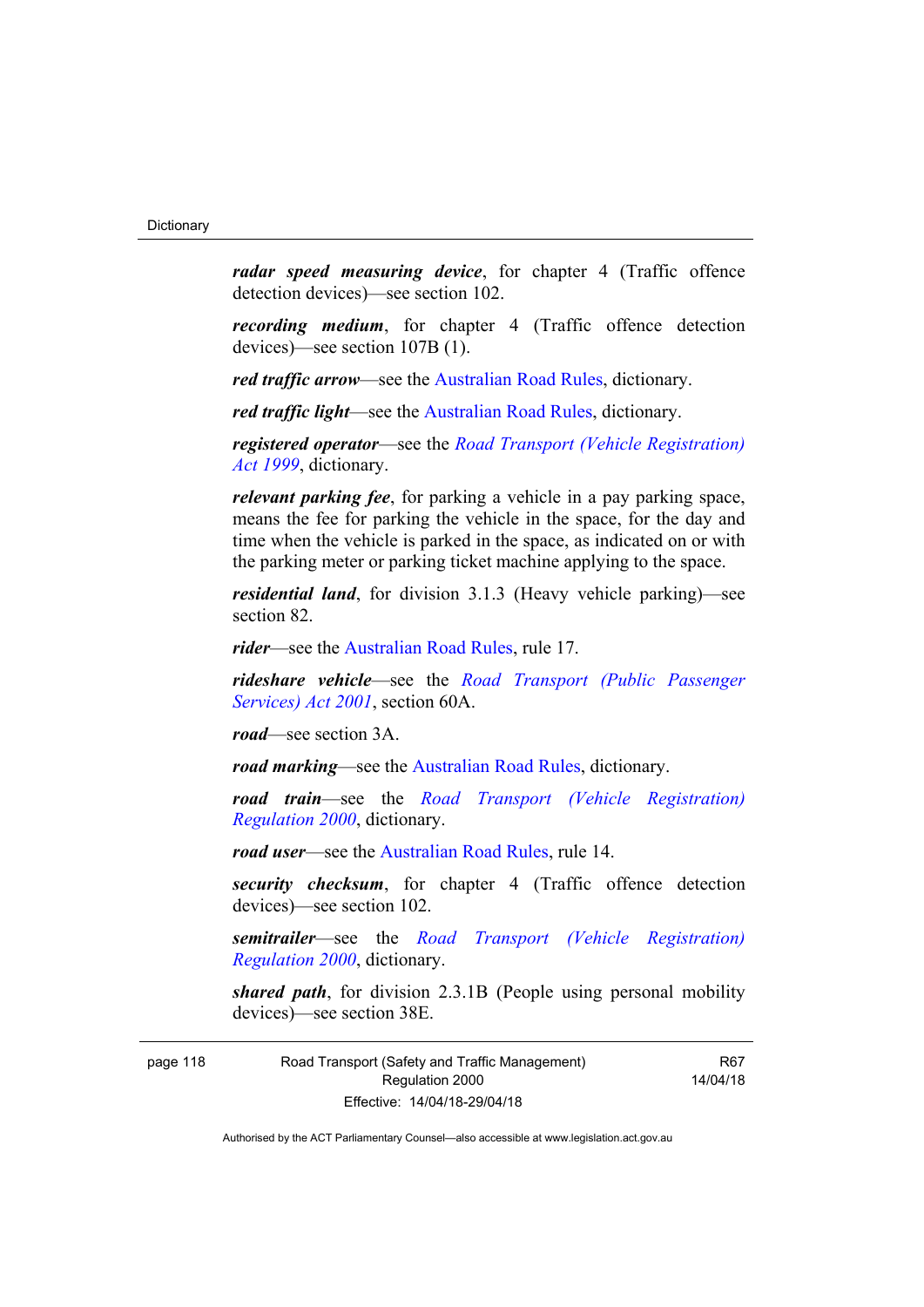*stock truck*, for division 3.1.3 (Heavy vehicle parking)—see section 82.

*stop*—see section 3B.

*testing authority*, for chapter 4 (Traffic offence detection devices) see section 102.

*ticket parking area*—

- (a) means a length of road or area that is set aside as a ticket parking area under section 76 (2) (a) or section 76A (2) (a); but
- (b) does not include a length of road or area that, under section 77 (2), is not taken to be included in the length of road or area set aside.

*ticket parking scheme* means a ticket parking scheme under division 3.1.2.

*ticket parking sign* means a *permissive parking sign* with the word 'ticket' on or with the sign.

*ticket parking space* means a ticket parking space under section 78.

*tow truck*—see the *[Road Transport \(Vehicle Registration\)](http://www.legislation.act.gov.au/sl/2000-12)  [Regulation 2000](http://www.legislation.act.gov.au/sl/2000-12)*, dictionary.

*towing attachment* means a device fitted to a vehicle to which the drawbar of a trailer may be attached.

*tractor*—see the *[Road Transport \(Vehicle Registration\) Regulation](http://www.legislation.act.gov.au/sl/2000-12)  [2000](http://www.legislation.act.gov.au/sl/2000-12)*, dictionary.

*traffic control device*—see the [Australian Road Rules](http://www.legislation.act.gov.au//ni/db_37271/default.asp), dictionary.

*traffic-related item*—see the [Australian Road Rules,](http://www.legislation.act.gov.au//ni/db_37271/default.asp) dictionary.

*traffic sign*—see the [Australian Road Rules](http://www.legislation.act.gov.au//ni/db_37271/default.asp), dictionary.

*traffic signals*—see the [Australian Road Rules](http://www.legislation.act.gov.au//ni/db_37271/default.asp), dictionary.

*transit lane*—see the [Australian Road Rules](http://www.legislation.act.gov.au//ni/db_37271/default.asp), rule 156.

R67 14/04/18 Road Transport (Safety and Traffic Management) Regulation 2000 Effective: 14/04/18-29/04/18

page 119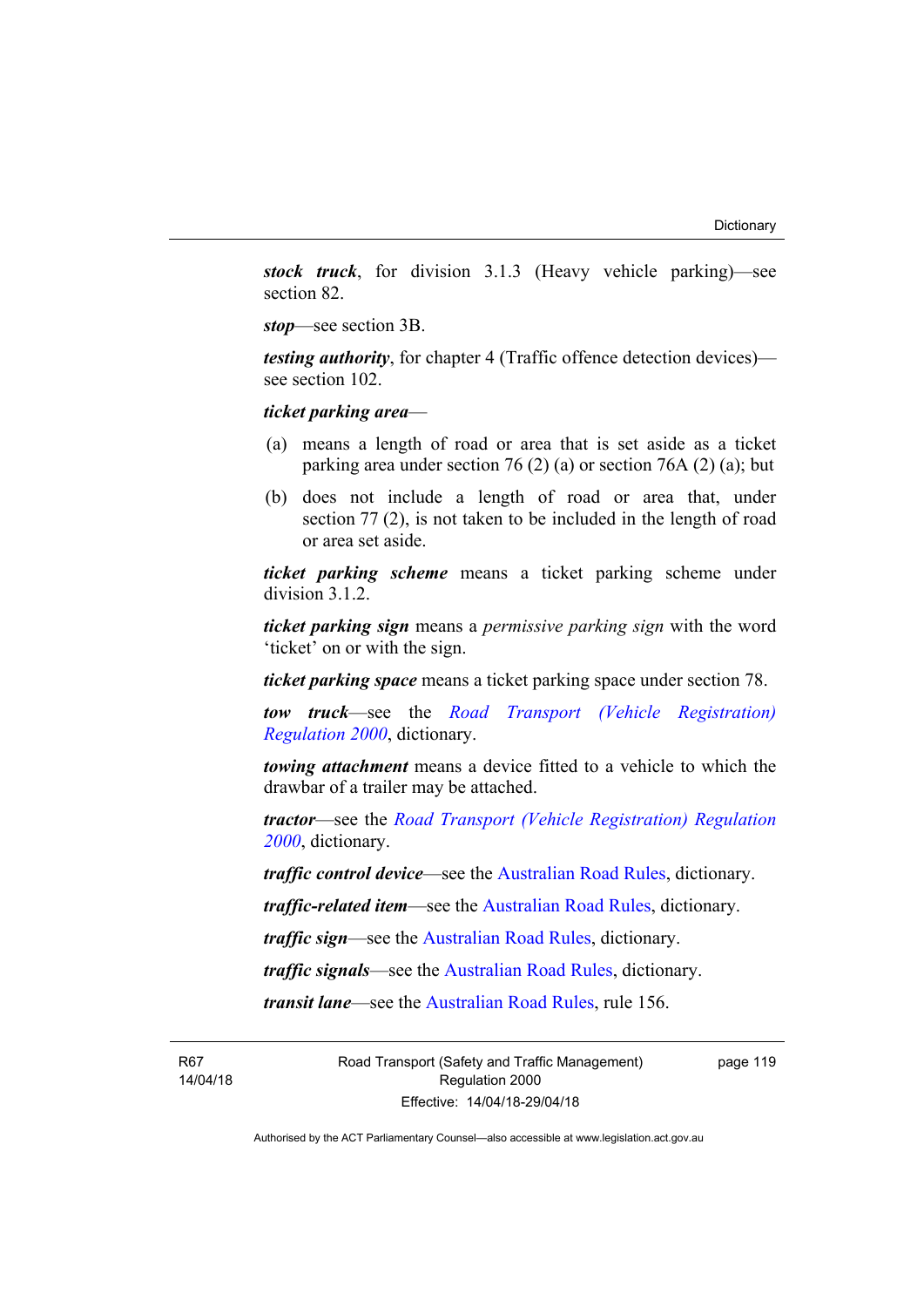*truck lane*—see the [Australian Road Rules,](http://www.legislation.act.gov.au//ni/db_37271/default.asp) rule 157.

*use*, of a personal mobility device, for division 2.3.1B (People using personal mobility devices)—see section 38E.

*vehicle*—see the [Australian Road Rules](http://www.legislation.act.gov.au//ni/db_37271/default.asp), rule 15.

*wheeled recreational device*—see section 33 (1).

*wheeled toy*—see the [Australian Road Rules](http://www.legislation.act.gov.au//ni/db_37271/default.asp), dictionary.

*with*, for information about the application of a traffic control device—see the [Australian Road Rules,](http://www.legislation.act.gov.au//ni/db_37271/default.asp) dictionary.

page 120 Road Transport (Safety and Traffic Management) Regulation 2000 Effective: 14/04/18-29/04/18

R67 14/04/18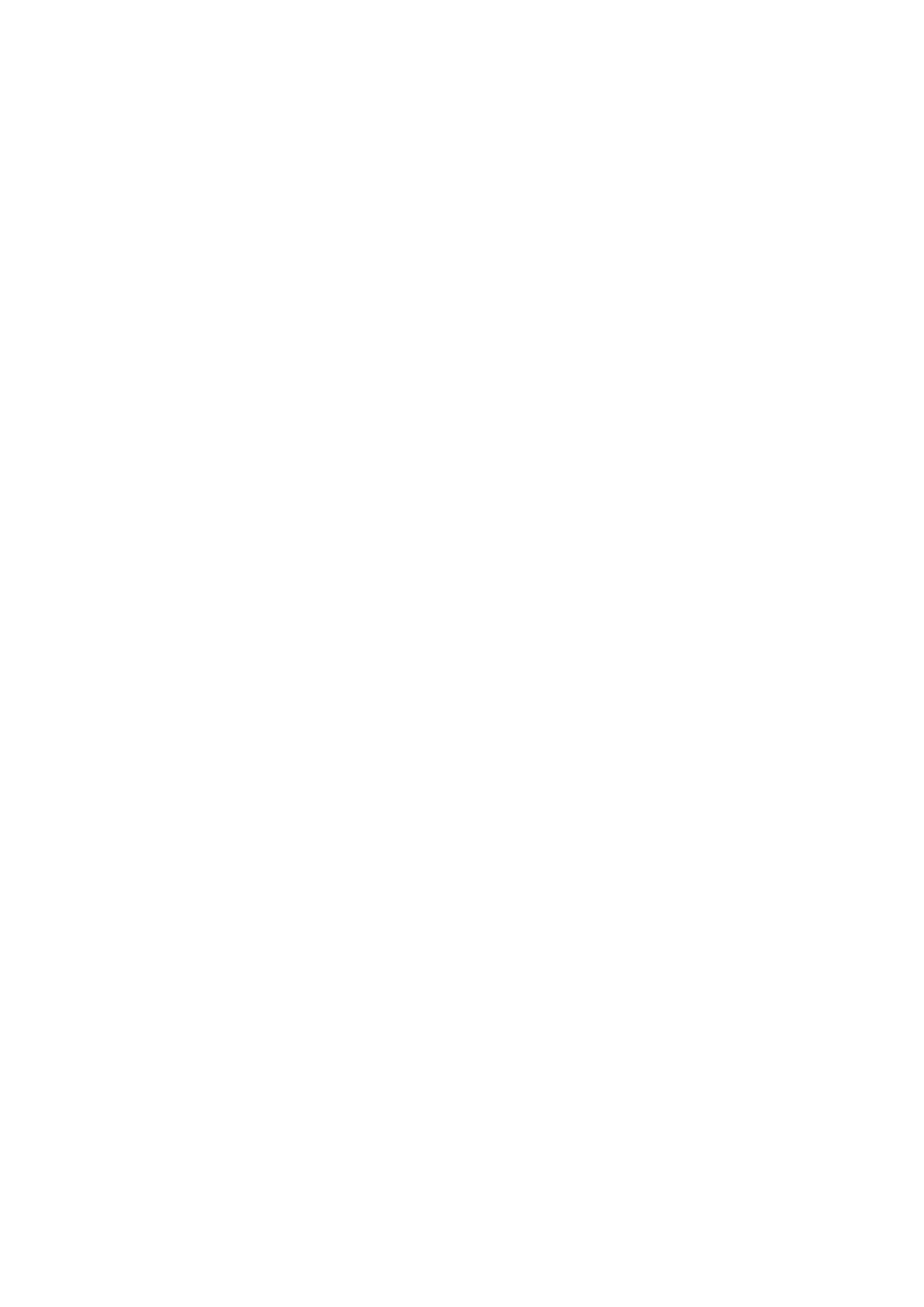## **Endnotes**

## **1 About the endnotes**

Amending and modifying laws are annotated in the legislation history and the amendment history. Current modifications are not included in the republished law but are set out in the endnotes.

Not all editorial amendments made under the *[Legislation Act 2001](http://www.legislation.act.gov.au/a/2001-14)*, part 11.3 are annotated in the amendment history. Full details of any amendments can be obtained from the Parliamentary Counsel's Office.

Uncommenced amending laws are not included in the republished law. The details of these laws are underlined in the legislation history. Uncommenced expiries are underlined in the legislation history and amendment history.

If all the provisions of the law have been renumbered, a table of renumbered provisions gives details of previous and current numbering.

The endnotes also include a table of earlier republications.

## **2 Abbreviation key**

R67 14/04/18 Road Transport (Safety and Traffic Management) Regulation 2000 Effective: 14/04/18-29/04/18

page 121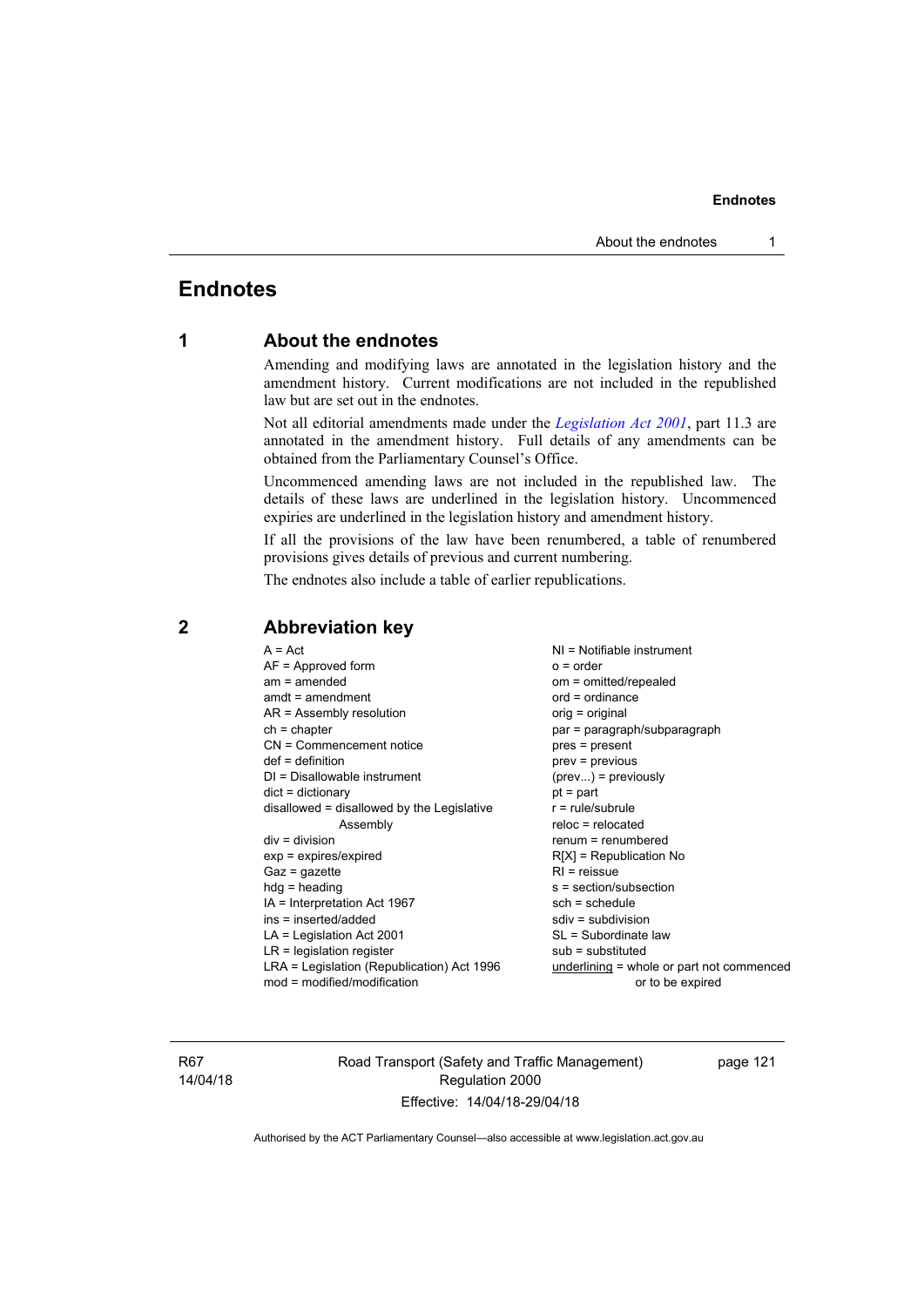3 Legislation history

## **3 Legislation history**

This regulation was originally the *Road Transport (Safety and Traffic Management) Regulations 2000*. It was renamed under the *[Legislation Act 2001](http://www.legislation.act.gov.au/a/2001-14)*.

## **Road Transport (Safety and Traffic Management) Regulation 2000 SL2000-10**

notified 29 February 2000 [\(Gaz 2000 No S6\)](http://www.legislation.act.gov.au/gaz/2000-S6/default.asp) s 1, s 2 commenced 29 February 2000 (IA 10B) remainder commenced 1 March 2000 (s 2 and [Gaz 2000 No S5\)](http://www.legislation.act.gov.au/gaz/2000-S5/default.asp)

### as amended by

## **Legislative Assembly [AR2000-2](http://www.legislation.act.gov.au/ar/2000-2/default.asp)** notified 18 May 2000 ([Gaz 2000 No 20 p](http://www.legislation.act.gov.au/gaz/2000-20/default.asp) 505) commenced 18 May 2000 (SLA s 6 (13)) **[Road Transport \(Safety and Traffic Management\) Regulations](http://www.legislation.act.gov.au/sl/2000-21/default.asp)  [Amendment](http://www.legislation.act.gov.au/sl/2000-21/default.asp) SL2000-21 pt 2**  notified 18 May 2000 ([Gaz 2000 No 20\)](http://www.legislation.act.gov.au/gaz/2000-20/default.asp) commenced 18 May 2000 (s 1)

## **[Road Transport Legislation Regulations Amendment](http://www.legislation.act.gov.au/sl/2000-33/default.asp) SL2000-33 pt 2**  notified 2 August 2000 ([Gaz 2000 No S41](http://www.legislation.act.gov.au/gaz/2000-S41/default.asp)) commenced 2 August 2000 (s 1)

**[Road Transport Legislation Regulations Amendment](http://www.legislation.act.gov.au/sl/2000-52/default.asp) SL2000-52 pt 2**  notified 14 December 2000 [\(Gaz 2000 No 50](http://www.legislation.act.gov.au/gaz/2000-50/default.asp)) commenced 14 December 2000 (s 1)

### **[Road Transport Legislation Amendment Act 2001](http://www.legislation.act.gov.au/a/2001-27) A2001-27 sch 4**  notified 24 May 2001 ([Gaz 2001 No 21\)](http://www.legislation.act.gov.au/gaz/2001-21/default.asp) s 1, s 2 commenced 24 May 2001 (IA s 10B)

sch 4 commenced 24 May 2001 (s 2)

## **[Road Transport \(Safety and Traffic Management\) Amendment](http://www.legislation.act.gov.au/a/2001-29)  [Act 2001](http://www.legislation.act.gov.au/a/2001-29) A2001-29 pt 3**

notified 24 May 2001 ([Gaz 2001 No 21\)](http://www.legislation.act.gov.au/gaz/2001-21/default.asp) commenced 24 May 2001 (s 2)

page 122 Road Transport (Safety and Traffic Management) Regulation 2000 Effective: 14/04/18-29/04/18

R67 14/04/18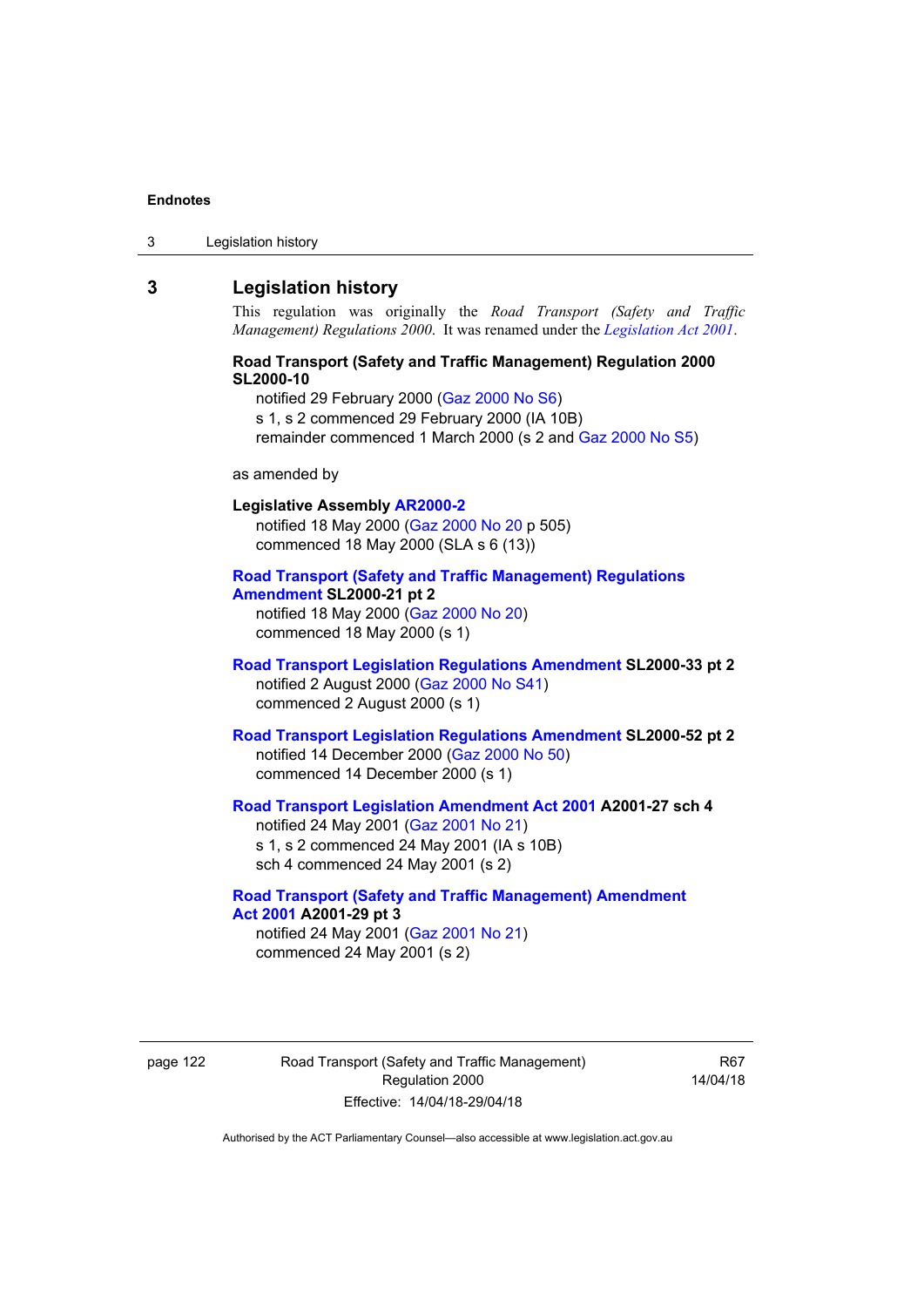### **[Legislation \(Consequential Amendments\) Act 2001](http://www.legislation.act.gov.au/a/2001-44) A2001-44 pt 348**  notified 26 July 2001 ([Gaz 2001 No 30\)](http://www.legislation.act.gov.au/gaz/2001-30/default.asp)

s 1, s 2 commenced 26 July 2001 (IA s 10B) pt 348 commenced 12 September 2001 (s 2 and see [Gaz 2001](http://www.legislation.act.gov.au/gaz/2001-S65/default.asp)  [No S65](http://www.legislation.act.gov.au/gaz/2001-S65/default.asp))

### **[Statute Law Amendment Act 2001](http://www.legislation.act.gov.au/a/2001-11) A2001-11 pt 3.46**

notified 5 September 2001 [\(Gaz 2001 No S 6](http://www.legislation.act.gov.au/gaz/2001-S/default.asp)5)

s 1, s 2 commenced 5 September 2001 (IA s 10B)

pt 3.46 commenced 12 September 2001 (amdt 3.475)

### **[Road Transport \(Safety and Traffic Management\) Regulations](http://www.legislation.act.gov.au/sl/2001-32)  [Amendment 2001](http://www.legislation.act.gov.au/sl/2001-32) SL2001-32**

notified 11 September 2001 [\(Gaz 2001 No S69\)](http://www.legislation.act.gov.au/gaz/2001-S69/default.asp) commenced 11 September 2001 (s 1)

### **[Road Transport \(Public Passenger Services\) Act 2001](http://www.legislation.act.gov.au/a/2001-62) A2001-62 pt 1.12**

notified 10 September 2001 [\(Gaz 2001 No S66\)](http://www.legislation.act.gov.au/gaz/2001-S66/default.asp)

s 1, s 2 commenced 10 September 2001 (IA s 10B)

pt 1.12 commenced 1 December 2001 (s 2 and [CN2001-2](http://www.legislation.act.gov.au/cn/2001-2/default.asp))

### **[Road Transport Legislation Amendment Regulations 2002](http://www.legislation.act.gov.au/sl/2002-2) SL2002-2 pt 5**

notified LR 27 February 2002 s 1, s 2 commenced 27 February 2002 (LA s 75) pt 5 commenced 1 March 2002 (s 2 and see [CN2002-2](http://www.legislation.act.gov.au/cn/2002-2/default.asp))

**[Road Transport \(Safety and Traffic Management\) Amendment](http://www.legislation.act.gov.au/sl/2002-7)  [Regulations 2002](http://www.legislation.act.gov.au/sl/2002-7) SL2002-7**  notified LR 15 April 2002

commenced 16 April 2002 (s 2)

## **[Statute Law Amendment Act 2002](http://www.legislation.act.gov.au/a/2002-30) A2002-30 pt 3.73**

notified LR 16 September 2002

s 1, s 2 taken to have commenced 19 May 1997 (LA s 75 (2))

pt 3.73 commenced 17 September 2002 (s 2 (1))

R67 14/04/18 Road Transport (Safety and Traffic Management) Regulation 2000 Effective: 14/04/18-29/04/18

page 123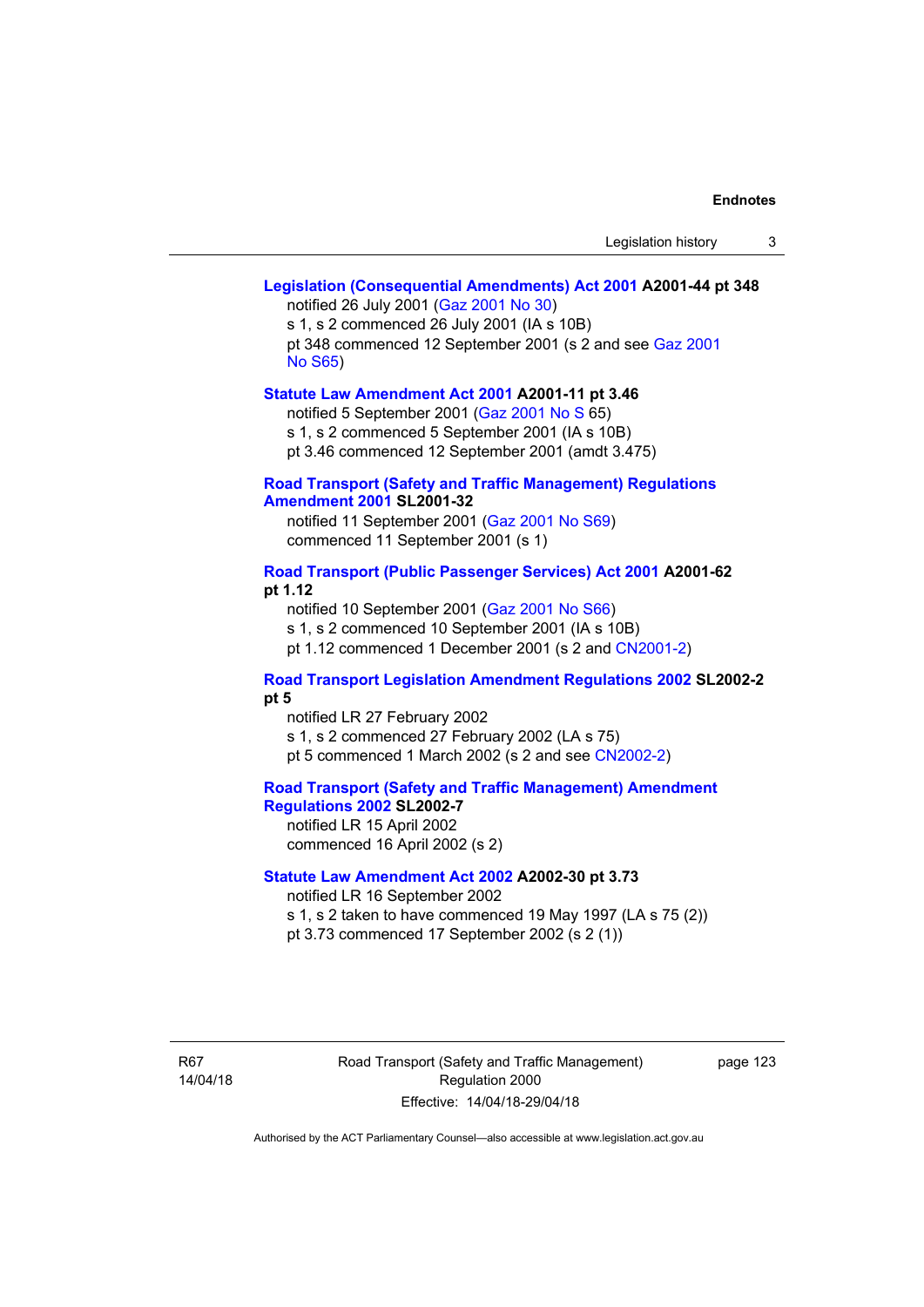3 Legislation history

#### **[Road Transport Legislation Amendment Regulations 2002 \(No 2\)](http://www.legislation.act.gov.au/sl/2002-31) SL2002-31 pt 5**

notified LR 31 October 2002 s 1, s 2 commenced 31 October 2002 (LA s 75 (1)) pt 5 commenced 1 November 2002 (s 2 (1))

#### **[Criminal Code 2002](http://www.legislation.act.gov.au/a/2002-51) A2002-51 pt 1.20**

notified LR 20 December 2002 s 1, s 2 commenced 20 December 2002 (LA s 75) pt 1.20 commenced 1 January 2003 (s 2 (1))

### **[Urban Services \(Application of Criminal Code\) Amendment](http://www.legislation.act.gov.au/sl/2003-1)**

### **[Regulations 2002](http://www.legislation.act.gov.au/sl/2003-1) SL2003-1 pt 4**

notified LR 9 January 2003 s 1, s 2 commenced 9 January 2003 (LA s 75 (1)) pt 4 commenced 10 January 2003 (s 2 (3) and see LA s 73 (3) (b))

### **[Road Transport \(Safety and Traffic Management\) Amendment](http://www.legislation.act.gov.au/sl/2003-12)  [Regulations 2003 \(No 1\)](http://www.legislation.act.gov.au/sl/2003-12) SL2003-12**

notified LR 22 May 2003 s 1, s 2 commenced 22 May 2003 (LA s 75 (1)) remainder commenced 1 June 2003 (s 2 and [CN2003-3](http://www.legislation.act.gov.au/cn/2003-3/default.asp))

#### **[Road Transport \(Safety and Traffic Management\) Amendment](http://www.legislation.act.gov.au/sl/2003-14)  [Regulations 2003 \(No 2\)](http://www.legislation.act.gov.au/sl/2003-14) SL2003-14**

notified LR 10 June 2003 s 1, s 2 commenced 10 June 2003 (LA s 75 (1)) remainder commenced 11 June 2003 (s 2)

### **[Dangerous Substances Act 2004](http://www.legislation.act.gov.au/a/2004-7) A2004-7 sch 1 pt 1.8**

notified LR 19 March 2004 s 1, s 2 commenced 19 March 2004 (LA s 75 (1)) sch 1 pt 1.8 commenced 5 April 2004 (s 2 and [CN2004-6](http://www.legislation.act.gov.au/cn/2004-6/default.asp))

page 124 Road Transport (Safety and Traffic Management) Regulation 2000 Effective: 14/04/18-29/04/18

R67 14/04/18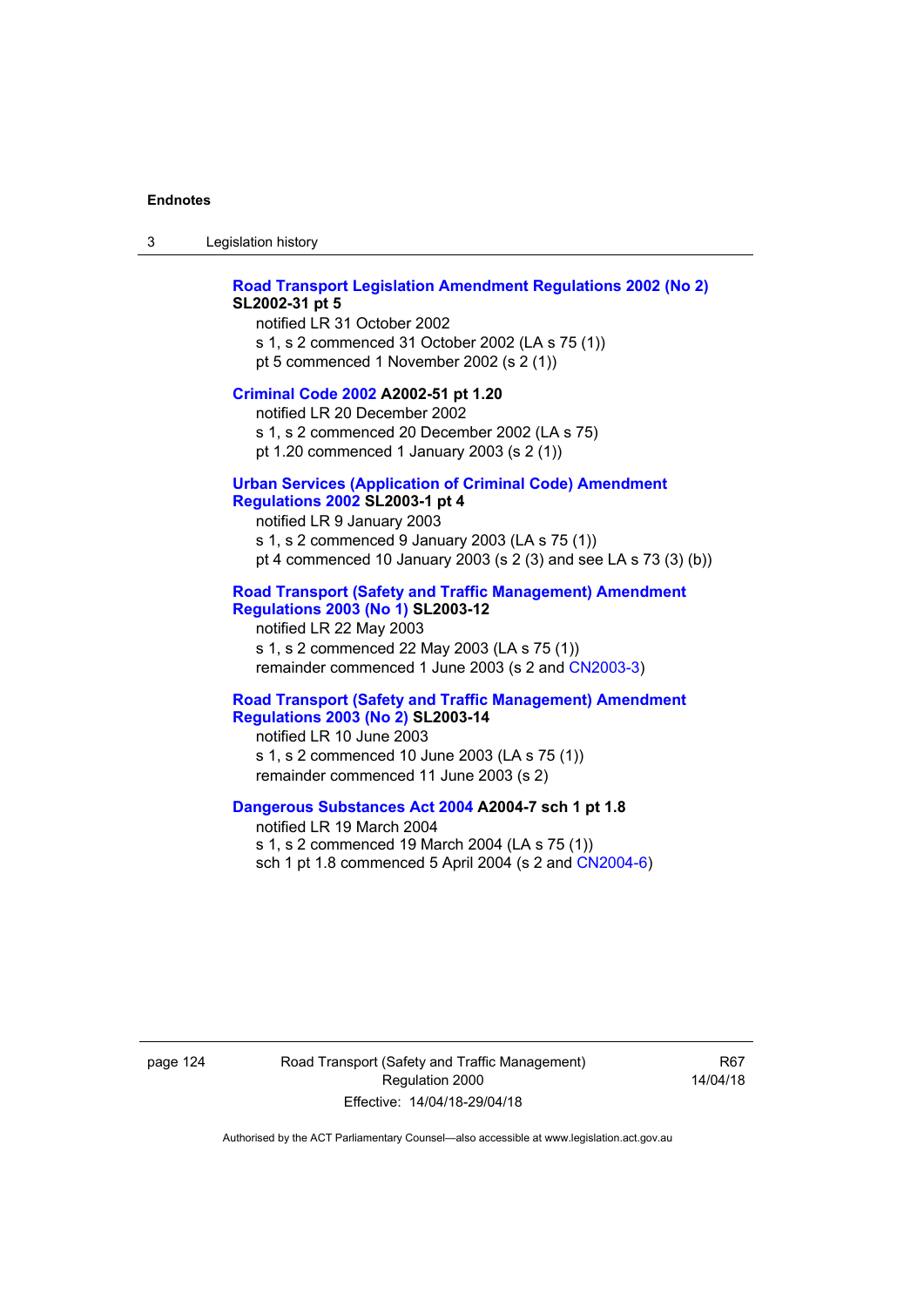## **[Road Transport Legislation \(Australian Road Rules\) Amendment](http://www.legislation.act.gov.au/sl/2004-16)  [Regulations 2004 \(No 1\)](http://www.legislation.act.gov.au/sl/2004-16) SL2004-16 pt 3**

notified LR 24 May 2004

s 1, s 2 commenced 24 May 2004 (LA s 75 (1))

pt 3 commenced 19 July 2004 (s 2 and [CN2004-10](http://www.legislation.act.gov.au/cn/2004-10/default.asp))

### **[Emergencies Act 2004](http://www.legislation.act.gov.au/a/2004-28) A2004-28 sch 3 pt 3.20**

notified LR 29 June 2004

s 1, s 2 commenced 29 June 2004 (LA s 75 (1))

sch 3 pt 3.20 commenced 1 July 2004 (s 2 (1) and [CN2004-11](http://www.legislation.act.gov.au/cn/2004-11/default.asp))

### **[Road Transport Legislation Amendment Regulations 2004 \(No 1\)](http://www.legislation.act.gov.au/sl/2004-47) SL2004-47 pt 5**

notified LR 9 September 2004

s 1, s 2 commenced 9 September 2004 (LA s 75 (1))

pt 5 commenced 10 September 2004 (s 2)

### **[Road Transport Legislation \(Hire Cars\) Amendment Regulation 2005](http://www.legislation.act.gov.au/sl/2005-4)  [\(No 1\)](http://www.legislation.act.gov.au/sl/2005-4) SL2005-4 sch 2 pt 2.4**

notified LR 7 March 2005

s 1, s 2 commenced 7 March 2005 (LA s 75 (1))

sch 2 pt 2.4 commenced 9 March 2005 (s 2 and see Road Transport [\(Public Passenger Services\) \(Hire Cars\) Amendment Act 2004](http://www.legislation.act.gov.au/a/2004-69) A2004-69, s 2 and LA s 79)

### **[Road Transport \(Safety and Traffic Management\) Amendment](http://www.legislation.act.gov.au/sl/2005-7)  [Regulation 2005 \(No 1\)](http://www.legislation.act.gov.au/sl/2005-7) SL2005-7**

notified LR 8 April 2005 s 1, s 2 commenced 8 April 2005 (LA s 75 (1)) remainder commenced 9 April 2005 (s 2)

## **[Road Transport \(Safety and Traffic Management\) Amendment](http://www.legislation.act.gov.au/sl/2005-22)  [Regulation 2005 \(No 2\)](http://www.legislation.act.gov.au/sl/2005-22) SL2005-22**

notified LR 15 September 2005 s 1, s 2 commenced 15 September 2005 (LA s 75 (1)) remainder commenced 16 September 2005 (s 2)

### **[Statute Law Amendment Act 2005 \(No 2\)](http://www.legislation.act.gov.au/a/2005-62) A2005-62 sch 1 pt 1.4**

notified LR 21 December 2005 s 1, s 2 commenced 21 December 2005 (LA s 75 (1)) sch 1 pt 1.4 commenced 11 January 2006 (s 2 (1))

R67 14/04/18 Road Transport (Safety and Traffic Management) Regulation 2000 Effective: 14/04/18-29/04/18

page 125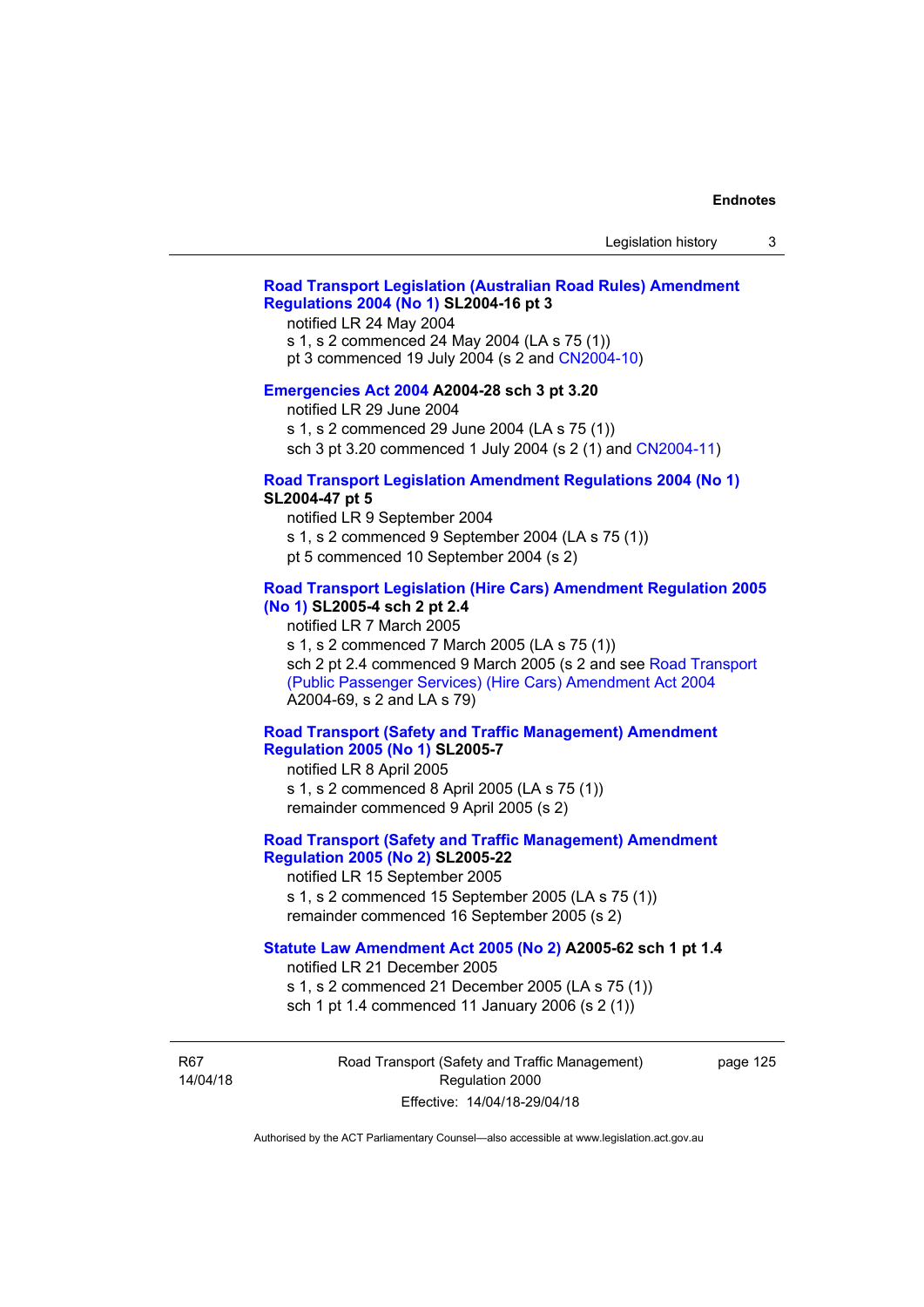| ు | Legislation history |  |
|---|---------------------|--|
|   |                     |  |

| <b>Road Transport (Safety and Traffic Management) Amendment</b><br><b>Regulation 2006 (No 1) SL2006-4</b><br>notified LR 16 January 2006<br>s 1, s 2 commenced 16 January 2006 (LA s 75 (1))<br>remainder commenced 17 January 2006 (s 2)  |
|--------------------------------------------------------------------------------------------------------------------------------------------------------------------------------------------------------------------------------------------|
| <b>Road Transport (Public Passenger Services) Amendment</b><br>Regulation 2006 (No 1) SL2006-32 sch 1 pt 1.5<br>notified LR 26 June 2006<br>s 1, s 2 commenced 26 June 2006 (LA s 75 (1))<br>sch 1 pt 1.5 commenced 3 July 2006 (s 2 (2))  |
| <b>Road Transport (Safety and Traffic Management) Amendment</b><br><b>Regulation 2006 (No 2) SL2006-51</b><br>notified LR 4 December 2006<br>s 1, s 2 commenced 4 December 2006 (LA s 75 (1))<br>remainder commenced 5 December 2006 (s 2) |
| <b>Road Transport (Safety and Traffic Management) Amendment</b><br><b>Regulation 2007 (No 1) SL2007-20</b><br>notified LR 30 July 2007<br>s 1, s 2 commenced 30 July 2007 (LA s 75 (1))<br>remainder commenced 31 July 2007 (s 2)          |
| <b>Planning and Development (Consequential Amendments) Act 2007</b><br>A2007-25 sch 1 pt 1.29<br>notified LR 13 September 2007<br>$\leq 1 \leq 2$ commenced 13 Sentember 2007 (LA $\leq 75$ (1))                                           |

s 1, s 2 commenced 13 September 2007 (LA s 75 (1)) sch 1 pt 1.29 commenced 31 March 2008 (s 2 and see [Planning and](http://www.legislation.act.gov.au/a/2007-24)  [Development Act 2007](http://www.legislation.act.gov.au/a/2007-24) A2007-24, s 2 and [CN2008-1](http://www.legislation.act.gov.au/cn/2008-1/default.asp))

### **[Road Transport \(Safety and Traffic Management\) Amendment](http://www.legislation.act.gov.au/sl/2008-40)  [Regulation 2008 \(No 1\)](http://www.legislation.act.gov.au/sl/2008-40) SL2008-40**  notified LR 11 September 2008

s 1, s 2 commenced 11 September 2008 (LA s 75 (1)) remainder commenced 11 March 2009 (s 2 and LA s 79)

page 126 Road Transport (Safety and Traffic Management) Regulation 2000 Effective: 14/04/18-29/04/18

R67 14/04/18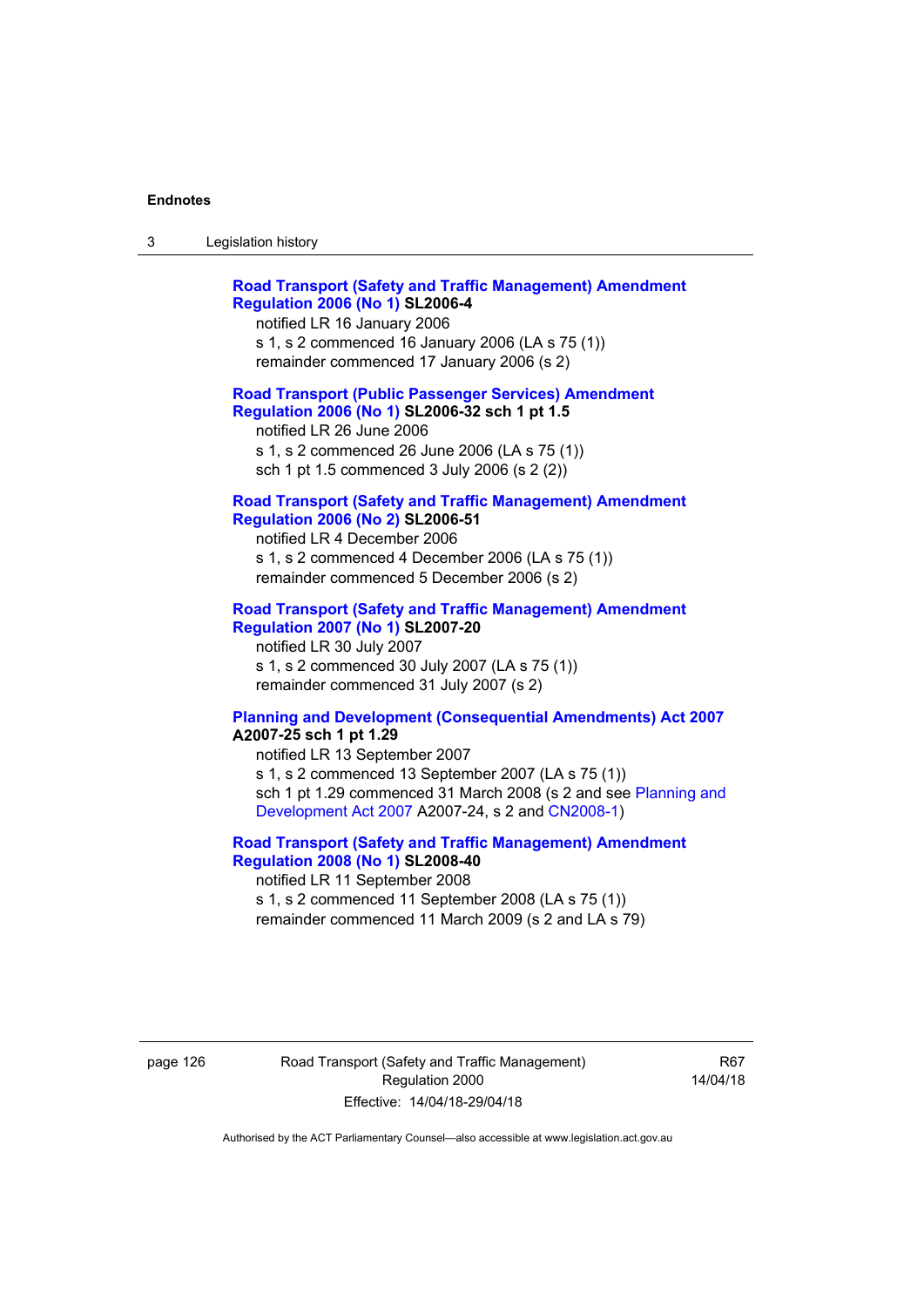### **[Road Transport Legislation Amendment Regulation 2008 \(No 2\)](http://www.legislation.act.gov.au/sl/2008-47) SL2008-47 sch 1 pt 1.3**

notified LR 1 December 2008 s 1, s 2 commenced 1 December 2008 (LA s 75 (1)) sch 1 pt 1.3 commenced 2 December 2008 (s 2)

## **[Road Transport Legislation Amendment Regulation 2009 \(No 1\)](http://www.legislation.act.gov.au/sl/2009-6) SL2009-6 pt 4**

notified LR 11 March 2009 s 1, s 2 commenced 11 March 2009 (LA s 75 (1)) pt 4 commenced 16 March 2009 (s 2 and [CN2009-7\)](http://www.legislation.act.gov.au/cn/2009-7/default.asp)

### **[Road Transport \(Safety and Traffic Management\) Amendment](http://www.legislation.act.gov.au/sl/2009-7)  [Regulation 2009 \(No 1\)](http://www.legislation.act.gov.au/sl/2009-7) SL2009-7**

notified LR 12 March 2009 s 1, s 2 commenced 12 March 2009 (LA s 75 (1)) remainder commenced 13 March 2009 (s 2)

## **[Road Transport \(Mass, Dimensions and Loading\) Act 2009](http://www.legislation.act.gov.au/a/2009-22/default.asp) A2009-22 sch 1 pt 1.10**

notified LR 3 September 2009 s 1, s 2 commenced 3 September 2009 (LA s 75 (1)) sch 1 pt 1.10 commenced 3 March 2010 (s 2 and LA s 79)

# **[Dangerous Goods \(Road Transport\) Act 2009](http://www.legislation.act.gov.au/a/2009-34) A2009-34 sch 1 pt 1.3**

notified LR 28 September 2009 s 1, s 2 commenced 28 September 2009 (LA s 75 (1)) sch 1 pt 1.3 commenced 2 April 2010 (s 2, [CN2010-5 a](http://www.legislation.act.gov.au/cn/2010-5/default.asp)nd LA s 77 (3))

**[Road Transport Legislation Amendment Regulation 2010 \(No 1\)](http://www.legislation.act.gov.au/sl/2010-5)**

## **SL2010-5 pt 4**

notified LR 1 March 2010 s 1, s 2 commenced 1 March 2010 (LA s 75 (1)) s 55, ss 58-62 commenced 15 March 2011 (s 2 (2)) pt 4 remainder commenced 15 March 2010 (s 2 (1))

# **[Road Transport Legislation Amendment Regulation 2010 \(No 2\)](http://www.legislation.act.gov.au/sl/2010-7) SL2010-7 pt 5**

notified LR 16 March 2010 s 1, s 2 commenced 16 March 2010 (LA s 75 (1)) pt 5 commenced 17 March 2010 (s 2 (1))

R67 14/04/18 Road Transport (Safety and Traffic Management) Regulation 2000 Effective: 14/04/18-29/04/18

page 127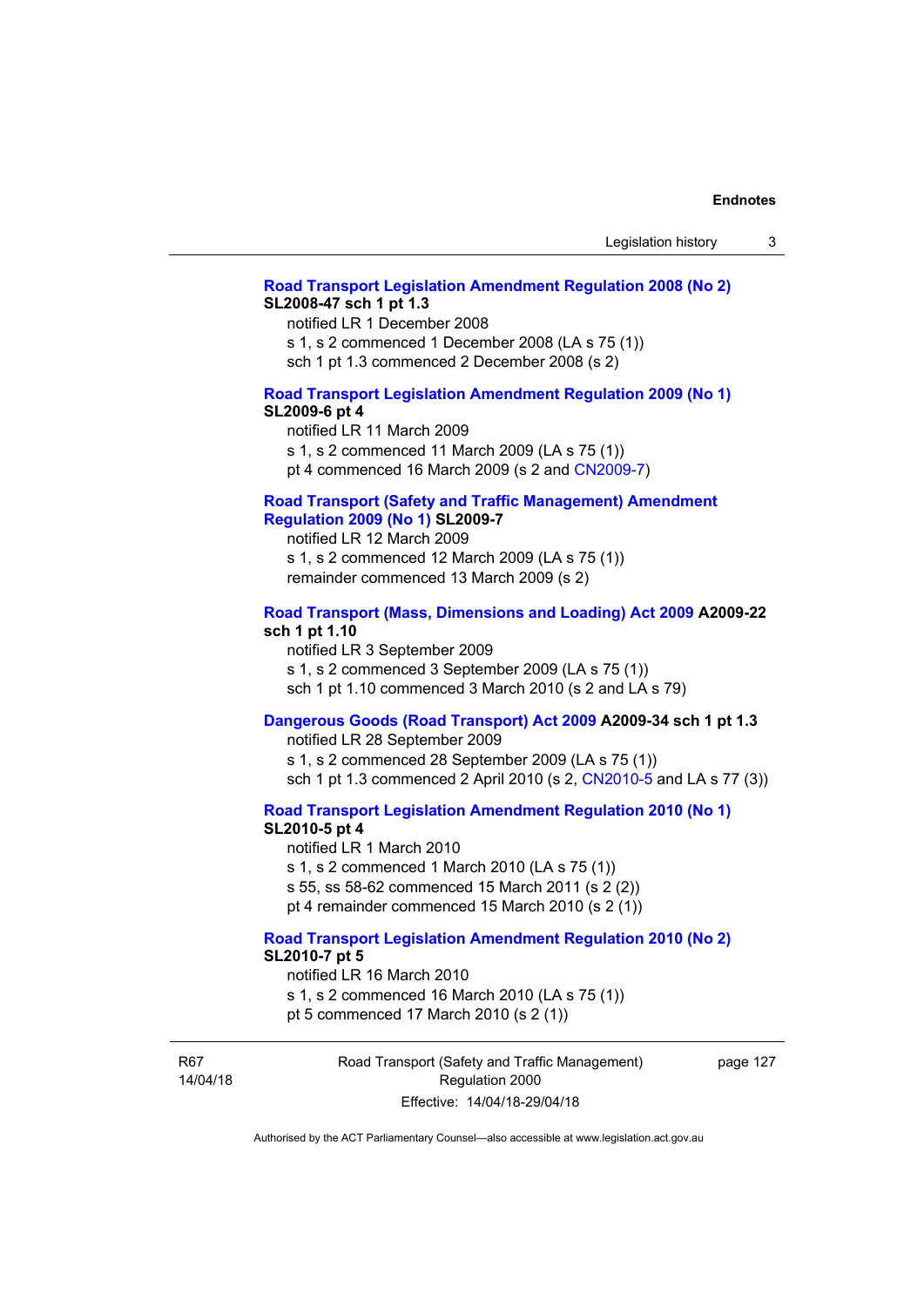3 Legislation history

#### **[Personal Property Securities Act 2010](http://www.legislation.act.gov.au/a/2010-15) A2010-15 sch 2 pt 2.5**

notified LR 1 April 2010 s 1, s 2 commenced 1 April 2010 (LA s 75 (1)) sch 2 pt 2.5 commenced 30 January 2012 (s 2 (2) (b))

### **[Statute Law Amendment Act 2010](http://www.legislation.act.gov.au/a/2010-18) A2010-18 sch 3 pt 3.21**

notified LR 13 May 2010 s 1, s 2 commenced 13 May 2010 (LA s 75 (1)) sch 3 pt 3.21 commenced 3 June 2010 (s 2)

### **[Road Transport Legislation Amendment Regulation 2010 \(No 4\)](http://www.legislation.act.gov.au/sl/2010-33) SL2010-33 pt 3**

notified LR 5 August 2010 s 1, s 2 commenced 5 August 2010 (LA s 75 (1)) pt 3 commenced 6 August 2010 (s 2)

## **[Road Transport \(Safety and Traffic Management\) Amendment](http://www.legislation.act.gov.au/sl/2010-38)  [Regulation 2010 \(No 1\)](http://www.legislation.act.gov.au/sl/2010-38) SL2010-38**

notified LR 16 September 2010 s 1, s 2 commenced 16 September 2010 (LA s 75 (1)) remainder commenced 17 September 2010 (s 2)

## **[Road Transport Legislation Amendment Regulation 2011 \(No 1\)](http://www.legislation.act.gov.au/sl/2011-2) SL2011-2 pt 3**

notified LR 27 January 2011 s 1, s 2 commenced 27 January 2011 (LA s 75 (1)) pt 3 commenced 28 January 2011 (s 2)

# **[Statute Law Amendment Act 2011 \(No 3\)](http://www.legislation.act.gov.au/a/2011-52) A2011-52 sch 3 pt 3.49**

notified LR 28 November 2011 s 1, s 2 commenced 28 November 2011 (LA s 75 (1)) sch 3 pt 3.49 commenced 12 December 2011 (s 2)

page 128 Road Transport (Safety and Traffic Management) Regulation 2000 Effective: 14/04/18-29/04/18

R67 14/04/18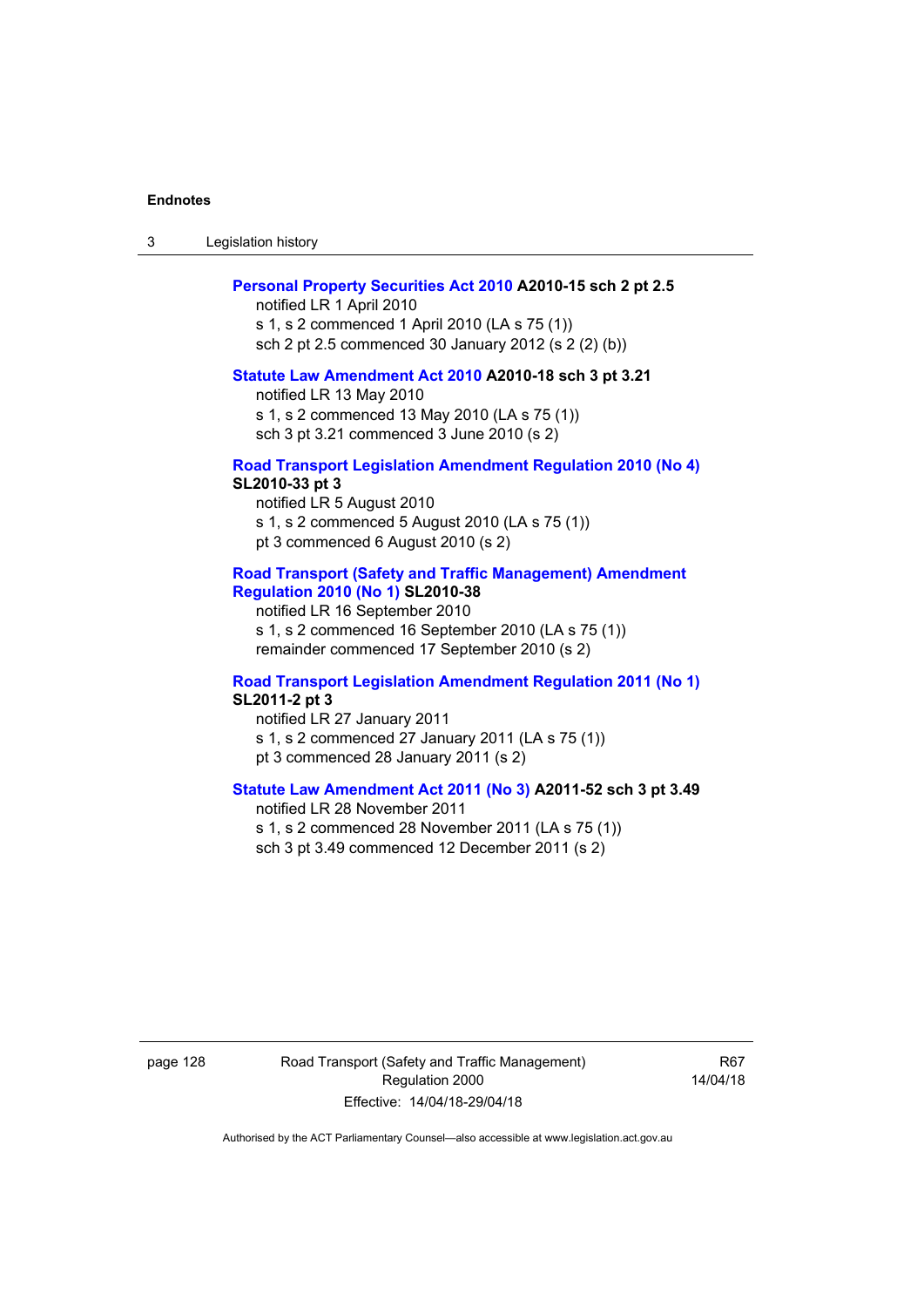## **[Road Transport \(Safety and Traffic Management\) Amendment](http://www.legislation.act.gov.au/sl/2011-35)  [Regulation 2011 \(No 1\)](http://www.legislation.act.gov.au/sl/2011-35) SL2011-35**

notified LR 19 December 2011

s 1, s 2 commenced 19 December 2011 (LA s 75 (1)) remainder commenced 15 January 2012 (s 2 and see [Road Transport](http://www.legislation.act.gov.au/a/2011-38)  [\(Safety and Traffic Management\) Amendment Act 2011](http://www.legislation.act.gov.au/a/2011-38) A2011-38, s 2 and [CN2011-15\)](http://www.legislation.act.gov.au/cn/2011-15/default.asp)

**[Road Transport Legislation Amendment Regulation 2012 \(No 1\)](http://www.legislation.act.gov.au/sl/2012-44/default.asp) SL2012-44 pt 6** 

notified LR 19 December 2012

s 1, s 2 commenced 19 December 2012 (LA s 75 (1))

pt 6 commenced 20 December 2012 (s 2)

## **[Road Transport \(Police Driver and Rider Exemptions\) Amendment](http://www.legislation.act.gov.au/sl/2013-9/default.asp)  [Regulation 2013 \(No 1\)](http://www.legislation.act.gov.au/sl/2013-9/default.asp) SL2013-9 pt 3**

notified LR 6 May 2013

s 1, s 2 commenced 6 May 2013 (LA s 75 (1))

pt 3 commenced 7 May 2013 (s 2)

## **[Road Transport Legislation Amendment Regulation 2013 \(No 3\)](http://www.legislation.act.gov.au/sl/2013-20) SL2013-20 pt 3**

notified LR 29 July 2013 s 1, s 2 commenced 29 July 2013 (LA s 75 (1)) pt 3 commenced 1 August 2013 (s 2)

## **[Road Transport \(Safety and Traffic Management\) Amendment](http://www.legislation.act.gov.au/sl/2013-25)  [Regulation 2013 \(No 1\)](http://www.legislation.act.gov.au/sl/2013-25) SL2013-25**

notified LR 5 September 2013 s 1, s 2 commenced 5 September 2013 (LA s 75 (1)) remainder commenced 6 September 2013 (s 2)

## **[Heavy Vehicle National Law \(Consequential Amendments\) Act 2013](http://www.legislation.act.gov.au/a/2013-52) A2013-52 pt 13**

notified LR 9 December 2013

s 1, s 2 commenced 9 December 2013 (LA s 75 (1))

pt 13 commenced 10 February 2014 (s 2 and see [Heavy Vehicle](http://www.legislation.act.gov.au/a/2013-51/default.asp)  [National Law \(ACT\) Act 2013](http://www.legislation.act.gov.au/a/2013-51/default.asp) A2013-51, s 2 (1) and [CN2014-2](http://www.legislation.act.gov.au/cn/2014-2/default.asp))

R67 14/04/18 page 129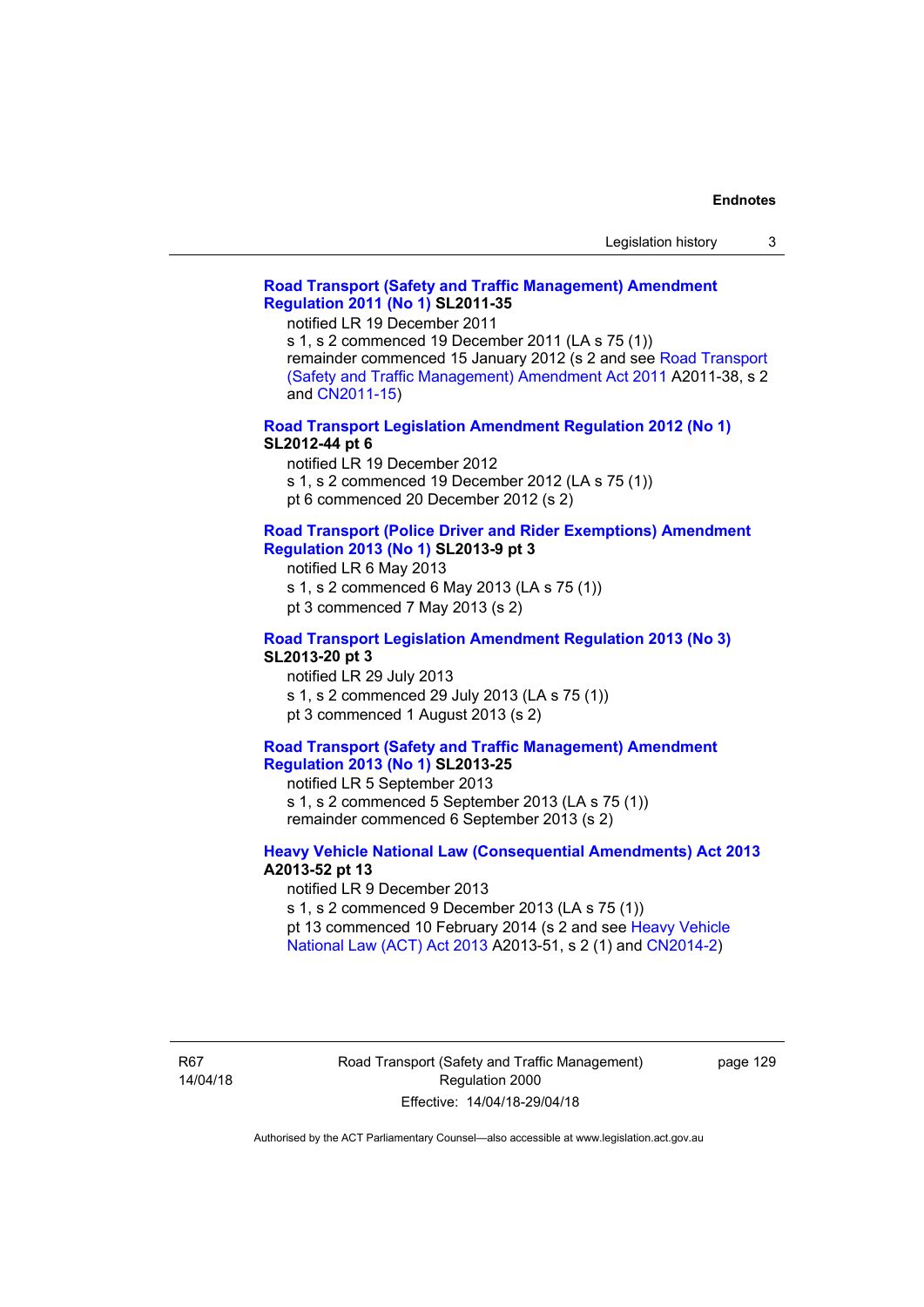| -3 | Legislation history |  |
|----|---------------------|--|
|    |                     |  |

| <b>Road Transport (Safety and Traffic Management) Amendment</b> |  |
|-----------------------------------------------------------------|--|
| <b>Regulation 2014 (No 1) SL2014-5</b>                          |  |
| notified LR 27 March 2014                                       |  |

s 1, s 2 commenced 27 March 2014 (LA s 75 (1)) remainder commenced 28 March 2014 (s 2)

### **[Road Transport \(Safety and Traffic Management\) Amendment](http://www.legislation.act.gov.au/sl/2014-11)  [Regulation 2014 \(No 2\)](http://www.legislation.act.gov.au/sl/2014-11) SL2014-11**

notified LR 26 June 2014 s 1, s 2 commenced 26 June 2014 (LA s 75 (1)) remainder commenced 27 June 2014 (s 2)

## **[Road Transport Legislation Amendment Act 2015](http://www.legislation.act.gov.au/a/2015-30/default.asp) A2015-30 pt 8**

notified LR 21 August 2015 s 1, s 2 commenced 21 August 2015 (LA s 75 (1)) pt 8 commenced 22 August 2015 (s 2)

## **[Road Transport \(Safety and Traffic Management\) Amendment](http://www.legislation.act.gov.au/sl/2015-29)  [Regulation 2015 \(No 1\)](http://www.legislation.act.gov.au/sl/2015-29) SL2015-29**

notified LR 28 August 2015 s 1, s 2 commenced 28 August 2015 (LA s 75 (1)) remainder commenced 29 August 2015 (s 2)

# **[Road Transport Legislation Amendment Regulation 2015 \(No 1\)](http://www.legislation.act.gov.au/sl/2015-33) SL2015-33 pt 3**

notified LR 29 October 2015 s 1, s 2 commenced 29 October 2015 (LA s 75 (1)) pt 3 commenced 1 November 2015 (s 2)

# **[Road Transport \(Safety and Traffic Management\) Amendment](http://www.legislation.act.gov.au/sl/2015-35)  [Regulation 2015 \(No 2\)](http://www.legislation.act.gov.au/sl/2015-35) SL2015-35**

notified LR 18 November 2015 s 1, s 2 commenced 18 November 2015 (LA s 75 (1)) remainder commenced 19 November 2015 (s 2)

## **[Statute Law Amendment Act 2015 \(No 2\)](http://www.legislation.act.gov.au/a/2015-50) A2015-50 sch 3 pt 3.30**

notified LR 25 November 2015 s 1, s 2 commenced 25 November 2015 (LA s 75 (1)) sch 3 pt 3.30 commenced 9 December 2015 (s 2)

page 130 Road Transport (Safety and Traffic Management) Regulation 2000 Effective: 14/04/18-29/04/18

R67 14/04/18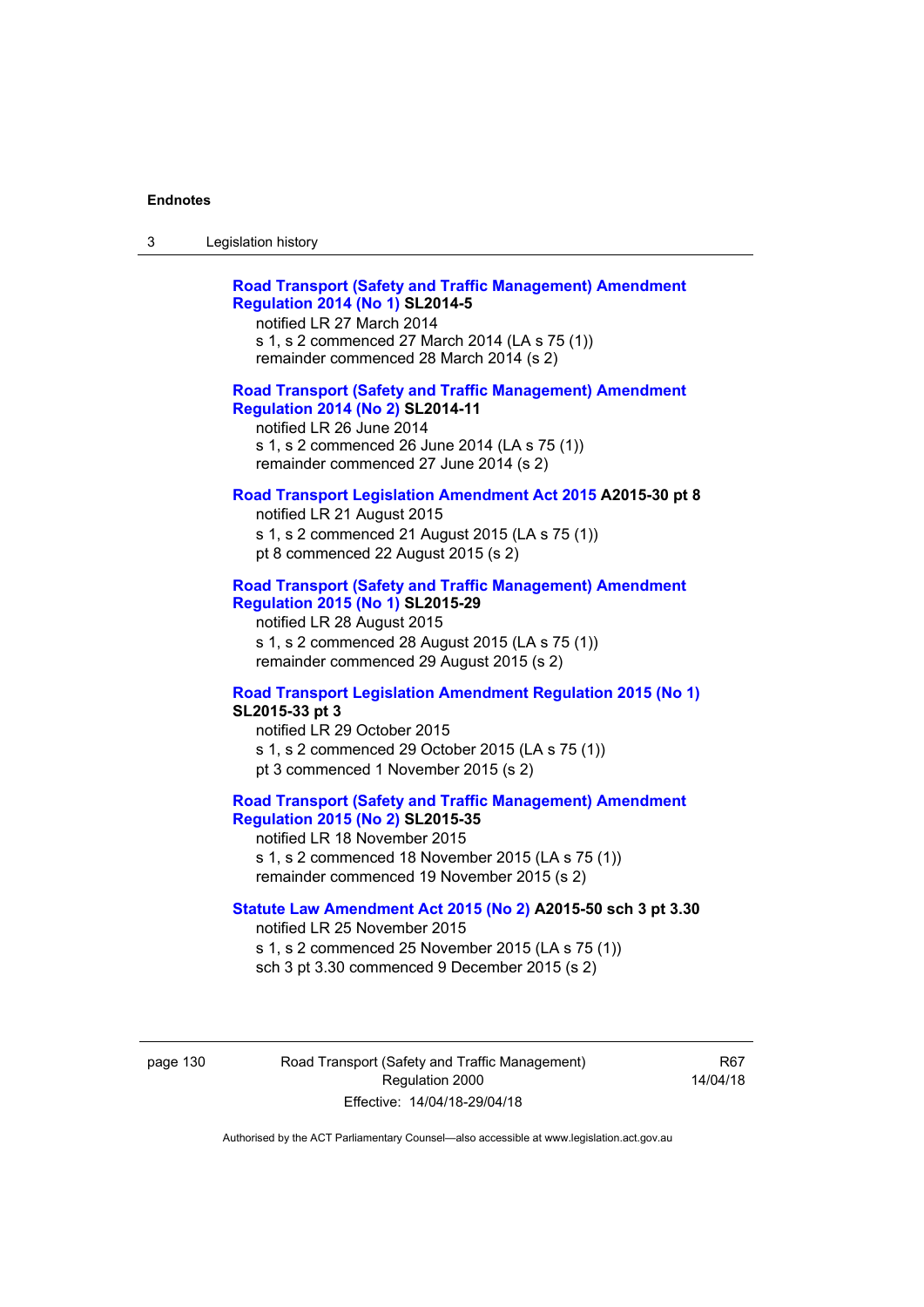## **[Road Transport Legislation Amendment Act 2016 \(No 2\)](http://www.legislation.act.gov.au/a/2016-14) A2016-14 pt 5**

notified LR 17 March 2016 s 1, s 2 commenced 17 March 2016 (LA s 75 (1)) pt 5 commenced 18 March 2016 (s 2)

### **[Emergencies Amendment Act 2016](http://www.legislation.act.gov.au/a/2016-33) A2016-33 sch 1 pt 1.17**

notified LR 20 June 2016 s 1, s 2 commenced 20 June 2016 (LA s 75 (1)) sch 1 pt 1.17 commenced 21 June 2016 (s 2)

### **[Road Transport \(Safety and Traffic Management\) Amendment](http://www.legislation.act.gov.au/sl/2016-15)  [Regulation 2016 \(No 1\)](http://www.legislation.act.gov.au/sl/2016-15) SL2016-15**

notified LR 29 June 2016 s 1, s 2 commenced 29 June 2016 (LA s 75 (1)) remainder commenced 1 July 2016 (s 2)

## **[Road Transport \(Taxi Industry Innovation\) Legislation Amendment](http://www.legislation.act.gov.au/sl/2016-20/default.asp)  [Regulation 2016 \(No 1\)](http://www.legislation.act.gov.au/sl/2016-20/default.asp) SL2016-20 sch 1 pt 1.4**

notified LR 26 July 2016 s 1, s 2 commenced 26 July 2016 (LA s 75 (1)) sch 1 pt 1.4 commenced 1 August 2016 (s 2 (1))

## **[Road Transport \(Safety and Traffic Management\) Amendment](http://www.legislation.act.gov.au/sl/2016-21/default.asp)  [Regulation 2016 \(No 2\)](http://www.legislation.act.gov.au/sl/2016-21/default.asp) SL2016-21**

notified LR 18 August 2016 s 1, s 2 commenced 18 August 2016 (LA s 75 (1)) remainder commenced 1 September 2016 (s 2)

# **[Road Transport \(Safety and Traffic Management\) Amendment](http://www.legislation.act.gov.au/sl/2016-35/default.asp)  [Regulation 2016 \(No 3\)](http://www.legislation.act.gov.au/sl/2016-35/default.asp) SL2016-35**

notified LR 22 December 2016 s 1, s 2 commenced 22 December 2016 (LA s 75 (1)) remainder commenced 23 December 2016 (s 2)

R67 14/04/18 Road Transport (Safety and Traffic Management) Regulation 2000 Effective: 14/04/18-29/04/18

page 131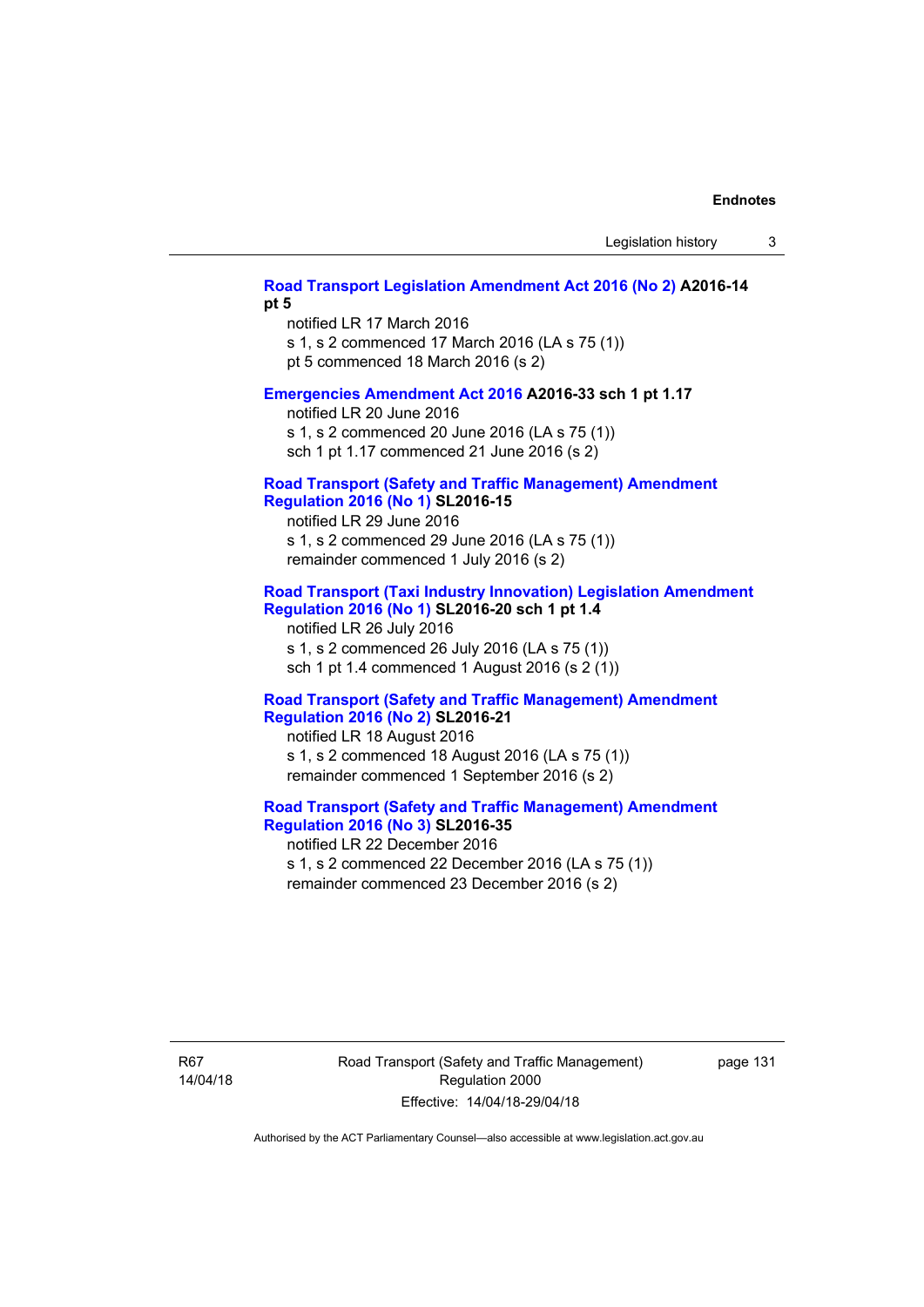3 Legislation history

## **[Road Transport Legislation Amendment Regulation 2017 \(No 1\)](http://www.legislation.act.gov.au/sl/2017-14/default.asp) SL2017-14 pt 3**

notified LR 13 June 2017 s 1, s 2 commenced 13 June 2017 (LA s 75 (1)) s 11, s 15 commenced 15 August 2017 (s 2 (2) and see [Road](http://www.legislation.act.gov.au/a/2017-21/default.asp)  [Transport Reform \(Light Rail\) Legislation Amendment Act 2017](http://www.legislation.act.gov.au/a/2017-21/default.asp) A2017-21, s 2) pt 3 remainder commenced 1 July 2017 (s 2 (1))

## **[Road Transport \(Safety and Traffic Management\) Amendment](http://www.legislation.act.gov.au/sl/2017-16/default.asp)  [Regulation 2017 \(No 1\)](http://www.legislation.act.gov.au/sl/2017-16/default.asp) SL2017-16**

notified LR 26 June 2017 s 1, s 2 commenced 26 June 2017 (LA s 75 (1)) remainder commenced 27 June 2017 (s 2)

# **[Road Transport Legislation Amendment Regulation 2017 \(No 2\)](http://www.legislation.act.gov.au/sl/2017-23/default.asp) SL2017-23 pt 3**

notified LR 7 August 2017 s 1, s 2 commenced 7 August 2017 (LA s 75 (1)) pt 3 commenced 15 August 2017 (s 2 and see [Road Transport Reform](http://www.legislation.act.gov.au/a/2017-21/default.asp)  [\(Light Rail\) Legislation Amendment Act 2017](http://www.legislation.act.gov.au/a/2017-21/default.asp) A2017-21, s 2)

## **[Road Transport Reform \(Light Rail\) Legislation Amendment Act 2017](http://www.legislation.act.gov.au/a/2017-21/default.asp) A2017-21 pt 8**

notified LR 8 August 2017 s 1, s 2 commenced 8 August 2017 (LA s 75 (1)) pt 8 commenced 15 August 2017 (s 2)

### **[Road Transport \(Safety and Traffic Management\) Amendment](http://www.legislation.act.gov.au/sl/2018-3/default.asp)  [Regulation 2018 \(No 1\)](http://www.legislation.act.gov.au/sl/2018-3/default.asp) SL2018-3 s 4, s 5**

notified LR 12 April 2018 s 1, s 2 commenced 12 April 2018 (LA s 75 (1)) s 4, s 5 commenced 14 April 2018 (s 2 (2))

page 132 Road Transport (Safety and Traffic Management) Regulation 2000 Effective: 14/04/18-29/04/18

R67 14/04/18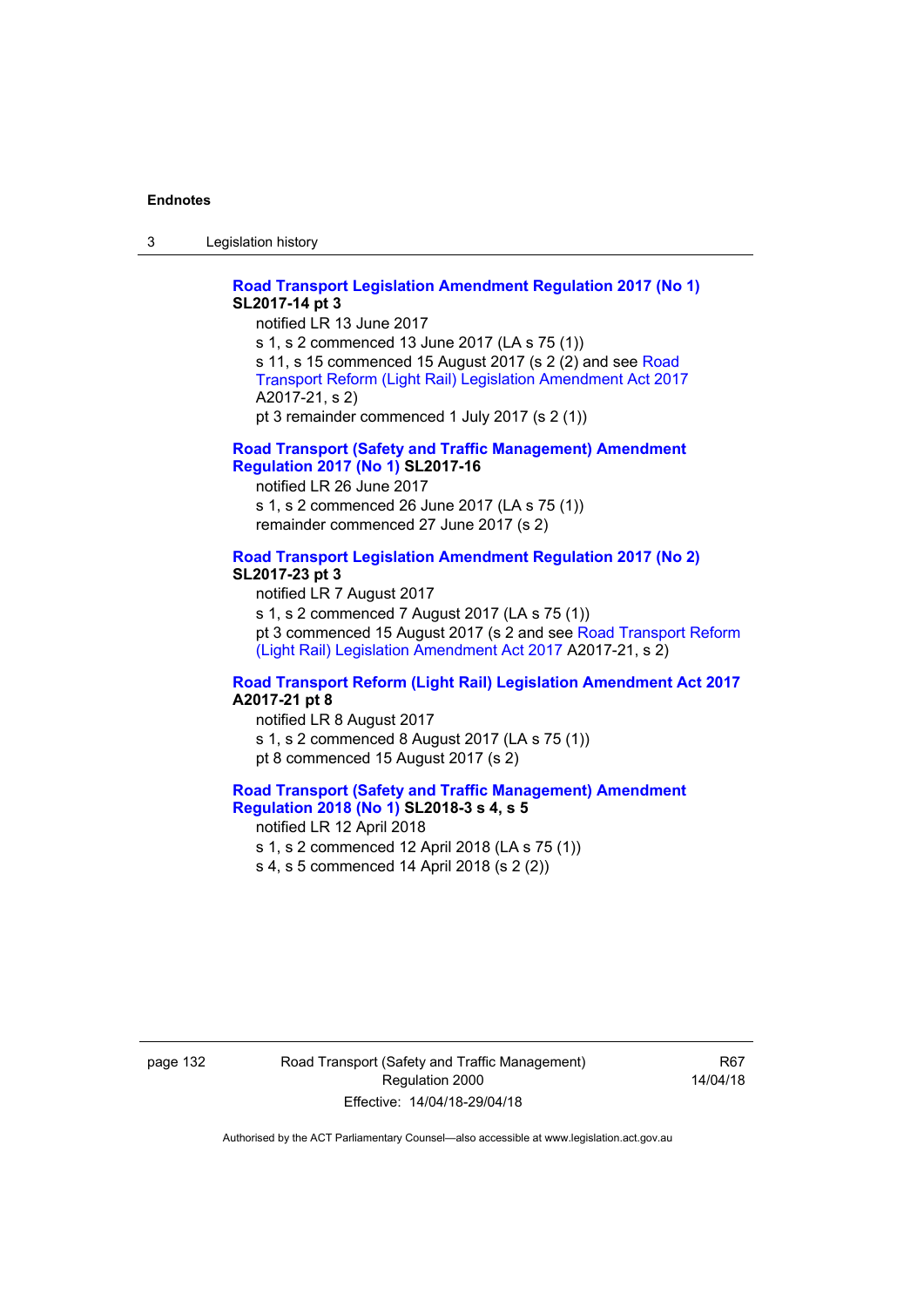# **4 Amendment history Name of regulation**  s 1 am R18 LA **Dictionary**  s 2 om [A2001-27](http://www.legislation.act.gov.au/a/2001-27) amdt 4.24 ins [SL2005-22](http://www.legislation.act.gov.au/sl/2005-22) amdt 1.1 **Dictionary—application to Australian Road Rules**  s 3 hdg bracketed note exp 17 September 2002 (s 4 (3)) s 3 am [A2001-44](http://www.legislation.act.gov.au/a/2001-44) amdt 1.3793 sub [SL2005-22](http://www.legislation.act.gov.au/sl/2005-22) amdt 1.1 *Road* **includes road related area**  s 3A **ins SL2005-22** amdt 1.1 **Meaning of** *park* **and** *stop* s 3B ins [SL2005-22](http://www.legislation.act.gov.au/sl/2005-22) amdt 1.1 **Notes**  s 4 hdg bracketed note exp 17 September 2002 (s 4 (3))<br>s 4 am A2001-44 amdt 1.3794: A2002-30 amdt 3.76 am [A2001-44](http://www.legislation.act.gov.au/a/2001-44) amdt 1.3794; [A2002-30](http://www.legislation.act.gov.au/a/2002-30) amdt 3.769 (2), (3) exp 17 September 2002 (s (4 (3)) **Offences against regulation—application of Criminal Code etc**  s 4A ins [SL2003-1](http://www.legislation.act.gov.au/sl/2003-1) s 16 **Offences against regulation are strict liability offences**  s 4B ins [SL2003-1](http://www.legislation.act.gov.au/sl/2003-1) s 16 **General defence of accident or reasonable effort**  s 4C ins [SL2003-1](http://www.legislation.act.gov.au/sl/2003-1) s 16 **Meaning of** *Australian Road Rules* s 5 hdg bracketed note exp 17 September 2002 (s 4 (3)) s 5 sub [SL2004-16](http://www.legislation.act.gov.au/sl/2004-16) s 25 am [SL2005-22](http://www.legislation.act.gov.au/sl/2005-22) amdt 1.2 sub [SL2010-5](http://www.legislation.act.gov.au/sl/2010-5) s 51 am [SL2013–20](http://www.legislation.act.gov.au/sl/2013-20) s 24 **Incorporation of Australian Road Rules into ACT law**  s 6 hdg bracketed note exp 17 September 2002 (s 4 (3)) **Transitional—ARR r 266 and r 267**  s 6A ins [SL2010-5](http://www.legislation.act.gov.au/sl/2010-5) s 52 exp 14 March 2011 (s 6A (2)) **Substitution—ARR r 300**  s 6B ins [SL2010-38](http://www.legislation.act.gov.au/sl/2010-38) s 4 om [SL2013–20](http://www.legislation.act.gov.au/sl/2013-20) s 25

R67 14/04/18 Road Transport (Safety and Traffic Management) Regulation 2000 Effective: 14/04/18-29/04/18

page 133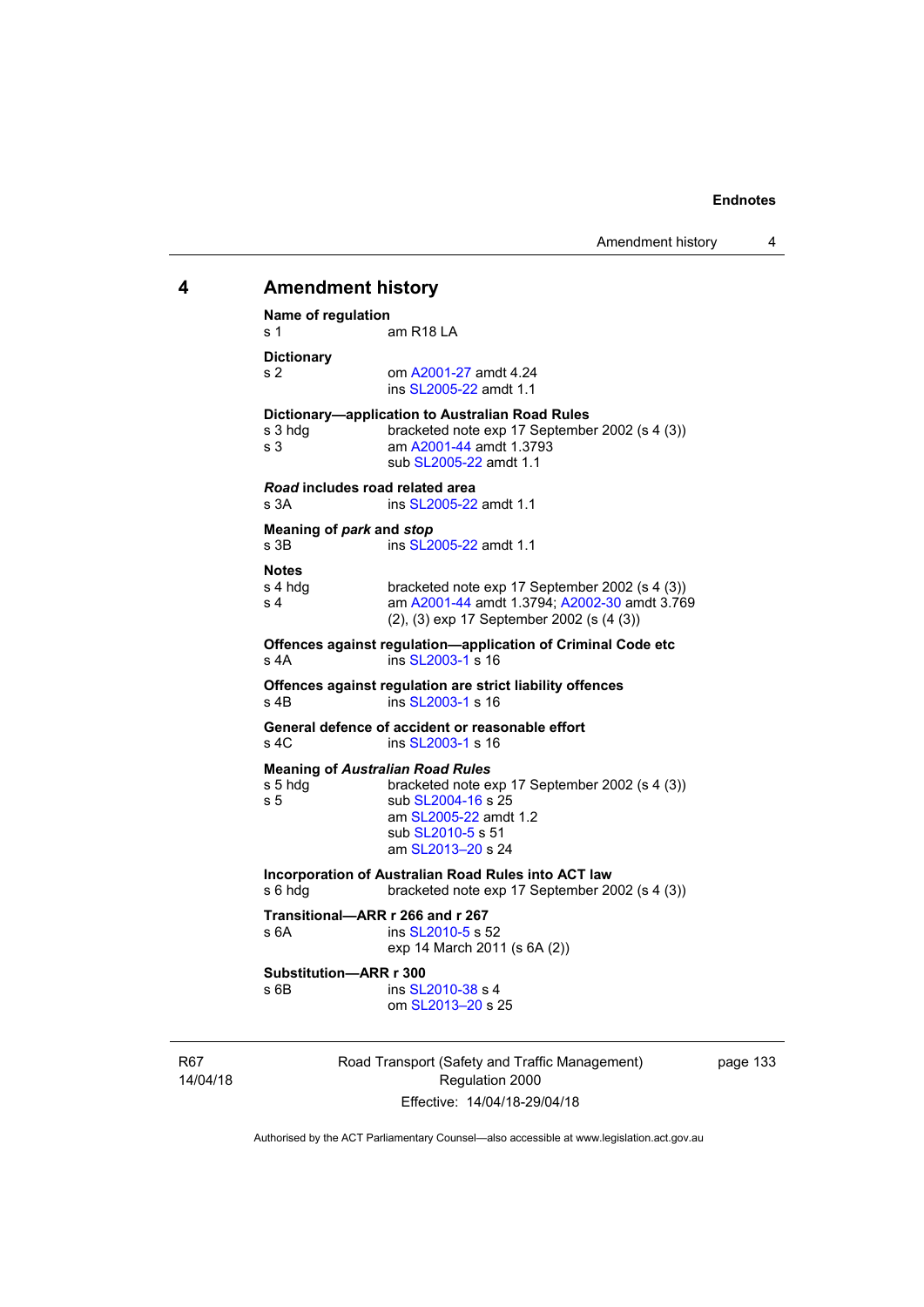page 134

4 Amendment history

| General                                   |                                                                                                                      |          |
|-------------------------------------------|----------------------------------------------------------------------------------------------------------------------|----------|
| div 2.2.1 hdg<br>note 2                   | am SL2000-52 s 3; SL2001-32 s 3; SL2002-31 s 22;                                                                     |          |
|                                           | SL2003-12 s 4; SL2004-16 ss 26-30                                                                                    |          |
|                                           | sub SL2005-22 s 4                                                                                                    |          |
|                                           | am SL2006-32 amdt 1.92; items renum R24 LA; SL2010-5                                                                 |          |
|                                           | s 53, s 54; items renum R34 LA; SL2010-5 s 55; SL2013-20                                                             |          |
|                                           | ss 26-28; items renum R47 LA; SL2015-35 s 4; items renum                                                             |          |
|                                           | <b>R55 LA</b>                                                                                                        |          |
|                                           | sub SL2017-14 s 5                                                                                                    |          |
|                                           | am A2017-21 s 59; items renum R65 LA                                                                                 |          |
| div 2.2.1 hdg                             |                                                                                                                      |          |
| note 3                                    | sub SL2005-22 s 4                                                                                                    |          |
|                                           | am A2009-22 amdt 1.25; SL2010-33 s 5; items renum R38 LA;<br>A2013-52 s 65; A2015-30 s 42; SL2015-33 s 5, s 6; items |          |
|                                           | renum R54 LA                                                                                                         |          |
|                                           |                                                                                                                      |          |
|                                           | References to another law of this jurisdiction etc                                                                   |          |
| s 7 hdg                                   | bracketed note exp 17 September 2002 (s 4 (3))                                                                       |          |
| s <sub>7</sub>                            | am A2001-44 amdt 1.3795, amdt 1.3796                                                                                 |          |
|                                           | ARR r 10 (2)-penalties for offences                                                                                  |          |
| s 8 hdg                                   | bracketed note exp 17 September 2002 (s 4 (3))                                                                       |          |
| ARR r 18-who is a pedestrian              |                                                                                                                      |          |
| s 8A                                      | ins SL2003-12 s 5                                                                                                    |          |
|                                           | om SL2004-16 s 31                                                                                                    |          |
|                                           | ins SL2017-14 s 6                                                                                                    |          |
|                                           | am SL2017-23 s 5                                                                                                     |          |
|                                           | ARR r 95-emergency stopping lane only signs                                                                          |          |
| s 9 hdg                                   | bracketed note exp 17 September 2002 (s 4 (3))                                                                       |          |
| s 9                                       | am SL2005-22 amdt 1.3                                                                                                |          |
| ARR r 104-no truck signs                  |                                                                                                                      |          |
| $s$ 10 hdg                                | bracketed note exp 17 September 2002 (s 4 (3))                                                                       |          |
| s 10                                      | am SL2005-22 amdt 1.4                                                                                                |          |
|                                           | ARR r 158 (2) (c)-other vehicles permitted to travel in bicycle lanes                                                |          |
| s 11A                                     | ins SL2016-20 amdt 1.39                                                                                              |          |
|                                           |                                                                                                                      |          |
| s 12 hdg                                  | ARR r 158 (2) (c)-other vehicles permitted to travel in bus lanes<br>bracketed note exp 17 September 2002 (s 4 (3))  |          |
| s 12                                      | sub SL2002-31 s 23; SL2005-4 amdt 2.38                                                                               |          |
|                                           | am SL2006-32 amdt 1.93                                                                                               |          |
|                                           |                                                                                                                      |          |
| ARR r 176-stopping on a clearway<br>s 12A | ins SL2004-16 s 32                                                                                                   |          |
|                                           | om SL2010-5 s 56                                                                                                     |          |
|                                           | ins SL2016-20 amdt 1.40                                                                                              |          |
|                                           |                                                                                                                      |          |
|                                           | Road Transport (Safety and Traffic Management)                                                                       | R67      |
|                                           | Regulation 2000                                                                                                      | 14/04/18 |
|                                           |                                                                                                                      |          |

Authorised by the ACT Parliamentary Counsel—also accessible at www.legislation.act.gov.au

Effective: 14/04/18-29/04/18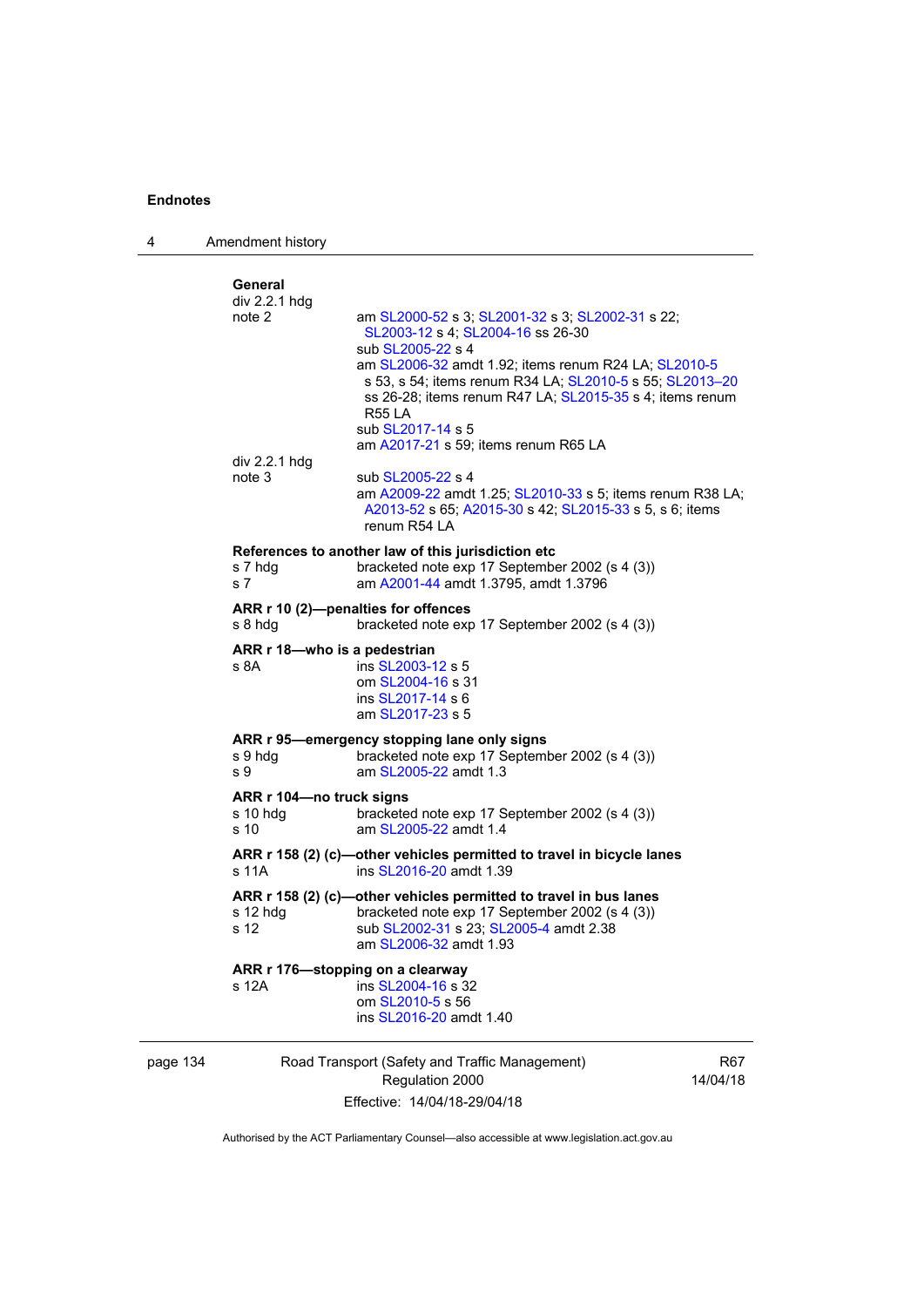**ARR r 179 (1) (c)—stopping in a loading zone—goods and permit vehicles**  s 13 hdg bracketed note exp 17 September 2002 (s 4 (3)) s 13 sub [SL2005-22](http://www.legislation.act.gov.au/sl/2005-22) s 5 **ARR r 179 (1) (c) and (2) (c)—stopping in loading zone—bookable vehicles**  s 13A ins [SL2005-22](http://www.legislation.act.gov.au/sl/2005-22) s 5 sub [SL2016-20](http://www.legislation.act.gov.au/sl/2016-20) amdt 1.41 **ARR r 183—stopping in a bus zone**  s 13B ins [SL2006-32](http://www.legislation.act.gov.au/sl/2006-32) amdt 1.94 **ARR r 189—double parking—motorbikes**  s 13BA ins [SL2016-15](http://www.legislation.act.gov.au/sl/2016-15) s 4 **ARR r 195—stopping at or near a bus stop**  s 13C ins [SL2006-32](http://www.legislation.act.gov.au/sl/2006-32) amdt 1.94 **ARR r 199 (2)—stopping near postbox**  s 14 hdg bracketed note exp 17 September 2002 (s 4 (3)) **ARR r 206 (2) (b), (c)—time extension for people with disabilities permit**  s 15 hdg bracketed note exp 17 September 2002 (s 4 (3)) sub [SL2005-22](http://www.legislation.act.gov.au/sl/2005-22) amdt 1.5 **ARR r 207 (2) (a)—fees for parking in pay parking spaces**  s 16 hdg bracketed note exp 17 September 2002 (s 4 (3)) **ARR r 213 (5)—making a motor vehicle secure—exception**  s 16A ins Legislative Assembly [AR2000-2](http://www.legislation.act.gov.au/ar/2000-2/default.asp) (see Gaz [SL2000-20\)](http://www.legislation.act.gov.au/sl/2000-20) am [SL2004-16](http://www.legislation.act.gov.au/sl/2004-16) s 33 sub [SL2005-22](http://www.legislation.act.gov.au/sl/2005-22) amdt 1.6 **ARR r 216 (3)—towing a vehicle at night or in hazardous weather conditions**  s 18 hdg bracketed note exp 17 September 2002 (s 4 (3)) s 18 **sub A2009-34** amdt 1.6 **ARR r 225—use of radar detectors**  s 22 hdg bracketed note exp 17 September 2002 (s 4 (3)) **ARR r 236 (6)—hitchhiking, roadside commerce etc permitted**  s 22A **ins [SL2004-16](http://www.legislation.act.gov.au/sl/2004-16) s** 34 am [SL2017-14](http://www.legislation.act.gov.au/sl/2017-14/default.asp) s 7; [SL2017-23](http://www.legislation.act.gov.au/sl/2017-23/default.asp) s 5 **ARR r 238—pedestrians travelling along a road (except in or on a wheeled recreational device or toy)**<br> **s** 22B **ins SI** 20 ins [SL2017-14](http://www.legislation.act.gov.au/sl/2017-14/default.asp) s 8 am [SL2017-23](http://www.legislation.act.gov.au/sl/2017-23/default.asp) s 5 **ARR r 244C—motorised scooters not to be used**  bracketed note exp 17 September 2002 (s 4 (3)) s 23 sub [SL2010-5](http://www.legislation.act.gov.au/sl/2010-5) s 57

R67 14/04/18 Road Transport (Safety and Traffic Management) Regulation 2000 Effective: 14/04/18-29/04/18

page 135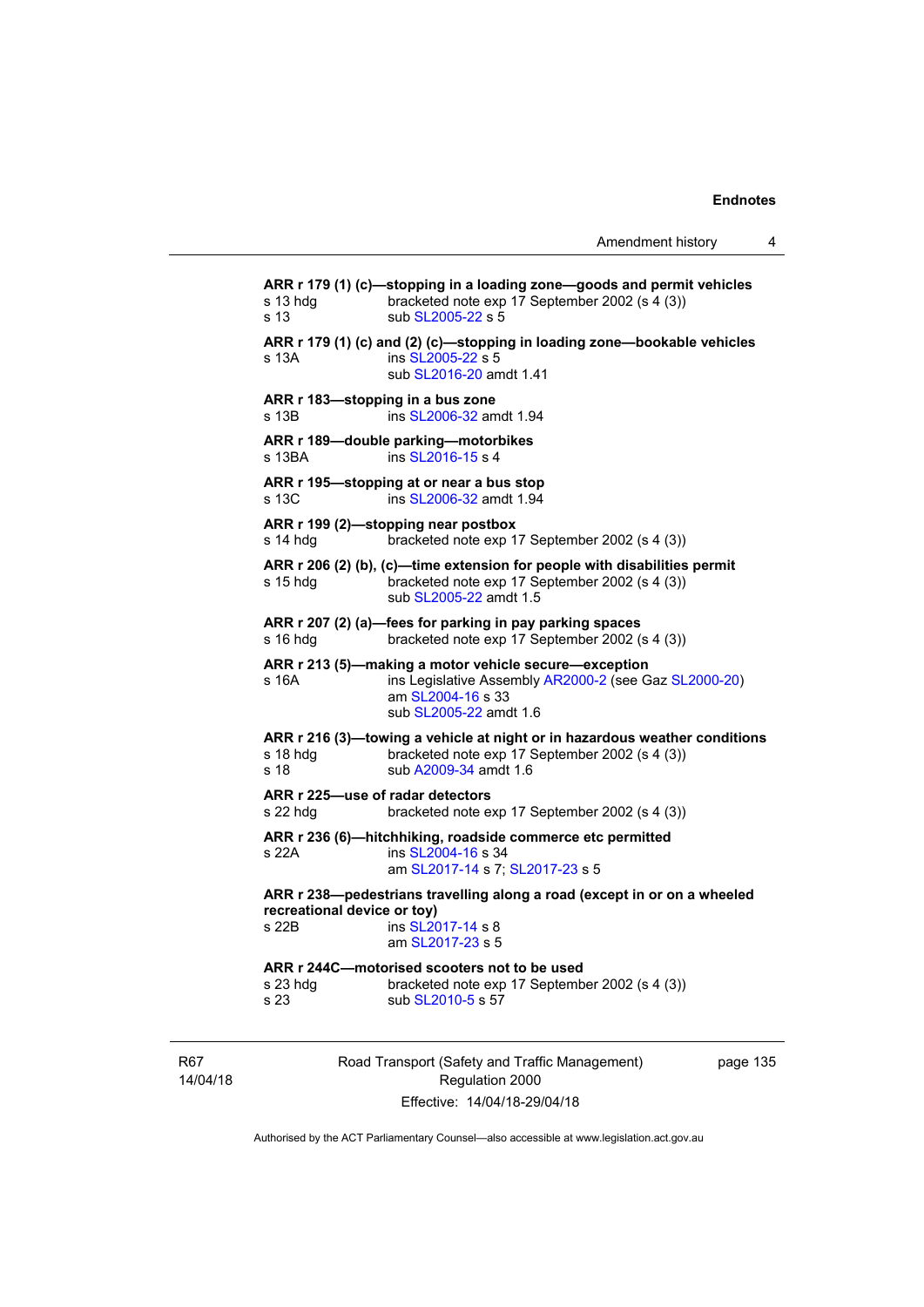4 Amendment history

| s 23A            | ins SL2000-21 s 3<br>om SL2004-16 s 35<br>ins SL2010-5 s 58<br>om SL2013-20 s 29                                                                                                                                       |
|------------------|------------------------------------------------------------------------------------------------------------------------------------------------------------------------------------------------------------------------|
| s 23B            | ARR r 266 (2B)-children travelling in goods compartments<br>ins SL2001-32 s 4<br>am SL2002-2 s 28; A2002-51 amdt 1.38; SL2005-4 amdt 2.39,<br>amdt 2.40; SL2006-32 amdt 1.95<br>sub SL2010-5 s 58<br>om SL2013-20 s 29 |
| s 24 hdg<br>s 24 | ARR r 266 (7)-wearing of seatbelts by passengers under 16 years old<br>bracketed note exp 17 September 2002 (s 4 (3))<br>am SL2010-5 s 59                                                                              |
| s 25 hdg<br>s 25 | ARR r 267 (3)-certificates of exemption from wearing seatbelts<br>bracketed note exp 17 September 2002 (s 4 (3))<br>om SL2010-5 s 60                                                                                   |
| s 26 hdg         | ARR r 270 (3)-wearing motorbike helmets<br>bracketed note exp 17 September 2002 (s 4 (3))                                                                                                                              |
| s 27 hdg         | ARR r 271 (6)-riding on motorbikes<br>bracketed note exp 17 September 2002 (s 4 (3))                                                                                                                                   |
| s 27A            | ARR r 280 (2) (a)-other vehicles to which B light rules apply<br>ins SL2002-31 s 24<br>sub SL2005-4 amdt 2.41; SL2006-32 amdt 1.96                                                                                     |
| s 28 hdg<br>s 28 | ARR r 287 (3), (4)-duties of participants in crashes<br>bracketed note exp 17 September 2002 (s 4 (3))<br>sub SL2008-40 s 4                                                                                            |
| s 29 hdg<br>s 29 | ARR r 289 (1) (g)-driving on nature strip<br>bracketed note exp 17 September 2002 (s 4 (3))<br>am SL2004-16 s 36; pars renum R16 LA (see SL2004-16<br>s 37); SL2005-22 amdt 1.7                                        |
| s 30             | ARR r 298-driving with a person in or on trailer<br>am SL2005-22 amdt 1.8                                                                                                                                              |
| s 30A            | ARR r 299-television receivers and visual display units in motor vehicles<br>ins SL2015-35 s 5                                                                                                                         |
| s 30B            | ARR r 300 (1) (c)-use of mobile phone<br>ins SL2015-35 s 5<br>am SL2016-21 s 4, s 5                                                                                                                                    |

page 136 Road Transport (Safety and Traffic Management) Regulation 2000 Effective: 14/04/18-29/04/18

R67 14/04/18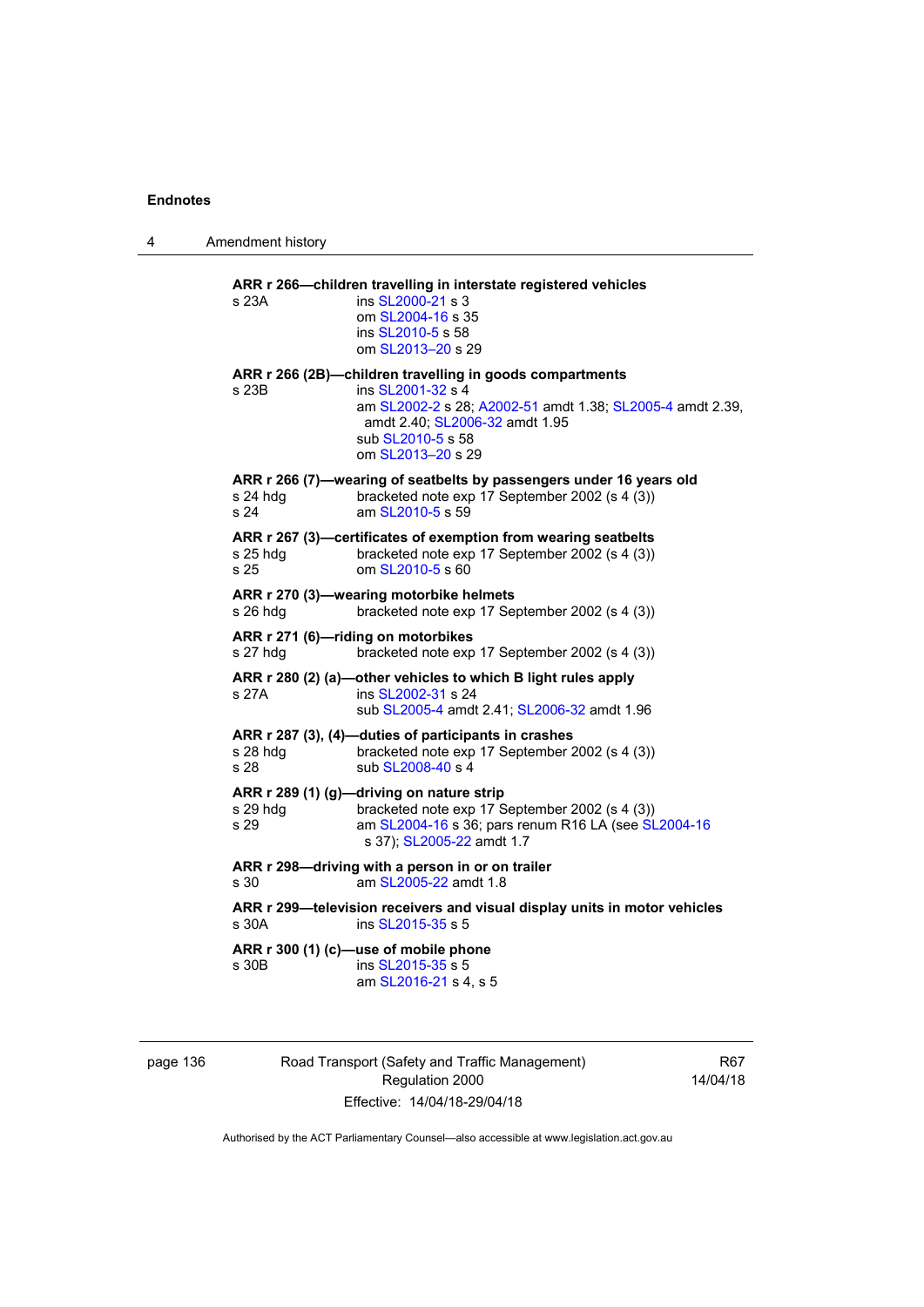# **ARR r 313—postal workers**  s 32 hdg bracketed note exp 17 September 2002 (s 4 (3)) **ARR dict—definitions for dictionary**  s 33 hdg bracketed note exp 17 September 2002 (s 4 (3))<br>s 33 **bracketed note exp 17 September 2002 (s 4 (3))** am [SL2005-22](http://www.legislation.act.gov.au/sl/2005-22) amdt 1.9; SL2013-20 s 31 def *approved seatbelt* ins [SL2013–20](http://www.legislation.act.gov.au/sl/2013-20) s 30 def *authorised person* am [SL2010-33](http://www.legislation.act.gov.au/sl/2010-33) s 6 def *bus* ins [A2017-21](http://www.legislation.act.gov.au/a/2017-21/default.asp) s 60 def *emergency worker* am [A2004-28](http://www.legislation.act.gov.au/a/2004-28) amdt 3.61; [A2015-50](http://www.legislation.act.gov.au/a/2015-50) amdt 3.144; [A2016-33](http://www.legislation.act.gov.au/a/2016-33/default.asp) amdt 1.40 def *hire car* ins [SL2005-4](http://www.legislation.act.gov.au/sl/2005-4) amdt 2.43 def *oversize vehicle* sub [A2009-22](http://www.legislation.act.gov.au/a/2009-22) amdt 1.26 am [A2013-52](http://www.legislation.act.gov.au/a/2013-52) s 66 def *police officer* sub [A2001-56](http://www.legislation.act.gov.au/a/2001-56) amdt 3.475 def *private hire car* om [SL2005-4](http://www.legislation.act.gov.au/sl/2005-4) amdt 2.44 def *public bus* sub [A2001-62](http://www.legislation.act.gov.au/a/2001-62) amdt 1.38 def *restricted hire vehicle* om [SL2005-4](http://www.legislation.act.gov.au/sl/2005-4) amdt 2.44 def *taxi* sub [SL2002-2](http://www.legislation.act.gov.au/sl/2002-2) s 29 am [SL2005-4](http://www.legislation.act.gov.au/sl/2005-4) amdt 2.42 def *wheeled recreational device* ins [SL2017-14](http://www.legislation.act.gov.au/sl/2017-14/default.asp) s 9 am [SL2017-23](http://www.legislation.act.gov.au/sl/2017-23/default.asp) s 5 **Offences against the Australian Road Rules**  div 2.2.3 hdg om [SL2003-1](http://www.legislation.act.gov.au/sl/2003-1) s 17 **Application of Criminal Code**  s 34 hdg bracketed note exp 17 September 2002 (s 4 (3)) s 34 sub [A2002-51](http://www.legislation.act.gov.au/a/2002-51) amdt 1.39 om [SL2003-1](http://www.legislation.act.gov.au/sl/2003-1) s 17 **Offences are strict liability offences**  s 35 hdg bracketed note exp 17 September 2002 (s 4 (3)) s 35 am [A2002-51](http://www.legislation.act.gov.au/a/2002-51) amdt 1.40 om [SL2003-1](http://www.legislation.act.gov.au/sl/2003-1) s 17 **General defence of accident or reasonable effort**  bracketed note exp 17 September 2002 (s 4 (3)) s 36 am [A2002-51](http://www.legislation.act.gov.au/a/2002-51) amdt 1.41 om [SL2003-1](http://www.legislation.act.gov.au/sl/2003-1) s 17 **Making unnecessary engine noise**  s 37 hdg bracketed note exp 17 September 2002 (s 4 (3)) **Emission of waste oil or grease**  s 38 hdg bracketed note exp 17 September 2002 (s 4 (3)) **Bicycle riders**  div 2.3.1A hdg ins [SL2015-33](http://www.legislation.act.gov.au/sl/2015-33) s 7

R67 14/04/18 Road Transport (Safety and Traffic Management) Regulation 2000 Effective: 14/04/18-29/04/18

page 137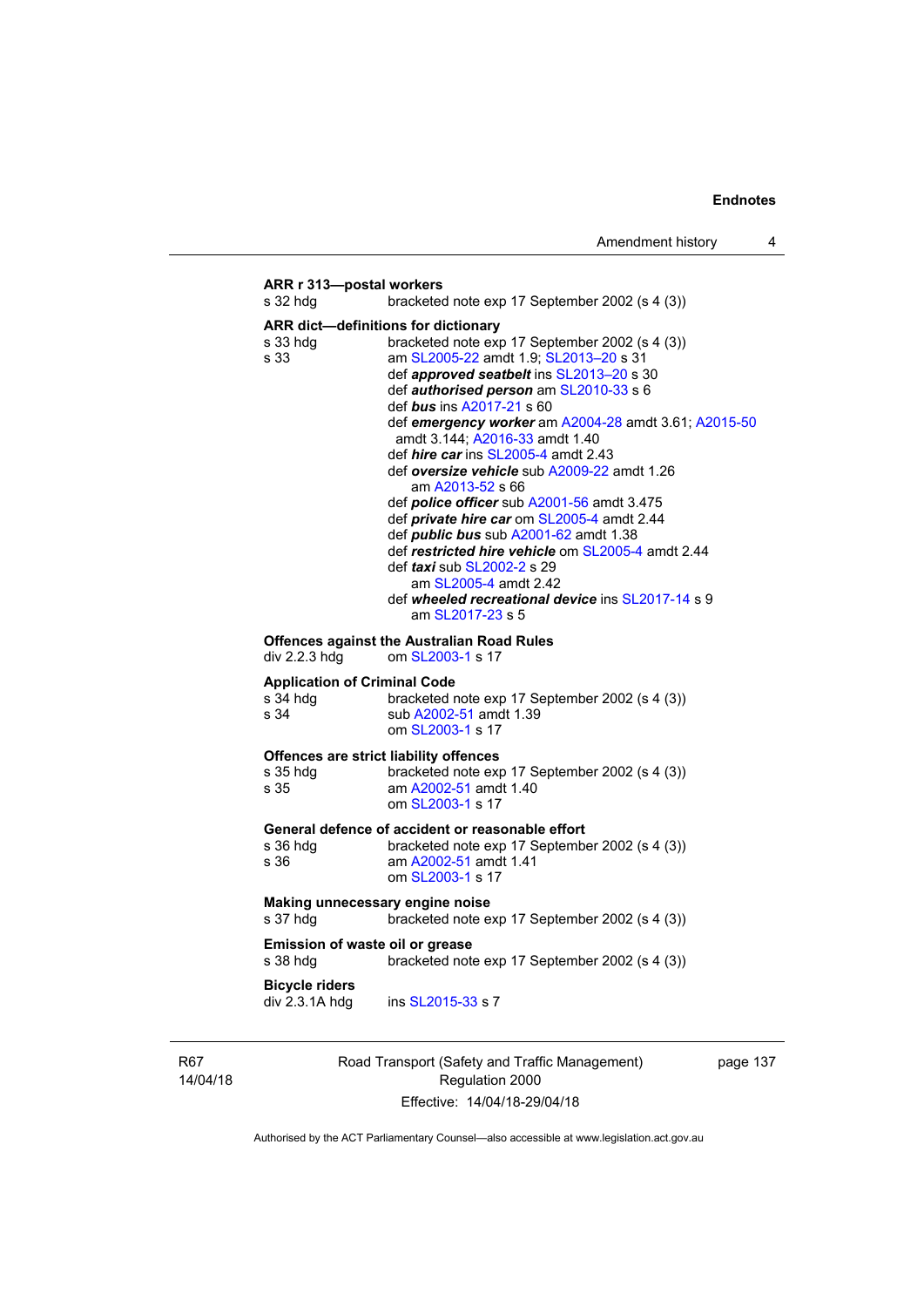4 Amendment history

**Keeping safe lateral distance when passing bicycle rider**  ins [SL2015-33](http://www.legislation.act.gov.au/sl/2015-33) s 7 am [A2017-21](http://www.legislation.act.gov.au/a/2017-21/default.asp) s 61; ss renum R65 LA **Exceptions for passing bicycle rider**  s 38B ins [SL2015-33](http://www.legislation.act.gov.au/sl/2015-33) s 7 **Riding across road on crossing**  s 38C ins [SL2015-33](http://www.legislation.act.gov.au/sl/2015-33) s 7 **Application of ARRs to riders crossing road on crossing**  s 38D ins [SL2015-33](http://www.legislation.act.gov.au/sl/2015-33) s 7 **People using personal mobility devices**  div 2.3.1B hdg ins [SL2017-14](http://www.legislation.act.gov.au/sl/2017-14/default.asp) s 10 sub [SL2017-23](http://www.legislation.act.gov.au/sl/2017-23/default.asp) s 6 **Definitions—div 2.3.1B**  s 38E ins [SL2017-14](http://www.legislation.act.gov.au/sl/2017-14/default.asp) s 10 def *footpath* ins [SL2017-14](http://www.legislation.act.gov.au/sl/2017-14/default.asp) s 10 def *shared path* ins [SL2017-14](http://www.legislation.act.gov.au/sl/2017-14/default.asp) s 10 def *use* ins [SL2017-14](http://www.legislation.act.gov.au/sl/2017-14/default.asp) s 10 am [SL2017-23](http://www.legislation.act.gov.au/sl/2017-23/default.asp) s 7 **Person using personal mobility device must wear bicycle helmet**  am [SL2017-23](http://www.legislation.act.gov.au/sl/2017-23/default.asp) s 7 s 38F ins [SL2017-14](http://www.legislation.act.gov.au/sl/2017-14/default.asp) s 10 am [SL2017-23](http://www.legislation.act.gov.au/sl/2017-23/default.asp) s 7 **Warning device on personal mobility device**<br>s 38G hdg am SL2017-23 s 7 am [SL2017-23](http://www.legislation.act.gov.au/sl/2017-23/default.asp) s 7 s 38G ins [SL2017-14](http://www.legislation.act.gov.au/sl/2017-14/default.asp) s 10 am [SL2017-23](http://www.legislation.act.gov.au/sl/2017-23/default.asp) s 7 **Personal mobility device use at night**<br>
s 38H hdq am SL2017-23 s 7 s 38H hdg am [SL2017-23](http://www.legislation.act.gov.au/sl/2017-23/default.asp) s 7<br>s 38H ins SI 2017-14 s 10 ins [SL2017-14](http://www.legislation.act.gov.au/sl/2017-14/default.asp) s 10 am [SL2017-23](http://www.legislation.act.gov.au/sl/2017-23/default.asp) s 7 **Personal mobility device use on footpaths or shared paths**  s 38I hdg am [SL2017-23](http://www.legislation.act.gov.au/sl/2017-23/default.asp) s 7 s 38I ins [SL2017-14](http://www.legislation.act.gov.au/sl/2017-14/default.asp) s 10 am [SL2017-23](http://www.legislation.act.gov.au/sl/2017-23/default.asp) s 7 **Personal mobility device not to be used in bicycle lane on a road**  s 38K hdg am [SL2017-23](http://www.legislation.act.gov.au/sl/2017-23/default.asp) s 7<br>s 38K ins SL2017-14 s 1 ins [SL2017-14](http://www.legislation.act.gov.au/sl/2017-14/default.asp) s 10 am [SL2017-23](http://www.legislation.act.gov.au/sl/2017-23/default.asp) s 7

page 138 Road Transport (Safety and Traffic Management) Regulation 2000 Effective: 14/04/18-29/04/18

R67 14/04/18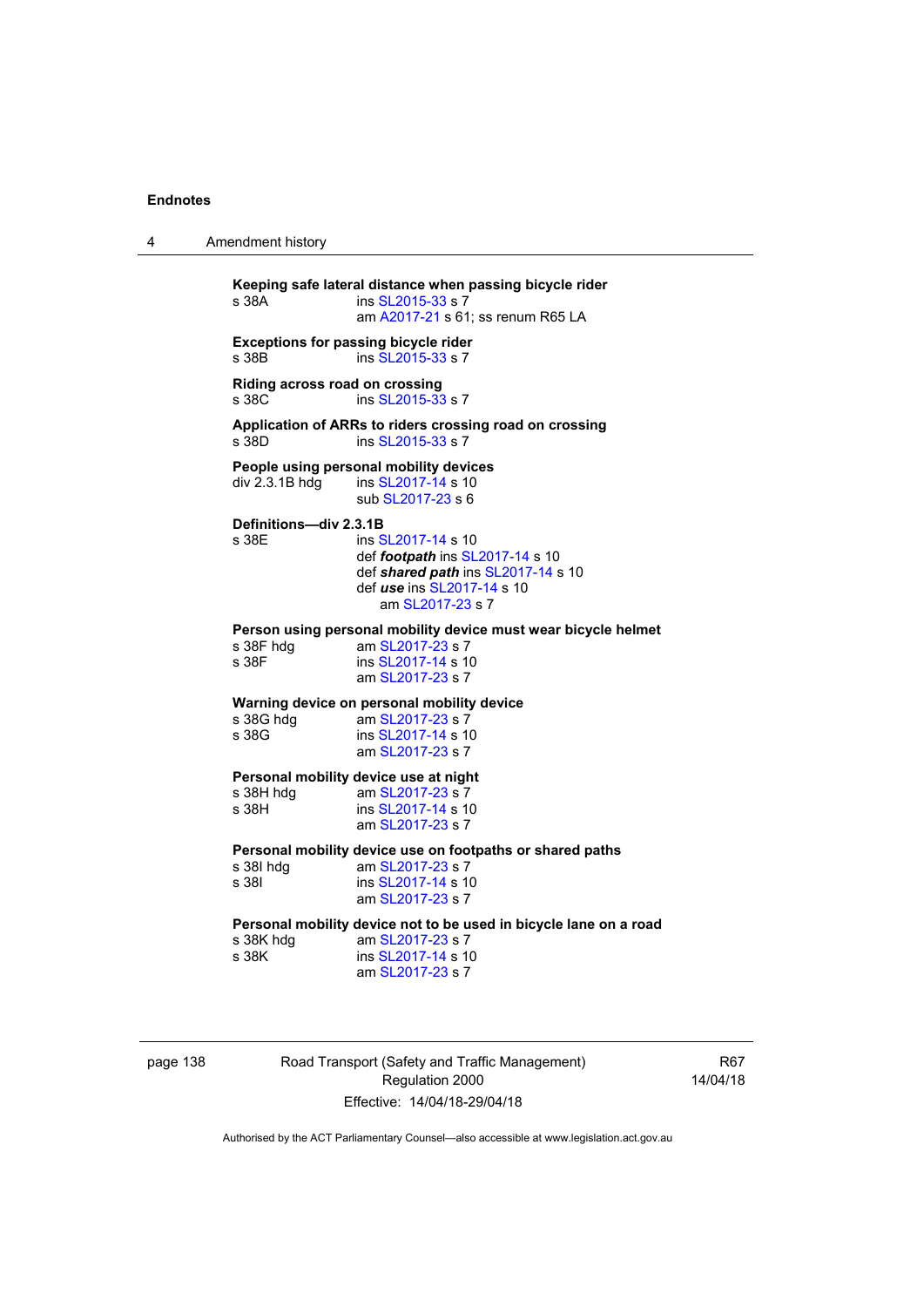| s 38L hda<br>s 38L                                | am SL2017-23 s 7<br>ins SL2017-14 s 10<br>am SL2017-23 s 7                                                                                    |
|---------------------------------------------------|-----------------------------------------------------------------------------------------------------------------------------------------------|
| personal mobility device<br>s 38M                 | Personal mobility device use alongside more than 1 other person using<br>ins SL2017-14 s 10<br>sub SL2017-23 s 8                              |
| Safety of persons on trailers<br>s 39 hdq<br>s 39 | bracketed note exp 17 September 2002 (s 4 (3))<br>am SL2005-22 amdt 1.10, amdt 1.11                                                           |
| s 40 hdg                                          | Passengers in sidecars to be seated<br>bracketed note exp 17 September 2002 (s 4 (3))                                                         |
| s 41 hdg<br>s 41                                  | Number of vehicles that may be drawn<br>bracketed note exp 17 September 2002 (s 4 (3))<br>am A2017-21 s 62, s 63                              |
| Towing by vehicles under 4.5t<br>s 42 hdg         | bracketed note exp 17 September 2002 (s 4 (3))                                                                                                |
| s 43 hdg                                          | Lights on motor vehicles generally<br>bracketed note exp 17 September 2002 (s 4 (3))                                                          |
| Metered parking<br>div 2.3.5 hdg                  | sub SL2005-22 s 6                                                                                                                             |
| s 44 hdg<br>s 44                                  | Metered parking-parking in spaces<br>bracketed note exp 17 September 2002 (s 4 (3))<br>sub SL2005-22 s 7<br>am SL2016-15 s 5; ss renum R59 LA |
| s 44AA                                            | Metered parking-parking in spaces-motorbikes<br>ins SL2016-15 s 6                                                                             |
| Metered parking-parking fees<br>s 44A             | ins SL2005-22 s 7                                                                                                                             |
| s 44B                                             | Metered parking-maximum length of stay<br>ins SL2005-22 s 7                                                                                   |
| s 45 hdq<br>s 45                                  | Metered parking—exceptions to s 44A and s 44B<br>bracketed note exp 17 September 2002 (s 4 (3))<br>sub SL2005-22 s 7                          |
| s 46 hdg                                          | Temporary closure of metered parking spaces<br>bracketed note exp 17 September 2002 (s 4 (3))                                                 |

R67 14/04/18 Road Transport (Safety and Traffic Management) Regulation 2000 Effective: 14/04/18-29/04/18

page 139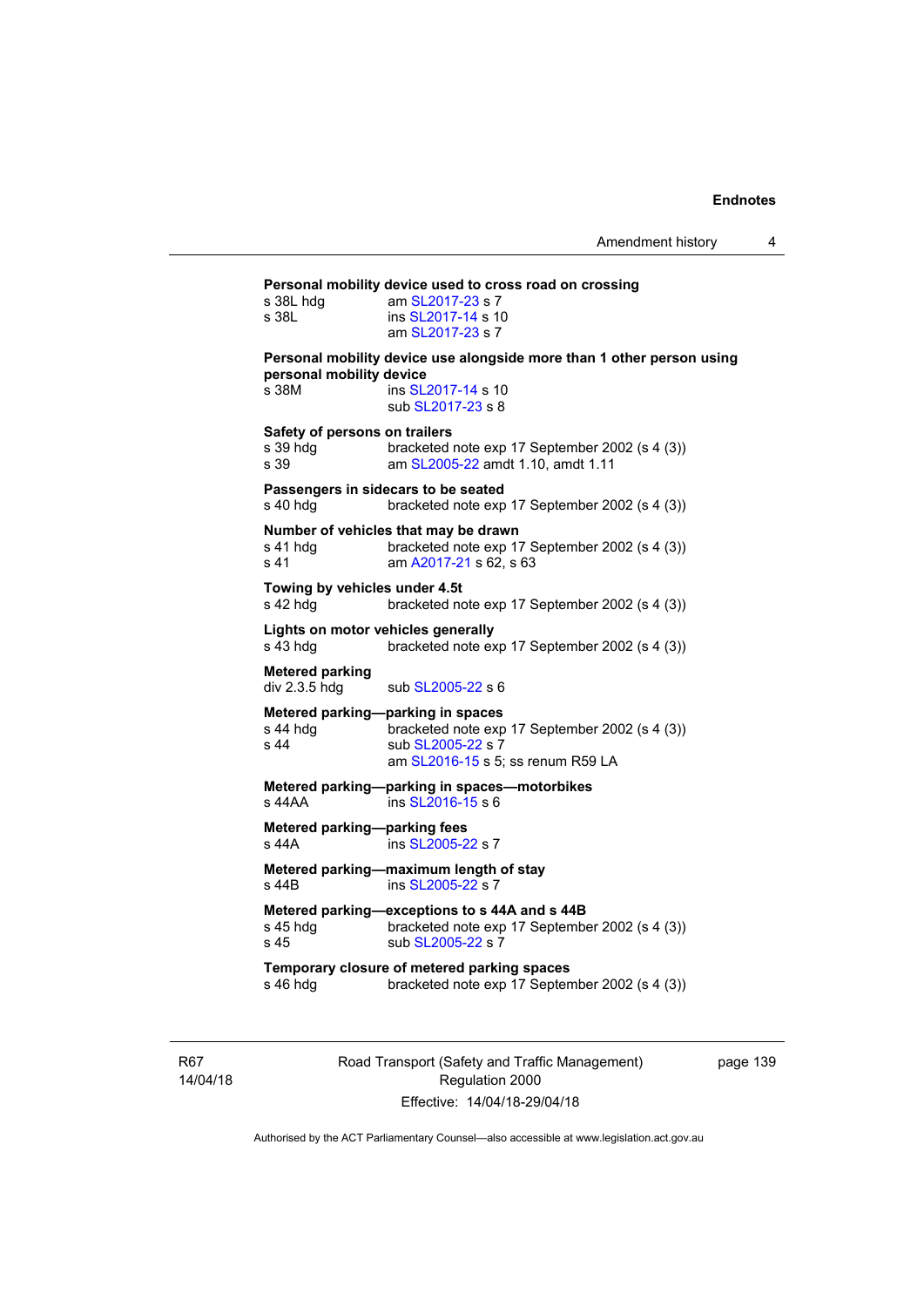page 140

| -4 | Amendment history |
|----|-------------------|
|    |                   |

| <b>Misuse of parking meters</b><br>s 47 hdg            | bracketed note exp 17 September 2002 (s 4 (3))                                                                                                                                                 |               |
|--------------------------------------------------------|------------------------------------------------------------------------------------------------------------------------------------------------------------------------------------------------|---------------|
| Interfering with parking meters etc<br>s 48 hdq        | bracketed note exp 17 September 2002 (s 4 (3))                                                                                                                                                 |               |
| <b>Ticket parking</b><br>div 2.3.6 hdg                 | orig div 2.3.6 hdg renum as div 2.3.8 hdg<br>ins by SL2005-22 s 8                                                                                                                              |               |
| Ticket parking-parking in spaces<br>s 49 hdg<br>s 49   | bracketed note exp 17 September 2002 (s 4 (3))<br>sub SL2005-22 s 8<br>am SL2016-15 s 7; ss renum R59 LA                                                                                       |               |
| s 49AAA                                                | Ticket parking-parking in spaces-motorbikes<br>ins SL2016-15 s 8                                                                                                                               |               |
| Ticket parking-display of tickets<br>s 49A             | ins SL2005-22 s 8<br>am SL2010-7 s 42; SL2014-11 s 4                                                                                                                                           |               |
| Ticket parking-e-payment<br>s 49AA                     | ins SL2014-11 s 5                                                                                                                                                                              |               |
| s 49B                                                  | Ticket parking-maximum length of stay<br>ins SL2005-22 s 8<br>am SL2014-11 s 6, s 7; ss renum R51 LA                                                                                           |               |
| s 50 hdg<br>s 50                                       | Ticket parking-exceptions to s 49A and s 49B<br>bracketed note exp 17 September 2002 (s 4 (3))<br>sub SL2005-22 s 8                                                                            |               |
| $s51$ hdg<br>s 51                                      | Temporary closure of ticket parking spaces and areas<br>bracketed note exp 17 September 2002 (s 4 (3))<br>sub SL2005-22 amdt 1.12<br>am SL2002-7 s 4, s 5; regs renum R6 LA (see SL2002-7 s 6) |               |
| s 52 hdg<br>s 52                                       | Use of false or damaged parking tickets etc<br>bracketed note exp 17 September 2002 (s 4 (3))<br>sub SL2005-22 s 9                                                                             |               |
| Misuse of parking ticket machines<br>$s53$ hdg<br>s 53 | bracketed note exp 17 September 2002 (s 4 (3))<br>sub SL2005-22 s 9                                                                                                                            |               |
| s 54 hda                                               | Interfering with parking ticket machines etc<br>bracketed note exp 17 September 2002 (s 4 (3))                                                                                                 |               |
| Interfering with parking tickets<br>s 55 hdg<br>s 55   | bracketed note exp 17 September 2002 (s 4 (3))<br>sub SL2005-22 s 10                                                                                                                           |               |
|                                                        | Road Transport (Safety and Traffic Management)<br>Regulation 2000                                                                                                                              | R6<br>14/04/1 |

Effective: 14/04/18-29/04/18

 $37<sup>5</sup>$ 14/04/18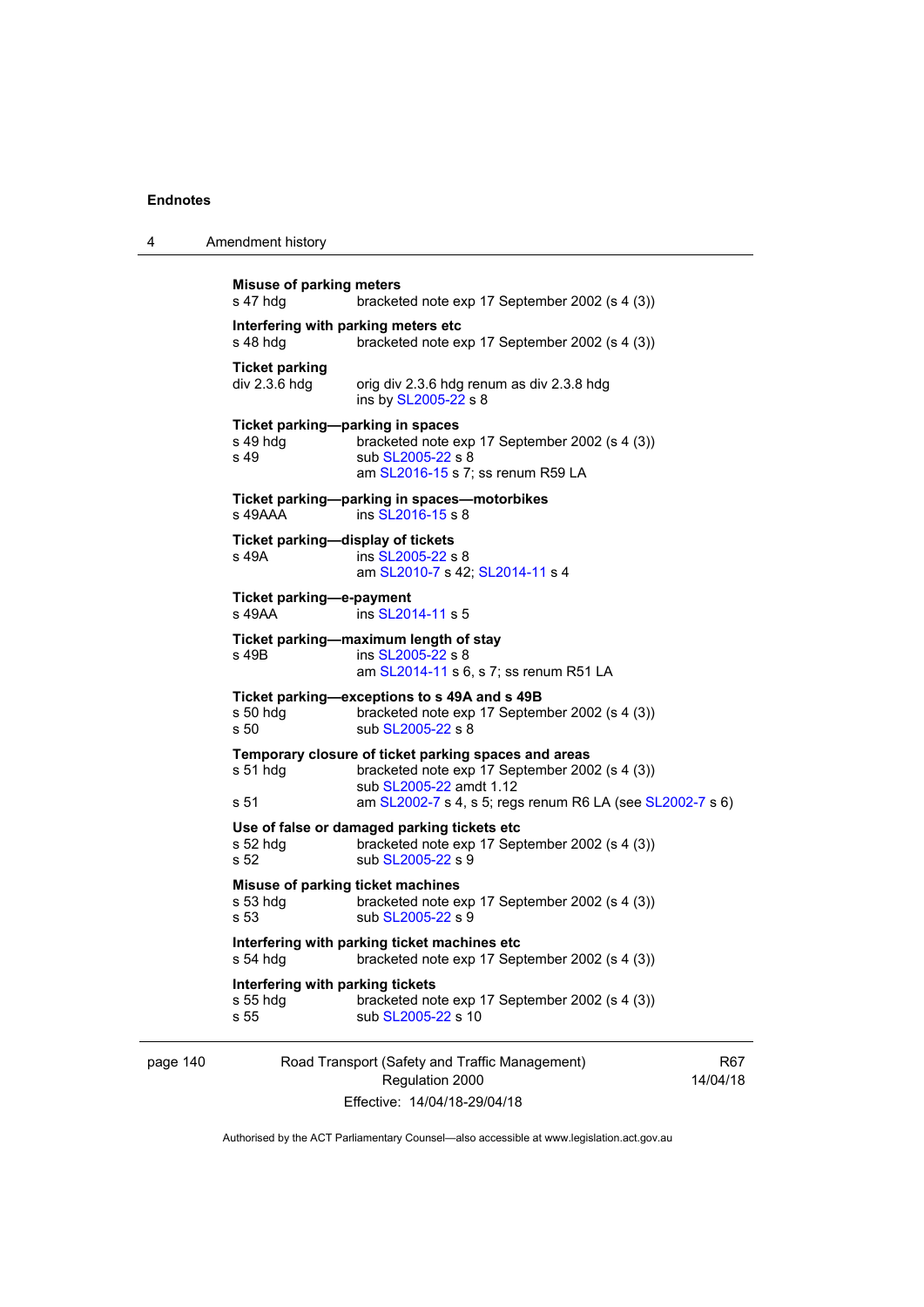# Road Transport (Safety and Traffic Management) page 141 **Other ACT road rules about stopping and parking div 2.3.7 hdg and state ins SL2005-22 s 10** ins  $SL2005-22$  s 10 **Unauthorised use of parking permits and mobility parking scheme authorities**  s 56 hdg bracketed note exp 17 September 2002 (s 4 (3)) s 56 am [A2002-30](http://www.legislation.act.gov.au/a/2002-30) amdt 3.770 sub [SL2005-22](http://www.legislation.act.gov.au/sl/2005-22) s 10 **Interfering with parking permits and mobility parking scheme authorities**  s 56A **ins [SL2005-22](http://www.legislation.act.gov.au/sl/2005-22) s** 10 **No stopping on a road with a red kerb**  s 57 am [SL2001-32](http://www.legislation.act.gov.au/sl/2001-32) s 5 exp 1 December 2002 (s 57 (2)) **Stopping public buses in bus zones and at bus stops**  s 57A hdg bracketed note exp 17 September 2002 (s 4 (3)) s 57A ins [SL2000-33](http://www.legislation.act.gov.au/sl/2000-33) s 3 am 2001 Act No 62 amdts 1.39-1.41 **Stopping in an emergency etc or to comply with another law**  s 58 hdg bracketed note exp 17 September 2002 (s 4 (3))<br>s 58 **bracketed note 51 2005-22 s** 11 s 12 am [SL2005-22](http://www.legislation.act.gov.au/sl/2005-22) s 11, s 12 **Other ACT road rules**  div 2.3.8 hdg (prev div 2.3.6 hdg) ins [SL2005-22](http://www.legislation.act.gov.au/sl/2005-22) s 13 **Approaching and passing stationary or slow moving emergency vehicle etc**  s 59 hdg bracketed note exp 17 September 2002 (s 4 (3)) sub [A2004-7](http://www.legislation.act.gov.au/a/2004-7) amdt 1.14 s 59 am [A2004-7](http://www.legislation.act.gov.au/a/2004-7) amdt 1.15, amdt 1.16 om [A2009-34](http://www.legislation.act.gov.au/a/2009-34) amdt 1.7 ins [SL2018-3](http://www.legislation.act.gov.au/sl/2018-3/default.asp) s 4 **Interrupting funeral processions etc**  s 60 hdg bracketed note exp 17 September 2002 (s 4 (3)) **Driving on roads closed to traffic**  s 61 hdg bracketed note exp 17 September 2002 (s 4 (3)) **Use of wheeled recreational devices and wheeled toys on roads**  s 62 hdg bracketed note exp 17 September 2002 (s 4 (3)) **Devices that are prescribed traffic control devices—Act, dict, def** *prescribed traffic control device* s 63 hdg bracketed note exp 17 September 2002 (s 4 (3)) s 63 sub [SL2005-22](http://www.legislation.act.gov.au/sl/2005-22) s 14 **Preventing prescribed traffic control devices being clearly visible**  s 64 hdg bracketed note exp 17 September 2002 (s 4 (3))

R67 14/04/18

Regulation 2000 Effective: 14/04/18-29/04/18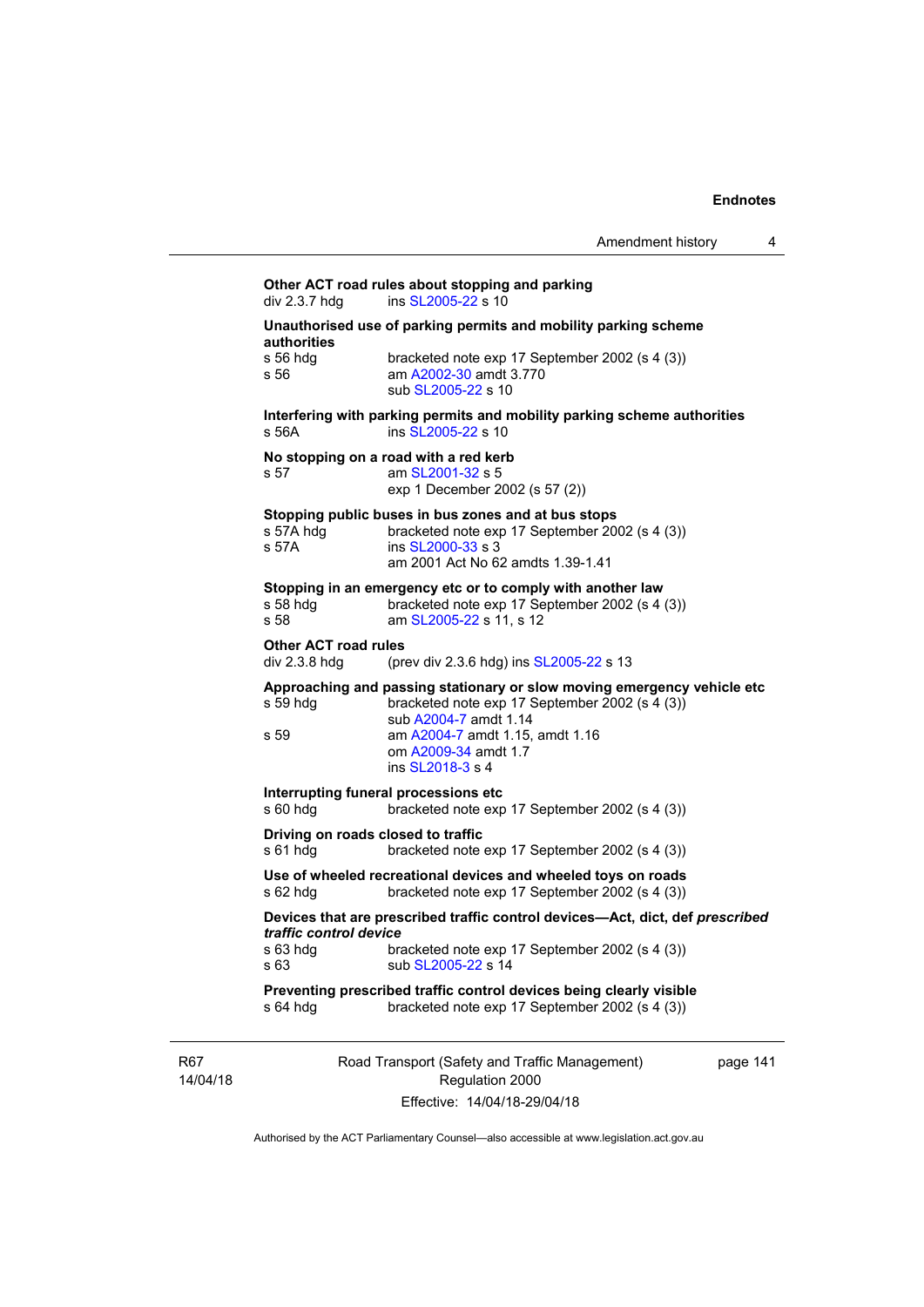| 4 | Amendment history                                  |                                                                                                                                                                 |
|---|----------------------------------------------------|-----------------------------------------------------------------------------------------------------------------------------------------------------------------|
|   | s 65 hdg                                           | Use of do not overtake turning vehicle sign<br>bracketed note exp 17 September 2002 (s 4 (3))                                                                   |
|   | s 66                                               | Approvals etc by road transport authority<br>am A2001-44 amdt 1.3797, amdt 1.3798; SL2010-5 s 61, s 62;<br>pars renum R41 LA; A2011-52 amdt 3.184; SL2018-3 s 5 |
|   | $s68h$ dg                                          | Defence of complying with direction of police officer or authorised person<br>bracketed note exp 17 September 2002 (s 4 (3))                                    |
|   | s 69 hdg<br>s 69                                   | Exemption for driver of police vehicle-generally-Act, s 35<br>bracketed note exp 17 September 2002 (s 4 (3))<br>sub SL2013-9 s 8                                |
|   | s 69A                                              | Exemption for driver of police vehicle-training and assessment<br>ins SL2013-9 s 9<br>am A2015-30 s 43                                                          |
|   | s 70 hdg                                           | <b>Exemption for driver of emergency vehicles</b><br>bracketed note exp 17 September 2002 (s 4 (3))                                                             |
|   | authorised people<br>s 71 hdg<br>s 71              | Stopping and parking exemption for police and emergency vehicles and<br>bracketed note exp 17 September 2002 (s 4 (3))<br>sub SL2002-7 s 7; SL2005-22 s 15      |
|   | <b>Parking</b><br>ch 3 hdg                         | ins SL2001-32 s 6                                                                                                                                               |
|   | <b>Metered parking schemes</b><br>s 72 hdg         | bracketed note exp 17 September 2002 (s 4 (3))                                                                                                                  |
|   | <b>Metered parking areas</b><br>s 73 hdg<br>s 73   | bracketed note exp 17 September 2002 (s 4 (3))<br>am SL2005-22 amdt 1.13                                                                                        |
|   | <b>Parking meters</b><br>s 74 hdg                  | bracketed note exp 17 September 2002 (s 4 (3))                                                                                                                  |
|   | <b>Metered parking spaces</b><br>s 75 hda<br>s 74  | bracketed note exp 17 September 2002 (s 4 (3))<br>am SL2005-22 s 16                                                                                             |
|   | <b>Parking authorities</b><br>s 75A                | ins SL2002-7 s 8<br>am A2011-52 amdt 3.185                                                                                                                      |
|   | Parking authority guidelines<br>s 75B hdg<br>s 75B | bracketed note exp 17 September 2002 (s 4 (3))<br>ins SL2002-7 s 8<br>am A2011-52 amdt 3.186                                                                    |

page 142 Road Transport (Safety and Traffic Management) Regulation 2000 Effective: 14/04/18-29/04/18

R67 14/04/18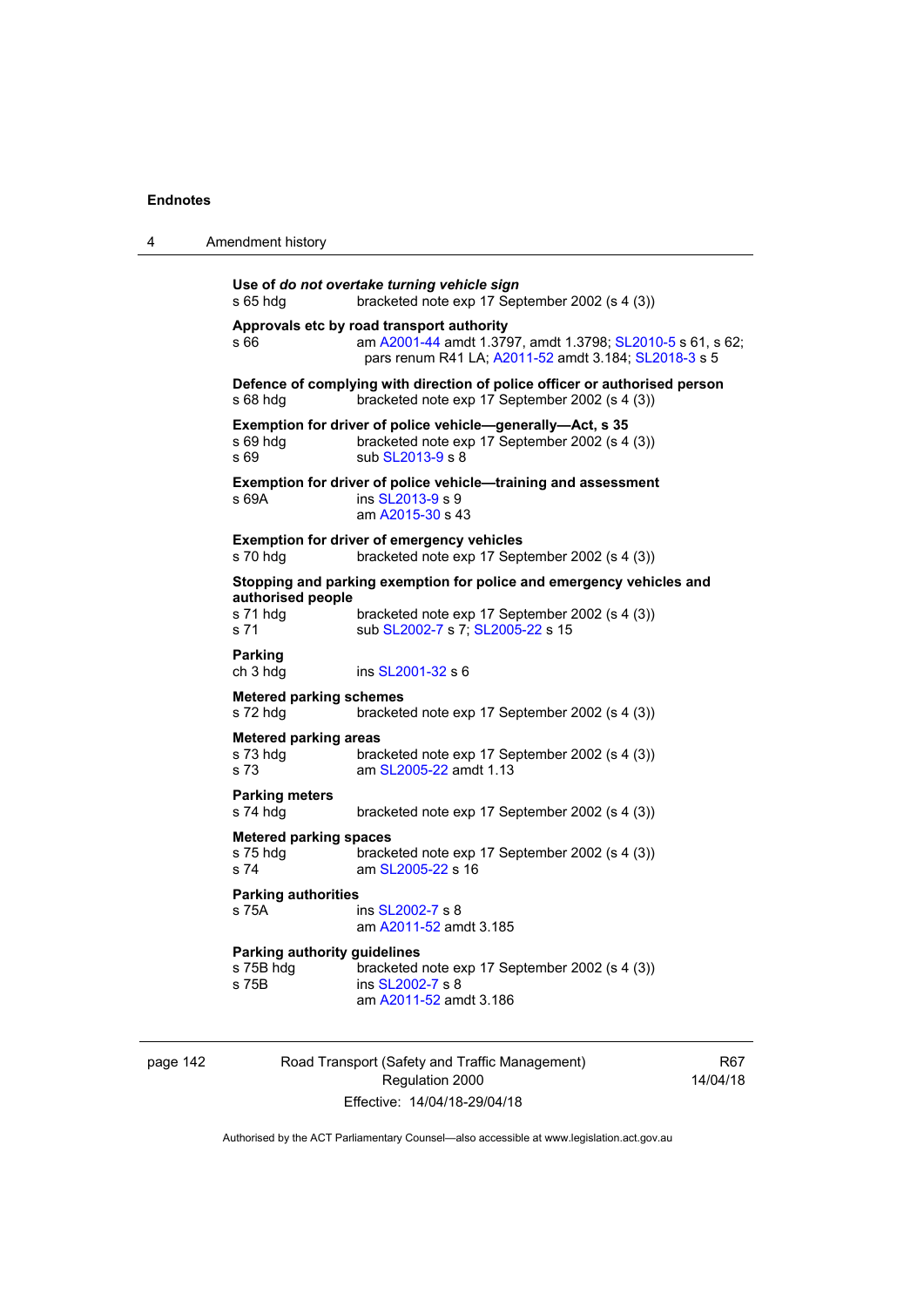| s 76 hdg                                        | sub SL2002-7 s 9                                                                                                                                                                                                                     |
|-------------------------------------------------|--------------------------------------------------------------------------------------------------------------------------------------------------------------------------------------------------------------------------------------|
| s 76                                            | bracketed note exp 17 September 2002 (s 4 (3))<br>am SL2005-22 s 17                                                                                                                                                                  |
| Approval of e-payment method<br>s 76AA          | ins SL2014-11 s 8                                                                                                                                                                                                                    |
| s 76A hdg                                       | Ticket parking schemes-parking authorities<br>bracketed note exp 17 September 2002 (s 4 (3))<br>sub SL2005-22 amdt 1.14                                                                                                              |
| s 76A                                           | ins SL2002-7 s 10                                                                                                                                                                                                                    |
| <b>Ticket parking areas</b><br>s 77 hdg<br>s 77 | bracketed note exp 17 September 2002 (s 4 (3))<br>am SL2005-22 amdt 1.15, amdt 1.16<br>(3), (4) exp 1 December 2006 (s 77 (4))                                                                                                       |
| <b>Ticket parking spaces</b><br>s 78 hdg        | bracketed note exp 17 September 2002 (s 4 (3))                                                                                                                                                                                       |
| <b>Ticket machines</b><br>s 79 hdg              | bracketed note exp 17 September 2002 (s 4 (3))                                                                                                                                                                                       |
| <b>Parking tickets</b><br>s 80 hdg<br>s 80      | bracketed note exp 17 September 2002 (s 4 (3))<br>am SL2002-7 s 11; SL2005-22 ss 18-20; SL2010-7 ss 43-46                                                                                                                            |
| s 81 hdg<br>s 81                                | Duration of parking tickets and e-payment parking period<br>bracketed note exp 17 September 2002 (s 4 (3))<br>sub SL2014-11 s 9                                                                                                      |
| Definitions-div 3.1.3<br>s 82 hdg               | bracketed note exp 17 September 2002 (s 4 (3))                                                                                                                                                                                       |
| s 82                                            | def code of practice om SL2008-47 amdt 1.4<br>def exemption om SL2008-47 amdt 1.4<br>def existing operator om SL2008-47 amdt 1.4<br>def existing operator's certificate om SL2008-47 amdt 1.4<br>def heavy vehicle sub A2017-21 s 64 |
| s 83 hdg                                        | References in div 3.1.3 to land adjoining residential land<br>bracketed note exp 17 September 2002 (s 4 (3))                                                                                                                         |
| s 84 hdg                                        | Vehicle parked partly on residential land<br>bracketed note exp 17 September 2002 (s 4 (3))                                                                                                                                          |
| s 85 hdg                                        | Parking of certain vehicles on residential land prohibited<br>bracketed note exp 17 September 2002 (s 4 (3))                                                                                                                         |

R67 14/04/18 Road Transport (Safety and Traffic Management) Regulation 2000 Effective: 14/04/18-29/04/18

page 143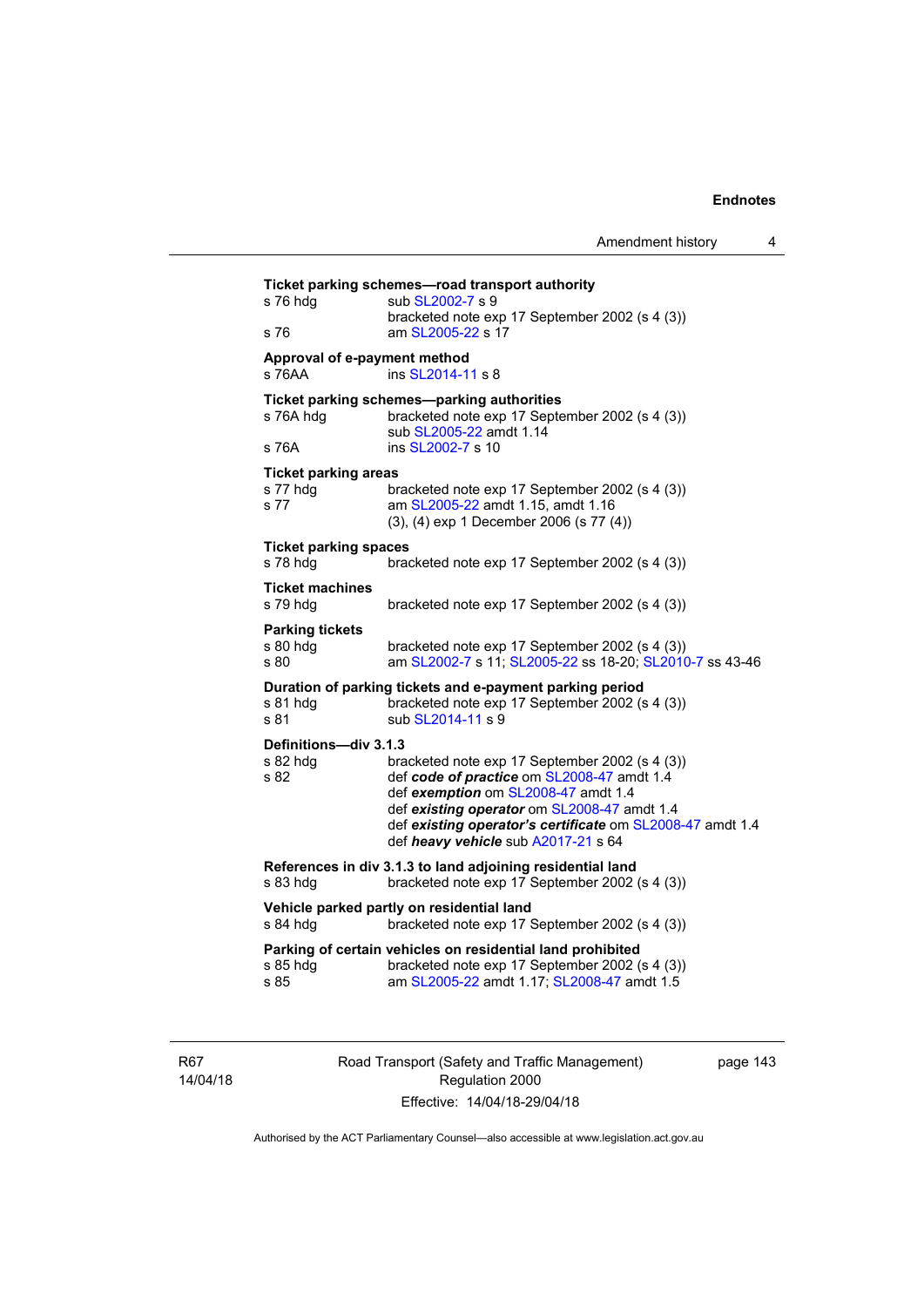| 4 | Amendment history                                                                                                                                                                                                                                                                                  |  |  |
|---|----------------------------------------------------------------------------------------------------------------------------------------------------------------------------------------------------------------------------------------------------------------------------------------------------|--|--|
|   | No more than 1 heavy vehicle on residential land<br>ins SL2008-47 amdt 1.6<br>s 85A                                                                                                                                                                                                                |  |  |
|   | Heavy vehicles to be parked away from residential land boundaries<br>ins SL2008-47 amdt 1.6<br>s 85B                                                                                                                                                                                               |  |  |
|   | Parking of certain vehicles on land adjoining residential land prohibited<br>bracketed note exp 17 September 2002 (s 4 (3))<br>s 86 hdg<br>s 86<br>am SL2005-22 amdt 1.17; SL2008-47 amdt 1.7, amdt 1.8;<br>ss renum R29 LA                                                                        |  |  |
|   | Parking of certain commercial vehicles on land with multi-unit housing<br>s 87 hdg<br>bracketed note exp 17 September 2002 (s 4 (3))<br>sub A2007-25 amdt 1.165<br>am A2002-30 amdt 3.771; SL2005-22 amdt 1.17; A2007-25<br>s 87<br>amdt 1.166, amdt 1.167; SL2008-47 amdt 1.9; ss renum R29<br>ΙA |  |  |
|   | No offence if reasonable necessity etc<br>ins SL2008-47 amdt 1.10<br>s 87A                                                                                                                                                                                                                         |  |  |
|   | Heavy vehicle refrigeration units not to be operated on residential land<br>ins SL2008-47 amdt 1.10<br>s 87B                                                                                                                                                                                       |  |  |
|   | Prohibition on night operation of heavy vehicle<br>ins SL2008-47 amdt 1.10<br>s 87C                                                                                                                                                                                                                |  |  |
|   | Daily infringement<br>s 88 hdg<br>bracketed note exp 17 September 2002 (s 4 (3))<br>s 88<br>am A2007-25 amdt 1.168<br>sub SL2008-47 amdt 1.11                                                                                                                                                      |  |  |
|   | Heavy vehicle parking-enforcement<br>div 3.1.3A hdg<br>ins SL2008-47 amdt 1.13                                                                                                                                                                                                                     |  |  |
|   | Meaning of occupier-div 3.1.3A<br>s 89 hda<br>bracketed note exp 17 September 2002 (s 4 (3))<br>s 89<br>am A2001-44 amdt 1.3799, amdt 1.3800<br>om SL2008-47 amdt 1.12<br>ins SL2008-47 amdt 1.13                                                                                                  |  |  |
|   | Power to enter premises<br>s 90 hdg<br>bracketed note exp 17 September 2002 (s 4 (3))<br>s 90<br>am A2001-44 amdts 1.3801-1.3803<br>def the code of practice om A2001-44 amdt 1.3803<br>om SL2008-47 amdt 1.12<br>ins SL2008-47 amdt 1.13                                                          |  |  |

| page 144 |  |
|----------|--|
|----------|--|

144 Road Transport (Safety and Traffic Management) Regulation 2000 Effective: 14/04/18-29/04/18

R67 14/04/18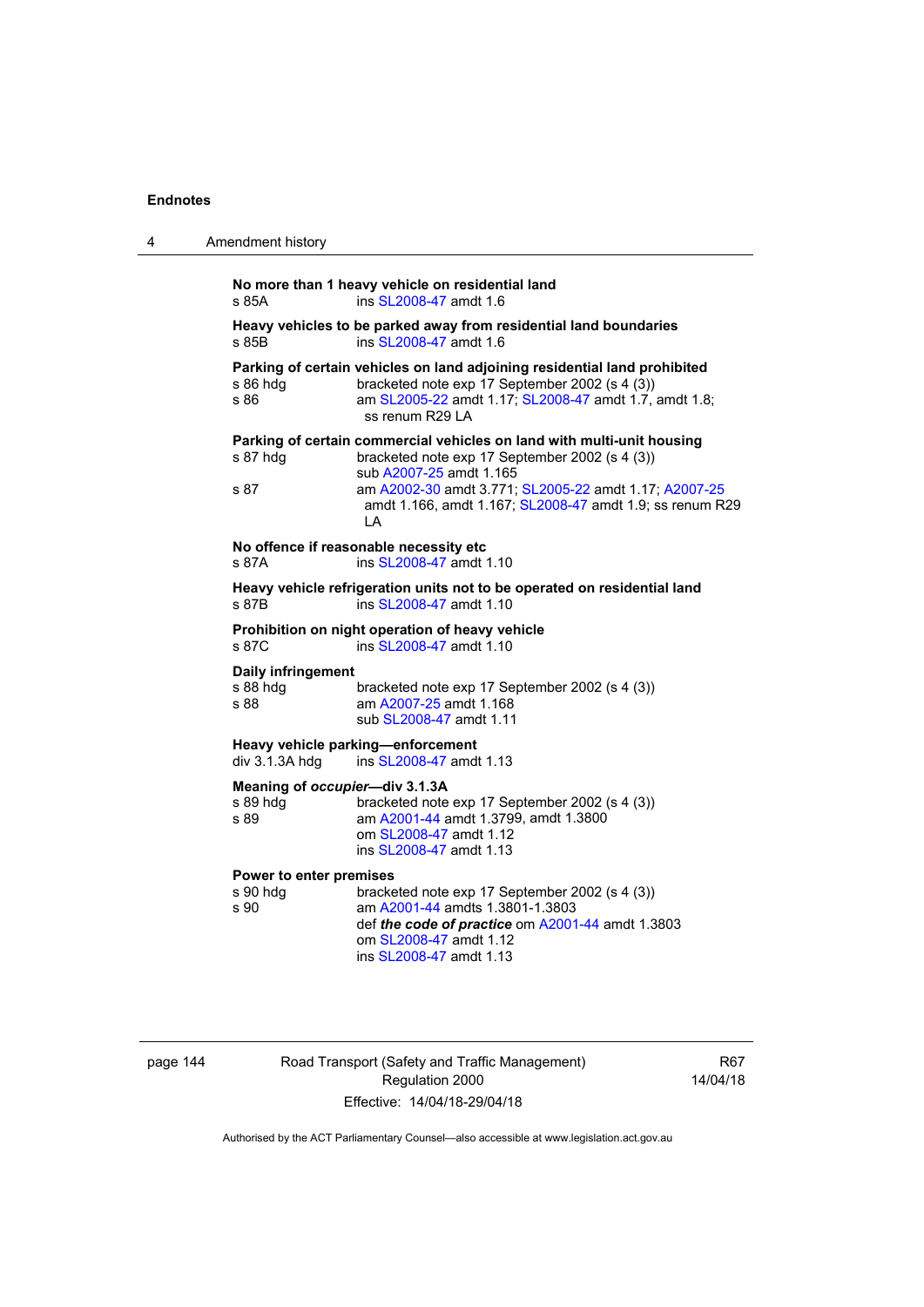# **Production of identity card**

| Production of identity card                             |                                                                                                                                                           |
|---------------------------------------------------------|-----------------------------------------------------------------------------------------------------------------------------------------------------------|
| s 91 hdg<br>s 91                                        | bracketed note exp 17 September 2002 (s 4 (3))<br>om SL2008-47 amdt 1.12<br>ins SL2008-47 amdt 1.13                                                       |
| <b>Consent to entry</b><br>s 92 hdg<br>s 92             | bracketed note exp 17 September 2002 (s 4 (3))<br>am SL2005-22 s 21<br>om SL2008-47 amdt 1.12<br>ins SL2008-47 amdt 1.13<br>am A2010-18 amdt 3.93         |
| s 93 hdg<br>s 93                                        | General powers on entry to premises<br>bracketed note exp 17 September 2002 (s 4 (3))<br>om SL2008-47 amdt 1.12<br>ins SL2008-47 amdt 1.13                |
| Damage etc to be minimised<br>s 94 hdg<br>s 94          | bracketed note exp 17 September 2002 (s 4 (3))<br>om SL2008-47 amdt 1.12<br>ins SL2008-47 amdt 1.13                                                       |
| s 95 hda<br>s 95                                        | Compensation for exercise of enforcement powers<br>bracketed note exp 17 September 2002 (s 4 (3))<br>om SL2008-47 amdt 1.12<br>ins SL2008-47 amdt 1.13    |
| s 96 hdg<br>s 96                                        | Loss etc of existing operator's certificate<br>bracketed note exp 17 September 2002 (s 4 (3))<br>om SL2008-47 amdt 1.12                                   |
| s 97 hdg<br>s 97                                        | Cancellation of existing operator's certificate etc<br>bracketed note exp 17 September 2002 (s 4 (3))<br>am A2002-30 amdt 3.772<br>om SL2008-47 amdt 1.12 |
| s 97A hdg<br>s 97A                                      | Other powers to provide pay parking<br>bracketed note exp 17 September 2002 (s 4 (3))<br>ins SL2002-7 s 12                                                |
| <b>Overlapping schemes</b><br>s 98 hdg<br>s 98          | bracketed note exp 17 September 2002 (s 4 (3))<br>am SL2002-7 s 13                                                                                        |
| Income from ticket parking scheme<br>s 98A hdq<br>s 98A | bracketed note exp 17 September 2002 (s 4 (3))<br>ins SL2002-7 s 14                                                                                       |
|                                                         |                                                                                                                                                           |

R67 14/04/18 Road Transport (Safety and Traffic Management) Regulation 2000 Effective: 14/04/18-29/04/18

page 145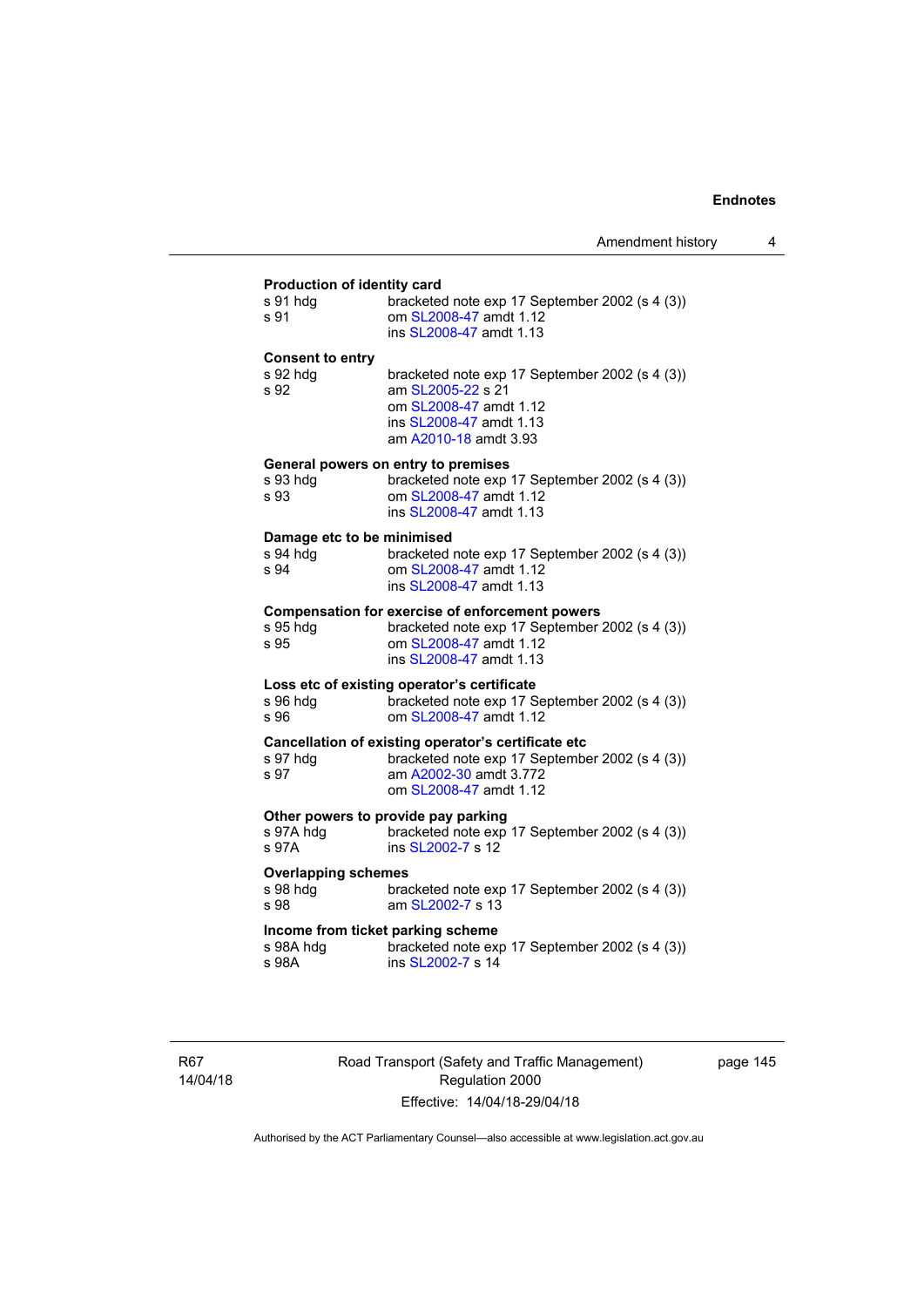| 4 | Amendment history                                           |                                                                                                                                                                                                                                                                                                                                                                                                                                                                                                                                                                                                                                                                                                                                                                                                                                                                                                       |
|---|-------------------------------------------------------------|-------------------------------------------------------------------------------------------------------------------------------------------------------------------------------------------------------------------------------------------------------------------------------------------------------------------------------------------------------------------------------------------------------------------------------------------------------------------------------------------------------------------------------------------------------------------------------------------------------------------------------------------------------------------------------------------------------------------------------------------------------------------------------------------------------------------------------------------------------------------------------------------------------|
|   | <b>Costs of ticket parking scheme</b><br>s 98B hdg<br>s 98B | bracketed note exp 17 September 2002 (s 4 (3))<br>ins SL2002-7 s 14                                                                                                                                                                                                                                                                                                                                                                                                                                                                                                                                                                                                                                                                                                                                                                                                                                   |
|   | Trailers not separately chargeable<br>s 99 hdg              | bracketed note exp 17 September 2002 (s 4 (3))                                                                                                                                                                                                                                                                                                                                                                                                                                                                                                                                                                                                                                                                                                                                                                                                                                                        |
|   | <b>Parking permits</b><br>s 100 hdg<br>s 100                | bracketed note exp 17 September 2002 (s 4 (3))<br>sub SL2005-22 s 22                                                                                                                                                                                                                                                                                                                                                                                                                                                                                                                                                                                                                                                                                                                                                                                                                                  |
|   | s 101 hdg<br>s 101                                          | Mobility parking scheme authorities<br>bracketed note exp 17 September 2002 (s 4 (3))<br>sub SL2005-22 s 22                                                                                                                                                                                                                                                                                                                                                                                                                                                                                                                                                                                                                                                                                                                                                                                           |
|   | s 101A                                                      | Parking permits and mobility parking scheme authorities-cancellation<br>ins SL2005-22 s 22                                                                                                                                                                                                                                                                                                                                                                                                                                                                                                                                                                                                                                                                                                                                                                                                            |
|   | cancelled<br>s 101B                                         | Parking permits and mobility parking scheme authorities—return when<br>ins SL2005-22 s 22                                                                                                                                                                                                                                                                                                                                                                                                                                                                                                                                                                                                                                                                                                                                                                                                             |
|   | Parking-other provisions<br>pt 3.3 hdg                      | ins SL2006-51 s 4                                                                                                                                                                                                                                                                                                                                                                                                                                                                                                                                                                                                                                                                                                                                                                                                                                                                                     |
|   | s 101C                                                      | Marking tyres by parking inspectors<br>ins SL2006-51 s 4                                                                                                                                                                                                                                                                                                                                                                                                                                                                                                                                                                                                                                                                                                                                                                                                                                              |
|   | Definitions-ch 4<br>s 102 hdg<br>s 102                      | bracketed note exp 17 September 2002 (s 4 (3))<br>am SL2000-33 s 4; SL2000-52 s 4<br>def approved police speedometer ins SL2001-32 s 7<br>def digital camera detection device sub SL2001-32 s 8;<br>SL2007-20 s 4<br>am SL2014-11 s 10; SL2016-35 s 4<br>def fixed camera detection device ins SL2007-20 s 5<br>am SL2014-11 s 11; pars renum R51 LA; SL2017-16 s 4<br>def laser speed measuring device sub SL2004-47 s 40<br>am SL2009-7 s 4; SL2014-11 s 12; SL2016-35 s 5<br>def loop detector speed measuring device ins SL2006-51<br>s 5<br>def piezo strip speed measuring device sub SL2006-51 s 6<br>def radar speed measuring device sub SL2004-47 s 41;<br>SL2007-20 s 6<br>am SL2009-7 s 5; SL2014-11 s 13; pars renum R51 LA;<br>SL2017-16 s 5; pars renum R63 LA<br>def security checksum ins SL2001-32 s 9<br>def testing authority am SL2001-32 s 10; SL2004-47 s 42;<br>SL2009-6 s 33 |

page 146 Road Transport (Safety and Traffic Management) Regulation 2000 Effective: 14/04/18-29/04/18

R67 14/04/18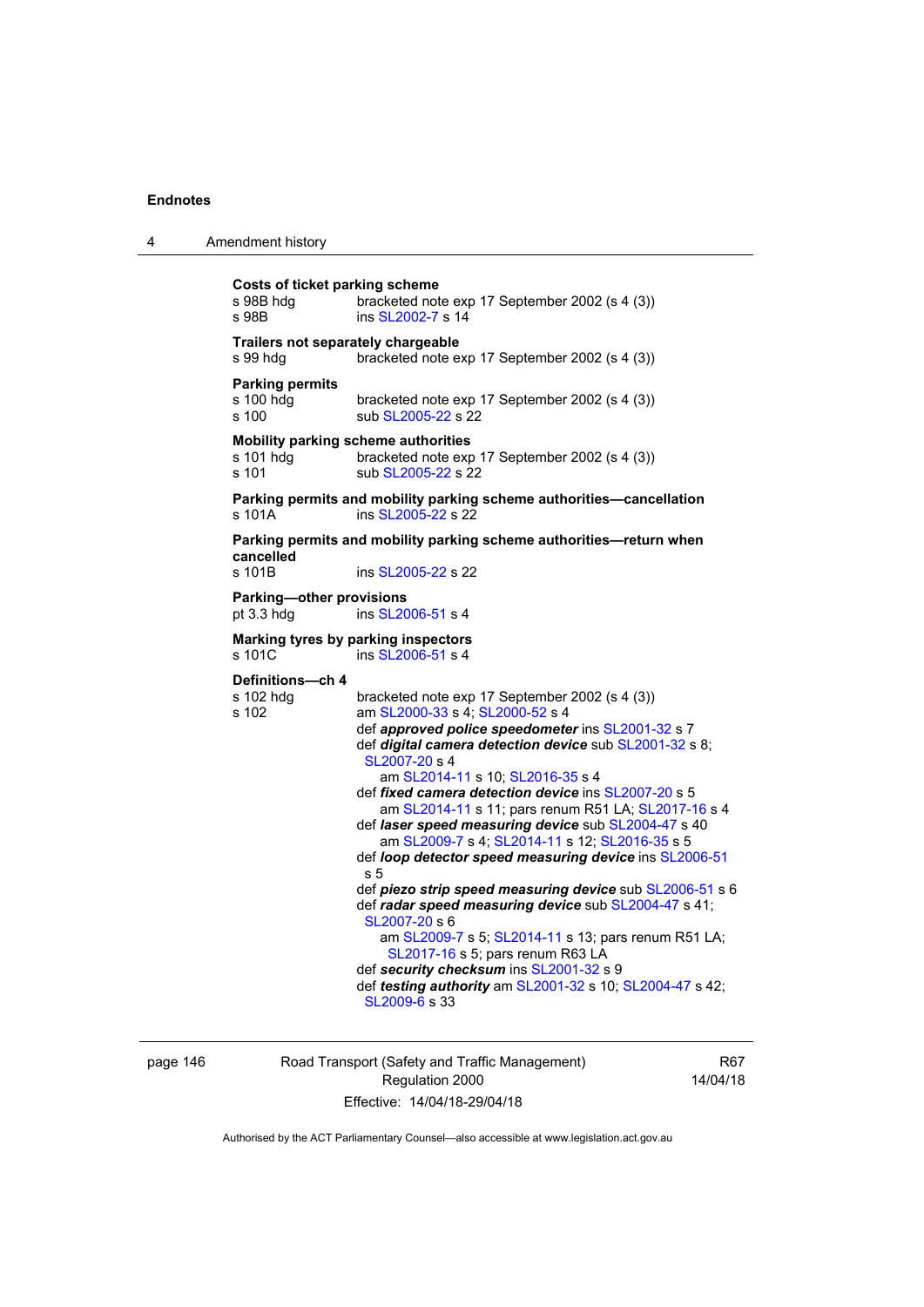## def *traffic lights camera detection device* am [SL2006-51](http://www.legislation.act.gov.au/sl/2006-51) s 7 om [SL2007-20](http://www.legislation.act.gov.au/sl/2007-20) s 7 def *WORM disk* ins [SL2004-47](http://www.legislation.act.gov.au/sl/2004-47) s 43 om [SL2014-11](http://www.legislation.act.gov.au/sl/2014-11) s 14 **Approved traffic offence detection devices**  s 103 hdg bracketed note exp 17 September 2002 (s 4 (3)) s 103 sub [SL2000-52](http://www.legislation.act.gov.au/sl/2000-52) s 5 am [SL2001-32](http://www.legislation.act.gov.au/sl/2001-32) s 11; [SL2006-51](http://www.legislation.act.gov.au/sl/2006-51) s 8; [SL2007-20](http://www.legislation.act.gov.au/sl/2007-20) s 8; [SL2011-35](http://www.legislation.act.gov.au/sl/2011-35) s 4 **Approval of police vehicle speedometers**  s 103A **ins [SL2001-32](http://www.legislation.act.gov.au/sl/2001-32) s 12**  am [A2011-52](http://www.legislation.act.gov.au/a/2011-52) amdt 3.187 **Average speed detection systems—Act, s 22AA, s 23B and s 24 (2)**  s 103B ins [SL2011-35](http://www.legislation.act.gov.au/sl/2011-35) s 5 table am [SL2013-25](http://www.legislation.act.gov.au/sl/2013-25) s 4 **Major testing of laser speed measuring devices**  s 104 hdg bracketed note exp 17 September 2002 (s 4 (3)) s 104 am [SL2000-33](http://www.legislation.act.gov.au/sl/2000-33) s 5 sub [SL2000-52](http://www.legislation.act.gov.au/sl/2000-52) s 5 am [SL2001-32](http://www.legislation.act.gov.au/sl/2001-32) regs 13-17 sub [SL2004-47](http://www.legislation.act.gov.au/sl/2004-47) s 44 **Major testing of other traffic offence detection devices**  s 104A ins [SL2004-47](http://www.legislation.act.gov.au/sl/2004-47) s 44 am [SL2006-51](http://www.legislation.act.gov.au/sl/2006-51) ss 9-11; ss renum R26 LA sub [SL2007-20](http://www.legislation.act.gov.au/sl/2007-20) s 9 am [SL2011-35](http://www.legislation.act.gov.au/sl/2011-35) s 6, s 7; [SL2014-11](http://www.legislation.act.gov.au/sl/2014-11) s 15 **Certification and sealing of traffic offence detection devices**  s 104B ins [SL2004-47](http://www.legislation.act.gov.au/sl/2004-47) s 44 am [SL2011-35](http://www.legislation.act.gov.au/sl/2011-35) s 8 **Use of certain digital camera detection devices**  s 105 hdg bracketed note exp 17 September 2002 (s 4 (3))<br>s 105 sub SL2001-32 s 18; SL2007-20 s 10 sub [SL2001-32](http://www.legislation.act.gov.au/sl/2001-32) s 18; [SL2007-20](http://www.legislation.act.gov.au/sl/2007-20) s 10 am [SL2014-11](http://www.legislation.act.gov.au/sl/2014-11) s 16; ss renum R51 LA; [SL2016-35](http://www.legislation.act.gov.au/sl/2016-35/default.asp) s 6 **Use of certain laser speed measuring devices**  s 105A hdg bracketed note exp 17 September 2002 (s 4 (3)) sub [SL2007-20](http://www.legislation.act.gov.au/sl/2007-20) s 11 s 105A ins [SL2001-32](http://www.legislation.act.gov.au/sl/2001-32) s 18 am [SL2007-20](http://www.legislation.act.gov.au/sl/2007-20) s 11; ss renum R27 LA

R67 14/04/18 Road Transport (Safety and Traffic Management) Regulation 2000 Effective: 14/04/18-29/04/18

page 147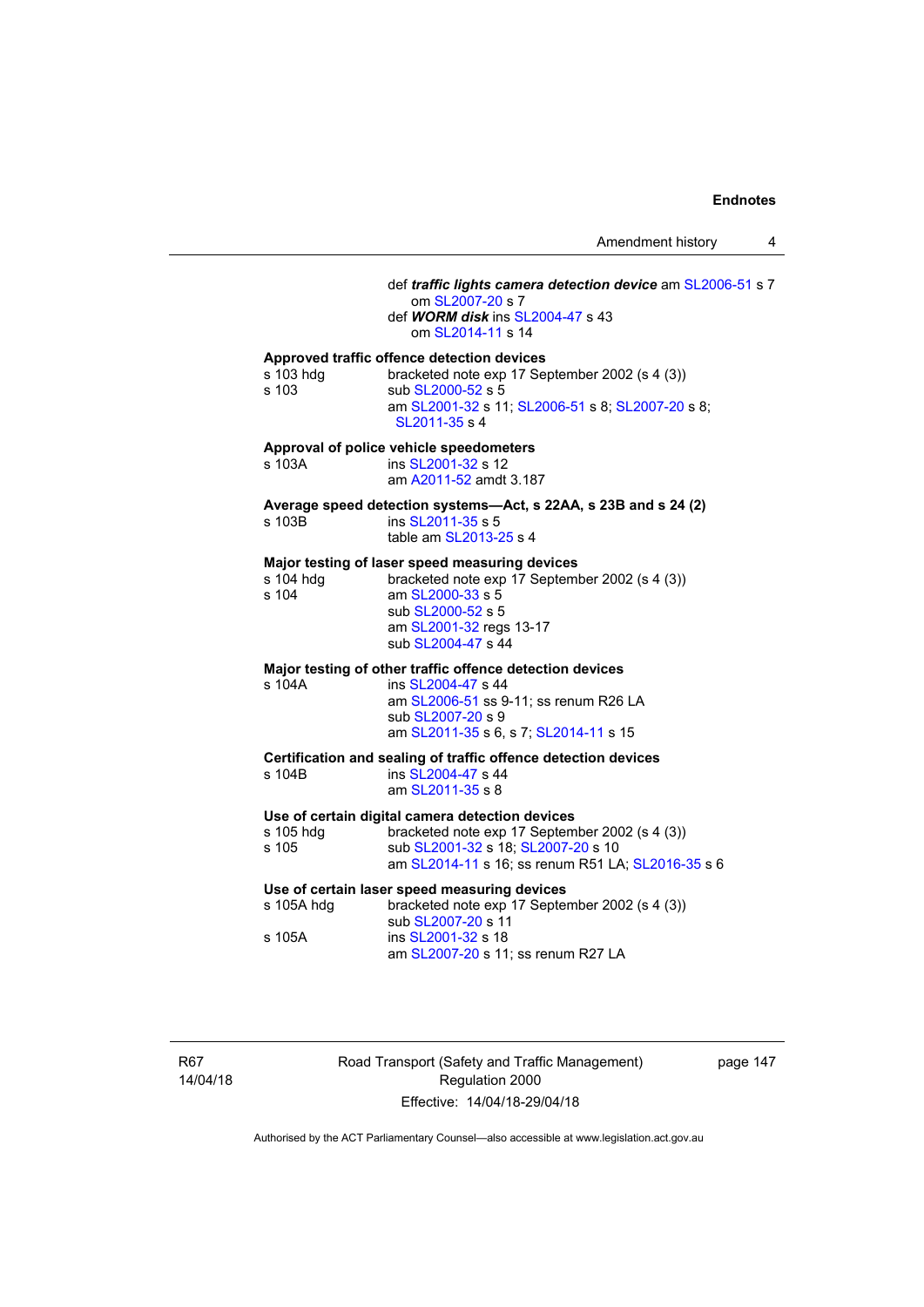| Use of certain radar speed measuring devices<br>s 105B hdg<br>bracketed note exp 17 September 2002 (s 4 (3))<br>sub SL2007-20 s 12<br>ins SL2001-32 s 18<br>s 105B<br>am SL2007-20 s 12; ss renum R27 LA<br>Approved people-testing and sealing<br>s 106 hdg<br>bracketed note exp 17 September 2002 (s 4 (3))<br>Approved people-use<br>s 107 hdg<br>bracketed note exp 17 September 2002 (s 4 (3))<br>s 107<br>am SL2000-52 s 6; SL2007-20 s 13<br>Recording of camera detection device image files-Act, s 23 (2) (c) (ii)<br>s 107A<br>ins SL2001-32 s 19<br>am SL2004-47 s 45<br>sub SL2007-20 s 14<br>am SL2014-11 s 17<br>Verification of camera detection device image files-Act, s 23 (2) (c) (iii)<br>ins SL2001-32 s 19<br>s 107B<br>sub SL2007-20 s 14<br>Verification of traffic lights camera detection device image files-Act,<br>s 23 (2) (c) (iii)<br>s 107C<br>ins SL2001-32 s 19<br>om SL2007-20 s 14<br>Meaning of codes etc on image taken by approved camera detection device<br>or approved average speed detection system-Act, s 24 (2) (a)<br>s 108 hdg<br>bracketed note exp 17 September 2002 (s 4 (3))<br>sub SL2011-35 s 9<br>s 108<br>sub SL2000-33 s 6; SL2000-52 s 7<br>am SL2001-32 regs 20-22; SL2005-7 ss 4-6; SL2006-51 s 12;<br>SL2007-20 s 15, s 16; SL2011-35 s 10, s 11; SL2014-11<br>ss 18-21; A2015-29 s 4; ss renum R53 LA<br>Additional police powers-removing parked cars<br>s 109 hdg<br>bracketed note exp 17 September 2002 (s 4 (3))<br>sub A2016-14 s 36<br>am A2016-14 s 37<br>s 109<br>Prohibition on car minding<br>bracketed note exp 17 September 2002 (s 4 (3))<br>s 110 hdg<br>Removal of unattended vehicles-Act, s 32 (1) (c)<br>bracketed note exp 17 September 2002 (s 4 (3))<br>s 111 hdg<br>s 111<br>sub SL2005-22 amdt 1.18 | 4 | Amendment history |  |
|--------------------------------------------------------------------------------------------------------------------------------------------------------------------------------------------------------------------------------------------------------------------------------------------------------------------------------------------------------------------------------------------------------------------------------------------------------------------------------------------------------------------------------------------------------------------------------------------------------------------------------------------------------------------------------------------------------------------------------------------------------------------------------------------------------------------------------------------------------------------------------------------------------------------------------------------------------------------------------------------------------------------------------------------------------------------------------------------------------------------------------------------------------------------------------------------------------------------------------------------------------------------------------------------------------------------------------------------------------------------------------------------------------------------------------------------------------------------------------------------------------------------------------------------------------------------------------------------------------------------------------------------------------------------------------------------------------------------------------------------------------------------------------------------|---|-------------------|--|
|                                                                                                                                                                                                                                                                                                                                                                                                                                                                                                                                                                                                                                                                                                                                                                                                                                                                                                                                                                                                                                                                                                                                                                                                                                                                                                                                                                                                                                                                                                                                                                                                                                                                                                                                                                                            |   |                   |  |
|                                                                                                                                                                                                                                                                                                                                                                                                                                                                                                                                                                                                                                                                                                                                                                                                                                                                                                                                                                                                                                                                                                                                                                                                                                                                                                                                                                                                                                                                                                                                                                                                                                                                                                                                                                                            |   |                   |  |
|                                                                                                                                                                                                                                                                                                                                                                                                                                                                                                                                                                                                                                                                                                                                                                                                                                                                                                                                                                                                                                                                                                                                                                                                                                                                                                                                                                                                                                                                                                                                                                                                                                                                                                                                                                                            |   |                   |  |
|                                                                                                                                                                                                                                                                                                                                                                                                                                                                                                                                                                                                                                                                                                                                                                                                                                                                                                                                                                                                                                                                                                                                                                                                                                                                                                                                                                                                                                                                                                                                                                                                                                                                                                                                                                                            |   |                   |  |
|                                                                                                                                                                                                                                                                                                                                                                                                                                                                                                                                                                                                                                                                                                                                                                                                                                                                                                                                                                                                                                                                                                                                                                                                                                                                                                                                                                                                                                                                                                                                                                                                                                                                                                                                                                                            |   |                   |  |
|                                                                                                                                                                                                                                                                                                                                                                                                                                                                                                                                                                                                                                                                                                                                                                                                                                                                                                                                                                                                                                                                                                                                                                                                                                                                                                                                                                                                                                                                                                                                                                                                                                                                                                                                                                                            |   |                   |  |
|                                                                                                                                                                                                                                                                                                                                                                                                                                                                                                                                                                                                                                                                                                                                                                                                                                                                                                                                                                                                                                                                                                                                                                                                                                                                                                                                                                                                                                                                                                                                                                                                                                                                                                                                                                                            |   |                   |  |
|                                                                                                                                                                                                                                                                                                                                                                                                                                                                                                                                                                                                                                                                                                                                                                                                                                                                                                                                                                                                                                                                                                                                                                                                                                                                                                                                                                                                                                                                                                                                                                                                                                                                                                                                                                                            |   |                   |  |
|                                                                                                                                                                                                                                                                                                                                                                                                                                                                                                                                                                                                                                                                                                                                                                                                                                                                                                                                                                                                                                                                                                                                                                                                                                                                                                                                                                                                                                                                                                                                                                                                                                                                                                                                                                                            |   |                   |  |
|                                                                                                                                                                                                                                                                                                                                                                                                                                                                                                                                                                                                                                                                                                                                                                                                                                                                                                                                                                                                                                                                                                                                                                                                                                                                                                                                                                                                                                                                                                                                                                                                                                                                                                                                                                                            |   |                   |  |

page 148 Road Transport (Safety and Traffic Management) Regulation 2000 Effective: 14/04/18-29/04/18

R67 14/04/18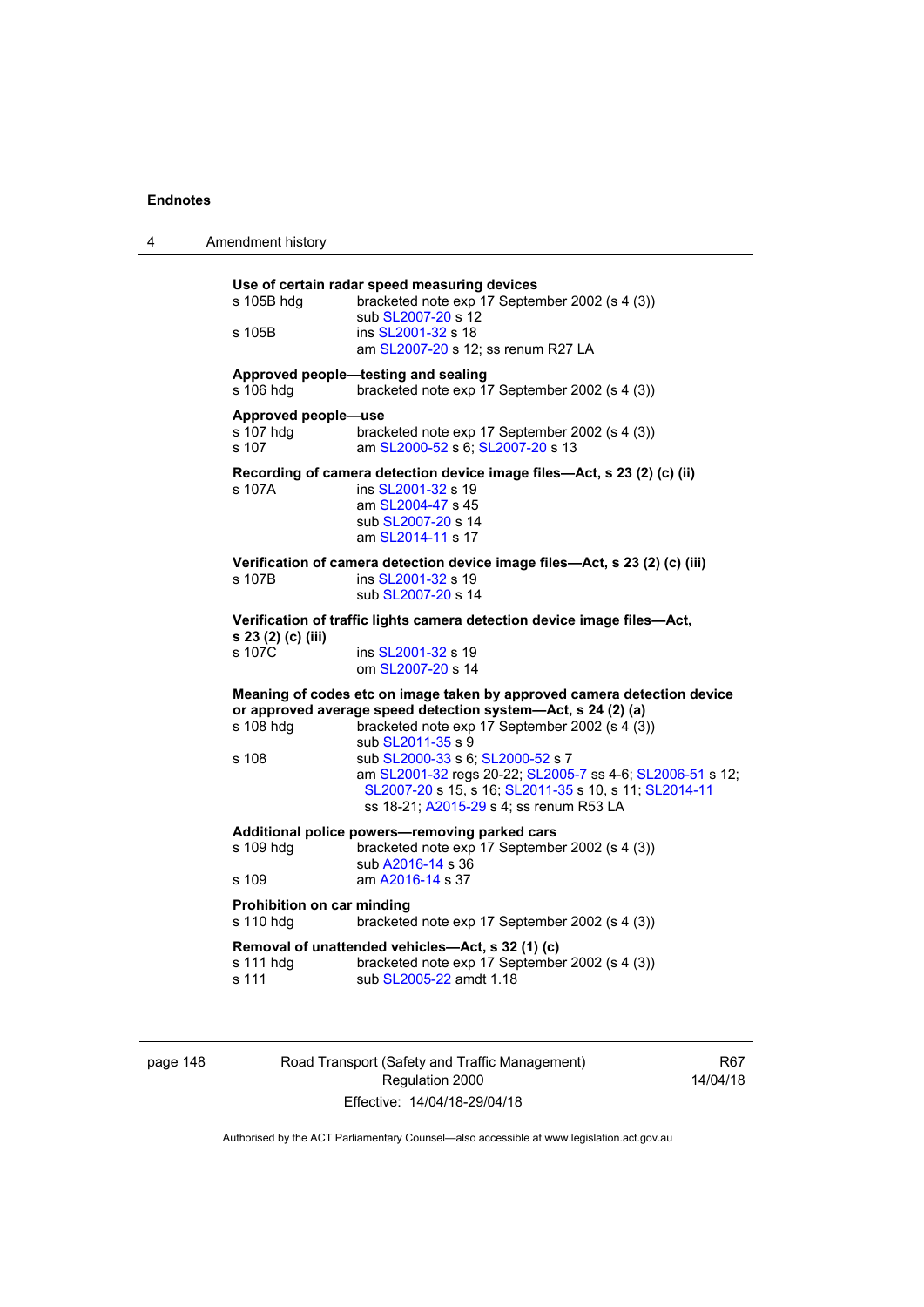| s 112 hdg<br>s 112                         | Disposal of impounded or forfeited vehicles<br>bracketed note exp 17 September 2002 (s 4 (3))<br>am A2001-29 s 14<br>sub SL2001-32 s 23<br>am A2010-15 amdt 2.5                         |
|--------------------------------------------|-----------------------------------------------------------------------------------------------------------------------------------------------------------------------------------------|
| s 112A hdg<br>s 112A                       | Disposal of forfeited vehicles-Act, s 10J<br>bracketed note exp 17 September 2002 (s 4 (3))<br>ins SL2001-32 s 23                                                                       |
| s 113 hdq                                  | Responsible person to inspect driver licence<br>bracketed note exp 17 September 2002 (s 4 (3))                                                                                          |
| Responsible person's consent<br>s 114 hdq  | bracketed note exp 17 September 2002 (s 4 (3))                                                                                                                                          |
| s 115 hdg<br>s 115                         | Standards for safe carriage of loads-Act, s 14 (2)<br>bracketed note exp 17 September 2002 (s 4 (3))<br>sub A2002-51 amdt 1.42<br>om SL2003-1 s 18<br>ins A2005-62 amdt 1.6             |
| s 116 hdg<br>s 116                         | Tracked vehicle-Act, dict, def vehicle, par (b)<br>bracketed note exp 17 September 2002 (s 4 (3))<br>am A2002-51 amdt 1.43<br>om SL2003-1 s 18<br>ins SL2012-44 s 8<br>om A2017-21 s 65 |
| Review of div 2.3.1A<br>s 117 hdg<br>s 117 | bracketed note exp 17 September 2002 (s 4 (3))<br>am A2002-51 amdt 1.44<br>om SL2003-1 s 18<br>ins SL2015-33 s 8<br>exp 1 November 2017 (s 117 (3))                                     |
| <b>Transitional</b><br>ch 6 hdg            | exp 1 March 2002 (s 128)                                                                                                                                                                |
| <b>Parking</b><br>pt 6.1 hdg               | exp 1 March 2002 (s 128)                                                                                                                                                                |
| s 118                                      | <b>Existing Class A and Class B parking spaces</b><br>exp 1 March 2002 (s 128)                                                                                                          |
| <b>Existing parking labels</b><br>s 119    | exp 1 March 2002 (s 128)                                                                                                                                                                |
| <b>Existing disability labels</b><br>s 120 | exp 1 June 2000 (s 120)                                                                                                                                                                 |
|                                            |                                                                                                                                                                                         |

R67 14/04/18 Road Transport (Safety and Traffic Management) Regulation 2000 Effective: 14/04/18-29/04/18

page 149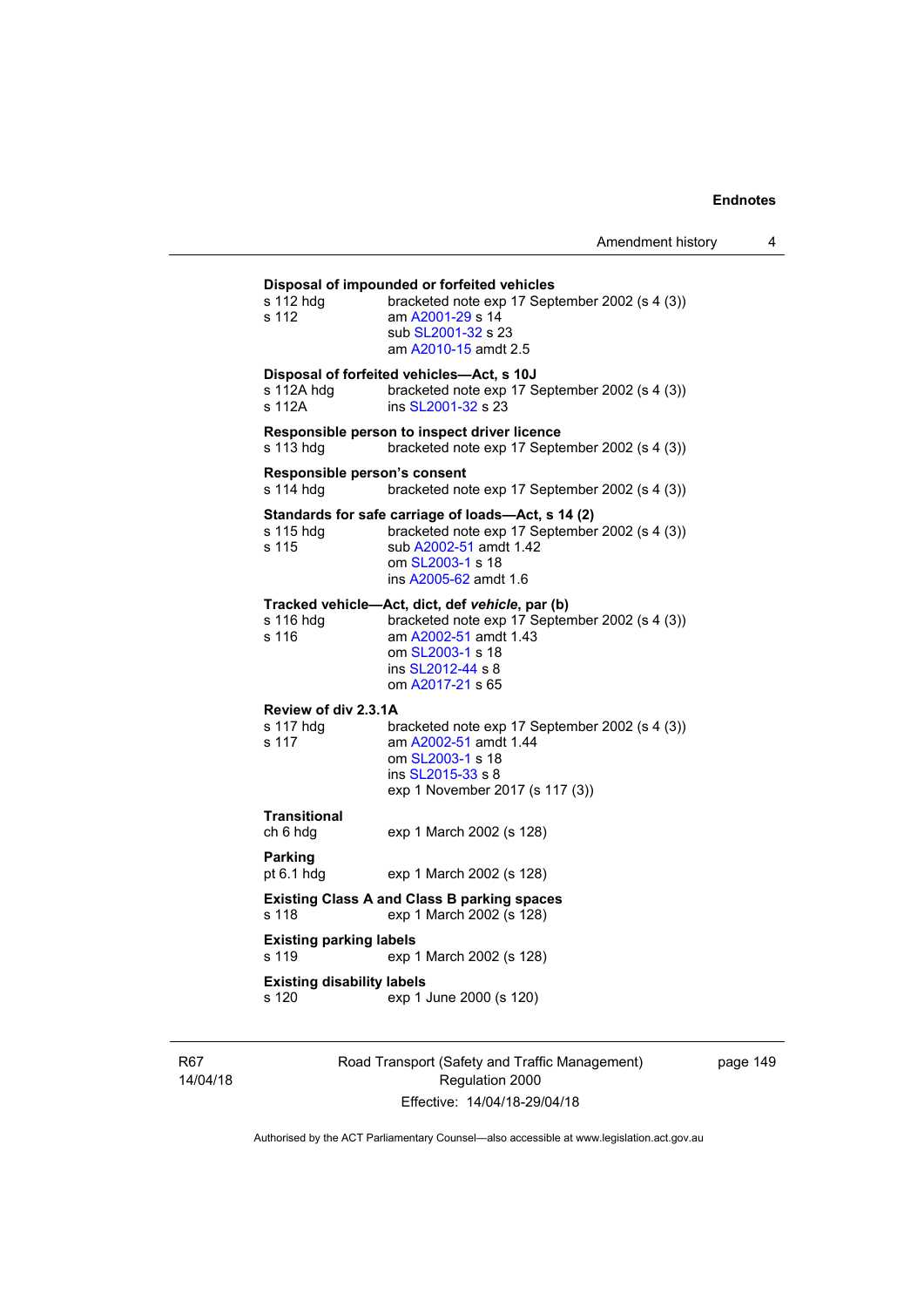4 Amendment history

**Existing codes of practice**  s 121 exp 1 March 2002 (s 128) **Existing exemptions**  s 122 exp 1 March 2002 (s 128) **Existing applications for exemptions and variation of conditions**  s 123 exp 1 March 2002 (s 128) **Existing notices to show cause**  s 124 exp 1 March 2002 (s 128) **Traffic offence detection devices**<br>pt 6.2 hdg exp 1 March 20 exp 1 March 2002 (s 128) **Existing tests and certificates**  s 125 am [SL2001-32](http://www.legislation.act.gov.au/sl/2001-32) s 24 exp 1 March 2002 (s 128) **Existing approved people—use**  s 126 exp 1 March 2002 (s 128) **Other transitional provisions**<br>pt 6.3 hdg exp 1 Marc  $exp 1$  March 2002 (s 128) **Existing medical certificate about seatbelts**  s 127 exp 1 March 2002 (s 128) **Expiry of ch 6**  am [A2001-27](http://www.legislation.act.gov.au/a/2001-27) amdt 4.25 am [A2001-44](http://www.legislation.act.gov.au/a/2001-44) amdt 1.3804 exp 1 March 2002 (s 128) **Meaning of location codes on images**  sch 1 sub [SL2000-33](http://www.legislation.act.gov.au/sl/2000-33) s 8 om [A2015-29](http://www.legislation.act.gov.au/a/2015-29) s 5 **Digital camera detection devices**  sch 1 pt 1.1 hdg (prev sch 1 pt 1 hdg) ins [SL2000-52](http://www.legislation.act.gov.au/sl/2000-52) s 8 renum R4 LA sch 1 pt 1.1 am [SL2000-52](http://www.legislation.act.gov.au/sl/2000-52) s 8; [SL2005-7](http://www.legislation.act.gov.au/sl/2005-7) s 7; [SL2006-4](http://www.legislation.act.gov.au/sl/2006-4) s 4; [SL2006-51](http://www.legislation.act.gov.au/sl/2006-51) ss 13-15; [SL2011-2](http://www.legislation.act.gov.au/sl/2011-2) ss 6-10; [SL2014-5](http://www.legislation.act.gov.au/sl/2014-5) s 4 om [A2015-29](http://www.legislation.act.gov.au/a/2015-29) s 5

page 150 Road Transport (Safety and Traffic Management) Regulation 2000 Effective: 14/04/18-29/04/18

R67 14/04/18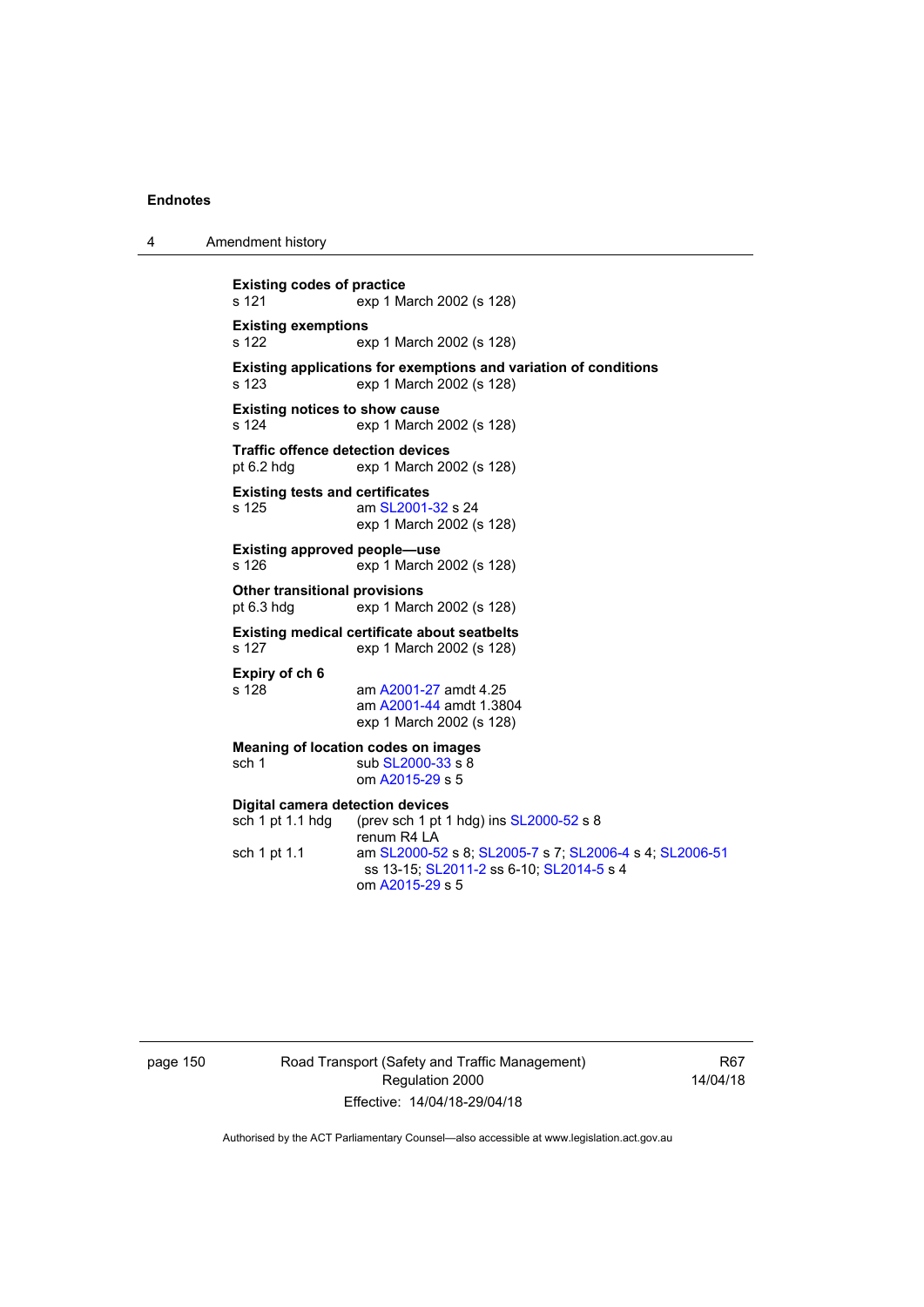Amendment history 4

## **Fixed camera detection devices**  sch 1 pt 1.2 hdg (prev sch 1 pt 2 hdg) ins [SL2000-52](http://www.legislation.act.gov.au/sl/2000-52) s 8 renum R4 LA sub [SL2007-20](http://www.legislation.act.gov.au/sl/2007-20) s 17<br>sch 1 pt 1.2 ins SL2000-52 s 8 ins [SL2000-52](http://www.legislation.act.gov.au/sl/2000-52) s 8 am [SL2003-14](http://www.legislation.act.gov.au/sl/2003-14) s 4; items renum [SL2005-7](http://www.legislation.act.gov.au/sl/2005-7) s 8; [SL2006-51](http://www.legislation.act.gov.au/sl/2006-51) s 16; [SL2007-20](http://www.legislation.act.gov.au/sl/2007-20) s 18 om [A2015-29](http://www.legislation.act.gov.au/a/2015-29) s 5 **Average speed detection system**  sch 1 pt 1.3 ins [SL2011-35](http://www.legislation.act.gov.au/sl/2011-35) s 12 am [SL2013-25](http://www.legislation.act.gov.au/sl/2013-25) s 5 om [A2015-29](http://www.legislation.act.gov.au/a/2015-29) s 5 **Dictionary**  dict am [A2004-28](http://www.legislation.act.gov.au/a/2004-28) amdt 3.62; [SL2007-20](http://www.legislation.act.gov.au/sl/2007-20) s 19; [A2007-25](http://www.legislation.act.gov.au/a/2007-25) amdt 1.169; [SL2008-47](http://www.legislation.act.gov.au/sl/2008-47) amdt 1.14; [A2010-18](http://www.legislation.act.gov.au/a/2010-18) amdt 3.94; [SL2013-9](http://www.legislation.act.gov.au/sl/2013-9/default.asp) s 10; [A2015-50](http://www.legislation.act.gov.au/a/2015-50) amdt 3.145; [A2016-33](http://www.legislation.act.gov.au/a/2016-33/default.asp) amdt 1.41; [SL2017-14](http://www.legislation.act.gov.au/sl/2017-14/default.asp) s 11; [SL2017-23](http://www.legislation.act.gov.au/sl/2017-23/default.asp) s 9; [A2017-21](http://www.legislation.act.gov.au/a/2017-21/default.asp) s 66 def *approved e-payment method* ins [SL2014-11](http://www.legislation.act.gov.au/sl/2014-11) s 22 def *approved police speedometer* ins [SL2001-32](http://www.legislation.act.gov.au/sl/2001-32) s 26 def *area of operations* ins [SL2002-7](http://www.legislation.act.gov.au/sl/2002-7) s 15 def *ARR* ins [SL2003-12](http://www.legislation.act.gov.au/sl/2003-12) s 6 def *articulated vehicle* om [A2017-21](http://www.legislation.act.gov.au/a/2017-21/default.asp) s 67 def *bicycle* om [A2010-18](http://www.legislation.act.gov.au/a/2010-18) amdt 3.95 def *camera detection device* ins [SL2000-52](http://www.legislation.act.gov.au/sl/2000-52) s 9 sub [SL2001-32](http://www.legislation.act.gov.au/sl/2001-32) s 25 def *centre of the road* ins [SL2000-52](http://www.legislation.act.gov.au/sl/2000-52) s 9 def *children's crossing* ins [SL2017-14](http://www.legislation.act.gov.au/sl/2017-14/default.asp) s 12 def *code of practice* om [SL2008-47](http://www.legislation.act.gov.au/sl/2008-47) amdt 1.15 def *combination* om [A2010-18](http://www.legislation.act.gov.au/a/2010-18) amdt 3.96 def *demand responsive service vehicle* ins [SL2006-32](http://www.legislation.act.gov.au/sl/2006-32) amdt 1.97 def *digital camera detection device* ins [SL2000-52](http://www.legislation.act.gov.au/sl/2000-52) s 9 def *emergency worker* om [SL2004-16](http://www.legislation.act.gov.au/sl/2004-16) s 38 ins [SL2005-22](http://www.legislation.act.gov.au/sl/2005-22) amdt 1.19 def *exemption* om [SL2008-47](http://www.legislation.act.gov.au/sl/2008-47) amdt 1.15 def *existing operator's certificate* om [SL2008-47](http://www.legislation.act.gov.au/sl/2008-47) amdt 1.15 def *fixed camera detection device* ins [SL2007-20](http://www.legislation.act.gov.au/sl/2007-20) s 20 def *footpath* sub [SL2017-14](http://www.legislation.act.gov.au/sl/2017-14/default.asp) s 12 am [SL2017-23](http://www.legislation.act.gov.au/sl/2017-23/default.asp) s 10 def *give way* ins [SL2000-21](http://www.legislation.act.gov.au/sl/2000-21) s 4 def *hire car* ins [SL2005-4](http://www.legislation.act.gov.au/sl/2005-4) amdt 2.43 def *indicated on* ins [SL2001-32](http://www.legislation.act.gov.au/sl/2001-32) s 26 om R18 LA def *laser speed measuring device* ins [SL2000-52](http://www.legislation.act.gov.au/sl/2000-52) s 9 def *length* ins [SL2000-52](http://www.legislation.act.gov.au/sl/2000-52) s 9

R67 14/04/18 Road Transport (Safety and Traffic Management) Regulation 2000 Effective: 14/04/18-29/04/18

page 151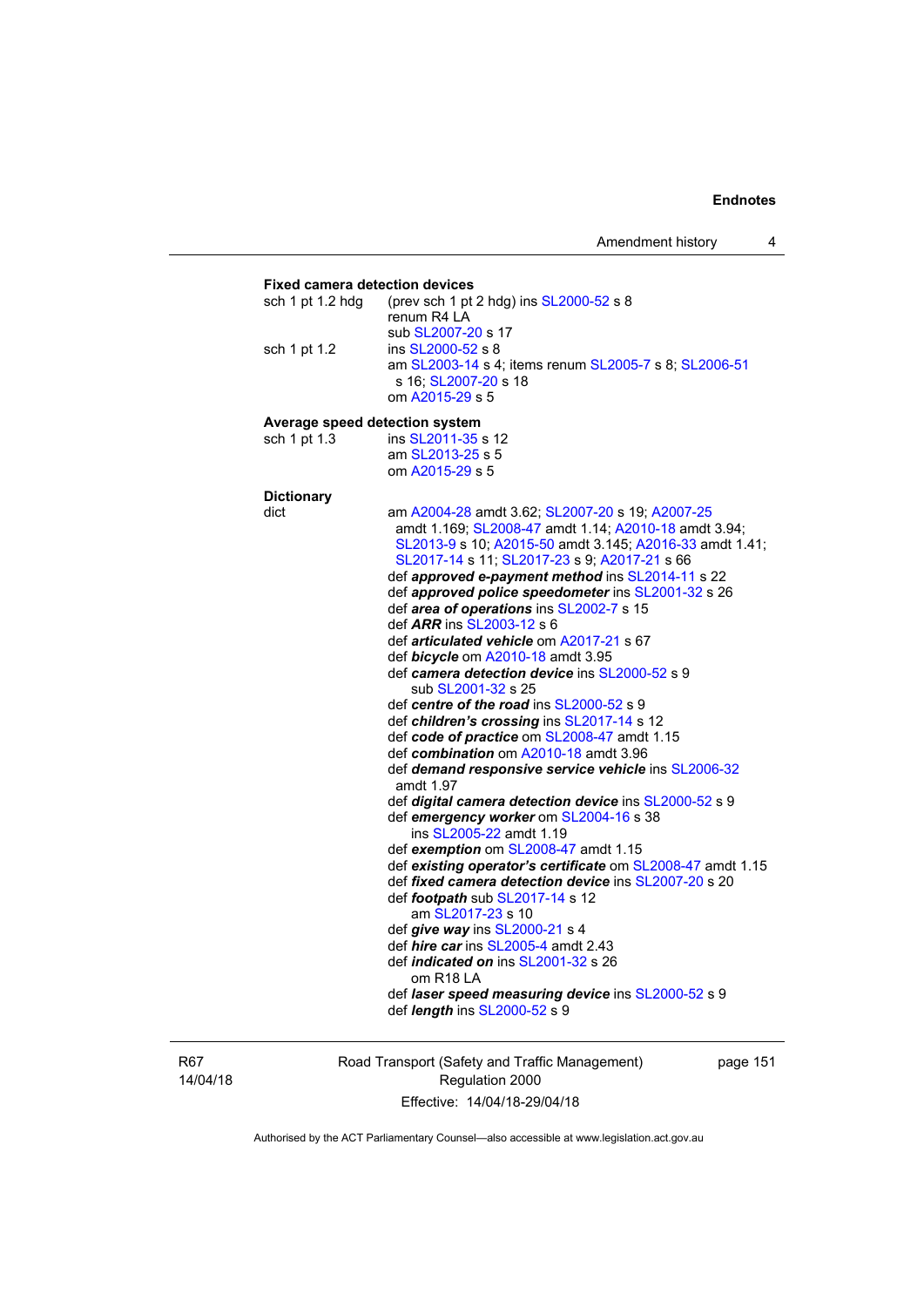def *length of road* om [SL2000-52](http://www.legislation.act.gov.au/sl/2000-52) s 9 def *loading zone permit* om [SL2005-22](http://www.legislation.act.gov.au/sl/2005-22) s 23 def *marked foot crossing* ins [SL2000-21](http://www.legislation.act.gov.au/sl/2000-21) s 4 def *motor vehicle* ins [SL2000-52](http://www.legislation.act.gov.au/sl/2000-52) s 9 om [A2010-18](http://www.legislation.act.gov.au/a/2010-18) amdt 3.97 def *park* sub [SL2005-22](http://www.legislation.act.gov.au/sl/2005-22) amdt 1.10 def *parking authority* ins [SL2002-7](http://www.legislation.act.gov.au/sl/2002-7) s 15 def *parking authority guidelines* ins [SL2002-7](http://www.legislation.act.gov.au/sl/2002-7) s 15 def *parking meter* am [SL2005-22](http://www.legislation.act.gov.au/sl/2005-22) s 24 def *parking permit* sub [SL2005-22](http://www.legislation.act.gov.au/sl/2005-22) s 25 def *parking ticket* am [SL2002-7](http://www.legislation.act.gov.au/sl/2002-7) s 16 def *pay parking device* sub [SL2005-22](http://www.legislation.act.gov.au/sl/2005-22) s 25 def *pay parking sign* ins [SL2005-22](http://www.legislation.act.gov.au/sl/2005-22) s 26 def *pedestrian* ins [SL2000-21](http://www.legislation.act.gov.au/sl/2000-21) s 4; sub [SL2017-14](http://www.legislation.act.gov.au/sl/2017-14/default.asp) s 13 def *pedestrian crossing* ins [SL2017-14](http://www.legislation.act.gov.au/sl/2017-14/default.asp) s 14 def *piezo strip speed measuring device* ins [SL2000-52](http://www.legislation.act.gov.au/sl/2000-52) s 9 def *postal vehicle* am [SL2004-16](http://www.legislation.act.gov.au/sl/2004-16) s 39 def *premises* ins [SL2008-47](http://www.legislation.act.gov.au/sl/2008-47) amdt 1.16 def *private hire car* om [SL2005-4](http://www.legislation.act.gov.au/sl/2005-4) amdt 2.44 def *public bus* sub [A2001-62](http://www.legislation.act.gov.au/a/2001-62) amdt 1.42 def *radar speed measuring device* ins [SL2000-52](http://www.legislation.act.gov.au/sl/2000-52) s 9 def *recording medium* ins [SL2001-32](http://www.legislation.act.gov.au/sl/2001-32) s 26 def *red traffic arrow* ins [SL2000-52](http://www.legislation.act.gov.au/sl/2000-52) s 9 def *red traffic light* ins [SL2000-52](http://www.legislation.act.gov.au/sl/2000-52) s 9 def *registered interest* om R18 LA def *relevant parking fee* sub [SL2005-22](http://www.legislation.act.gov.au/sl/2005-22) s 27 def *restricted hire vehicle* om [SL2005-4](http://www.legislation.act.gov.au/sl/2005-4) amdt 2.44 def *restricted taxi* om [SL2002-2](http://www.legislation.act.gov.au/sl/2002-2) s 30 def *ride* ins [SL2000-21](http://www.legislation.act.gov.au/sl/2000-21) s 4 om [A2010-18](http://www.legislation.act.gov.au/a/2010-18) amdt 3.97 def *rider* ins [SL2000-21](http://www.legislation.act.gov.au/sl/2000-21) s 4 def *rideshare vehicle* ins [SL2016-20](http://www.legislation.act.gov.au/sl/2016-20) amdt 1.42 def *road* sub [A2002-30](http://www.legislation.act.gov.au/a/2002-30) amdt 3.773; [SL2005-22](http://www.legislation.act.gov.au/sl/2005-22) amdt 1.20 def *road related area* ins [A2002-30](http://www.legislation.act.gov.au/a/2002-30) amdt 3.774 om R18 LA def *security checksum* ins [SL2001-32](http://www.legislation.act.gov.au/sl/2001-32) s 26 def *segway* ins [SL2017-14](http://www.legislation.act.gov.au/sl/2017-14/default.asp) s 14 om [SL2017-14](http://www.legislation.act.gov.au/sl/2017-14/default.asp) s 15 def *shared path* ins [SL2017-14](http://www.legislation.act.gov.au/sl/2017-14/default.asp) s 16 am [SL2017-23](http://www.legislation.act.gov.au/sl/2017-23/default.asp) s 10 def *speed measuring device* ins [SL2000-52](http://www.legislation.act.gov.au/sl/2000-52) s 9 om R18 LA def *stop* sub [SL2005-22](http://www.legislation.act.gov.au/sl/2005-22) amdt 1.20 def *taxi* sub [SL2002-2](http://www.legislation.act.gov.au/sl/2002-2) s 31 om [A2010-18](http://www.legislation.act.gov.au/a/2010-18) amdt 3.97

page 152 Road Transport (Safety and Traffic Management) Regulation 2000 Effective: 14/04/18-29/04/18

R67 14/04/18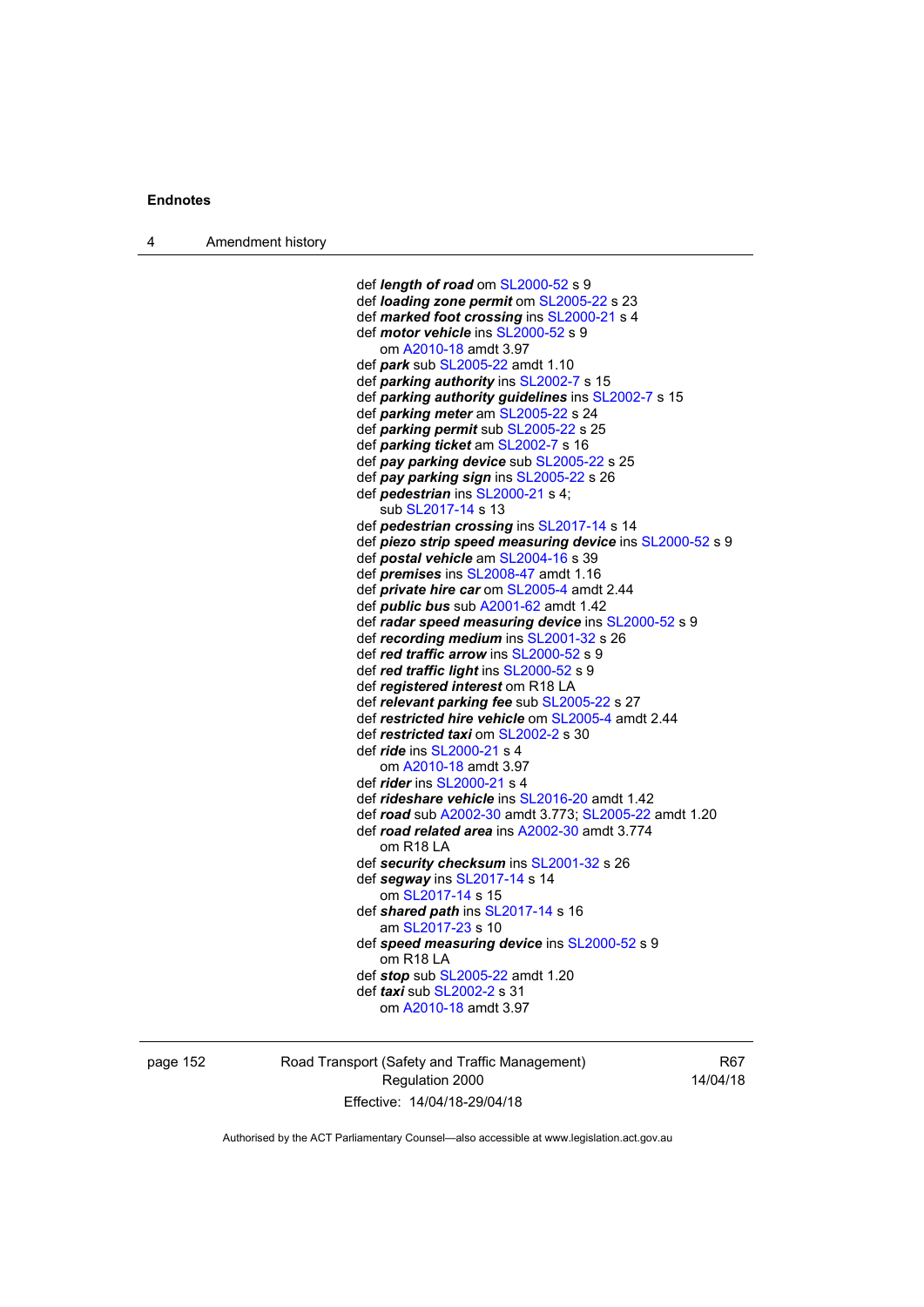Amendment history 4

 def *testing authority* ins [SL2000-52](http://www.legislation.act.gov.au/sl/2000-52) s 9 def *the Act* om [A2001-44](http://www.legislation.act.gov.au/a/2001-44) amdt 1.3805 def *ticket parking area* sub [SL2005-22](http://www.legislation.act.gov.au/sl/2005-22) s 27 def *ticket parking space* sub [SL2005-22](http://www.legislation.act.gov.au/sl/2005-22) s 27 def *traffic lights camera detection device* ins [SL2000-52](http://www.legislation.act.gov.au/sl/2000-52) s 9 om [SL2007-20](http://www.legislation.act.gov.au/sl/2007-20) s 21 def *trailer* ins [SL2000-52](http://www.legislation.act.gov.au/sl/2000-52) s 9 om [A2010-18](http://www.legislation.act.gov.au/a/2010-18) amdt 3.97 def *use* om [A2010-18](http://www.legislation.act.gov.au/a/2010-18) amdt 3.97 ins [SL2017-14](http://www.legislation.act.gov.au/sl/2017-14/default.asp) s 16 sub [SL2017-23](http://www.legislation.act.gov.au/sl/2017-23/default.asp) s 11 def *vehicle* ins [SL2000-52](http://www.legislation.act.gov.au/sl/2000-52) s 9 def *wheeled recreational device* sub [SL2017-14](http://www.legislation.act.gov.au/sl/2017-14/default.asp) s 17 def *WORM disk* ins [SL2001-32](http://www.legislation.act.gov.au/sl/2001-32) s 26 sub [SL2004-47](http://www.legislation.act.gov.au/sl/2004-47) s 46 om [SL2014-11](http://www.legislation.act.gov.au/sl/2014-11) s 23

R67 14/04/18 Road Transport (Safety and Traffic Management) Regulation 2000 Effective: 14/04/18-29/04/18

page 153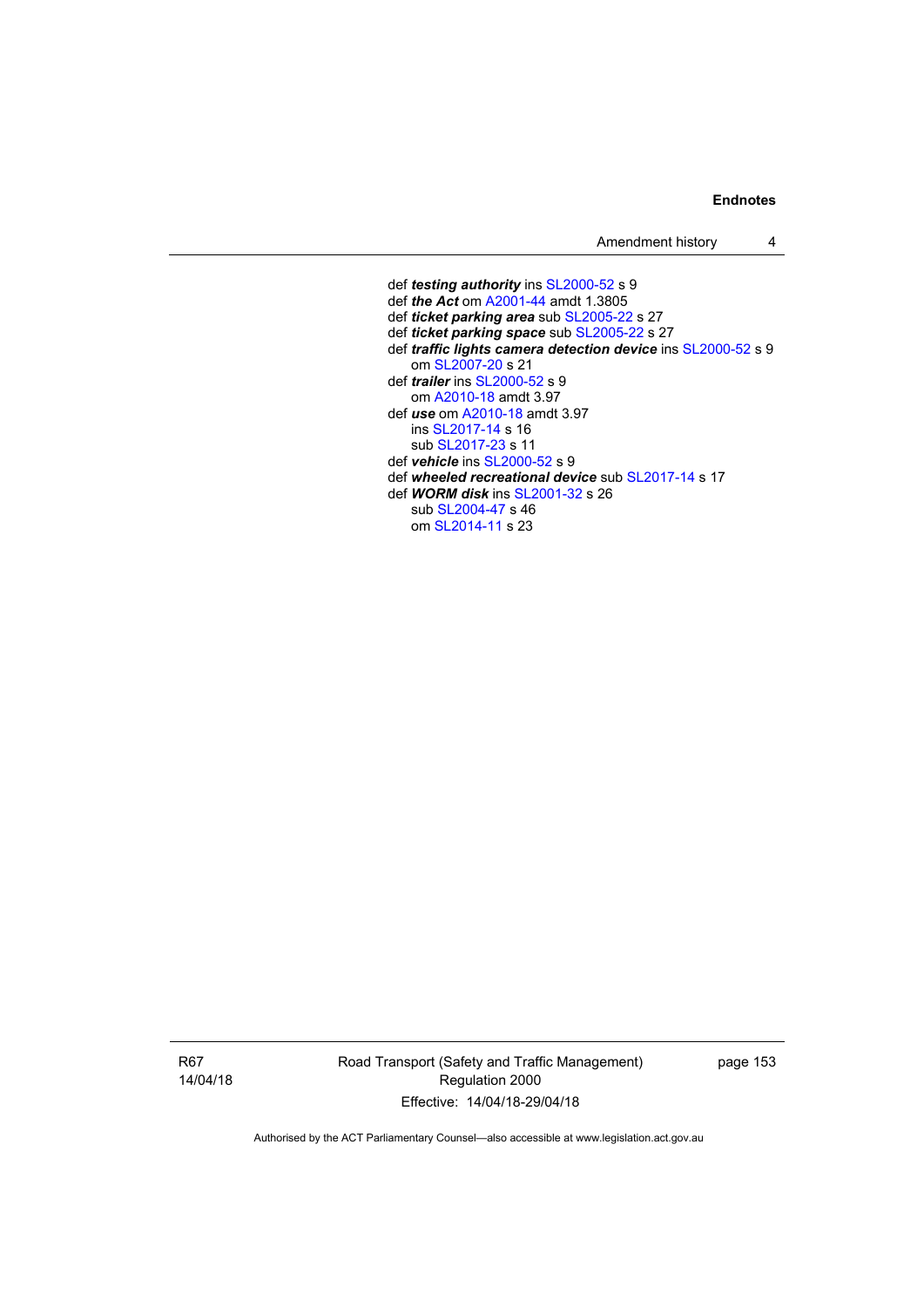# **5 Earlier republications**

Some earlier republications were not numbered. The number in column 1 refers to the publication order.

Since 12 September 2001 every authorised republication has been published in electronic pdf format on the ACT legislation register. A selection of authorised republications have also been published in printed format. These republications are marked with an asterisk (\*) in column 1. Electronic and printed versions of an authorised republication are identical.

| <b>Republication No</b> | <b>Amendments to</b> | <b>Republication date</b> |
|-------------------------|----------------------|---------------------------|
| 1                       | not amended          | 1 March 2000              |
| $\overline{2}$          | A2001-56             | 12 September 2001         |
| 3                       | A2001-62             | 3 December 2001           |
| 4                       | <b>SL2002-2</b>      | 1 March 2002              |
| $5*$                    | <b>SL2002-2</b>      | 2 March 2002              |
| 6                       | SL2002-7             | 16 April 2002             |
| 7                       | A2002-30             | 10 October 2002           |
| 8                       | SL2002-31            | 1 November 2002           |
| 9                       | SL2002-31            | 2 December 2002           |
| 10                      | A2002-51             | 1 January 2003            |
| 11                      | SL2003-1             | 10 January 2003           |
| $12*$                   | SL2003-12            | 1 June 2003               |
| 13                      | SL2003-14            | 11 June 2003              |
| 14                      | A2004-7              | 5 April 2004              |
| 15                      | A2004-28             | 1 July 2004               |
| 16                      | A2004-28             | 19 July 2004              |
| 17                      | SL2004-47            | 10 September 2004         |
| 18                      | SL2004-47            | 2 November 2004           |
| 19                      | <b>SL2005-4</b>      | 9 March 2005              |
| 20                      | SL2005-7             | 9 April 2005              |
| $21*$                   | SL2005-22            | 16 September 2005         |
|                         |                      |                           |

page 154 Road Transport (Safety and Traffic Management) Regulation 2000 Effective: 14/04/18-29/04/18

R67 14/04/18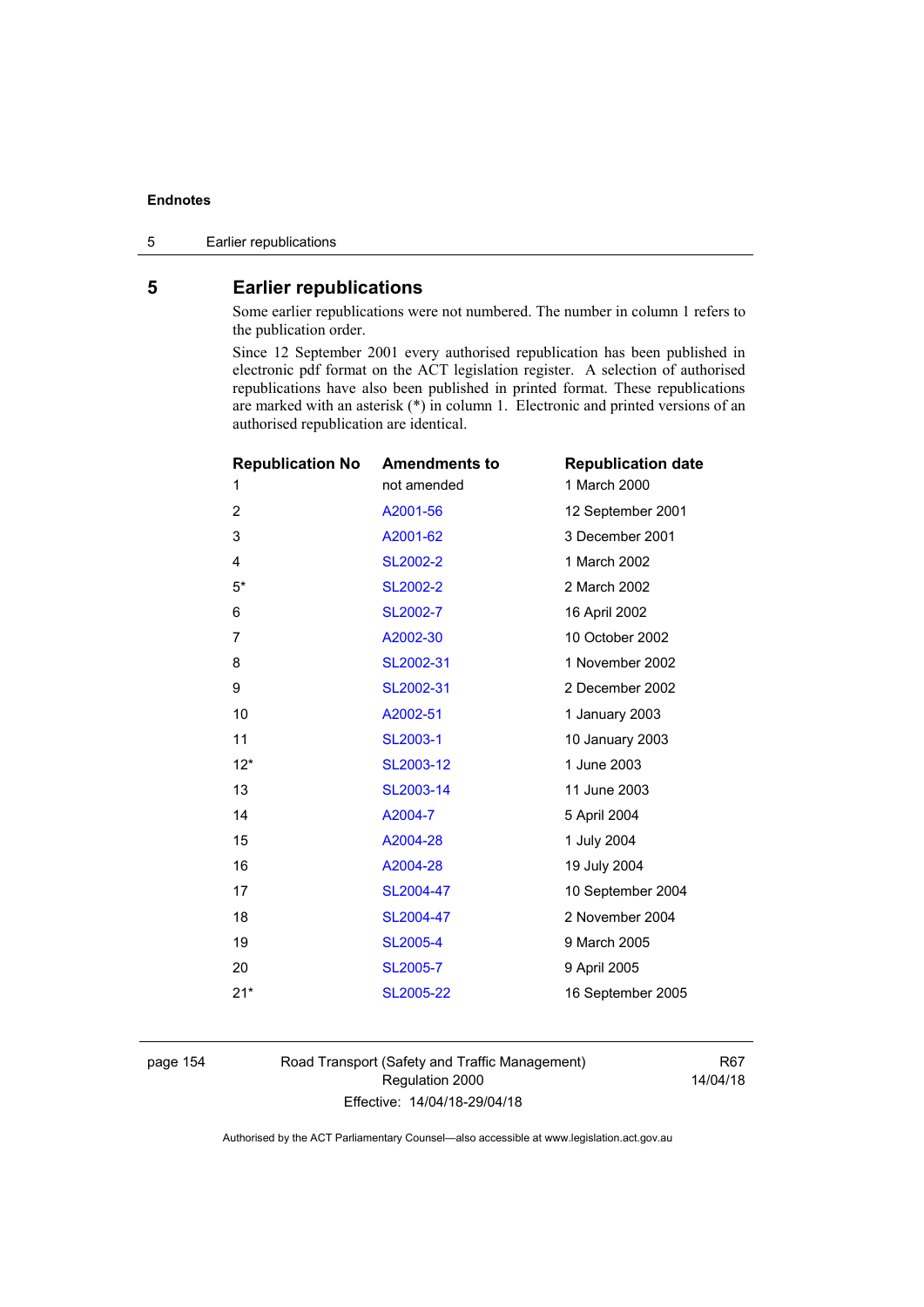Earlier republications 5

| <b>Republication No</b> | <b>Amendments to</b> | <b>Republication date</b> |
|-------------------------|----------------------|---------------------------|
| 22                      | A2005-62             | 11 January 2006           |
| 23                      | <b>SL2006-4</b>      | 17 January 2006           |
| 24                      | SL2006-32            | 3 July 2006               |
| 25                      | SL2006-32            | 2 December 2006           |
| 26                      | SL2006-51            | 5 December 2006           |
| 27                      | SL2007-20            | 31 July 2007              |
| 28                      | A2007-25             | 31 March 2008             |
| 29                      | SL2008-47            | 2 December 2008           |
| 30                      | SL2008-47            | 11 March 2009             |
| 31                      | <b>SL2009-7</b>      | 13 March 2009             |
| 32                      | <b>SL2009-7</b>      | 16 March 2009             |
| 33                      | SL2010-5             | 3 March 2010              |
| 34                      | SL2010-5             | 15 March 2010             |
| 35                      | SL2010-7             | 17 March 2010             |
| 36 (RI)                 | A2010-15             | 6 April 2010              |
| 37                      | A2010-18             | 3 June 2010               |
| 38                      | SL2010-33            | 6 August 2010             |
| 39                      | SL2010-38            | 17 September 2010         |
| 40                      | SL2011-2             | 28 January 2011           |
| 41                      | SL2011-2             | 15 March 2011             |
| 42                      | A2011-52             | 12 December 2011          |
| 43                      | SL2011-35            | 15 January 2012           |
| 44*                     | SL2011-35            | 30 January 2012           |
| 45                      | SL2012-44            | 20 December 2012          |
| 46                      | SL2013-9             | 7 May 2013                |
| 47                      | SL2013-20            | 1 August 2013             |
| 48                      | SL2013-25            | 6 September 2013          |

R67 14/04/18 Road Transport (Safety and Traffic Management) Regulation 2000 Effective: 14/04/18-29/04/18

page 155